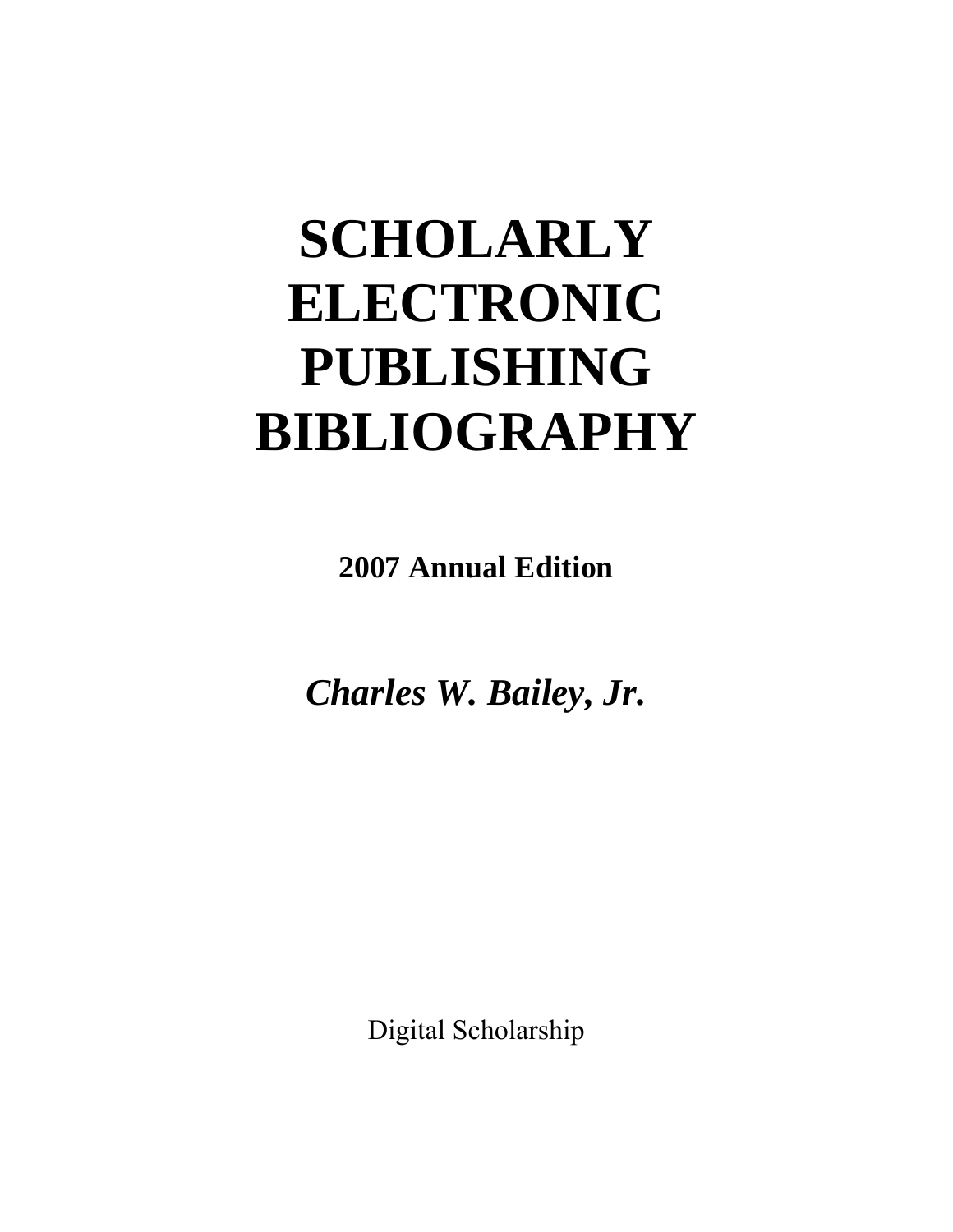#### **Scholarly Electronic Publishing Bibliography: 2007 Annual Edition Charles W. Bailey, Jr.**

http://www.digital-scholarship.org/sepb/annual/sepb2007.pdf

Copyright © 2008 by Charles W. Bailey, Jr.

This work is licensed under the Creative Commons Attribution-Noncommercial 3.0 United States License. To view a copy of this license, visit http://creativecommons.org/licenses/by-nc/3.0/us/ or send a letter to Creative Commons, 543 Howard Street, 5th Floor, San Francisco, California, 94105, USA.

Digital Scholarship Houston, Texas http://www.digital-scholarship.org/

The author makes no warranty of any kind, either express or implied, for information in the *Scholarly Electronic Publishing Bibliography*, which is provided on an "as is" basis. The author does not assume and hereby disclaims any liability to any party for any loss or damage resulting from the use of information in the *Scholarly Electronic Publishing Bibliography*.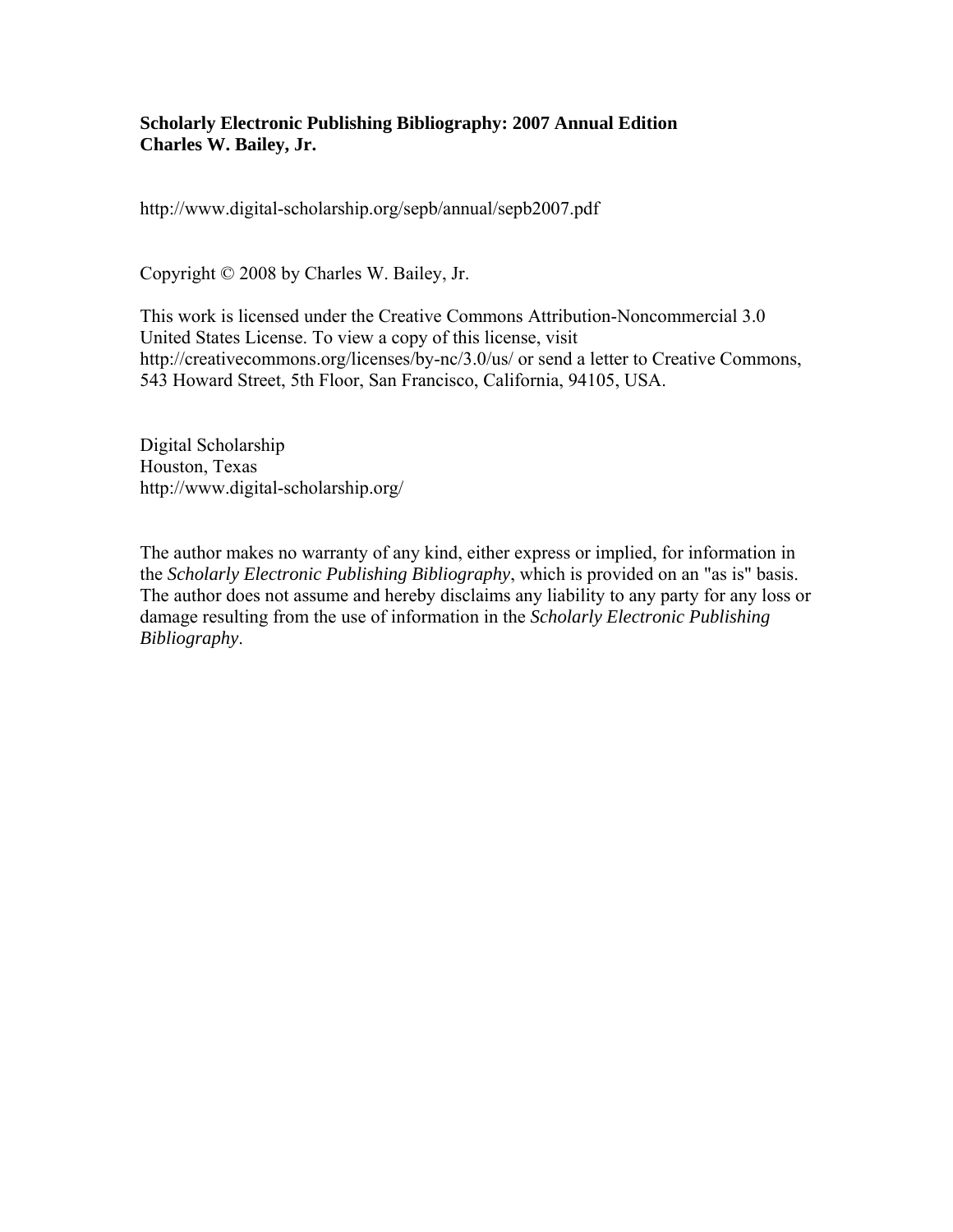*In memory of Paul Evan Peters (1947-1996), founding Executive Director of the Coalition for Networked Information, whose visionary leadership at the dawn of the Internet era fostered the development of scholarly electronic publishing.*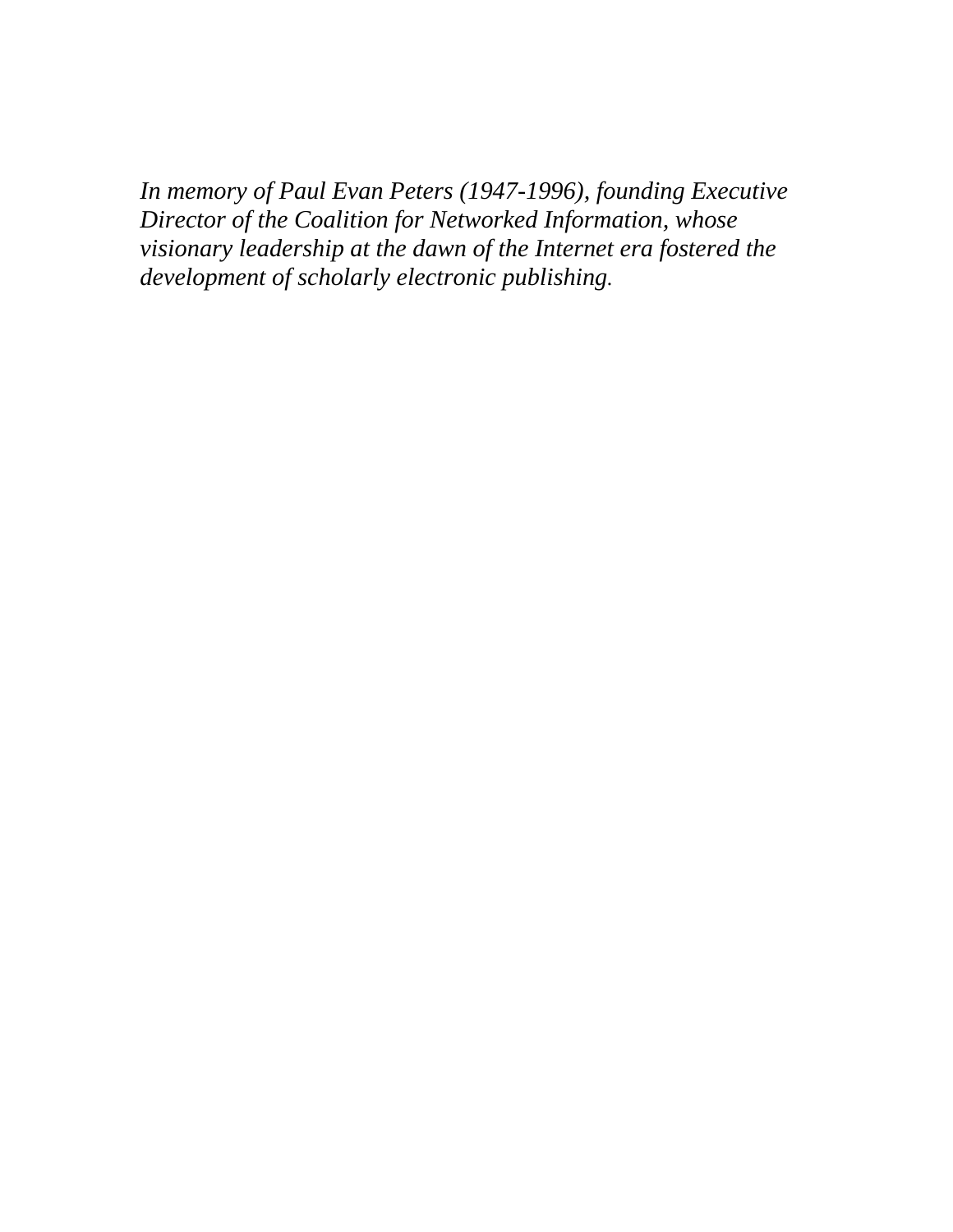### **Table of Contents**

|                                                         | 27               |
|---------------------------------------------------------|------------------|
|                                                         |                  |
|                                                         |                  |
| 3.3.1 Early Electronic Distribution Projects 36         |                  |
| 3.3.2 JSTOR<br>$\sim$ 38                                |                  |
| 3.3.3 Other Projects<br>$\frac{1}{2}$ 39                |                  |
|                                                         |                  |
|                                                         |                  |
| 3.5 Library Issues 53                                   |                  |
|                                                         |                  |
|                                                         |                  |
|                                                         | $\frac{1}{2}$ 94 |
|                                                         |                  |
|                                                         |                  |
| 6 Library Issues 118                                    |                  |
|                                                         |                  |
| <b>6.2 Digital Libraries</b>                            |                  |
| 6.2.1 Early Digital Library Projects                    | 137              |
| 6.2.2 General                                           | 141              |
| 6.2.3 National Digital Library, Library of Congress 154 |                  |
| 6.2.4 Other Projects and Systems                        | 155              |
|                                                         |                  |
|                                                         |                  |
|                                                         |                  |
|                                                         | 223              |
|                                                         | 229              |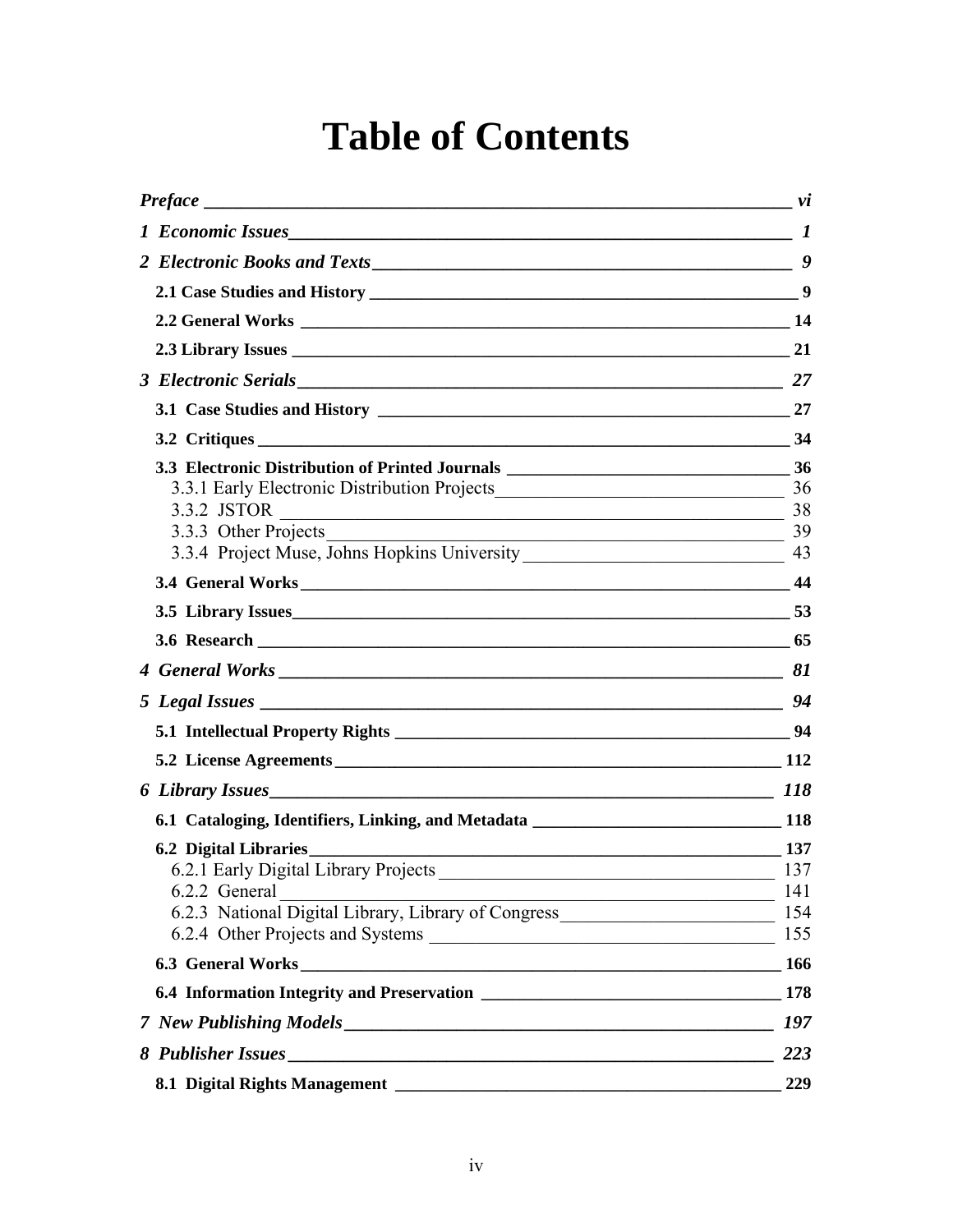| 9 Repositories, E-Prints, and OAI  | 235 |
|------------------------------------|-----|
| Appendix A. Related Bibliographies | 259 |
| Appendix B. About the Author       | 260 |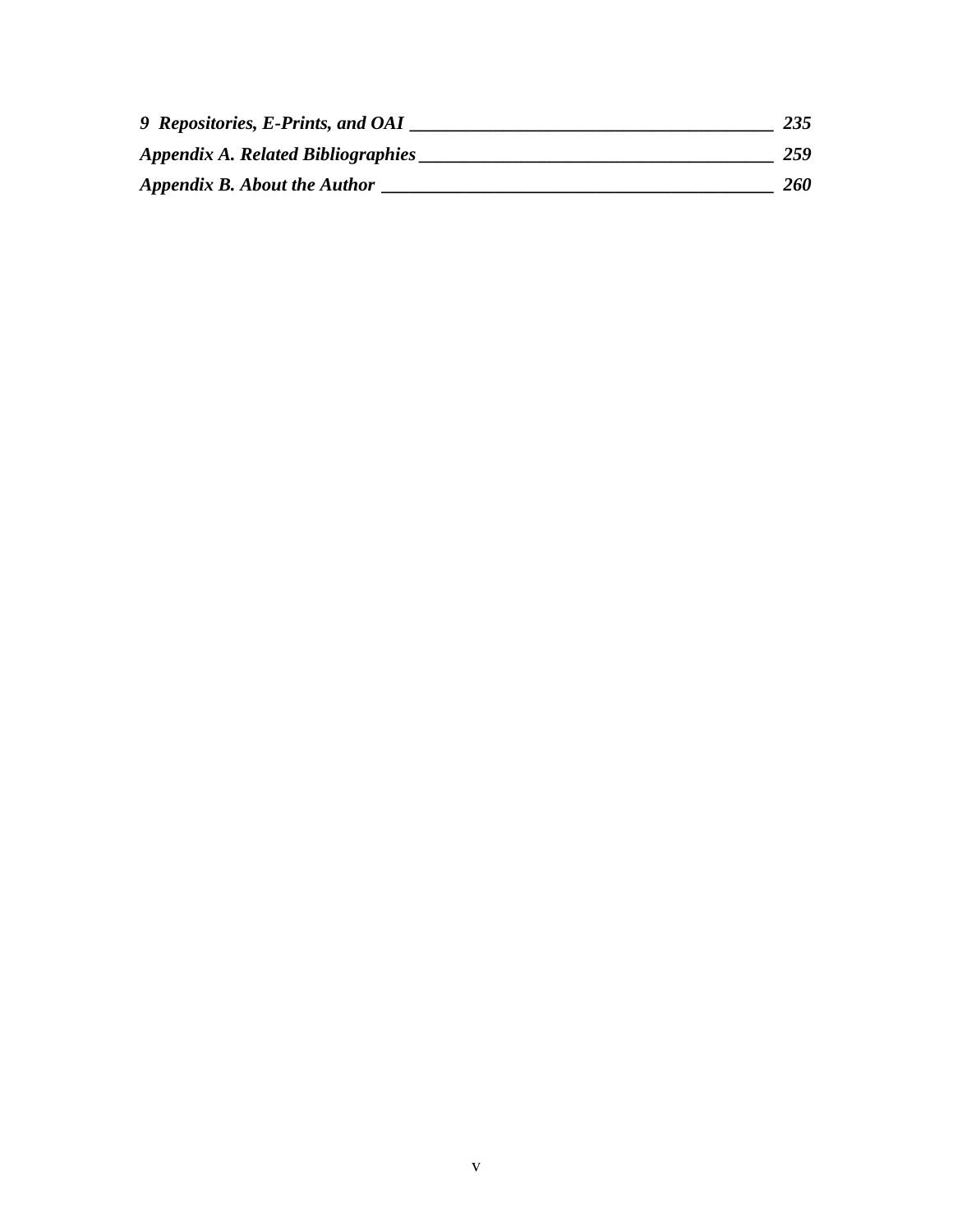### **Preface**

<span id="page-5-0"></span>The *Scholarly Electronic Publishing Bibliography* (*SEPB*) presents selected English-language articles, books, and other printed and electronic sources that are useful in understanding scholarly electronic publishing efforts on the Internet. Most sources have been published from1990 through 2007; however, a limited number of key sources published prior to 1990 are also included. Where possible, links are provided to sources that are freely available on the Internet.

Announcements for new versions of the bibliography are distributed on *DigitalKoans* (http://www.digital-scholarship.org/digitalkoans/; RSS feed: http://feeds.feedburner.com/DigitalKoans).

An article about the development and utilization of the bibliography is available:

Bailey, Charles W., Jr. "Evolution of an Electronic Book: The *Scholarly Electronic Publishing Bibliography*." *The Journal of Electronic Publishing* 7 , no. 2 (2001). http://hdl.handle.net/2027/spo.3336451.0007.201

The *Open Access Bibliography: Liberating Scholarly Literature with E-Prints and Open Access Journals* (http://www.digital-scholarship.org/oab/oab.htm), by the same author, provides much more in-depth coverage of the open access movement and related topics (e.g., disciplinary archives, e-prints, institutional repositories, open access journals, and the Open Archives Initiative) than *SEPB* does.

The "Open Access Webliography" (http://www.digital-scholarship.org/cwb/oaw.htm) complements the *OAB*, providing access to a number of Websites related to open access topics.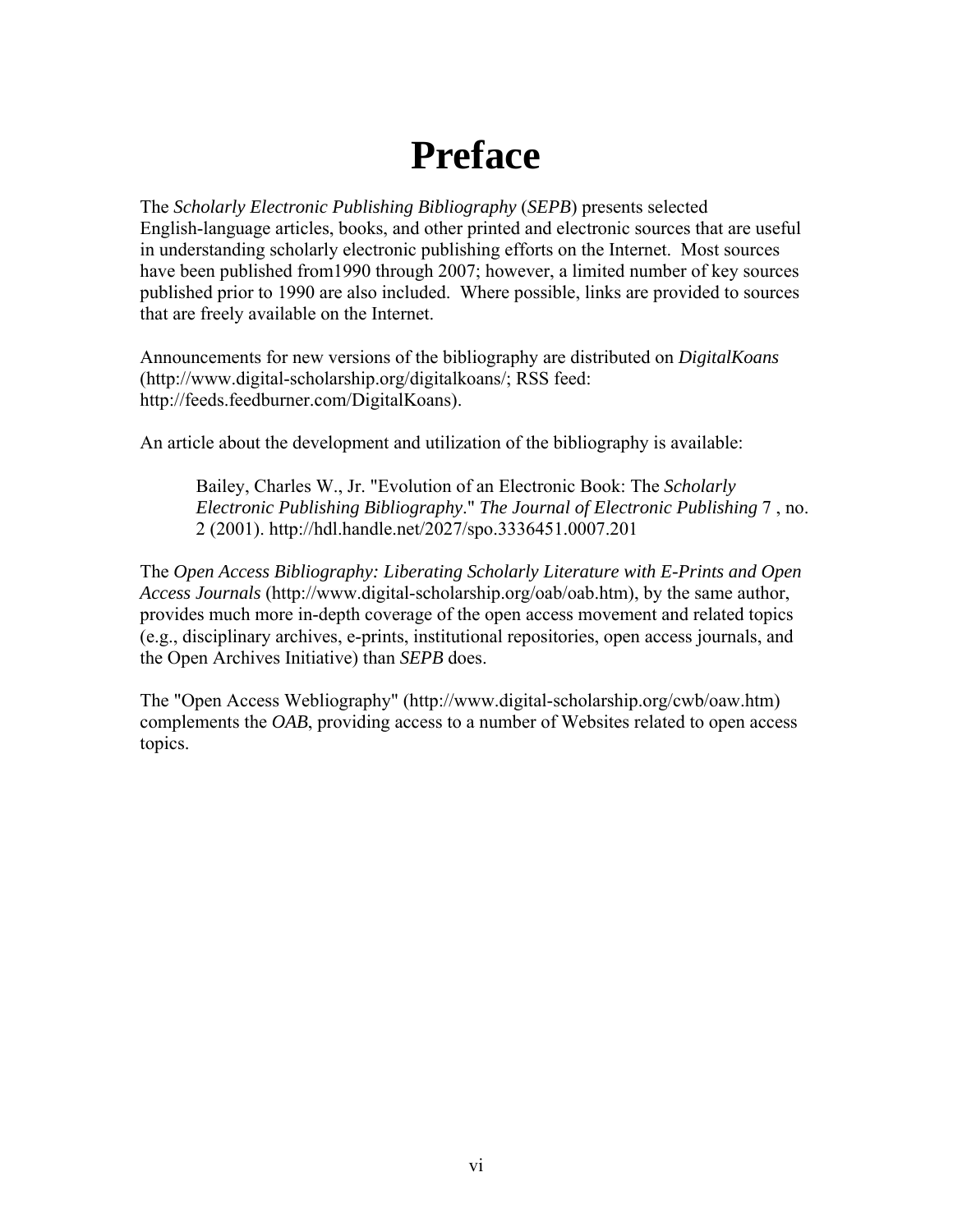## **1 Economic Issues**

<span id="page-6-0"></span>Anglada, Lluis, and Nuria Comellas. "What's Fair? Pricing Models in the Electronic Era." *Library Management* 23, no. 4/5 (2002): 227-233.

Bannerman, Ian. "Pricing On-line Journals." *Serials* 11 (March 1998): 23-26.

Bauer, Kathleen. "Cost Analysis of a Project to Digitize Classic Articles in Neurosurgery." *Journal of the Medical Library Association* 90 (April 2002): 230-234. http://www.pubmedcentral.gov/picrender.fcgi?action=stream&blobtype=pdf&artid=1007 69

Bennett, Scott. "Just-in-Time Scholarly Monographs." *The Journal of Electronic Publishing* 4, no. 1 (1998). http://hdl.handle.net/2027/spo.3336451.0004.103

Besser, Howard. "Digital Image Distribution: A Study of Costs and Uses." *D-Lib Magazine* 5 (October 1999). http://www.dlib.org/dlib/october99/10besser.html

Bide, Mark, Charles Oppenheim, and Anne Ramsden. "Charging Mechanisms for Digitised Texts." *Learned Publishing* 11, no. 2 (1998): 109-118. http://www.ingentaconnect.com/content/alpsp/lp/1998/00000011/00000002/art00004

Bonn, Maria. "Benchmarking Conversion Costs: A Report from the Making of America IV Project." *RLG DigiNews* 5, no. 5 (2001). http://digitalarchive.oclc.org/da/ViewObjectMain.jsp?fileid=0000070513:000006280584 &reqid=5141#feature2

Blixrud, Julia C., and Timothy D. Jewell. "Understanding Electronic Resources and Library Materials Expenditures: An Incomplete Picture." *ARL: A Bimonthly Newsletter of Research Library Issues and Actions*, no. 197 (1998): 12-13. http://www.arl.org/bm~doc/expend.pdf

Bonn, Maria S., Wendy P. Lougee, Jeffrey K. MacKie-Mason, and Juan F. Riveros. "A Report on the Peak Experiment: Context and Design." *D-Lib Magazine* 5 (June 1999). http://www.dlib.org/dlib/june99/06bonn.html

Bot, Marjolein, Johan Burgemeester, and Hans Roes. "The Cost of Publishing an Electronic Journal: A General Model and a Case Study." *D-Lib Magazine* (November 1998). http://www.dlib.org/dlib/november98/11roes.html

Bowen, William G. "JSTOR and the Economics of Scholarly Communication." *Journal of Library Administration* 26, no. 1/2 (1998): 27-44.

Boyce, Peter B. "Costs, Archiving and the Publishing Process in Electronic STM Journals." *Against the Gain* 10 (December 1998-January 1999): 24-25.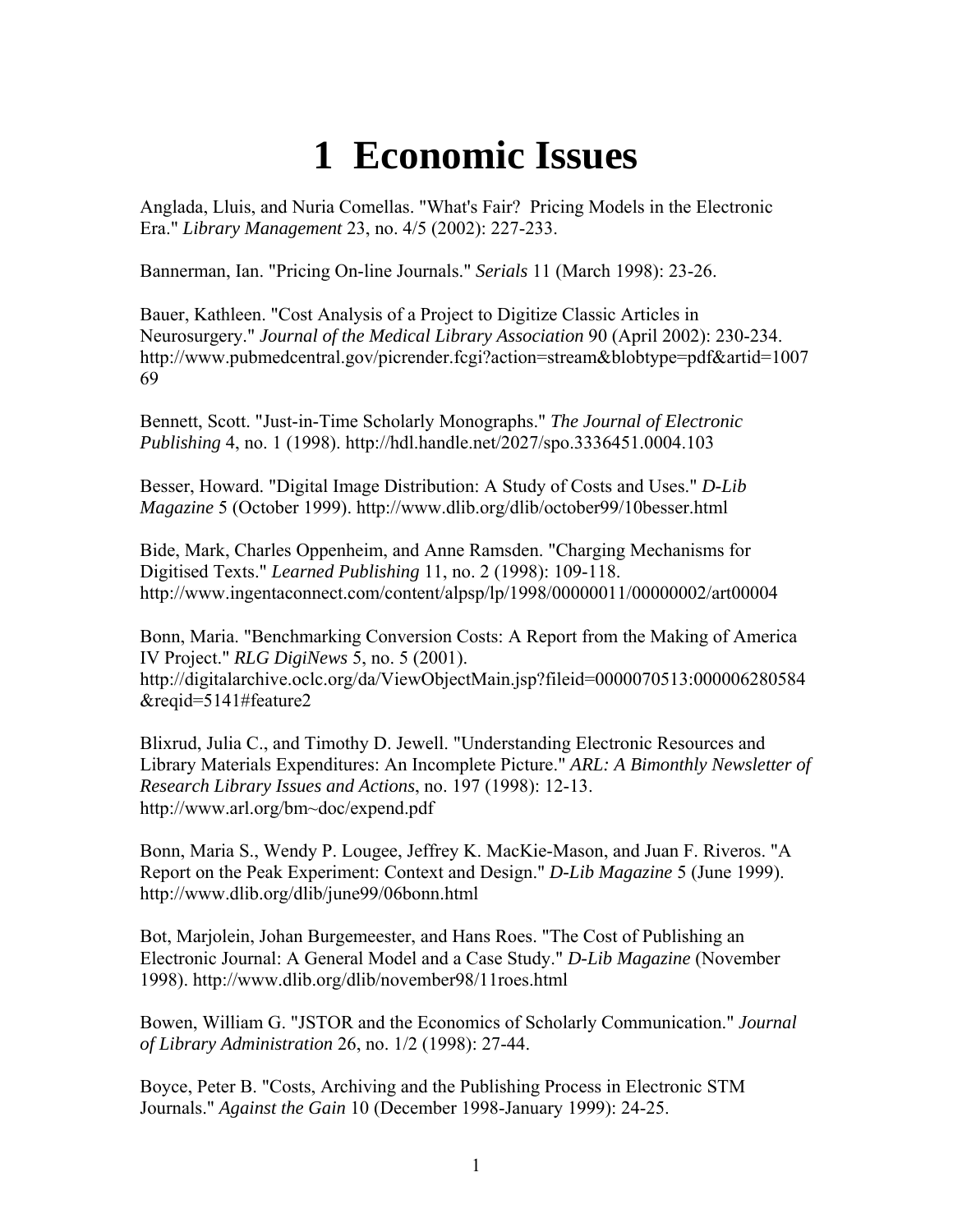Butler, Meredith A., and Bruce R. Kingma*. The Economics of Information in the Networked Environment*. Washington, DC: Association of Research Libraries, 1996.

Byrd, Sam, Glenn Courson, Elizabeth Roderick, and Jean Marie Taylor. "Cost/Benefit Analysis for Digital Library Projects: The Virginia Historical Inventory Project (VHI)." *The Bottom Line: Managing Library Finances* 14, no. 2 (2001): 65-75.

Chen, Frances L., Paul Wrynn, and Judith L. Rieke. "Electronic Journal Access: How Does It Affect the Print Subscription Price?" *Bulletin of the Medical Library Association* 89 (October 2001): 363-371.

http://www.pubmedcentral.gov/picrender.fcgi?action=stream&blobtype=pdf&artid=5796 5

Connaway, Lynn Silipigni, and Stephen R. Lawrence. "Comparing Library Resource Allocations for the Paper and the Digital Library: An Exploratory Study." *D-Lib Magazine* 9, no. 12 (2003). http://www.dlib.org/dlib/december03/connaway/12connaway.html

Cooper, Michael D. "The Costs of Providing Electronic Journal Access and Printed Copies of Journals to University Users." *The Library Quarterly* 76, no. 3 (2006).

Courant, Paul N. "Scholarship and Academic Libraries (and Their Kin) in the World of Google." *First Monday* 11, no. 8/7 (2006). http://www.firstmonday.org/issues/issue11\_8/courant/index.html

Day, Colin. "The Economics of Electronic Publishing: Some Preliminary Thoughts." In *Gateways, Gatekeepers, and Roles in the Information Omniverse: Proceedings of the Third Symposium*, ed. Ann Okerson and Dru Mogge, 77-84. Washington, DC: Office of Scientific and Academic Publishing, Association of Research Libraries, 1994. http://eric.ed.gov/ERICWebPortal/contentdelivery/servlet/ERICServlet?accno=ED36940 7

———. "The Economics of Publishing: The Consequences of Library and Research Copying." *Journal of the American Society for Information Science* 50 (December 1999): 1346-1349. http://hdl.handle.net/2027.42/34256

———. "Pricing Electronic Products." In *Filling the Pipeline and Paying the Piper: Proceedings of the Fourth Symposium*, ed. Ann Okerson, 51-56. Washington, DC: Office of Scientific and Academic Publishing, Association of Research Libraries, 1995.

Fisher, Janet H. "Comparing Electronic Journals to Print Journals: Are There Savings?" In *Technology and Scholarly Communication*, ed. Richard Ekman and Richard E. Quandt, 95-101. Berkeley: University of California Press, 1999. http://eric.ed.gov/ERICWebPortal/contentdelivery/servlet/ERICServlet?accno=ED41491 7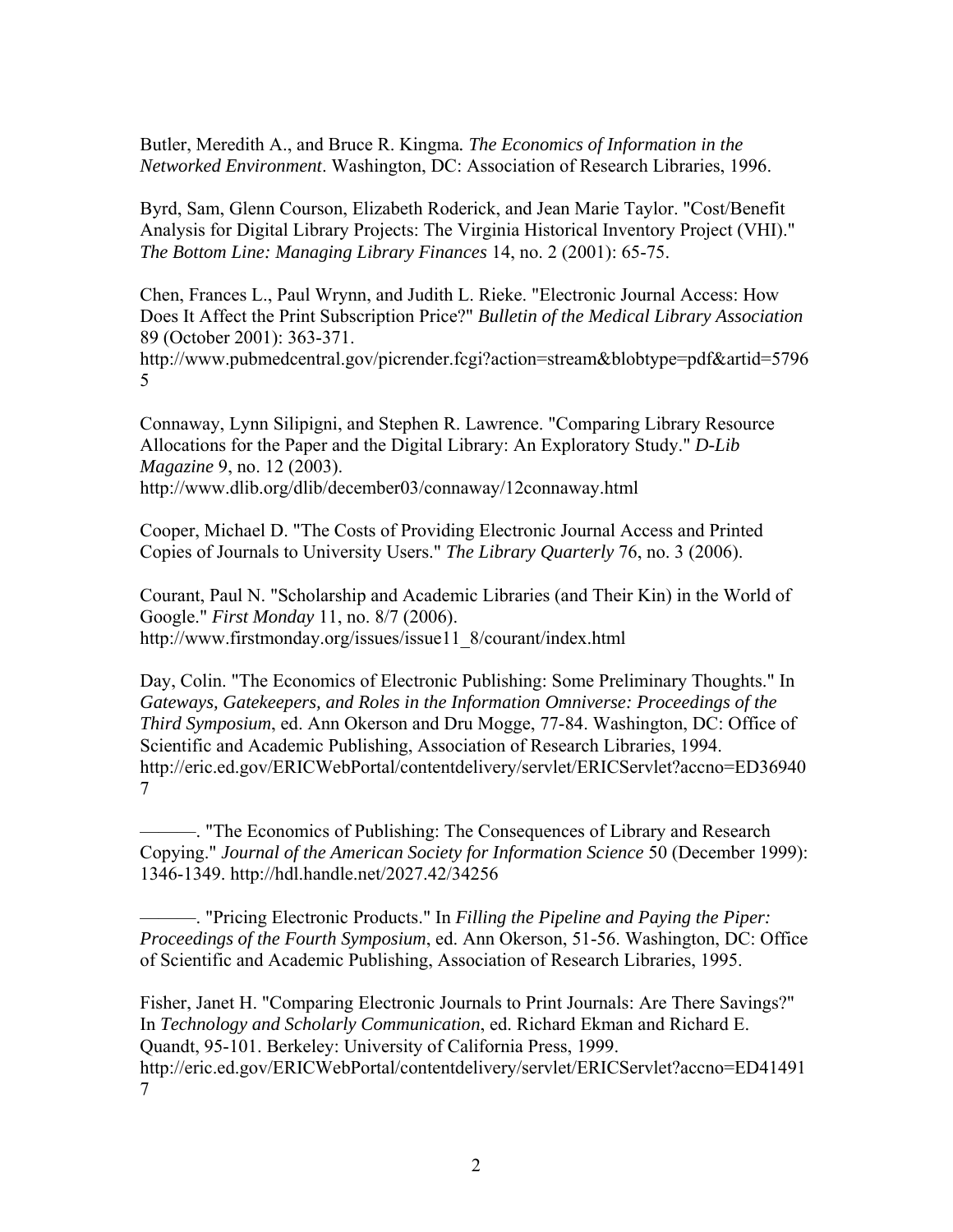———. "The True Costs of an Electronic Journal." *Serials Review* 21, no. 1 (1995): 88-90.

Fox, Peter. "Archiving of Electronic Publications—Some Thoughts on Cost." *Learned Publishing* 15, no. 1 (2002): 3-5. http://www.ingentaconnect.com/content/alpsp/lp/2002/00000015/00000001/art00001

Frey, Kelly L. "Business Models and Pricing Issues in the Digital Domain." *Journal of Library Administration* 24, no. 4 (1997): 27-37.

Getz, Malcolm. "Electronic Publishing: An Economic View." *Serials Review* 18, no. 1-2 (1992): 25-31.

———. "Evaluating Digital Strategies for Storing and Retrieving Scholarly Information." *Journal of Library Administration* 24, no. 4 (1997): 81-98.

Ginn, Claire. "Calculating Pricing Models Choices: Rising to the Challenge." *Learned Publishing* 15, no. 3 (2002): 199-203. http://www.ingentaconnect.com/content/alpsp/lp/2002/00000015/00000003/art00007

Gorman, G. E. "Google Print and the Principle of Functionality." *Online Information Review* 31, no. 2 (2007): 113-115.

Green, Toby. "Can the Monograph Help Solve the Library 'Serials' Funding Crisis?" *Serials* 15, no. 2 (2002): 135-139.

Grycz, Czeslaw Jan. "Economic Models for Networked Information." *Serials Review* 18, no. 1-2 (1992): 11-18.

Haar, John M. "Project PEAK: Vanderbilt's Experience with Articles on Demand." *The Serials Librarian* 38, no. 1/2 (2000): 91-99.

Halliday, Leah, and Charles Oppenheim. "Comparison and Evaluation of Some Economic Models of Digital-Only Journals." *Journal of Documentation* 56 (November 2000): 660-673.

———. "Economic Models of Digital-Only Journals." *Serials* 13 (July 2000): 59-65.

Hahn, Karla. "Tiered Pricing: Implications for Library Collections." *portal: Libraries and the Academy* 5, no. 2 (2005): 151-163.

Hardy, Rachel, Charles Oppenheim, and Iris Rubbert. "PELICAN: A Pricing Mechanism for Electronic Distribution of Materials to the Higher Education Community." *Learned Publishing* 14, no. 2 (2001): 93-96.

http://www.ingentaconnect.com/content/alpsp/lp/2001/00000014/00000002/art00003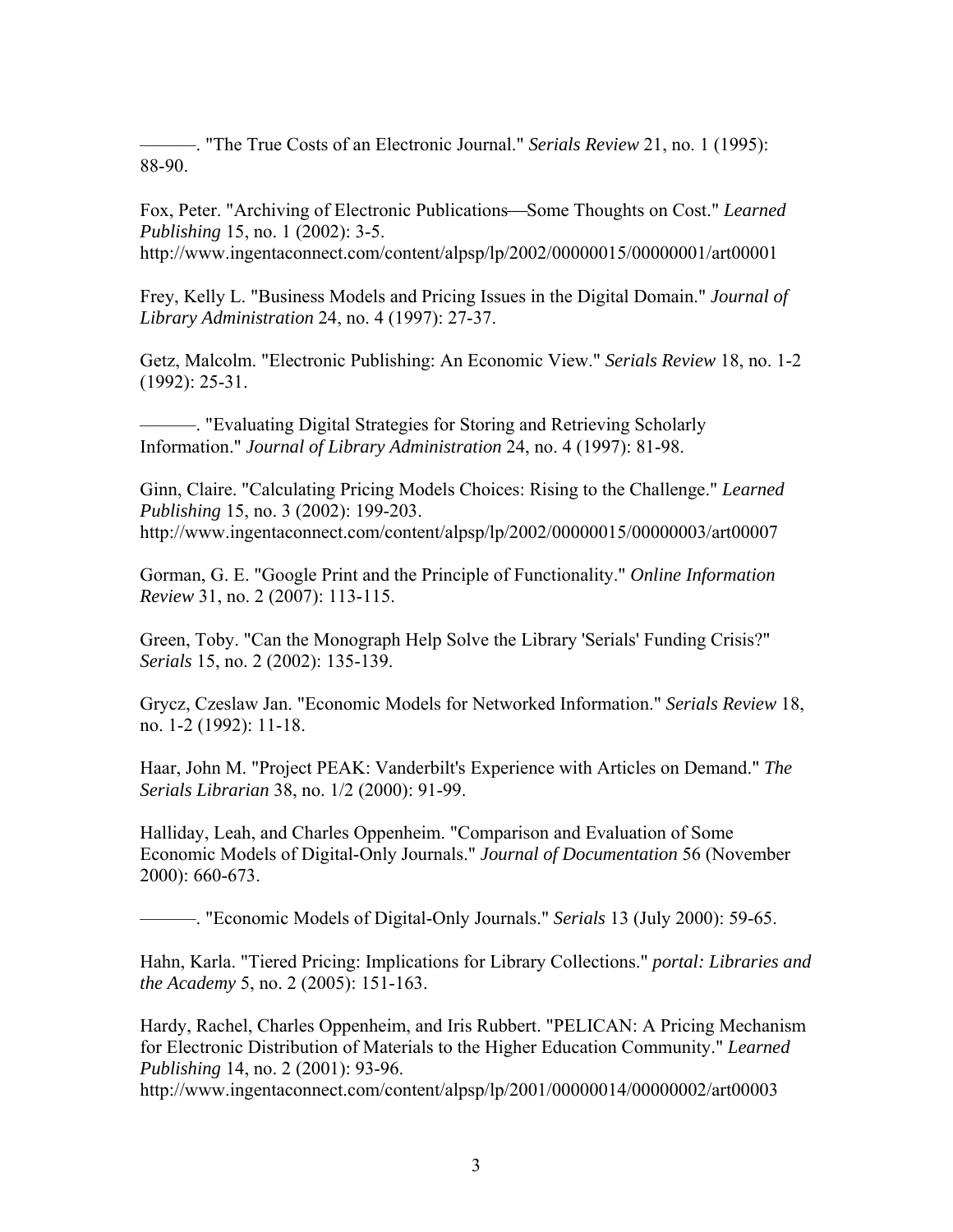Harnad, Stevan. "Electronic Scholarly Publication: Quo Vadis?" *Serials Review* 21, no. 1 (1995): 78-80. http://cogprints.org/1691/

Holmes, Aldyth. "Electronic Publishing in Science: Reality Check." *Canadian Journal of Communication* 22, no. 3/4 (1997): 105-116. http://www.cjc-online.ca/index.php/journal/article/view/1006/912

Holmstrom, Jonas. "The Cost Per Article Reading of Open Access Articles." *D-Lib Magazine* 10, no. 1 (2004). http://www.dlib.org/dlib/january04/holmstrom/01holmstrom.html

———. "The Return on Investment of Electronic Journals—It Is a Matter of Time." *D-Lib Magazine* 10, no. 4 (2004). http://www.dlib.org/dlib/april04/holmstrom/04holmstrom.html

Houghton, John W. "Crisis and Transition: The Economics of Scholarly Communication." *Learned Publishing* 14, no. 3 (2001): 167-176. http://www.ingentaconnect.com/content/alpsp/lp/2001/00000014/00000003/art00002

Hunter, Karen. "The Effect of Price: Early Observations." In *Technology and Scholarly Communication*, ed. Richard Ekman and Richard E. Quandt, 145-157. Berkeley: University of California Press, 1999.

http://www.eric.ed.gov/ERICWebPortal/contentdelivery/servlet/ERICServlet?accno=ED 414925

Kahin, Brian, and Hal R. Varian, eds. *Internet Publishing and Beyond: The Economics of Digital Information and Intellectual Property*. Cambridge, MA: MIT Press, 2000.

Keyhani, Andrea. "Innovations in Cost Recovery." In *Filling the Pipeline and Paying the Piper: Proceedings of the Fourth Symposium*, ed. Ann Okerson, 57-65. Washington, DC: Office of Scientific and Academic Publishing, Association of Research Libraries, 1995.

Kiernan, Vincent. "Paying by the Article: Libraries Test a New Model for Scholarly Journals." *The Chronicle of Higher Education*, 14 August 1998, A21-A22.

King, Donald W. "Some Economic Aspects of the Internet." *Journal of the American Society for Information Science* 49 (September 1998): 990-1002.

King, Donald W., Peter B. Boyce, Carol Hansen Montgomery, and Carol Tenopir. "Library Economic Metrics: Examples of the Comparison of Electronic and Print Journal Collections and Collection Services." *Library Trends* 51, no. 3 (2003): 376-400. http://www.ideals.uiuc.edu/handle/2142/8476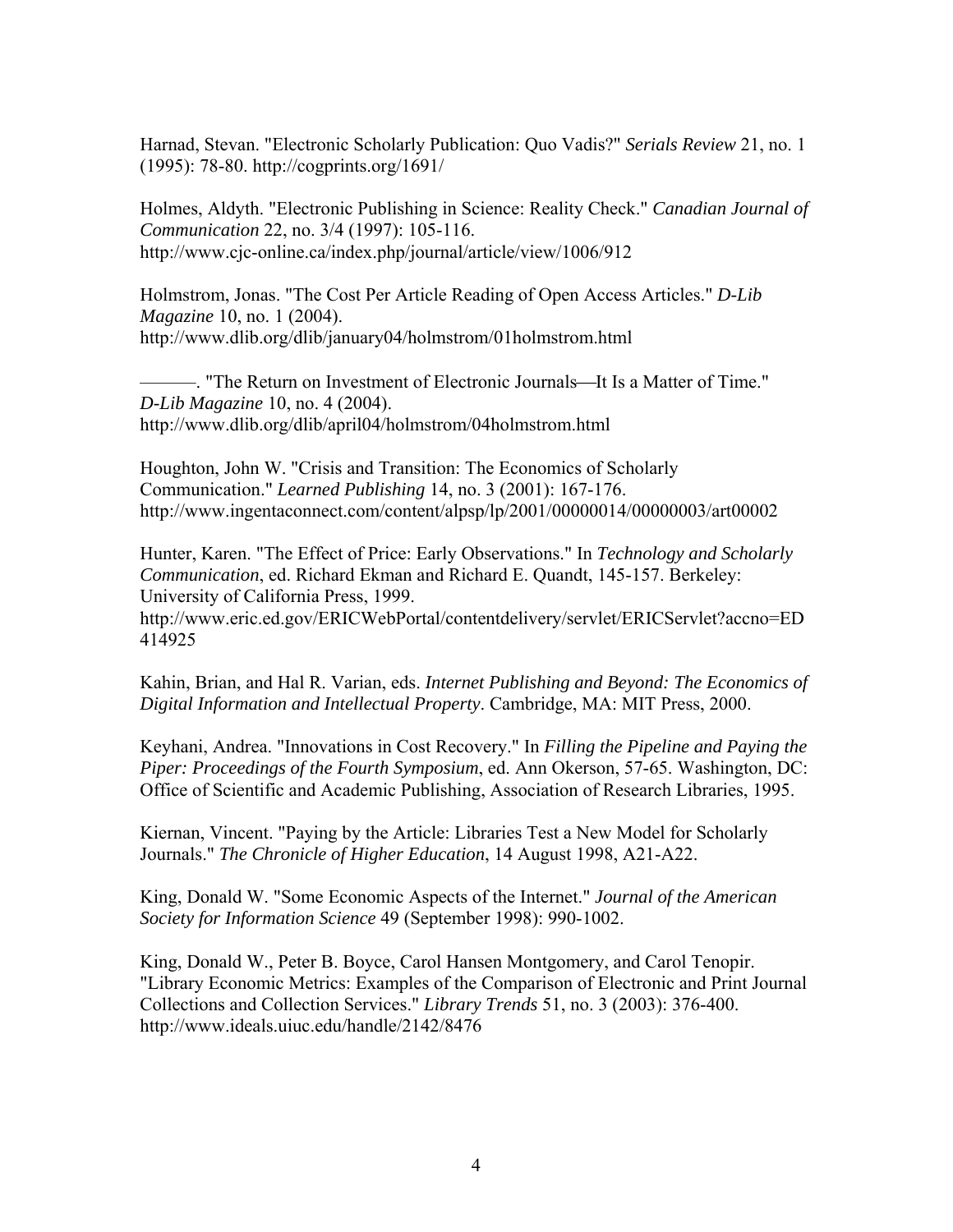King, Donald W., and Jose-Marie Griffiths. "Economic Issues Concerning Electronic Publishing and Distribution of Scholarly Articles." *Library Trends* 43 (Spring 1995): 713-740. http://hdl.handle.net/2142/7995

King, Donald W., and Carol Tenopir. "Evolving Journal Costs: Implications for Publishers, Libraries, and Readers." *Learned Publishing* 12, no. 4 (1999): 251-258. http://www.ingentaconnect.com/content/alpsp/lp/1999/00000012/00000004/art00003

Kingma, Bruce R. "The Costs of Print, Fiche, and Digital Access: The Early Canadiana Online Project." *D-Lib Magazine* 6 (February 2000). http://www.dlib.org/dlib/february00/kingma/02kingma.html

Kyrillidou, Martha. "The Impact of Electronic Publishing on Tracking Research Library Investments in Serials." *ARL: A Bimonthly Report on Research Library Issues and Actions from ARL, CNI, and SPARC*, no. 249 (2006): 6-7. http://www.arl.org/bm~doc/arlbr249serials.pdf

Lesk, Michael. "Pricing Electronic Information." *Serials Review* 18, no. 1-2 (1992): 38-40.

Lustig, Harry. "Electronic Publishing: Economic Issues in a Time of Transition." *Astrophysics and Space Science* 247, no. 1-2 (1997): 117-132.

Lynch, Clifford A. "Scholarly Communication in the Networked Environment: Reconsidering Economics and Organizational Missions." *Serials Review* 20, no. 3 (1994): 23-30.

MacKie-Mason, Jeffrey K., and Alexandra L. L. Jankovich. "PEAK: Pricing Electronic Access to Knowledge." *Library Acquisitions: Practice & Theory* 21, no. 3 (1997): 281-295.

MacKie-Mason, Jeffrey K., Juan F. Riveros, Maria S. Bonn, and Wendy P. Lougee. "A Report on the PEAK Experiment: Usage and Economic Behavior." *D-Lib Magazine* 5 (July/August 1999). http://www.dlib.org/dlib/july99/mackie-mason/07mackie-mason.html

Marks, Robert H. "The Economic Challenges of Publishing Electronic Journals." *Serials Review* 21, no. 1 (1995): 85-88.

Meadows, Jack, David Pullinger, and Peter Such. "The Cost of Implementing an Electronic Journal." *Journal of Scholarly Publishing* 26 (July 1995): 167-173.

Metz, Paul, and Paul M. Gherman. "Serials Pricing and the Role of the Electronic Journal." *College & Research Libraries* 52 (July 1991): 315-327.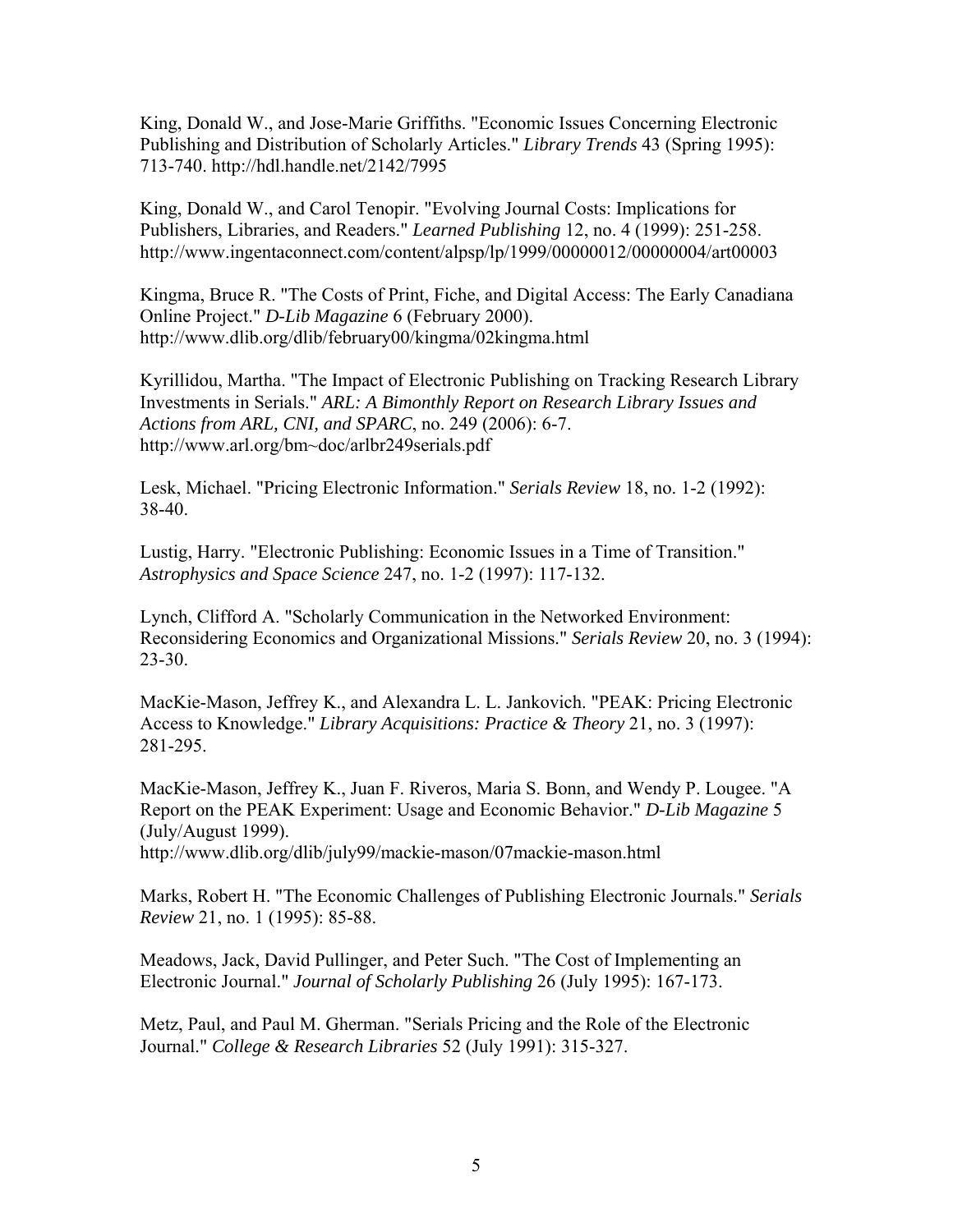Meyer, Richard W. "Monopoly Power and Electronic Journals." *The Library Quarterly* 67 (October 1997): 325-349.

Montgomery, Carol Hansen. "Measuring the Impact of an Electronic Journal Collection on Library Costs." *D-Lib Magazine* (October 2000). http://www.dlib.org/dlib/october00/montgomery/10montgomery.html

———. "Print to Electronic: Measuring the Operational and Economic Implications of an Electronic Journal Collection." *Learned Publishing* 15, no. 1 (2002): 129-136. http://www.ingentaconnect.com/content/alpsp/lp/2002/00000015/00000002/art00009

Montgomery, Carol Hansen, and Donald W. King. "Comparing Library and User Related Costs of Print and Electronic Journal Collections: A First Step towards a Comprehensive Analysis." *D-Lib Magazine* 8 (October 2002).

http://www.dlib.org/dlib/october02/montgomery/10montgomery.html

Morris, Sally. "The True Costs of Scholarly Journal Publishing." *Learned Publishing* 18, no. 2 (2005): 115-126.

http://www.ingentaconnect.com/content/alpsp/lp/2005/00000018/00000002/art00006

Nicholas, David, Paul Huntington, Tom Dobrowolski, and Ian Rowlands. "Ideas on Creating a Consumer Market for Scholarly Journals." *Learned Publishing* 19, no. 4 (2006): 245-249.

http://www.ingentaconnect.com/content/alpsp/lp/2006/00000019/00000004/art00002

Odlyzko, Andrew. "The Economics of Electronic Journals." *First Monday* 2, no. 8 (1997). http://www.firstmonday.dk/issues/issue2\_8/odlyzko/index.html

Okerson, Ann. "A Librarian's View of Some Economic Issues in Electronic Scientific Publishing." Paper presented at the UNESCO Invitational Meeting on the Future of Scientific Information, Paris, February 1996. http://www.library.yale.edu/~okerson/unesco.html

Oppenheim, Charles. "Will PELICAN Fly?" *Serials* 15 (July 2002): 105-109.

Orsdel, Lee C. Van, and Kathleen Born. "Serial Wars." *Library Journal*, 15 April 2007. http://www.libraryjournal.com/article/CA6431958.html

Peters, Paul Evan. "Cost Centers and Measures in the Networked Information Value-Chain." *Journal of Library Administration* 26, no. 1/2 (1998): 203-212.

Quandt, Richard E. "Scholarly Materials: Paper or Digital?" *Library Trends* 51, no. 3 (2003): 349-375. http://hdl.handle.net/2142/8470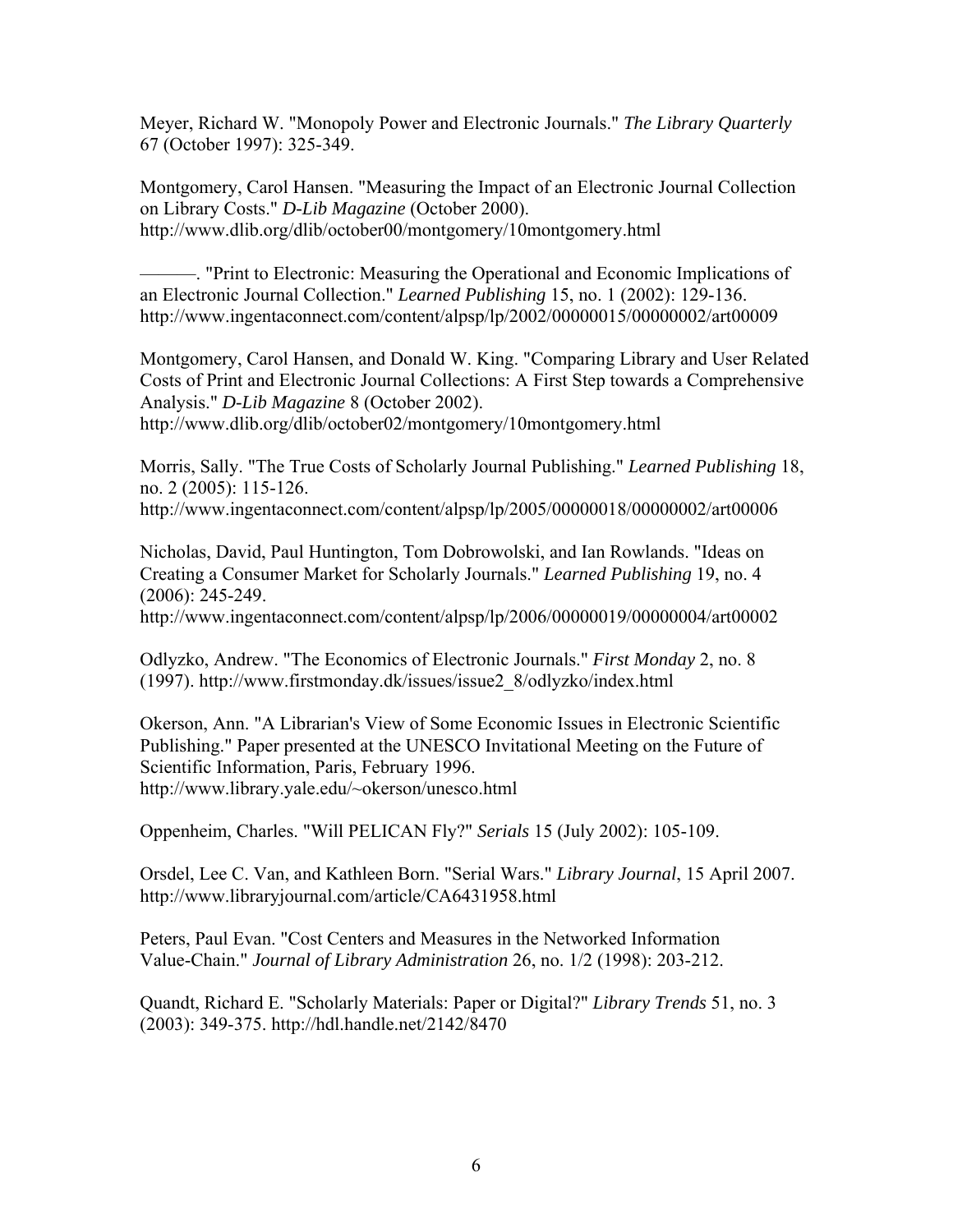Rae, Victoria, and Fytton Rowland. "Is There a Viable Business Model for Commercial Open Access Publishing?" *Serials: The Journal for the Serials Community* 19, no. 3 (2006): 188-194.

Rhind-Tutt, Stephen. "What a Tangled Web We Weave: A Review of Pricing Models and the Forces That Drive Them." *Against the Grain* 10 (February 1998): 24, 26-28.

Robnett, Bill. "Online Journal Pricing." *The Serials Librarian* 33, no. 1/2 (1998): 55-69.

*Scholarly Communication and Technology*. Washington, DC: Association of Research Libraries, 1997.

Schonfeld, Roger C., Donald W. King, Ann Okerson, and Eileen Gifford Fenton. "Library Periodicals Expenses: Comparison of Non-Subscription Costs of Print and Electronic Formats on a Life-Cycle Basis." *D-Lib Magazine* 10, no. 1 (2004). http://www.dlib.org/dlib/january04/schonfeld/01schonfeld.html

———. *The Nonsubscription Side of Periodicals: Changes in Library Operations and Costs between Print and Electronic Formats*. Washington, DC: Council on Library and Information Resources, 2004. http://www.clir.org/pubs/reports/pub127/pub127.pdf

Schroter, Sara, Leanne Tite, and Ahmed Kassem. "Financial Support at the Time of Paper Acceptance: A Survey of Three Medical Journals." *Learned Publishing* 19, no. 4 (2006): 291-297.

http://www.ingentaconnect.com/content/alpsp/lp/2006/00000019/00000004/art00008

Scigliano, Marisa. "Consortium Purchases: Case Study for a Cost-Benefit Analysis." *The Journal of Academic Librarianship* 28, no. 6 (2002): 393-399.

Sens, Jean-Mark. "Moving Digits in Serials Life." *Library Philosophy and Practice* 6, no. 1 (2003). http://www.webpages.uidaho.edu/~mbolin/sens.html

Sosteric, Mike. "Electronic Journals: The Grand Information Future?" *Electronic Journal of Sociology* 2, no. 2 (1996). http://www.sociology.org/content/vol002.002/sosteric.html

Sosteric, Mike, Yuwei Shi, and Olivier Wenker. "Electronic First: The Upcoming Revolution in the Scholarly Communication System." *The Journal of Electronic Publishing* 7, no. 2 (2001). http://hdl.handle.net/2027/spo.3336451.0007.203

SQW Limited. *Costs and Business Models in Scientific Research Publishing: A Report Commissioned by the Wellcome Trust*. London: The Wellcome Trust, 2004. http://www.wellcome.ac.uk/About-us/Publications/Books/Biomedical-science/WTD0031 85.htm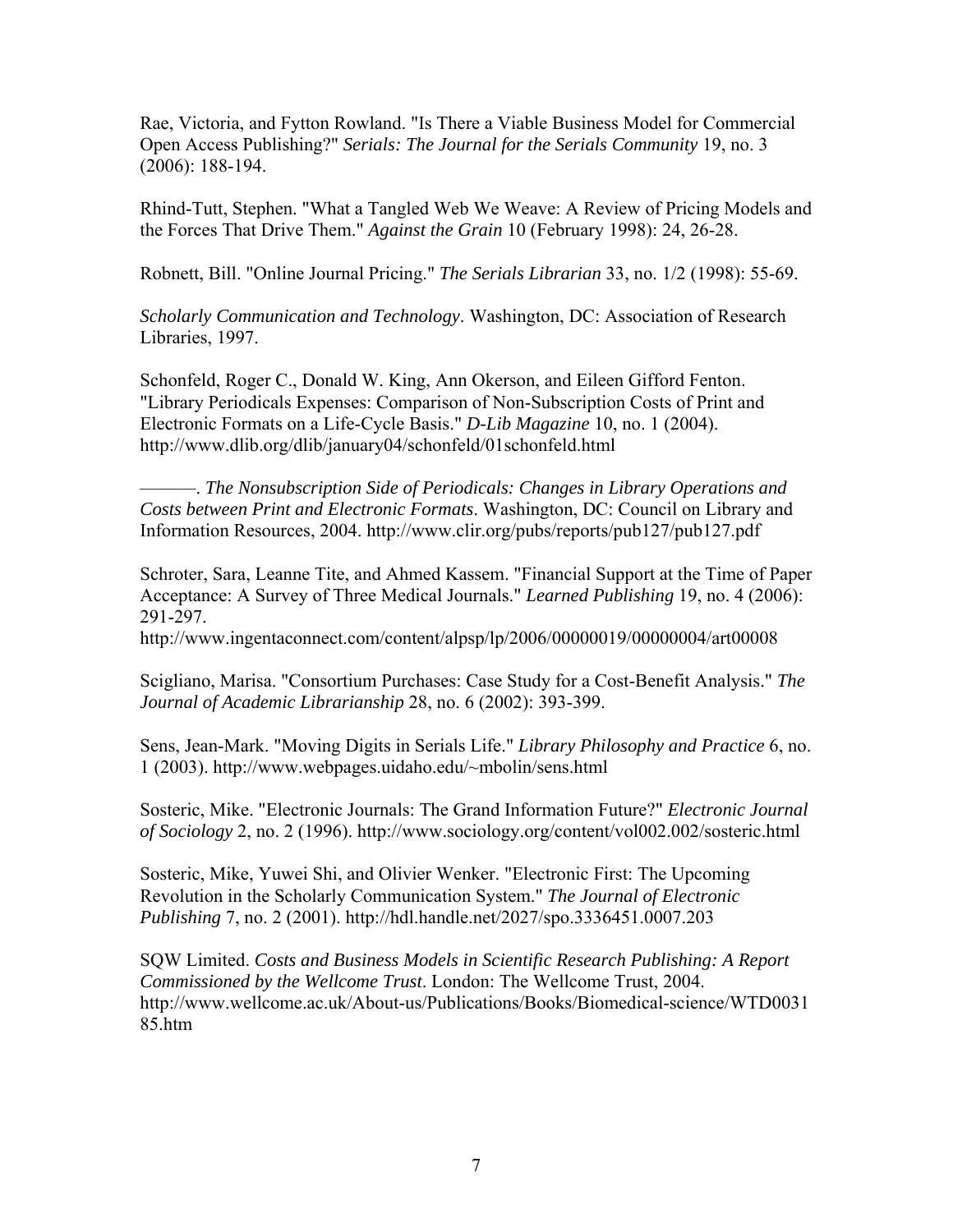———. *Economic Analysis of Scientific Research Publishing: A Report Commissioned by the Wellcome Trust*. London: The Wellcome Trust, 2003. http://www.wellcome.ac.uk/About-us/Publications/Books/Biomedical-science/WTD0031 81.htm

Stern, David. "Pricing Models: Past, Present, and Future." *The Serials Librarian* 36, no. 1/2 (1999): 301-319.

———. "Pricing Models and Payment Schemes for Library Collections." *ONLINE* 26 (September/October 2002): 54-59.

Stoller, Michael, Robert Christopherson, and Michael Miranda. "The Economics of Professional Journal Pricing." *College & Research Libraries* 57 (January 1996): 9-21.

Tanner, Simon, and Marilyn Deegan. "Exploring Charging Models for Digital Cultural Heritage in Europe." *D-Lib Magazine* 9, no. 5 (2003). http://www.dlib.org/dlib/may03/tanner/05tanner.html

Varian, Hal R. "Pricing Electronic Journals." *D-Lib Magazine* (June 1996). http://www.dlib.org/dlib/june96/06varian.html

Varian, Hal R. , and Brian Kahin. *Internet Publishing and Beyond: The Economics of Digital Information and Intellectual Property*. Cambridge, MA: The MIT Press, 2000.

White, Sonya, and Claire Creaser. *Trends in Scholarly Journal Prices 2000-2006*. Loughborough: LISU, 2007. http://www.lboro.ac.uk/departments/dis/lisu/pages/publications/oup2.html

Willinsky, John. "Scholarly Associations and the Economic Viability of Open Access Publishing." *Journal of Digital information* 4, no. 2 (2003). http://jodi.tamu.edu/Articles/v04/i02/Willinsky/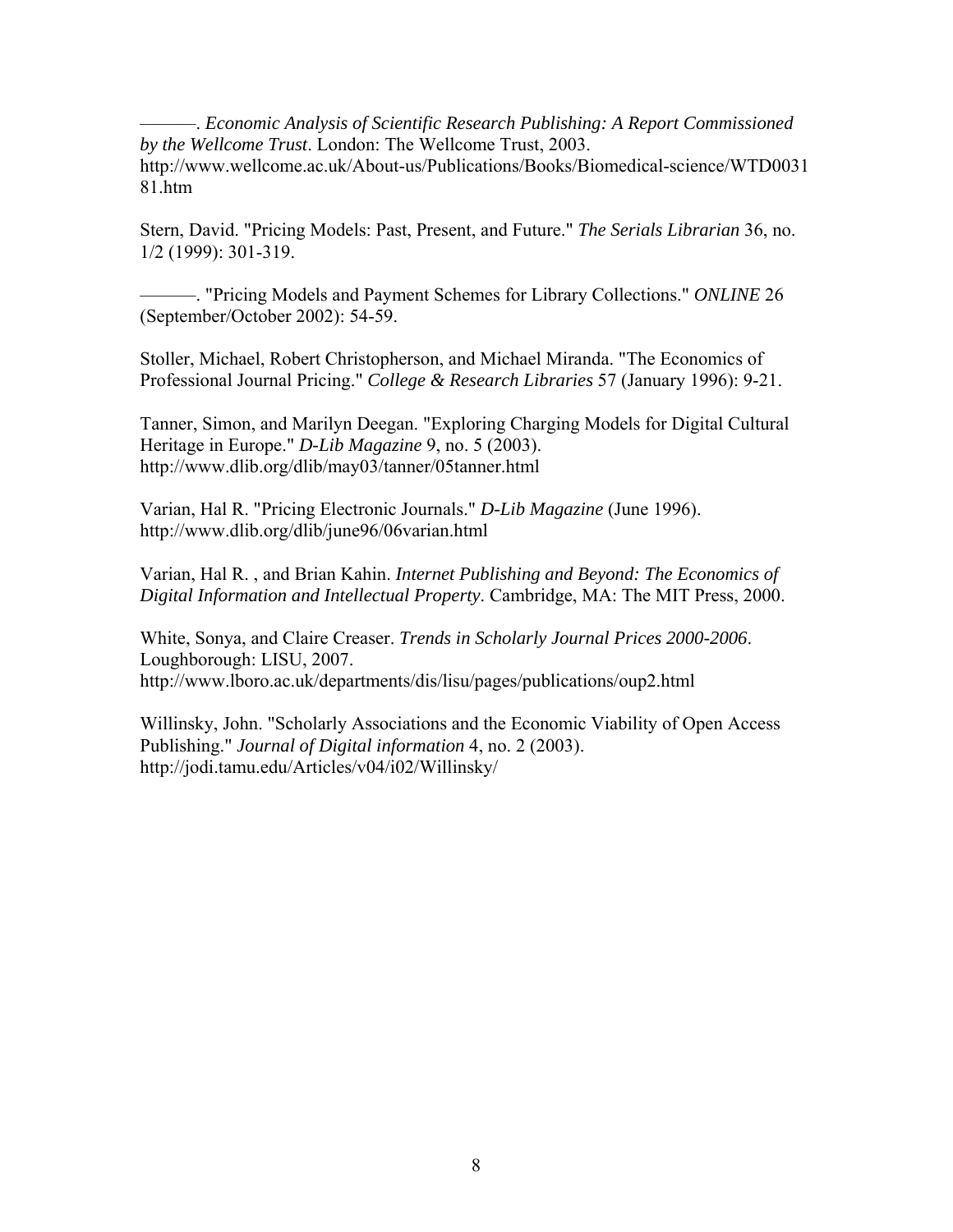### **2 Electronic Books and Texts**

### <span id="page-14-0"></span>2.1 Case Studies and History

Albanese, Andrew Richard. "The E-Book Enterprise: netLibrary's Digital Mission." *Library Journal*, 15 February 2000, 126-128.

Bailey, Charles W., Jr. "Evolution of an Electronic Book: The *Scholarly Electronic Publishing Bibliography*." *The Journal of Electronic Publishing* 7, no. 2 (2001). http://hdl.handle.net/2027/spo.3336451.0007.201

Balakrishnan, N., Raj Reddy, Madhavi Ganapathiraju, and Vamshi Ambati. "Digital Library of India: A Testbed for Indian Language Research." *TCDL Bulletin* 3, no. 1 (2006). http://www.ieee-tcdl.org/Bulletin/v3n1/balakrishnan/balakrishnan.html

Bearman, David. "Jean-Noël Jeanneney's Critique of Google: Private Sector Book Digitization and Digital Library Policy." *D-Lib Magazine* 12, no. 12 (2006). http://www.dlib.org/dlib/december06/bearman/12bearman.html

Blumenstyk, Goldie. "Digital-Library Company Plans to Charge Students a Fee for Access." *The Chronicle of Higher Education*, 1 December 2000, A41.

Butter, Karen, Robin Chandler, and John Kunze. "The Cigarette Papers: Issues in Publishing Materials in Multiple Formats." *D-Lib Magazine* (November 1996). http://www.dlib.org/dlib/november96/11butter.html

Carlson, Scott. "Questia Lays Off Half Its Employees." *The Chronicle of Higher Education*, 14 December, 2001: A34.

Cherry, Joan M., and Wendy M. Duff. "Studying Digital Library Users over Time: A Follow-up Survey of *Early Canadiana Online*." *Information Research*, 7, no. 2 (2002). http://InformationR.net/ir/7-2/paper123.html

Chesnutt, David R. "The Model Editions Partnership: 'Smart Text' and Beyond." *D-Lib Magazine* (July/August 1997). http://www.dlib.org/dlib/july97/07chesnutt.html

Connaway, Lynn Silipigni. "A Web-Based Electronic Book (E-Book) Library: The netLibrary Model." *Library Hi Tech* 19, no. 4 (2001): 340-349.

Crane, Gregory. "The Perseus Project and Beyond: How Building a Digital Library Challenges the Humanities and Technology." *D-Lib Magazine* (January 1998). http://www.dlib.org/dlib/january98/01crane.html

Crawford, Walt. "Building the Econtent Commons." *EContent* 29, no. 2 (2006): 44.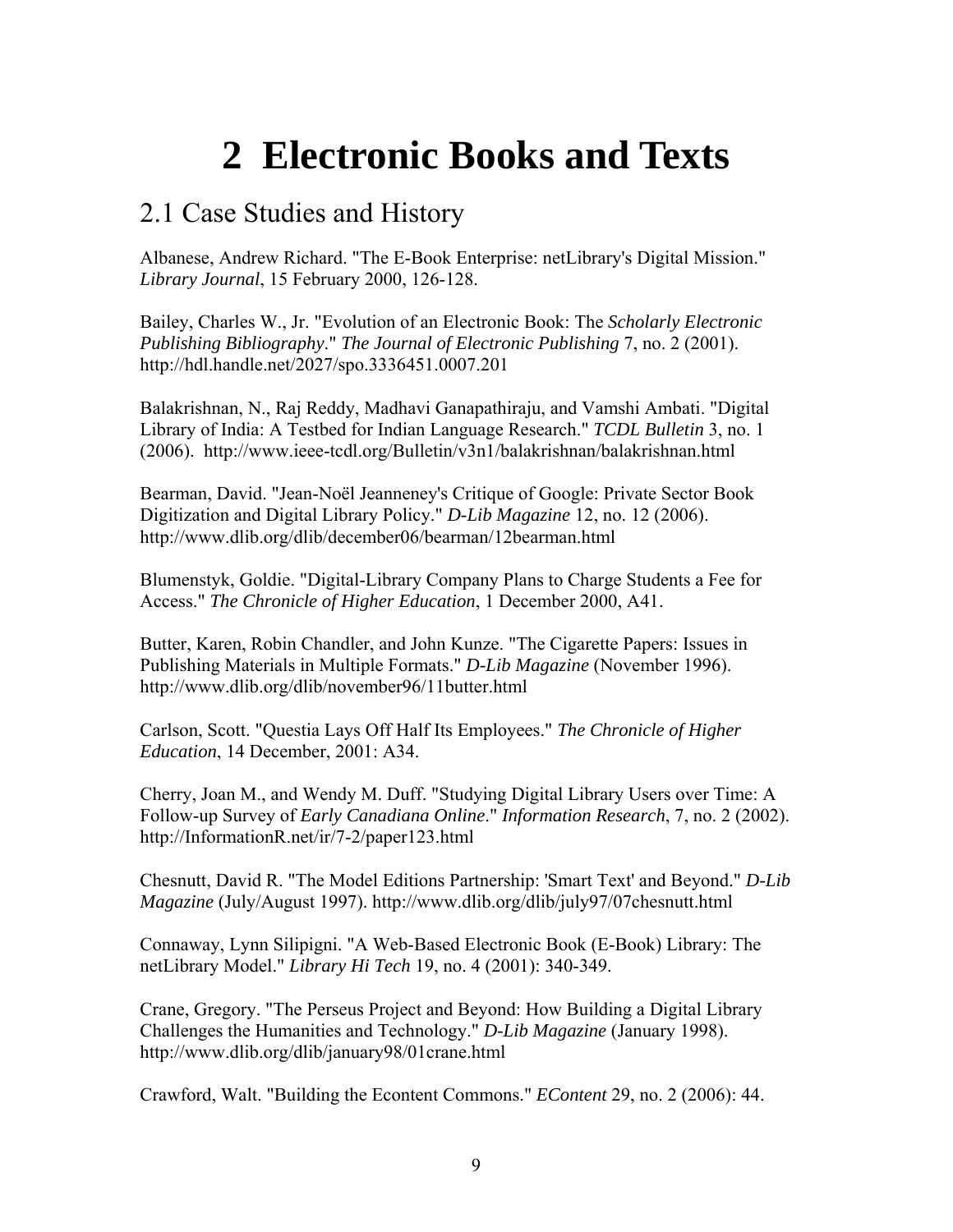Dames, K. Matthew. "Library Organizations Should Support Google Book Search." *ONLINE* 30, no. 2 (2006): 18-19.

Doane, Andrea. "The ARTFL Project: An Introduction." *D-Lib Magazine* (January 1996). http://www.dlib.org/dlib/january96/briefings/01artfl.html

Duguid, Paul. "Inheritance and Loss? A Brief Survey of Google Books." *First Monday* 12, no. 8 (2007). http://www.firstmonday.org/issues/issue12\_8/duguid/index.html

Eaves, Morris. "Behind the Scenes at the William Blake Archive: Collaboration Takes More Than E-Mail." *The Journal of Electronic Publishing* 3, no. 2 (1997). http://hdl.handle.net/2027/spo.3336451.0003.202

Editors and staff, William Blake Archive. "The Persistence of Vision: Images and Imaging at the William Blake Archive." *RLG DigiNews* 4, no. 1 (2000). http://digitalarchive.oclc.org/da/ViewObjectMain.jsp?fileid=0000070519:000006286365 &reqid=5195#feature1

Elliott, Laura. "How the *Oxford English Dictionary* Went Online." *Ariadne*, no. 24 (2000). http://www.ariadne.ac.uk/issue24/oed-tech/

Fernandes, Derrick. "The Safari E-Book Route through the ICT Jungle: Experiences at Hillingdon Libraries." *Program: Electronic Library and Information Systems* 41, no. 3 (2007): 227-238.

Flowers, Janet L. "netLibrary.com: Cautious Optimism/Views from a Research Library and a University Press." *Against the Grain* 11 (November 1999): 22, 24.

Foster, Andrea L. "An Online Library Struggles to Survive." *The Chronicle of Higher Education*, 12 September 2003, A27-A28.

Galloway, Edward A., and Gabrielle V. Michalek. "The Heinz Electronic Library Interactive On-line System (HELIOS): An Update." *The Public-Access Computer Systems Review* 9, no. 1 (1998): 6-19. http://epress.lib.uh.edu/pr/v9/n1/gall9n1.html

———. "The Heinz Electronic Library Interactive Online System (HELIOS): Building a Digital Archive Using Imaging, OCR, and Natural Language Processing Technologies." *The Public-Access Computer Systems Review* 6, no. 4 (1995): 6-18. http://epress.lib.uh.edu/pr/v6/n4/gall6n4.html

Gaunt, Marianne I. "Center for Electronic Texts in the Humanities." *Information Technology and Libraries* 13 (March 1994): 7-13.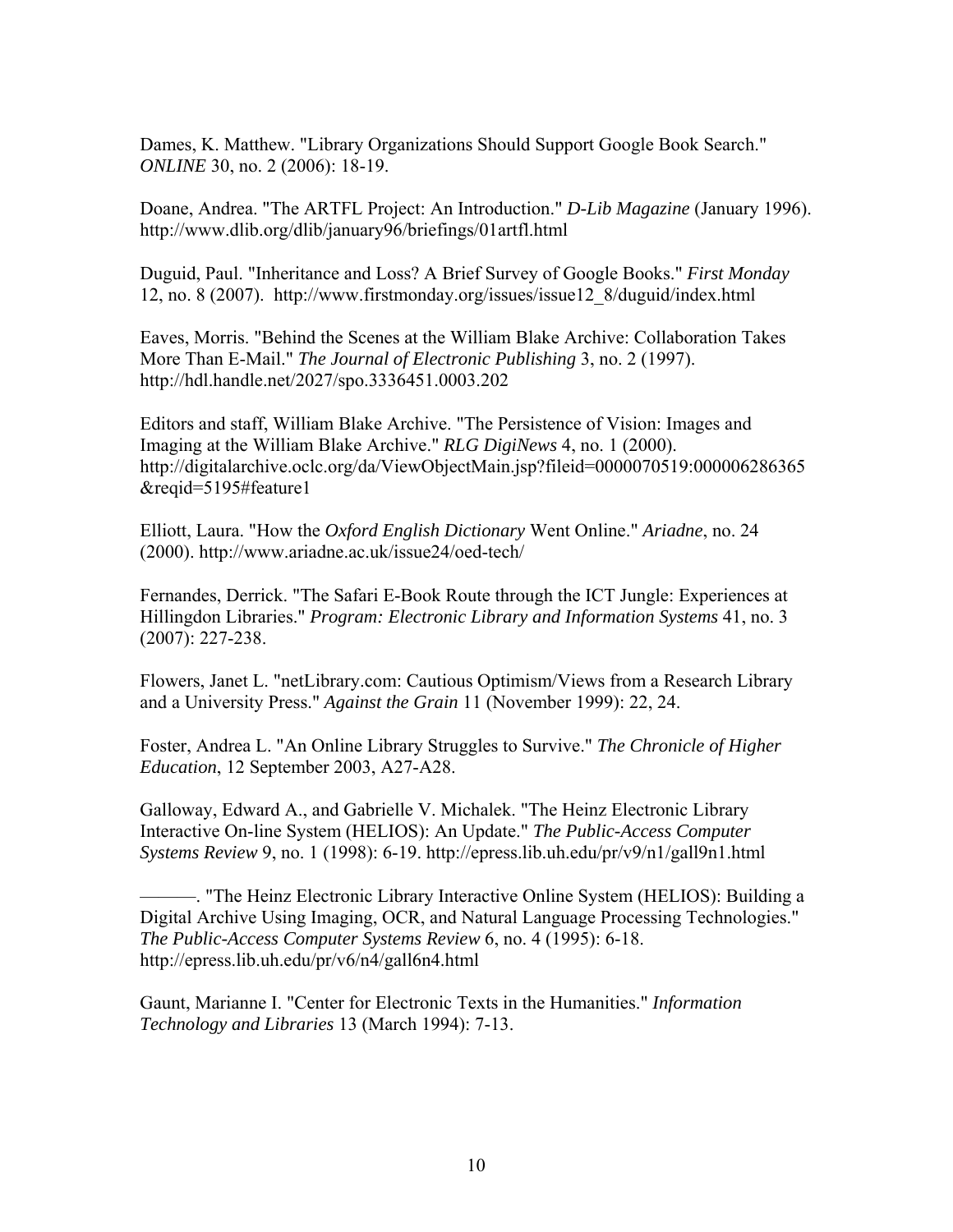Gayton, Cynthia M. "Alexandria Burned—Securing Knowledge Access in the Age of Google." *Vine: The Journal of Information and Knowledge Management Systems* 36, no. 2 (2006): 155-172.

Green, Toby. "Publishing E-Books: OECD's Pay-Per-View and E-Library Services 1998-2003." *Learned Publishing* 17, no. 1 (2004): 25-30. http://www.ingentaconnect.com/content/alpsp/lp/2004/00000017/00000001/art00005

Guernsey, Lisa. "Digital Presses Transform Librarians into Entrepreneurs." *The Chronicle of Higher Education*, 22 May 1998, A27-A28.

———. "On-Line Whitman Archive Sings with Works of the Poet, Making the 'Body Electric.'" *The Chronicle of Higher Education*, 3 April 1998, A26.

Haarhoff, Leith. "Books from the Past: An E-Books Project at Culturenet Cymru." *Program: Electronic Library & Information Systems* 39, no. 1 (2005): 50-65.

Hamilton, Denise. "Hart of the Gutenberg Galaxy." *Wired* 5 (February 1997): 108-118. http://www.wired.com/wired/archive/5.02/esgutenberg.html

Hart, Michael S. "Project Gutenberg: Access to Electronic Texts." *Database* 13 (December 1990): 6-9.

Henry, Charles. "Rice University Press: *Fons et Origo*." *Journal of Electronic Publishing* 10, no. 2 (2007). http://hdl.handle.net/2027/spo.3336451.0010.205

Hockey, Susan. "Developing Access to Electronic Texts in the Humanities." In *The Evolving Virtual Library: Visions and Case Studies*, ed. Laverna M. Saunders, 119-133. Medford, NJ: Information Today, 1996.

Holder, Warren. "E-Books—Reinventing the Wheel?" *Serials* 19, no. 1 (2006): 15-17.

Holz, Dayna. "Technologically Enhanced Archival Collections: Using the Buddy System." *Journal of Archival Organization* 4, no. 1/2 (2006): 29-44.

Hyatt, Shirley, and Lynn Silipigni Connaway. "Utilizing E-Books to Enhance Digital Library Offerings." *Ariadne*, no. 33 (2002). http://www.ariadne.ac.uk/issue33/netlibrary/

Ingalls, Zoe. "A Web Site Grows New Poems, Sometimes Right before Readers' Eyes." *The Chronicle of Higher Education*, 28 July 2000, A53-A54.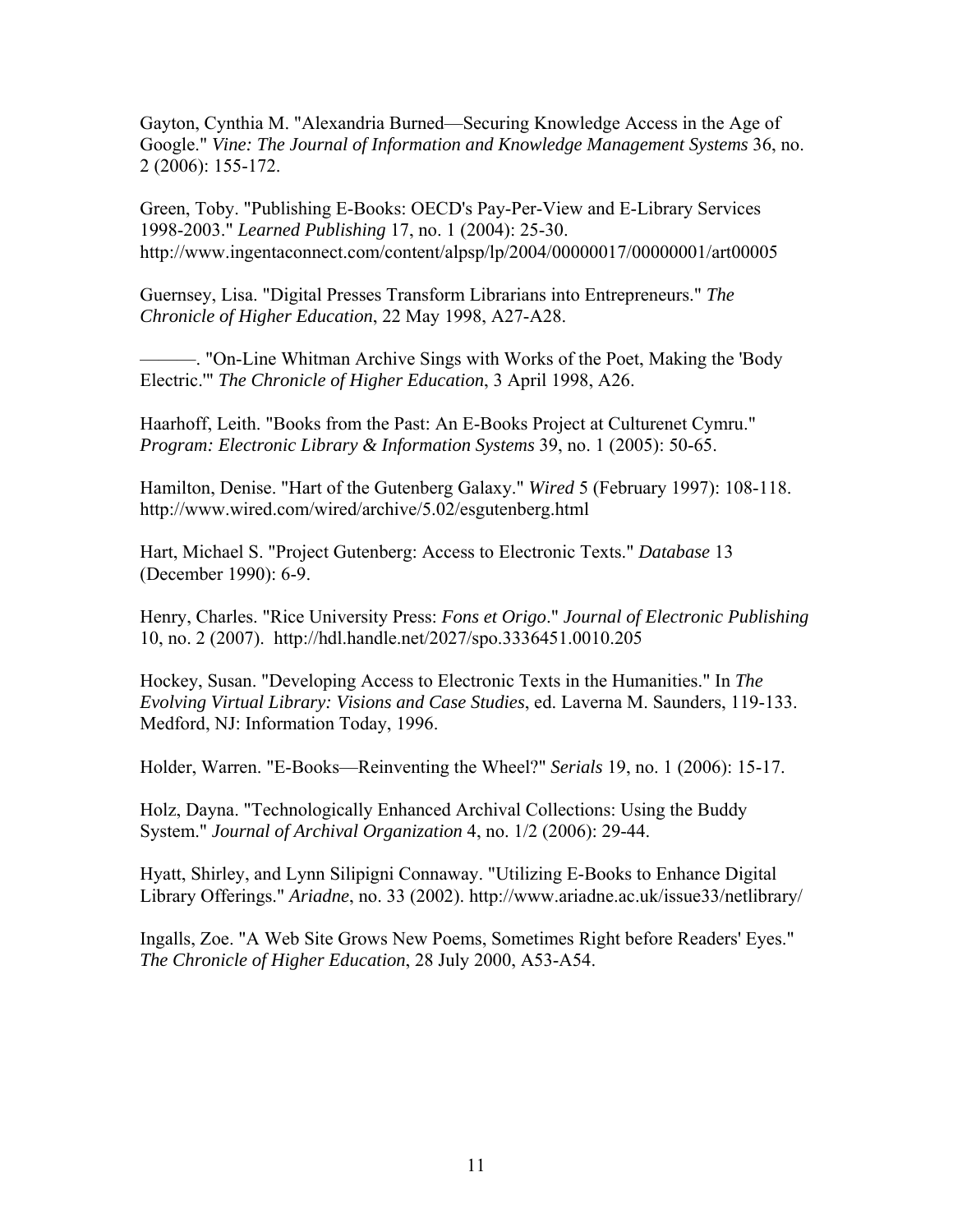Kiernan, Kevin S. "Digital Preservation, Restoration, and Dissemination of Medieval Manuscripts." In *Gateways, Gatekeepers, and Roles in the Information Omniverse: Proceedings of the Third Symposium*, ed. Ann Okerson and Dru Mogge, 37-43. Washington, DC: Office of Scientific and Academic Publishing, Association of Research Libraries, 1994.

http://eric.ed.gov/ERICWebPortal/contentdelivery/servlet/ERICServlet?accno=ED36940 7

———. "The Electronic Beowulf." *Computers in Libraries* 15 (February 1995): 14-15.

Kiernan, Vincent. "An Ambitious Plan to Sell Electronic Books." *The Chronicle of Higher Education*, 16 April 1999, A29-A30.

Lavoie, Brian, Lynn Silipigni Connaway, and Lorcan Dempsey. "Anatomy of Aggregate Collections: The Example of Google Print for Libraries." *D-Lib Magazine* 11, no. 9 (2005). http://www.dlib.org/dlib/september05/lavoie/09lavoie.html

Lee, Stuart. "Digitizing Wilfred." Interview by Philip Hunter. *Ariadne*, no. 21 (1999). http://www.ariadne.ac.uk/issue21/digiwilf/intro.html

MacColl, John. "Google Challenges for Academic Libraries." *Ariadne*, no. 46 (2006). http://www.ariadne.ac.uk/issue46/maccoll/

Milne, Ronald. "The Google Mass Digitisation Project at Oxford." *Liber Quarterly: The Journal of European Research Libraries* 16, no. 3/4 (2006).

Morrison, A. "Delivering Electronic Texts over the Web: The Current and Planned Practices of the Oxford Text Archive." *Computers and the Humanities* 33, no. 1 (1999): 193-198.

Mylonas, Elli. "The Perseus Project." In *Scholarly Publishing on the Electronic Networks: The New Generation: Visions and Opportunities in Not-for-Profit Publishing: Proceedings of the Second Symposium*, ed. Ann Okerson, 81-88. Washington, DC: Office of Scientific and Academic Publishing, Association of Research Libraries, 1993.

Neuman, Michael, and Paul Mangiafico. "Providing and Accessing Information via the Internet: The Georgetown Catalogue of Projects in Electronic Text." *The Reference Librarian*, no. 41/42 (1994): 319-332.

Pack, Thomas. "Bringing Literature Alive: Early English Books Online Reshape Research Opportunities." *EContent* 22 (December 1999): 26-30.

Pang, Alex Soojung-Kim. "The Work of the Encyclopedia in the Age of Electronic Reproduction." *First Monday* 3, no. 9 (1998). http://www.firstmonday.dk/issues/issue3\_9/pang/index.html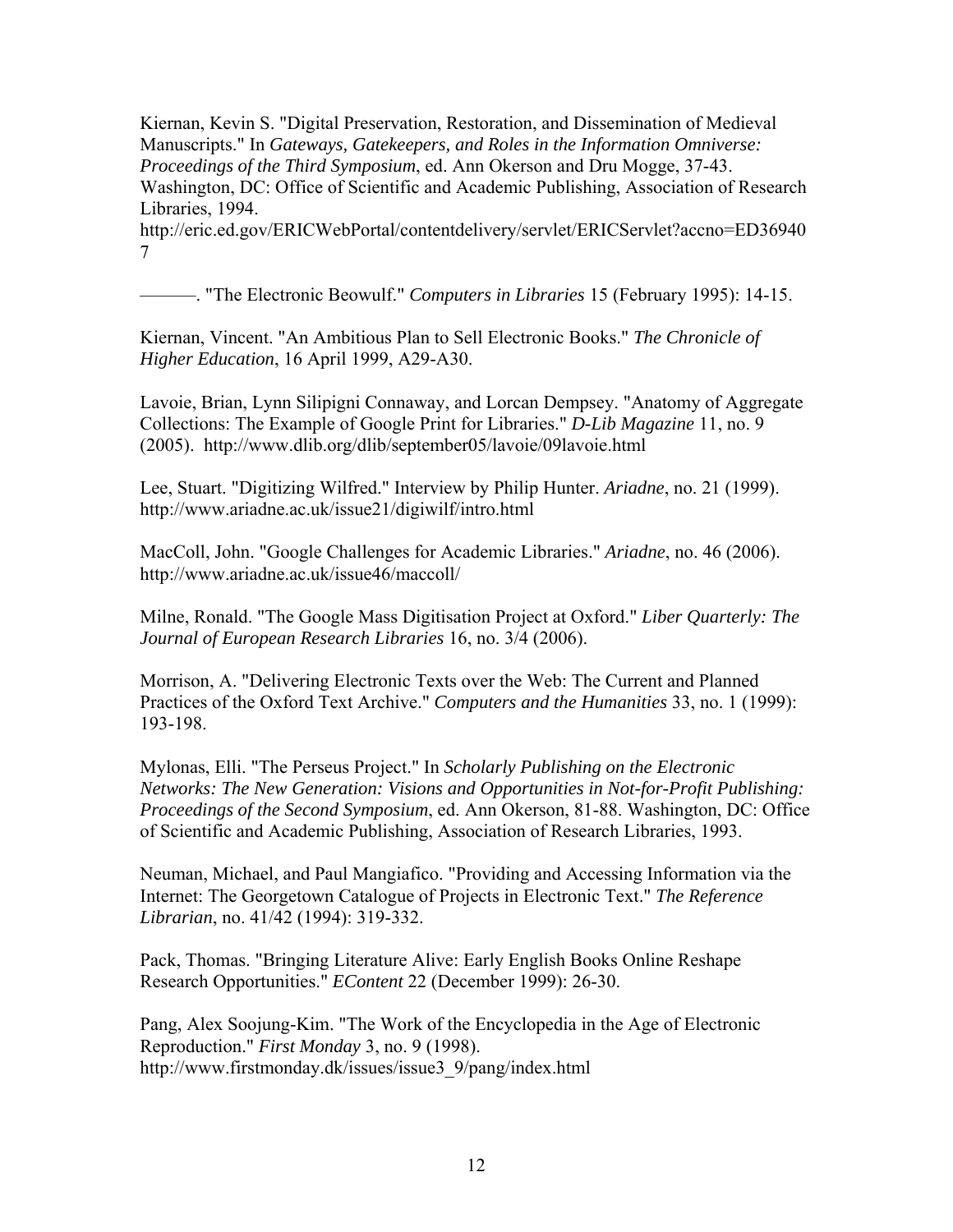Parkes, David. "E-Books from ebrary at Staffordshire University: A Case Study." *Program: Electronic Library and Information Systems* 43, no. 1 (2007): 253-261.

Pemberton, Duncan, and David Nichols. "DEBORA: Digital Access to Books of the Renaissance." *Exploit Interactive*, no. 3 (1999). http://www.exploit-lib.org/issue3/debora/

Poe, Marshall. "Note to Self: Print Monograph Dead; Invent New Publishing Model." *The Journal of Electronic Publishing* 7 (December 2001). http://hdl.handle.net/2027/spo.3336451.0007.204

Prescott, Andrew. "Constructing Electronic Beowulf." In *Towards the Digital Library: The British Library's Initiatives for Access Programme*, ed. Leona Carpenter, Simon Shaw, and Andrew Prescott, 30-49. London: The British Library, 1998.

Sandler, Mark. "Academic and Commercial Roles in Building 'The Digital Library.'" *Collection Management* 28, no. 1/2 (2003): 107-119.

Seales, W. Brent, James Griffioen, Kevin Kiernan, Cheng Jiun Yuan, and Linda Cantara. "The Digital Atheneum: New Techniques for Restoring and Preserving Old Documents." *Computers in Libraries* 20 (February 2000): 26-30. http://www.infotoday.com/cilmag/feb00/seales.htm

Solomon, David J. "Strategies for Developing Sustainable Open Access Scholarly Journals." *First Monday* 11, no. 6 (2006). http://www.firstmonday.org/issues/issue11\_6/solomon/

Stauffer, Andrew M. "Tagging the Rossetti Archive: Methodologies and Praxis." *The Journal of Electronic Publishing* 4 (December 1998). http://hdl.handle.net/2027/spo.3336451.0004.209

Taylor, Alison. "E-Books from MyiLibrary at the University of Worcester: A Case Study." *Program: Electronic Library and Information Systems* 43, no. 1 (2007): 217-226.

Thibadeau, Robert, and Evan Benoit. "Antique Books." *D-Lib Magazine* (September 1997). http://www.dlib.org/dlib/september97/thibadeau/09thibadeau.html

Viscomi, Joseph. "Digital Facsimiles: Reading the William Blake Archive." *Computers and the Humanities* 36 (February 2002): 27-48.

Wilkins, Valerie. "Managing E-Books at the University of Derby: A Case Study." *Program: Electronic Library and Information Systems* 41, no. 3 (2007): 238-251.

Willett, Perry. "The Victorian Women Writers Project: The Library as a Creator and Publisher of Electronic Texts." *The Public-Access Computer Systems Review* 7, no. 6  $(1996)$ : 5-16. http://epress.lib.uh.edu/pr/v7/n6/will7n6.html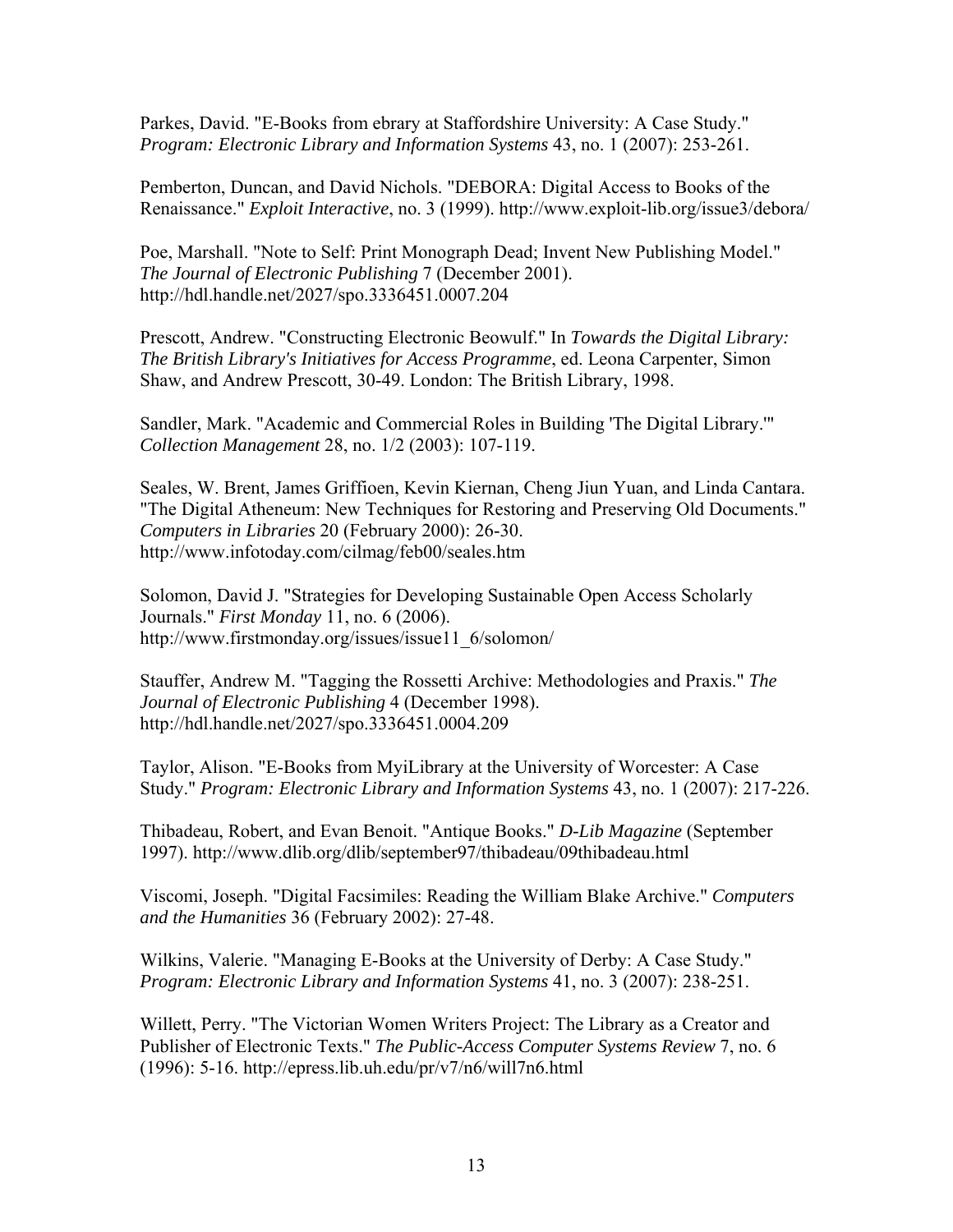<span id="page-19-0"></span>Young, Jeffrey R. "netLibrary Files for Bankruptcy Protection." *The Chronicle of Higher Education*, 30 November 2001, A31.

Zalta, Edward. "The *Stanford Encyclopedia of Philosophy*: A University/Library Partnership in Support of Scholarly Communication and Open Access." *College & Research Libraries News* 67, no. 8 (2006): 502-504, 507. http://www.ala.org/ala/acrl/acrlpubs/crlnews/backissues2006/september06/stanfordencycl opedia.htm

### 2.2 General Works

Anuradha, K. T., and H. S. Usha. "E-Books Access Models: An Analytical Comparative Study." *The Electronic Library* 24, no. 5 (2006): 662-679.

Armstrong, C. J., and R. E. Lonsdale. "Scholarly Monographs: Why Would I *Want* to Publish Electronically?" *The Electronic Library* 18, no. 1 (2000): 21-28.

Arnold, Kenneth. "The Scholarly Monograph is Dead. Long Live the Scholarly Monograph." In *Scholarly Publishing on the Electronic Networks: The New Generation: Visions and Opportunities in Not-for-Profit Publishing: Proceedings of the Second Symposium*, ed. Ann Okerson, 73-79. Washington, DC: Office of Scientific and Academic Publishing, Association of Research Libraries, 1993.

Basch, Reva. "Books Online: Visions, Plans, and Perspectives for Electronic Text." *ONLINE* 15 (July 1991): 13-23.

Bennett, Linda. "Infinite Riches in a Little Room: How Can We Manage, Market and Modernize the E-Books Phenomenon?" *Serials* 19, no. 1 (2006): 18-22.

Brown, Gary J. "Beyond Print: Reading Digitally." *Library Hi Tech* 19, no. 4 (2001): 390-399.

Burk, Roberta. "E-Book Devices and the Marketplace: In Search of Customers." *Library Hi Tech* 19, no. 4 (2001): 325-331.

Burrows, Toby. "Electronic Texts, Digital Libraries, and the Humanities in Australia." *Library Hi Tech* 17, no. 3 (1999): 248-255.

———. *The Text in the Machine: Electronic Texts in the Humanities*. New York: The Haworth Press, 1999.

Carvajal, Doreen. "Racing to Convert Books to Bytes: Evolving Market for E-Titles." *The New York Times*, 9 December 1999, C1, C27.

Cawkell, Tony. "Electronic Books." *Aslib Proceedings* 51 (February 1999): 54-58.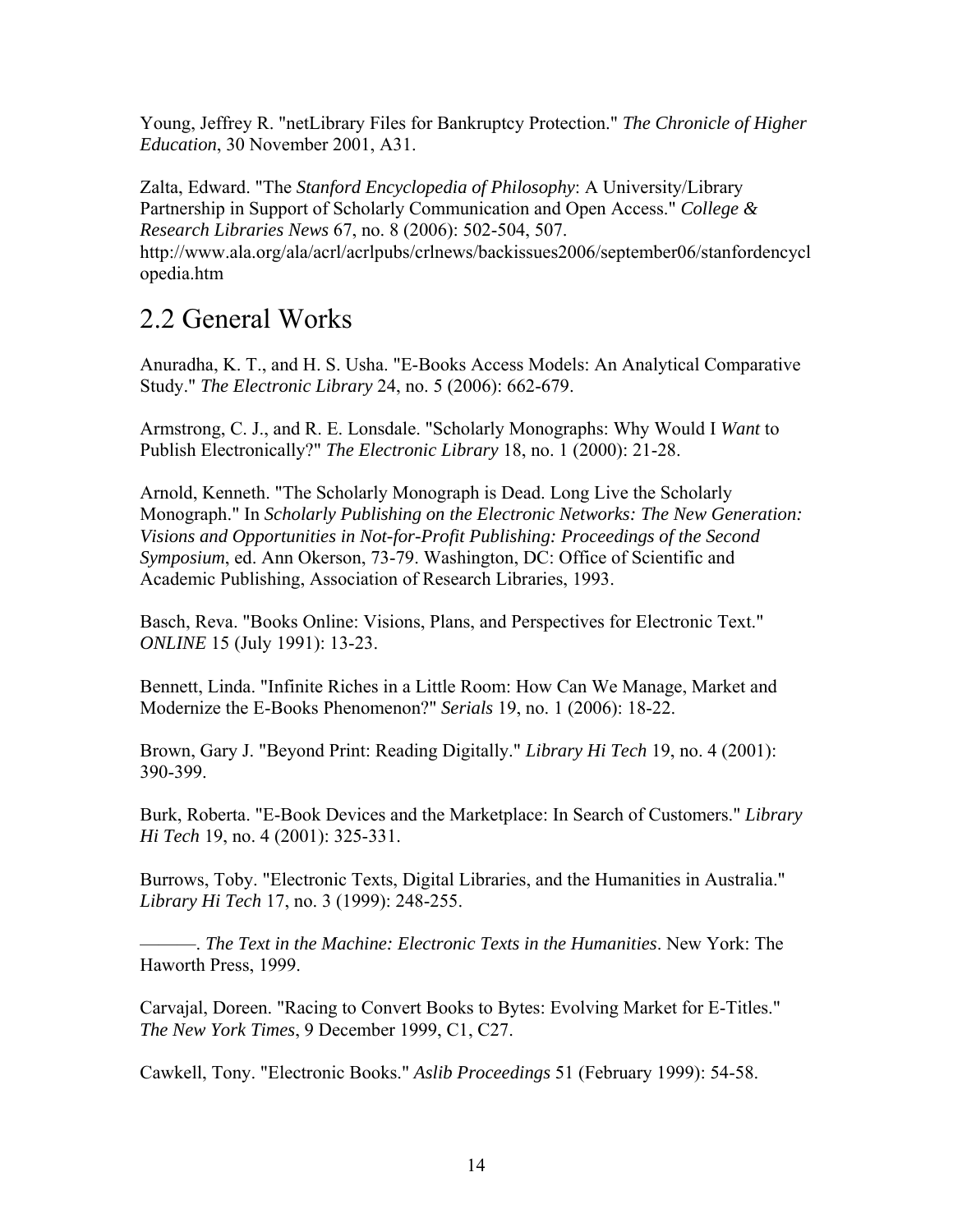Chen, Ya-ning. "Application and Development of Electronic Books in an E-Gutenberg Age." *Online Information Review* 27, no. 1 (2003): 8-16.

Choudhury, G. Sayeed, Tim DiLauro, Robert Ferguson, Michael Droettboom, and Ichiro Fujinaga. "Document Recognition for a Million Books." *D-Lib Magazine* 12, no. 3 (2006). http://www.dlib.org/dlib/march06/choudhury/03choudhury.html

Cisler, Steve. "Letter from San Francisco: The Internet Bookmobile." *First Monday* 7 (October 2002). http://www.firstmonday.dk/issues/issue7\_10/cisler/index.html

Cleyle, Susan. "E-Books: Should We Be Afraid?" *The Serials Librarian* 41, no. 3/4 (2002): 281-292.

Connaway, Lynn Silipigni. "E-Books—New Opportunities and Challenges." *Technicalities* 20 (September/October 2000): 8-10.

Coyle, Karen. "Mass Digitization of Books." *The Journal of Academic Librarianship* 32, no. 6 (2006): 641-645.

———. "Stakeholders and Standards in the E-Book Ecology: Or, It's the Economics, Stupid!" *Library Hi Tech* 19, no. 4 (2001): 314-324.

Crane, Gregory, and Alison Jones. "Text, Information, Knowledge and the Evolving Record of Humanity." *D-Lib Magazine* 12, no. 3 (2006). http://www.dlib.org/dlib/march06/jones/03jones.html

Dearnley, James, and Cliff McKnight. "The Revolution Starts Next Week: The Findings of Two Studies Considering Electronic Books." *Information Services & Use* 21, no. 2 (2001): 65-78.

Ditlea, Steve. "The Real E-Books." *Technology Review* 103 (July/August 2000): 70-78. http://www.technologyreview.com/Infotech/12125/page1/

Dorman, David. "The E-Book: Pipe Dream or Potential Disaster?" *American Libraries* 30 (February 1999): 36-39.

Eisenberg, Daniel. "Problems of the Paperless Book." *Scholarly Publishing* 21 (October 1989): 11-26.

Esposito Joseph J. "The Processed Book." *First Monday* 8, no. 3 (2003). http://www.firstmonday.org/issues/issue8\_3/esposito/index.html

Fischer, Ruth, and Rick Lugg. "E-Book Basics." *Collection Building* 20, no. 3 (2001): 119-122.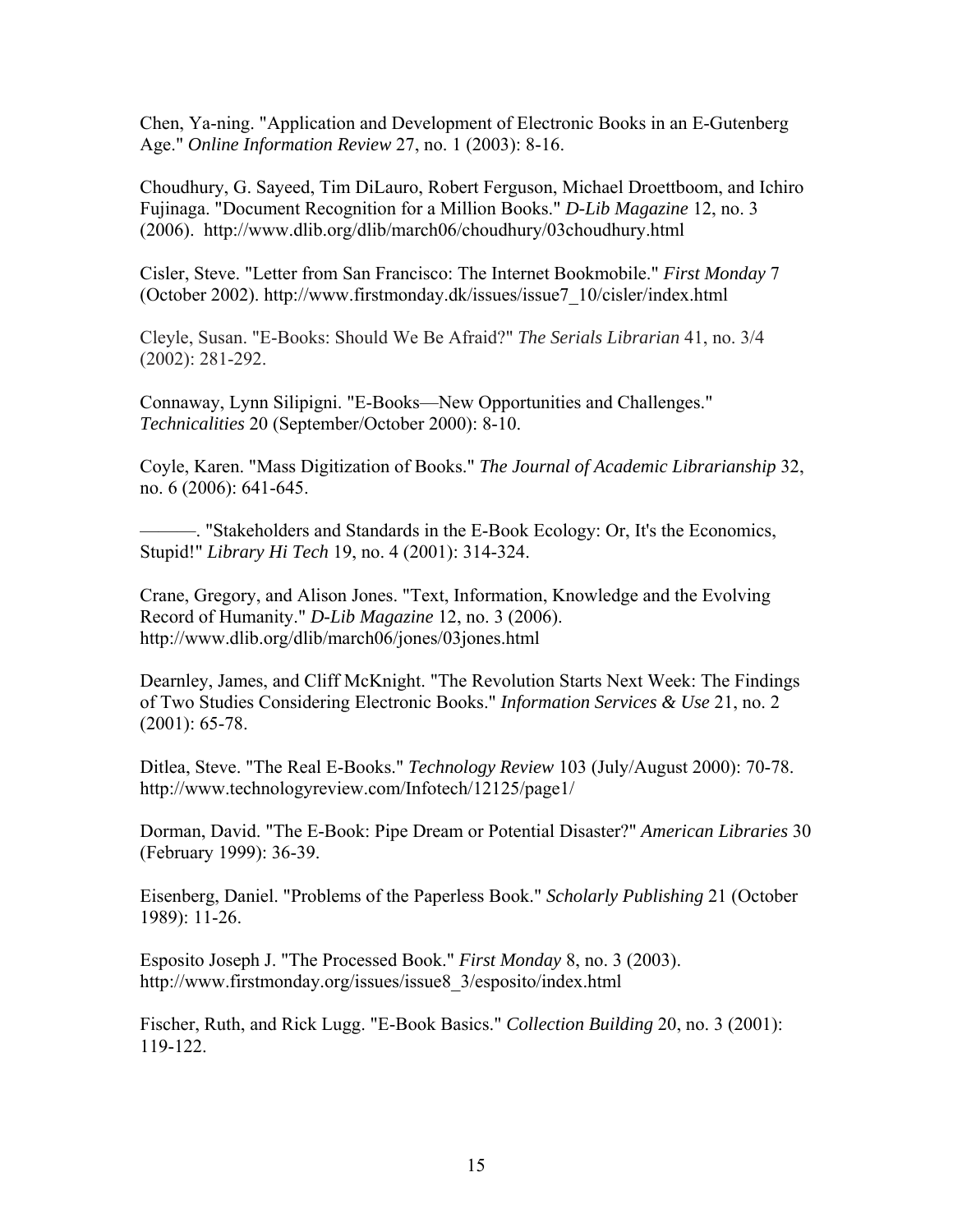Garrod, Penny. "Ebooks in UK Libraries: Where Are We Now?" *Ariadne*, no. 37 (2003). http://www.ariadne.ac.uk/issue37/garrod/

Harris, Siân. "Revolutionising Background Research." *Research Information* (May/June 2007). http://www.researchinformation.info/features/feature.php?feature\_id=126

Hawkins, Donald T. "Electronic Books: A Major Publishing Revolution. Part 1: General Considerations and Issues." *Online* 24 (July/August 2000): 14-28.

———. "Electronic Books: A Major Publishing Revolution. Part 2: The Marketplace." *Online* 24 (September/October 2000): 18-36.

———. "Electronic Books: Reports of Their Death Have Been Exaggerated." *ONLINE* 26 (January/August 2002): 42-48. http://www.onlinemag.net/jul02/hawkins.htm

Hernon, Peter, Rosita Hopper, Michael R. Leach, Laura L. Saunders, and Jane Zhang. "E-Book Use by Students: Undergraduates in Economics, Literature, and Nursing." *The Journal of Academic Librarianship* 33, no. 1 (2007): 3-13.

Herring, Mark Y. "Here Lies the Book, R.I.P.: The Report of Its Death Has Been Greatly Exaggerated." *Against the Grain* 14 (December 2002-January2003): 44, 46-47, 50.

Herther, Nancy K. "The E-Book Industry Today: A Bumpy Road Becomes an Evolutionary Path to Market Maturity." *The Electronic Library* 23, no. 1 (2005): 45-53.

Hillesund, Terje. "Will E-Books Change the World?" *First Monday* 6 (October 2001). http://firstmonday.org/issues/issue6\_10/hillesund/index.html

Hillesund, Terje, and Jon E. Noring. "Digital Libraries and the Need for a Universal Digital Publication Format." *Journal of Electronic Publishing* 9, no. 2 (2006). <http://hdl.handle.net/2027/spo.3336451.0009.203>

Hockey, Susan. "Electronic Texts: The Promise and the Reality." *American Council of Learned Societies Newsletter* 4 (February 1997).

———. "Evaluating Electronic Texts in the Humanities." *Library Trends* 42 (Spring 1994): 676-693. http://hdl.handle.net/2142/7932

Hughes, Carol Ann. "The Myth of 'Obsolescence': The Monograph in the Digital Library." *portal: Libraries in the Academy* 1, no. 2 (2001): 113-119.

Hughes, Carol Ann, and Nancy L. Buchanan. "Use of Electronic Monographs in the Humanities and Social Sciences." *Library Hi Tech* 19, no. 4 (2001): 368-375.

Jaffe, Neil. "Print on Demand (POD): An Important Step in the Change to a Digital Distribution Model for Books." *Against the Grain* 14 (June 2002): 72, 74-75.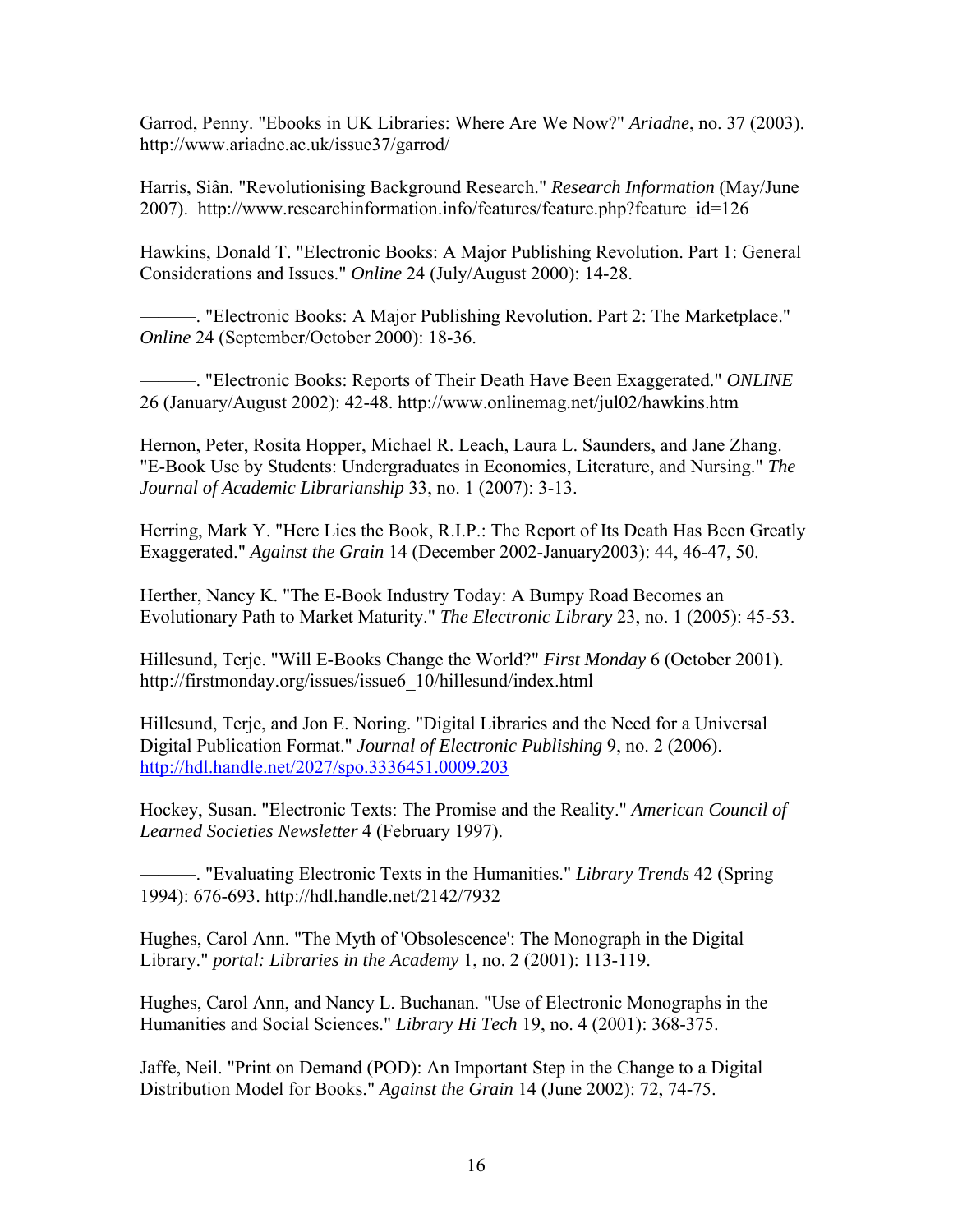Jensen, Michael. "E-Books and Retro Glue Protect the Vested Interests of Publishing." *The Chronicle of Higher Education*, 23 June 2000, A64.

Jones, Charles E., and David Schloen. "Electronic Publication of Ancient Near Eastern Texts." *Ariadne*, no. 22 (1999). http://www.ariadne.ac.uk/issue22/epanet/

Just, Peter. "Electronic Books in the USA—Their Numbers and Development and a Comparison to Germany." *Library Hi Tech* 57, no. 1 (2007): 157-164. http://eprints.rclis.org/archive/00011559/

Kaufman, Peter B., and Jeff Ubois. "Good Terms—Improving Commercial-Noncommercial Partnerships for Mass Digitization: A Report Prepared by Intelligent Television for RLG Programs, OCLC Programs and Research." *D-Lib Magazine* 13, no. 11/12 (2007). http://www.dlib.org/dlib/november07/kaufman/11kaufman.html

Landoni, M., R. Wilson, and F. Gibb. "Looking for Guidelines for the Production of Electronic Textbooks." *Online Information Review* 25, no. 3 (2001): 181-195.

Levine-Clark, Michael. "Electronic Books and the Humanities: A Survey at the University of Denver." *Collection Building* 26, no. 1 (2007): 7-14.

Littman, Justin. "A Preliminary Comparison of Electronic Book and Print Book Usage in Colorado." *Colorado Libraries* 28 (Fall 2002): 39-41.

Lonsdale, Ray, and Chris Armstrong. "Electronic Books: Challenges for Academic Libraries." *Library Hi Tech* 19, no. 4 (2001): 332-339. http://eprints.rclis.org/archive/00005983/

———. "Electronic Scholarly Monographs: Issues and Challenges for the UK." *Learned Publishing* 13, no. 1 (2000): 15-24. http://www.ingentaconnect.com/content/alpsp/lp/2000/00000013/00000001/art00003

Looney, Michael A., and Mark Sheehan. "Digitizing Education: A Primer on eBooks." *EDUCAUSE Review* 36 (July/August 2001): 38-46. http://www.educause.edu/ir/library/pdf/erm0142.pdf

Loughran, Tom. "Some Trends in Electronic Publishing." *Against the Grain* 13 (June 2001): 84-85.

Lowry, Anita. "Electronic Texts in English and American Literature." *Library Trends* 40 (Spring 1992): 704-723.

———. "Electronic Texts in the Humanities: A Selected Bibliography." *Information Technology and Libraries* 13 (March 1994): 43-49.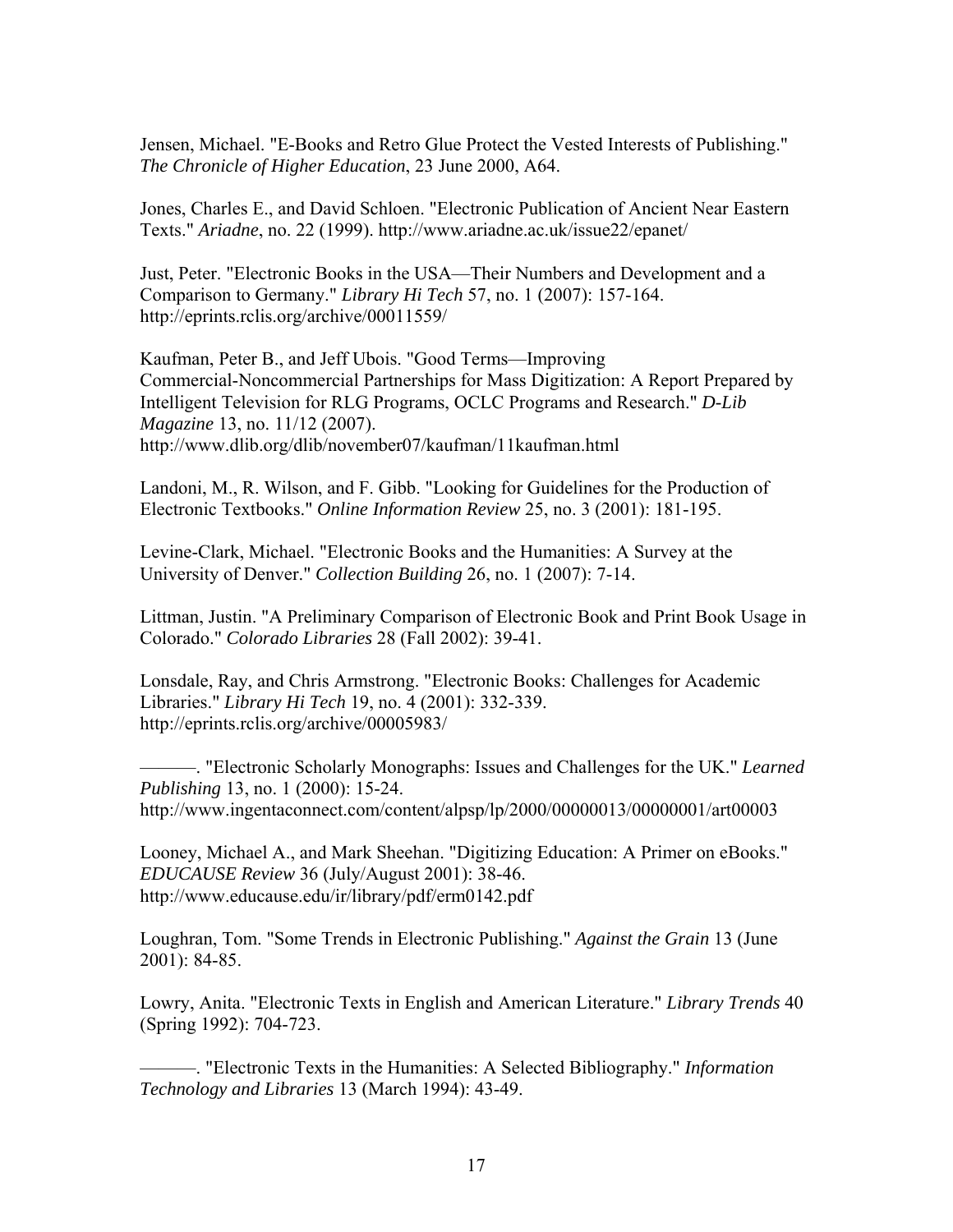Lynch, Clifford. "The Battle to Define the Future of the Book in the Digital World." *First Monday* 6, no. 6 (2001). http://www.firstmonday.dk/issues/issue6\_6/lynch/index.html

———. "Electrifying the Book." *Library Journal*, *Net Connect* Supplement (15 October 1999): 3-6.

———. "Electrifying the Book, Part 2" *Library Journal*, *Net Connect* Supplement (January 2000): 24-27.

MacCall, Steven L. "Online Medical Books: Their Availability and an Assessment of How Health Sciences Libraries Provide Access on Their Public Websites." *Journal of the Medical Library Association* 94, no. 1 (2006): 75-80. http://www.pubmedcentral.gov/picrender.fcgi?artid=1324775&blobtype=pdf

Malama, Chrysanthi, Monica Landoni, and Ruth Wilson. "What Readers Want: A Study of E-Fiction Usability." *D-Lib Magazine* 11, no. 5 (2005). http://www.dlib.org/dlib/may05/wilson/05wilson.html

Mattison, David. "Alice in E-Book Land: A Primer for Librarians." *Computers in Libraries* 22 (October 2002): 14-21.

Maynard, Sally, and Cliff McKnight. "Children's Comprehension of Electronic Books: An Empirical Study." *The New Review of Children's Literature and Librarianship* 7 (2001): 29-53.

———. "Electronic Books for Children in UK Public Libraries." *The Electronic Library* 19, no. 6 (2001): 405-423.

Maxymuk, John. "Digitized Books." *The Bottom Line: Managing Library Finances* 20, no. 4 (2007): 153-156.

Meadow, Charles T. "On the Future of the Book, or Does It Have a Future?" *Journal of Scholarly Publishing* 26 (July 1995): 187-196.

Morgan, Eric Lease. "Electronic Books and Related Technologies." *Computers in Libraries* 19 (November/December 1999): 36-39.

Morgan, Greg. "A Word in Your Ear: Library Services for Print Disabled Readers in the Digital Age." *The Electronic Library* 21, no. 3 (2003): 234-239.

Press, Larry. "From P-Books to E-Books." *Communications of the ACM* 43 (May 2000): 17-21.

Ramaiah, Chennupati K. "An Overview of Electronic Books: A Bibliography." *The Electronic Library* 23, no. 1 (2005): 17-44.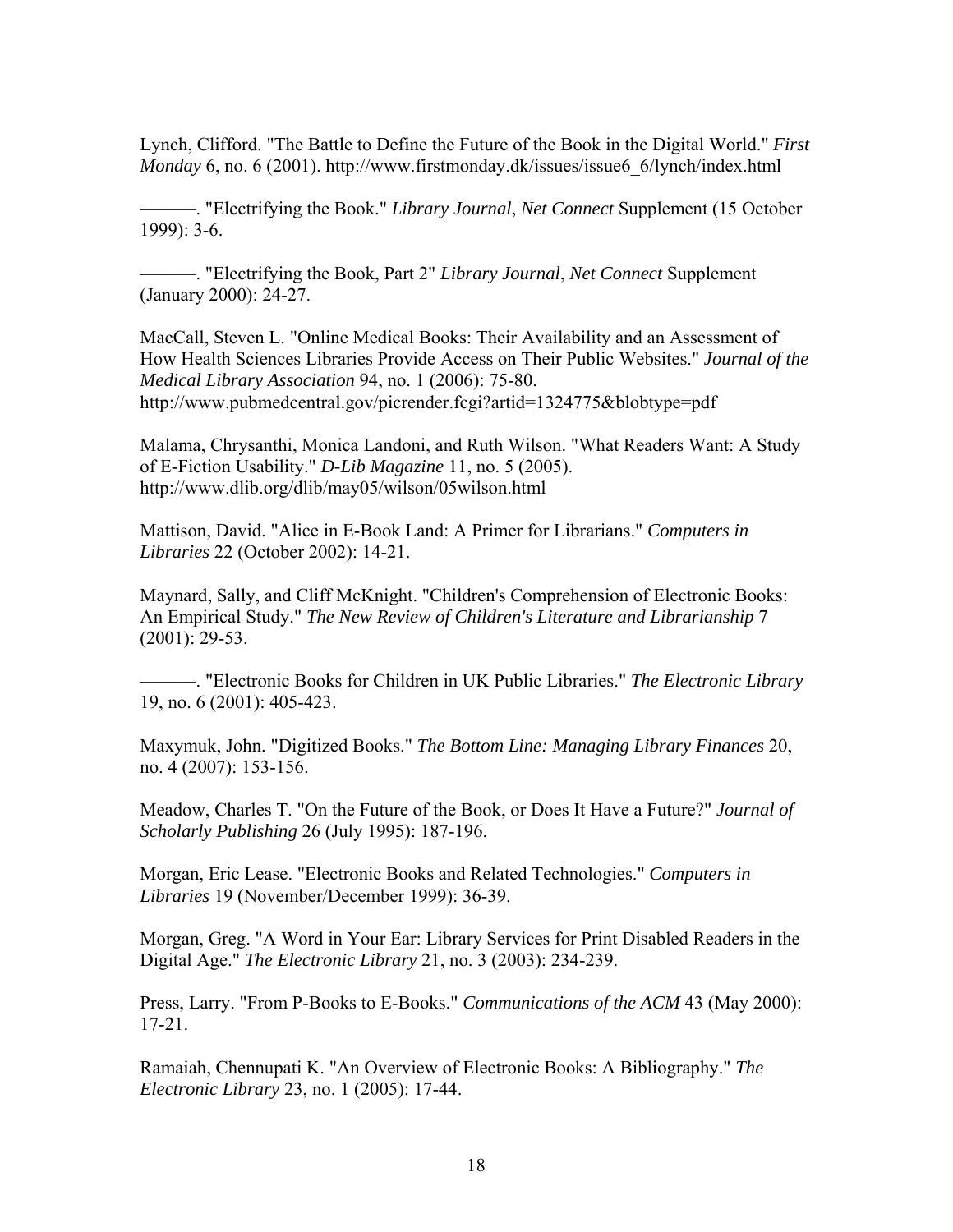Rao, Siriginidi Subba. "Electronic Book Technologies: An Overview of the Present Situation." *Library Review* 53, no. 7 (2004): 363-371.

———. "Electronic Books: A Review and Evaluation." *Library Hi Tech* 21, no. 1 (2003): 85-93.

———. "Electronic Books: Their Integration into Library and Information Centers." *The Electronic Library* 23, no. 1 (2005): 116-140.

———. "Familiarization of Electronic Books." *The Electronic Library* 19, no. 4 (2001): 247-256.

Sandler, Mark, Kim Armstrong, and Bob Nardini. "Market Formation for E-Books: Diffusion, Confusion or Delusion?" *The Journal of Electronic Publishing* 10, no. 3 (2007). http://hdl.handle.net/2027/spo.3336451.0010.310

Smith, David A. "Debabelizing Libraries: Machine Translation by and for Digital Collections " *D-Lib Magazine* 12, no. 3 (2006). http://www.dlib.org/dlib/march06/smith/03smith.html

Smith, Dinitia. "Hoping the Web Will Rescue Young Professors: In the Publish-or-Perish World Can They Live on the Internet?" *The New York Times*, 12 June 1999, A17, A19.

Sottong, Stephen. "Don't Power Up That E-Book Just Yet." *American Libraries* 30 (May 1999): 50-53.

———. "E-Book Technology: Waiting for the 'False Pretender.'" *Information Technology and Libraries* 20 (June 2001): 72-80. http://www.ala.org/ala/lita/litapublications/ital/2002sottong.cfm

Summerfield, Mary, and Carol A. Mandel. "On-line Books at Columbia: Early Findings on Use, Satisfaction, and Effect." In *Technology and Scholarly Communication*, ed. Richard Ekman and Richard E. Quandt, 282-308. Berkeley: University of California Press, 1999.

Summerfield, Mary, Carol Mandel, and Paul Kantor. "Perspectives on Scholarly Online Books: The Columbia University Online Books Evaluation Project." *Journal of Library Administration* 35, no. 1/2 (2001): 61-82.

———. "The Potential for Scholarly Online Books: Views from the Columbia University Online Books Evaluation Project." *Publishing Research Quarterly* 16 (Fall 2000): 39-52.

Taylor, David. "E-Books and the Academic Market: The Emerging Supply Chain." *Learned Publishing* 16, no. 1 (2003): 70-73. http://www.ingentaconnect.com/content/alpsp/lp/2003/00000016/00000001/art00011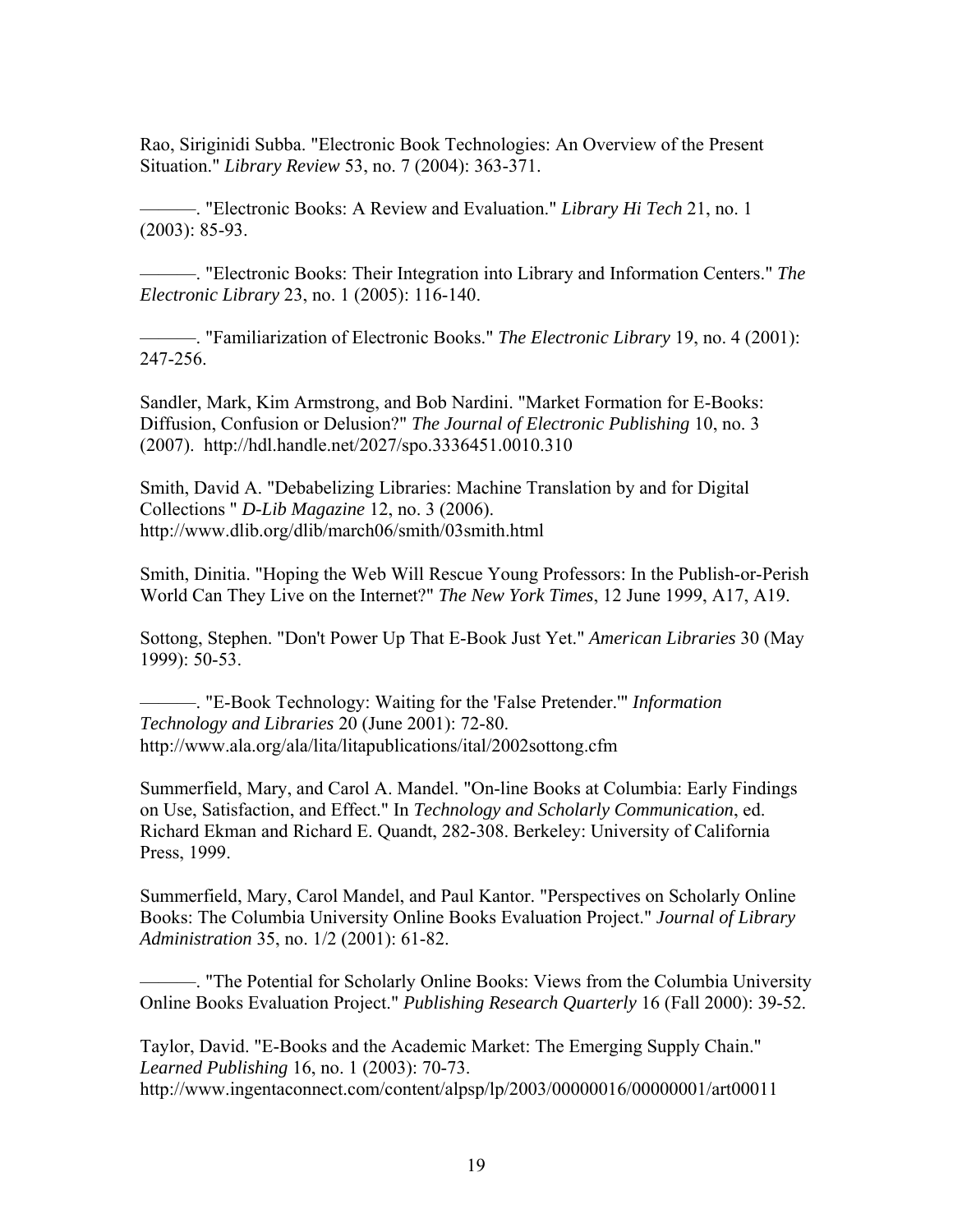Terry, Ana Arias. "Demystifying the E-Book: What Is It?, Where Will It Lead Us, and Who's in the Game?" *Against the Grain* 11 (November 1999): 18, 20.

Thompson, John B. *Books in the Digital Age: The Transformation of Academic and Higher Education Publishing in Britain and the United States*. Cambridge: Polity, 2005.

Tonkery, Dan. "E-Books Come of Age with Their Readers." *Research Information* (August/September 2006). http://www.researchinformation.info/riaugsep06ebooks.html

Van Hoorebeek, Mark. "Napster Clones Turn Their Attention to Academic E-Books." *New Library World* 104, no. 4/5 (2003): 142-148.

Whalley, W. Brian. "E-Books for the Future: Here But Hiding?" *Ariadne*, no. 49 (2006). http://www.ariadne.ac.uk/issue49/whalley/

Wheatcroft, Andrew. "20/20 Vision? E-Books in Practice and Theory." *Serials* 19, no. 1 (2006): 10-14.

Williams, Karen Carter, and Rickey Best. "E-Book Usage and the Choice Outstanding Academic Book List: Is There a Correlation?" *The Journal of Academic Librarianship*  32, no. 5 (2006): 474-478.

Wilson, Ruth. "E-Books for Students: EBONI." *Ariadne*, no. 27 (2001). http://www.ariadne.ac.uk/issue27/e-books/

———. "Electronic Books for Everyone: Designing for Accessibility." *Vine*, no. 125 (2001): 18-24.

Wilson, Ruth, Monica Landoni, and Forbes Gibb. "A User-Centred Approach to E-Book Design." *The Electronic Library* 20, no. 4 (2002): 322-330. http://www.cis.strath.ac.uk/research/publications/papers/strath\_cis\_publication\_26.pdf

———. "The WEB Book Experiments in Electronic Textbook Design." *Journal of Documentation* 59, no. 4 (2003): 454-477. http://eprints.cdlr.strath.ac.uk/2511/

Winkler, Karen J. "Academic Presses Look to the Internet to Save Scholarly Monographs." *The Chronicle of Higher Education*, 12 September 1997, A18, A20.

Wynne, Martin. "Evaluation in the Arts and Humanities Data Service." *Vine* 34, no. 4 (2004): 196-200. http://eprints.ouls.ox.ac.uk/archive/00000826/

Živković, Daniela. *The Electronic Book*. Berlin: BibSpider, 2004.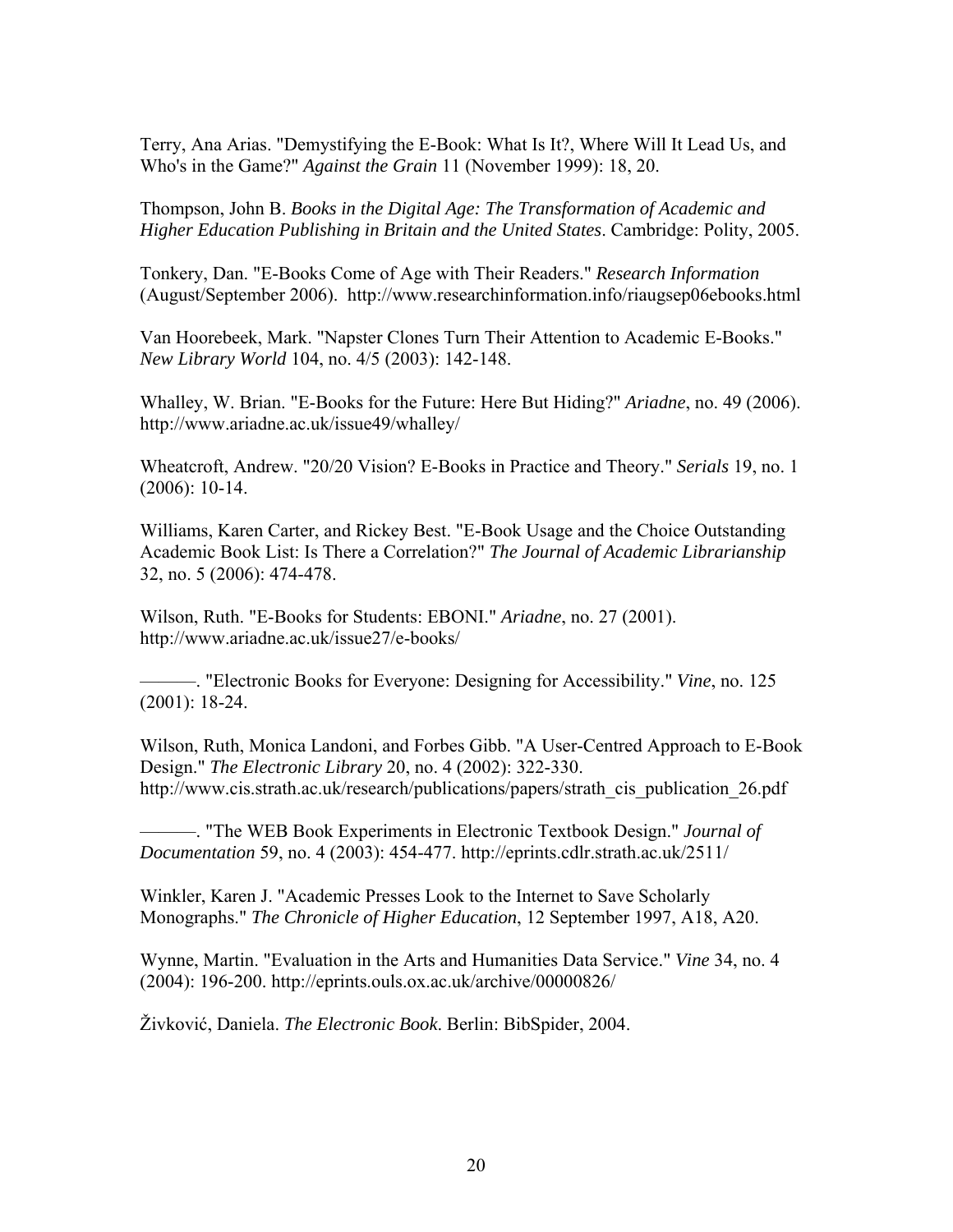#### <span id="page-26-0"></span>2.3 Library Issues

Anuradha, K. T., and H. S. Usha. "Use of E-Books in an Academic and Research Environment: A Case Study from the Indian Institute of Science." *Program: Electronic Library and Information Systems* 40, no. 1 (2006): 48-62. http://eprints.iisc.ernet.in/archive/00005890/

Armstrong, Chris, and Ray Lonsdale. "Challenges in Managing E-Books Collections in UK Academic Libraries." *Library Collections, Acquisitions, & Technical Services* 29, no. 1 (2005): 33-50.

Badke, William B. "Questia.com: Implications of the New McLibrary." *Internet Reference Services Quarterly* 5, no. 3 (2001): 61-71.

Ball, David. "Innovative Models for Procuring E-Books." *Serials* 19, no. 1 (2006): 28-31.

Bell, Lori, Virginia McCoy, and Tom Peters. "E-Books Go to College." *Library Journal*, 1 May 2002: 44-46. http://www.libraryjournal.com/article/CA213862.html

Bennett, Linda, and Monica Landoni. "E-Books in Academic Libraries." *The Electronic Library* 23, no. 1 (2005): 9-16.

Berube, Linda. "E-Books in Public Libraries: A Terminal or Termination Technology?" *Interlending & Document Supply* 33, no. 1 (2005): 14-18.

Bhatt, Jay, W. Charles Paulsen, Lisa G. Dunn, and Amy S. van Epps. "Science and Technology Libraries Partnering with Knovel." *Science & Technology Libraries* 26, no. 3/4 (2006): 13-28. http://hdl.handle.net/1860/1667

Blummer, Barbara. "E-Books Revisited: The Adoption of Electronic Books by Special, Academic, and Public Libraries." *Internet Reference Services Quarterly* 11, no. 2 (2006): 1-3.

Bonn, Maria. "Why We Publish *JEP*." *The Journal of Electronic Publishing* 9, no. 1 (2006). http://hdl.handle.net/2027/spo.3336451.0009.102

Burk, Roberta. "Don't Be Afraid of E-Books." *Library Journal*, 15 April 2000, 42-45.

Case, Beau David. "Love's Labour's Lost: The Failure of Traditional Selection Practice in the Acquisition of Humanities Electronic Texts." *Library Trends* 48 (Spring 2000): 729-747. http://hdl.handle.net/2142/8308

Chan, Gayle R. Y. C., and Janny K. Lai. "Shaping the Strategy for E-Books: A Hong Kong Perspective." *Library Collections, Acquisitions, & Technical Services* 29, no. 2 (2005): 205-219.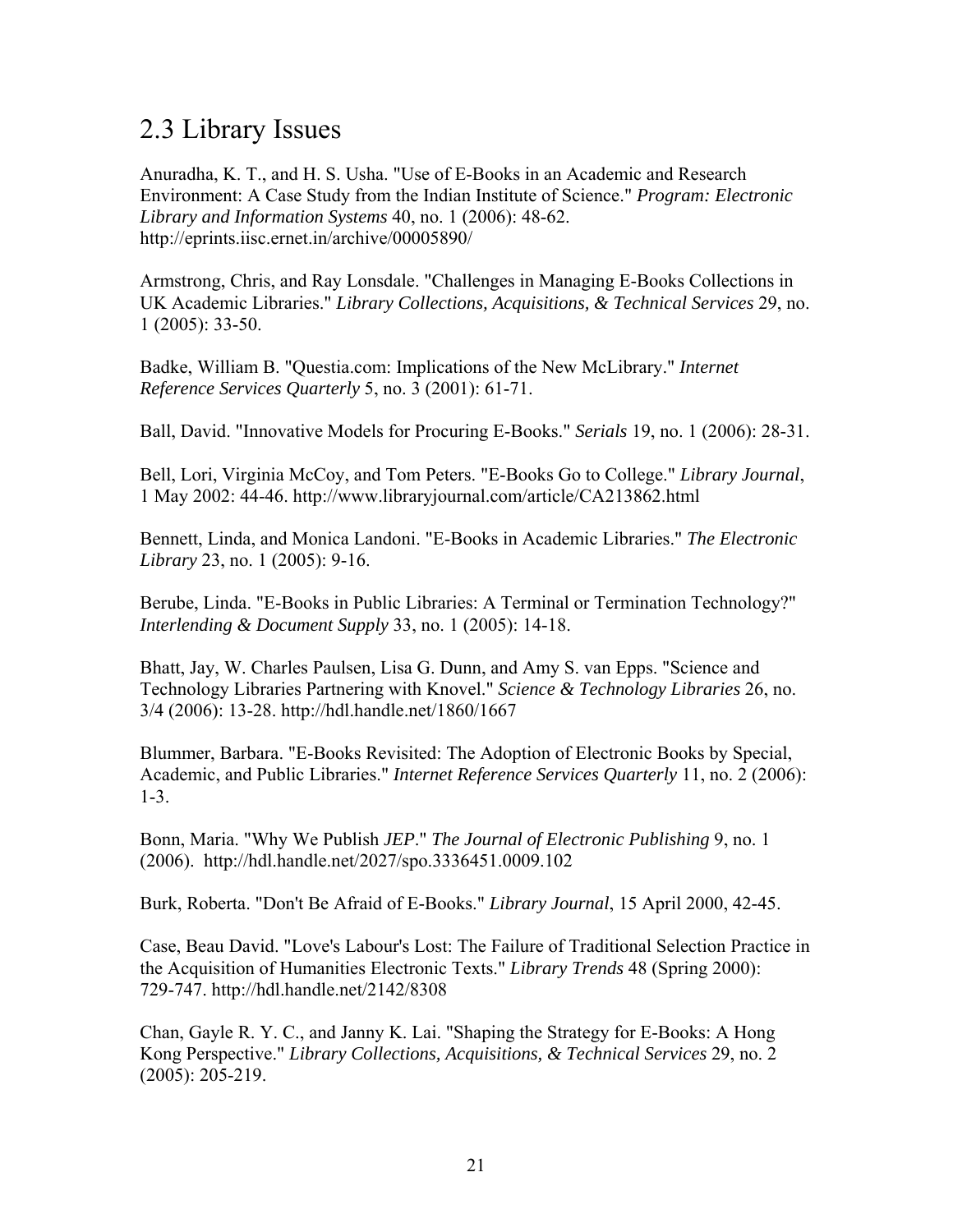Christianson, Marilyn, and Marsha Aucoin. "Electronic or Print Books: Which Are Used?" *Library Collections, Acquisitions, & Technical Services* 29, no. 1 (2005): 71-81.

Connaway, Lynn Silipigni, and Heather L. Wicht. "What Happened to the E-Book Revolution?: The Gradual Integration of E-Books into Academic Libraries." *The Journal of Electronic Publishing* 10, no. 3 (2007). http://hdl.handle.net/2027/spo.3336451.0010.302

Cox, John. "E-Books: Challenges and Opportunities." *D-Lib Magazine* 10, no. 10 (2004). http://www.dlib.org/dlib/october04/cox/10cox.html

Crawford, Walt. "MP3 Audiobooks: A New Library Medium?" *American Libraries* 32 (August 2001): 64-66.

———. "Nine Models, One Name: Untangling the E-Book Muddle." *American Libraries* 31 (September 2000): 56-59.

Dewey, Barbara I., and Carol Ann Hughes. "Sharing Minds: Creating the Iowa Scholarly Digital Resources Center." *Information Technology and Libraries* 18 (June 1999): 84-92.

Dillon, Dennis. "E-Books: The University of Texas Experience, Part 1." *Library Hi Tech* 19, no. 2 (2001): 113-124.

———. "E-Books: The University of Texas Experience, Part 2." *Library Hi Tech* 19, no. 4 (2001): 350-362.

———. "E-Books: The UT-Austin Experience." *Texas Library Journal* 76 (Fall 2000): 112-115.

Dinkelman, Andrea, and Kristine Stacy-Bates. "Accessing E-Books through Academic Library Web Sites." *College & Research Libraries* 68, no. 1 (2007): 45-58. http://www.ala.org/ala/acrl/acrlpubs/crljournal/backissues2007a/crljanuary07/dinkelman0 7.pdf

Ellis, Steven. "Toward the Humanities Digital Library: Building the Local Organization." *College & Research Libraries* 57 (November 1996): 525-534.

Engle, Michael. "The Social Position of Electronic Text Centers." *Library Hi Tech* 16, no. 3-4 (1998): 15-20, 42.

Foust, Jill E., Phillip Bergen, Gretchen L. Maxeiner, and Peter N. Pawlowski. "Improving E-Book Access via a Library-Developed Full-Text Search Tool." *Journal of the Medical Library Association* 95, no. 1 (2007): 40-46. http://www.pubmedcentral.nih.gov/picrender.fcgi?artid=1773047&blobtype=pdf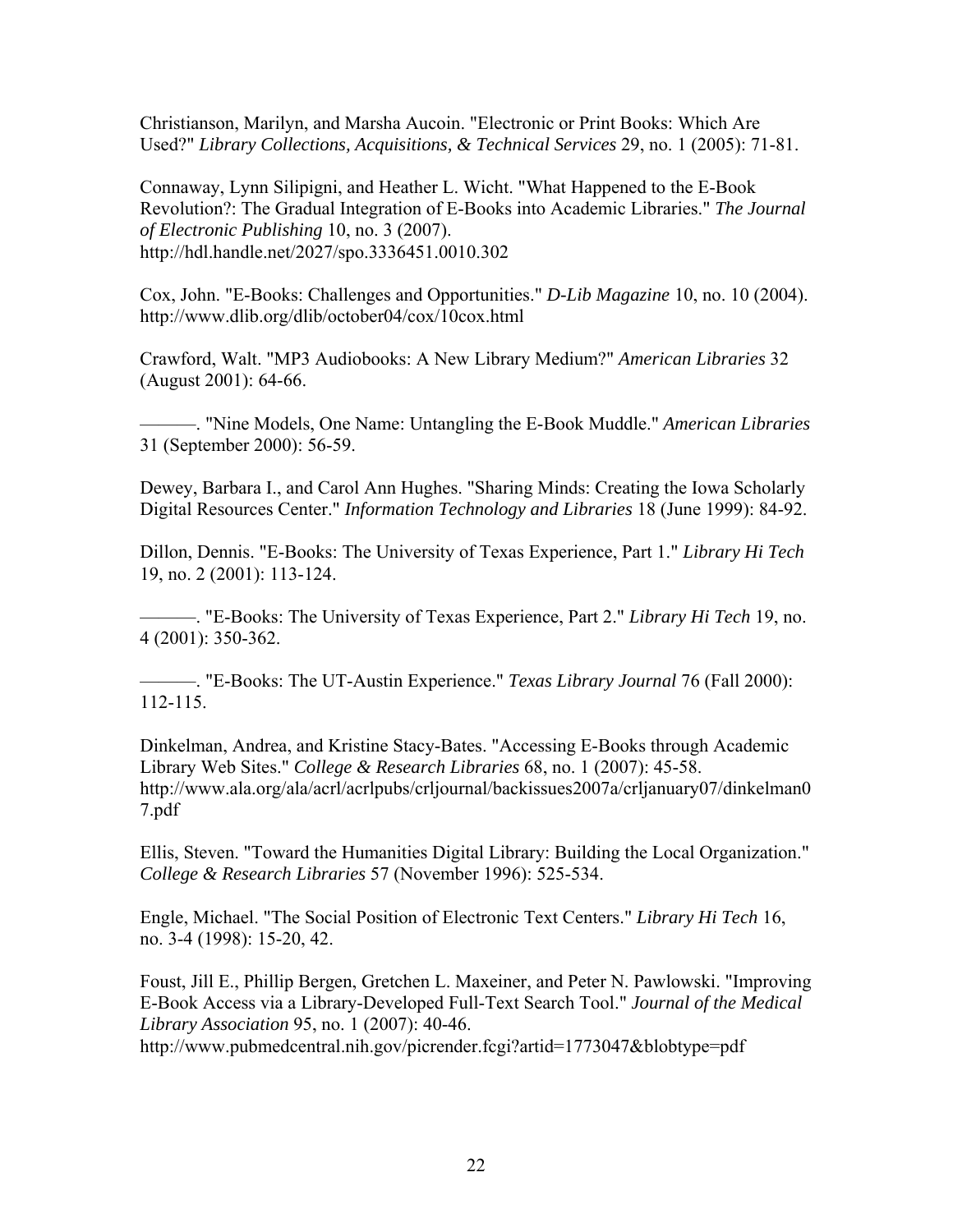Garrod, Penny. "E-Books: Are They the Interlibrary Lending Model of the Future?" *Interlending & Document Supply* 32, no. 4 (2004): 227-233.

Gaunt, Marianne. "CETH, Electronic Text Centers, and the Humanities Community." *Library Hi Tech* 16, no. 3-4 (1998): 36-42.

———. "Literary Text in an Electronic Age: Implications for Library Services." In *Advances in Librarianship*, vol. 19, ed. Irene Godden, 191-215. San Diego: Academic Press, 1995.

———. "Machine-Readable Literary Texts: Collection Development Issues." *Collection Management* 13, no. 1/2 (1990): 87-96.

Gibbons, Susan. "Ebooks: Some Concerns and Surprises." *portal: Libraries and the Academy* 1, no. 1 (2001): 71-75.

Gibbs, Nancy J. "E-Books: Report on an Ongoing Experiment." *Against the Grain* 11 (December 1999-January 2000): 23-25.

———. "eBooks Two Years Later: The North Carolina State University Perspective." *Against the Grain* 13 (December 2001-January 2002): 22, 24, 26.

Gibson, Matthew, and Christine Ruotolo. "Beyond the Web: TEI, the Digital Library, and the Ebook Revolution." *Computers and the Humanities* 37, no. 1 (2003): 57-63.

Giesecke, Joan R., Beth McNeil, and Gina L. B. Minks. "Electronic Text Centers: Creating Research Collections on a Limited Budget, the Nebraska Experience." *Journal of Library Administration* 31, no. 2 (2000): 77-92. http://digitalcommons.unl.edu/libraryscience/63/

Goldenberg-Hart, Diane Y. "Library Technology Centers and Community Building: Yale University Library Electronic Text Center." *Library Hi Tech* 16, no. 3-4 (1998): 21-26.

Jantz, Ronald. "E-Books and New Library Service Models: An Analysis of the Impact of E-Book Technology on Academic Libraries." *Information Technology and Libraries* 20 (June 2001): 104-113.

Johnson, Richard K. "In Google's Broad Wake: Taking Responsibility for Shaping the Global Digital Library." *ARL: A Bimonthly Report on Research Library Issues and Actions from ARL, CNI, and SPARC*, no. 250 (2007): 1-15. http://www.arl.org/bm~doc/arlbr250digprinciples.pdf

Langston, Marc. "The California State University E-Book Pilot Project: Implications for Cooperative Collection Development." *Library Collections, Acquisitions, and Technical Services* 27, no. 1 (2003): 19-32.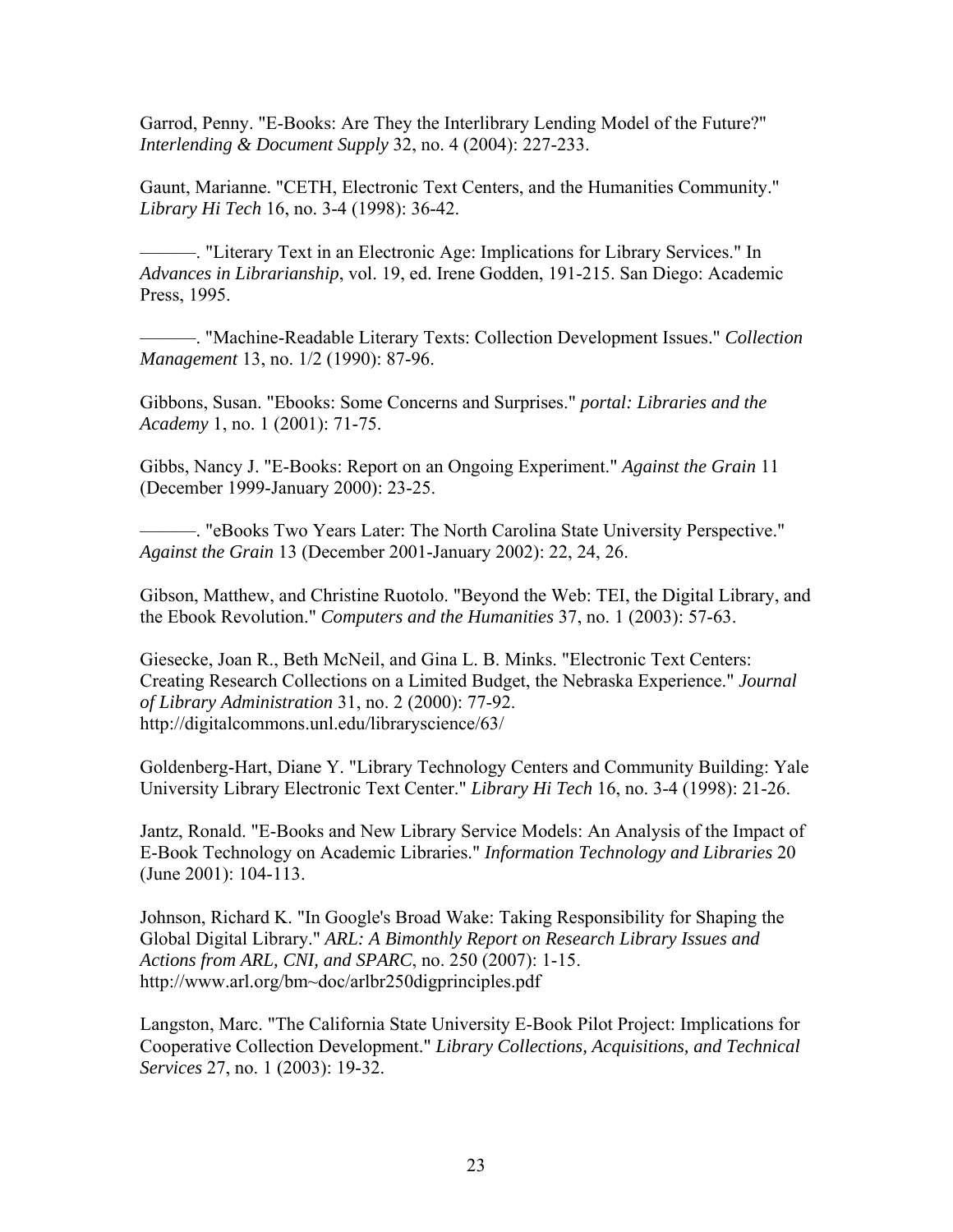Littman, Justin. "A Circulation Analysis of Print Books and E-Books in an Academic Research Library." *Library Resources & Technical Services* 48, no. 4 (2004): 256-262. http://www.oclc.org/research/publications/archive/2004/littman-connaway-duke.pdf

Long, Sarah Ann. "The Case for E-Books: An Introduction." *New Library World* 104, no. 1/2 (2003): 29-32.

Lugg, Rick, and Ruth Fischer. "The Host with the Most: eBook Distribution to Libraries." *Against the Grain* 13 (December 2001-January 2002): 35-36, 38, 40.

Lynch, Clifford. "What Do Digital Books Mean for Libraries?" *Journal of Library Administration* 35, no. 3 (2001): 21-32.

Lynch, Mary-Alice. "Nylink's Shared Collection: A Collaborative Introduction of a New Technology." *Against the Grain* 13 (December 2001-January 2002): 26, 28, 30.

McKnight, Cliff, and James Dearnley. "Electronic Book Use in a Public Library." *Journal of Librarianship and Information Science* 35, no. 4 (2003): 235-242.

McLuckie, Ann. "E-Books in an Academic Library: Implementation at the ETH Library, Zurich." *The Electronic Library* 23, no. 1 (2005): 92-102.

Ormes, Sarah. "It's the End of the World as We Know It (and I Feel Fine) or How I Learned to Stop Worrying and Love the E-Book." *Ariadne*, no. 26 (2001). http://www.ariadne.ac.uk/issue26/e-book/

Peters, Thomas A. "*Gutterdammerung* (Twilight of the Gutter Margins): E-Books and Libraries." *Library Hi Tech* 19, no. 1 (2001): 50-62.

Pitti, Daniel V. "Encoded Archival Description: An Introduction and Overview." *D-Lib Magazine* 5 (November 1999). http://www.dlib.org/dlib/november99/11pitti.html

Powell, Christina Kelleher, and Nigel Kerr. "SGML Creation and Delivery: The Humanities Text Initiative." *D-LIB Magazine* (July/August 1997). http://www.dlib.org/dlib/july97/humanities/07powell.html

Price-Wilkin, John. "A Gateway between the World-Wide Web and PAT: Exploiting SGML through the Web." *The Public-Access Computer Systems Review* 5, no. 7 (1994): 5-27. http://epress.lib.uh.edu/pr/v5/n7/pricewil.5n7

———. "Text Files in Libraries: Present Foundations and Future Directions*." Library Hi Tech* 9, no. 3 (1991): 7-44.

———. "Text Files in RLG Academic Libraries: A Survey of Support and Activities." *The Journal of Academic Librarianship* 17 (March 1991): 19-25.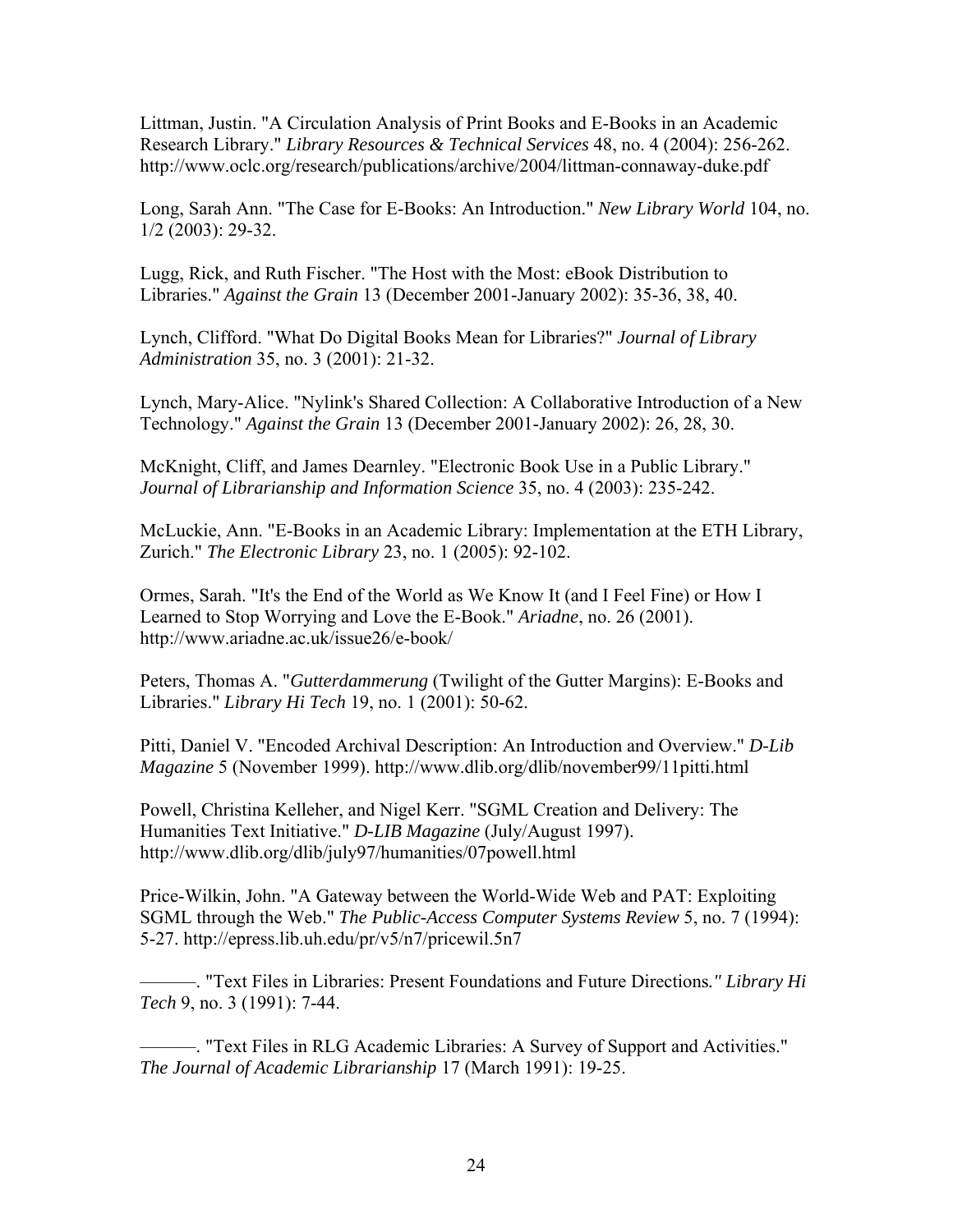———. "Using the World-Wide Web to Deliver Complex Electronic Documents: Implications for Libraries." *The Public-Access Computer Systems Review* 5, no. 3 (1994): 5-21. http://epress.lib.uh.edu/pr/v5/n3/pricewil.5n3

Ramirez, Diana, and Suzanne D. Gyeszly. "netLibrary: A New Direction in Collection Development." *Collection Building* 20, no. 4 (2001): 154-164.

Rowlands, Ian, David Nicholas, Hamid R. Jamali, and Paul Huntington. "What Do Faculty and Students Really Think about E-Books?" *Aslib Proceedings: New Information Perspectives* 59, no. 6 (2007): 489-511.

Safley, Ellen. "Demand for E-Books in an Academic Library." *Journal of Library Administration* 45, no. 3/4 (2006): 445-457.

Seaman, David. "The Electronic Text Center: A Humanities Computing Initiative at the University of Virginia." *The Electronic Library* 11 (June 1993): 195-199.

———. "'A Library and Apparatus of Every Kind': The Electronic Text Center at the University of Virginia." *Information Technology and Libraries* 13 (March 1994): 15-19.

———. "The User Community as Responsibility and Resource: Building a Sustainable Digital Library." *D-Lib Magazine* (July/August 1997). http://www.dlib.org/dlib/july97/07seaman.html

Shepherd, Peter T. "The COUNTER Code of Practice for Books and Reference Works." *Serials* 19, no. 1 (2006): 23-27.

Shreeves, Edward. "Between the Visionaries and the Luddites: Collection Development and Electronic Resources in the Humanities." *Library Trends* 40 (Spring 1992): 579-595. http://hdl.handle.net/2142/7798

Smith, Natalia, and Helen R. Tibbo. "Libraries and the Creation of Electronic Texts for the Humanities." *College & Research Libraries* 57 (November 1996): 535-553.

Snowhill, Lucia. "E-Books and Their Future in Academic Libraries: An Overview." *D-Lib Magazine* 7 (July/August 2001). http://www.dlib.org/dlib/july01/snowhill/07snowhill.html

Spornick, Charles D. "Emory Electronic Text Projects: The Role of the Full-Text Center in Building Partnerships." *Library Hi Tech* 16, no. 3-4 (1998): 57-62.

Sutton, Brett, ed. *Literary Texts in an Electronic Age: Scholarly Implications and Library Services: Papers Presented at the 1994 Clinic on Library Applications of Data Processing.* Urbana-Champaign, IL: Graduate School of Library and Information Science, 1994. http://www.ideals.uiuc.edu/handle/2142/351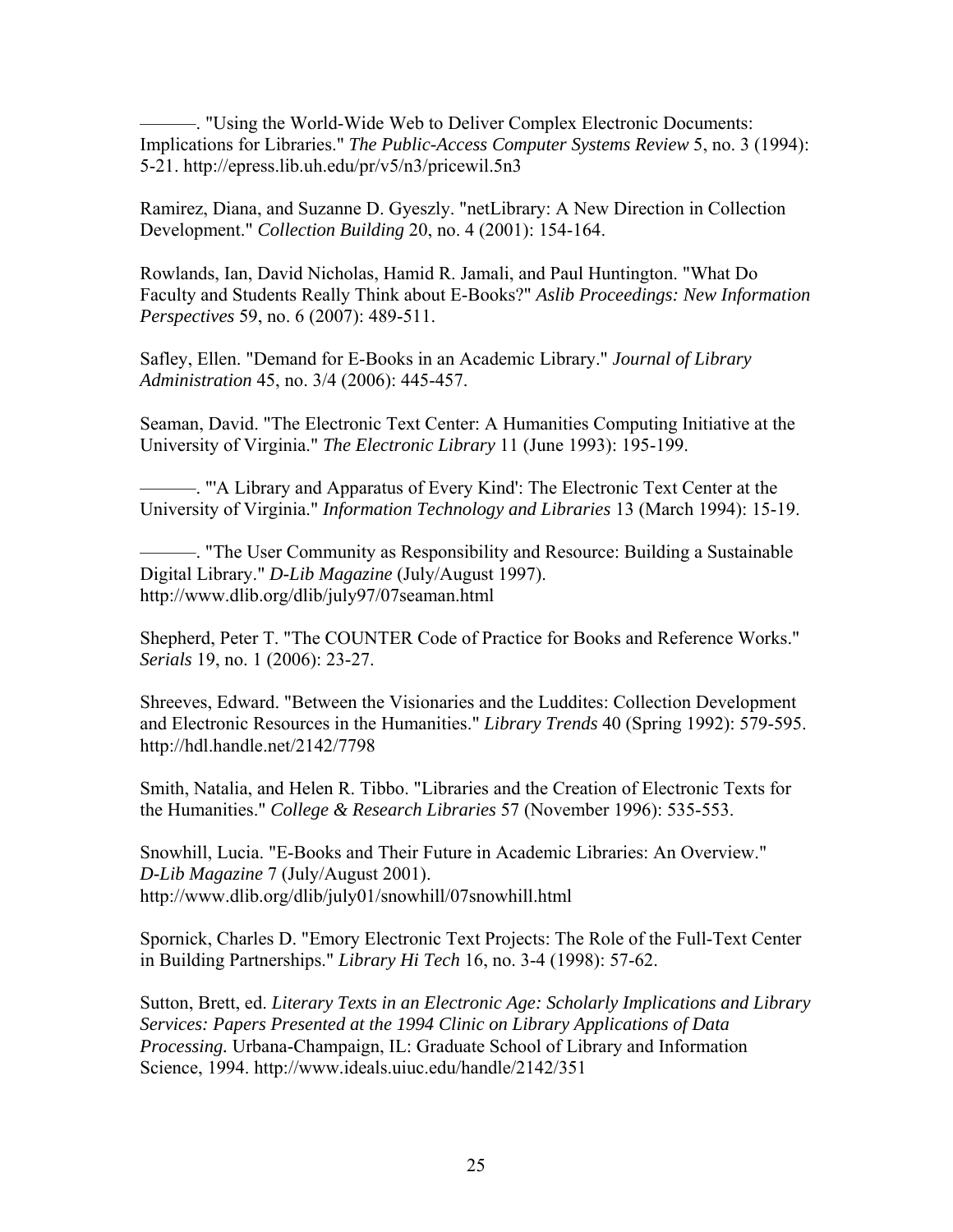Wallace, Randy. "Safari Tech Books Online as Supplementary Reserve Materials." *Science & Technology Libraries* 26, no. 3/4 (2006): 7-11.

Warner, Beth Forrest, and David Barber. "Building the Digital Library: The University of Michigan's UMLibText Project." *Information Technology and Libraries* 13 (March 1994): 20-24.

Willett, Perry. "Building Support for a Humanities Electronic Text Center: The Experience at Indiana University." *Library Hi Tech* 16, no. 3-4 (1998): 51-56.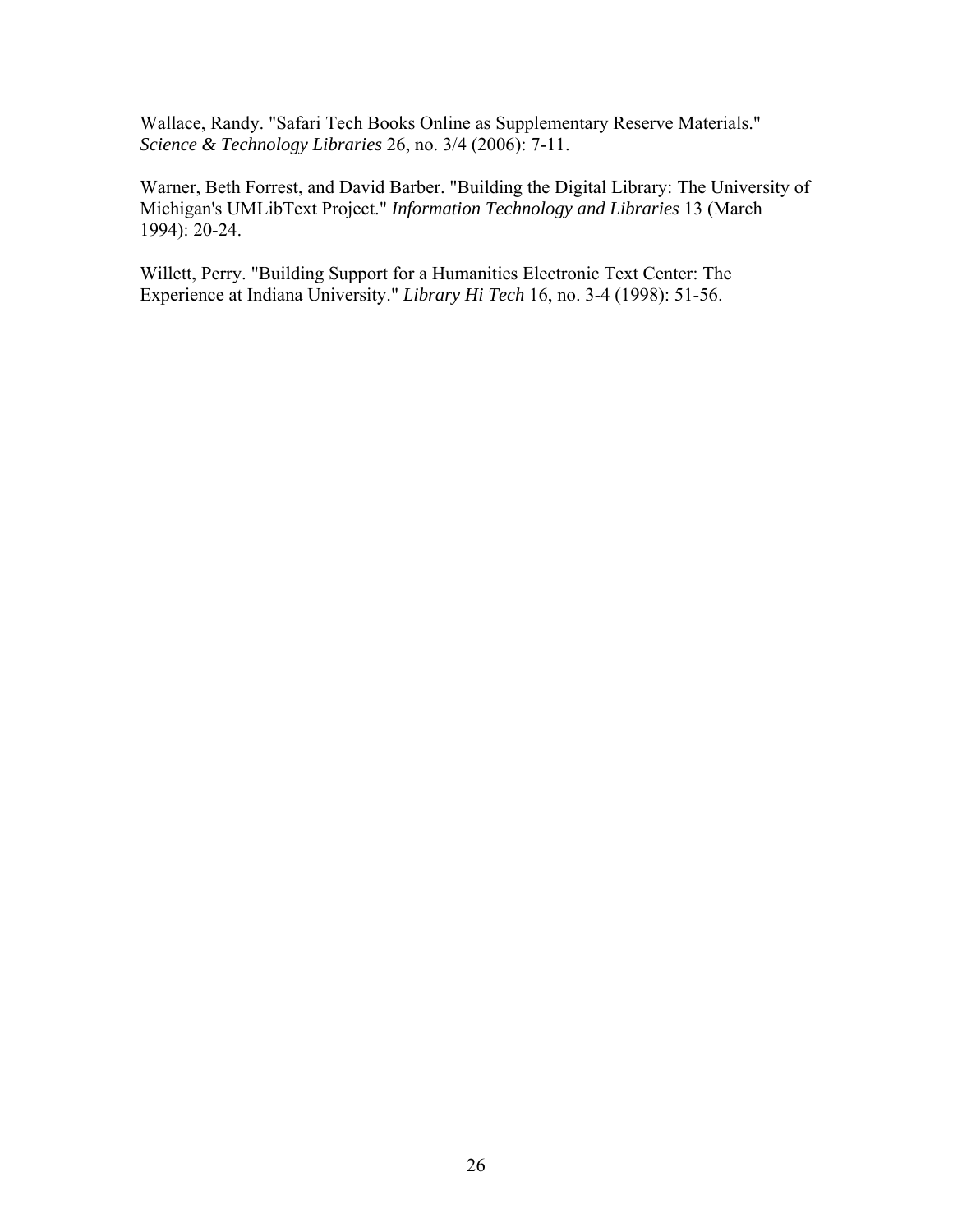## **3 Electronic Serials**

### <span id="page-32-0"></span>3.1 Case Studies and History

Ackerman, Laurens V., and Alphonse Simonaitis. "*RSNA Electronic Journal*: Beyond Paper Images: Radiology on the Web." *The Journal of Electronic Publishing* 3, no. 1 (1997). http://hdl.handle.net/2027/spo.3336451.0003.107

Adair, James R. "*TC: A Journal of Biblical Textual Criticism*: A Modern Experiment in Studying the Ancients." *The Journal of Electronic Publishing* 3, no. 1 (1997). http://hdl.handle.net/2027/spo.3336451.0003.108

Amiran, Eyal, and John Unsworth. "*Postmodern Culture*: Publishing in the Electronic Medium." *The Public-Access Computer Systems Review* 2, no. 1 (1991): 67-76. http://epress.lib.uh.edu/pr/v2/n1/amiran.2n1

Apfel, Robert E. "*ARLO*: A Free, Peer-Reviewed Electronic Journal That Is *Not* Free." *Serials Review* 27, no. 2 (2001): 1-7.

Arroyo, Cristina Márquez, Laura Munoa, Fernando A. Navarro, María Verónica Saladrigas, and Karen Shashok. "Panace $@{\rightarrow}A$  Successful Open Access Journal from the STM Translation Community." *Learned Publishing* 18, no. 4 (2005): 258-269. http://www.ingentaconnect.com/content/alpsp/lp/2005/00000018/00000004/art00004

Bachrach, Steven M., Darin C. Burleigh, and Anatoli Krassivine. "Designing the Next-Generation Chemistry Journal: The *Internet Journal of Chemistry*." *Issues in Science and Technology Librarianship*, no. 17 (Winter 1998). http://www.library.ucsb.edu/istl/98-winter/article1.html

Bachrach, Steven M., and Stephen R. Heller. "The *Internet Journal of Chemistry*: A Case Study of an Electronic Chemistry Journal." *Serials Review* 26, no. 2 (2000): 3-14.

Bailey, Charles W., Jr. "Electronic (Online) Publishing in Action . . . *The Public-Access Computer Systems Review* and Other Electronic Serials." *ONLINE* 15 (January 1991): 28-35.

Björk, Bo-Christer, and ZigaTurk. "*Electronic Journal of Information Technology in Construction* (*ITcon*): An Open Access Journal Using an Un-Paid, Volunteer-Based Organization." *Information Research* 11, no. 3 (2006). http://informationr.net/ir/11-3/paper255.html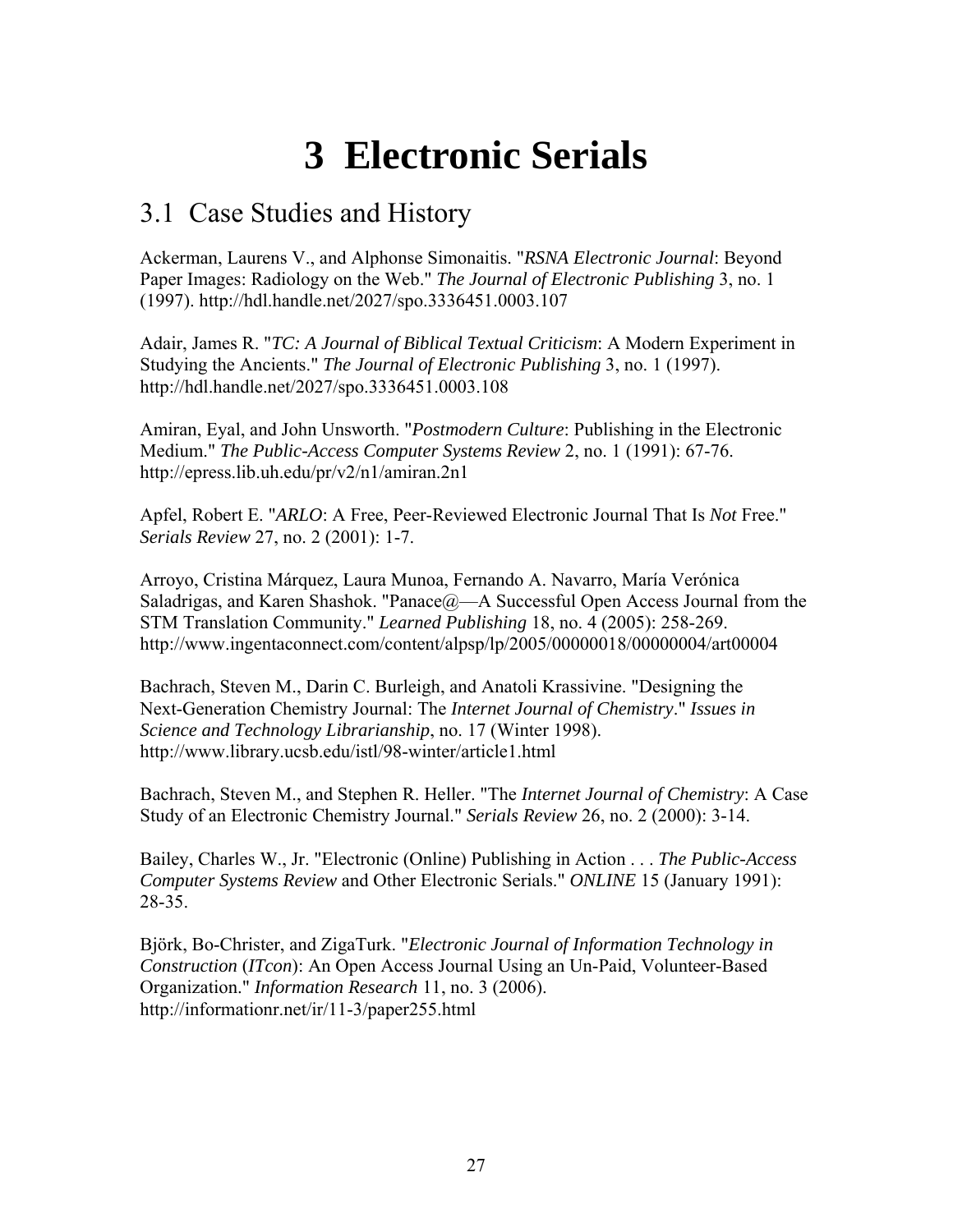Botticelli, Peter, Robin Dale, Carla DeMello, Barbara Berger Eden, Richard Entlich, Anne R. Kenney, and Nancy McGovern. "*RLG DigiNews*: Taking Stock at Five Years." *RLG DigiNews* 6, no. 2 (2002).

http://digitalarchive.oclc.org/da/ViewObjectMain.jsp?fileid=0000070519:000006286686 &reqid=5195#feature1

Brown, Genevieve, and Beverly J. Irby. "Fourteen Lessons: Initiating and Editing an Online Professional Refereed Journal." *The Journal of Electronic Publishing* 8 (August 2002). http://hdl.handle.net/2027/spo.3336451.0008.106

Cassar, Mark. "Open Access Helps When Disciplines Overlap." *Research Information* (December 2006/January 2007). http://www.researchinformation.info/ridec06jan07product\_focus.html

Collins, Mauri P., and Zane L. Berge. "*IPCT Journal*: A Case Study of an Electronic Journal on the Internet." *Journal of the American Society for Information Science* 45, no. 10 (1994): 771-776.

Davey, Frank. "*SwiftCurrent*: A Canadian Experiment in On-line Literary Texts." *The Serials Librarian* 13, no. 4 (1987): 103-109.

Dykhuis, Randy. "The Promise of Electronic Publishing: OCLC's Program." *Computers in Libraries* 14 (November/December 1994): 20-22.

Ensor, Pat, and Thomas Wilson. "*Public-Access Computer Systems Review*: Testing the Promise." *The Journal of Electronic Publishing* 3, no. 1 (1997). http://hdl.handle.net/2027/spo.3336451.0003.106

Fisher, Janet H. "Electronic Journal Update: *CJTCS*." *The Serials Librarian* 28, no. 1/2 (1996): 135-138.

Friedlander, Amy. "*D-LIB Magazine*: Publishing as the Honest Broker." *The Serials Librarian* 33, no. 1/2 (1998): 1-20.

———. "Really 10 Years Old?" *D-Lib Magazine* 11, no. 7/8 (2005). http://www.dlib.org/dlib/july05/friedlander/07friedlander.html

Glanz, James. "E-journal: Delayed but Still a Force." *Science*, 9 August 1996, 734.

Hahn, Karla L. *Electronic Ecology: A Case Study of Electronic Journals in Context*. Washington, DC: Association of Research Libraries, 2001.

Hardy, I. Trotter. "Starting an Electronic Journal in Law." *The Journal of Information, Law and Technology*, no 3 (1996). http://www2.warwick.ac.uk/fac/soc/law/elj/jilt/1996\_3/hardy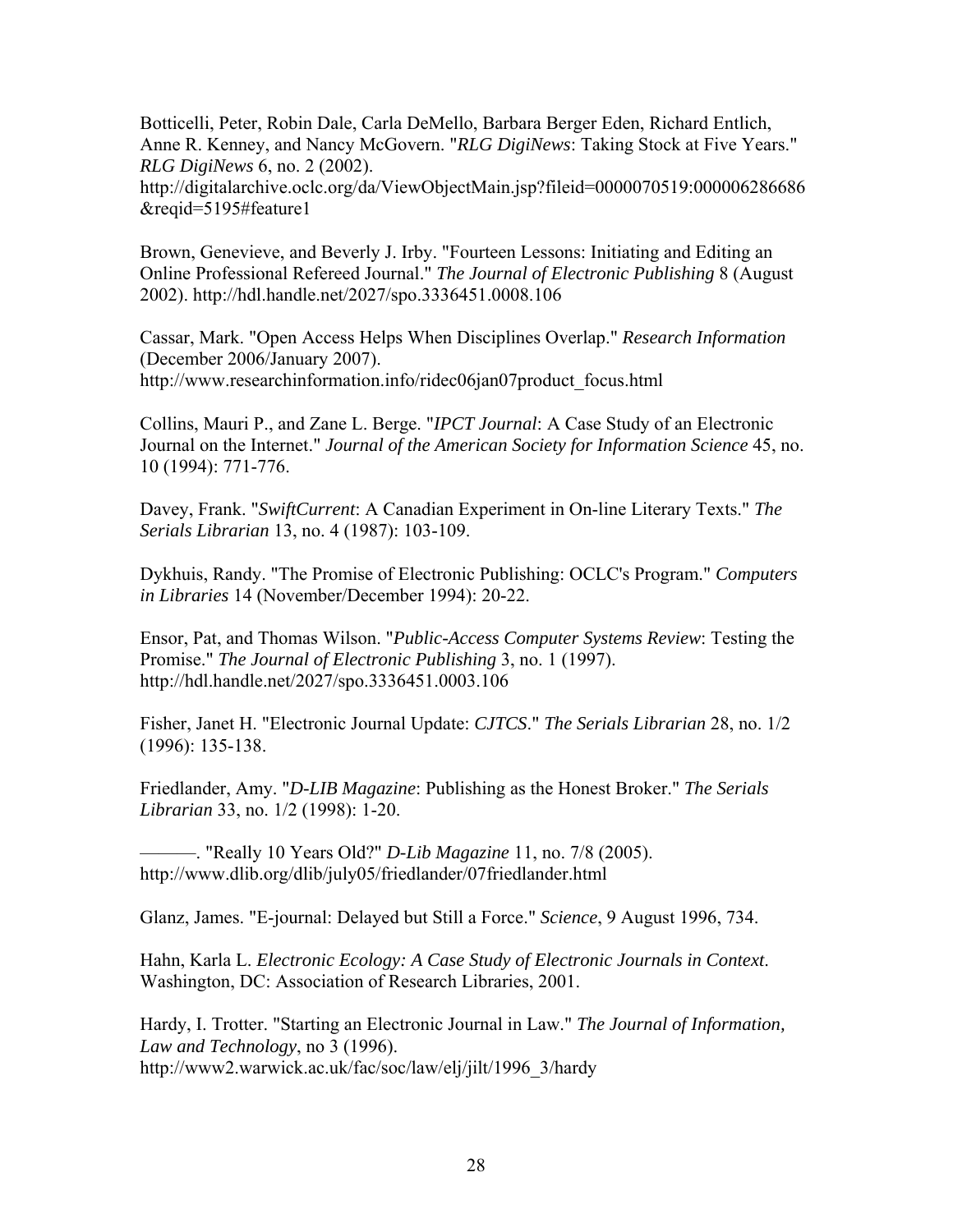Harrison, Teresa M., and Timothy D. Stephen. "The Electronic Journal as the Heart of an Online Scholarly Community." *Library Trends* 43 (Spring 1995): 592-608. http://hdl.handle.net/2142/7985

Haschak, Paul G. "The 'Platinum Route' to Open Access: A Case Study of *E-JASL*: *The Electronic Journal of Academic and Special Librarianship*." *Information Research: An International Electronic Journal* 12, no. 4 (2007). http://informationr.net/ir/12-4/paper321.html

Haynes, John. "*New Journal of Physics*: A Web-Based and Author-Funded Journal." *Learned Publishing* 12, no. 4 (1999): 265-269. http://www.ingentaconnect.com/content/alpsp/lp/1999/00000012/00000004/art00005

Heyworth, Mike, Julian Richards, Alan Vince, and Sandra Garside-Neville. "*Internet Archaeology*: A Quality Electronic Journal." *Antiquity* 71 (December 1997): 1039-1042.

Hickey, Thomas B., and Terry Noreault. "The Development of a Graphical User Interface for *The Online Journal of Current Clinical Trials*." *The Public-Access Computer Systems Review* 3, no. 2 (1992): 4-12. http://epress.lib.uh.edu/pr/v3/n2/hickey.3n2

Holling, C. S. (Buzz). "Lessons for Sustaining Ecological Science and Policy through the Internet." *The Journal of Electronic Publishing* 5 (June 2000). http://hdl.handle.net/2027/spo.3336451.0005.401

Holoviak, Judy, and Keith L. Seitter. "*Earth Interactions*: Transcending the Limitations of the Printed Page." *The Journal of Electronic Publishing* 3, no. 1 (1997). http://hdl.handle.net/2027/spo.3336451.0003.102

Hugo, Jane, and Linda Newell. "*New Horizons in Adult Education*: The First Five Years (1987-1991)." *The Public-Access Computer Systems Review* 2, no. 1 (1991): 77-90. http://epress.lib.uh.edu/pr/v2/n1/hugo.2n1

Jackson, Allyn. "The Slow Revolution of the Free Electronic Journal." *Notices of the AMS* 47 (October 2000): 1053-1059. http://www.ams.org/notices/200009/fea-eljnl.pdf

Jankowska, Maria Anna. "A Library's Contribution to Scholarly Communication and Environmental Literacy: The Case of an Open-Access Environmental Journal." *The Serials Librarian* 49, no. 4 (2006): 117-124.

Jennings, Edward M. "*EJournal*: An Account of the First Two Years." *The Public-Access Computer Systems Review* 2, no. 1 (1991): 91-110. http://epress.lib.uh.edu/pr/v2/n1/jennings.2n1

Joa, Harald. "A Case Study in E-Journal Developments: The Scandinavian Position." *Against the Grain* 9 (February 1997): 43-44, 46-47.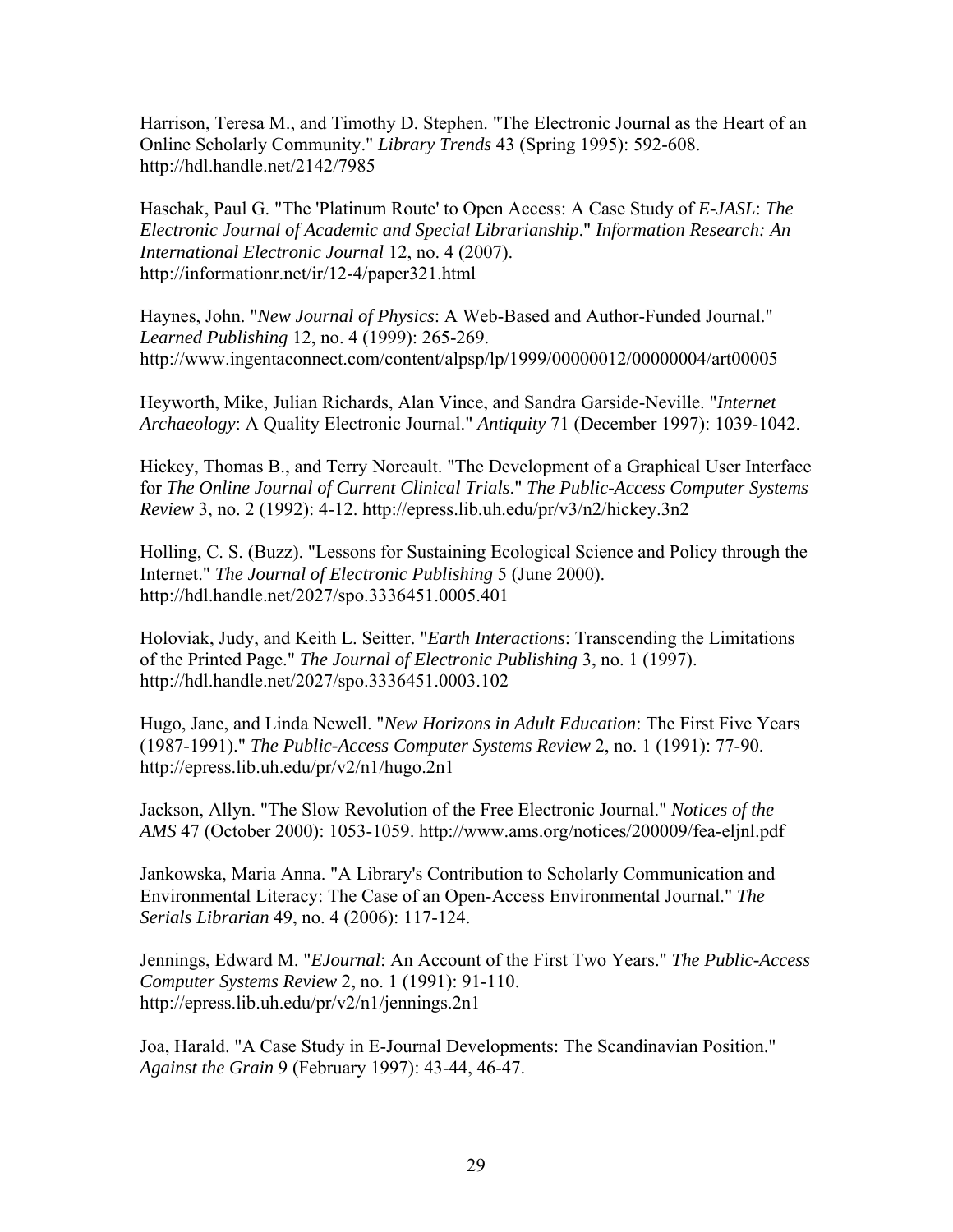Jul, Erik. "Present at the Beginning." *Computers in Libraries* 12 (April 1992): 44-45.

Kamada, Hitoshi. "Kiyo Journals and Scholarly Communication in Japan." *portal: Libraries and the Academy* 7, no. 3 (69): 375-383.

Kelly, Robert A. "Digital Archiving in the Physics Literature: Author to Archive and Beyond—The American Physical Society." *The Serials Librarian* 30, no. 3/4 (1997): 163-170. http://authors.aps.org/eprint/files/1996/Sep/aps1996sep27\_001.1/main.html

Keyhani, Andrea. "*The Online Journal of Current Clinical Trials*: An Innovation in Electronic Journal Publishing." *Database* 16 (February 1993): 14-23.

Kiernan, Vincent. "Why Do Some Electronic-Only Journals Struggle, While Others Flourish?" *The Chronicle of Higher Education*, 21 May 1999, A25-A27.

Kirriemuir, John. "The Professional Web-zine and Parallel Publishing: *Ariadne*: The Web Version." *D-Lib Magazine* (February 1997). http://www.dlib.org/dlib/february97/ariadne/02kirriemuir.html

Lowry, Charles B., Susan K. Martin, and Gloriana St. Clair. "*portal*: A New Model for the Digital Future." *College & Research Libraries News* 62 (May 2001): 512-514, 525.

Mathis, Philip M., Judith N. Hankins, Deborah C. Clark, and John D. Clark. "Launching a Campus-Based Electronic Periodical—*Scientia: The Journal of Student Research." Journal of College Science Teaching* 28 (May 1999): 391-396.

McKiernan, Gerry. "*Perspectives in Electronic Publishing*: An Open Access-Dynamic-Virtual Electronic Journal." *Library Hi Tech News* 18 (October 2001): 19-27.

Moothart, Tom. "Charles W. Bailey, Jr.: Editor, Publisher, Innovator." *Serials Review* 23, no. 1 (1997): 59-62.

Morasch, Bruce. "*Electronic Social Psychology*." *Serials Review* 12 (Summer/Fall 1986): 113-117.

Moret, Bernard M. E. "ACM's *Journal of Experimental Algorithmics*: Bridging the Gap between Theory and Practice." *The Journal of Electronic Publishing* 3, no. 1 (1997). http://hdl.handle.net/2027/spo.3336451.0003.101

Nadasdy, Zoltan. "*Electronic Journal of Cognitive and Brain Sciences*: A Truly All-Electronic Journal: Let Democracy Replace Peer Review." *The Journal of Electronic Publishing* 3, no. 1 (1997). http://hdl.handle.net/2027/spo.3336451.0003.103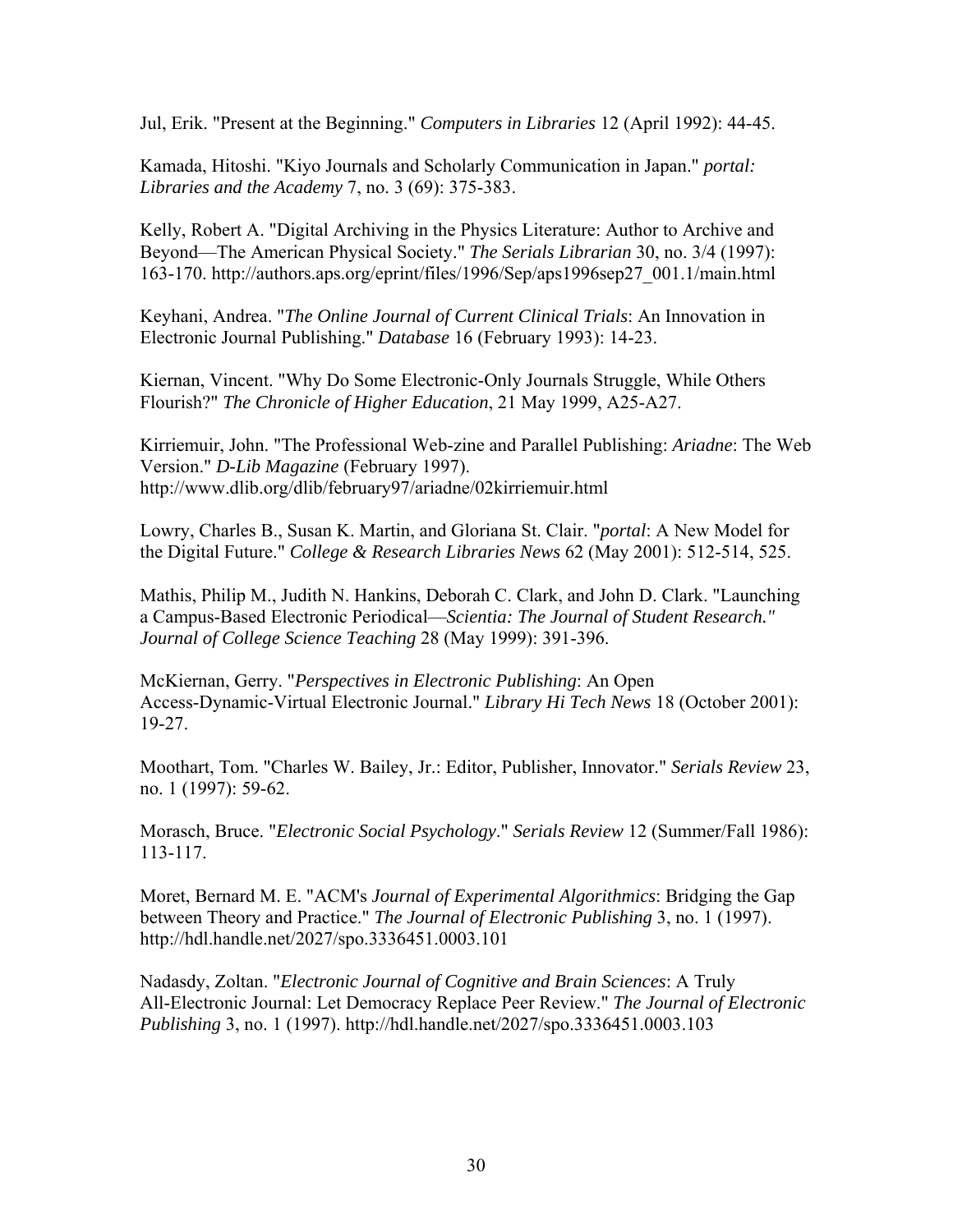Naylor, Bernard, and Marilyn Geller. "A Prehistory of Electronic Journals: The EIES and BLEND Projects." In *Advances in Serials Management*, vol. 5, ed. Marcia Tuttle and Karen D. Darling, 27-47. Greenwich, CT: JAI Press, 1995.

Oakeshott, Priscilla. "The 'BLEND' Experiment in Electronic Publishing." *Scholarly Publishing* 17 (October 1985): 25-36.

O'Donnell, James J. "Five Years of *Bryn Mawr Classical Review*." *The Serials Librarian* 28, no. 3/4 (1996): 223-228.

⎯⎯. "Going Electronic: The *Bryn Mawr Classical Review*." *Surfaces* 4 (1994). http://www.pum.umontreal.ca/revues/surfaces/vol4/odonnel.html

Özek, Yvonne Hultman. "*Lund Virtual Medical Journal* Makes Self-Archiving Attractive and Easy for Authors." *D-Lib Magazine* 11, no. 10 (2005). http://www.dlib.org/dlib/october05/ozek/10ozek.html

Persing, Bob. "Two Little E-Journals and How They Grew." *Serials Review* 26, no. 1 (2000): 59-68.

Peters, Stuart. "Presenting a Successful Electronic Journal Subscription Model." *First Monday* 5 (September 2000). http://www.firstmonday.dk/issues/issue5\_9/peters/index.html

Peters, Stuart, and Nigel Gilbert. "The Electronic Alternative: *Sociological Research Online*." *Learned Publishing* 10, no. 4 (1997): 339-343. http://www.ingentaconnect.com/content/alpsp/lp/1997/00000010/00000004/art00008

Pöschl, Ulrich. "Interactive Journal Concept for Improved Scientific Publishing and Quality Assurance." *Learned Publishing* 17, no. 2 (2004): 105-113. http://www.ingentaconnect.com/content/alpsp/lp/2004/00000017/00000002/art00005

———. "Interactive Peer Review Enhances Journal Quality." *Research Information* (September/October 2004).

http://www.researchinformation.info/risepoct04openaccess.html

Pullinger, D. "The BLEND Network and Electronic Journal Project." *Program* 18 (July 1984): 263-264.

Rehmann, Ulf. "Documenta Mathematica: A Community-Driven Scientific Journal." *High Energy Physics Libraries Webzine*, no. 8 (2003). http://library.cern.ch/HEPLW/8/papers/3/

Robison, David F. W. "The Changing States of *Current Cites*: The Evolution of an Electronic Journal." *Computers in Libraries* 13 (June 1993): 21-26.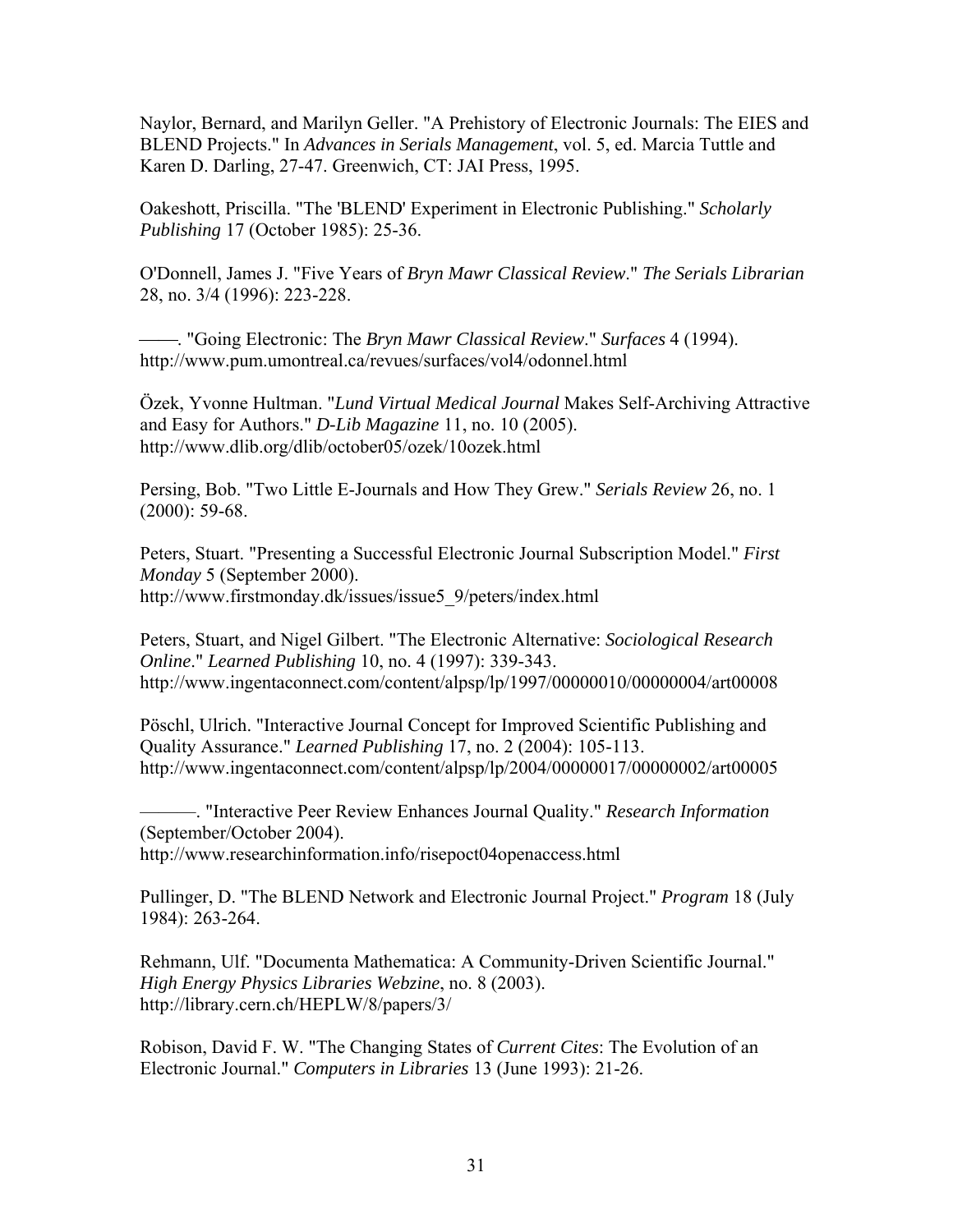Robison, Elwin C. "Architecture, Graphics, and the Net: A Short History of *Architronic*, a Peer-Reviewed E-Journal." *The Public-Access Computer Systems Review* 7, no. 3  $(1996)$ : 5-12. http://epress.lib.uh.edu/pr/v7/n3/robi7n3.html

Savage, Lon. "The *Journal of the International Academy of Hospitality Research*." *The Public-Access Computer Systems Review* 2, no. 1 (1991): 54-66. http://epress.lib.uh.edu/pr/v2/n1/savage.2n1

Shum, Simon Buckingham, and Tamara Sumner. "*JIME*: An Interactive Journal for Interactive Media." *First Monday* 6, no. 2 (2001). http://www.firstmonday.dk/issues/issue6\_2/buckingham\_shum/index.html

Simoni, Robert D. "Serving Science while Paying the Bills: The History of the *Journal of Biological Chemistry Online*." *Learned Publishing* 18, no. 2 (2005): 127-130. http://www.ingentaconnect.com/content/alpsp/lp/2005/00000018/00000002/art00007

Singleton, Alan. "Journals and the Electronic Programme of the Institute of Physics." *The Serials Librarian* 30, no. 3/4 (1997): 149-161.

Snyder, Kerala J. "Electronic Journals and the Future of Scholarly Communication: A Case Study." *Notes* 58 (September 2001): 34-38.

Solomon, David J. "*Medical Education Online*: A Case Study of an Open Access Journal in Health Professional Education." *Information Research: An International Electronic Journal* 12, no. 2 (2007). http://informationr.net/ir/12-2/paper301.html

Stalker, Matt. "Launching an Online-Only Journal." *Learned Publishing* 20, no. 4 (2007): 283-289.

Steinberger, Mark. "Electronic Mathematics Journals." *Notices of the American Mathematical Society* 43 (January 1996): 13-16. http://www.ams.org/notices/199601/steinberger.pdf

Stover, Mark. "The Librarian as Publisher: A World Wide Web Publishing Project." *Computers in Libraries* 16 (October 1996): 40-43.

Sumner, Tamara, and Simon Buckingham Shum. "Open Peer Review & Argumentation: Loosening the Paper Chains on Journals." *Ariadne,* no. 5 (1996). http://www.ariadne.ac.uk/issue5/jime/

Tomlins, Christopher L. "Just One More 'Zine? Maintaining and Improving the Scholarly Journal in the Electronic Present: A View from the Humanities." *Learned Publishing* 14 (January 2001): 33-40. http://www.ingentaconnect.com/content/alpsp/lp/2001/00000014/00000001/art00006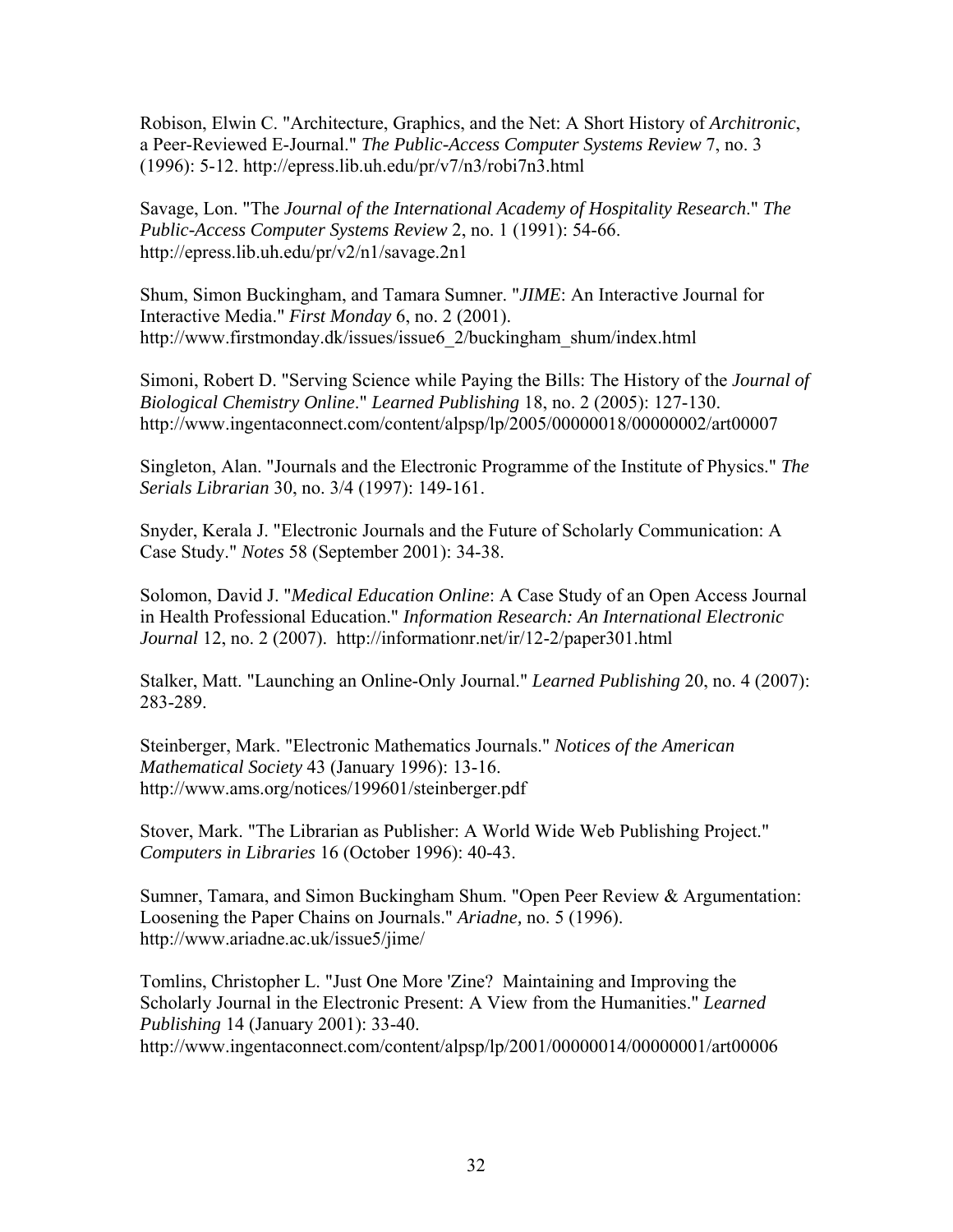Turner, Judith Axler. "Mickey, Judy, Colin, and Me." *First Monday* 3, no. 1 (1998). http://www.firstmonday.dk/issues/issue3\_1/turner/

Turoff, Murray, and Starr Roxanne Hiltz. "Electronic Information Exchange and Its Impact on Libraries." In *The Role of the Library in an Electronic Society: Papers Presented at the 1979 Clinic on Library Applications of Data Processing*, ed. F. Wilfrid Lancaster, 117-134. Urbana-Champaign, IL: Graduate School of Library Science, 1980. http://hdl.handle.net/2142/1106

———. "The Electronic Journal: A Progress Report." *Journal of the American Society for Information Science* 33 (July 1982): 195-202.

Tuttle, Marcia. "The *Newsletter on Serials Pricing Issues*." *The Public-Access Computer Systems Review* 2, no. 1 (1991): 111-127. http://epress.lib.uh.edu/pr/v2/n1/tuttle.2n1

———. "The *Newsletter on Serials Pricing Issues*: Teetering on the Cutting Edge." In *Advances in Serials Management: A Research Annual*, vol. 4, ed. Marcia Tuttle and Jean G. Cook, 37-63. Greenwich, CT: JAI Press, 1992.

Valauskas, Edward J. "Waiting for Thomas Kuhn: *First Monday* and the Evolution of Electronic Journals." *The Journal of Electronic Publishing* 3, no. 1 (1997). http://hdl.handle.net/2027/spo.3336451.0003.104

Waller, Richard. "Cultivating Understanding: The Story of *Cultivate Interactive*." *Cultivate Interactive*, no. 9 (2003). http://www.cultivate-int.org/issue9/cihistory/

Ward, Kevin. "The *Katharine Sharp Review*." *Ariadne*, no. 5 (1996). http://www.ariadne.ac.uk/issue5/katharine-sharp/

Weibel, Stuart, Eric Miller, Jean Godby, and Ralph Le Van. "An Architecture for Scholarly Publishing on the World Wide Web." *Computer Networks and ISDN Systems* 28 (December 1995): 239-245.

Wheary, Jennifer, and Bernard F. Schutz. "*Living Reviews in Relativity*: Making an Electronic Journal Live." *The Journal of Electronic Publishing* 3, no. 1 (1997). http://hdl.handle.net/2027/spo.3336451.0003.105

Wheary, Jennifer, Lee Wild, Bernard Schutz, and Christina Weyher. "*Living Reviews in Relativity*: Thinking and Developing Electronically." *The Journal of Electronic Publishing* 4, no. 2 (1998). http://hdl.handle.net/2027/spo.3336451.0004.205

Widzinski, Lori J. "The Evolution of *MC Journal*: A Case Study in Producing a Peer-Reviewed Electronic Journal." *Serials Review* 23, no. 2 (1997): 59-72.

———. "*MC Journal: The Journal of Academic Media Librarianship*." *Ariadne*, no. 5 (1996). http://ukoln.bath.ac.uk/ariadne/issue5/academic-media/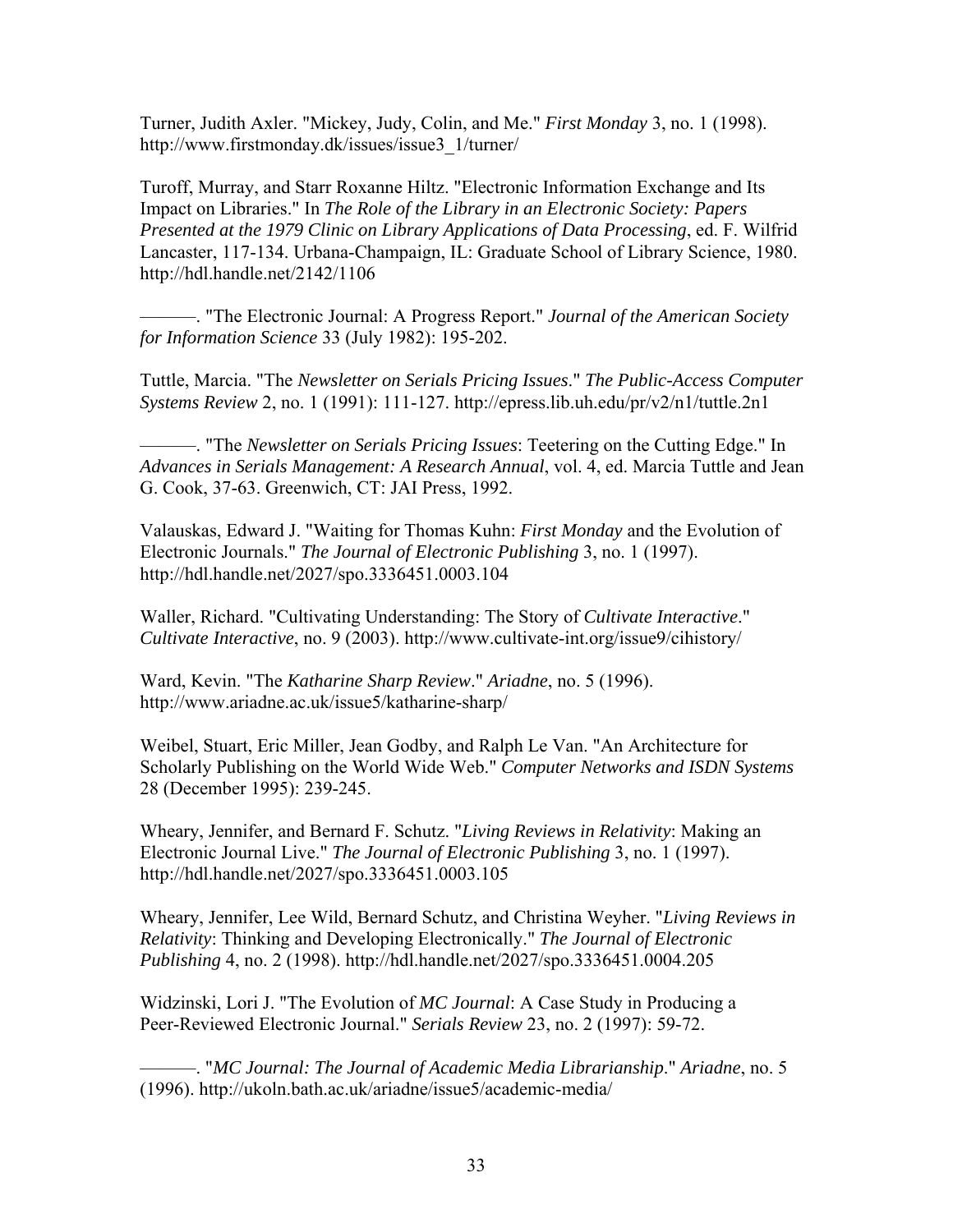Willinsky, John, and Ranjini Mendis. "Open Access on a Zero Budget: A Case Study of *Postcolonial Text*." *Information Research: An International Electronic Journal* 12, no. 3 (2007). http://informationr.net/ir/12-3/paper308.html

Wilson, Bonita, and Allison L. Powell. "A Tenth Anniversary for *D-Lib Magazine*." *D-Lib Magazine* 11, no. 7/8 (2005). http://www.dlib.org/dlib/july05/wilson/07wilson.html

Wilson, David L. "A Journal's Big Break: National Library of Medicine Will Index an Electronic Journal on Medline." *The Chronicle of Higher Education*, 26 January 1994, A23, A25.

Wilson, Tom D. "*Information Research*: A Case Study in the Free Electronic Publication of Research." *Vine*, no. 111 (1999): 10-16.

———. "Trials and Tribulations? Editing *Information Research*, an Open Access Electronic Journal." *ScieCom Info*, no. 3 (2005). http://hal.lub.lu.se/ojs/index.php/sciecom/article/view/40

Wilson, Thomas C. "The Origins of *TER*: Ten Years After." *Technology Electronic Reviews* 12, no. 1 (2005). http://www.ala.org/ala/lita/litapublications/ter/volume12no1.cfm#wilson

Young, Jeffrey R. "Stanford-Based High Wire Press Transforms the Publication of Scientific Journals." *The Chronicle of Higher Education*, 16 May 1997, A21-A22.

Youngen, Ralph. "Resources for Mathematicians: The Evolution of e-MATH." *The Serials Librarian* 28, no. 1/2 (1996): 129-134.

# 3.2 Critiques

Crawford, Walt. "Here's the Content—Where's the Context?" *American Libraries* 31 (March 2000): 50-52.

Ewing, John H. "No Free Lunches: We Should Resist the Push to Rush Research Online." *The Chronicle of Higher Education*, 12 October 2001: B14.

Jacobson, Michael W. "Biomedical Publishing and the Internet: Evolution or Revolution?" *Journal of the American Medical Informatics Association* 7 (May/June 2000): 230-233.

Kling, Rob, and Lisa Covi. "Electronic Journals and Legitimate Media in the Systems of Scholarly Communication." *The Information Society* 11, no. 4 (1995): 261-271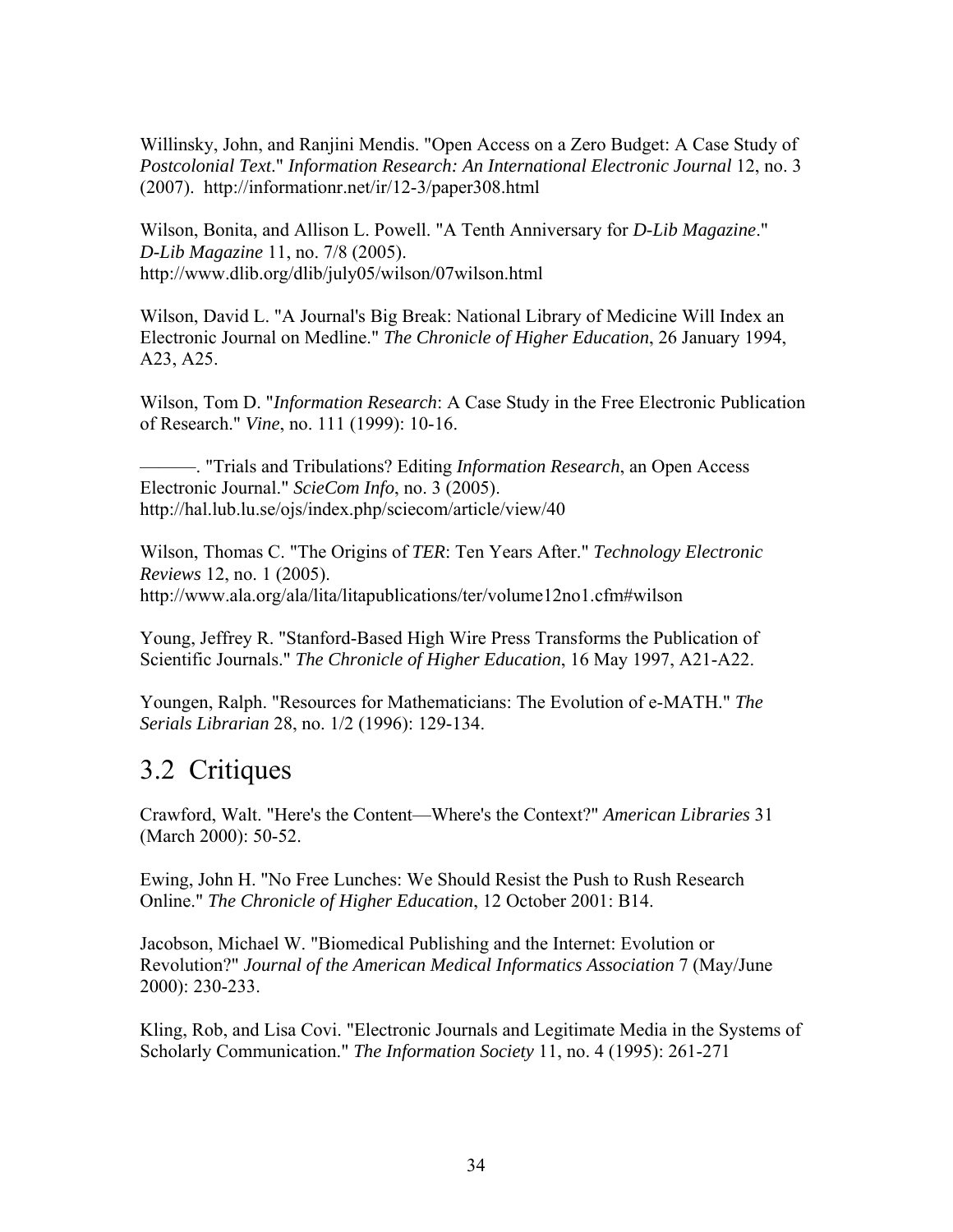Lawal, Ibironke. "Science Resources: Does the Internet Make Them Cheaper, Better?" *The Bottom Line* 15, no. 3 (2002): 116-124.

Ovadia, Steven. "Self-Published Electronic Journals: Not Quite the Wave of the Future." *The Serials Librarian* 43, no. 3 (2003): 31-37.

Piternick, Anne B. "Attempts to Find Alternatives to the Scientific Journal: A Brief Review." *The Journal of Academic Librarianship* 15 (November 1989): 260-266.

 ———. "Electronic Serials: Realistic or Unrealistic Solution to the Journal 'Crisis'?" *The Serials Librarian* 21, no. 2/3 (1991): 15-31.

———. "Serials and New Technology: The State of the 'Electronic Journal.'" *Canadian Library Journal* 46, no. 2 (1989): 93-97.

Quinn, Frank. "Roadkill on the Electronic Highway? The Threat to the Mathematical Literature." *Publishing Research Quarterly* 11 (Summer 1995): 20-28.

Raney, Keith R. "Into a Glass Darkly." *The Journal of Electronic Publishing* 4, no. 2 (1998). http://hdl.handle.net/2027/spo.3336451.0004.206

Rowland, Fytton. "Electronic Journals: Neither Free Nor Easy." *EJournal* 4, no. 2 (1994). http://www.ucalgary.ca/ejournal/archive/rachel/v4n2/article2.html

———. "The Need for Information Organizations and Information Professionals in the Internet Era." *Serials Review* 21, no. 1 (1995): 84-85.

Schaffner, Ann C. "The Future of Scientific Journals: Lessons From the Past." *Information Technology and Libraries* 13 (December 1994): 239-247.

Slagell, Jeff. "The Good, the Bad, and the Ugly: Evaluating Electronic Journals." *Computers in Libraries* 21 (May 2001): 34-38.

Stankus, Tony. "The Key Trends Emerging in the First Decade of Electronic Journals in the Sciences." *Science & Technology Libraries* 18, no. 2/3 (1999): 5-20.

Stoller, Michael E. "Electronic Journals in the Humanities: A Survey and Critique." *Library Trends* 40 (Spring 1992): 647-666. http://hdl.handle.net/2142/7805

Tomlins, Christopher L. "The Wave of the Present: The Printed Scholarly Journal on the Edge of the Internet." *Journal of Scholarly Publishing* 29 (April 1998): 133-150. http://archives.acls.org/op/43 Wave of the Present.htm

Woodward, Hazel, Fytton Rowland, Cliff McKnight, Jack Meadows, and Carolyn Pritchett. "Electronic Journals: Myths and Realities." *Library Management* 18, no. 3 (1997): 155-162.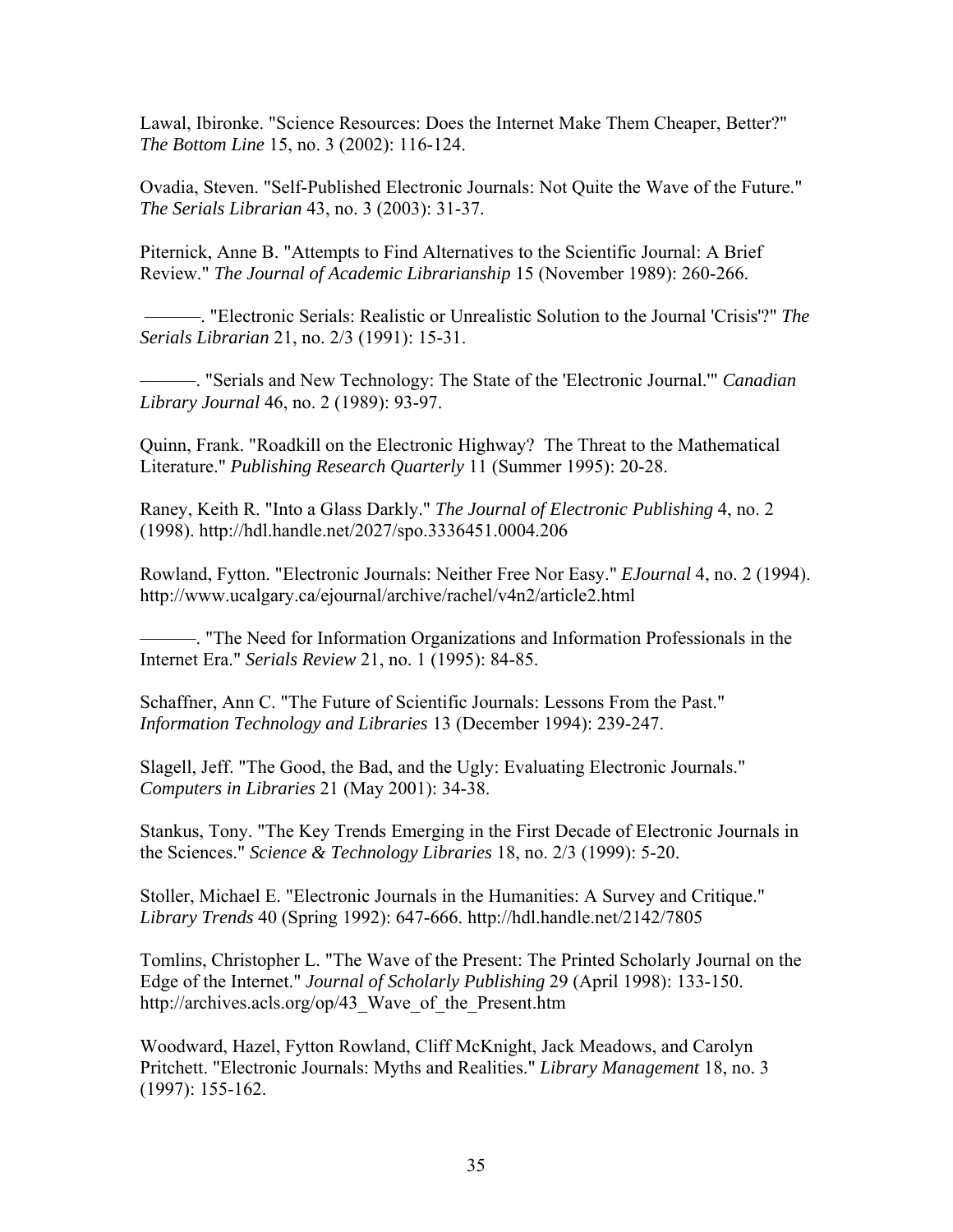# 3.3 Electronic Distribution of Printed Journals

## 3.3.1 Early Electronic Distribution Projects

#### **3.3.1.1 CORE, Cornell University**

Entlich, Richard. "Electronic Chemistry Journals: Elemental Concerns." *The Serials Librarian* 25, no. 3/4 (1995): 111-123.

Entlich, Richard, Lorrin Garson, Michael Lesk, Lorraine Normore, Jan Olsen, and Stuart Weibel. "Making a Digital Library: The Chemistry Online Retrieval Experiment." *Communications of the ACM* 38 (April 1995): 54.

Entlich, Richard, Lorrin Garson, Michael Lesk, Lorraine Normore, Jan Olsen, and Stuart Weibel. "Making a Digital Library: The Contents of the CORE Project." *ACM Transactions on Information Systems* 15 (April 1997): 103-123.

Entlich, Richard, Lorrin Garson, Michael Lesk, Lorraine Normore, Jan Olsen, and Stuart Weibel. "Testing a Digital Library: User Response to the CORE Project." *Library Hi Tech* 14, no. 4 (1996): 99-118.

Weibel, Stuart. "The CORE Project: Technical Shakedown Phase and Preliminary User Studies." *OCLC Systems & Services* 10, no. 2 (1994): 99-102.

#### **3.3.1.2 Red Sage Project, University of California, San Francisco**

DeLoughry, Thomas J. "Effort to Provide Scholarly Journals by Computer Tries to Retain the Look and Feel of Printed Publications." *The Chronicle of Higher Education*, 7 April 1993, A19-A21.

Lucier, Richard E., and Robert C. Badger. "Red Sage Project." *The Serials Librarian* 24, no. 3/4 (1994): 129-134.

Lucier, Richard E., and Peter Brantley. "The Red Sage Project: An Experimental Digital Journal Library for the Health Sciences." *D-Lib Magazine* (August 1995). http://www.dlib.org/dlib/august95/lucier/08lucier.html

#### **3.3.1.3 SuperJournal Project, eLib**

Baldwin, Christine. "SuperJournal Update." *Ariadne*, no. 14 (1998). http://www.ariadne.ac.uk/issue14/superjournal/

Dawson, Heather. "Putting the Super into Journal: The SuperJournal Project at the British Library of Political and Economic Science." *Vine*, no. 111 (1999): 17-22.

Eason, Ken, and Susan Harker. "Psychological Processes in the Use of Electronic Journals." *Serials* 13 (July 2000): 67-72.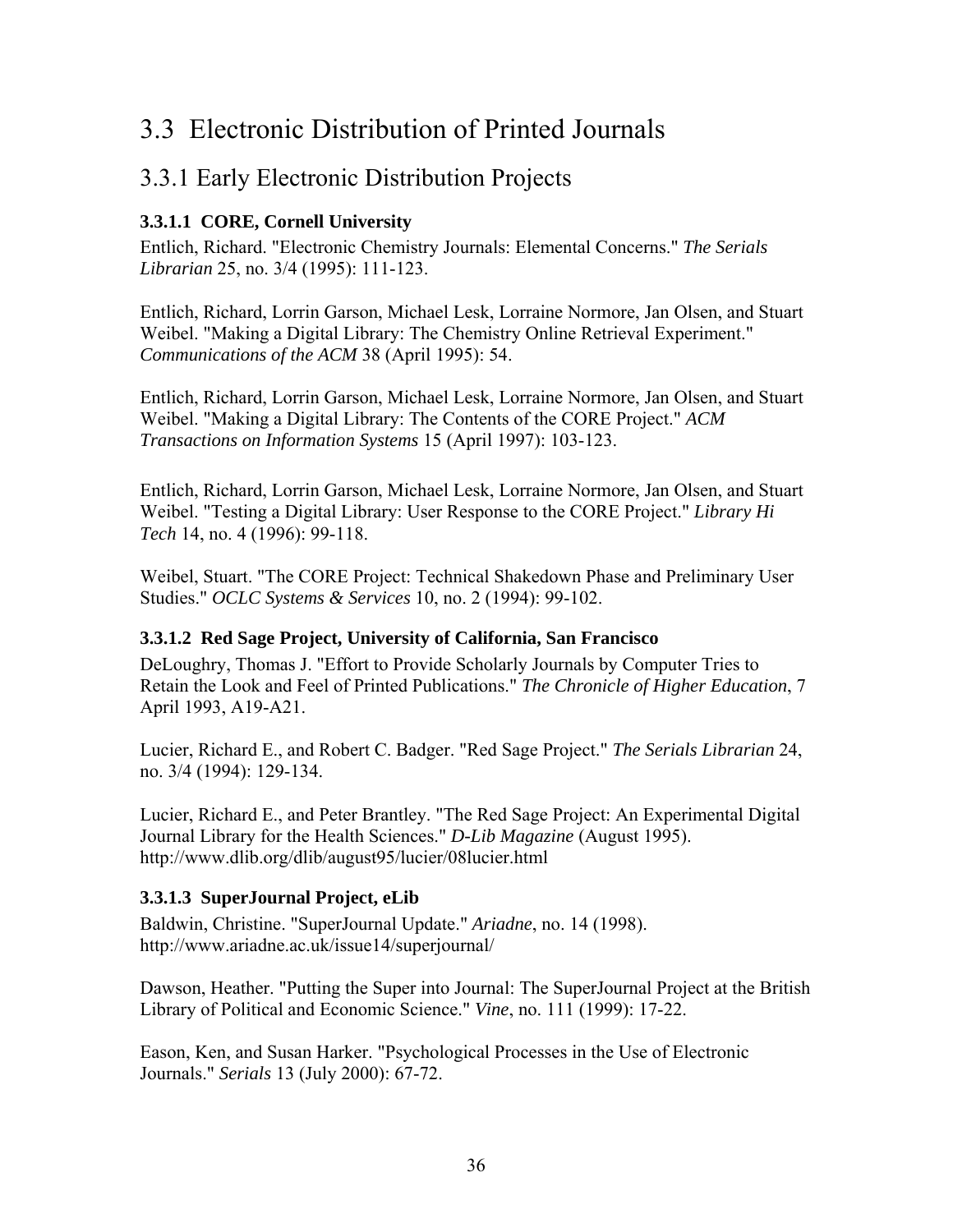Eason, Ken, Sue Richardson, and Liangzhi Yu. "Patterns of Use of Electronic Journals." *Journal of Documentation* 56 (September 2000): 477-504.

Mabe, Michael. "SuperJournal: The Publisher's Perspective." *Serials* 11 (July 1998): 117-126.

McKnight, Cliff, Yu Liangzhi, and Susan Harker. "Librarians in the Delivery of Electronic Journals: Roles Revisited." *Journal of Librarianship and Information Science* 32 (September 2000): 117-134.

Pullinger, David. "Academics and the New Information Environment: The Impact of Local Factors on Use of Electronic Journals." *Journal of Information Science* 25, no. 2 (1999): 164-172.

———. "Learning from Putting Electronic Journals on SuperJANET: The SuperJournal Project." *Interlending & Document Supply* 23, no. 1 (1995): 20-27.

———. *The SuperJournal Project: Electronic Journals on SuperJANET*. Bristol, England: Institute of Physics Publishing, 1994.

Pullinger, David, and Christine Baldwin. "SuperJournal: A Project in the UK to Develop Multimedia Journals." *D-Lib Magazine* (January 1996). http://www.dlib.org/dlib/january96/briefings/01super.html

#### **3.3.1.4 TULIP, Elsevier Science**

Cattey, Bill, and Greg Anderson. "TULIP at the Massachusetts Institute of Technology." *Library Hi Tech* 13, no. 4 (1995): 31-37.

Dougherty, William C., and Edward A. Fox. "TULIP at Virginia Tech." *Library Hi Tech* 13, no. 4 (1995): 54-60.

Jordan, William. "TULIP at the University of Washington." *Library Hi Tech* 13, no. 4 (1995): 38-43.

Lynch, Clifford A. "The TULIP Project: Context, History, and Perspective." *Library Hi Tech* 13, no. 4 (1995): 8-24.

Mostert, Paul. "TULIP at Elsevier Science." *Library Hi Tech* 13, no. 4 (1995): 25-30.

Mostert, Paul, and Peter Fransen, "Technical and Functional Aspects of Electronic Journal Systems Developed in TULIP and EES Projects." *Library Acquisitions: Practice & Theory* 21, no. 3 (1997): 347-353.

Needleman, Mark. "TULIP at the University of California, Part I: Implementation and the Lessons Learned." *Library Hi Tech* 13, no. 4 (1995): 69-72.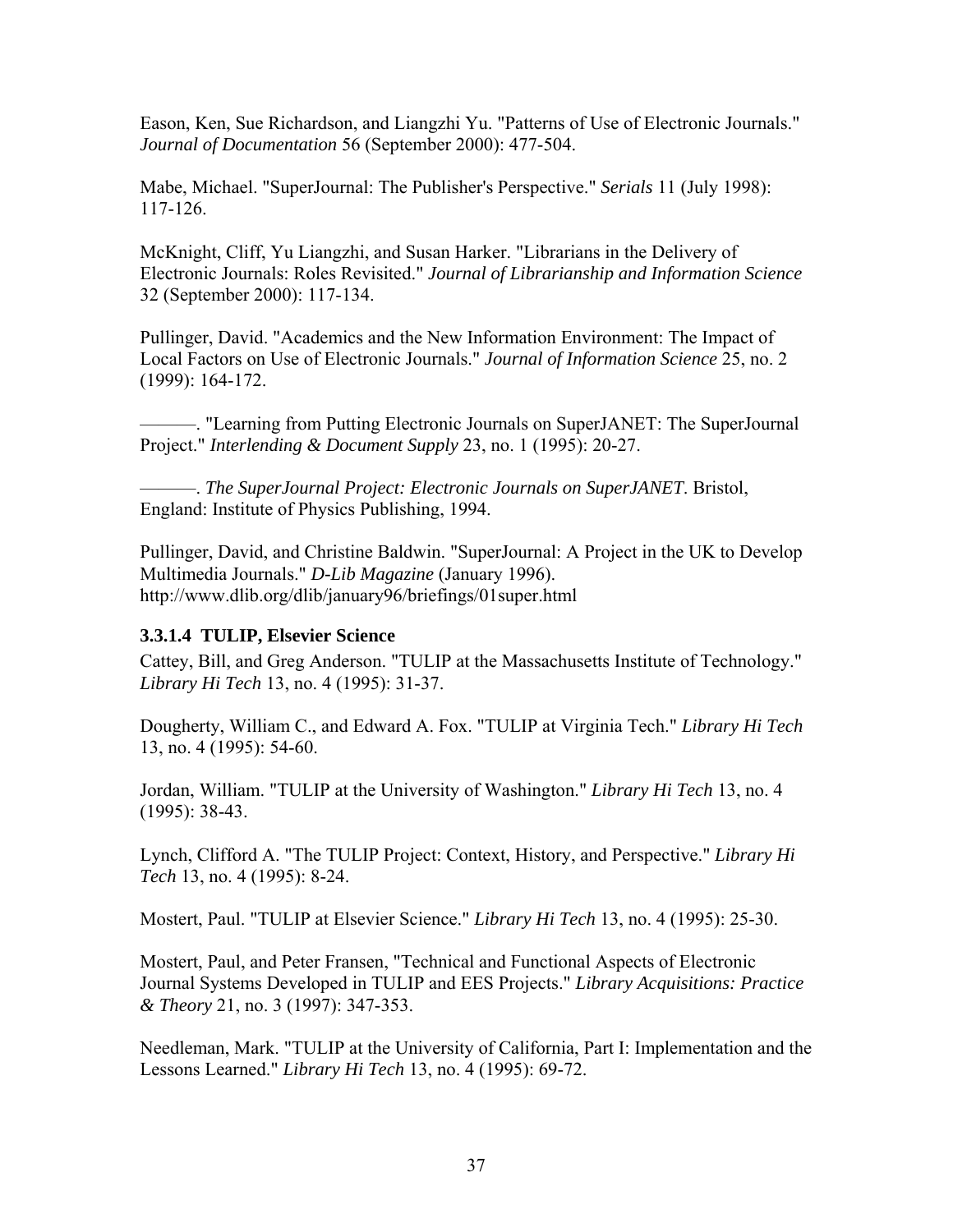Smith, Earl C., and Lynn J. Davis. "TULIP at the University of Tennessee, Knoxville." *Library Hi Tech* 13, no. 4 (1995): 44-46.

Troll, Denise A., Charles B. Lowry, and Barbara G. Richards. "TULIP at Carnegie Mellon." *Library Hi Tech* 13, no. 4 (1995): 47-53.

Wanat, Camille. "TULIP at the University of California, Part II: The Berkeley Experience and a View Beyond." *Library Hi Tech* 13, no. 4 (1995): 73-74.

Willis, Katherine. "TULIP at the University of Michigan." *Library Hi Tech* 13, no. 4 (1995): 65-68.

Willis, Katherine, Ken Alexander, William A. Gosling, Gregory R. Peters, Jr., Robert Schwartzwalder, and Beth Forrest Warner. "TULIP—The University Licensing Program: Experiences at the University of Michigan." *Serials Review* 20, no. 3 (1994): 39-47.

Wilson, David L. "Major Scholarly Publisher to Test Electronic Transmission of Journals." *The Chronicle of Higher Education*, 3 June 1992, A17, A20.

Worona, Steven L., and John M. Saylor. "TULIP at Cornell University." *Library Hi Tech* 13, no. 4 (1995): 61-64.

## 3.3.2 JSTOR

Brindley, Lynne, and Kevin M. Guthrie. "JSTOR and the Joint Information Systems Committee: An International Collaboration." *Serials* 11 (March 1998): 41-45.

Carlson, Scott. "JSTOR's Journal-Archiving Service Makes Fans of Librarians and Scholars." *The Chronicle of Higher Education*, 27 July 2001, A26-A28.

Chapman, Karen. "An Examination of the Usefulness of JSTOR to Researchers in Finance." *Behavioral & Social Sciences Librarian* 19, no. 2 (2001): 39-47.

Chepesiuk, Ron. "JSTOR and Electronic Archiving." *American Libraries* 31 (December 2000): 46-48.

Deloughry, Thomas J. "Journal Articles Dating Back as Far as a Century Are Being Put On Line." *The Chronicle of Higher Education*, 6 December 1996, A30, A32.

Garlock, Kristen L., William E. Landis, and Sherry Piontek. "Redefining Access to Scholarly Journals: A Progress Report on JSTOR." *Serials Review* 23, no. 1 (1997): 1-8.

Gauger, Barbara J., and Carolyn Kacena. "JSTOR Usage Data and What It Can Tell Us about Ourselves: Is There Predictability Based on Historical Use By Libraries of Similar Size?" *OCLC Systems & Services* 22, no. 1 (2006): 43-55.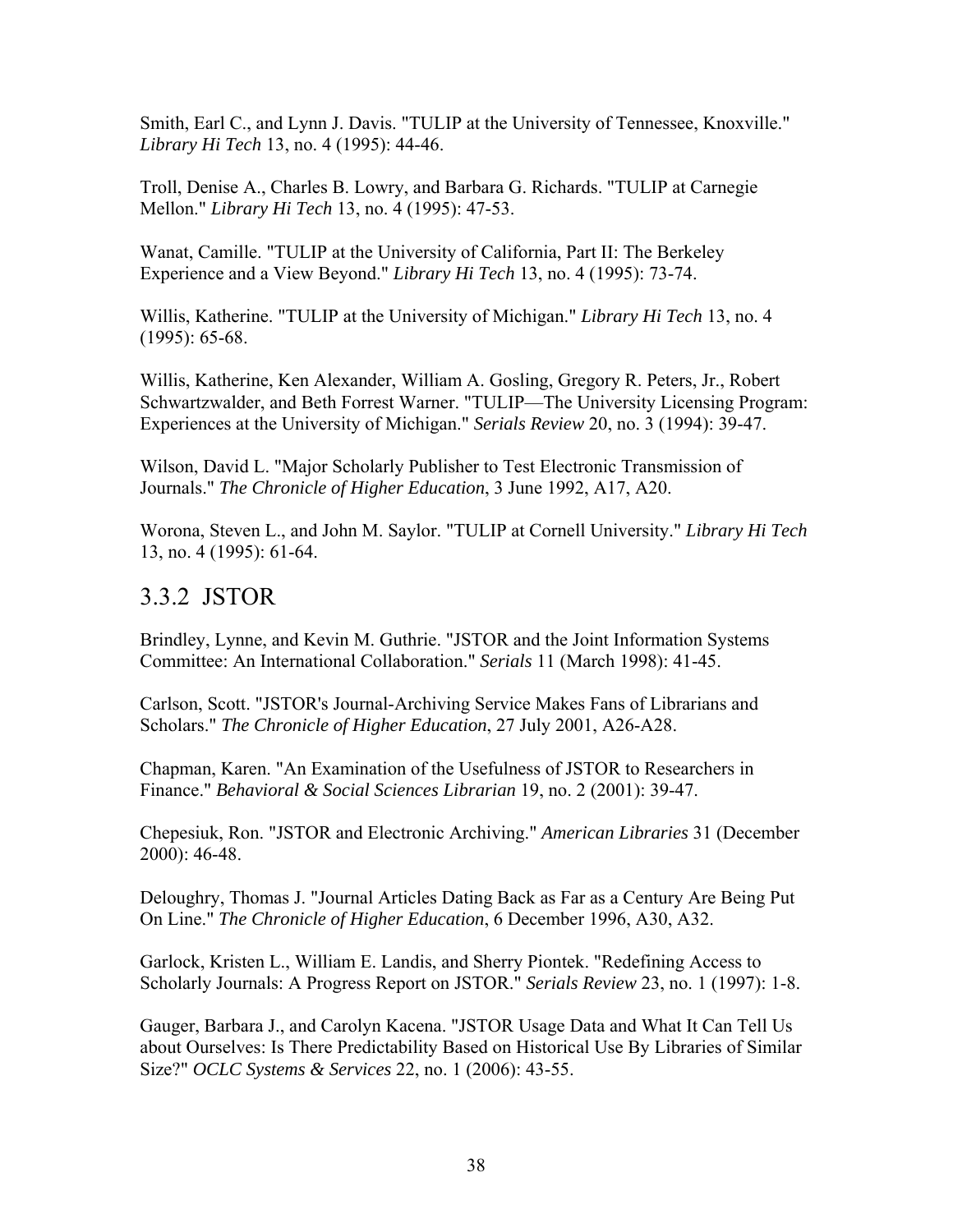Guthrie, Kevin M. "Archiving in the Digital Age: There's a Will, but Is There a Way?" *EDUCAUSE Review* 36 (November/December 2001): 56-65. http://www.educause.edu/ir/library/pdf/erm0164.pdf

———. "Challenges and Opportunities Presented by Archiving in the Electronic Era." *portal: Libraries and the Academy* 1, no. 2 (2001): 121-128.

———. "JSTOR and the University of Michigan: An Evolving Collaboration." *Library Hi Tech* 16, no. 1 (1998): 9-14, 36.

———. "JSTOR: From Project to Independent Organization." *D-LIB Magazine* (July/August 1997). http://www.dlib.org/dlib/july97/07guthrie.html

———. "Lessons from JSTOR: User Behavior and Faculty Attitudes." *Journal of Library Administration* 36, no. 3 (2002): 109-120.

Guthrie, Kevin M., and Wendy P. Lougee. "The JSTOR Solution: Accessing and Preserving the Past." *Library Journal*, 1 February 1997, 42-44.

Krueger, Stephanie, and Irina Lynden. "JSTOR's Work in the Russian Federation: A Case Study." *Slavic & East European Information Resources* 8, no. 1 (2007): 103-110.

Murphy, Alison. "JSTOR Usage." *Ariadne*, no. 24 (2000). http://www.ariadne.ac.uk/issue24/jstor/

Schonfeld, Roger C. "JSTOR: A Case Study in the Recent History of Scholarly Communications." *Program: Electronic Library and Information Systems* 39, no. 4 (2005): 337-344.

Spinella, Michael P. "JSTOR: Past, Present, and Future." *Journal of Library Administration* 46, no. 2 (2007): 55-78.

Sully, Sarah E. "JSTOR: An IP Practitioner's Perspective." *D-LIB Magazine* (January 1997). http://www.dlib.org/dlib/january97/01sully.html

Thomas, Spencer W., Ken Alexander, and Kevin Guthrie. "Technology Choices for the JSTOR Online Archive." *Computer* 32 (February 1999): 60-65.

## 3.3.3 Other Projects

Anderson, Cokie G. "Digitizing Scientific Articles: Special Challenges." *Science & Technology Libraries* 20, no. 4 (2001): 55-63.

Anderson, Kent. "From Paper to Electron: How an STM Journal Can Survive the Disruptive Technology of the Internet." *Journal of the Medical Informatics Association* 7 (May/June 2000): 234-245.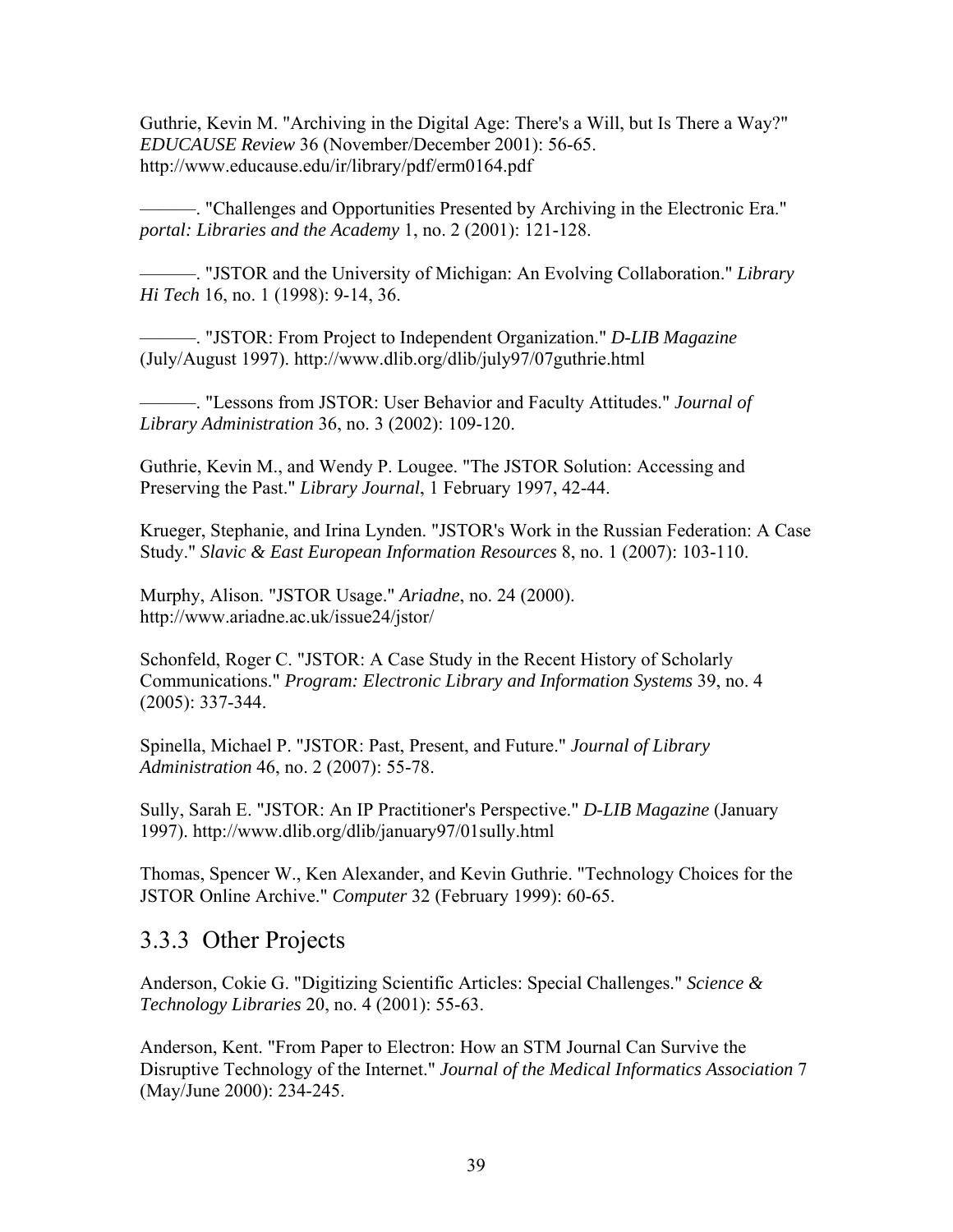———. "A Journal Publishing Hybrid: Creating Electronic Pages for *Pediatrics*." *Journal of Scholarly Publishing* 29 (October 1997): 21-35.

Andrews, Nick. "The Oxford Journals Online Archives: The Purpose and Practicalities of a Major Print Digitization Program." *Serials Review* 32, no. 2 (2006): 78-80.

Arlitsch, Kenning, L. Yapp, and Karen Edge. "The Utah Digital Newspapers Project." *D-Lib Magazine* 9, no. 3 (2003): http://www.dlib.org/dlib/march03/arlitsch/03arlitsch.html

Atkinson, Roderick D., and Laurie E. Stackpole. "TORPEDO: Networked Access to Full-Text and Page-Image Representations of Physics Journals and Technical Reports." *The Public-Access Computer Systems Review* 6, no. 3 (1995): 6-15. http://epress.lib.uh.edu/pr/v6/n3/atki6n3.html

Beddall, Jane, Sue Malin, and Kim Hallett. "Seamless and Integrated Access to the World of Electronic Journals." *The Serials Librarian* 33, no. 3/4 (1998): 233-241.

Bidigare, Sarah A., and Leena N. Lalwani. "The PEAK Project and Strategies for Remote User Support." *Online* 24 (January/February 2000): 41-46.

Boyce, Peter B., and Heather Dalterio. "Electronic Publishing of Scientific Journals." *Physics Today* 49 (January 1996): 42-47.

Boyce, Peter B., Evan Owens, and Chris Biemesderfer. "Electronic Publishing: Experience Is Telling Us Something." *Serials Review* 23, no. 3 (1997): 1-9.

Brailsford, Hugo. "*Parallel Publishing for Transactions*." *Ariadne*, no. 11 (1997). http://www.ariadne.ac.uk/issue11/ppt/

Cerdeira, Hilda A. "eJournals Delivery Service: An Email to Internet Experiment." *Learned Publishing* 15, no. 3 (2002): 175-178. http://www.ingentaconnect.com/content/alpsp/lp/2002/00000015/00000003/art00003

Clark, Kathleen A. "Implementation of ISI's Electronic Library Project at Purdue University: Criteria for Selection and Publisher Pricing Schemes." *The Serials Librarian* 35, no. 4 (1999): 29-44.

Cole, Timothy, William H. Mischo, Thomas G. Habing, and Robert H. Ferrer. "Using XML and XSLT to Process and Render Online Journals." *Library Hi Tech* 19, no. 3 (2001): 210-222.

Dixon, Anne. "The Twelve Ages of Electronic Journals." *Vine*, no. 111 (1999): 3-9.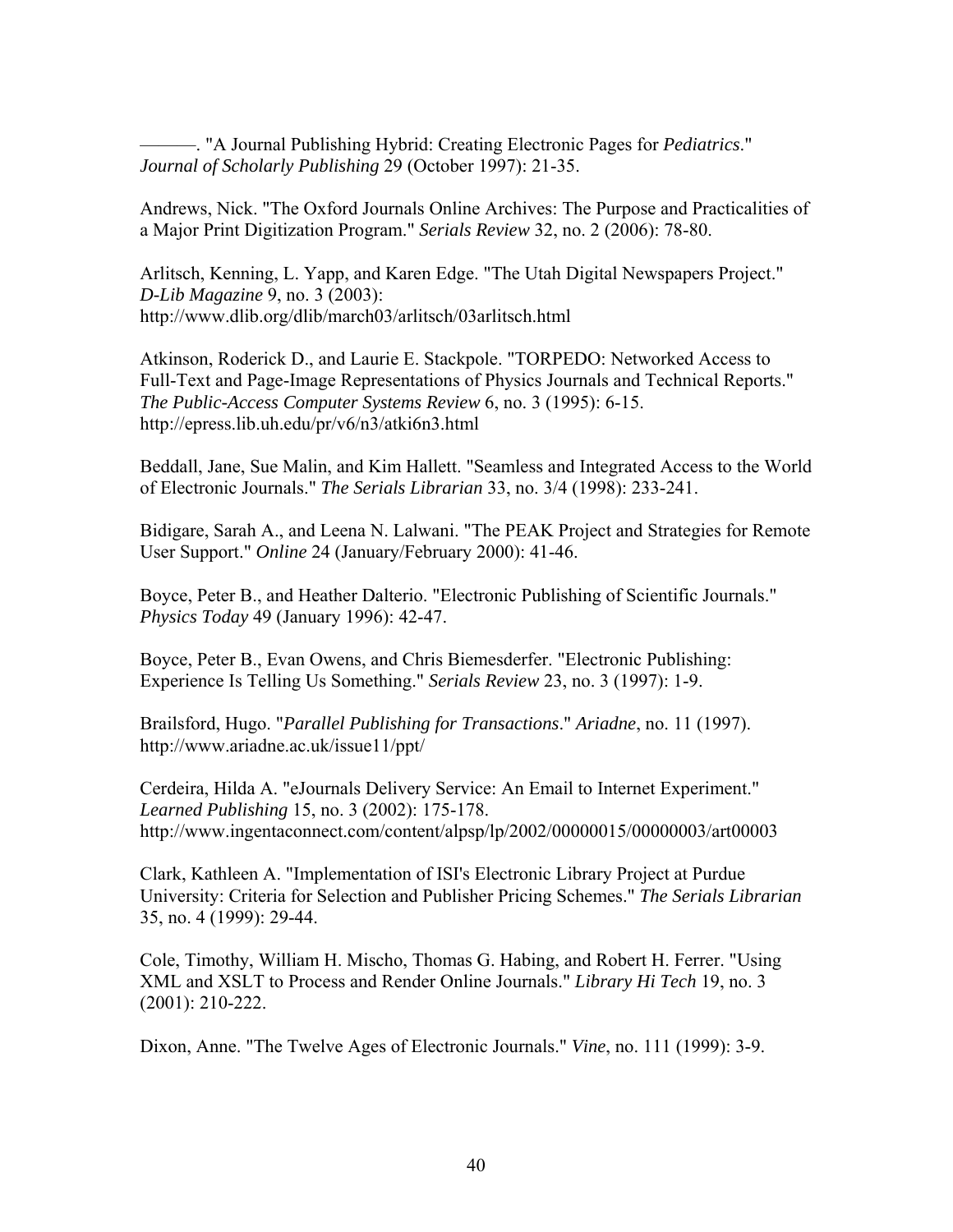Donohue, Robert E. "PubSCIENCE: Accessing Scientific and Technical Journal Information at the Desktop." *Serials Review* 27, no. 1 (2001): 18-25.

Eichhorn, G. "The Digital Library of the Astrophysics Data System." *Astrophysics and Space Science* 247, no. 1-2 (1997): 189-210.

Eichhorn, Guenther, Alberto Accomazzi, Carolyn S. Grant, Michael J. Kurtz, and Stephen S. Murray. "The NASA Astrophysics Data System: Free Access to the Astronomical Literature On-Line and through Email." *High Energy Physics Libraries Webzine* (November 2001). http://doc.cern.ch/heplw/5/papers/1/

Fishel, Martha, and Carol J. Myers. "The PubMed Central Archive and the Back Issue Scanning Project." *Journal of Interlibrary Loan, Document Delivery & Electronic Reserve* 17, no. 3 (2007): 109-116.

Goodvin, Renee, and Brooke Lippy. "eML: Taking *Mississippi Libraries* into the 21st Century." *D-LIB Magazine* 8 (February 2002). http://www.dlib.org/dlib/february02/goodvin/02goodvin.html

Hobohm, Hans-Christoph. "Changing the Galaxy: On the Transformation of a Printed Journal to the Internet." *First Monday* 2, no. 11 (1997). http://www.firstmonday.dk/issues/issue2\_11/hobohm/

Hoffman, Melia M., Lawrence O'Gorman, Guy A. Story, James Q. Arnold, and Nina H. Macdonald. "The RightPages Service: An Image-Based Electronic Library." *Journal of the American Society for Information Science* 44 (September 1993): 446-452.

Huber, Charles F. "Electronic Journal Publishers: A Reference Librarian's Guide." *Issues in Science and Technology Librarianship* (Summer 2000). http://www.library.ucsb.edu/istl/00-summer/article2.html

Hunter, Karen. "Elsevier Digitises Scientific Heritage." *Serials* 15 (November 2002): 225-227.

———. "Going 'Electronic-Only': Early Experiences and Issues." *Journal of Library Administration* 35, no. 3 (2001): 51-65.

———. "ScienceDirect." *The Serials Librarian* 33, no. 3/4 (1998): 287-297.

Joseph, Heather. "An Economic Model for Web Enhancements to a Print Journal." *The Journal of Electronic Publishing* 7 (April 2002). http://hdl.handle.net/2027/spo.3336451.0007.302

Kelly, Robert A. "The American Physical Society and the TORPEDO Ultra Project." *The Serials Librarian* 38, no. 1/2 (2000): 107-111.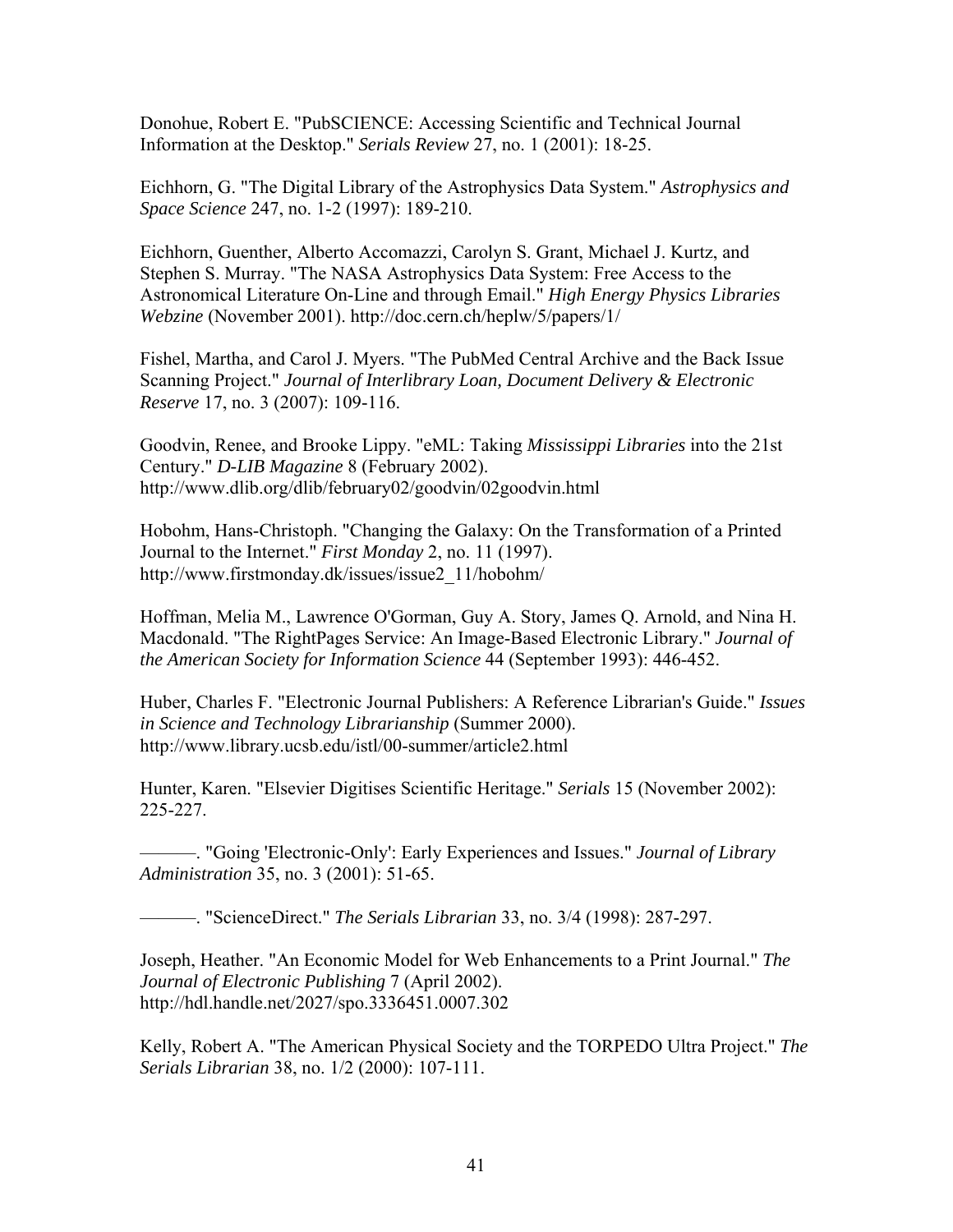Kimberly, Robert. "Electronic Journal Distribution: A Prototype Study." *The Electronic Library* 13 (August 1995): 313-316.

Kirstein, Peter, and Goli Montasser-Kohsari. "The C-ODA Project: Online Access to Electronic Journals." *Communications of the ACM* 39 (June 1996): 87-99.

Kluiters, Christiaan C. P. "Towards Electronic Journal Articles: The Publisher's Technical Point of View: Implementation of Elsevier Science Electronic Subscriptions (ESS) at the University of Tilburg." *IFLA Journal* 22, no. 3 (1996): 206-208.

Koltay, Zsuzsa, and H. Thomas Hickerson. "Project Euclid and the Role of Research Libraries in Scholarly Publishing." *Journal of Library Administration* 35, no. 1/2 (2001): 83-98.

Kurtz, Michael J., Guenther Eichhorn, Alberto Accomazzi, Carolyn S. Grant, Markus Demleitner, and Stephen S. Murray. "The NASA ADS Abstract Service and the Distributed Astronomy Digital Library." *D-Lib Magazine* 5 (November 1999). http://www.dlib.org/dlib/november99/11kurtz.html

Lewis, Gregory S., and John W. Edwards. "Home on the Electronic Range: Bringing the *Journal of Animal Science* Online." *Learned Publishing* 11, no. 4 (1988): 265-270. http://www.ingentaconnect.com/content/alpsp/lp/1998/00000011/00000004/art00004

Lowry, Charles B., and Denise A. Troll. "Carnegie Mellon University and University Microfilms International 'Virtual Library Project.'" *The Serials Librarian* 28, no. 1/2 (1996): 143-169.

Massias, Thanos. "The DIEPER Project (DIgitised European PERiodicals)." *Exploit Interactive*, no. 4 (2000). http://www.exploit-lib.org/issue4/dieper/

Moothart, Tom. "Migration to Electronic Distribution through OCLC's Electronic Journals Online." *Serials Review* 21, no. 4 (1995): 61-65.

Nilges, Chip. "Evolving an Integrated Electronic Journals Solution: OCLC FirstSearch Electronic Collections Online." *The Serials Librarian* 33, no. 3/4 (1998): 299-318.

Peek, Robin, Jeffrey Pomerantz, and Stephen Paling. "The Traditional Scholarly Journal Publishers Legitimize the Web." *Journal of the American Society for Information Science* 49 (September 1998): 983-989.

Rowland, Fytton, Cliff McKnight, and Jack Meadows. "ELVYN: The Delivery of an Electronic Version of a Journal from the Publisher to Libraries." *Journal of the American Society for Information Science* 47 (September 1996): 690-700.

Schaffner, Melanie B., Judy Luther, and October Ivins. "Project MUSE's New Pricing Model: A Case Study in Collaboration." *Serials Review* 31, no. 3 (2005): 192-199.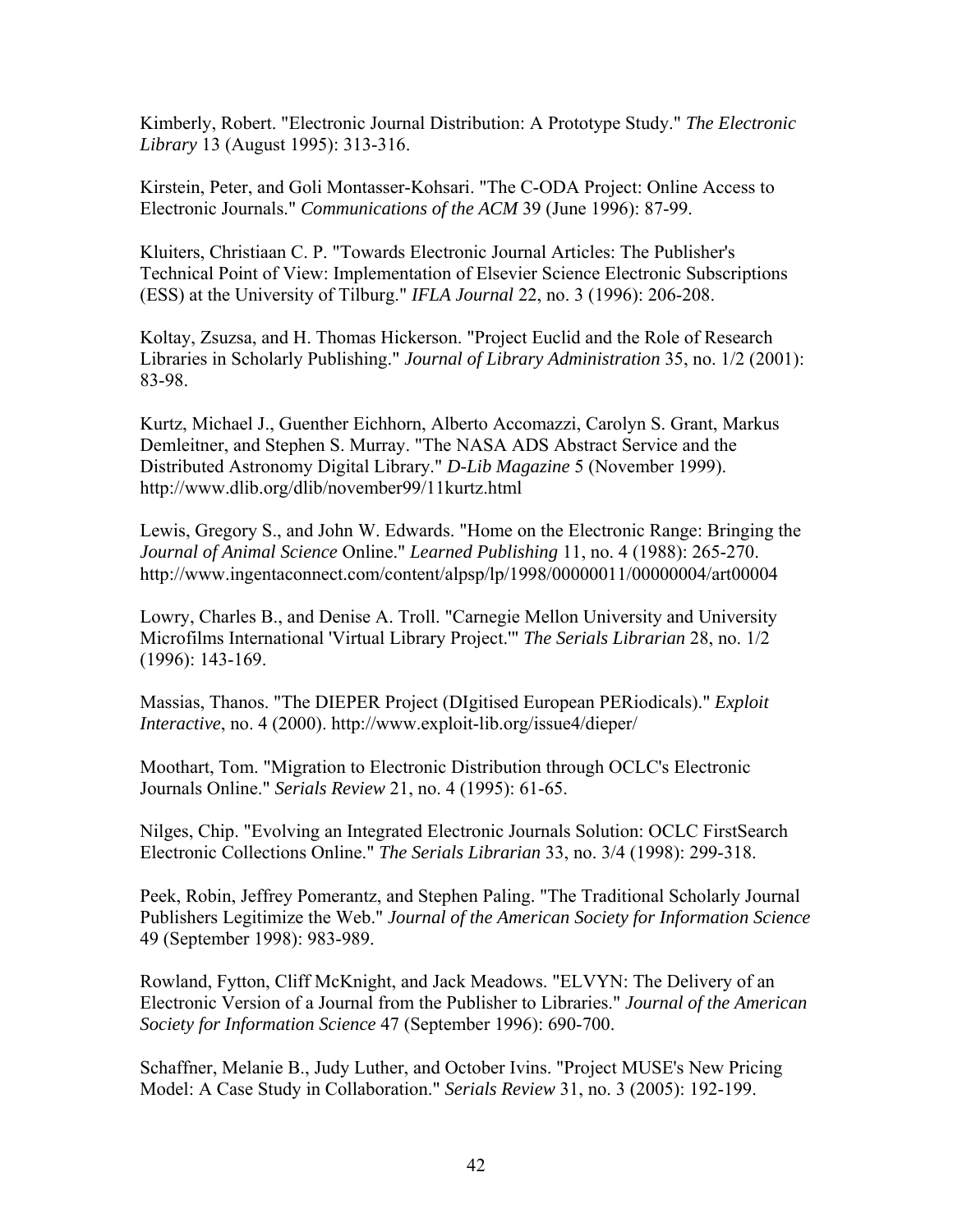Seib, Renate. "Exilpresse Digital: The Deutsche Bibliothek's Digitization of Selected German Exile Periodicals and Newspapers from the 1933-1945 Period." *The Serials Librarian* 43, no. 2 (2002): 29-39.

Smith, Philip N. et al. "Journal Publishing with Acrobat: The CAJUN Project." *Electronic Publishing* 6 (December 1993): 481-493.

Stackpole, Laurie E. "The U.S. Naval Research Laboratory and the TORPEDO Ultra Project." *The Serials Librarian* 38, no. 1/2 (2000): 113-122.

Stanley, Tracey. "The Internet Library of Early Journals Project." *The Serials Librarian* 39, no. 3 (2001): 35-40.

Story, Guy A., Lawrence O'Gorman, David Fox, Louise Levy Schaper, and H. V. Jagadish. "The RightPages Image-Based Electronic Library for Alerting and Browsing." *Computer* 25 (September 1992): 17-25.

Tagler, John. "Recent Steps toward Full-Text Electronic Delivery at Elsevier Science." *The Serials Librarian* 28, no. 1/2 (1996): 171-179.

Thomas, Timothy. "Archives in a New Paradigm of Scientific Publishing: Physical Review Online Archives (PROLA)." *D-Lib Magazine* (May 1998). http://www.dlib.org/dlib/may98/05thomas.html

———. "Physical Review Online Archives (PROLA): An Image Archive for the Journal Physical Review." *D-LIB Magazine* (June 1998). http://www.dlib.org/dlib/june98/06thomas.html

Tucker, Amy. "Electronic Journals: Fulfilling a Mission at the Institute of Physics." *Serials Review* 23, no. 3 (1997): 67-68.

Turner, Judith Axler. "Lessons from the *Chronicle*: Pioneering an Online Newspaper." *The Journal of Electronic Publishing* 3, no. 2 (1997). http://hdl.handle.net/2027/spo.3336451.0003.206

Van Steenberg, Michael E. "NASA STELAR Experiment." *The Serials Librarian* 24, no. 3/4 (1994): 135-151.

Wallis, Jake. "Facilitating Scottish Cultural Publishing Online." *Library Review* 53, no. 5 (2004): 265-269. http://eprints.cdlr.strath.ac.uk/2345/

### 3.3.4 Project Muse, Johns Hopkins University

Lewis, Susan. "From Earth to Ether: One Publisher's Reincarnation." *The Serials Librarian* 25, no. 3/4 (1995): 173-180.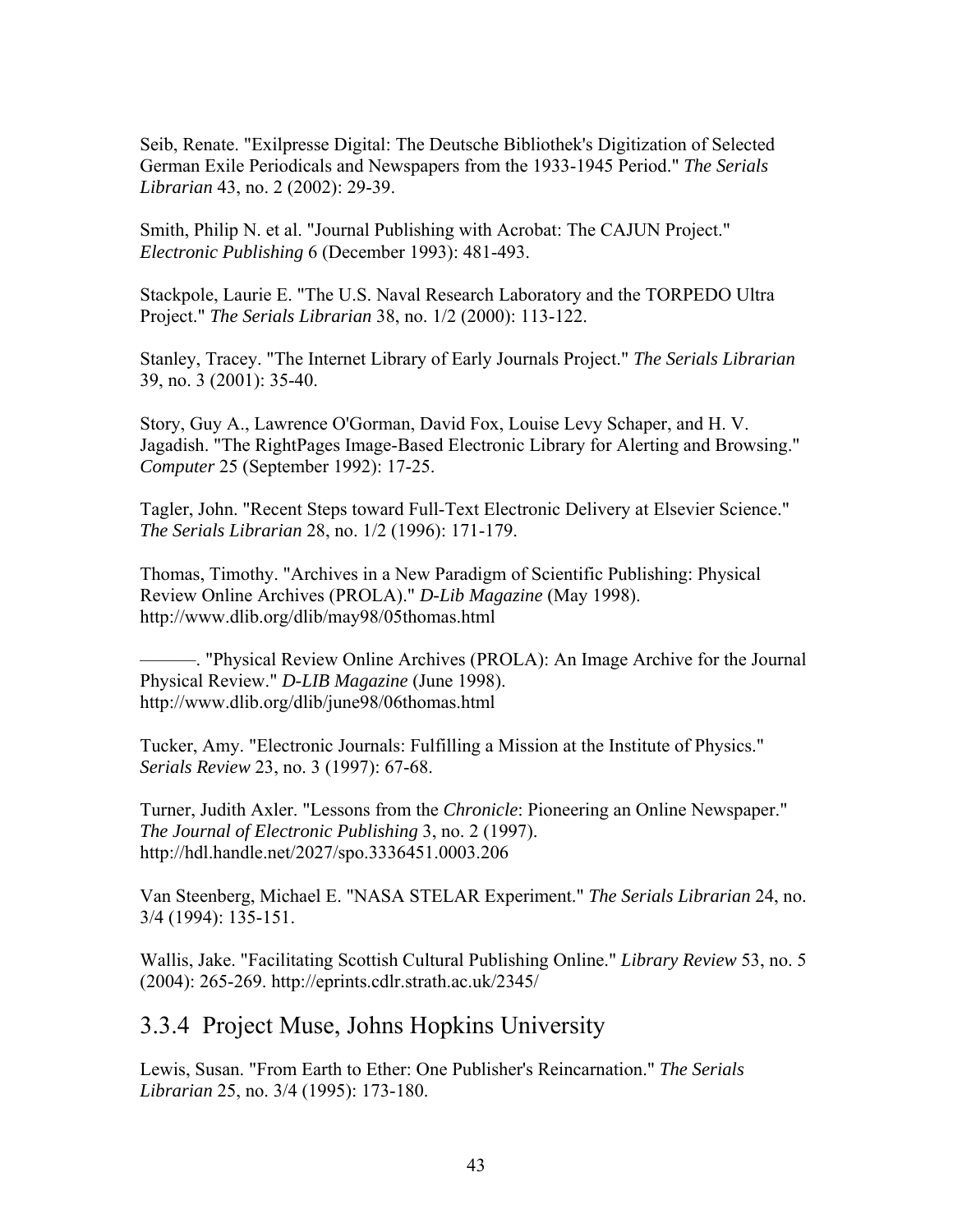Lewis, Susan, and Todd Kelley. "Project Muse: Tackling 40 Journals." In *Filling the Pipeline and Paying the Piper: Proceedings of the Fourth Symposium*, ed. Ann Okerson, 103-112. Washington, DC: Office of Scientific and Academic Publishing, Association of Research Libraries, 1995.

Neal, James G. "The Serials Revolution: Vision, Innovation, Tradition." *The Serials Librarian* 30, no. 3/4 (1997): 97-105.

## 3.4 General Works

Abate, Tom. "Publishing Scientific Journals Online." *Bioscience* 47, no. 3 (1997): 175-179.

Amiran, Eyal. "The Rhetoric of Serials at the Present Time." *The Serials Librarian* 28, no. 3/4 (1996): 209-221.

Amiran, Eyal, Elaine Orr, and John Unsworth. "Refereed Electronic Journals and the Future of Scholarly Publishing." In *Advances in Library Automation and Networking*, vol. 4, ed. Joe A. Hewitt, 25-53. Greenwich, CT: JAI Press, 1991. http://hdl.handle.net/2142/199

Anderson, Kent. "The Mutant Journal: How Adaptations to Online Forces Are Forcing STM Journals to Mutate." *Learned Publishing* 14, no. 1 (2001): 15-22. http://www.ingentaconnect.com/content/alpsp/lp/2001/00000014/00000001/art00003

Arms, William Y. "What Are the Alternatives to Peer Review? Quality Control in Scholarly Publishing on the Web." *The Journal of Electronic Publishing* 8 (August 2002). http://hdl.handle.net/2027/spo.3336451.0008.103

Ashcroft, Linda. "Win-Win-Win: Can the Evaluation and Promotion of Electronic Journals Bring Benefits to Library Suppliers, Information Professionals, and Users?" *Library Management* 21, no. 9 (2000): 466-471.

Bailey, Charles W., Jr. "Network-Based Electronic Serials." *Information Technology and Libraries* 11 (March 1992): 29-35. http://www.digital-scholarship.org/cwb/ital11n1.htm

Berin, Andrew. "Unbundled Journals: Trying to Predict the Future." *Learned Publishing* 15, no. 2 (2002): 109-112. http://www.ingentaconnect.com/content/alpsp/lp/2002/00000015/00000002/art00005

Bollag, Burton. "East African Universities Will Gain Journal Access in New Online Project." *The Chronicle of Higher Education*, 16 March 2001, A39.

Bosch, Stephen. "Buy, Build, or Lease: Managing Serials for Scholarly Communications." *Serials Review* 31, no. 2 (2005): 107-115.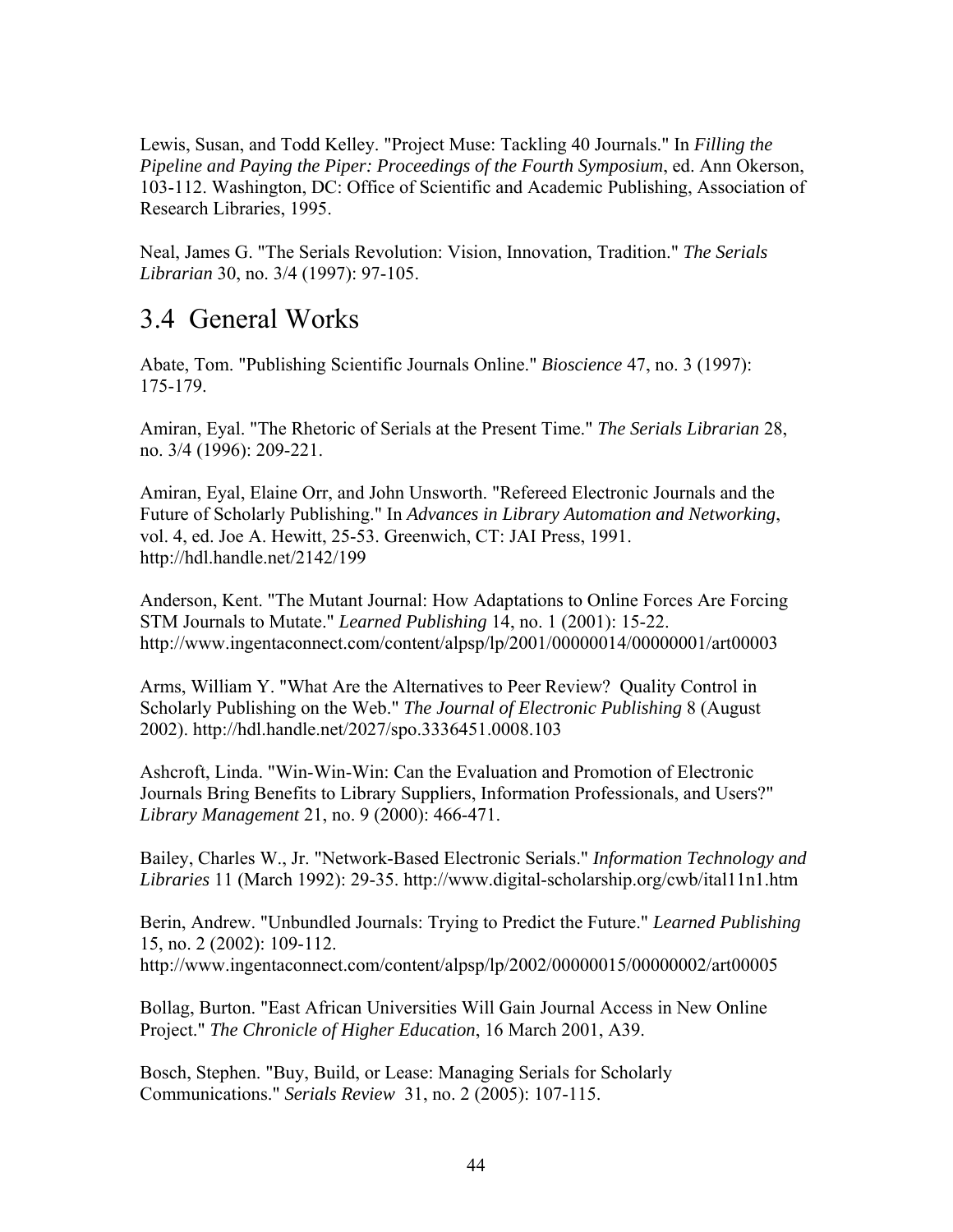Boyce, Peter B. "Scholarly Journals in the Electronic World." *The Serials Librarian* 36, no. 1/2 (1999): 187-198.

Brown, David J. "Scholarly Journal Publishing: Coming to Terms with the Internet Culture." *Learned Publishing* 11, no. 3 (1998): 171-178. http://www.ingentaconnect.com/content/alpsp/lp/1998/00000011/00000003/art00003

Brown, Elizabeth W., and Andrea L. Duda. "Electronic Publishing Programs in Science and Technology Part 1: The Journals." *Issues in Science and Technology Librarianship* (Fall 1996/Winter 1997). http://www.library.ucsb.edu/istl/96-fall/brown-duda.html

Buckley, Chad, Marian Burright, Amy Prendergast, Richard Sapon-White, and Anneliese Taylor. "Electronic Publishing of Scholarly Journals: A Bibliographic Essay of Current Issues." *Issues in Science and Technology Librarianship* (Spring 1999). http://www.library.ucsb.edu/istl/99-spring/article4.html

Butler, Declan. "The Writing Is on the Web for Science Journals in Print." *Nature*, 21 January 1999, 195-200.

Butler, H. Julene, ed. "Abstracts of Papers Presented at the International Conference on Refereed Journals, October 1993." *Serials Review* 20, no. 4 (1994): 21-30.

Clement, Gail. "Evolution of a Species: Science Journals Published on the Internet." *Database* 17 (October/November 1994): 44-54.

Coonin, Bryna. "Establishing Accessibility for E-Journals: A Suggested Approach." *Library Hi Tech* 20, no. 2 (2002): 207-220.

Cowhig, Jerry. "Electronic Article and Journal Usage Statistics (EAJUS): Proposal for an Industry-Wide Standard." *Learned Publishing* 14, no. 3 (2001): 233-236. http://www.ingentaconnect.com/content/alpsp/lp/2001/00000014/00000003/art00010

Cox, John. "Access to Scholarly Literature Publishing for an Extended Readership." *The Serials Librarian* 50, no. 1/2 (2006): 49-67.

⎯⎯⎯. "Pricing Electronic Information: A Snapshot of New Serials Pricing Models." *Serials Review* 28, no. 3 (2002): 171-175.

Eisenberg, Daniel. "The Electronic Journal." *Scholarly Publishing* 20 (October 1988): 49-58.

Felts, John W., Jr. "Now You *Can* Get There From Here: Creating an Interactive Web Application for Accessing Full-Text Journal Articles from Any Location." *Library Collections, Acquisitions, & Technical Services* 25, no. 3 (2001): 281-290.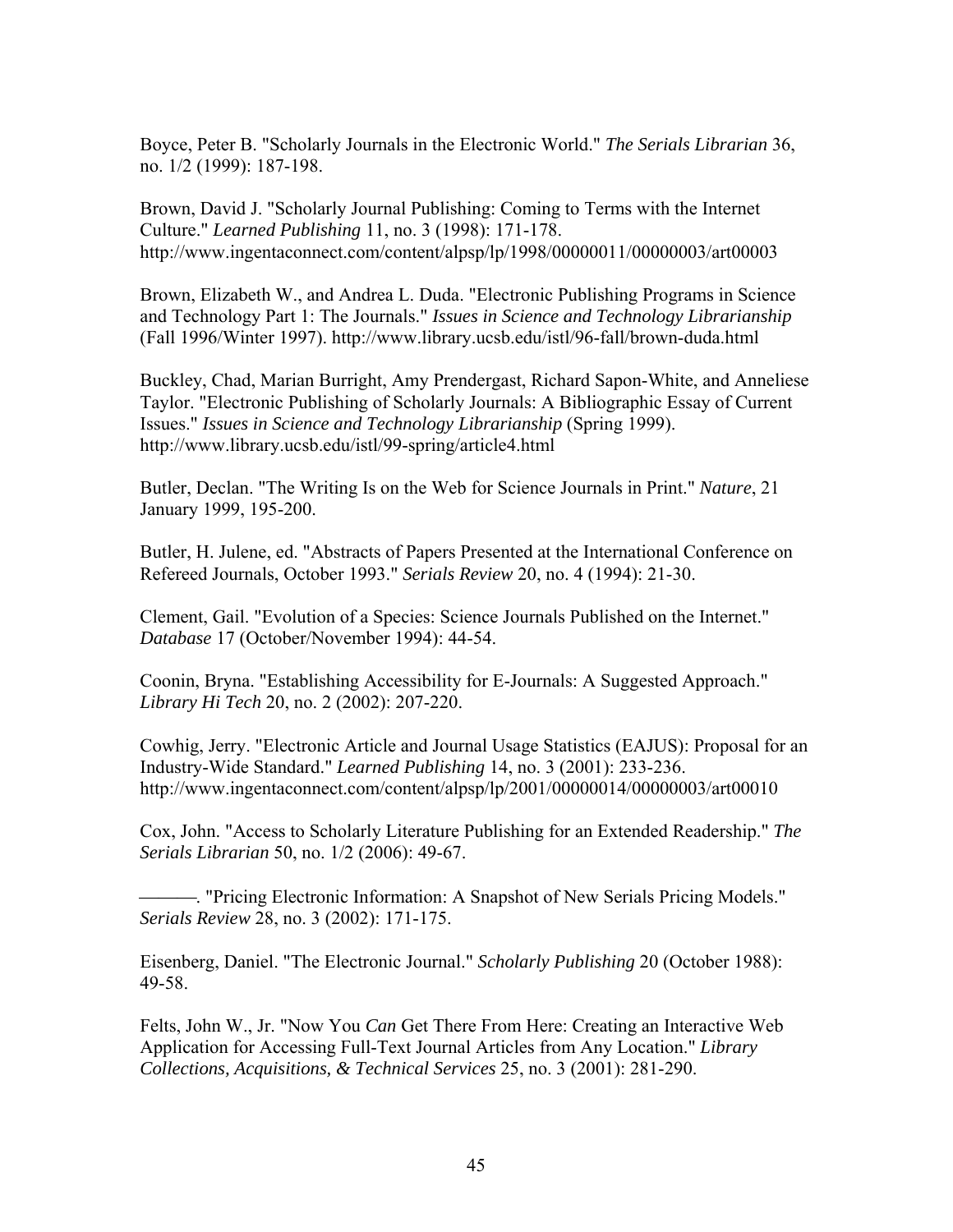Fink, J. Lynn, and Philip E. Bourne. "Reinventing Scholarly Communication for the Electronic Age." *CTWatch Quarterly* 3, no. 3 (2007). http://www.ctwatch.org/quarterly/print.php?p=83

Frankel, Mark S., Roger Elliott, Martin Blume, and Jean-Manuel Bourgois. "Defining and Certifying Electronic Publication in Science." *Learned Publishing* 13, no. 4 (2000): 251-258.

http://www.ingentaconnect.com/content/alpsp/lp/2000/00000013/00000004/art00008

Fry, Jenny, and Sanna Talja. "The Cultural Shaping of Scholarly Communication: Explaining E-Journal Use within and across Academic Fields." In *ASIST 2004: Proceedings of the 67th ASIST Annual Meeting*, edited by Linda Schamber and Carol L. Barry, 20-30. Medford , NJ: Information Today, 2004.

Gaines, Brian R. "An Agenda for Digital Journals: The Socio-Technical Infrastructure of Knowledge Dissemination." *Journal of Organizational Computing* 3, no. 2 (1993): 135-193.

Galvin, Jeanne. "The Next Step in Scholarly Communication: Is the Traditional Journal Dead?" *Electronic Journal of Academic and Special Librarianship* 5, no. 1 (2004). http://southernlibrarianship.icaap.org/content/v05n01/galvin\_j01.htm

Geller, Marilyn. "The Real Cost and Price of Ejournals." *Against the Grain* 13 (June 2001): 82-84.

Glover, S. W. "The Impact of the Internet and Electronic Journals on Biomedical Publishing." *Health Libraries Review* 16, no. 4 (1999): 257-263.

Greco, Albert N., Robert M. Wharton, Hooman Estelami, and Robert Francis Jones. "The State of Scholarly Journal Publishing: 1981-2000." *Journal of Scholarly Publishing* 37, no. 3 (2006): 155-214.

Guernsey, Lisa, and Vincent Kiernan. "Journals Differ on Whether to Publish Articles That Have Appeared on the Web" *The Chronicle of Higher Education*, 17 July 1998, A27-A29.

Halliday, Leah, and Charles Oppenheim. "Developments in Digital Journals." *Journal of Documentation* 57 (March 2001): 260-283.

Hammond, Tony, Timo Hannay, and Ben Lund. "The Role of RSS in Science Publishing: Syndication and Annotation on the Web." *D-Lib Magazine* 10, no. 12 (2004). http://www.dlib.org/dlib/december04/hammond/12hammond.html

Harrison, Teresa M., Timothy Stephen, and James Winter. "Online Journals: Disciplinary Designs for Electronic Scholarship." *The Public-Access Computer Systems Review* 2, no. 1 (1991): 25-38. http://epress.lib.uh.edu/pr/v2/n1/harrison.2n1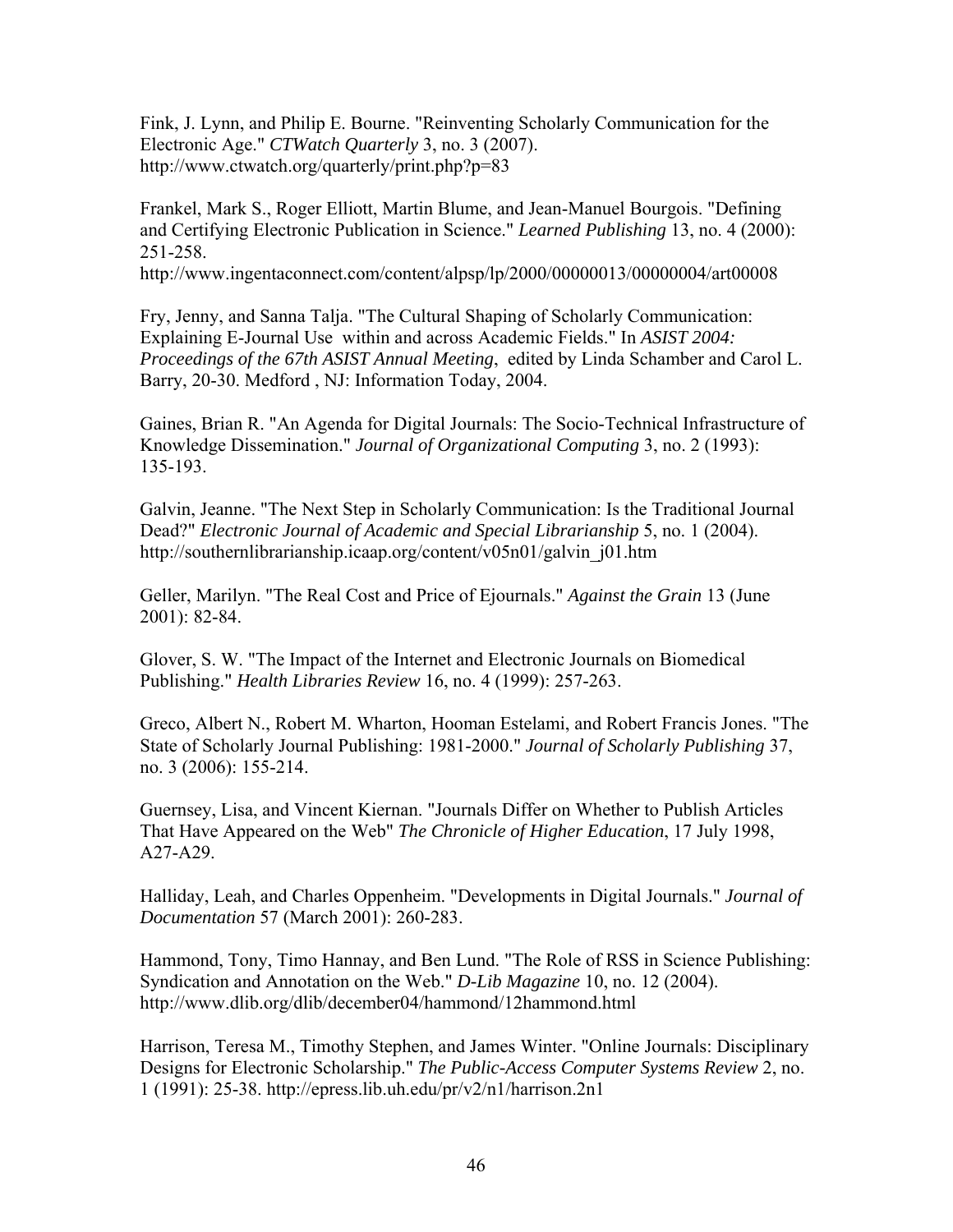Hawkins, Les. "Network Accessed Scholarly Serials." *The Serials Librarian* 29, no. 3/4 (1996): 19-31.

Hellriegel, Patricia, and Kaat Van Wonterghem. "Package Deals Unwrapped. . . or the Librarian Wrapped Up? 'Forced Acquisition' in the Digital Library." *Interlending & Document Supply* 35, no. 2 (2007): 66-73.

Henley, Jane, and Sarah Thompson. "JournalsOnline: The Online Journal Solution." *Ariadne*, no. 12 (1997). http://www.ariadne.ac.uk/issue12/cover/

Hickey, Thomas B. "Present and Future Capabilities of the Online Journal." *Library Trends* 43 (Spring 1995): 528-543. http://hdl.handle.net/2142/7989

Hitchcock, Steve, Leslie Carr, and Wendy Hall. "Web Journals Publishing: A UK Perspective." *Serials* 10, no. 3 (1997): 285-299. http://eprints.ecs.soton.ac.uk/745/

Hurd, Julie M., Deborah D. Blecic, and Ann E. Robinson. "Performance Measures for Electronic Journals: A User-Centered Approach." *Science & Technology Libraries* 20, no. 2/3 (2001): 57-71.

Hyldegaard, Jette, and Piet Seiden. "My E-Journal—Exploring the Usefulness of Personalized Access to Scholarly Articles and Services." *Information Research* 9, no. 3 (2004). http://informationr.net/ir/9-3/paper181.html

Johnson, Qiana. "User Preferences in Formats of Print and Electronic Journals." *Collection Building* 23, no. 2 (2004): 73-77.

Kidd, Tony. "Are Print Journals Dinosaurs?" *Ariadne*, no. 12 (1997). http://www.ariadne.ac.uk/issue12/main/

Kim, Hak Joon. "The Transition from Paper to Electronic Journals: Key Factors That Affect Scholars' Acceptance of Electronic Journals." *The Serials Librarian* 41, no. 1 (2001): 31-64.

Kingma, Bruce R. "Electronic Journal Publishing in Mathematics." *The Bottom Line: Managing Library Finances* 14, no. 2 (2001): 60-64.

Kircz, Joost G. "New Practices for Electronic Publishing 1: Will the Scientific Paper Keep Its Form?" *Learned Publishing* 14, no. 4 (2001): 265-272. http://www.ingentaconnect.com/content/alpsp/lp/2001/00000014/00000004/art00004

———. "New Practices for Electronic Publishing 2: New Forms of the Scientific Paper." *Learned Publishing* 15, no. 1 (2002): 27-32. http://www.ingentaconnect.com/content/alpsp/lp/2002/00000015/00000001/art00004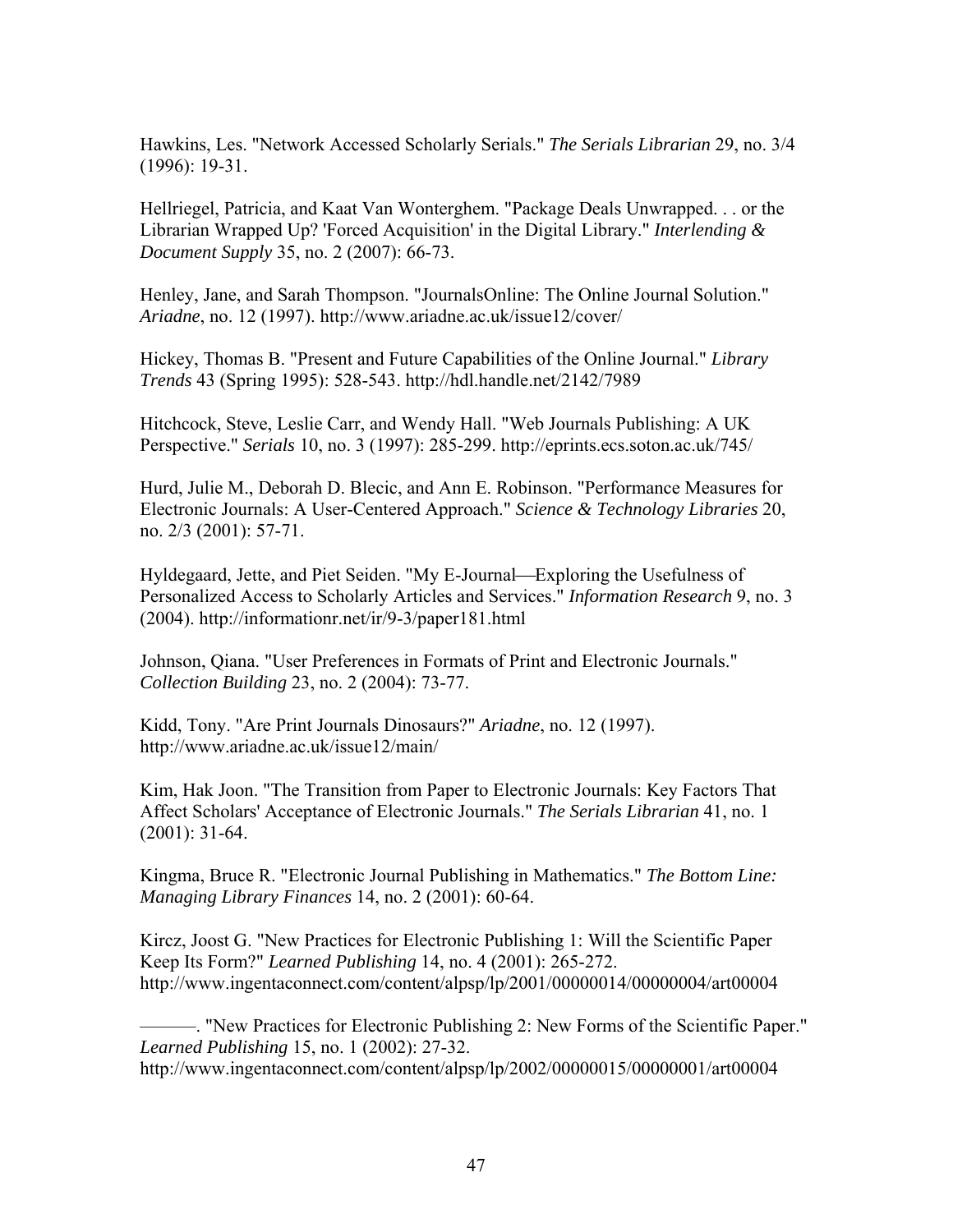Kling, Rob, and Ewa Callahan. "Electronic Journals, the Internet, and Scholarly Communication." In *Annual Review of Information Science and Technology*, vol. 37, ed. Blaise Cronin, 127-177. Medford, NJ: Information Today, Inc., 2002. http://rkcsi.indiana.edu/archive/CSI/WP/wp01-04B.html

Koteswara Rao, Mamidi. "Scholarly Communication and Electronic Journals: Issues and Prospects for Academic and Research Libraries." *Library Review* 50, no. 4 (2001): 169-175.

Langschied, Linda. "Electronic Journal Forum: VPIEJ-L: An Online Discussion Group for Electronic Journal Publishing Concerns." *Serials Review* 20, no. 1 (1994): 89-94.

Lawal, Ibironke. "Scholarly Communication at the Turn of the Millennium: A Bibliographic Essay." *Journal of Scholarly Publishing* 32 (April 2001): 136-154.

Leslie, Jacques. "Goodbye, Gutenberg." *Wired* 2 (October 1994): 68-71.

Lougee, Wendy P. "Scholarly Journals in the Late 20th Century." *Library Collections, Acquisitions, & Technical Services* 24, no. 2 (2000): 239-250.

Lukesh, Susan S. "Revolutions and Images and the Development of Knowledge: Implications for Research Libraries and Publishers of Scholarly Communications." *The Journal of Electronic Publishing* 7 (April 2002). http://hdl.handle.net/2027/spo.3336451.0007.303

Luther, Judy. "Full Text Journal Subscriptions: An Evolutionary Process." *Against the Grain* 9 (June 1997): 18, 20, 22, 24.

Lynch, Clifford. "Shape of the Scientific Article in the Developing Cyberinfrastructure." *CTWatch Quarterly* 3, no. 3 (2007). http://www.ctwatch.org/quarterly/print.php?p=79

———. "Technology and Its Implications for Serials Acquisition." *Against the Grain* 9 (February 1997): 34, 36-37.

MacDonald, Ross. "What Are the Factors That Will Shape Peer Review in E-Journals?" *Library Hi Tech News* 19, no. 6 (2002): 14-16.

Machovec, George S. "Electronic Journal Market Overview—1997." *Serials Review* 23, no. 2 (1997): 31-44.

Maxymuk, John. "Electronic Journals Redux." *The Bottom Line: Managing Library Finances* 17, no. 2 (2004): 72-74.

McKiernan, Gerry. "E Is for Everything: The Extra-Ordinary, Evolutionary [E-]Journal." *The Serials Librarian* 41, no. 3/4 (2002): 293-321.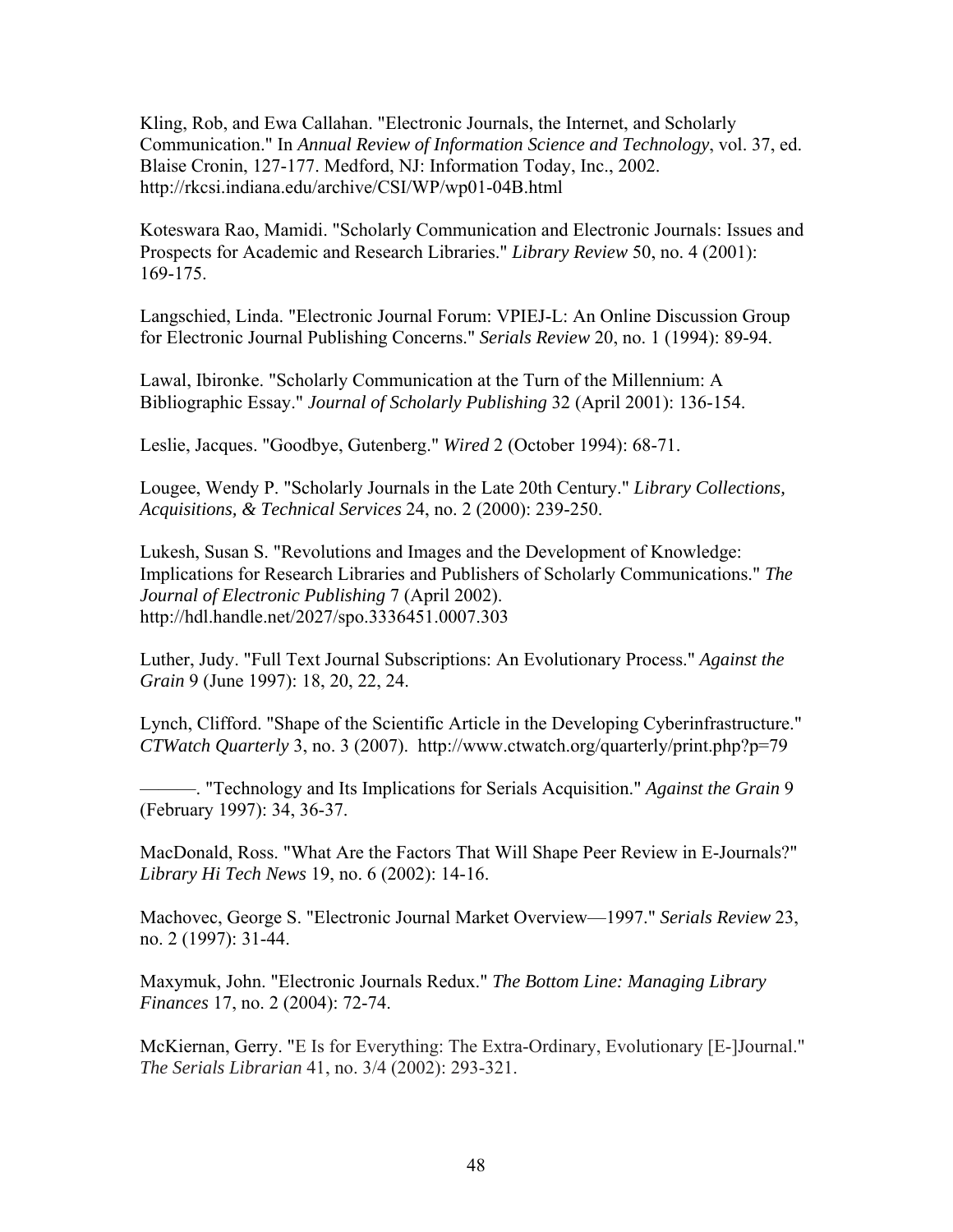———. "Embedded Multimedia in Electronic Journals." *Multimedia Information and Technology* 25, no. 4 (1999): 338-343.

———. "The Static and the Dynamic: Embedded Multimedia in Electronic Journals." *Technicalities* 20 (July/August 2000): 1, 11-14.

McKnight, Cliff. "Electronic Journals—Past, Present . . . and Future?" *Aslib Proceedings* 45 (January 1993): 7-10.

Meadows, Jack. "Can We Really See Where Electronic Journals Are Going?" *Library Management* 18, no. 3 (1997): 151-154.

Mi, Jia, and Frederick Nesta. "The Missing Link: Context Loss in Online Databases." *The Journal of Academic Librarianship* 31, no. 6 (2005): 578-585.

Moothart, Tom. "American Mathematical Society Demonstrates Progressive Innovation with E-Journals." *Serials Review* 23, no. 2 (1997): 73-76.

———. "Journals Online Expands the Options for E-Journal Search and Retrieval." *Serials Review* 22, no. 3 (1996): 127-130.

Morris, Sally. "When Is a Journal Not a Journal? A Closer Look at the *DOAJ*." *Learned Publishing* 19, no. 1 (2006): 73-76. http://www.ingentaconnect.com/content/alpsp/lp/2006/00000019/00000001/art00007

O'Donnell, Michael J. "Electronic Journals: Scholarly Invariants in a Changing Medium." *Journal of Scholarly Publishing* 26 (April 1995): 183-199.

Okerson, Ann. "The Electronic Journal: What, Whence, and When?" *The Public-Access Computer Systems Review* 2, no. 1 (1991): 5-24. http://epress.lib.uh.edu/pr/v2/n1/okerson.2n1

———. "Oh Lord, Won't You Buy Me a Mercedes Benz. Or, There is a There There." *Surfaces* (1994). http://www.library.yale.edu/~okerson/surfaces.html

———. "Publishing through the Network: The 1990s Debutante." *Scholarly Publishing* 23 (April 1992): 170-177.

Panzera, Don, and Evelinde Hutzler. "E-Journal Access through International Cooperation: Library of Congress and the Electronic Journals Library EZB." *Serials Review* 30, no. 3 (2004): 176-182.

Peek, Robin P., and Jeffrey P. Pomerantz. "Electronic Scholarly Journal Publishing." In *Annual Review of Information Science and Technology*, vol. 33, ed. Martha E. Willams, 321-356. Medford, NJ: Information Today, Inc., 1999.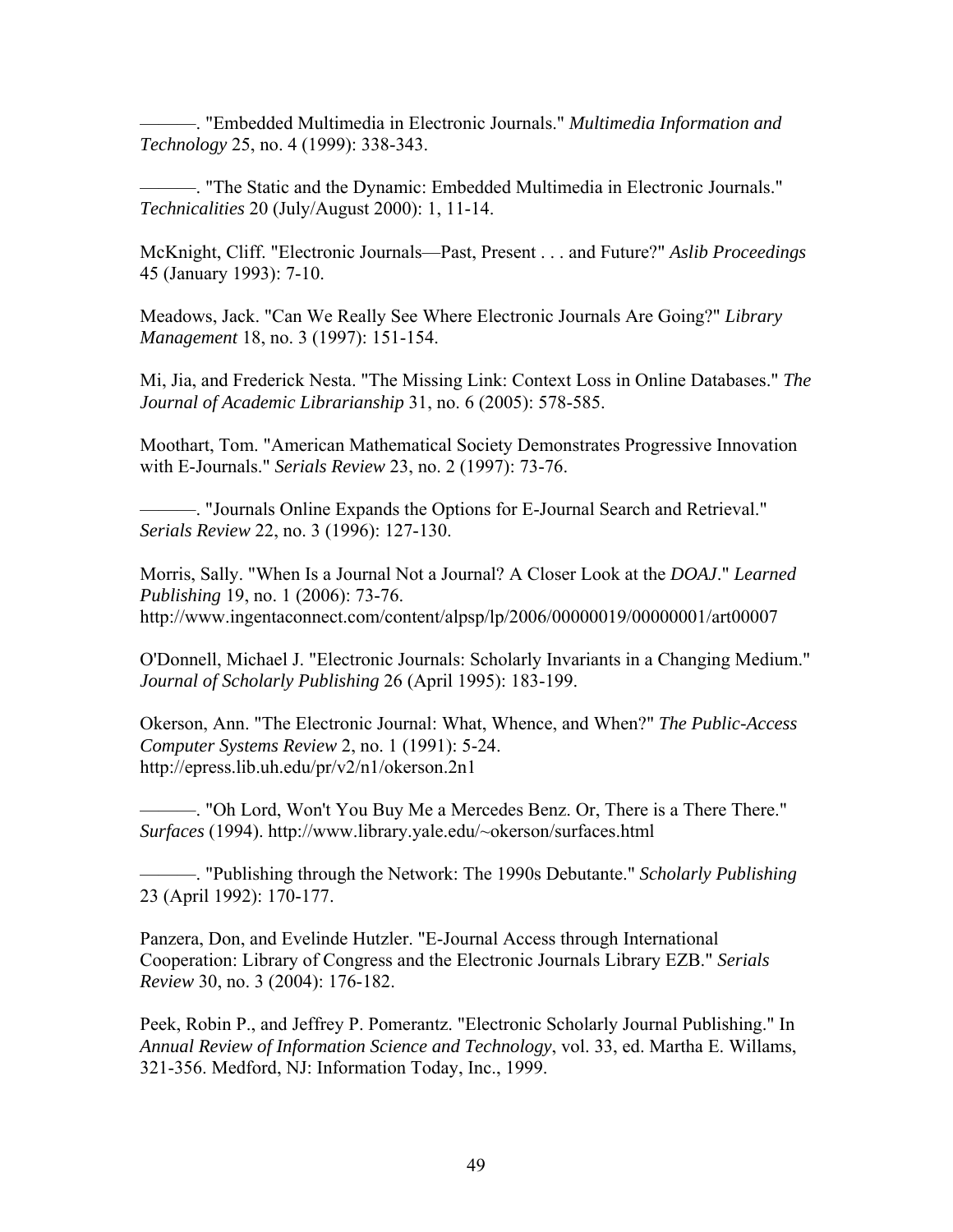Peters, John. "The Hundred Years War Started Today: An Exploration of Electronic Peer Review." *Internet Research: Electronic Networking Applications and Policy* 5, no. 4 (1995): 3-9.

Peters, Stuart. "EPRESS: Changing the Way Electronic Journals Work." *Vine*, no. 111 (1999): 31-36.

Plutchak, T. Scott. "The Landscape Shifts: New Opportunities for Collaboration Arise as the Primacy of the Traditional Journal Article Fades." *Serials: The Journal for the Serials Community* 19, no. 3 (2006): 184-187.

Pope, Liz. "Emerging Trends in Journal Publishing." *The Serials Librarian* 36, no. 1/2 (1999): 163-174.

Rentschler, Cathy. "Indexing Electronic Journals." *The Serials Librarian* 33, no. 3/4 (1998): 319-324.

Resh, Vincent H. "Science and Communication: An Author/Editor/User's Perspective on the Transition from Paper to Electronic Publishing." *Issues in Science and Technology Librarianship* (Summer 1998). http://www.library.ucsb.edu/istl/98-summer/article3.html

Riley, Cheryl A. "Libraries, Aggregator Databases, Screen Readers and Clients with Disabilities." *Library Hi Tech* 20, no. 2 (2002): 179-187.

Roberts, Peter. "Scholarly Publishing, Peer Review and the Internet." *First Monday* 4, no. 4 (1999). http://www.firstmonday.dk/issues/issue4\_4/proberts/index.html

Robertson, R. John. "Stargate: Exploring Static Repositories for Small Publishers." *Ariadne*, no. 47 (2006). http://www.ariadne.ac.uk/issue47/robertson/

Rodgers, David L. "Scholarly Journals in 2020." *The Serials Librarian* 24, no. 3/4 (1994): 73-76.

Rowe, Richard R. "The Transformation of Scholarly Communication and the Future of Serials." *Serials Review* 22 (Summer 1996): 33-43.

Rowland, Fytton. "Scholarly Journal Publishing in New Zealand." *Learned Publishing* 18, no. 4 (2005): 300-310. http://www.ingentaconnect.com/content/alpsp/lp/2005/00000018/00000004/art00010

———. "Who Will Buy My Bells and Whistles? The True Needs of Users of Electronic Journals." *Serials* 13 (July 2000): 73-77.

Rowlands, Ian, and David Nicholas. "The Missing Link: Journal Usage Metrics." *Aslib Proceedings* 59, no. 3 (2007): 222-228.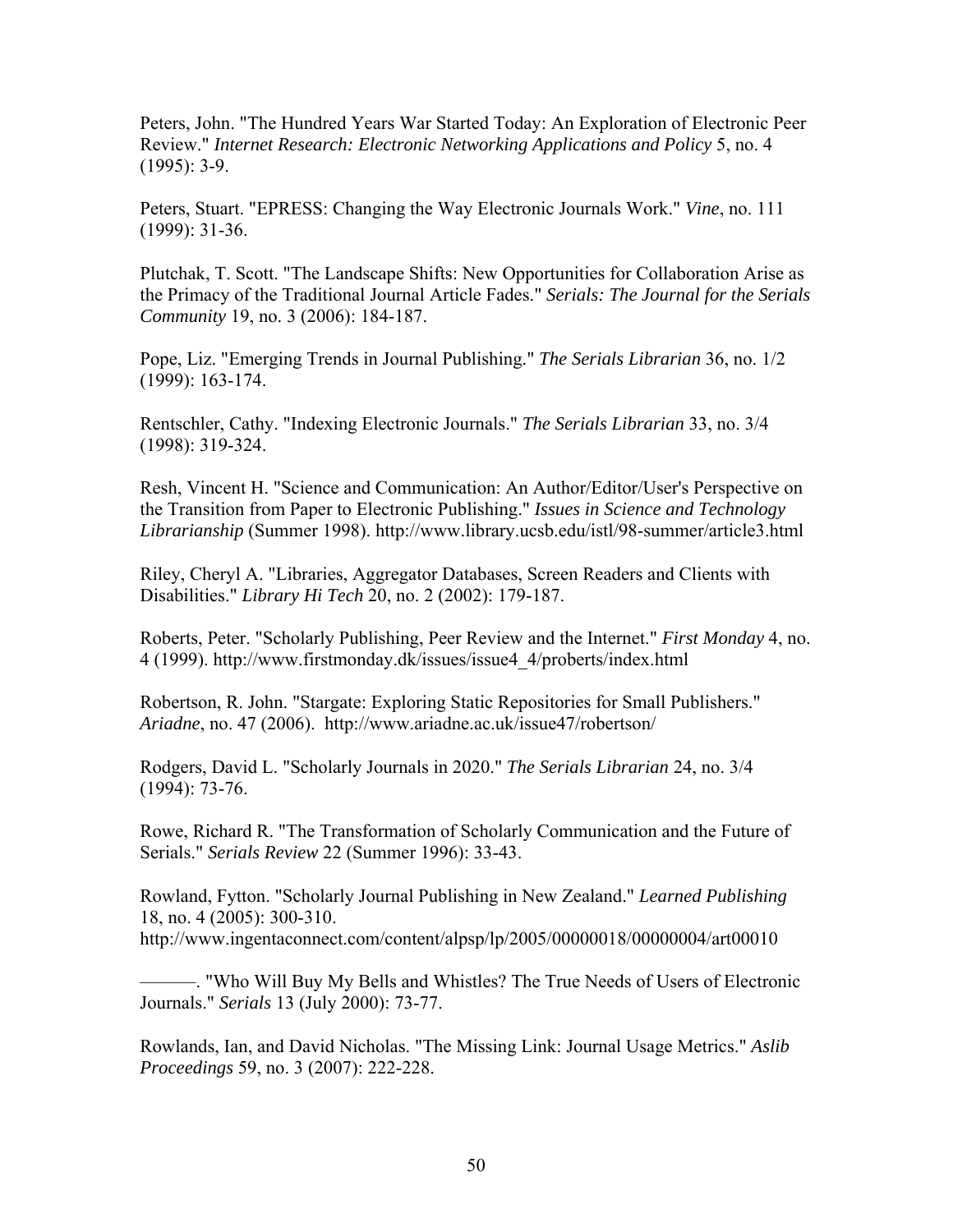Rowley, Jennifer. "The Question of Electronic Journals." *Library Hi Tech* 18, no. 1 (2000): 46-54.

Rusbridge, Chris. "New Relationships in Scholarly Publishing." In *Networking and the Future of Libraries 2: Managing the Intellectual Record*, ed. Lorcan Dempsey, Derek Law, and Ian Mowat, 79-89. London: Library Association Publishing, 1995.

Silver, Keith. "Pressing the 'Send' Key—Preferential Journal Access in Developing Countries." *Learned Publishing* 15, no. 2 (2002): 91-98. http://www.ingentaconnect.com/content/alpsp/lp/2002/00000015/00000002/art00003

Singh, Jagtar, Fytton Rowland, and Jack Meadows. "Electronic Journals on Library and Information Science." *OCLC Systems & Services* 13, no. 2 (1997): 56-60.

Smith, Richard K. "Online Scholarly Publishing in Canada: Technology and Systems for the Humanities and Social Sciences " *Canadian Journal of Communication* 29, no. 3 (2004). http://www.cjc-online.ca/index.php/journal/article/view/1423/1528

Spigler, Renato. "Peer Reviewing and Electronic Publishing." *High Energy Physics Libraries Webzine* (March 2002). http://library.cern.ch/HEPLW/6/papers/5/

Steinberger, Mark. "The Demands on Electronic Journals in the Mathematical Sciences." *The Journal of Electronic Publishing* 4, no. 2 (1998). http://hdl.handle.net/2027/spo.3336451.0004.208

Stern, David. "New Knowledge Management Systems: The Implications for Data Discovery, Collection Development, and the Changing Role of the Librarian." *Journal of the American Society for Information Science and Technology* 54, no. 12 (2003): 1138-1140.

Stix, Gary. "The Speed of Write." *Scientific American* 271 (December 1994): 106-111.

Sweeney, Linden. "The Future of Academic Journals: Considering the Current Situation in Academic Libraries." *New Library World* 98, no. 1 (1997): 4-15.

Tenopir, Carol. "The Complexities of Electronic Journals." *Library Journal*, 1 February 1997, 37-38.

———. "Electronic or Print: Are Scholarly Journals Still Important?" *Serials* 15 (July 2002): 111-115.

Tenopir, Carol, and Donald W. King. *Towards Electronic Journals: Realities for Scientists, Librarians, and Publishers*. Washington, DC: Special Libraries Association, 2000.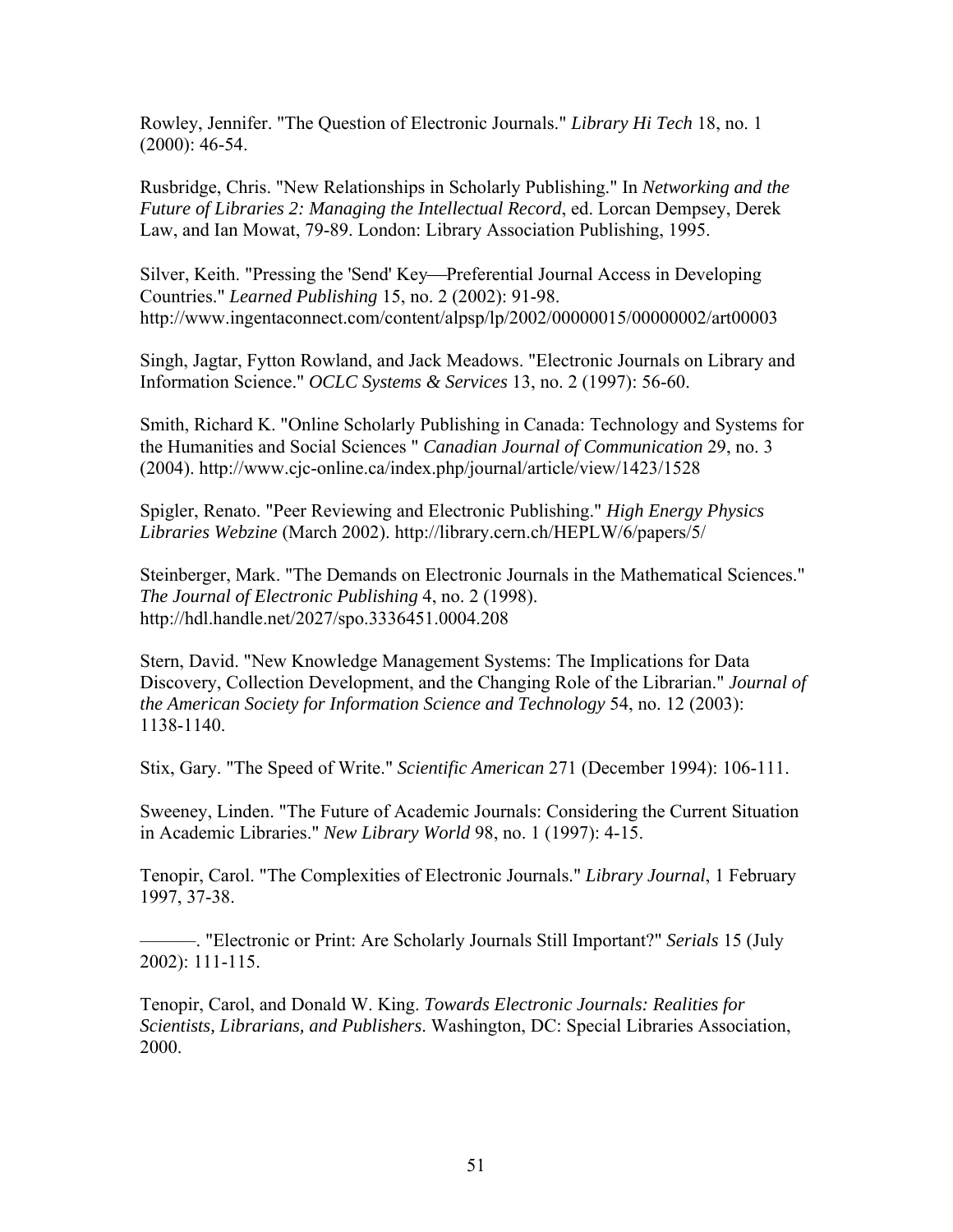Treloar, Andrew. "Electronic Scholarly Publishing and the World Wide Web." *Journal of Scholarly Publishing* 27 (April 1996): 135-150.

Van Brakel, Pieter A. "Electronic Journals: Publishing Via Internet's World Wide Web." *The Electronic Library* 13 (August 1995): 389-395.

Van Marle, Gerald A. J. S. "Electronic Serial Publishing and Its Effect on the Traditional Information Chain." *Serials* (March 1994): 17-28.

Ware, Mark. "E-Only Journals: Is It Time to Drop Print?" *Learned Publishing* 18, no. 3 (2005): 193-199.

http://www.ingentaconnect.com/content/alpsp/lp/2005/00000018/00000003/art00005

Weller, Ann C. "Editorial Peer Review for Electronic Journals: Current Issues and Emerging Models." *Journal of the American Society for Information Science* 51, no. 14 (2000): 1328-1333.

Willinsky, John. "Open Journal Systems: An Example of Open Source Software for Journal Management and Publishing." *Library Hi Tech* 23, no. 4 (2006): 504-519. http://pkp.sfu.ca/node/433

Willinsky, John, and Larry Wolfson. "The Indexing of Scholarly Journals: A Tipping Point for Publishing Reform?" *The Journal of Electronic Publishing* 7 (December 2001). http://hdl.handle.net/2027/spo.3336451.0007.202

Wilson, David L. "Testing Time for Electronic Journals*.*" *The Chronicle of Higher Education*, 11 September 1991, A22-A24.

Wood, Dee. "Online Peer Review?" *Learned Publishing* 11, no. 3 (1998): 193-198. http://www.ingentaconnect.com/content/alpsp/lp/1998/00000011/00000003/art00006

———. "Project Update: Electronic Submission and Peer Review—An Update on the ESPERE Project." *Learned Publishing* 10, no. 2 (1997): 157-160. http://www.ingentaconnect.com/content/alpsp/lp/1997/00000010/00000002/art00010

Wusteman, Judith. "Formats for the Electronic Library." *Ariadne*, no. 8 (1997). http://www.ariadne.ac.uk/issue8/electronic-formats/

———. "XML and E-Journals." *OCLC Systems & Services* 19, no. 4 (2003): 125-127.

———. "XML and E-Journals: The State of Play." *Library Hi Tech* 21, no. 1 (2003): 21-33.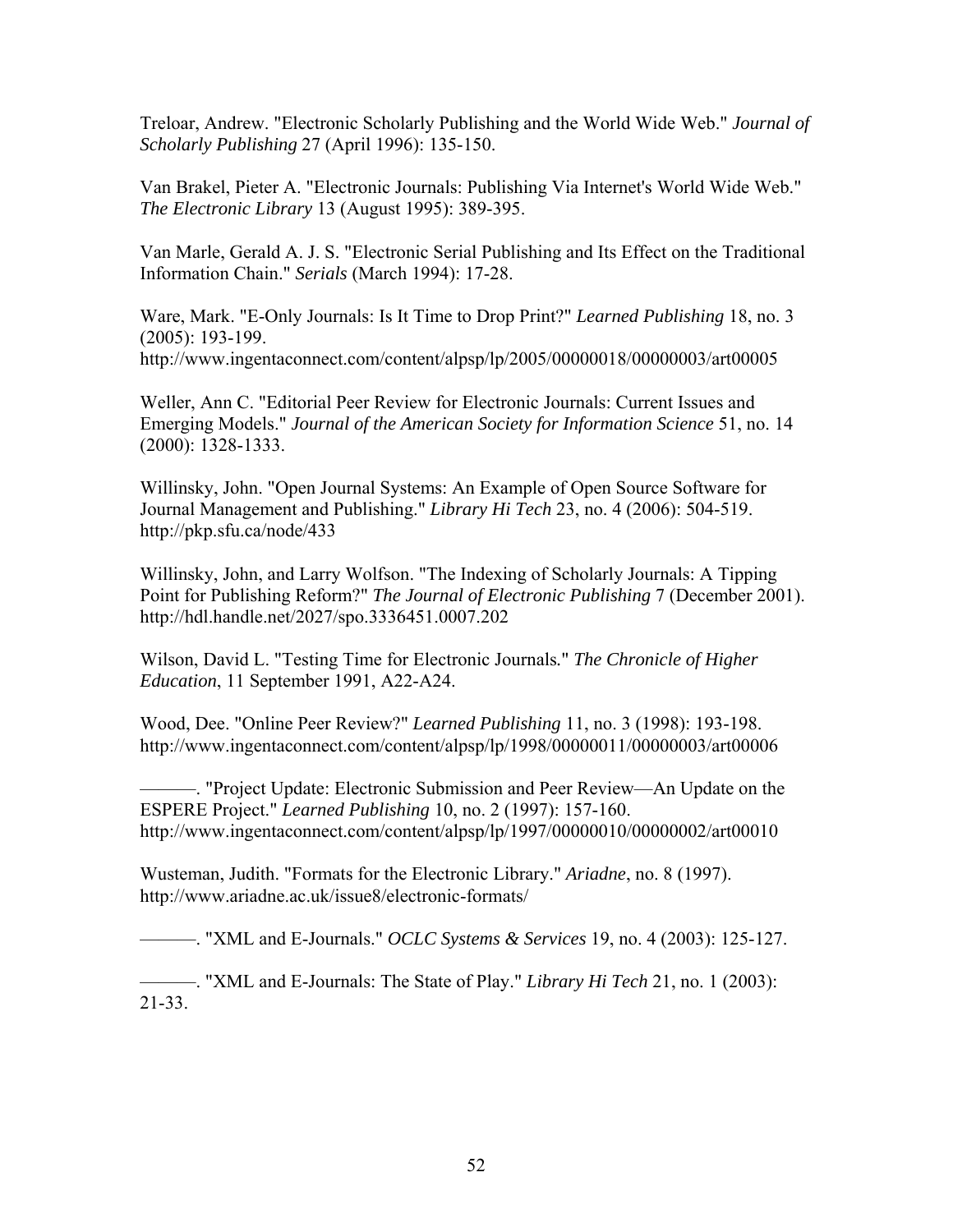## 3.5 Library Issues

Abdulla, Ali Dualeh. "The Development of Electronic Journals in the United Arab Emirates University (UAEU)." *Collection Building* 24, no. 2 (2005): 48-55.

Alan, Robert, and Nan Butkovich. "Libraries in Transition: Impact of Print and Electronic Journal Access." *Against the Grain* 15, no. 2 (2003): 32, 34.

Allen, Barbara McFadden. "The CIC-EJC as a Model for Management of Internet-Accessible E-Journals." *Library Hi Tech* 15, no. 3-4 (1997): 45-49.

Atkinson, Ross. "Cornell and the Future of the Big Deal: An Interview with Ross Atkinson." Interview by Ellen Finnie Duranceau. *Serials Review* 30, no. 2 (2004): 127– 130.

Bell, Steven J. "The New Digital Divide: Dissecting Aggregator Exclusivity Deals." *D-Lib Magazine* 7 (July/August 2001). http://www.dlib.org/dlib/july01/bell/07bell.html

Bevan, Simon, Satu Nieminen, Ruth Hunn, and Michelle Sweet. "Replacing Print with E-Journals: Can It Be Done? A Case Study." *Serials* 14 (March 2001): 17-24. http://dspace.lib.cranfield.ac.uk:8080/handle/1826/81

Bevis, Mary D., and John-Bauer Graham. "The Evolution of an Integrated Electronic Journals Collection." *The Journal of Academic Librarianship* 24, no. 2 (2003): 115-119.

Biemiller, Lawrence. "California State U. Adopts New Model to Pay for Journals." *The Chronicle of Higher Education*, 16 July 1999, A26-A27.

Blosser, John, Harriet Lightman, William A. McHugh, and Anna Ren. "Aggregator Services Evaluation: Not an Easy Comparison." *The Serials Librarian* 41, no. 1 (2001): 65-78.

Bluh, Pamela, ed. *Managing Electronic Serials: Essays Based on the ALCTS Electronic Serials Institutes 1997-1999*. Chicago: American Library Association, 2001.

Born, Kathleen. "Role of the Aggregator in the Emerging Electronic Environment." *Journal of Library Administration* 28, no. 1 (1999): 93-101.

Boyle, Frances. "Veni, Vidi, Non Vici: E-Journals Management at the University of Liverpool." *Serials* 14 (March 2001): 25-32.

Bracke, Marianne Stowell, and Jim Martin. "Developing Criteria for the Withdrawal of Print Content Available Online." *Collection Building* 24, no. 2 (2005): 61-64.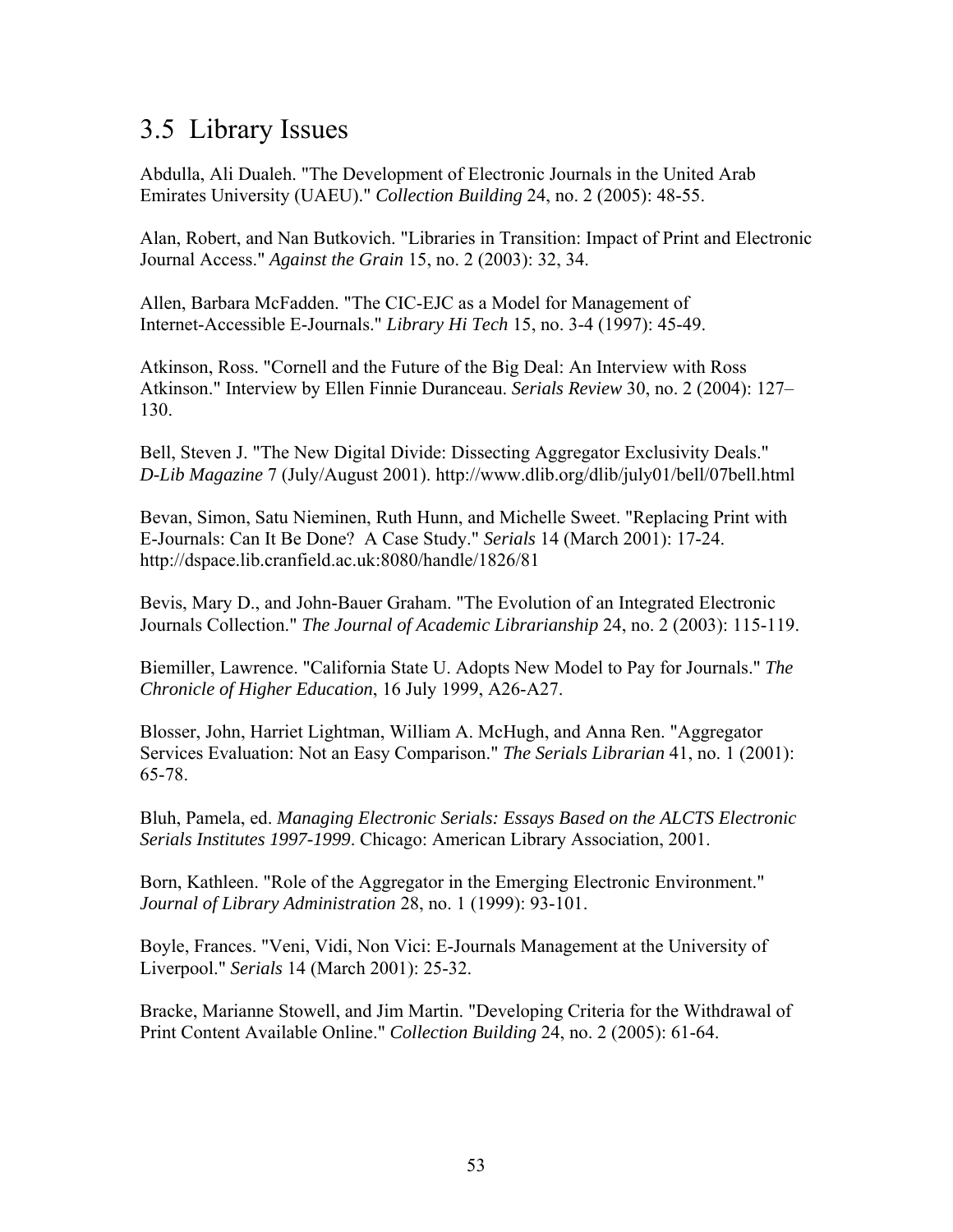Brandsma, Terry W., Elizabeth R. Bernhardt, and Dana M. Sally. "Journal Finder, a Second Look: Implications for Serials Access in Today's Library." *Serials Review* 29, no. 4 (2003): 287-294.

———. "Journal Finder: A Solution for Comprehensive and Unmediated Access to Journal Articles." *Serials Review* 28, no. 1 (2002): 13-20.

Brower, Stewart. "Teaching E-Journals: Building a Workshop for an Academic Health Sciences Library." *Serials Review* 28, no. 2 (2002): 88-92.

Brown, Andrew, and Neil Smyth. "Serials Solutions and LinkFinderPlus at the University of Wales Swansea." *Program: Electronic Library & Information Systems* 39, no. 2 (2005): 147-159.

Brunskill, Kate, Margaret Kinnell, Cliff McKnight, and Anne Morris. "Switching on Serials: The Electronic Serials in Public Libraries Project." *Serials* 11, no. 3 (1998): 207-213.

Burrows, Suzetta. "A Review of Electronic Journal Acquisition, Management, and Use in Health Sciences Libraries." *Journal of the Medical Library Association* 94, no. 1 (2006): 67-74. http://www.pubmedcentral.gov/picrender.fcgi?artid=1324774&blobtype=pdf

Butina, Ingbritt. "Electronic Journals—The Danish Model." *Serials* 15, no. 3 (2002): 245-249.

Cameron, Robert D. "Not Just E-Journals: Providing and Maintaining Access to Serials and Serial Information through the World-Wide Web." *The Serials Librarian* 29, no. 3/4 (1996): 209-222. http://fas.sfu.ca/pub/cs/techreports/1996/CMPT96-01.html

Chadwell, Faye A., and Sara Brownmiller. "Heads Up: Confronting the Selection and Access Issues of Electronic Journals." *The Acquisitions Librarian*, no. 21 (1999): 21-35.

Chambers, Mary Beth, and SooYoung So. "Full-Text Aggregator Database Vendors and Journal Publishers: A Study of a Complex Relationship." *Serials Review* 30, no. 3 (2004): 183-193.

Chan, Liza. "Electronic Journals and Academic Libraries." *Library Hi Tech* 17, no. 1 (1999): 10-16.

Chan, Winnie. "Creative Applications of a Web-Based E-Resource Registry." *Science & Technology Libraries* 20, no. 2/3 (2002): 45-56.

Chandler, Adam, and Tim Jewel. "Key Issue: The Standardized Usage Statistics Harvesting Initiative (SUSHI)." *Serials* 19, no. 1 (2006): 68-70.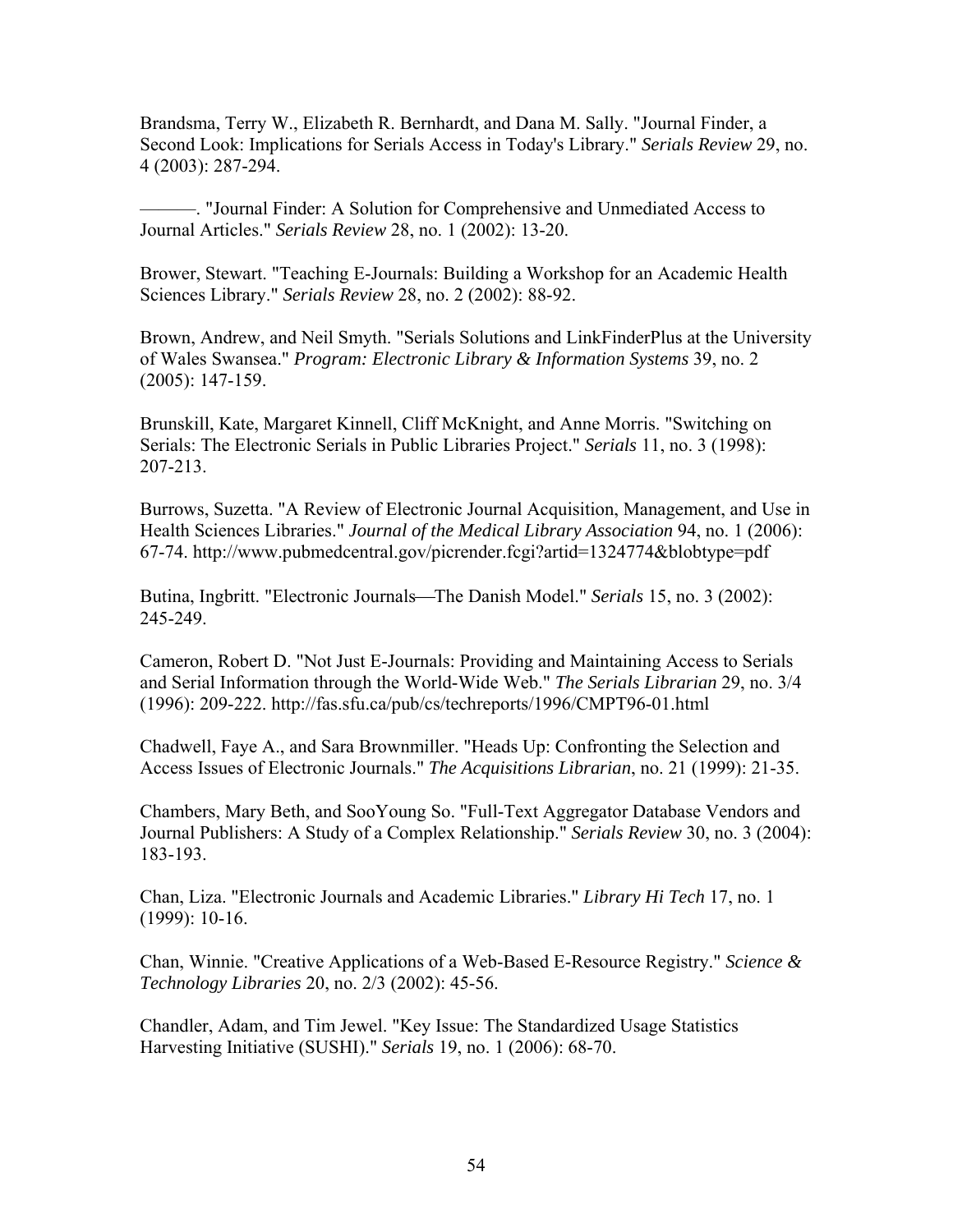Chen, Xiaotian. "Assessment of Full-Text Sources Used by Serials Management Systems, OpenURL Link Resolvers, and Imported E-Journal MARC Records." *Online Information Review* 28, no. 6 (2004): 428-434.

———. "Embargo, Tasini, and 'Opted Out': How Many Journal Articles Are Missing from Full-Text Databases." *Internet Reference Services Quarterly* 7, no. 4 (2002): 23-34.

Christie, Anne, and Laurel Kristick. "Developing an Online Science Journal Collection: A Quick Tool for Assigning Priorities." *Issues in Science and Technology Librarianship*, no. 30 (2001). http://www.library.ucsb.edu/istl/01-spring/article2.html

Chrzastowski, Tina E. "Making the Transition from Print to Electronic Serial Collections: A New Model for Academic Chemistry Libraries?" *Journal of the American Society for Information Science and Technology* 54, no. 12 (2003): 1141-1148.

Chudnov, Daniel, Cynthia Crooker, and Kimberly Parker. "Jake: Overview and Status Report." *Serials Review* 26, no. 4 (2000): 12-17.

Cochenour, Donnice. "CICNet's Electronic Journal Collection." *Serials Review* 22, no. 1 (1996): 63-68.

Cochenour, Donnice, and Tom Moothart. "Relying on the Kindness of Strangers: Archiving Electronic Journals on Gopher." *Serials Review* 21, no. 1 (1995): 67-76.

Cole, Louise. "A Journey into E-Resource Administration Hell." *The Serials Librarian* 49, no. 1/2 (2005): 141- 154. http://eprints.whiterose.ac.uk/84/

———. "Usage Data—The Academic Library Perspective." *Serials* 13 (July 2000): 97-102.

Colvin, John, and Judith Keene. "Supporting Undergraduate Learning through the Collaborative Promotion of E-Journals by Library and Academic Departments." *Information Research* 9, no. 2 (2004). http://informationr.net/ir/9-2/paper173.html

Cox, Andrew, Peter Godwin, and Robin Yeates. "Towards a Checklist for Choosing Electronic Journal Aggregation Services." *Vine*, no. 110 (1999): 38-42.

Davies, J. Eric. "Counting on Serials: Management and Serials Metrics." *Serials* 15 (March 2002): 35-39.

Degener, Christie T., and Marjory A. Waite. "Fools Rush In . . . Thoughts about, and a Model for, Measuring Electronic Journal Collections." *Serials Review* 26, no. 4 (2000): 3-11.

Diedrichs, Carol Pitts. "E-Journals: The OhioLINK Experience." *Library Collections, Acquisitions, & Technical Services* 25, no. 2 (2001): 191-210.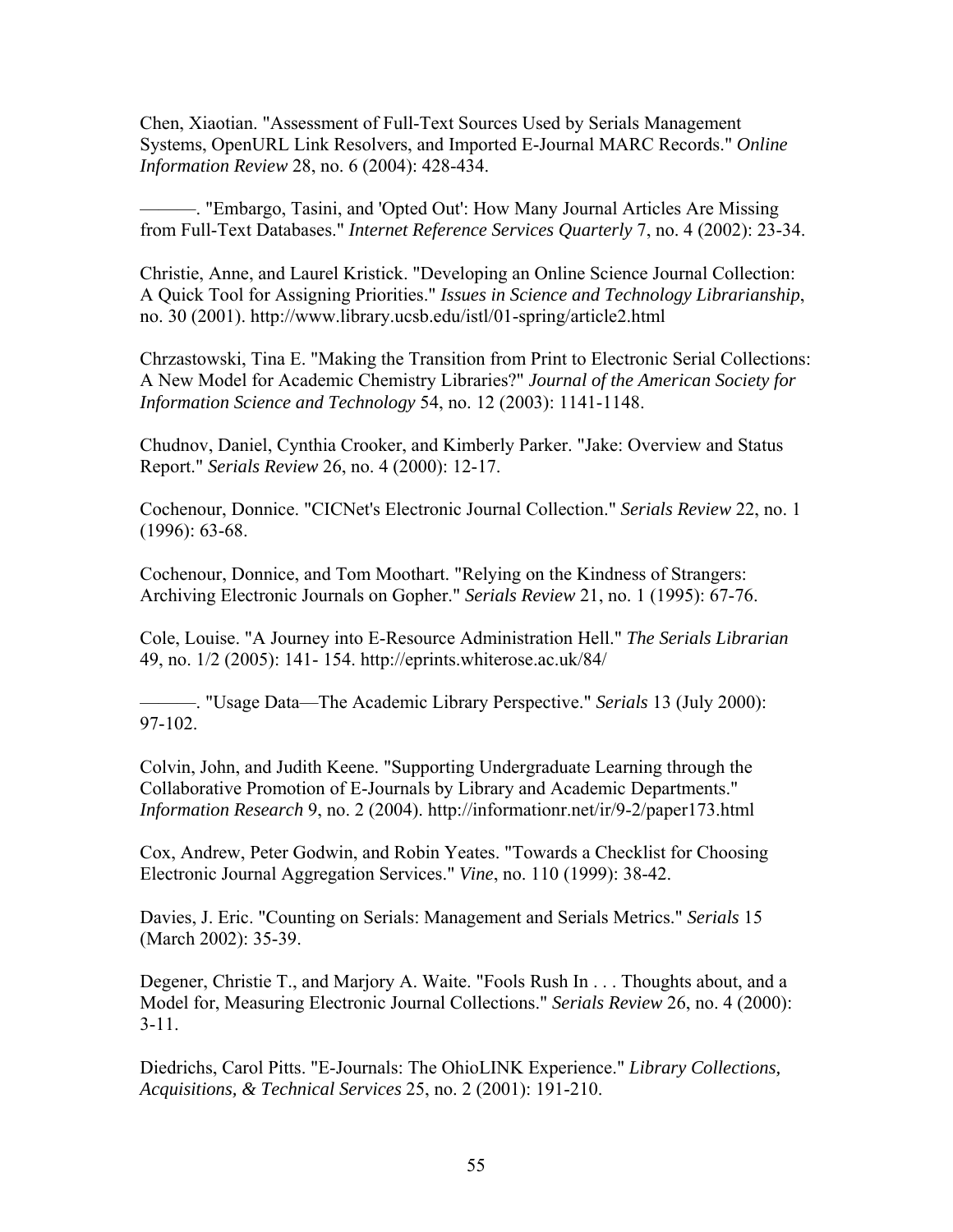Dollar, Daniel M., John Gallagher, Janis Glover, Regina Kenny Marone, and Cynthia Crooker. "Realizing What's Essential: A Case Study on Integrating Electronic Journal Management into a Print-Centric Technical Services Department." *Journal of the Medical Library Association* 95, no. 2 (2007): 147–155. http://www.pubmedcentral.nih.gov/picrender.fcgi?artid=1852630&blobtype=pdf

Dorn, Knut, and Katharina Klemperer. "E-Journal Aggregation Systems: Only Part of the Big Picture." *Library Collections, Acquisitions, & Technical Services* 26, no. 3 (2002): 307-310.

Duranceau, Ellen Finnie. "Beyond Print: Revisioning Serials Acquisitions for the Digital Age." *The Serials Librarian* 33, no. 1/2 (1998): 83-106.

———. "E-Journal Package-Content Tracking Services." *Serials Review* 28, no. 1 (2002): 49-52.

———. "Tracking Content Changes at Aggregated Websites for Serials." *Serials Review* 27, no. 1 (2001): 51-57.

Duranceau, Ellen Finnie, and Marilyn Geller. "Report of the Task Team on Processing Electronic Journals in the MIT Libraries." *Serials Review* 19, no. 3 (1993): 29-40.

Duranceau, Ellen, Margret Lippert, Marlene Manoff, and Carter Snowden. "Electronic Journals in the MIT Libraries: Report of the 1995 E-Journal Subgroup." *Serials Review* 22, no. 1 (1996): 47-61.

Echeverria, Mercedes, and Pilar Barredo. "Online Journals: Their Impact on Document Delivery." *Interlending & Document Supply* 33, no. 3 (2005): 145-149.

Edwards, Judith. "Electronic Journals: Problem or Panacea?" *Ariadne*, no. 10 (1997). http://www.ariadne.ac.uk/issue10/journals/

Eells, Linda L. "For Better or for Worse: The Joys and Woes of E-Journals." *Science & Technology Libraries* 25, no. 1/2 (2004): 33-53.

Ellis, Kathryn D. "Acquiring Electronic Journals." *The Acquisitions Librarian*, no. 21 (1999): 5-19.

Felts, John. "Now You *Can* Get There from Here: Creating an Interactive Web Application for Accessing Full-Text Journal Articles from Any Location." *Journal of Library Administration* 31, no. 3/4 (2001): 207-218.

Ferguson, Christine L., Maria D. D. Collins, and Jill E. Grogg. "Finding the Perfect E-Journal Access Solution . . . the Hard Way." *Technical Services Quarterly* 23, no. 4 (2006): 27-50.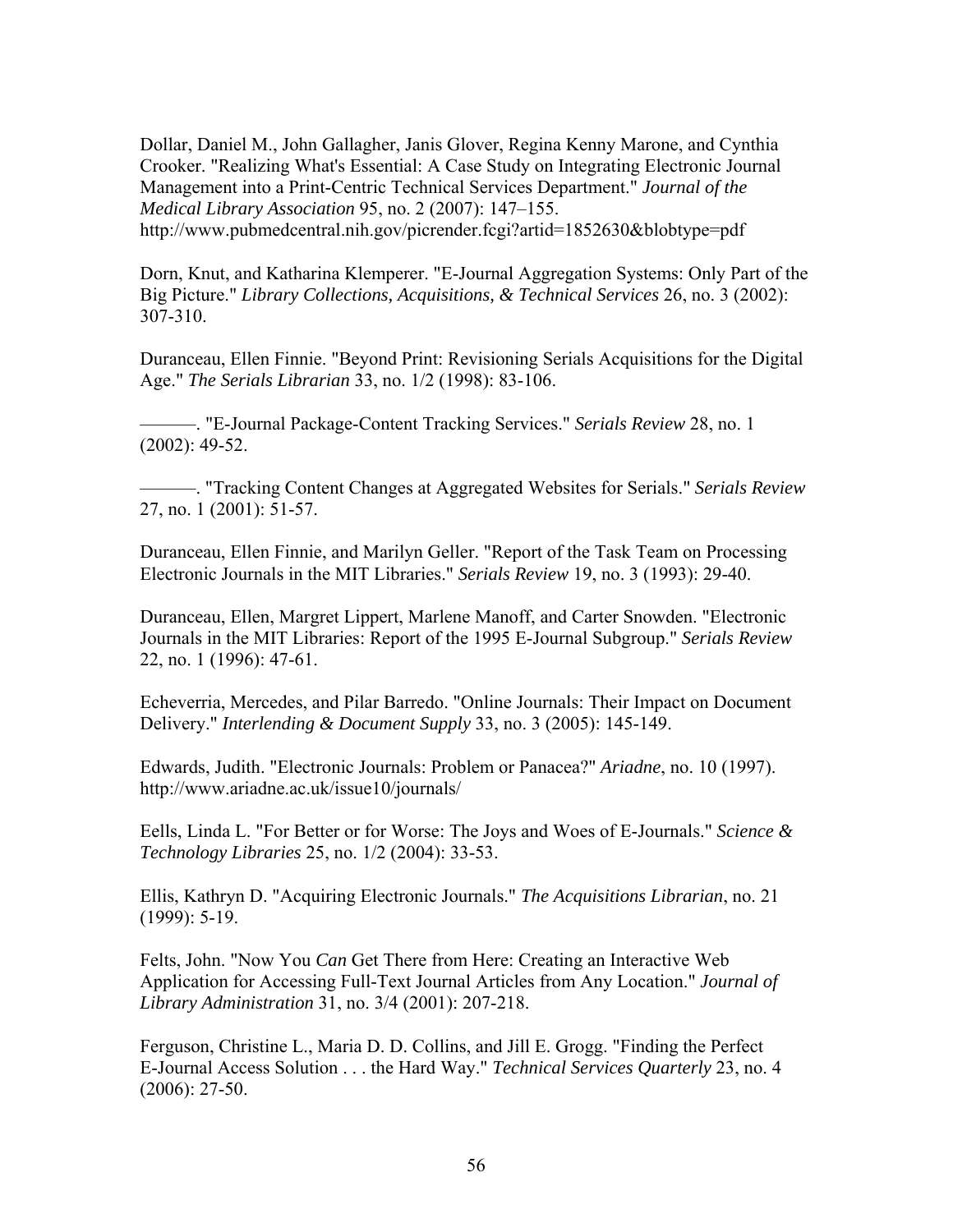Frazer, Stuart L., and Pamela D. Morgan. "Electronic-for-Print Journal Substitutions: A Case Study." *Serials Review* 25, no. 2 (1999): 1-7.

Frazier, Kenneth. "The Librarian's Dilemma: Contemplating the Costs of the 'Big Deal.'" *D-Lib Magazine* 7 (March 2001). http://www.dlib.org/dlib/march01/frazier/03frazier.html

Friend, Frederick J. "Big Deal-Good Deal? Or Is There a Better Deal?" *Learned Publishing* 16, no. 2 (2003): 153-155. http://www.ingentaconnect.com/content/alpsp/lp/2003/00000016/00000002/art00013

Galloway, Laura. "Innovative Interfaces' Electronic Resource Management as a Catalyst for Change at Glasgow University Library." *The Serials Librarian* 51, no. 1 (2006): 83-94. http://eprints.gla.ac.uk/3110/

Gatten, Jeffrey N, and Tom Sanville. "An Orderly Retreat from the Big Deal: Is It Possible for Consortia?" *D-Lib Magazine* 10, no. 10 (2004). http://www.dlib.org/dlib/october04/gatten/10gatten.html

Geffner, Mira, and Bonnie MacEwan. "A Learning Experience: The CIC Electronic Journals Collection Project." *The Serials Librarian* 33, no. 3/4 (1998): 271-277.

Gibbs, Nancy J. "Walking Away from the 'Big Deal': Consequences and Achievements." *Serials: The Journal for the Serials Community* 18, no. 2 (2005): 89-94.

Graves, Tonia, and Michael A. Arthur. "Developing a Crystal Clear Future for the Serials Unit in an Electronic Environment: Results of a Workflow Analysis." *Serials Review* 32, no. 4 (2006): 238-246.

Goodman, David. "Should Scientific Journals Be Printed? A Personal View." *Online Information Review* 24, no. 5 (2000): 357-363.

———. "A Year Without Print at Princeton, and What We Plan Next." *Learned Publishing* 15, no. 1 (2002): 43-50. http://www.ingentaconnect.com/content/alpsp/lp/2002/00000015/00000001/art00006

Gyeszly, Suzanne D. "Electronic or Paper Journals? Budgetary, Collection Development, and User Satisfaction Questions." *Collection Building* 20, no. 1 (2001):  $5-10$ .

Hamaker, Chuck. "Chaos—Journals Electronic Style." *Against the Grain* 9 (December 1997-January 1998): 90-91.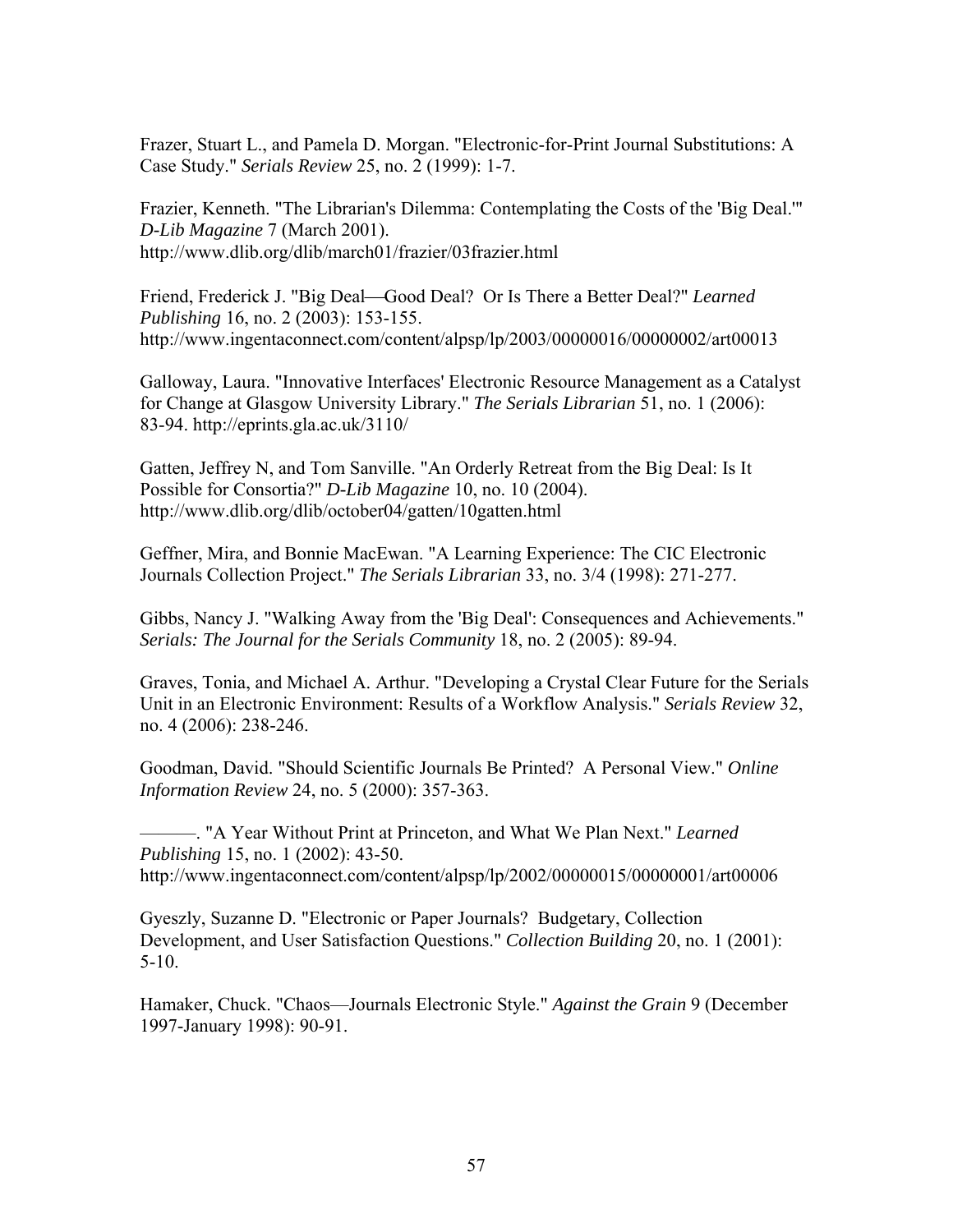Hahn, Karla. "The State of the Large Publisher Bundle: Findings from an ARL Member Survey." *ARL: A Bimonthly Report on Research Library Issues and Actions from ARL, CNI, and SPARC*, no. 245 (2006). http://www.arl.org/bm~doc/arlbr245bundle.pdf

Hahn, Karla L., and Lila A. Faulkner. "Evaluative Usage-based Metrics for the Selection of E-Journals." *College & Research Libraries* 63 (May 2002): 215-227. http://www.ala.org/ala/acrl/acrlpubs/crljournal/backissues2002b/may02/hahn.pdf

Hartmann, Helmut. "Electronic Journals Library: A German University's Access and Management Platform for E-Serials Goes International." *Serials* 15 (July 2002): 129-134.

Hawkins, Les. "Title Access to Full Text Journal Content Available in Aggregator Services." *Serials Review* 25, no. 4 (1999): 43-48.

Healy, Leigh Watson. "New Bottles for Old Wine? California State University Initiates an Electronic Core Journals Collection." *Educom Review* 34 (May/June 1999): 46-49.

Hennig, Nicole. "Improving Access to E-Journals and Databases at the MIT Libraries: Building a Database-Backed Web Site Called 'Vera.'" *The Serials Librarian* 41, no. 3/4 (2002): 227-254.

Hoffman, William. "Systems Must Change to Help Knowledge Management." *Research Information* (December 2006/January 2007). http://www.researchinformation.info/ridec06jan07standards.html

Hudson, Laura, and Laura Windsor. "Providing Access to Electronic Journals: The Ohio University Experience." *Against the Grain* 10 (June 1998): 1, 16, 18.

Hunter, Karen. "The End of Print Journals: (In)Frequently Asked Questions." *Journal of Library Administration* 46, no. 2 (2007): 119-132.

Hurd, Julie M. "Serials Management: Adrift during a Sea Change?" *Journal of Library Administration* 28, no. 2 (2000): 77-89.

Inger, Simon. "The Importance of Aggregators." *Learned Publishing* 14, no. 4 (2001): 287-290.

http://www.ingentaconnect.com/content/alpsp/lp/2001/00000014/00000004/art00006

Johns, Cecily. "Collection Management Strategies in a Digital Environment." *Issues in Science and Technology Librarianship*, no. 30 (2001). http://www.library.ucsb.edu/istl/01-spring/article6.html

Kalyan, Sulekha. "Non-Renewal of Print Journal Subscriptions That Duplicate Titles in Selected Electronic Databases: A Case Study." *Library Collections, Acquisitions, & Technical Services* 26, no. 4 (2002): 409-421.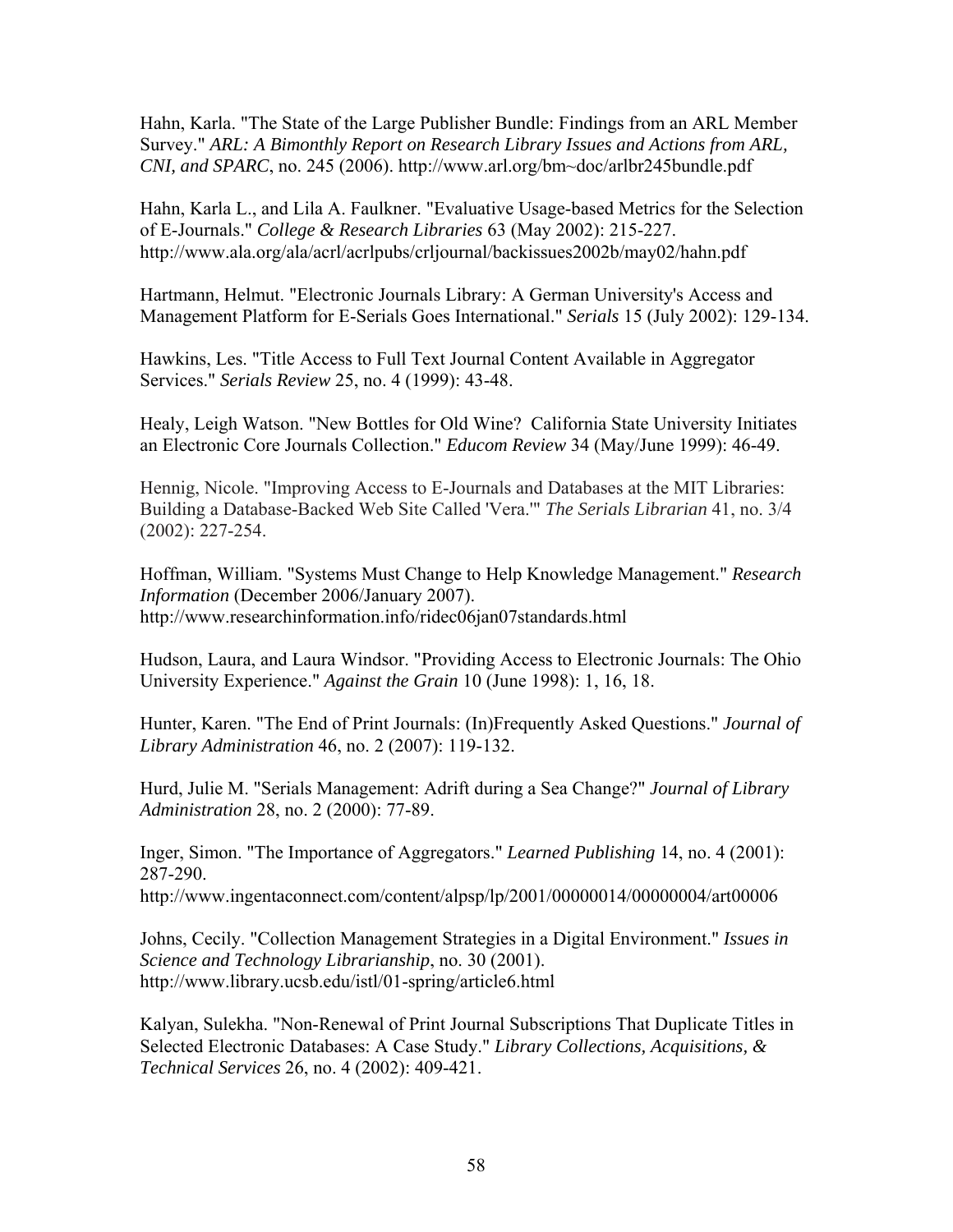Kaplan, Richard, Marilyn Steinberg, and Joanne Doucette. "Retention of Retrospective Print Journals in the Digital Age: Trends and Analysis." *Journal of the Medical Library Association* 94, no. 4 (2006): 387-393. http://www.pubmedcentral.nih.gov/articlerender.fcgi?artid=1629447

Keating, Lawrence R., II, Christa Easton Reinke, and Judi A. Goodman. "Electronic Journal Subscriptions." *Library Acquisitions: Practice & Theory* 17, no. 4 (1993): 455-463.

Keyhani, Andrea. "Coping with the Digital Shift: Four of the Thorniest Issues." *The Serials Librarian* 36, no. 1/2 (1999): 149-162.

Kichuk, Diana. "Electronic Journal Supplementary Content, Browser Plug-ins, and the Transformation of Reading." *Serials Review* 29, no. 2 (2003): 103-116.

Kidd, Tony. "Electronic Journal Usage Statistics in Practice." *Serials* 15 (March 2002): 11-17.

———. "Electronic Journals: Their Introduction and Exploitation in Academic Libraries in the United Kingdom." *Serials Review* 24 (Spring 1998): 7-14.

Kiernan, Vincent. "University Libraries Debate the Value of Package Deals on Electronic Journals." *The Chronicle of Higher Education*, 12 September 1997, A31-A33.

Knibbe, Andrew. "A Subscription Agent's Role in Electronic Publishing." *The Journal of Electronic Publishing* 4 (June 1999). http://hdl.handle.net/2027/spo.3336451.0004.402

Knudson, Frances L., Nancy R. Sprague, Douglas A. Chafe, Mark L. B. Martinez, Isabel M. Brackbill, and Miriam E. Blake. "Leveraging the MARC Record: Automatic Generation of Electronic Journal Web Pages." *Serials Review* 25, no. 3 (1999): 1-11.

Knudson, Frances L., Nancy R. Sprague, Douglas A. Chafe, Mark L. B. Martinez, Isabel M. Brackbill, Vicky A. Musgrave, and Kathleen A. Pratt. "Creating Electronic Journal Web Pages from OPAC Records." *Issues in Science and Technology Librarianship* (Summer 1997). http://www.library.ucsb.edu/istl/97-summer/article2.html

Kobulnicky, Paul. "Pork Bellies and Silk Purses." *EDUCAUSE Review* 39, no. 3 (2004): 10-11. http://www.educause.edu/ir/library/pdf/erm0436.pdf

Koehler, Amy E. C. "Some Thoughts on the Meaning of Open Access for University Library Technical Services." *Serials Review* 32, no. 1 (2006): 17-21.

Kwasik, Hanna. "Qualifications for a Serials Librarian in an Electronic Environment." *Serials Review* 28, no. 1 (2002): 33-37.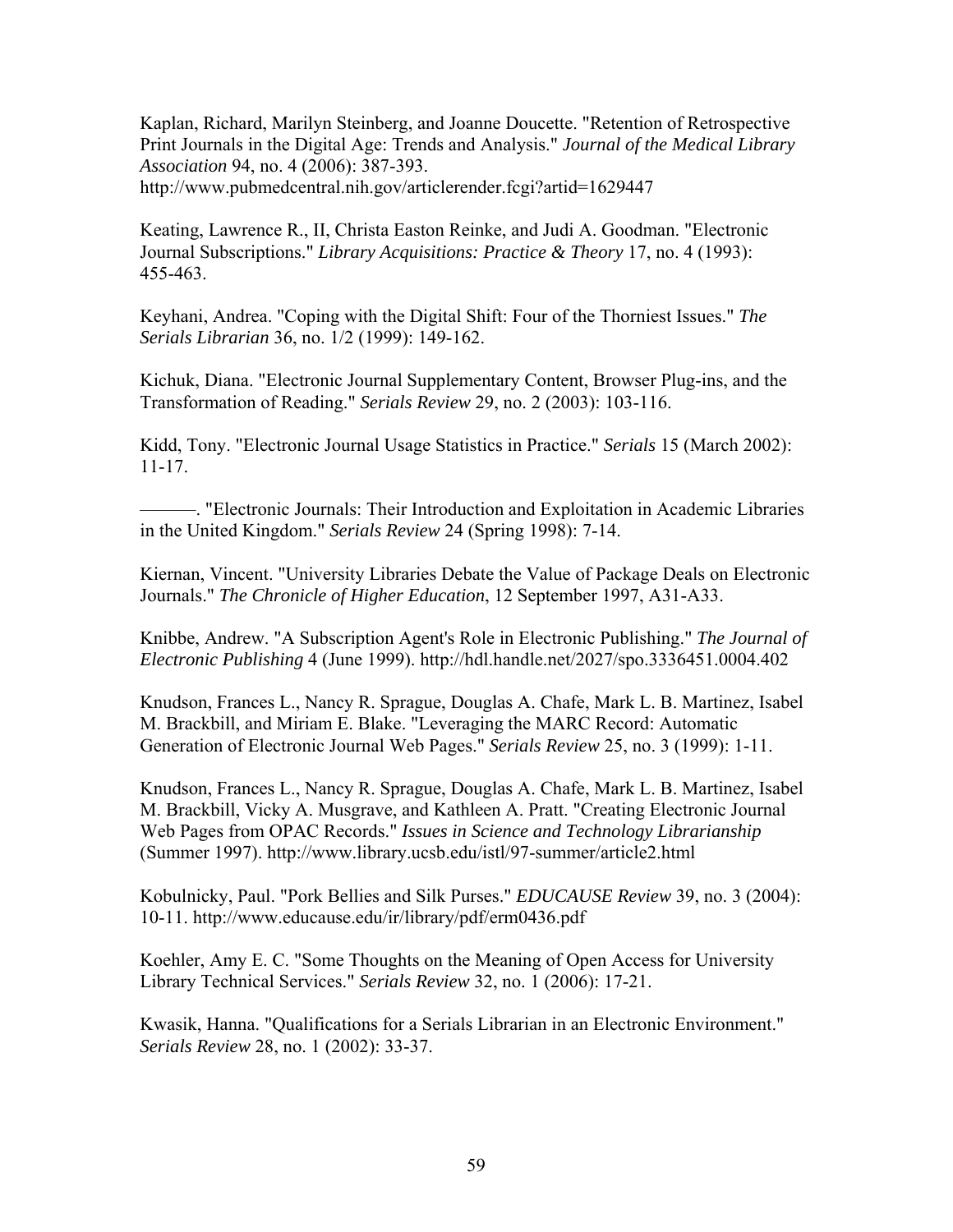Lam, Vinh-The. "Organizational and Technical Issues in Providing Access to Electronic Journals." *The Serials Librarian* 39, no. 3 (2001): 25-34.

Lee, Leslie A., and Michelle M. Wu. "Do Librarians Dream of Electronic Serials? A Beginner's Guide to Format Selection." *The Bottom Line* 15, no. 3 (2002): 102-109.

Lindquist, Thea, and Heather Wicht. "Pleas'd By a Newe Inuention?: Assessing the Impact of *Early English Books Online* on Teaching and Research at the University of Colorado at Boulder." *The Journal of Academic Librarianship* 33, no. 3 (2007): 347-360.

Litchfield, Charles. "Local Storage and Retrieval of Electronic Journals: Training Issues for Technical Services Personnel." *Serials Review* 17, no. 4 (1991): 83-84.

Liu, Weiling, and Fannie M. Cox. "Tracking the Use of E-Journals: A Technique Collaboratively Developed by the Cataloging Department and the Office of Libraries Technology at the University of Louisville." *OCLC Systems & Services* 18, no. 1 (2002): 32-39.

Luther, Judy. "White Paper on Electronic Journal Usage Statistics." *The Serials Librarian* 41, no. 2 (2001): 119-148.

MacEwan, Bonnie, and Mira Geffner. "The CIC Electronic Journals Collection Project." *The Serials Librarian* 31, no. 1/2 (1997): 191-203.

———. "The Committee on Institutional Cooperation Electronic Journals Collection (CIC-EJC): A New Model for Library Management of Scholarly Journals Published on the Internet." *The Public-Access Computer Systems Review* 7, no. 4 (1996): 5-15. http://epress.lib.uh.edu/pr/v7/n4/mace7n4.html

Manoff, Marlene. "Electronic Journals: Postmodern Dream or Nightmare." *Academic and Library Computing* 9 (September 1992): 10-12.

Manoff, Marlene, D. Scott Brandt, Carter Snowden, and Carol Zoppel. "WAIS/Electronic Journal Evaluation Task Force Report." *Serials Review* 19, no. 3 (1993): 16-29.

Manoff, Marlene, Eileen Dorschner, Marilyn Geller, Keith Morgan, and Carter Snowden. "Report of the Electronic Journals Task Force MIT Libraries." *Serials Review* 18, no. 1-2 (1992): 113-129.

McDonald, John. "'No One Uses Them So Why Should We Keep Them?'—Scenarios for Print Issue Retention." *Against the Grain* 15, no. 2 (2003): 22, 24.

McKay, Sharon Cline. "Accessing Electronic Journals." *Database* 22 (April/May 1999): 16-23.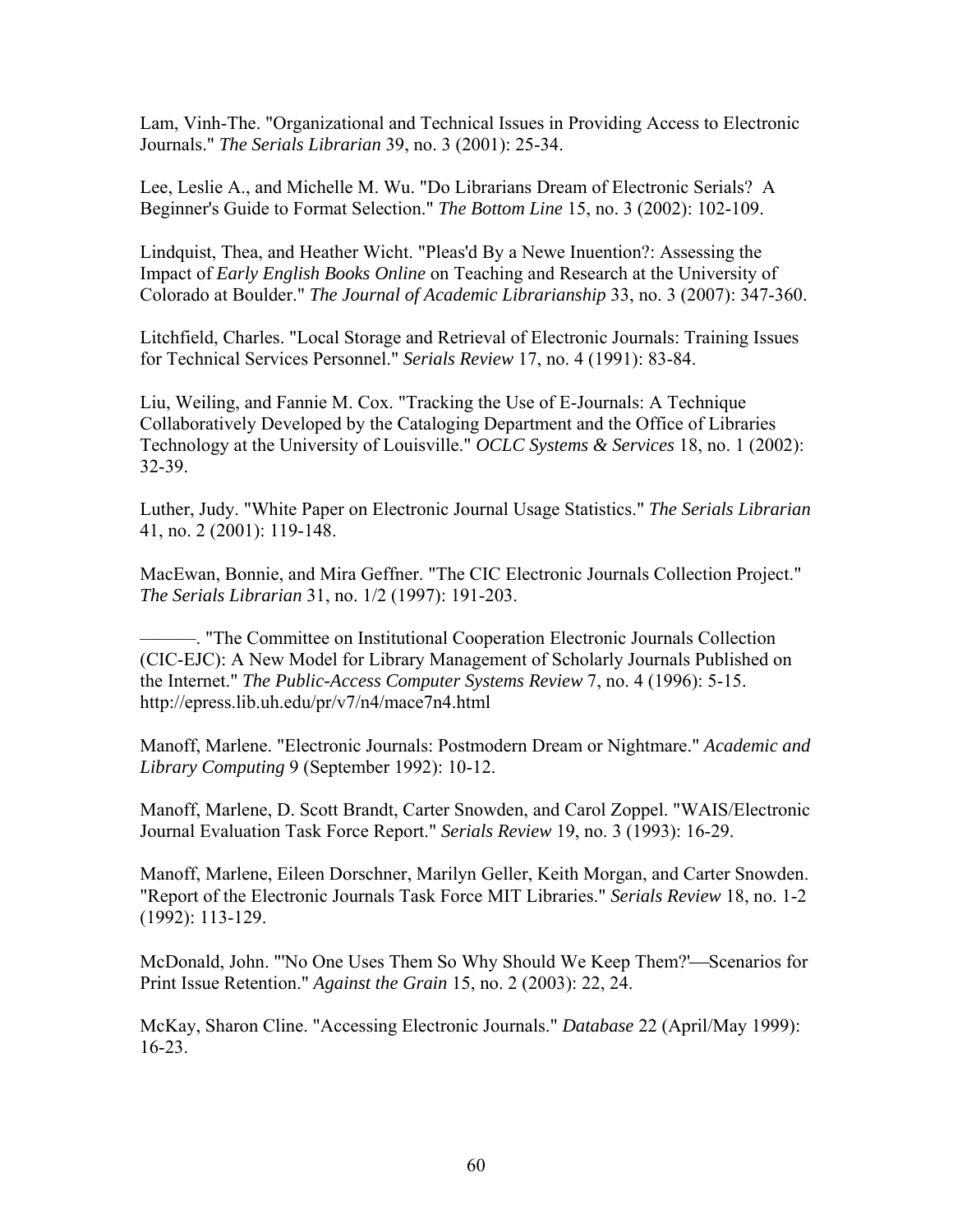McMillan, Gail. "Embracing the Electronic Journal: One Library's Plan." *The Serials Librarian* 21, no. 2/3 (1991): 97-108.

———. "Technical Processing of Electronic Journals." *Library Resources & Technical Services* 36 (October 1992): 470-477.

———. "Technical Services for Electronic Journals Today." *Serials Review* 17, no. 4 (1991): 84-86.

Metcalf, Cameron. "An Open Source Solution to Managing Electronic Journal Links with Database-Generated Web Pages." *Serials Librarian* 43, no. 2, (2002): 21-28.

Metz, Paul. "Electronic Journals from a Collection Manager's Point of View." *Serials Review* 17, no. 4 (1991): 82-83.

Miller, Rush, and Sherrie Schmidt. "E-Metrics: Measures for Electronic Resources." *Serials* 15 (March 2002): 19-25.

Miran, Julie, and Norm Medeiros. "Glory Days: Managing Scientific Journals in a Liberal Arts College." *Issues in Science and Technology Librarianship* (Summer 2001). http://www.library.ucsb.edu/istl/01-summer/article3.html

Mischo, William H., Michael A. Norman, Wendy Allen Shelburne, and Mary C. Schlembach. "The Growth of Electronic Journals in Libraries: Access and Management Issues and Solutions." *Science & Technology Libraries* 26, no. 3/4 (2006): 29-59.

Misiek, Marte, and Gerry Oxford. "Electronic Resources Project." In *Electronic Publishing: Its Impact on Publishing, Education, and Reading: Canadian Association for Information Science Proceedings of the 24th Annual Conference*, ed. Charles T. Meadow, Maggie Weaver, and Francoise Hebert, 73-91. Ontario: Canadian Association for Information Science, 1996.

Mitchell, Anne. "Tracking Aggregator Coverage with Spreadsheets." *The Serials Librarian* 43, no. 1 (2002): 19-23.

Montgomery, Carol Hansen. "'Fast Track' Transition to an Electronic Journal Collection: A Case Study." *New Library World*, no. 1159 (2000): 294-302. http://idea.library.drexel.edu/handle/1860/584

Montgomery, Carol Hansen, and JoAnne L. Sparks. "The Transition to an Electronic Journal Collection: Managing the Organizational Changes." *Serials Review* 26, no. 3  $(2000): 4-18.$ 

Moothart, Tom. "Providing Access to E-Journals through Library Home Pages." *Serials Review* 22 (Summer 1996): 71-77.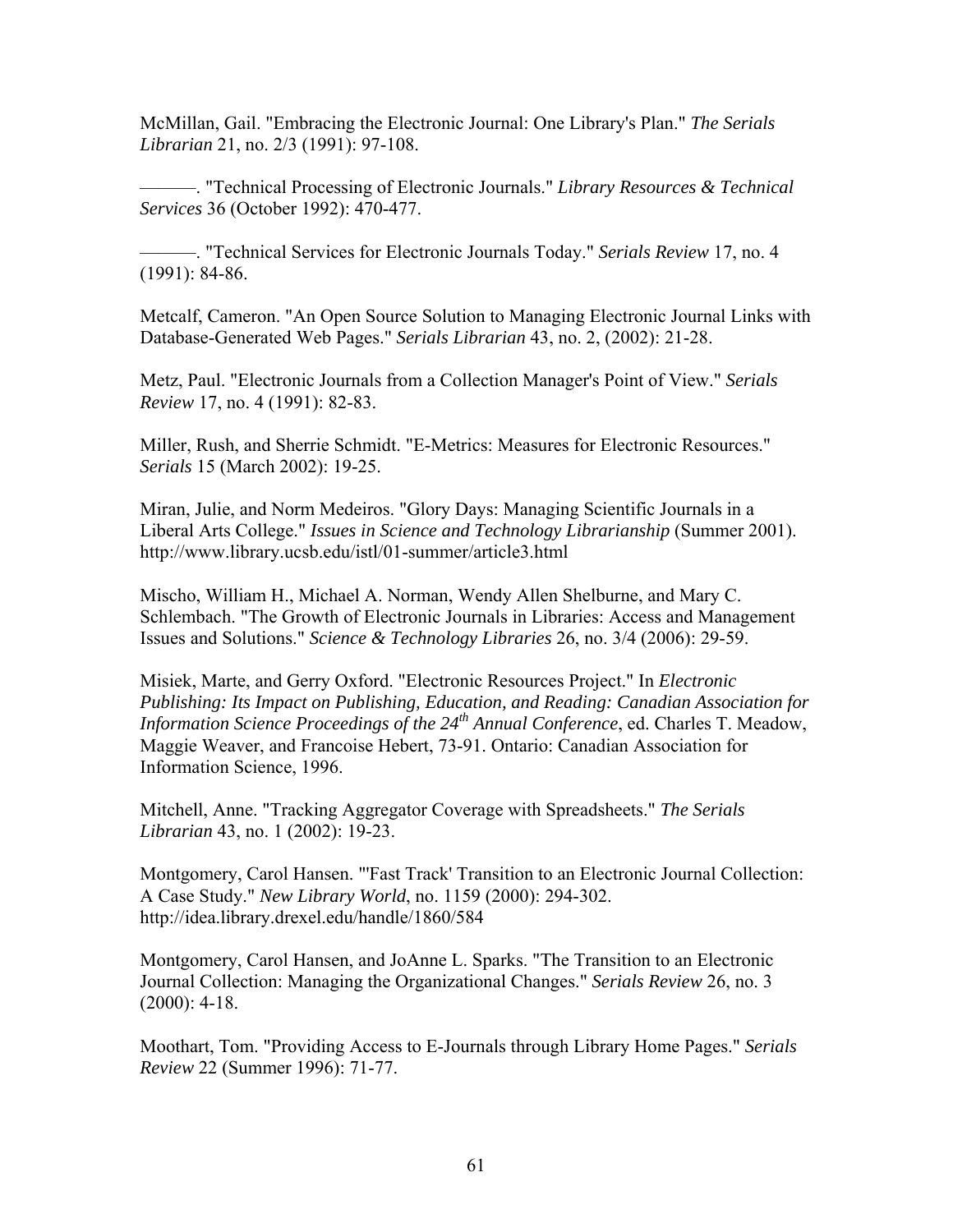Morgan, Eric Lease. "Description and Evaluation of the 'Mr. Serials' Process: Automatically Collecting, Organizing, Archiving, Indexing, and Disseminating Electronic Serials." *Serials Review* 21, no. 4 (1995): 1-12.

Nabe, Jonathan. "E-Journal Bundling and Its Impact on Academic Libraries: Some Early Results." *Issues in Science and Technology Librarianship*, no. 30 (2001). http://www.library.ucsb.edu/istl/01-spring/article3.html

Naylor, Bernard. "What Librarians Want: Transplanting Yesterday into Tomorrow." *Learned Publishing* 10, no. 3 (1997): 199-204. http://www.ingentaconnect.com/content/alpsp/lp/1997/00000010/00000003/art00002

Neie, Phillipp, and Heather Steele. "Infomediaries in the Internet Era: Subscription Agents as Intermediaries and Aggregators in the Electronic Publishing World—Agents of Change *and* Tradition." *The Serials Librarian* 42, no. 1/2 (2002): 59-77.

Newton-Smith, Carol. "When the Electronic Journal Comes to the Campus." In *The Electronic Journal: The Future of Serials-Based Information*, ed. Brian Cook, 31-44. New York: The Haworth Press, Inc., 1992.

Nisonger, Thomas E. "Electronic Journal Collection Management Issues." *Collection Building* 16, no. 2 (1997): 58-65.

Nowick, Elaine, and Claudine Arnold Jenda. "Libraries Stuck in the Middle: Reactive vs. Proactive Responses to the Science Journal Crisis." *Issues in Science and Technology Librarianship*, no. 39 (2004). http://www.istl.org/04-winter/article4.html

Oberg, Steve. "Which Route Do I Take? A Viewpoint on Locally Developed versus Commercially Available Journal Management Solutions." *Serials Review* 30, no. 2 (2004): 122–126. http://eprints.rclis.org/archive/00005899/

Parang, Elizabeth, and Laverna Saunders*. Electronic Journals in ARL Libraries: Issues and Trends*. SPEC Kit 202. Washington, DC: Office of Management Services, Association of Research Libraries, 1994.

———. *Electronic Journals in ARL Libraries: Policies and Procedures*. SPEC Kit 201. Washington, DC: Office of Management Services, Association of Research Libraries, 1994.

Peters, Thomas A. "Collaborative Print Retention Pilot Projects." *Against the Grain* 15, no. 2 (2003): 18, 20, 22.

Prior, Albert. "Managing Electronic Serials: The Development of a Subscription Agent's Service." *The Serials Librarian* 32, no. 3/4 (1997): 57-65.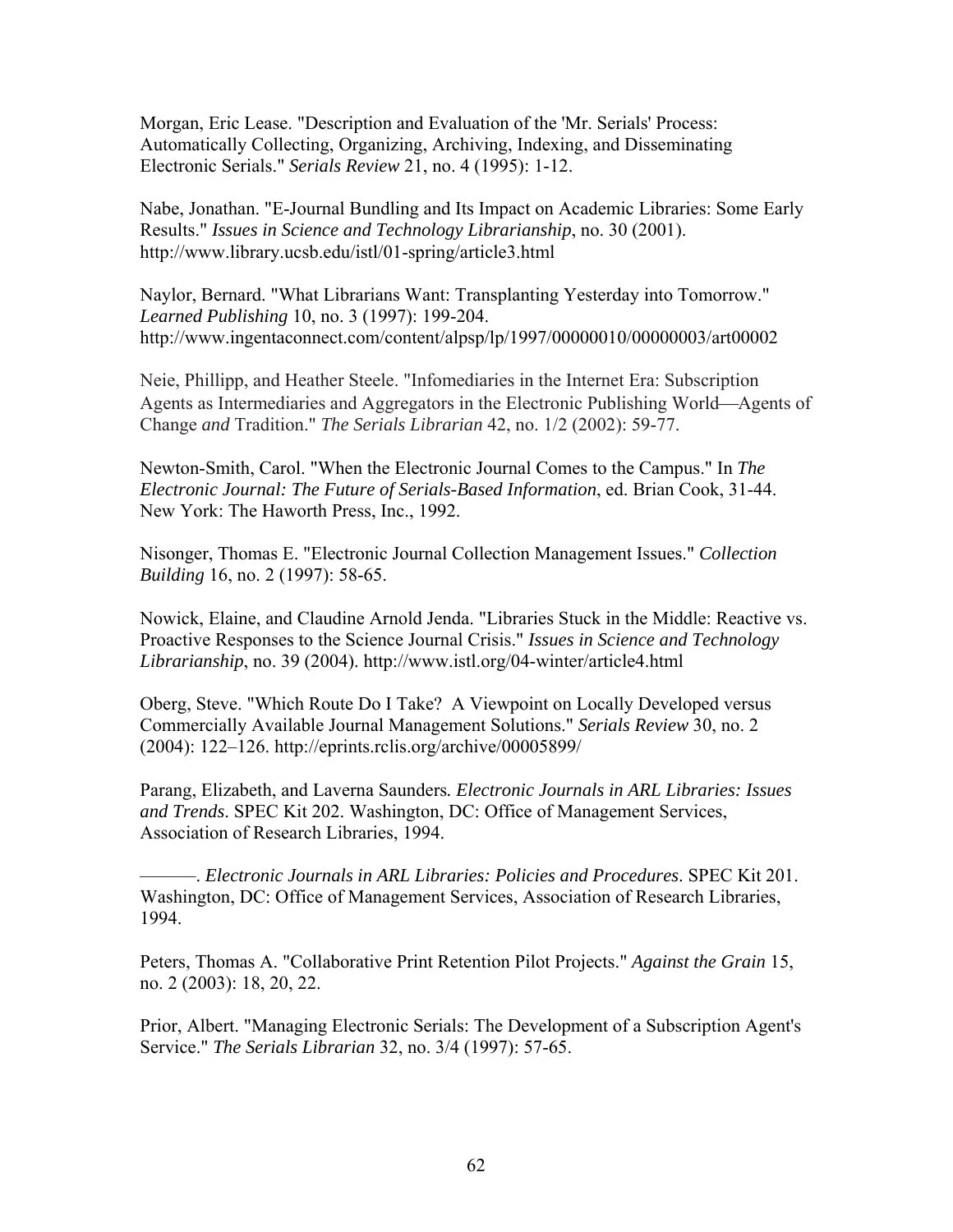Prowse, Stephen, and Catrin Sly. "Stock Checking E-Journals: The Experience of King's College London." *Serials: The Journal for the Serials Community* 20, no. 1 (2007): 54-57.

Publicker, Stephanie, and Kristin Stoklosa. "Reaching the Researcher: How the National Institutes of Health Library Selects and Provides E-Journals Via the World Wide Web." *Serials Review* 25, no. 3 (1999): 13-23.

Robbins, Laura Pope. "Creating an Integrated Periodicals Listing Using Microsoft Access and ASP Scripts." *OCLC Systems & Services* 18, no. 1 (2002): 24-31.

Rockliff, Sue. "E-Journals: The Queen Elizabeth Hospital Library Experience." *The Electronic Library* 22, no. 5 (2004): 433-439.

Rowland, Fytton, and Mari Connal. "Research into Libraries' Purchasing and Access Requirements." *Serials* 15, no. 3 (2002): 191-198.

Rowse, Mark. "The Hybrid Environment: Electronic-Only Versus Print Retention." *Against the Grain* 15, no. 2 (2003): 24, 26, 28.

Rupp-Serrano, Karen, Sarah Robbins, and Danielle Cain. "Canceling Print Serials in Favor of Electronic: Criteria for Decision Making." *Library Collections, Acquisitions, & Technical Services* 26, no. 4 (2002): 369-378.

Sale, Arthur. "A Challenge for the Library Acquisition Budget." *D-Lib Magazine* 13, no. 5/6 (2007). http://www.dlib.org/dlib/may07/sale/05sale.html

Sanville, Thomas J. "A Method Out of the Madness: OhioLINK's Collaborative Response to the Serials Crisis." *Serials* 14 (July 2001): 163-177.

Sasse, Margo, and B. Jean Winkler. "Electronic Journals: A Formidable Challenge for Libraries." In *Advances in Librarianship*, vol. 17, ed. Irene P. Godden, 149-173. San Diego: Academic Press, 1993.

Savory, Richard. "Managing Electronic E-Journal Access: The TDNet Solution." *Serials* 14 (November 2001): 275-282.

Schmidt, Krista, and Nancy Newsome. "The Changing Landscape of Serials: Open Access Journals in the Public Catalog." *The Serials Librarian* 53, no. 1/2 (2007): 119-133.

Schulz, Nathalie. "E-Journal Databases: A Long-Term Solution?" *Library Collections, Acquisitions, & Technical Services* 25, no. 4 (2001): 449-459.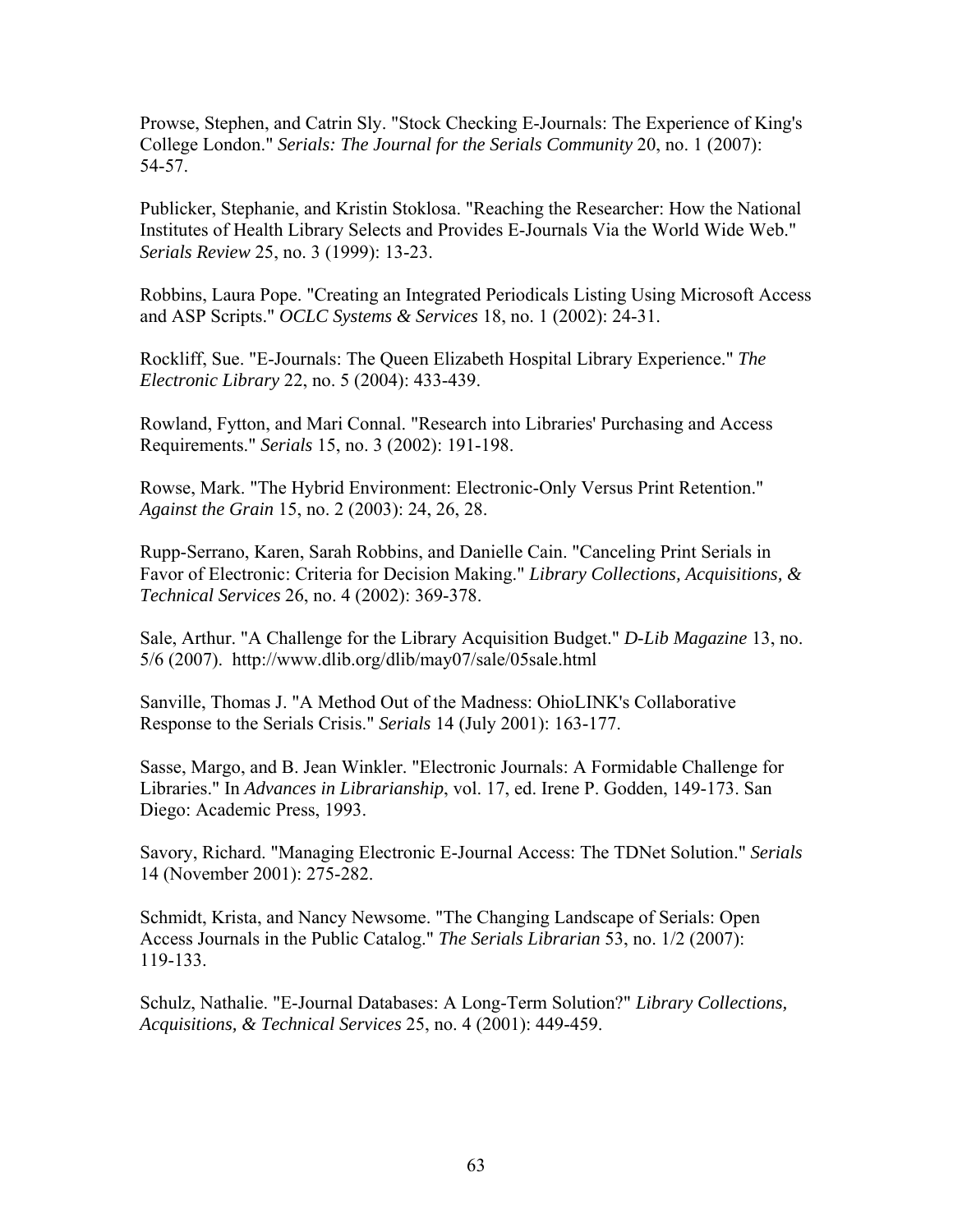Shim, Wonsik, and Charles R. McClure. "Improving Database Vendors' Usage Statistics Reporting through Collaboration between Libraries and Vendors." *College & Research Libraries* 63 (November 2002): 499-514.

http://www.ala.org/ala/acrl/acrlpubs/crljournal/backissues2002b/november02/shim.pdf

Shouse, Daniel L., Nick Crimi, and Janice Steed Lewis. "Managing Journals: One Library's Experience." *Library Hi Tech* 19, no. 2 (2001): 150-154.

Sitko, Michelle, Narda Tafuri, Gregory Szczyrback, and Taemin Park. "E-Journal Management Systems: Trends, Trials, and Trade-Offs." *Serials Review* 28, no. 3 (2002): 176-194.

Smith, Malcolm. "Hanging on to What We've Got: Economic and Management Issues in Providing Perpetual Access in an Electronic Environment." *Serials* 11 (July 1998): 133-141.

Stackpole, Laurie E., and Richard James King. "Electronic Journals as a Component of the Digital Library." *Issues in Science and Technology Librarianship* (Spring 1999). http://www.library.ucsb.edu/istl/99-spring/article1.html

Stalberg, Erin. "Bibliographic Access to Titles in Aggregator Databases: One Library's Experience." *The Serials Librarian* 39, no. 4 (2001): 19-24.

Stankus, Tony. "Electronic Journal Concerns and Strategies for Aggregators, Subscription Services, Indexing/Abstracting Services, and Electronic Bibliographic Utilities." *Science & Technology Libraries* 18, no. 2/3 (1999): 97-110.

Stefancu, Mircea, Alex Bloss, and Jay Lambrecht. "All about DOLLeR: Managing Electronic Resources at the University of Illinois at Chicago Library." *Serials Review* 30, no. 3 (2004): 194-205.

Suhr, Karl. "Compiling a Collective, Searchable List of Full Text Titles for Multiple Databases." *Internet Reference Services Quarterly* 5, no. 3 (2001): 73-90.

Tobia, Rajia C., Jude A. Lynch, Bonnie C. O'Connor, and Thomas J. Raymond, Jr. "Electronic Journals: Experiences of an Academic Health Sciences Library." *Serials Review* 27, no. 1 (2001): 3-17.

Tucker, Natalie A., and Robert P. Holley. "Digital Infrastructure Development within a Nonprofit Polymer Science Library: An Analysis of the Transition to Digital Serials at the Michigan Molecular Institute." *Serials Review* 30, no. 2 (2004): 101-109.

Von Ungern-Sternberg, Sara, and Mats G. Lindquist. "The Impact of Electronic Journals on Library Functions." *Journal of Information Science* 21, no. 5 (1995): 396-401.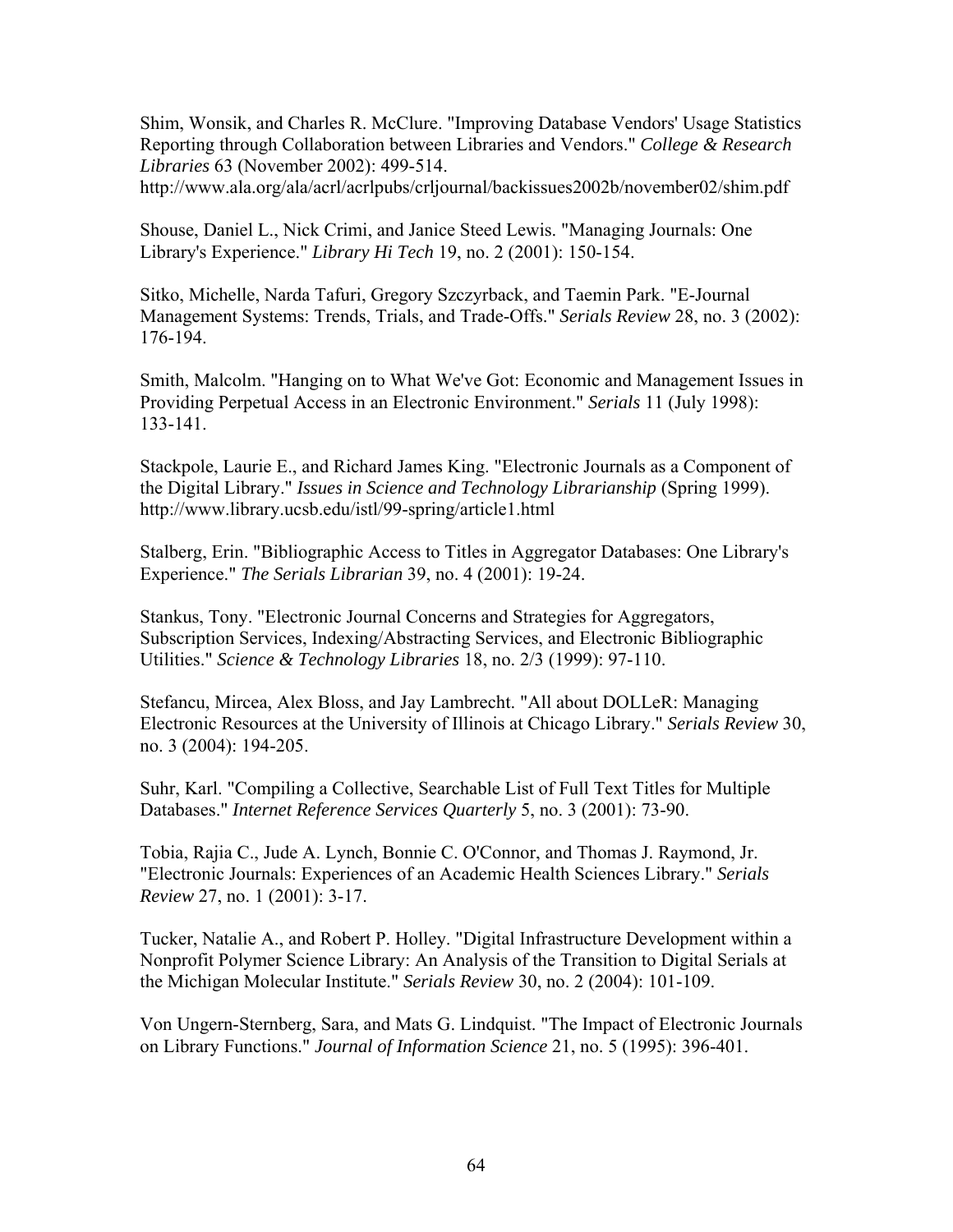Wang, Jue, and Alan T. Schroeder, Jr. "The Subscription Agent as E-Journal Intermediary." *Serials Review* 31, no. 1 (2005): 20-27.

Wilkinson, Frances C. "Electronic Journal Access for Libraries: What Some Companies Are Doing to Help—Part I." *Against the Grain* 7 (November 1995): 18-21, 23.

———. "Electronic Journal Access for Libraries: What Some Companies Are Doing to Help—Part II." *Against the Grain* 8 (February 1996): 25-26, 28-30.

Withers, Rob, Rob Casson, and Aaron Shrimplin. "Creating Web-Based Listings of Electronic Journals Without Creating Extra Work." *Library Collections, Acquisitions, & Technical Services* 26, no. 2 (2002): 107-112.

Womack, Ryan. "Bel Jour: A Discipline-Specific Portal to Periodicals." *Information Technology and Libraries* 21 (June 2002): 81-86.

Woodward, Hazel. "Electronic Journals—The Librarian's Viewpoint." *Serials* 11 (November 1998): 231-235.

Woodward, Hazel, and Cliff McKnight. "Electronic Journals: Issues of Access and Bibliographic Control." *Serials Review* 21, no. 2 (1995): 71-78.

Zhang, Xiaoyin, and Michaelyn Haslam. "Movement toward a Predominantly Electronic Journal Collection." *Library Hi Tech* 23, no. 1 (2005): 82-89.

Zhang, Xiaoyin, and Toby Murray. "Binding in the Electronic Environment." *Serials Review* 30, no. 2 (2004): 86-89.

# 3.6 Research

Anderson, Kent, John Sack, Lisa Krauss, and Lori O'Keefe. "Publishing Online-Only Peer-Reviewed Biomedical Literature: Three Years of Citation, Author Perception, and Usage Experience." *The Journal of Electronic Publishing* 6 (March 2001). http://hdl.handle.net/2027/spo.3336451.0006.303

Antelman, Kristin. "Do Open-Access Articles Have a Greater Research Impact?" *College & Research Libraries* 65, no. 5 (2004): 372-382. http://www.ala.org/ala/acrl/acrlpubs/crljournal/crl2004/crlseptember/antelman.pdf

Ashcroft, Linda. "Issues in Developing, Managing and Marketing Electronic Journals Collections." *Collection Building* 21, no. 4 (2002): 147-154.

Bar-Ilan, Judit, and Noa Fink. "Preference for Electronic Format of Scientific Journals— A Case Study of the Science Library Users at the Hebrew University." *Library & Information Science Research* 27, no. 3 (2005): 363-376.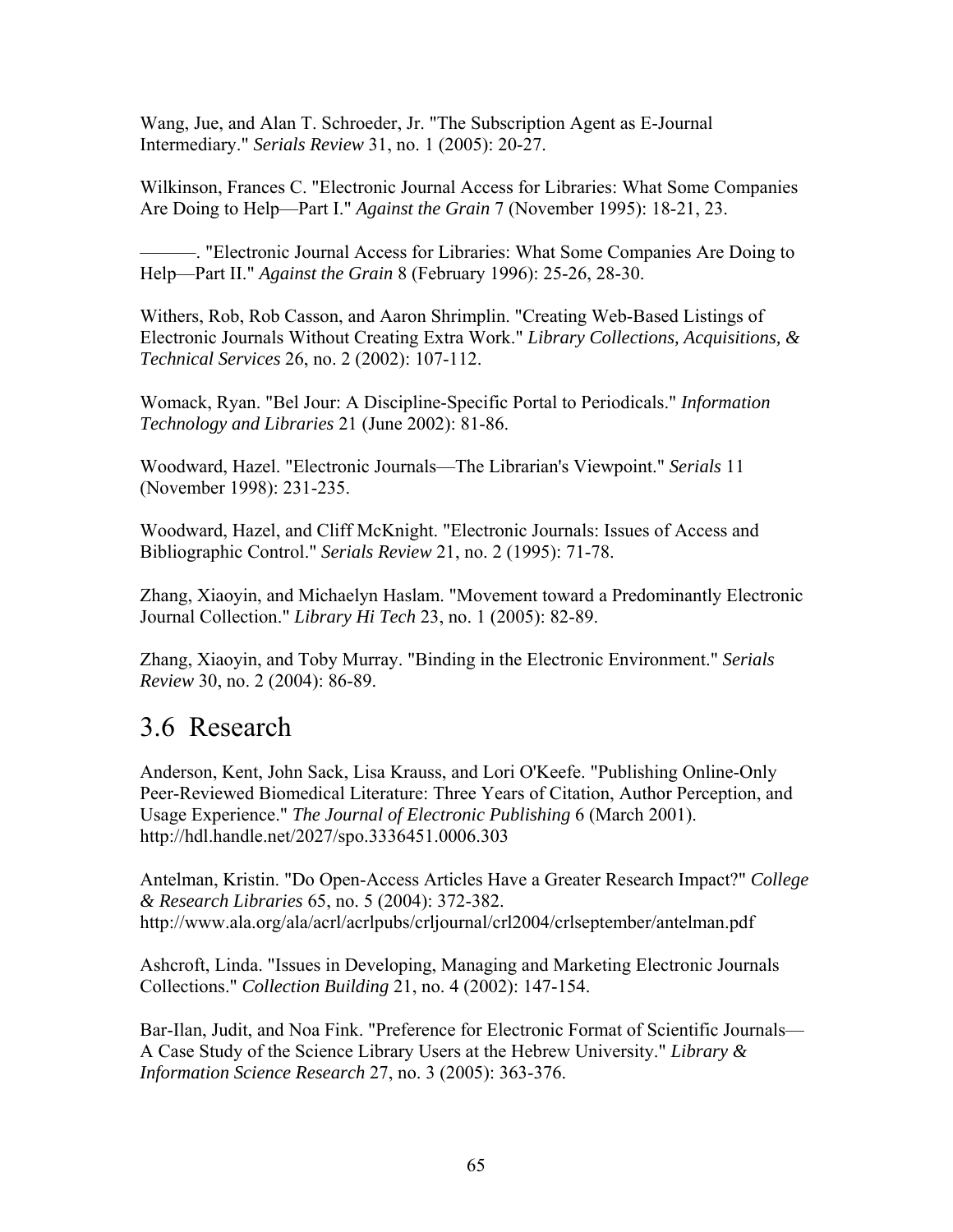Bar-Ilan, Judit, Bluma C. Peritz, and Yecheskel Wolman. "A Survey on the Use of Electronic Databases and Electronic Journals Accessed through the Web by the Academic Staff of Israeli Universities." *The Journal of Academic Librarianship* 29, no. 6 (2003): 346-361.

Barker, Anne L., and Lucy A. Tedd. "The *Ariadne* Project: An Evaluation of a Print and Web Magazine for Library and Information Science Professionals." *Journal of Information Science* 25, no. 6 (1999): 427-444.

Bauer, Kathleen, and Nisa Bakkalbasi. "An Examination of Citation Counts in a New Scholarly Communication Environment." *D-Lib Magazine* 11, no. 9 (2005). http://www.dlib.org/dlib/september05/bauer/09bauer.html

Berge, Zane L., and Mauri P. Collins. "*IPCT Journal* Readership Survey." *Journal of the American Society for Information Science* 47 (September 1996): 701-710.

Berteaux, Susan S., and Peter Brueggeman. "Electronic Journal Timeliness: Comparison with Print." *The Serials Librarian* 41, no. 2 (2001): 101-118.

Bishop, Ann Peterson. "Scholarly Journals on the Net: A Reader's Assessment." *Library Trends* 43 (Spring 1995): 544-570. http://hdl.handle.net/2142/7996

Black, Steve. "Impact of Full Text on Print Journal Use at a Liberal Arts College." *Library Resources & Technical Services* 49, no. 1 (2005): 19-26, 56.

Blessinger, Kelly, and Maureen Olle. "Content Analysis of the Leading General Academic Databases." *Library Collections, Acquisitions, & Technical Services* 28, no. 3 (2004): 335-346.

Bonorino, Adina González, and Valeria E. Molteni. "Electronic Journals Collections in Argentine Private Academic Libraries." *The Electronic Library* 25, no. 1 (2007): 65-79.

Bonthron, Karen, Christine Urquhart, Rhian Thomas, Chris Armstrong, David Ellis, Jean Everitt, Roger Fenton, Ray Lonsdale, Elizabeth McDermott, Helen Morris, Rebecca Phillips, Sian Spink, and Alison Yeoman. "Trends in Use of Electronic Journals in Higher Education in the UK—Views of Academic Staff and Students." *D-Lib Magazine* 9, no. 6 (2003). http://www.dlib.org/dlib/june03/urquhart/06urquhart.html

Borrego, Àngel, Lluís Anglada, Maite Barrios, and Núria Comellas. "Use and Users of Electronic Journals at Catalan Universities: The Results of a Survey." *The Journal of Academic Librarianship* 33, no. 1 (2007): 67-75. http://www.recercat.net/handle/2072/3692

Brazzeal, Bradley, and Amanda Clay Powers. "Electronic Access to Agricultural Journals: An Agronomy Case Study." *Serials Review* 33, no. 3 (2007): 155-160.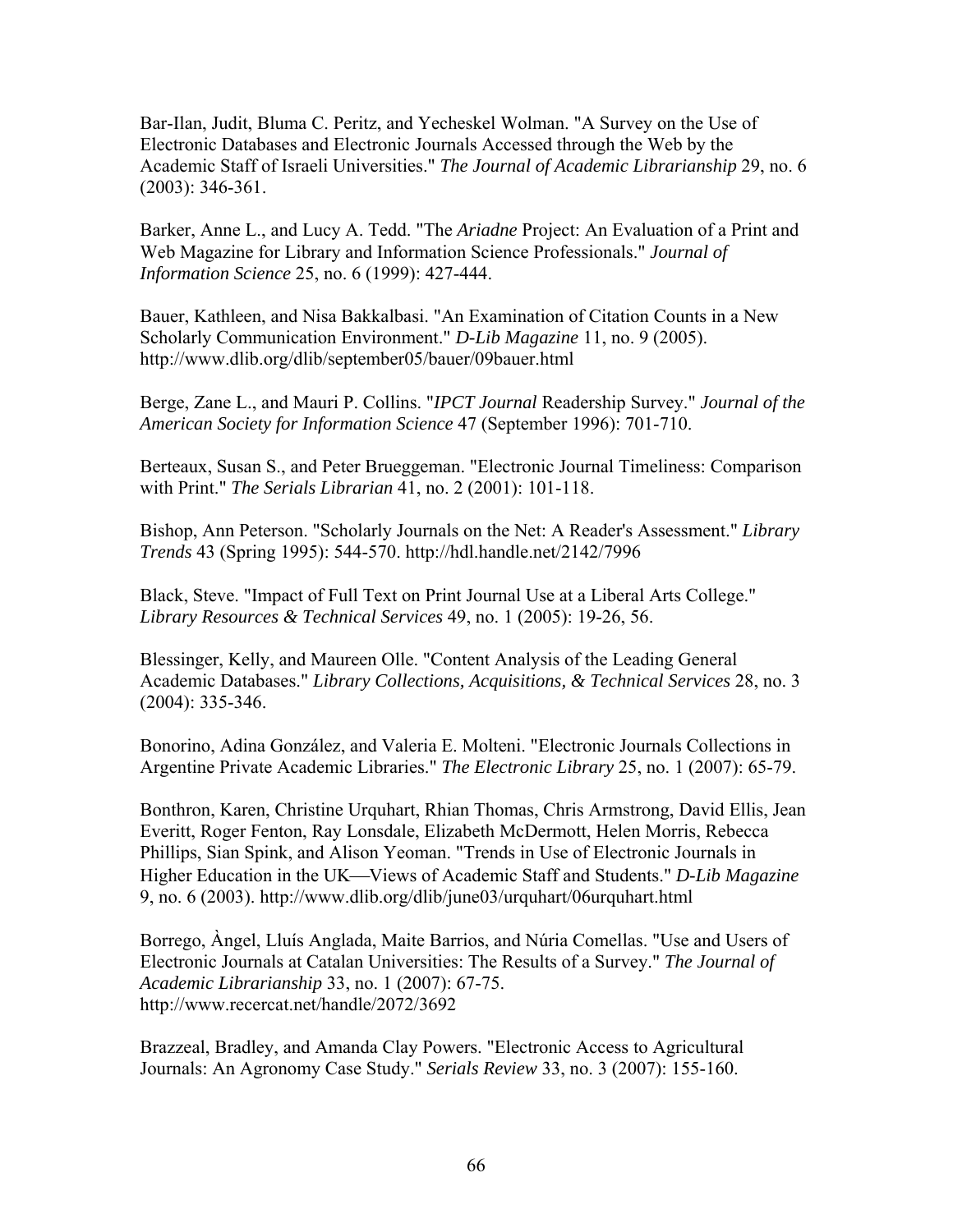Bremholm, Tony L. "Challenges and Opportunities for Bibliometrics in the Electronic Environment: The Case of the *Proceedings of the Oklahoma Academy of Science*." *Science &Technology Libraries* 25, no. 1/2 (2004): 87-107.

Brennan, Martin J., Julie M. Hurd, Deborah D. Blecic, and Ann C. Weller. "A Snapshot of Early Adopters of E-Journals: Challenges to the Library." *College & Research Libraries* 63 (November 2002): 515-526.

http://www.ala.org/ala/acrl/acrlpubs/crljournal/backissues2002b/november02/brennan.pd f

Butler, H. Julene. "Research into the Reward System of Scholarship; Where Does Scholarly Electronic Publishing Get You?" In *Filling the Pipeline and Paying the Piper: Proceedings of the Fourth Symposium*, ed. Ann Okerson, 167-177. Washington, DC: Office of Scientific and Academic Publishing, Association of Research Libraries, 1995.

———. "Where Does Scholarly Electronic Publishing Get You?" *Journal of Scholarly Publishing* 26 (July 1995): 174-186.

Case, Mary M. "A Snapshot in Time: ARL Libraries and Electronic Journal Resources." *ARL: A Bimonthly Report on Research Library Issues and Actions from ARL, CNI, and SPARC*, no. 235 (2004): 1-10. http://www.arl.org/resources/pubs/br/asit.shtml

Christianson, Marilyn. "Ecology Articles in Google Scholar: Levels of Access to Articles in Core Journals." *Issues in Science & Technology Librarianship*, no. 49 (2007). http://www.istl.org/07-winter/refereed.html

Chu, Heting. "Promises and Challenges of Electronic Journals: Academic Libraries Surveyed." *Learned Publishing* 13, no. 3 (2000): 169-175. http://www.ingentaconnect.com/content/alpsp/lp/2000/00000013/00000003/art00005

Cochenour, Donnice, and Tom Moothart. "E-Journal Acceptance at Colorado State University: A Case Study." *Serials Review* 29, no. 1 (2003): 16-25.

Connell, Tschera Harkness, Sally A. Rogers, and Carol Pitts Diedrichs. "OhioLINK Electronic Journal Use at Ohio State University." *portal: Libraries and the Academy* 5, no. 3 (2005): 371-390. http://hdl.handle.net/1811/681

Cooper, Mindy M. "The Importance of Gathering Print and Electronic Journal Use Data: Getting a Clear Picture." *Serials Review* 33, no. 3 (2007): 172-174.

Cox, John. "Scholarly Publishing Practices: A Case of Plus Ça Change, Plus C'est la Même Chose?" *Learned Publishing* 19, no. 4 (2006): 273-276. http://www.ingentaconnect.com/content/alpsp/lp/2006/00000019/00000004/art00006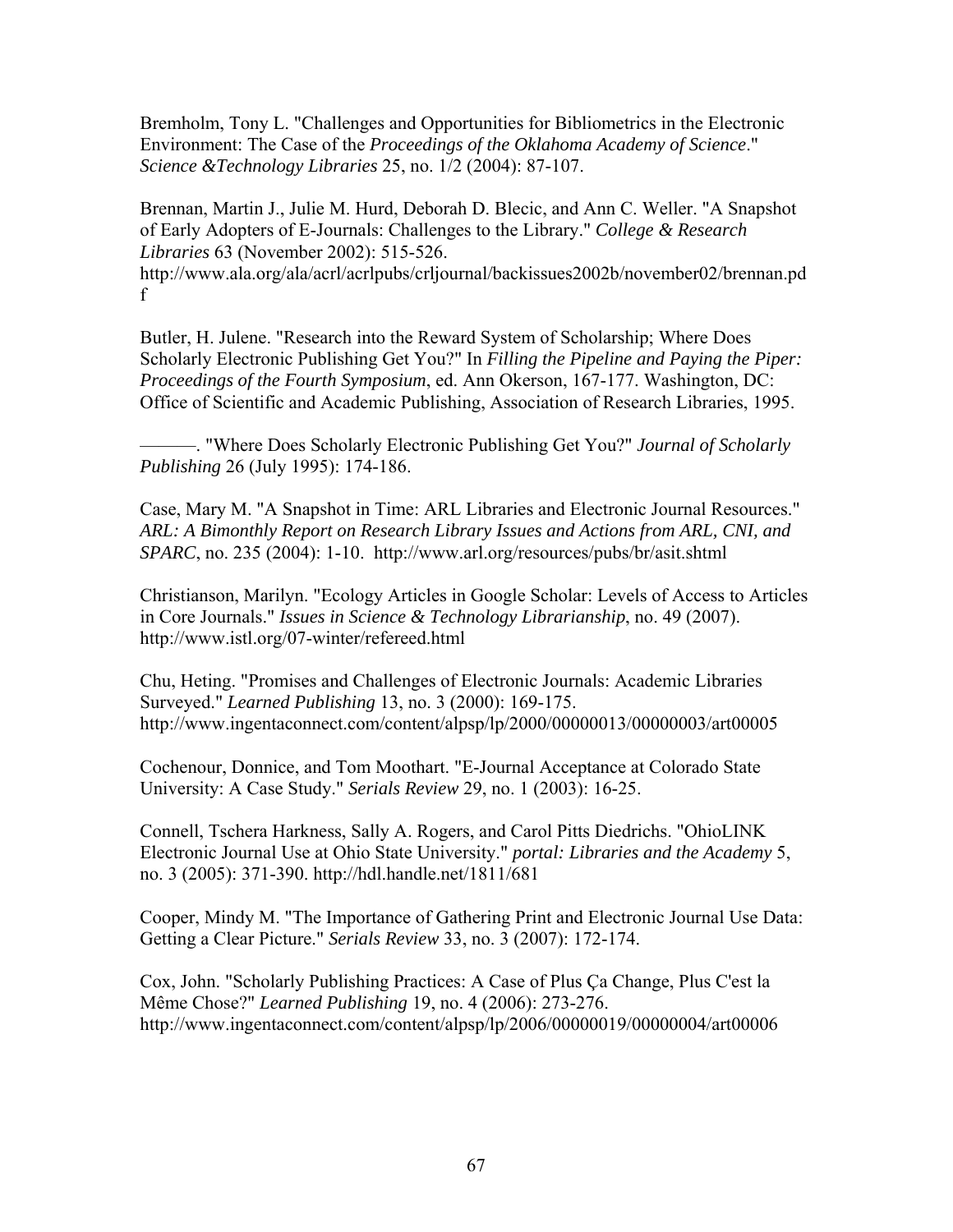Crawford, Walt. "Free Electronic Refereed Journals: Getting Past the Arc of Enthusiasm." *Learned Publishing* 15, no. 2 (2002): 117-123. http://www.ingentaconnect.com/content/alpsp/lp/2002/00000015/00000002/art00007

———. "Getting Past the Arc of Enthusiasm." *Cites & Insights: Crawford at Large* 1 (May 2001): 3-8. http://citesandinsights.info/civ1i5.pdf

———. "Getting Past the Arc of Enthusiasm (Feedback and Following Up)." *Cites & Insights: Crawford at Large* 1 (June 2001): 11-12. http://citesandinsights.info/civ1i6.pdf

Cronin, Blaise, and Kara Overfelt. "E-Journals and Tenure." *Journal of the American Society for Information Science* 46 (October 1995): 700-703.

Cummings, Joel. "Full-Text Aggregation: An Examination of Metadata Accuracy and Implications for Resource Sharing." *Serials Review* 29, no. 1 (2003): 11-15. http://dlist.sir.arizona.edu/2341/

Davis, Philip M. "Patterns in Electronic Journal Usage: Challenging the Composition of Geographic Consortia." *College & Research Libraries* 63 (November 2002): 484-497. http://www.ala.org/ala/acrl/acrlpubs/crljournal/backissues2002b/november02/davis.pdf

Davis, Philip M., and Leah R. Solla. "An IP-Level Analysis of Usage Statistics for Electronic Journals in Chemistry: Making Inferences about User Behavior." *Journal of the American Society for Information Science and Technology* 54, no. 11 (2003): 1062-1068. http://hdl.handle.net/1813/2564

De Groote, Sandra L., and Josephine L. Dorsch. "Measuring Use Patterns of Online Journals and Databases." *Journal of the Medical Library Association* 91, no. 2 (2003): 231-240.

http://www.pubmedcentral.gov/picrender.fcgi?action=stream&blobtype=pdf&artid=1531 64

De Groote, Sandra L., Mary Shultz, and Marceline Doranski. "Online Journals' Impact on the Citation Patterns of Medical Faculty." *Journal of the Medical Library Association* 93, no. 2 (2005): 223-228.

http://www.pubmedcentral.nih.gov/articlerender.fcgi?artid=1082939

Dillon, Irma F., and Karla L. Hahn. "Are Researchers Ready for the Electronic-Only Journal Collection?: Results of a Survey at the University of Maryland." *portal: Libraries and the Academy* 2 (July 2002): 375–390. http://hdl.handle.net/1903/1350

Dow, Ronald F. "Editorial Gatekeepers Confronted by the Electronic Journal." *College & Research Libraries* 61 (March 2000): 146-154. http://www.ala.org/ala/acrl/acrlpubs/crljournal/backissues2000b/march00/dow.pdf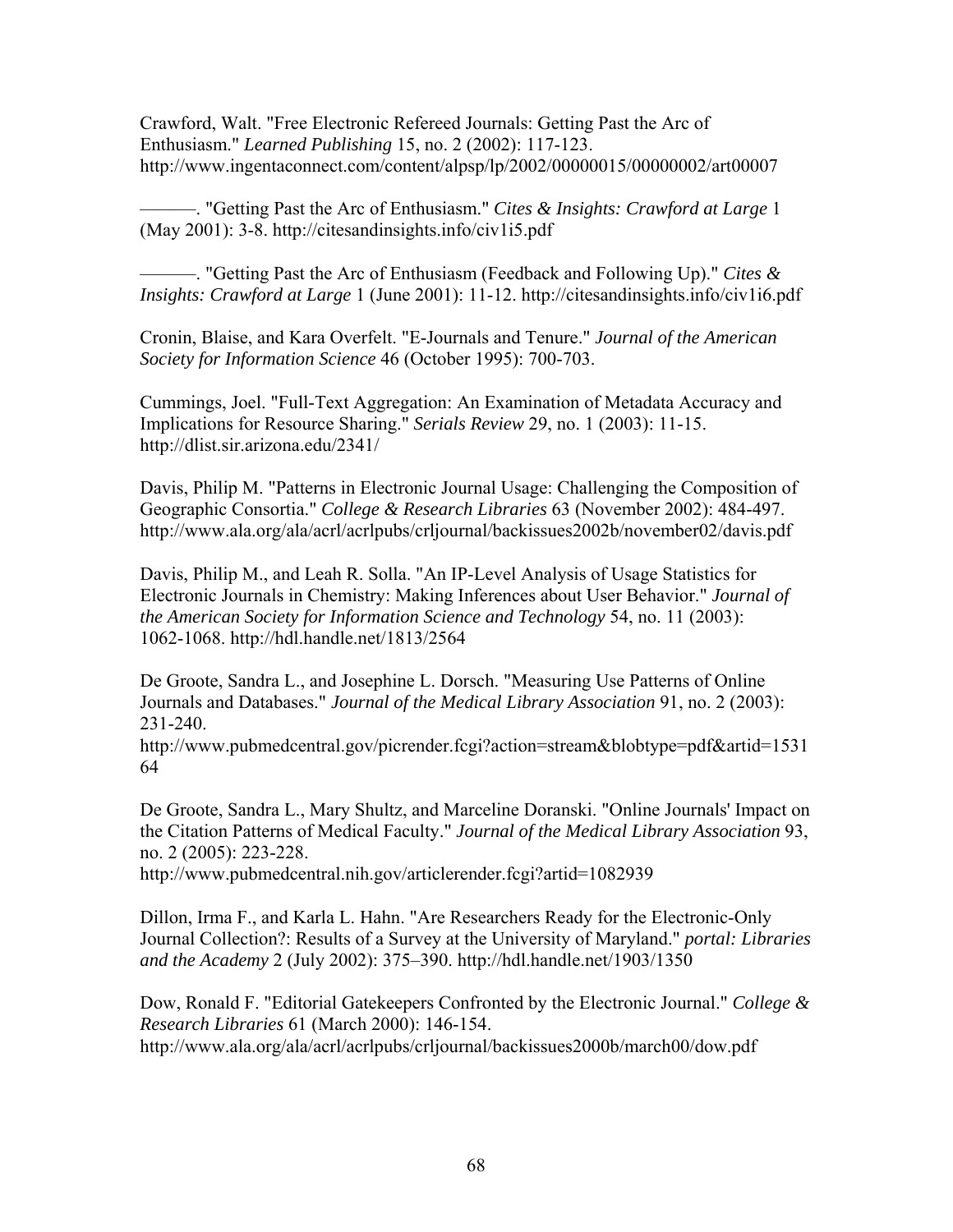Duy, Joanna, and Liwen Vaughan. "Can Electronic Journal Usage Data Replace Citation Data as a Measure of Journal Use? An Empirical Examination." *The Journal of Academic Librarianship* 32, no. 5 (2006): 512-517.

Erdman, Jacquelyn Marie. "Image Quality in Electronic Journals: A Case Study of Elsevier Geology Titles." *Library Collections, Acquisitions, & Technical Services* 30, no. 3/4 (2006): 169-178.

Ford, Charlotte E., and Stephen P. Harter. "The Downside of Scholarly Electronic Publishing: Problems in Accessing Electronic Journals through Online Directories and Catalogs." *College & Research Libraries* 59 (July 1998): 335-346. http://www.ala.org/ala/acrl/acrlpubs/crljournal/backissues1998b/july98/ford.pdf

Fosmire, Michael. "Scan It and They Will Come . . . But Will They Cite It?" *Science & Technology Libraries* 25, no. 1/2 (2004): 55-72. http://docs.lib.purdue.edu/lib\_research/2/

Fosmire, Michael, and Elizabeth Young. "Free Scholarly Electronic Journals: What Access Do College and University Libraries Provide?" *College & Research Libraries* 61 (November 2000): 500-508. http://www.ala.org/ala/acrl/acrlpubs/crljournal/backissues2000b/november2/fosmire.pdf

Fosmire, Michael, and Song Yu. "Free Scholarly Electronic Journals: How Good Are They?" *Issues in Science and Technology Librarianship* (Summer 2000). http://www.library.ucsb.edu/istl/00-summer/refereed.html

Gandhi, Subash. "Growth, Characteristics, and Distribution Patterns of Chemistry and Biochemistry E-Journals: A Feasibility Study for CUNY Libraries." *Serials Review* 28, no. 1 (2002): 21-32.

Gardner, Susan. "The Impact of Electronic Journals on Library Staff at ARL Member Institutions: A Survey and Critique of the Survey Methodology." *Serials Review* 27, no. 3/4 (2001): 17-32.

Gomes, Suely, and Jack Meadows. "Perceptions of Electronic Journals in British Universities." *Journal of Scholarly Publishing* 29 (April 1998): 174-181.

Goodman, David, Sarah Dowson, and Jean Yaremchuk. "Open Access and Accuracy: Author-archived Manuscripts vs. Published Articles." *Learned Publishing* 20, no. 3 (2007): 203-215. http://dlist.sir.arizona.edu/1968/

Hamilton, Richard. "Patterns of Use for the Bryn Mawr Reviews." In *Technology and Scholarly Communication*, ed. Richard Ekman and Richard E. Quandt, 195-204. Berkeley: University of California Press, 1999.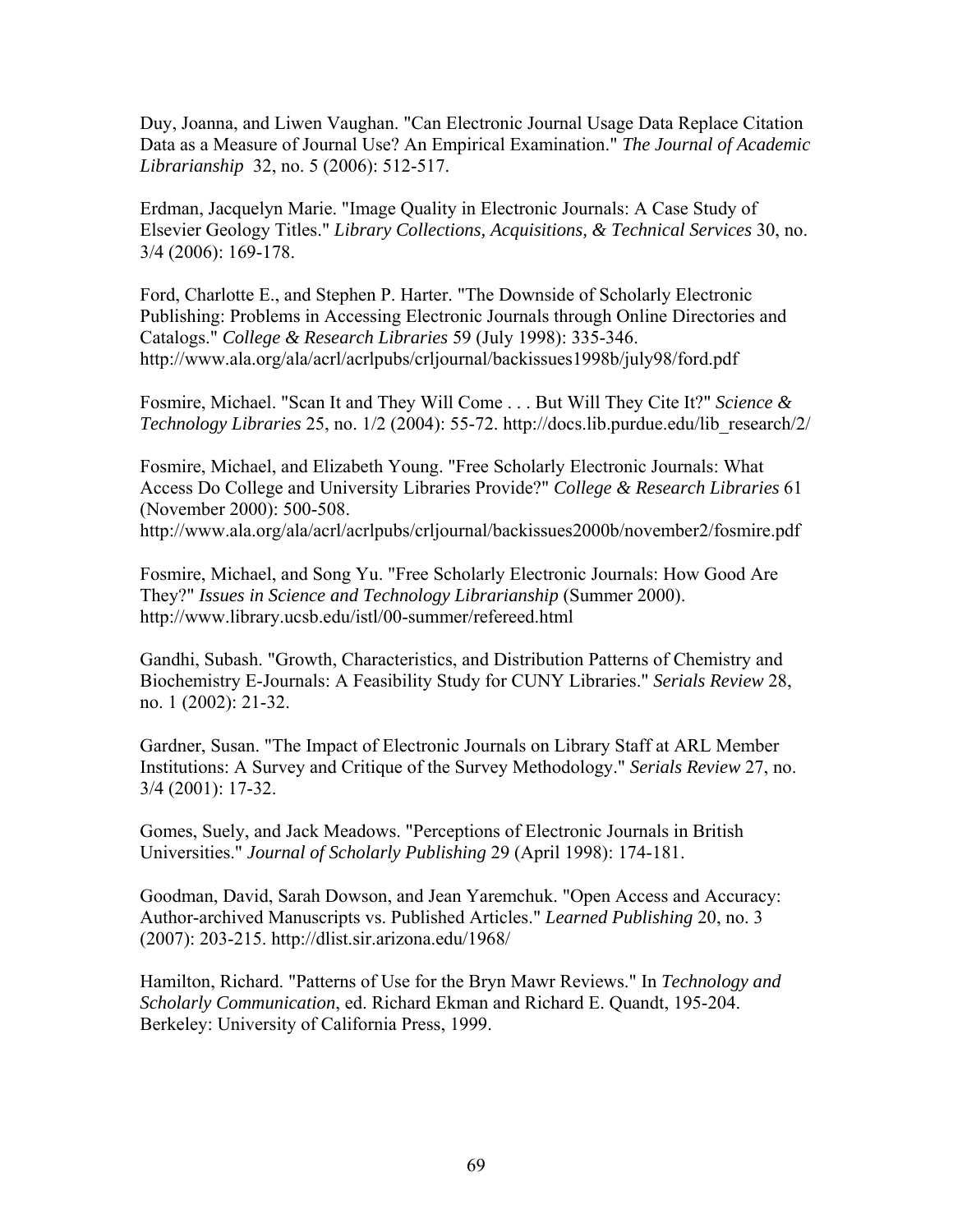Harnad, Stevan, and Tim Brody. "Comparing the Impact of Open Access (OA) vs. Non-OA Articles in the Same Journals." *D-Lib Magazine* 10, no. 6 (2004). http://www.dlib.org/dlib/june04/harnad/06harnad.html

Harter, Stephen P. "The Impact of Electronic Journals on Scholarly Communication: A Citation Analysis." *The Public-Access Computer Systems Review* 7, no. 5 (1996): 5-34. HTML: http://epress.lib.uh.edu/pr/v7/n5/hart7n5.html

———. "Scholarly Communication and Electronic Journals: An Impact Study." *Journal of the American Society for Information Science* 49, no. 6 (1998): 507-516.

Harter, Stephen P., and Charlotte E. Ford. "Web-Based Analyses of E-Journal Impact: Approaches, Problems, and Issues." *Journal of the American Society for Information Science* 51 (November 2000): 1159-1176.

Harter, Stephen P., and Hak Joon Kim. "Accessing Electronic Journals and Other E-publications: An Empirical Study." *College & Research Libraries* 57 (September 1996): 440-456.

———. *Electronic Journals and Scholarly Communication: A Citation and Reference Study*. http://ezinfo.ucs.indiana.edu/~harter/harter-asis96midyear.html

Hawkins, Donald T. "Bibliometrics of Electronic Journals in Information Science." *Information Research* 7, no 1 (2001). HTML: http://informationr.net/ir/7-1/paper120.html

Hedlund, Turid, Tomas Gustafsson, and Bo-Christer Björk. "The Open Access Scientific Journal: An Empirical Study." *Learned Publishing* 17, no. 3 (2004): 199-209. http://www.ingentaconnect.com/content/alpsp/lp/2004/00000017/00000003/art00005

Hitchcock, Steve, Leslie Carr, and Wendy Hall. "A Survey of STM Online Journals 1990-95: The Calm before the Storm." In *Directory of Electronic Journals, Newsletters and Academic Discussion Lists*, 6th ed., ed. Dru Mogge, 7-32. Washington, DC: Association of Research Libraries, 1996.

http://www.mmrg.ecs.soton.ac.uk/publications/archive/hitchcock1996/

Hitchcock, Steve, Les Carr, Wendy Hall, Steve Harris, Steve Probets, David Evans, and David Brailsford. "Linking Electronic Journals: Lessons from the Open Journal Project." *D-Lib Magazine* (December 1998). http://www.dlib.org/dlib/december98/12hitchcock.html

Hitchcock, Steve, Freddie Quek, Leslie Carr, Wendy Hall, Andrew Witbrock, and Ian Tarr. "Towards Universal Linking for Electronic Journals." *Serials Review* 24 (Spring 1998): 21-33. http://eprints.ecs.soton.ac.uk/711/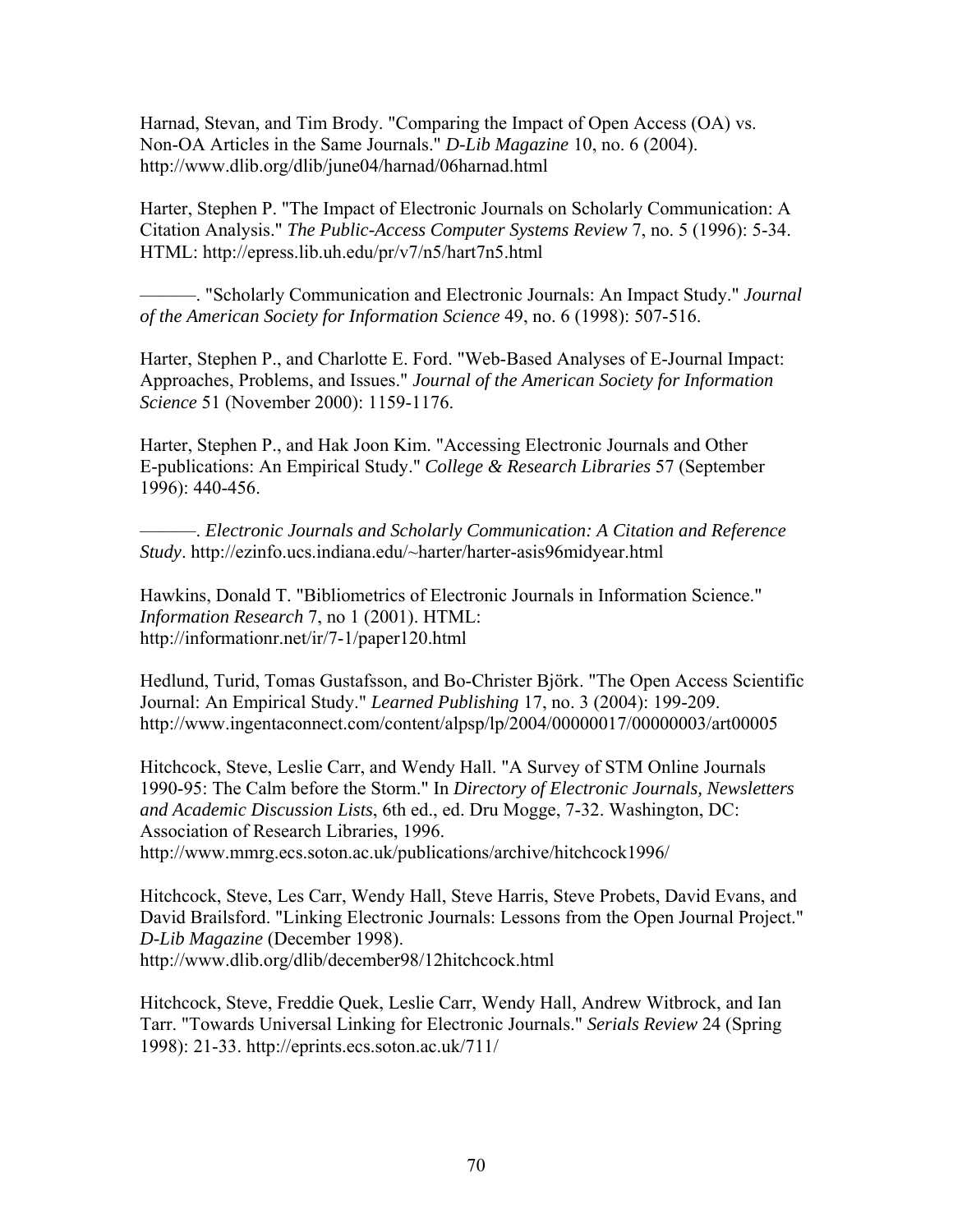Jacsó, Petér. "Electronic Shoes for the Cobbler's Children: Treatment of Digital Journals in Library and Information Science Databases." *Online* 25 (July/August 2001): 46-52.

Jamali, Hamid R., David Nicholas, and Paul Huntington. "The Use and Users of Scholarly E-Journals: A Review of Log Analysis Studies." *Aslib Proceedings: New Information Perspectives* 57, no. 6 (2006): 554-571.

Jeon-Slaughter, Haekyung, Andrew C. Herkovic, and Michael A. Keller. "Economics of Scientific and Biomedical Journals: Where Do Scholars Stand in the Debate of Online Journal Pricing and Site License Ownership between Libraries and Publishers?" *First Monday* 10, no. 3 (2005). http://firstmonday.org/issues/issue10\_3/jeon/index.html

Joglekar, Neelambari, and Bharati Sen. "Evaluation of Electronic Journals in Library and Information Science." *Information Studies* 6 (July 2000): 189-200.

Joseph, Lura E. "Image and Figure Quality: A Study of Elsevier's Earth and Planetary Sciences Electronic Journal Back File Package." *Library Collections, Acquisitions, & Technical Services* 30, no. 3/4 (2006): 162-168.

Jordan, Mark, and Dave Kisly. "How Does Your Library Handle Electronic Serials? A General Survey." *Serials* 15 (March 2002): 41-46.

Karasözen, Bülent, Ayhan Kaygusuz, and Hacer (Bati) Özen. "Patterns of E-Journal Use within the Anatolian University Library Consortium." *Serials: The Journal for the Serials Community* 20, no. 1 (2007): 37-42. http://eprints.rclis.org/archive/00008341/

Keller, Alice. "Delphi Survey on the Future Development of Electronic Journals." *Serials* 14 (July 2001): 121-128.

———. "Future Development of Electronic Journals: A Delphi Survey." *The Electronic Library* 19, no. 6 (2001): 383-396.

Kichuk, Diana. "Degrees of Separation: Linking and Link Distribution in CNSLP Publisher E-Journal Packages." *The Serials Librarian* 49, no. 4 (2006): 53-94.

Kim, Hak Joon. "Motivations for Hyperlinking in Scholarly Electronic Articles: A Qualitative Study." *Journal of the American Society for Information Science* 51 (August 2000): 887-899.

King, Donald W., and Carol Hansen Montgomery. "After Migration to an Electronic Journal Collection: Impact on Faculty and Doctoral Students." *D-Lib Magazine* 8 (December 2002). http://www.dlib.org/dlib/december02/king/12king.html

King, Donald W., Carol Tenopir, and Michael Clarke. "Measuring Total Reading of Journal Articles." *D-Lib Magazine* 12, no. 10 (2006). http://www.dlib.org/dlib/october06/king/10king.html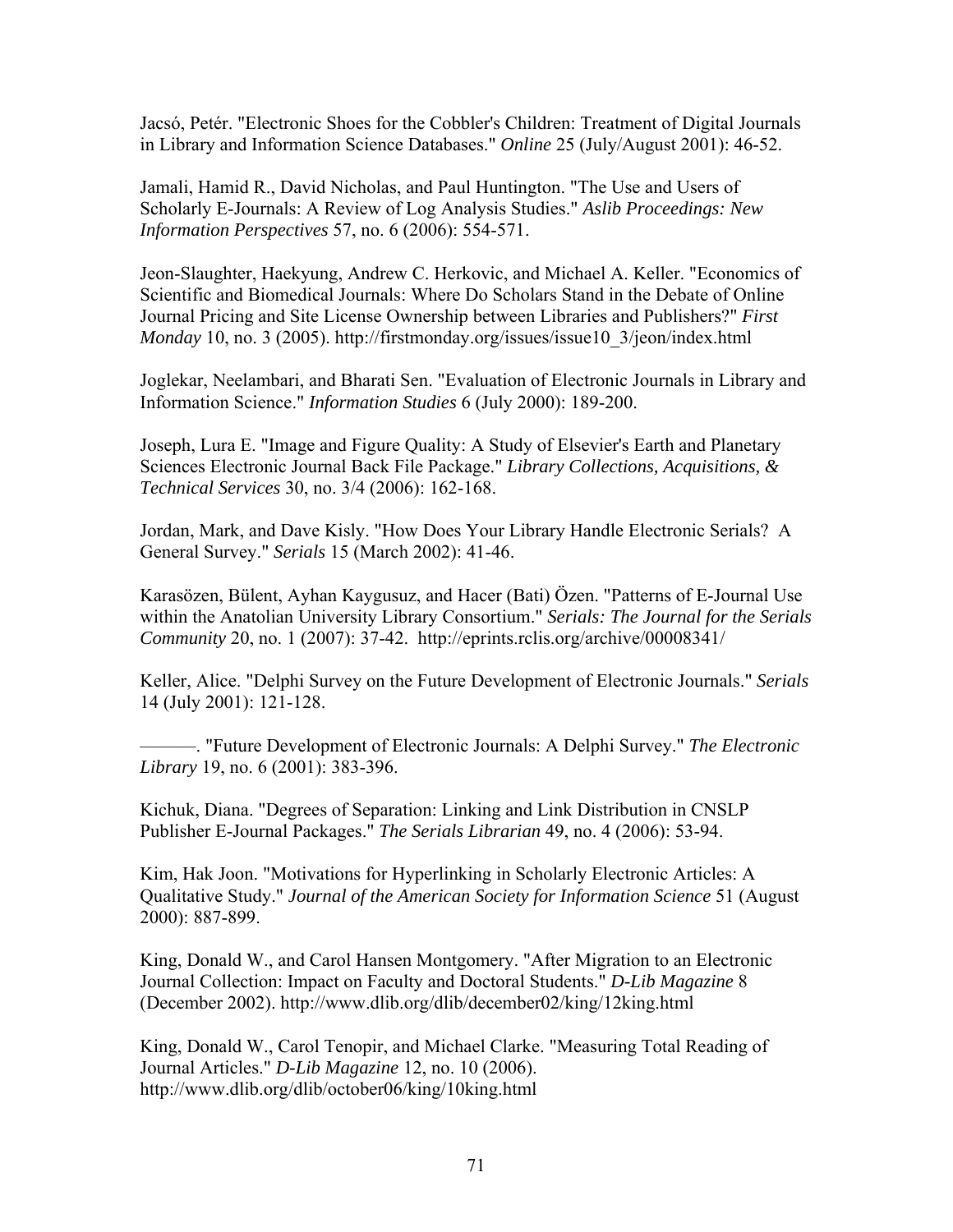King, Donald W., Carol Tenopir, Carol Hansen Montgomery, and Sarah E. Aerni. "Patterns of Journal Use by Faculty at Three Diverse Universities." *D-Lib Magazine* 9, no. 10 (2003). http://www.dlib.org/dlib/october03/king/10king.html

Kirlidog, Melih, and Didar Bayir. "The Effects of Electronic Access to Scientific Literature in the Consortium of Turkish University Libraries." *The Electronic Library* 25, no. 1 (2007): 102-113. http://eprints.rclis.org/archive/00009375/

Knowlton, Steven A. "Continuing Use of Print-Only Information by Researchers." *Journal of the Medical Library Association* 95, no. 1 (2007): 83-88. http://www.pubmedcentral.nih.gov/picrender.fcgi?artid=1773050&blobtype=pdf

Koehler, Wallace, Paulita Aguilar, Sharon Finarelli, Charles Gaunce, Susan Hatchette, Rebecca Heydon, Emily McEwen, Wendy Mahsetky-Poolaw, Charles T. Melson, Rory Patterson, Mark Stahl, Mary Ann Walker, JoAnna Wall, and Gabe Wingfield. "A Bibliometric Analysis of Select Information Science Print and Electronic Journals in the 1990s." *Information Research* 6 (October 2000). http://informationr.net/ir/6-1/paper88.html

Kokkonen, Oili, and Eva Ijas. "Availability of Journals in Electronic Form." *INSPEL* 31, no. 2 (1997): 72-80. http://www.ifla.org/VII/d2/inspel/97-2koko.pdf

Kortelainen, Terttu. "An Analysis of the Use of Electronic Journals and Commercial Journal Article Collections through the FinELib portal." *Information Research* 9, no. 2 (2004). http://informationr.net/ir/9-2/paper168.html

Lancaster, F. W. "Attitudes in Academia toward Feasibility and Desirability of Networked Scholarly Publishing." *Library Trends* 43 (Spring 1995): 741-752. http://hdl.handle.net/2142/7983

Lee, Wade M., and Robin N. Sinn. "Scientists and the Journal Article: Choices for Access." *Journal of Interlibrary Loan, Document Delivery & Information Supply* 12, no. 3 (2002): 37-56.

Lester, Frank. "Backlinks: Alternatives to the Citation Index for Determining Impact." *Journal of Electronic Publishing* 10, no. 2 (2007). http://hdl.handle.net/2027/spo.3336451.0010.207

Liew, Chern Li, Schubert Foo, and K. R. Chennupati. "A Study of Graduate Student End-Users' Use and Perception of Electronic Journals." *Online Information Review* 24, no. 4 (2000): 302-315.

Llewellyn, Richard D., Lorraine J. Pellack, and Diana D. Shonrock. "The Use of Electronic-Only Journals in Scientific Research." *Issues in Science & Technology Librarianship*, no. 35 (2002). http://www.istl.org/02-summer/refereed.html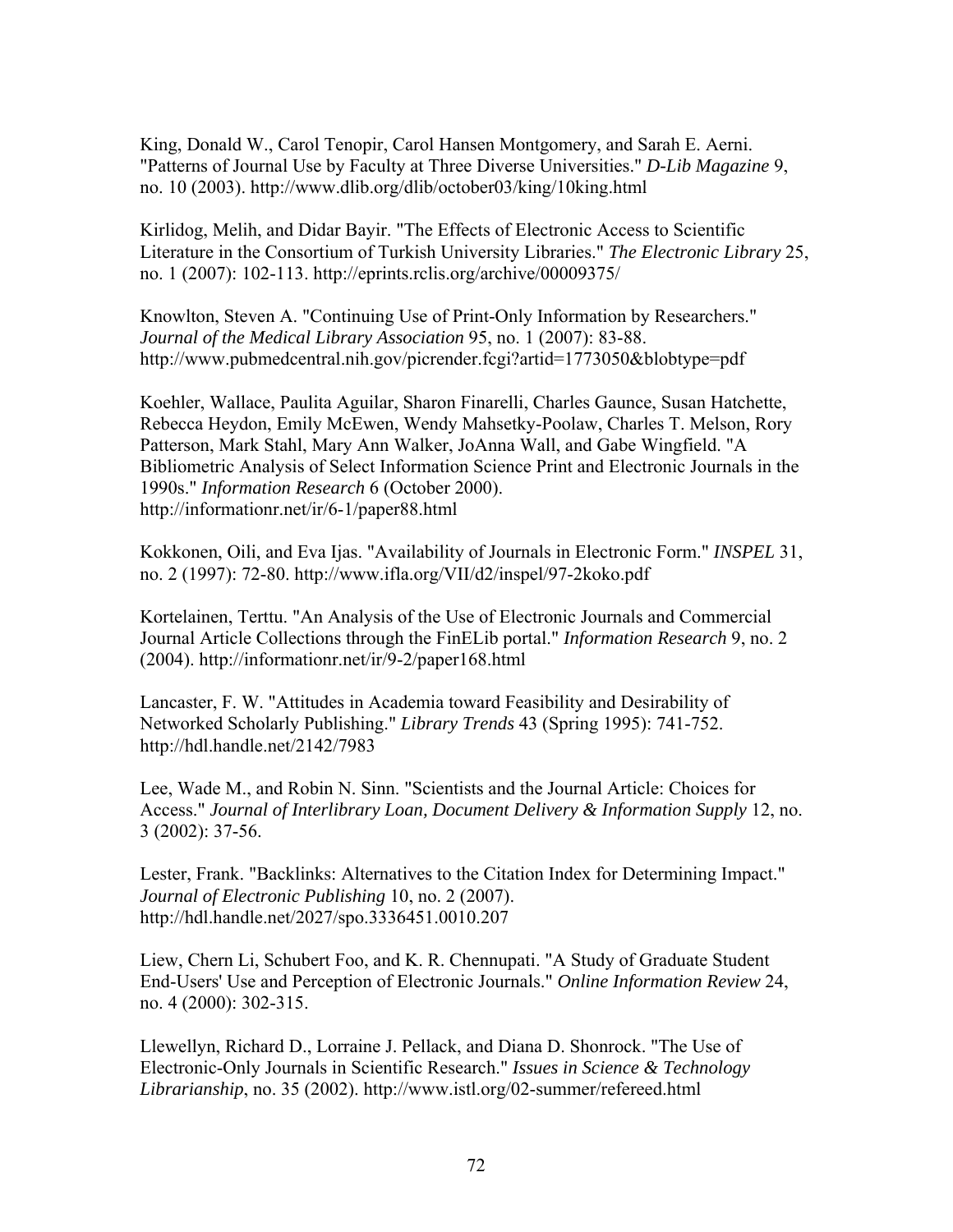Lorimer, Rowland, and Adrienne Lindsay. "Canadian Scholarly Journals at a Technological Crossroads." *Canadian Journal of Communication* 29, no. 3 (2004). http://www.cjc-online.ca/index.php/journal/article/view/1467/1587

Mahe, Annaig, Christine Andrys, and Ghislaine Chartron. "How French Research Scientists Are Making Use of Electronic Journals: A Case Study Conducted at Pierre et Marie Curie University and Denis Diderot University." *Journal of Information Science* 26, no. 5 (2000): 291-302.

Mayernik, Matthew. "The Prevalence of Additional Electronic Features in Pure E-Journals." *The Journal of Electronic Publishing* 10, no. 3 (2007). http://hdl.handle.net/2027/spo.3336451.0010.307

McKibbon, K. Ann, R. Brian Haynes, R. James McKinlay, and Cynthia Lokker. "Which Journals Do Primary Care Physicians and Specialists Access from an Online Service?" *Journal of the Medical Library Association* 95, no. 3 (2007): 246–254. http://www.pubmedcentral.nih.gov/articlerender.fcgi?artid=1924945

McKnight, Cliff, and Sheila Price. "A Survey of Author Attitudes and Skills in Relation to Article Publishing in Paper and Electronic Journals." *Journal of Documentation* 55 (December 1999): 556-576.

McVeigh, Marie E., and James K. Pringle. "Open Access to the Medical Literature: How Much Content Is Available in Published Journals?" *Serials* 18, no. 1 (2005): 45-50. http://uksg.metapress.com/app/home/content.asp?referrer=contribution&format=3&page  $=1$ &pagecount=6

Mukherjee, Bhaskar. "Evaluating E-Contents Beyond Impact Factor—A Pilot Study Selected Open Access Journals in Library And Information Science." *Journal of Electronic Publishing* 10, no. 2 (2007). http://hdl.handle.net/2027/spo.3336451.0010.208

Nicholas, David, and Paul Huntington. "Electronic Journals: Are They Really Used?" *Interlending & Document Supply* 34, no. 2 (2006): 74-77.

Nicholas, David, Paul Huntington, and Hamid R. Jamali. "The Impact of Open Access Publishing (and Other Access Initiatives) on Use and Users of Digital Scholarly Journals." *Learned Publishing* 20, no. 1 (2007): 11-15. http://www.ingentaconnect.com/content/alpsp/lp/2007/00000020/00000001/art00004

———. "Open Access in Context: A User Study." *Journal of Documentation* 63, no. 6 (2007): 853-878.

———. "The Use, Users, and Role of Abstracts in the Digital Scholarly Environment." *The Journal of Academic Librarianship* 33, no. 4 (2007): 446-453.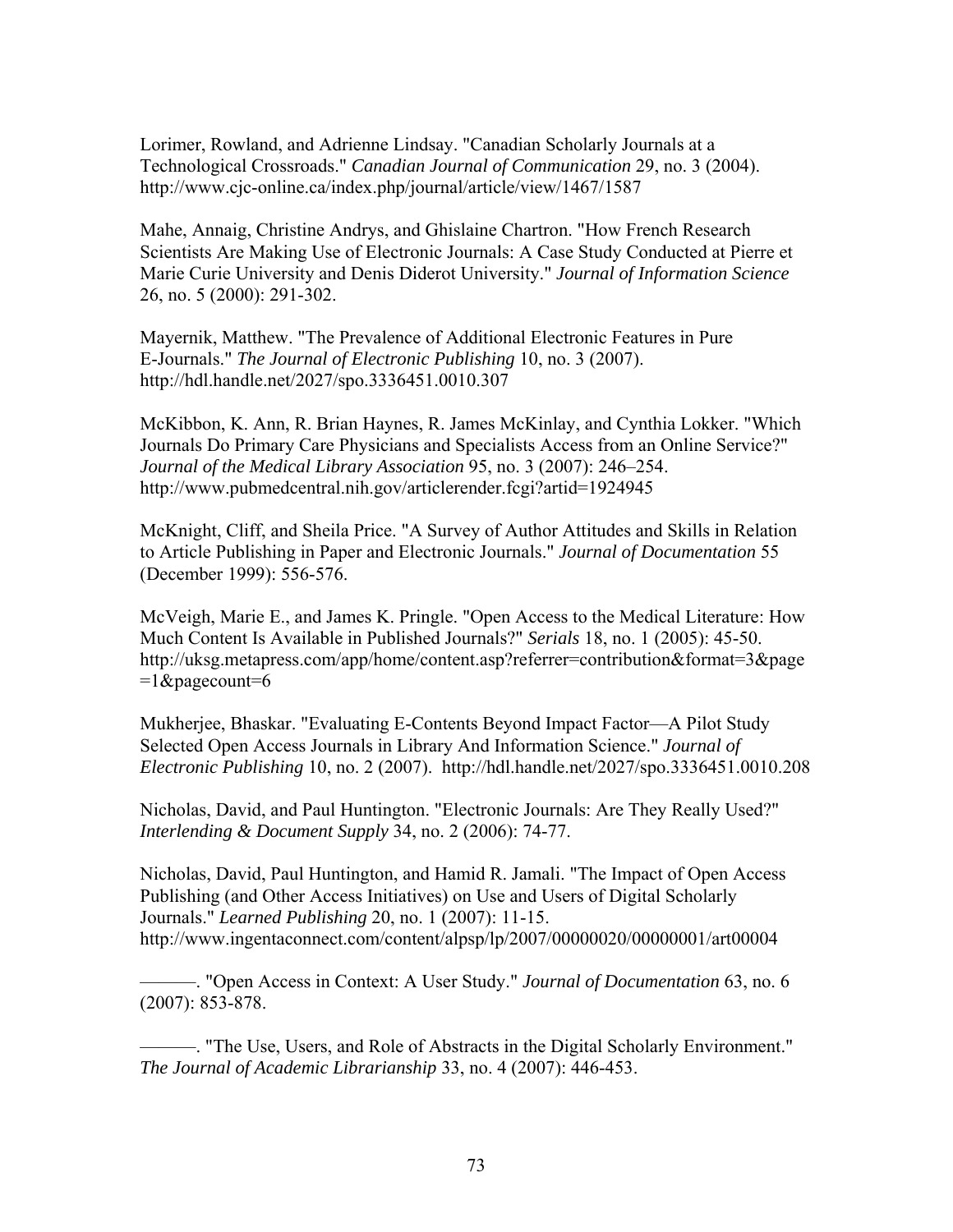Nicholas, David, Paul Huntington, Hamid R. Jamali, and Carol Tenopir. "Finding Information in (Very Large) Digital Libraries: A Deep Log Approach to Determining Differences in Use According to Method of Access." *The Journal of Academic Librarianship* 32, no. 2 (2006): 119-126.

Nicholas, David, Paul Huntington, and Ian Rowlands. "Open Access Journal Publishing: The Views of Some of the World's Senior Authors." *Journal of Documentation* 61, no. 4 (2005): 497-519.

Nicholas, David, Paul Huntington, Bill Russell, Anthony Watkinson, Hamid R. Jamali, and Carol Tenopir. "The Big Deal—Ten Years On." *Learned Publishing* 18, no. 4 (2005): 251-257.

http://www.ingentaconnect.com/content/alpsp/lp/2005/00000018/00000004/art00003

Nicholas, David, Paul Huntington, and Anthony Watkinson. "Digital Journals, Big Deals and Online Searching Behaviour: A Pilot Study." *Aslib Proceedings: New Information Perspectives* 55, no. 1/2 (2003): 84-109.

———. "Scholarly Journal Usage: The Results of Deep Log Analysis." *Journal of Documentation* 61, no. 2 (2005): 248-280.

Nicholas, David, Hamid R. Jamali M, Paul Huntington, and Ian Rowlands. "In Their Very Own Words: Authors and Scholarly Journal Publishing." *Learned Publishing* 18, no. 3 (2005): 212-220.

http://www.ingentaconnect.com/content/alpsp/lp/2005/00000018/00000003/art00007

Olsen, Janette R. "Implications of Electronic Journal Literature for Scholars." Ph.D. diss., Cornell University, 1992.

Oppenheim, Charles, Clare Greenhalgh, and Fytton Rowland. "The Future of Scholarly Journal Publishing." *Journal of Documentation* 56 (July 2000): 361-398.

Park, Ji-Hong, and Jian Qin. "Exploring the Willingness of Scholars to Accept Open Access: A Grounded Theory Approach." *Journal of Scholarly Publishing* 38, no. 2 (2007): 55-84.

Pavliscak, Pamela. "Trends in Copyright Practices of Scholarly Electronic Journals." *Serials Review* 22, no. 3 (1996): 39-47.

Pedersen, Sarah, and Rosemary Stockdale. "What Do the Readers Think? A Look at How Scientific Journal Users See the Electronic Environment." *Journal of Scholarly Publishing* 31 (October 1999): 42-52.

Poworoznek, Emily L. "Linking of Errata: Current Practices in Online Physical Sciences Journals." *Journal of the American Society for Information Science and Technology* 54, no. 12 (2003): 1153-1159.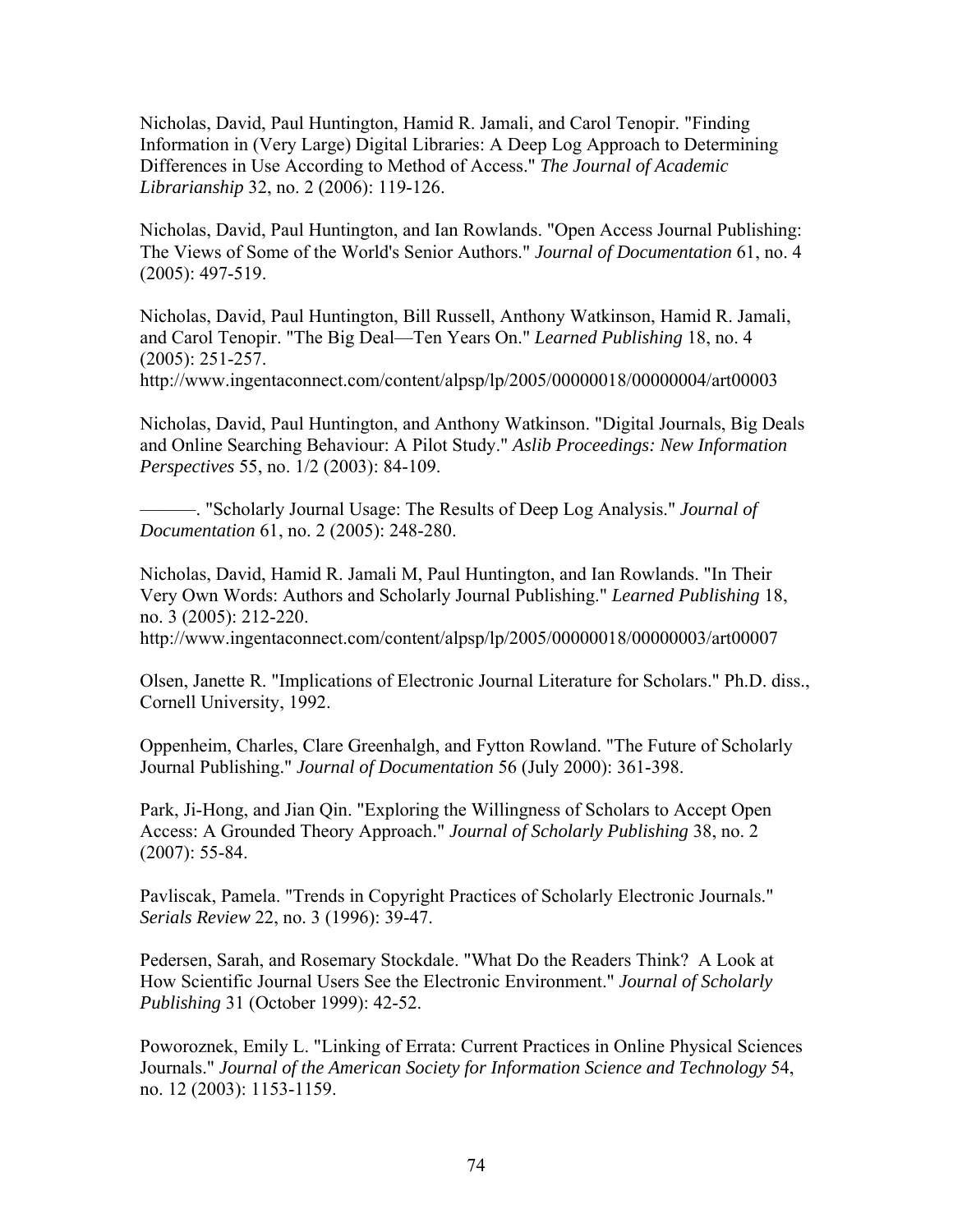Prabha, Chandra. "Shifting from Print to Electronic Journals in ARL University Libraries." *Serials Review* 33, no. 1 (2007): 4-13.

Quinn, Brian. "Mainstreaming Electronic Journals through Improved Indexing: Prospects for the Social Sciences." *Serials Review* 25, no. 2 (1999): 23-34.

Reich, Vicky. "Electronic Publishing: The Publisher's View." *The Serials Librarian* 34, no. 1/2 (1998): 197-202.

Rich, Linda A., and Julie L. Rabine. "The Changing Access to Electronic Journals: A Survey of Academic Library Websites Revisited." *Serials Review* 27, no. 3/4 (2001): 1-16.

———. "How Libraries Are Providing Access to Electronic Serials: A Survey of Academic Library Web Sites." *Serials Review* 25, no. 2 (1999): 35-46.

Riel, Steven J., Tom Auger, Sophie Bogdanski, Marian Burright, Bao-Chu Chang, Janice Christopher, Ibironke Lawal, Kavita Mundle, Anthony Oddo, and Irwin Weintraub. "Perceived Successes and Failures of Science & Technology E-Journal Access: A Comparative Study." *Issues in Science & Technology Librarianship*, no. 35 (2002). http://www.istl.org/02-summer/article1.html

Robertson, Victoria. "The Impact of Electronic Journals on Academic Libraries: The Changing Relationship between Journals, Acquisitions and Inter-Library Loans Department Roles and Functions." *Interlending & Document Supply* 31, no. 3 (2003).

Rogers, Sally A. "Electronic Journal Usage at Ohio State University." *College & Research Libraries* 62 (January 2001): 25-34. http://www.ala.org/ala/acrl/acrlpubs/crljournal/backissues2001b/january01/rogers.PDF

Rowland, Fytton, Ian Bell, and Catherine Falconer. "Human and Economic Factors Affecting the Acceptance of Electronic Journals by Readers." *Canadian Journal of Communication* 22, no. 3 (1997): 61-75. http://www.cjc-online.ca/index.php/journal/article/view/1003/909

Rowlands, Ian, and Dave Nicholas. *New Journal Publishing Models: An International Survey of Senior Researchers*. London: School of Library, Archive, and Information Studies, University College, 2005. http://www.ucl.ac.uk/ciber/ciber\_2005\_survey\_final.pdf

Rudner, Lawrence M., Marie Miller-Whitehead, and Jennifer S. Gellmann. "Who Is Reading On-line Education Journals? Why? And What Are They Reading?" *D-Lib Magazine* 8 (December 2002). http://www.dlib.org/dlib/december02/rudner/12rudner.html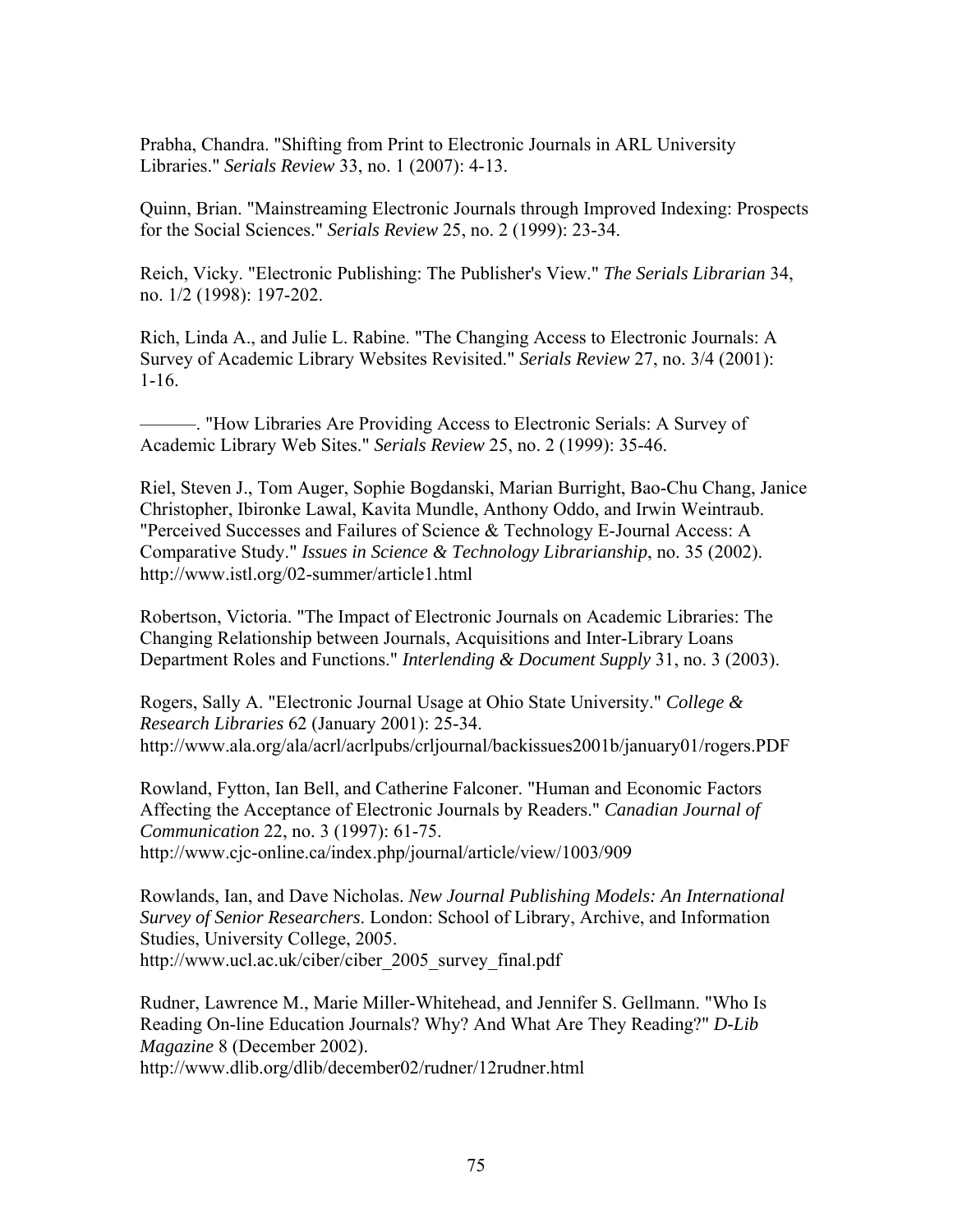Rusch-Feja, Diann, and Uta Siebeky. "Evaluation of Usage and Acceptance of Electronic Journals: Results of an Electronic Survey of Max Planck Society Researchers Including Usage Statistics from Elsevier, Springer and Academic Press." *D-Lib Magazine* 5 (October 1999).

http://www.dlib.org/dlib/october99/rusch-feja/10rusch-feja-summary.html

Salisbury, Lutishoor, and Emilio Noguera. "Usability of E-Journals and Preference for the Virtual Periodicals Room: A Survey of Mathematics Faculty and Graduate Students." *Electronic Journal of Academic and Special Librarianship* 4, no. 2-3 (2003). http://southernlibrarianship.icaap.org/content/v04n03/Salisbury\_l01.htm

Sathe, Nila A., Jenifer L. Grady, and Nunzia B. Giuse. "Print Versus Electronic Journals: A Preliminary Investigation into the Effect of Journal Format on Research Processes." *Journal of the Medical Library Association* 90 (April 2002): 235-243. http://www.pubmedcentral.gov/picrender.fcgi?action=stream&blobtype=pdf&artid=1007 70

Schauder, Don. "Electronic Publishing of Professional Articles: Attitudes of Academics and Implications for the Scholarly Communication Industry." *Journal of the American Society for Information Science* 45 (March 1994): 73-100.

Serotkin, Patricia B., Patricia I. Fitzgerald, and Sandra A. Balough. "If We Build It, Will They Come? Electronic Journals Acceptance and Usage Patterns." *portal: Libraries and the Academy* 5, no. 4 (2005): 497-512.

Shemberg, Marian, and Cheryl Grossman. "Electronic Journals in Academic Libraries: A Comparison of ARL and Non-ARL Libraries." *Library Hi Tech* 17, no. 1 (1999): 26-45.

Siebenberg, Tammy R., Betty Galbraith, and Eileen E. Brady. "Print versus Electronic Journal Use in Three Sci/Tech Disciplines: What's Going On Here?" *College & Research Libraries* 65, no. 5 (2004): 427-438.

http://www.ala.org/ala/acrl/acrlpubs/crljournal/crl2004/crlseptember/siebenberg.pdf

Smart, Pippa. "E-Journals: Developing Country Access Survey." *Learned Publishing* 16, no. 2 (2003): 143-148.

http://www.ingentaconnect.com/content/alpsp/lp/2003/00000016/00000002/art00011

Smith, Alastair G. "Citations and Links as a Measure of Effectiveness of Online LIS Journals." *IFLA Journal* 31, no. 1 (2005): 76-84. http://ifla.org/V/iflaj/IFLA-Journal-1-2005.pdf

Sotudeh, Hajar, and Abbas Horri. "The Citation Performance of Open Access Journals: A Disciplinary Investigation of Citation Distribution Models." *Journal of the American Society for Information Science and Technology* 58, no. 13 (2007): 2145-2156.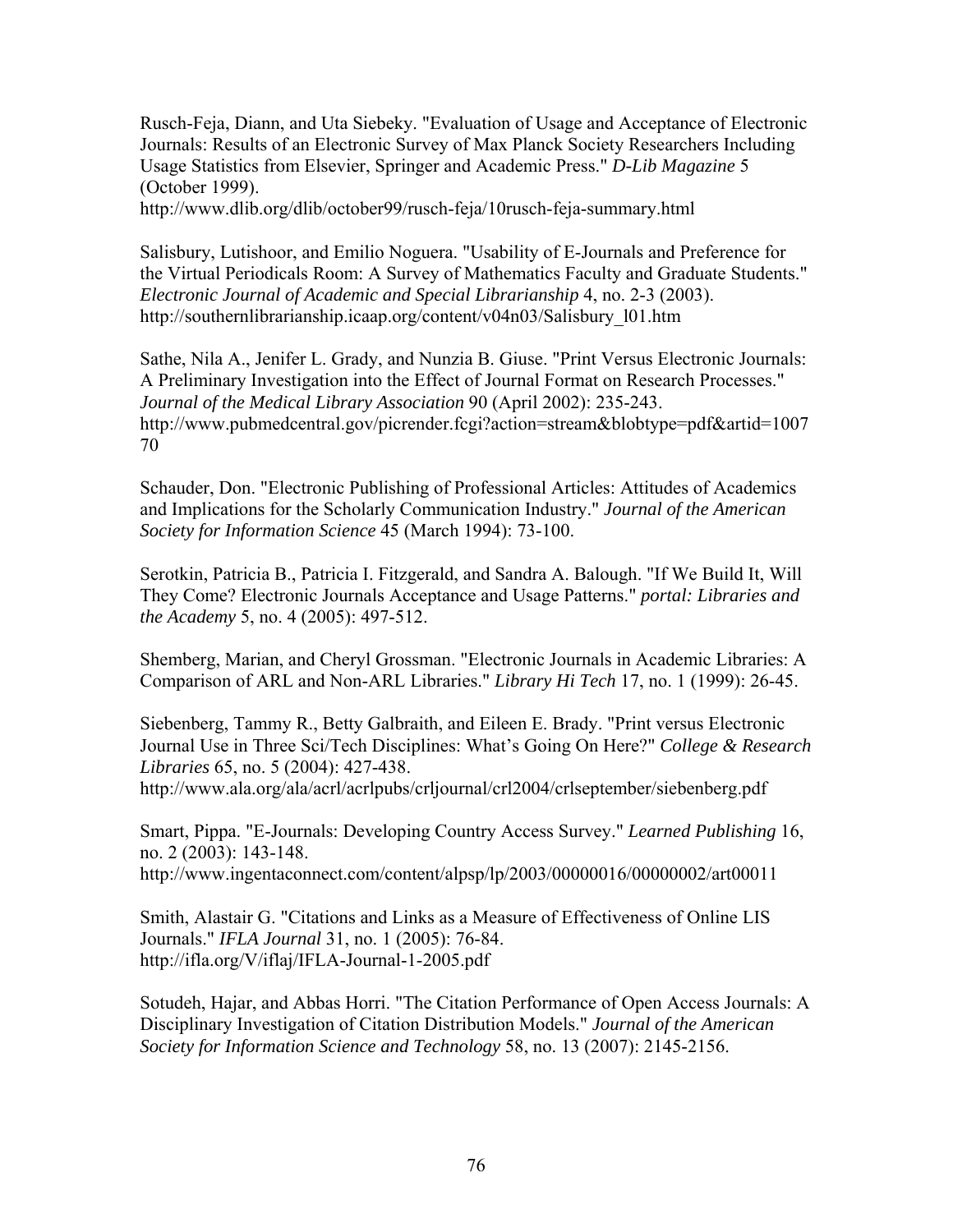———. "Tracking Open Access Journals Evolution: Some Considerations in Open Access Data Collection Validation." *Journal of the American Society for Information Science and Technology* 58, no. 11 (2007): 1578-1585.

Speier, Cheri, Jonathan Palmer, Daniel Wren, and Susan Hahn. "Faculty Perceptions of Electronic Journals as Scholarly Communication: A Question of Prestige and Legitimacy." *Journal of the American Society for Information Science* 50, no. 6 (1999): 537-543.

Sprague, Nancy, and Mary Beth Chambers. "Full-Text Databases and the Journal Cancellation Process: A Case Study." *Serials Review* 26, no. 3 (2000): 19-31.

Srivastava, Sandhya, and Paolina Taglienti. "E-Journal Management: An Online Survey Evaluation." *Serials Review* 31, no. 1 (2005): 28-38.

Standera, O. L. "Electronic Publishing: Some Notes on Reader Response and Costs." *Scholarly Publishing* 16 (July 1985): 291-305.

Stemper, James A., and Janice M. Jaguszewski. "Usage Statistics for Electronic Journals: An Analysis of Local and Vender Counts." *Collection Management* 28, no. 4 (2003): 3-22.

Stewart, Linda. "User Acceptance of Electronic Journals: Interviews with Chemists at Cornell University." *College & Research Libraries* 57 (July 1996): 339-349.

Suber, Peter, and Caroline Sutton. "Society Publishers with Open Access Journals." *SPARC Open Access Newsletter*, no. 115 (2007). http://www.earlham.edu/~peters/fos/newsletter/11-02-07.htm#list

Swan, Alma, and Sheridan Brown. "Authors and Electronic Publishing: What Authors Want from the New Technology." *Learned Publishing* 16, no. 1 (2003): 28-33. http://www.ingentaconnect.com/content/alpsp/lp/2003/00000016/00000001/art00006

Sweeney, Aldrin E. "Tenure and Promotion: Should You Publish in Electronic Journals?" *The Journal of Electronic Publishing* 6 (December 2000). http://hdl.handle.net/2027/spo.3336451.0006.201

Talja, Sanna, and Hanni Maula. "Reasons for the Use and Non-Use of Electronic Journals and Databases: A Domain Analytic Study in Four Scholarly Disciplines." *Journal of Documentation* 59, no. 6 (2003): 673-691.

Talja, Sanna, Pertti Vakkari, Jenny Fry, and Paul Wouters. "Impact of Research Cultures on the Use of Digital Library Resources." *Journal of the American Society for Information Science and Technology* 58, no. 11 (2007): 1674-1685.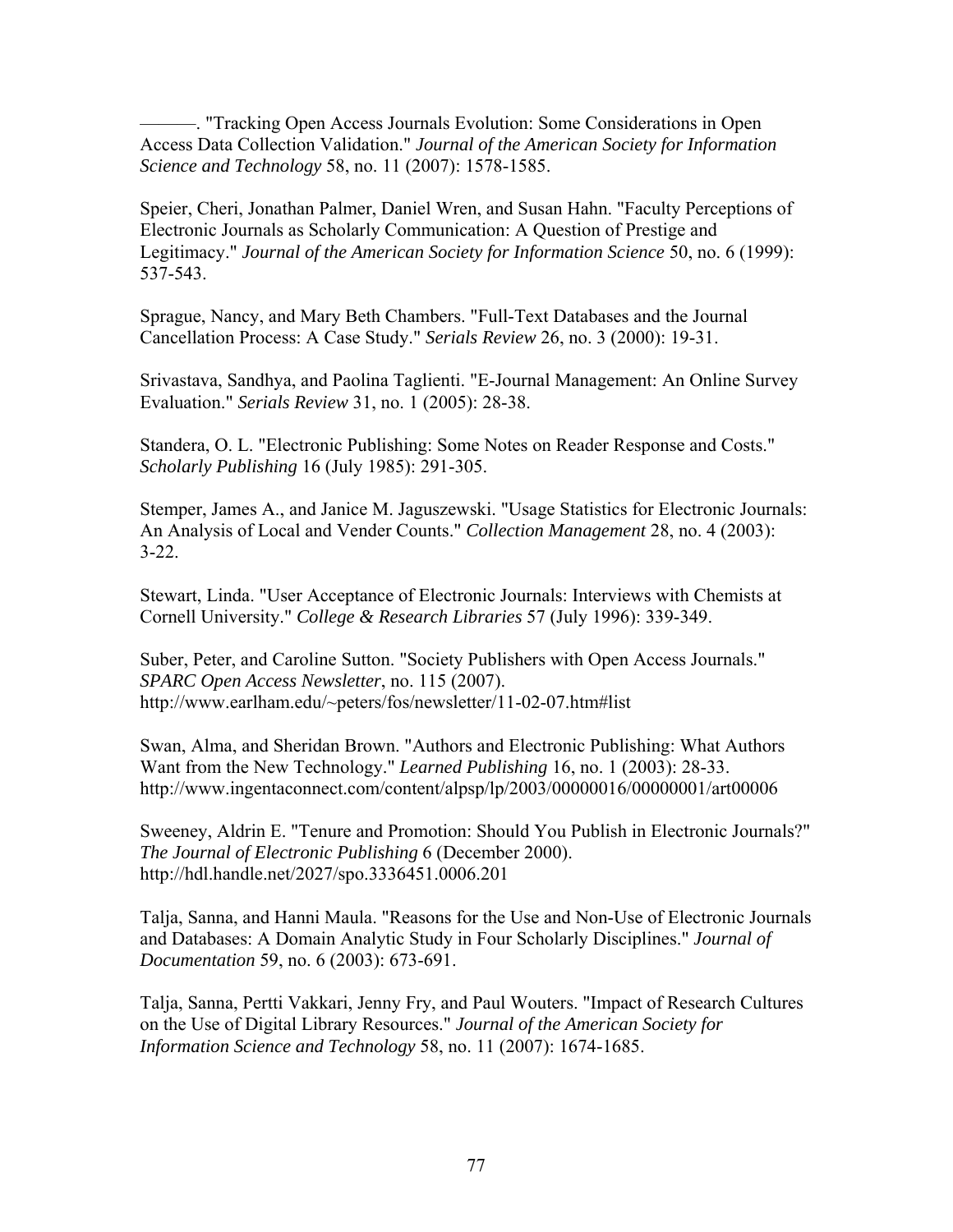Taylor, Donald. "Looking for a Link: Comparing Faculty Citations Pre and Post Big Deals." *Electronic Journal of Academic and Special Librarianship* 8, no. 1 (2007). http://southernlibrarianship.icaap.org/content/v08n01/taylor\_d01.htm

Tenopir, Carol. "Electronic Publishing: Research Issues for Academic Librarians and Users." *Library Trends* 51, no. 4 (2003): 614-635. http://hdl.handle.net/2142/8491

Tenopir, Carol, Brenda Hitchcock, and Ashley Pillow. *Use and Users of Electronic Library Resources: An Overview and Analysis of Recent Research Studies*. Washington, DC: Council on Library and Information Resources, 2003. http://www.clir.org/pubs/reports/pub120/pub120.pdf

Tenopir, Carol, and Donald W. King. "Designing Electronic Journals with 30 Years of Lessions from Print." *The Journal of Electronic Publishing* 4, no. 2 (1998). http://hdl.handle.net/2027/spo.3336451.0004.202

———. "Managing Scientific Journals in the Digital Era." *Information Outlook* 1 (February 1997): 14-17.

———. "Reading Behaviour and Electronic Journals." *Learned Publishing* 15, no. 4 (2002): 259-265.

http://www.ingentaconnect.com/content/alpsp/lp/2002/00000015/00000004/art00003

———. "Setting the Record Straight on Journal Publishing: Myth vs. Reality." *Library Journal*, 15 March 1996, 32-35.

———. "Trends in Scientific Scholarly Journal Publishing in the United States." *Journal of Scholarly Publishing* 28 (April 1997): 135-170.

———. "The Use and Value of Scientific Journals: Past, Present and Future." *Serials* 14 (July 2001): 113-120.

Tenopir, Carol, Donald W. King, Peter Boyce, Matt Grayson, and Keri-Lynn Paulson. "Relying on Electronic Journals: Reading Patterns of Astronomers." *Journal of the American Society for Information Science and Technology* 56, no. 8 (2005): 786-802.

Tenopir, Carol, Donald W. King, Peter Boyce, Matt Grayson, Yan Zhang, and Mercy Ebuen. "Patterns of Journal Use by Scientists through Three Evolutionary Phases." *D-Lib Magazine* 9, no. 5 (2003). http://www.dlib.org/dlib/may03/king/05king.html

Tenopir, Carol, Donald W. King, and Amy Bush. "Medical Faculty's Use of Print and Electronic Journals: Changes over Time and in Comparison with Scientists." *Journal of the Medical Library Association* 92, no. 2 (2004): 233-241. http://www.pubmedcentral.gov/picrender.fcgi?action=stream&blobtype=pdf&artid=3853 05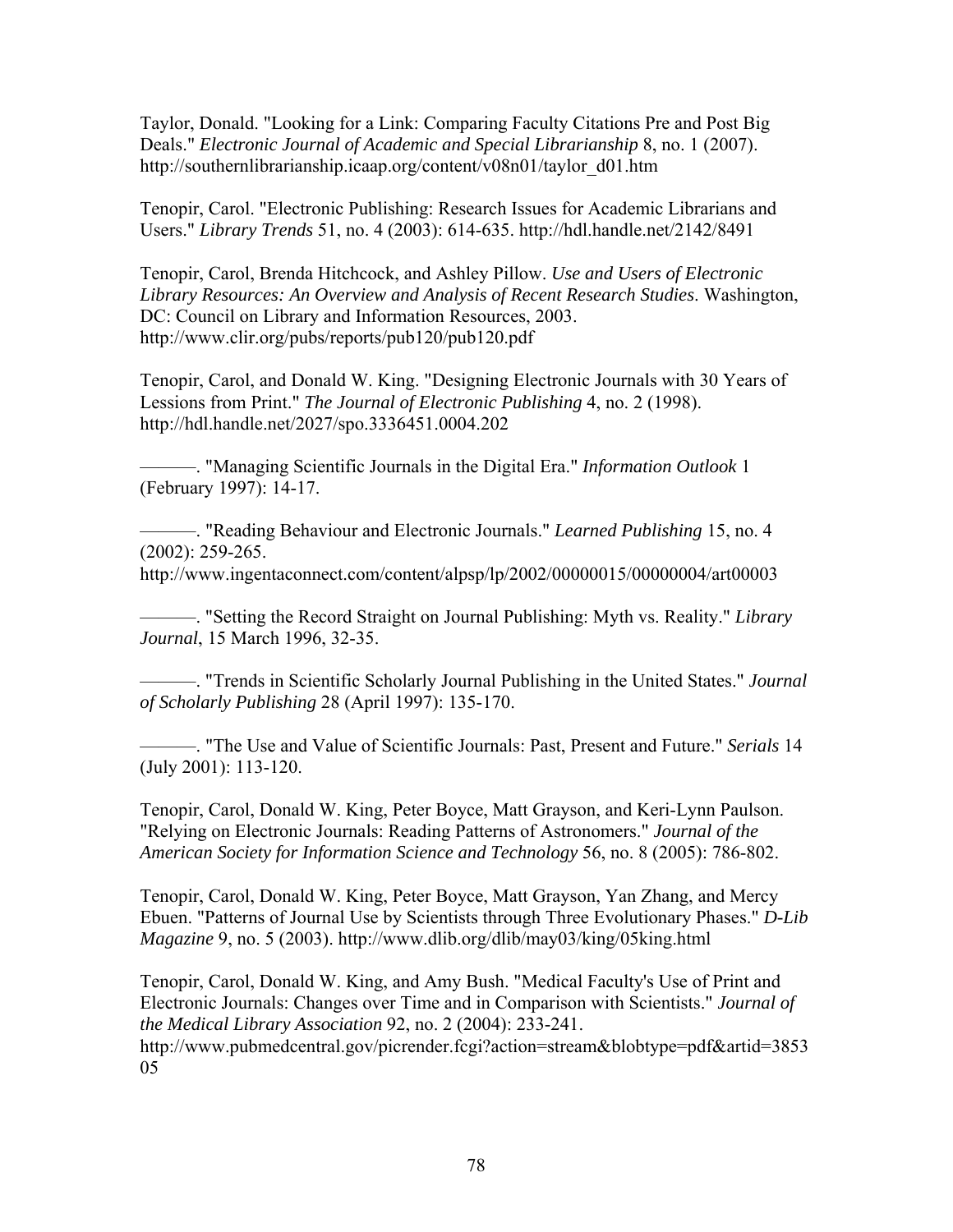Tomney, Hilary, and Paul F. Burton. "Electronic Journals: A Study of Usage and Attitudes Among Academics." *Journal of Information Science* 24, no. 6 (1998): 419-429.

Tonta, Yasar. "Scholarly Communication and the Use of Networked Information Sources." *IFLA Journal* 22, no. 3 (1996): 240-245.

Tschider, Charlotte. "Investigating the 'Public' in the Public Library of Science: Gifting Economics in the Internet Community." *First Monday* 11, no. 6 (2006). http://firstmonday.org/issues/issue11\_6/tschider/index.html

Vakkari, Pertti, and Sanna Talja. "Searching for Electronic Journal Articles to Support Academic Tasks. A Case Study of the Use of the Finnish National Electronic Library (FinELib)." *Information Research: An International Electronic Journal* 12, no. 1 (2006). http://informationr.net/ir/12-1/paper285.html

Vaughan, K. T. L. "Changing Use Patterns of Print Journals in the Digital Age: Impacts of Electronic Equivalents on Print Chemistry Journal Use." *Journal of the American Society for Information Science and Technology* 54, no. 12 (2003): 1149-1152.

Vilar, Polona, and Maja Zumer. "Comparison and Evaluation of the User Interfaces of E-Journals." *Journal of Documentation* 61, no. 2 (2005): 203-227.

Voorbij, Henk, and Hilde Ongering. "The Use of Electronic Journals by Dutch Researchers: A Descriptive and Exploratory Study." *The Journal of Academic Librarianship* 32, no. 3 (2006): 223-237.

Waddell, Pam. "The Potential for Electronic Journals in UK Academia." In *Libraries and IT: Working Papers of the Information Technology Sub-committee of the HEFC's Libraries Review*, 239-271. Bath, UK: The Office for Library and Information Networking, 1993.

Warkentin, Erwin. "Consumer Issues and the Scholarly Journal." *Canadian Journal of Communication* 22, no. 3 (1997): 39-47. http://www.cjc-online.ca/index.php/journal/article/view/1001/907

Warlick, Stefanie E, and K. T. L. Vaughan. "Factors Influencing Publication Choice: Why Faculty Choose Open Access." *Biomedical Digital Libraries* 4 (Article 1 2007). http://www.bio-diglib.com/content/4/1/1

Willinsky, John. "Open Access Is Public Access: Helping Policymakers Read Research." *Canadian Journal of Communication* 29, no. 3 (2004). http://www.cjc-online.ca/index.php/journal/article/view/1422/1526

Wilson, Mary Dabney. "Flying First Class or Economy? Classification of Electronic Titles in ARL Libraries." *portal: Libraries and the Academy* 1, no. 3 (2001): 225-240.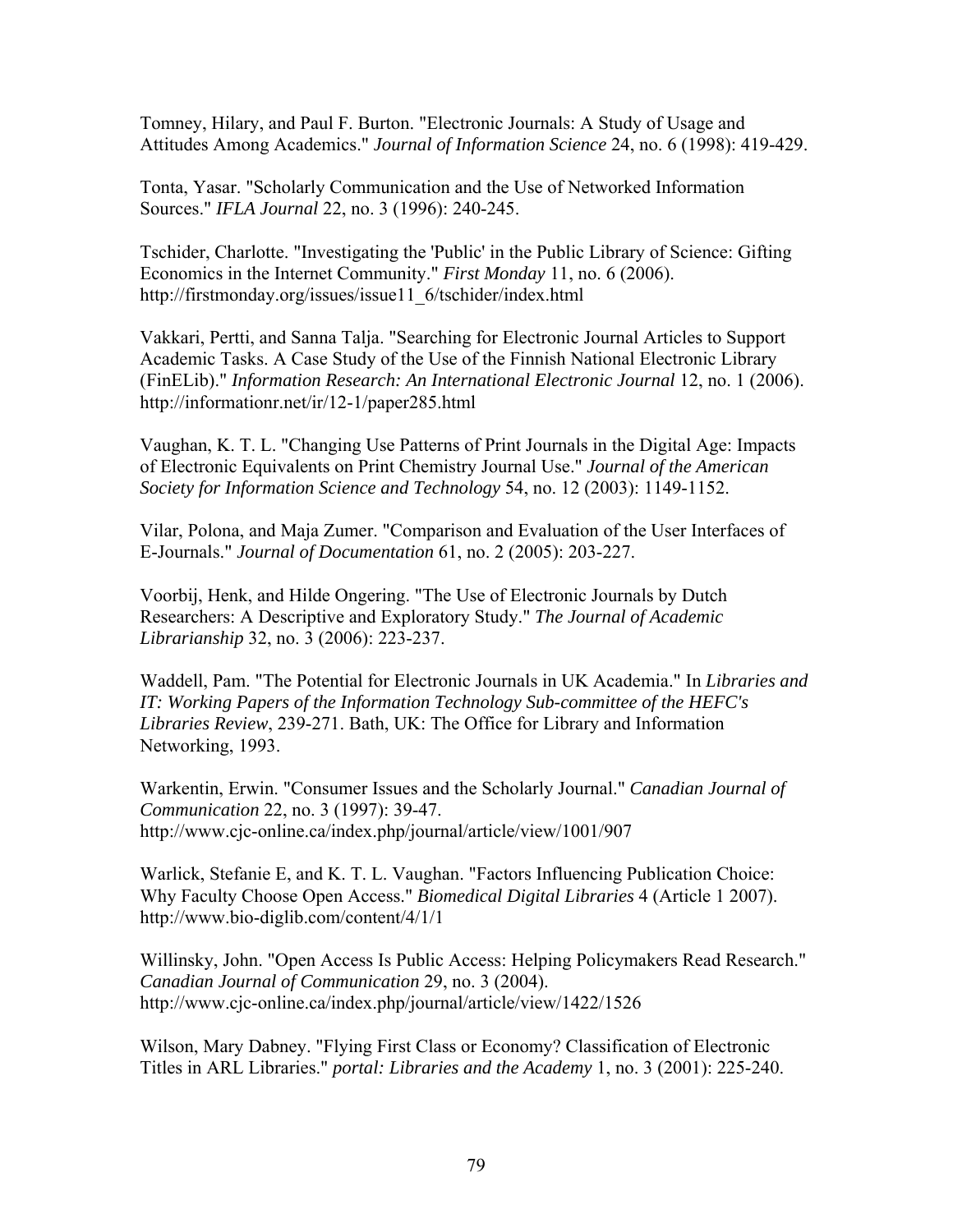Wood, D. J. "Peer Review and the Web: The Implications of Electronic Peer Review for Biomedical Authors, Referees and Learned Society Publishers." *The Journal of Documentation* 54 (March 1998): 173-197.

Woodward, Hazel. "Electronic Serials: the UK Electronic Libraries (eLIB) Programme." *Serials Review* 24 (Spring 1998): 15-20.

Woodward, Hazel, Fytton Rowland, Cliff McKnight, Carolyn Pritchett, and Jack Meadows. "Café Jus: An Electronic Journals User Survey." *Journal of Digital information* 1, no. 3 (1998). http://jodi.tamu.edu/Articles/v01/i03/Woodward/

Woolfrey, Sandra. "Subscriber Interest in Electronic Copy of Printed Journals." *Journal of Scholarly Publishing* 26 (April 1995): 200-205.

Worlock, Kate. "Electronic Journals: User Realities — The Truth about Content Usage Among the STM Community." *Learned Publishing* 15, no. 3 (2002): 223-226. http://www.ingentaconnect.com/content/alpsp/lp/2002/00000015/00000003/art00010

Wulff, Judith L., and Neal D. Nixon. "Quality Markers and Use of Electronic Journals in an Academic Health Sciences Library." *Journal of the Medical Library Association* 92, no. 3 (2004): 315–322. http://www.pubmedcentral.gov/articlerender.fcgi?artid=442173

Youngen, Gregory K. "Citation Patterns to Traditional and Electronic Preprints in the Published Literature." *College & Research Libraries* 59 (September 1998): 448-456. http://www.ala.org/ala/acrl/acrlpubs/crljournal/backissues1998b/september98/youngen.p df

Yue, Paoshan W., and Millie L. Syring. "Usage of Electronic Journals and Their Effect on Interlibrary Loan: A Case Study at the University of Nevada, Reno." *Library Collections, Acquisitions, & Technical Services* 28, no. 4 (2004): 420-432.

 Zainab, A. N., A. R. Huzaimah, and T. F. Ang. "Using Journal Use Study Feedback to Improve Accessibility." *The Electronic Library* 25, no. 5 (2007): 558-574.

Zhang, Yin. "The Impact of Internet-based Electronic Resources on Formal Scholarly Communication in the Area of Library and Information Science: A Citation Analysis." *Journal of Information Science* 24, no. 4 (1998): 241-254.

Zhang, Zhongdong. "Evaluating Electronic Journals Services and Monitoring Their Usage by Means of WWW Server Log File Analysis." *Vine*, no. 111 (1999): 37-42.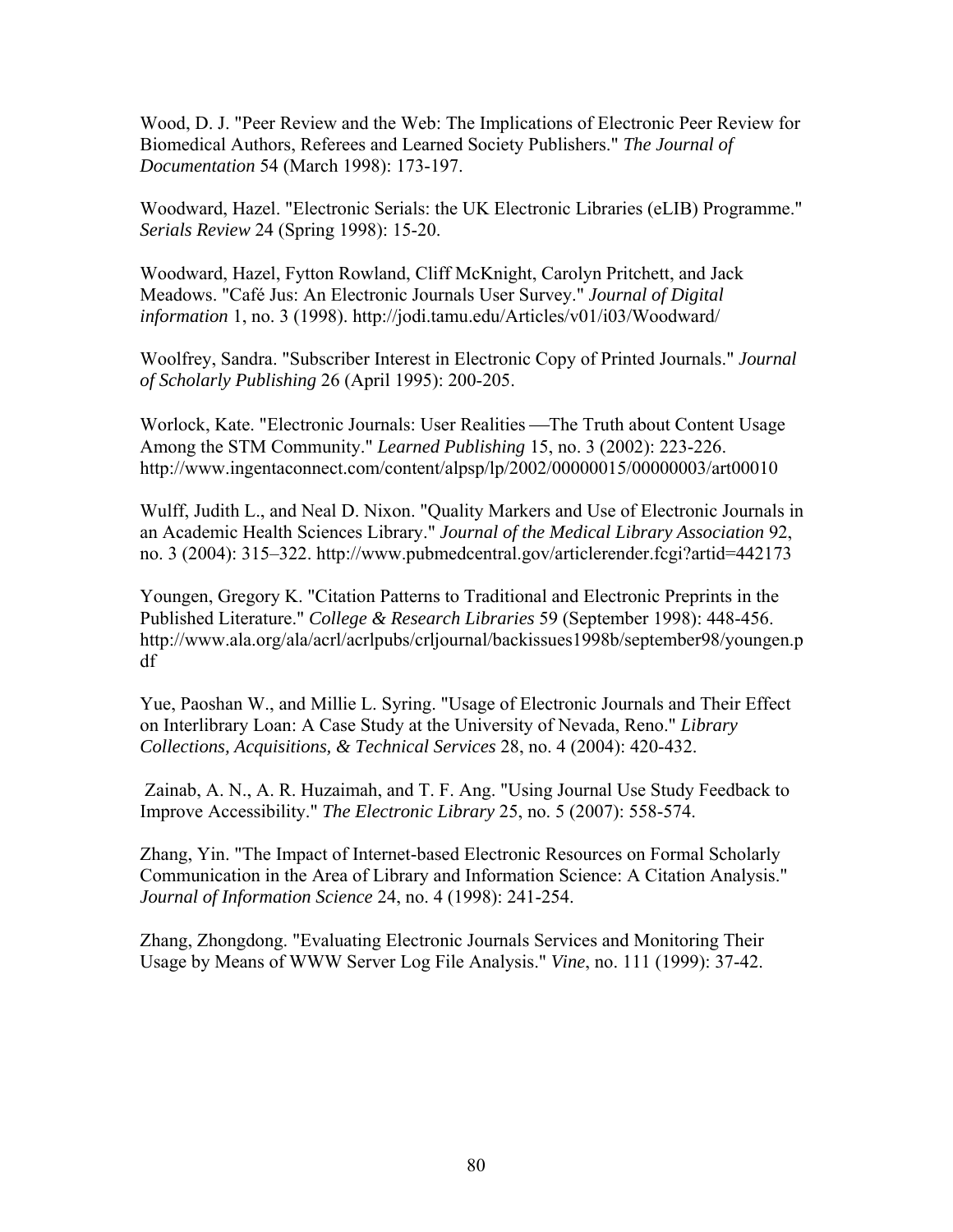## **4 General Works**

Allison, Arthur, James Currall, Michael Moss, and Susan Stuart. "Digital Identity Matters." *Journal of the American Society for Information Science and Technology* 56, no. 4 (2005): 364-372.

Asefeh Asemi, Nosrat Riyahiniya. "Awareness and Use of Digital Resources in the Libraries of Isfahan University of Medical Sciences, Iran." *The Electronic Library* 25, no. 3 (2007): 316-327.

Baker, Gavin. "Student Activism: How Students Use the Scholarly Communication System." *College & Research Libraries News* 68, no. 10 (2007). http://www.ala.org/ala/acrl/acrlpubs/crlnews/backissues2007/november07/Student\_activi sm.cfm

Banks, Marcus A. "The Excitement of *Google Scholar*, the Worry of *Google Print*." *Biomedical Digital Libraries* 2 (Article 2 2005). http://www.bio-diglib.com/content/pdf/1742-5581-2-2.pdf

Benkler, Yochai. *The Wealth of Networks: How Social Production Transforms Markets and Freedom*. New Haven: Yale University Press, 2006. http://www.benkler.org/wealth\_of\_networks/index.php/Download\_PDFs\_of\_the\_book

Bennett, Scott. "Re-engineering Scholarly Communication: Thoughts Addressed to Authors." *Journal of Scholarly Publishing* 27 (July 1996): 185-196.

Björk, Bo-Christer. "A Lifecycle Model of the Scientific Communication Process." *Learned Publishing* 18, no. 3 (2005): 165-176. http://www.ingentaconnect.com/content/alpsp/lp/2005/00000018/00000003/art00002

———. "A Model of Scientific Communication as a Global Distributed Information System." *Information Research: An International Electronic Journal* 12, no. 2 (2007). http://informationr.net/ir/12-2/paper307.html

Björk, Bo-Christer, and Ziga Turk. "How Scientists Retrieve Publications: An Empirical Study of How the Internet Is Overtaking Paper Media." *The Journal of Electronic Publishing* 6 (December 2000). http://hdl.handle.net/2027/spo.3336451.0006.202

Borgman, Christine L. "The Invisible Library: Paradox of the Global Information Infrastructure." *Library Trends* 51, no. 4 (2003): 652-674. http://hdl.handle.net/2142/8487

———. *Scholarship in the Digital Age: Information, Infrastructure and the Internet*. Cambridge, MA: MIT Press, 2007.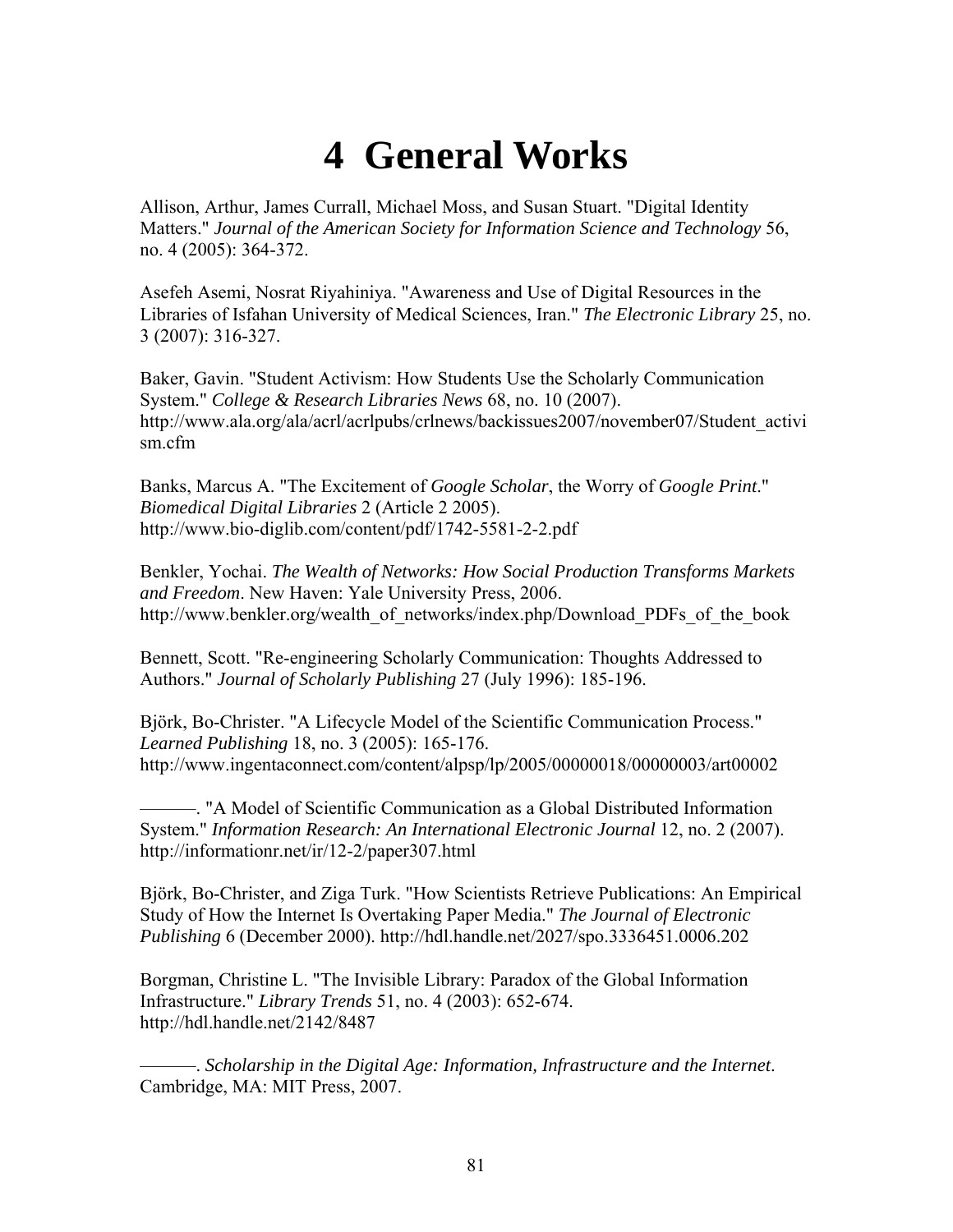Borman, Stu. "Advances in Electronic Publishing Herald Changes for Scientists." *Chemical & Engineering News* 71, no. 24 (1993): 10-24.

Bowen, William G. "'New Times Always; Old Time We Cannot Keep.'" *ARL: A Bimonthly Report on Research Library Issues and Actions from ARL, CNI, and SPARC*, no. 243 (2005): 1-16. http://www.arl.org/bm~doc/arlbr243bowen.pdf

Brogan, Martha L., and Daphnée Rentfrow. *A Kaleidoscope of Digital American Literature*. Washington, DC: Council on Library and Information Resources and Digital Library Federation, 2005. http://www.clir.org/pubs/abstract/pub132abst.html

Bugeja, Michael J. "The Advent of Print on Demand . . . but Make Sure You Read the Fine Print." *The Chronicle of Higher Education*, 30 March 2001, B9-B10.

Butterworth, I., ed. *The Impact of Electronic Publishing on the Academic Community: An International Workshop Organized by the Academia Europaea and the Wenner-Gren Foundation*. London: Portland Press, 1998.

Byerley, Suzanne L., and Mary Beth Chambers. "Accessibility of Web-based Library Databases: the Vendors' Perspectives." *Library Hi Tech* 21, no. 3 (2003): 347-357.

Chodorow, Stanley. "Scholarship and Scholarly Communication in the Electronic Age." *EDUCAUSE Review* 35 (January/February 2000): 86-92. http://www.educause.edu/ir/library/pdf/ERM001B.pdf

Clarke, Roger. "Freedom of Information? The Internet as Harbinger of the New Dark Ages." *First Monday* 4, no. 11 (1999). http://www.firstmonday.dk/issues/issue4\_11/clarke/index.html

Clews, John. "Digital Language Access: Scripts, Transliteration, and Computer Access." *D-Lib Magazine* (March 1997). http://www.dlib.org/dlib/march97/sesame/03clews.html

Clyde, Laurel A. "Weblogs—Are You Serious?" *The Electronic Library* 22, no. 5 (2004): 390-392

Cole, Timothy W. "Publishing Mathematics on the Web." *Science & Technology Libraries* 20, no. 2/3 (2001): 27-44.

Covi, Lisa M. "Material Mastery: Situating Digital Library Use in University Research Practices." *Information Processing and Management* 35 (May 1999): 293-316.

Crawford, John. "The Use of Electronic Information Services and Information Literacy: A Glasgow Caledonian University Study." *Journal of Librarianship and Information Science* 38, no. 1 (2006): 33-44.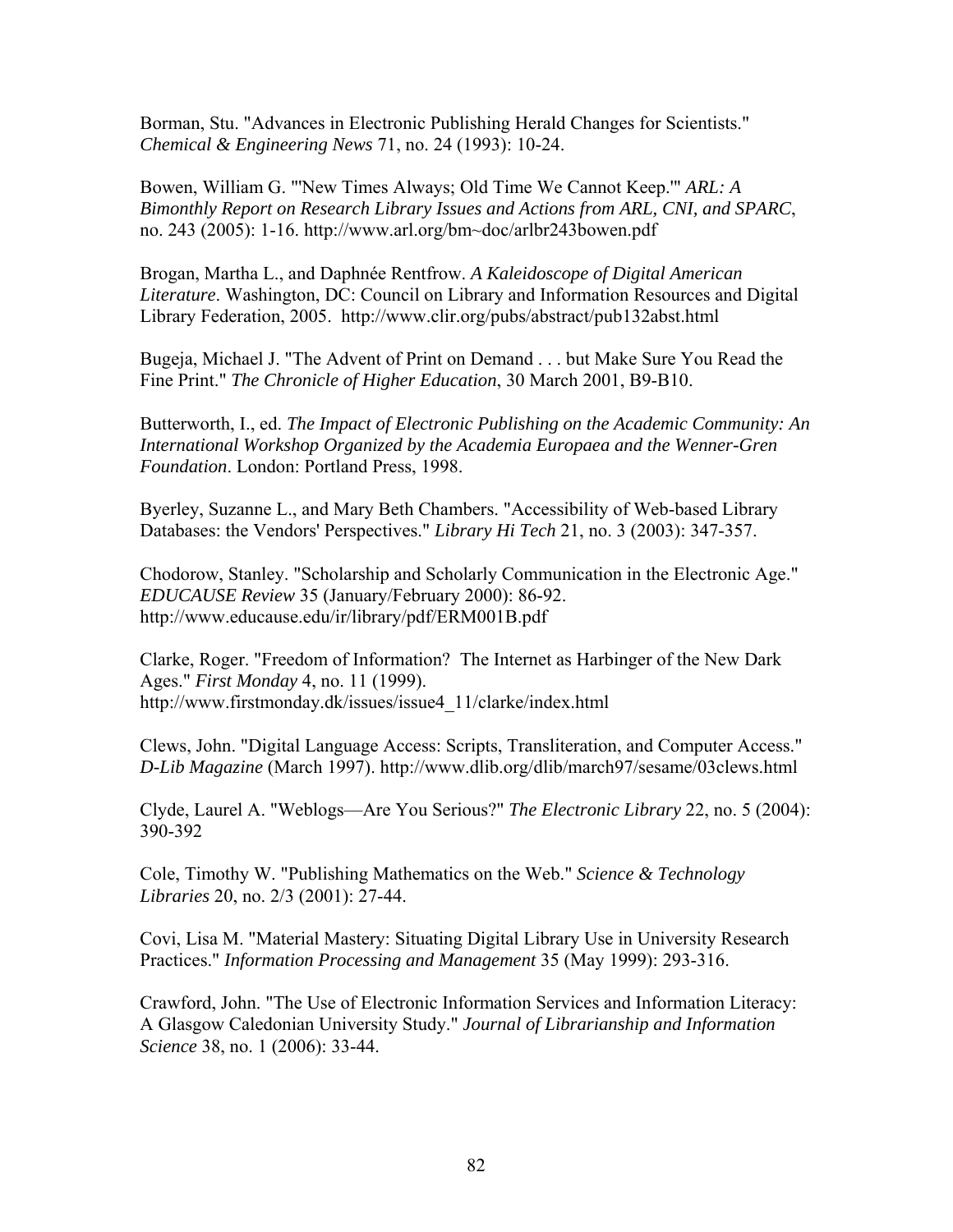Crawford, Walt. "Talking about Public Access—PACS-L's First Decade." *Information Technology and Libraries* 19 (September 2000): 112-115.

Dalbello, Marija. "Is There a Text in This Library? History of the Book and Digital Continuity." *Journal of Education for Library and Information Science* 43, no. 3 (2002): 197-204. http://dlist.sir.arizona.edu/1677/

Daniel, Hans-Dieter. "Publications as a Measure of Scientific Advancement and of Scientists' Productivity." *Learned Publishing* 18, no. 2 (2005): 143-148. http://www.ingentaconnect.com/content/alpsp/lp/2005/00000018/00000002/art00009

Davies, J. Eric, and Helen Greenwood. "Scholarly Communication Trends—Voices from the Vortex: A Summary of Specialist Opinion." *Learned Publishing* 17, no. 2 (2004): 157-167.

http://www.ingentaconnect.com/content/alpsp/lp/2004/00000017/00000002/art00011

De Vicente, Angel, John Crawford, and Stuart Clink. "Use and Awareness of Electronic Information Services by Academic Staff at Glasgow Caledonian University." *Library Review* 53, no. 8 (2004): 401-407.

Dempsey, Lorcan, and Maria Heijne. "Scientific Information Supply—Building Networked Information Systems." *The Electronic Library* 14 (August 1996): 317-332.

Desmarais, Norman. "E Ink and Digital Paper." *Against the Grain* 14 (December 2002-January 2003): 88-90.

Dilevko, Juris, and Lisa Gottlieb. "Print Sources in an Electronic Age: A Vital Part of the Research Process for Undergraduate Students." *The Journal of Academic Librarianship* 28, no. 6 (2002): 381-392.

Doldi, Luisa M., and Erwin Bratengeyer. "The Web as a Free Source for Scientific Information: A Comparison with Fee-Based Databases." *Online Information Review* 29, no. 4 (2005): 400-411

Domier, Sharon H. "LISTSERVS within the Pantheon of Written Materials." In *Advances in Serials Management*, vol. 5, ed. Marcia Tuttle and Karen D. Darling, 125-138. Greenwich, CT: JAI Press, 1995.

Dong, Peng, Marie Loh, and Adrian Mondry. "The 'Impact Factor' Revisited." *Biomedical Digital Libraries* 2 (Article 7 2005). http://www.bio-diglib.com/content/2/1/7

Doty, Philip, and Ann P. Bishop. "The National Information Infrastructure and Electronic Publishing: A Reflective Essay." *Journal of the American Society for Information Science* 45, no. 10 (1994): 785-799.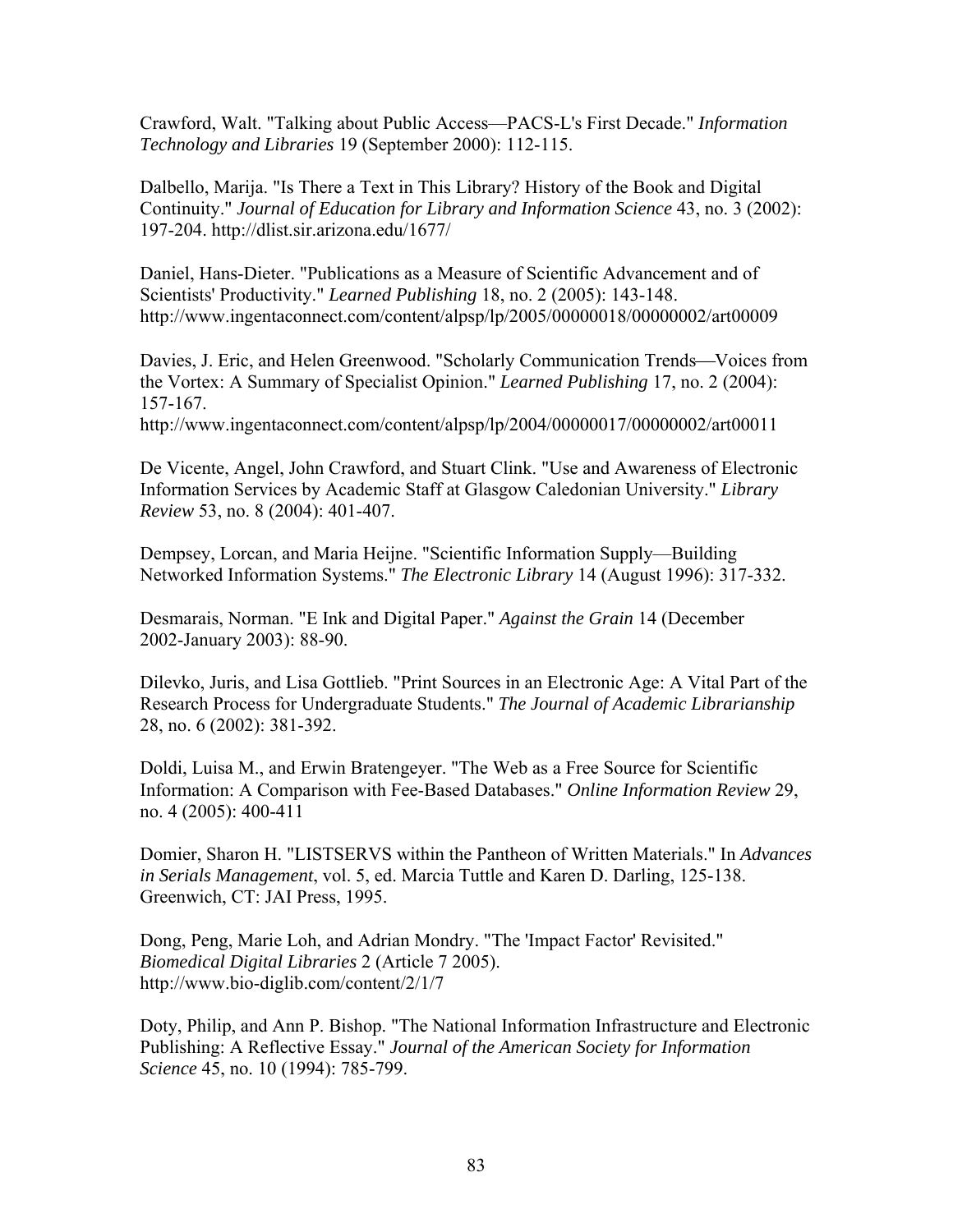Duff, Alistair S. "Four 'E'pochs: The Story of Informatization." *Library Review* 52, no. 2 (2003): 58-64.

Duguid, Paul. "Limits of Self-Organization: Peer Production and 'Laws of Quality.'" *First Monday* 11, no. 10 (2006). http://www.firstmonday.org/issues/issue11\_10/duguid/

Eisend, Martin. "The Internet as a New Medium for the Sciences? The Effects of Internet Use on Traditional Scientific Communication Media Among Social Scientists in Germany." *Online Information Review* 26, no. 5 (2002): 307-317.

Ekman, Richard, and Richard E. Quandt, eds. *Technology and Scholarly Communication*. Berkeley: University of California Press, 1999.

Elam, Barbara. "Readiness or Avoidance: E-Resources and the Art Historian." *Collection Building* 26, no. 1 (2007): 4-6.

Ernest, Douglas J., and Holley R. Lange. "Electronic Publishing: A Bibliography, 1983-1986." In *Library High Tech Bibliography*, vol. 2, ed. C. Edward Wall. Ann Arbor: Pierian Press, 1987.

Fernandez, Leila. "Scholarly Communication in the Sciences—A Third World Perspective." *Internet Reference Services Quarterly* 4, no. 4 (1999): 19-27.

Fisher, William. "Now You See It; Now You Don't: The Elusive Nature of Electronic Information." *Library Collections, Acquisitions, & Technical Services* 27, no. 4 (2003): 463-472.

Franklin, Brinley, and Terry Plum. "Library Usage Patterns in the Electronic Information Environment." *Information Research* 9, no. 4 (2004). http://informationr.net/ir/9-4/paper187.html

Friedlander, Amy. *Dimensions and Use of the Scholarly Information Environment: Introduction to a Data Set Assembled by the Digital Library Federation and Outsell, Inc.*  Washington, DC: Digital Library Federation and Council on Library and Information Resources, 2002. http://www.clir.org/pubs/reports/pub110/contents.html

Gabriel, Michael R. *A Guide to the Literature of Electronic Publishing: CD-ROM, Desktop Publishing, and Electronic Mail, Books, and Journals*. Greenwich, CT: JAI Press, 1989.

The Getty Art History Information Program. *Research Agenda for Networked Cultural Heritage*. Santa Monica: The Getty Art History Information Program, 1996.

Gordon, G. E., and Fytton Rowland, eds. *Scholarly Publishing in an Electronic Era*, *International Yearbook of Library and Information Management*. London: Facet Publishing, 2005.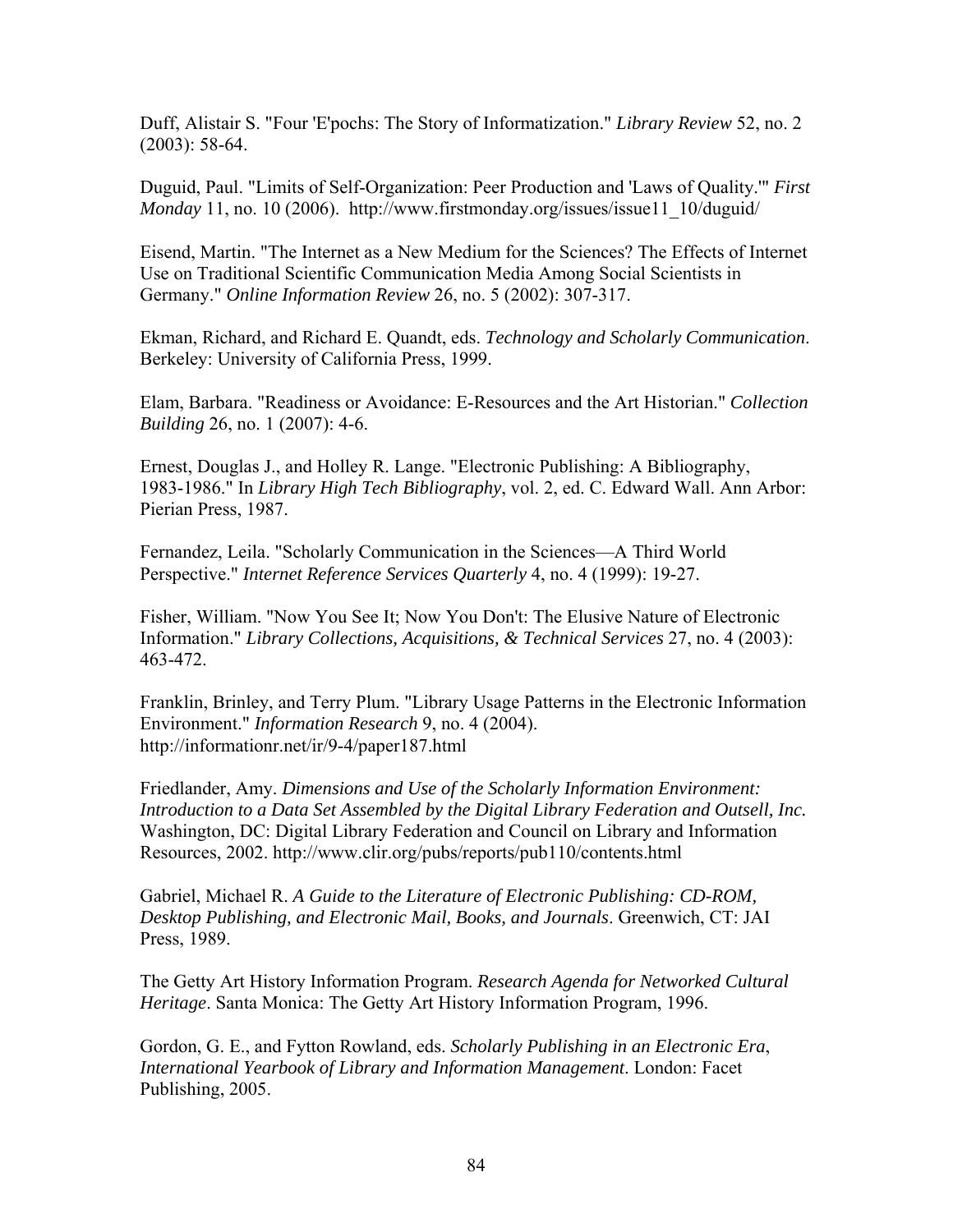Graham, Thomas W. "Scholarly Communication." *Serials* 13 (March 2000): 3-11.

Green, David. "The National Initiative for a Networked Cultural Heritage (NINCH)." *American Council of Learned Societies Newsletter* 4 (February 1997). http://www.acls.org/n44green.htm

Greenstein, Daniel. "The Arts and Humanities Data Service Three Years' On." *D-Lib Magazine* (December 1998). http://www.dlib.org/dlib/december98/greenstein/12greenstein.html

Greenstein, Daniel, and Leigh Watson Healy. "Print and Electronic Information: Shedding New Light on Campus Use." *EDUCAUSE Review* 37 (September/October 2002): 16-17. http://www.educause.edu/ir/library/pdf/erm02511.pdf

Grycz, Czeslaw Jan, ed. *Promises & Pitfalls—An AAP/PSP Briefing Paper on Internet Publishing*. New York: Association of American Publishers, Inc., 1994.

Guernsey, Lisa. "Scholars Who Work with Technology Fear They Suffer in Tenure Reviews." *The Chronicle of Higher Education*, 6 June 1997, A21-A22.

Halliday, Leah. "Scholarly Communication, Scholarly Publication and the Status of Emerging Formats." *Information Research* 6 (July 2001). http://InformationR.net/ir/6-4/paper111.html

Harley, Diane. "Use and Users of Digital Resources." *EDUCAUSE Quarterly* 30, no. 4 (2007): 12-20. http://www.educause.edu/ir/library/pdf/EQM0742.pdf

Heimpel, Rod. "Legitimizing Electronic Scholarly Publications: A Discursive Proposal." *Surfaces* 8, no. 103 (1999). http://www.pum.umontreal.ca/revues/surfaces/vol8/heimpel.pdf

Harley, Diane, Sarah Earl-Novell, Jennifer Arter, Shannon Lawrence, and C. Judson King. "The Influence of Academic Values on Scholarly Publication and Communication Practices." *Journal of Electronic Publishing* 10, no. 2 (2007). http://hdl.handle.net/2027/spo.3336451.0010.204

Henry, Charles. "The American Arts and Letters Network." *American Council of Learned Societies Newsletter* 4 (February 1997). http://www.acls.org/n44henry.htm

Heterick, Bruce. "Faculty Attitudes toward Electronic Resources." *EDUCAUSE Review* 37 (July/August 2002): 10-11. http://www.educause.edu/ir/library/pdf/ERM0248.pdf

Hirshon, Arnold. "A Diamond in the Rough: Divining the Future of E-Content." *EDUCAUSE Review* 40, no. 1 (2005): 34–44. http://www.educause.edu/ir/library/pdf/erm0512.pdf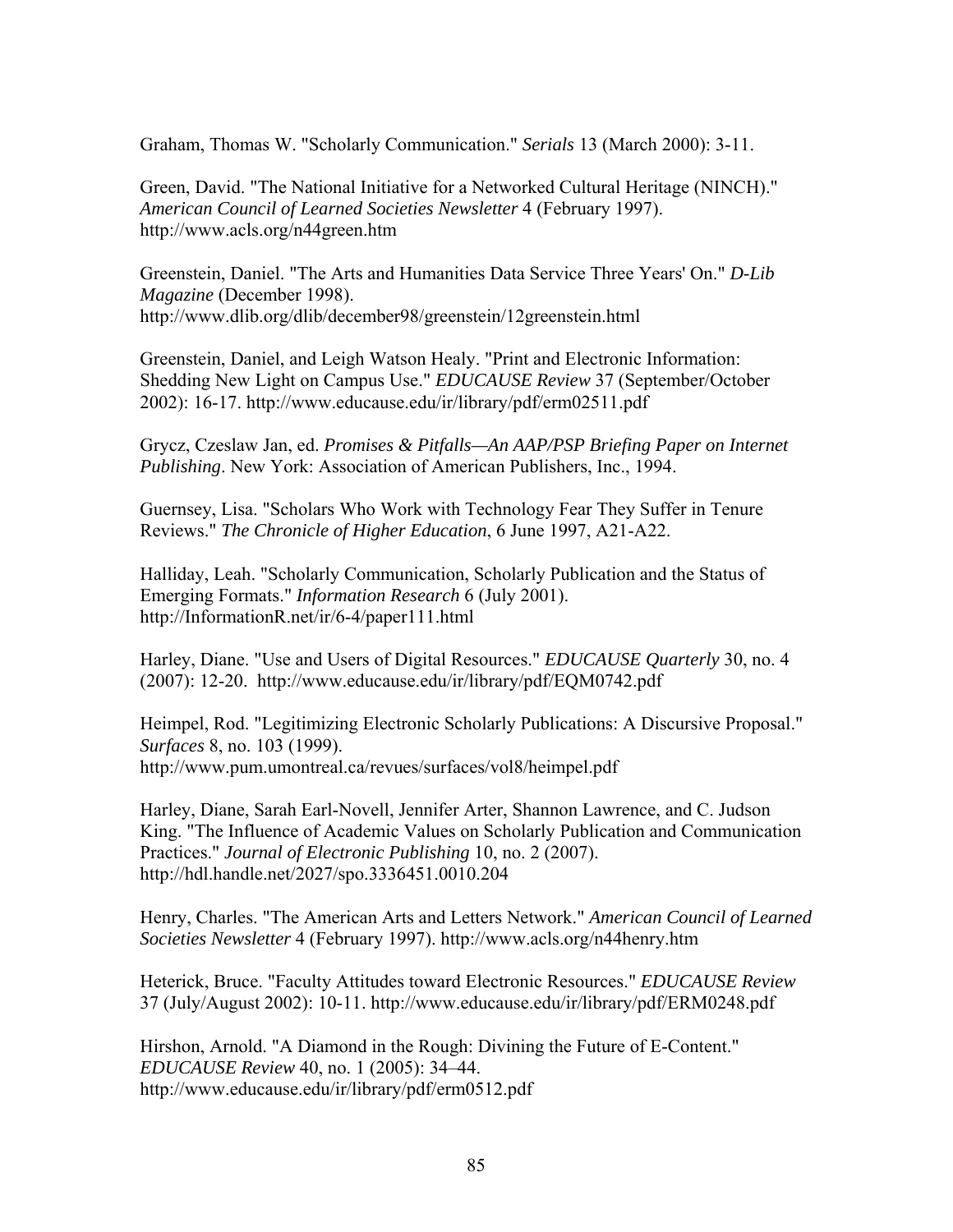Holmes, Aldyth. "Publishing Trends and Practices in the Scientific Community." *Canadian Journal of Communication* 29, no. 3 (2004). http://www.cjc-online.ca/index.php/journal/article/view/1426/1534

Hovde, Karen. "You Can't Get There from Here: Student Citations in an Ephemeral Electronic Environment." *College and Research Libraries* 68, no. 4 (2007): 312-321. http://www.ala.org/ala/acrl/acrlpubs/crljournal/backissues2007a/crljuly07/hovde07.pdf

Hurd, Julie M. "Scientific Communication: New Roles and New Players." *Science & Technology Libraries* 25, no. 1/2 (2004): 5-22.

Igun, Stella E. "Implications for Electronic Publishing in Libraries and Information Centres in Africa." *The Electronic Library* 23, no. 1 (2005): 82-91.

Jacobson, Thomas L. "The Electronic Publishing Revolution is Not 'Global.'" *Journal of the American Society for Information Science* 45 (December 1994): 745-752.

Jankowska, Maria Anna. "Identifying University Professors' Information Needs in the Challenging Environment of Information and Communication Technologies." *The Journal of Academic Librarianship* 30, no. 1 (2004): 51-66.

Kasdorf, William E. *The Columbia Guide to Digital Publishing*. New York: Columbia University Press, 2003.

Kebede, Gashaw. "The Changing Information Needs of Users in Electronic Information Environments." *The Electronic Library* 20, no. 1 (2002): 14-21.

Kiernan, Vincent. "Rewards Remain Dim for Professors Who Pursue Digital Scholarship." *The Chronicle of Higher Education*, 28 April 2000, A45-A46.

Kling, Rob, and Geoffrey McKim. "Not Just a Matter of Time: Field Differences and the Shaping of Electronic Media in Supporting Scientific Communication." *Journal of the American Society for Information Science* 51, no. 14 (2000): 1306-1320. http://arxiv.org/abs/cs.CY/9909008

———. "Scholarly Communication and the Continuum of Electronic Publishing." *Journal of the American Society for Information Science* 50, no. 10 (1999): 890-906. http://arxiv.org/abs/cs.CY/9903015

Kling, Rob, Geoffrey McKim, and Adam King. "A Bit More to It: Scholarly Communication Forums as Socio-Technical Interaction Networks." *Journal of the American Society for Information Science and Technology* 54, no. 1 (2003): 47-67. https://scholarworks.iu.edu/dspace/html/2022/1088/wp01-02B.html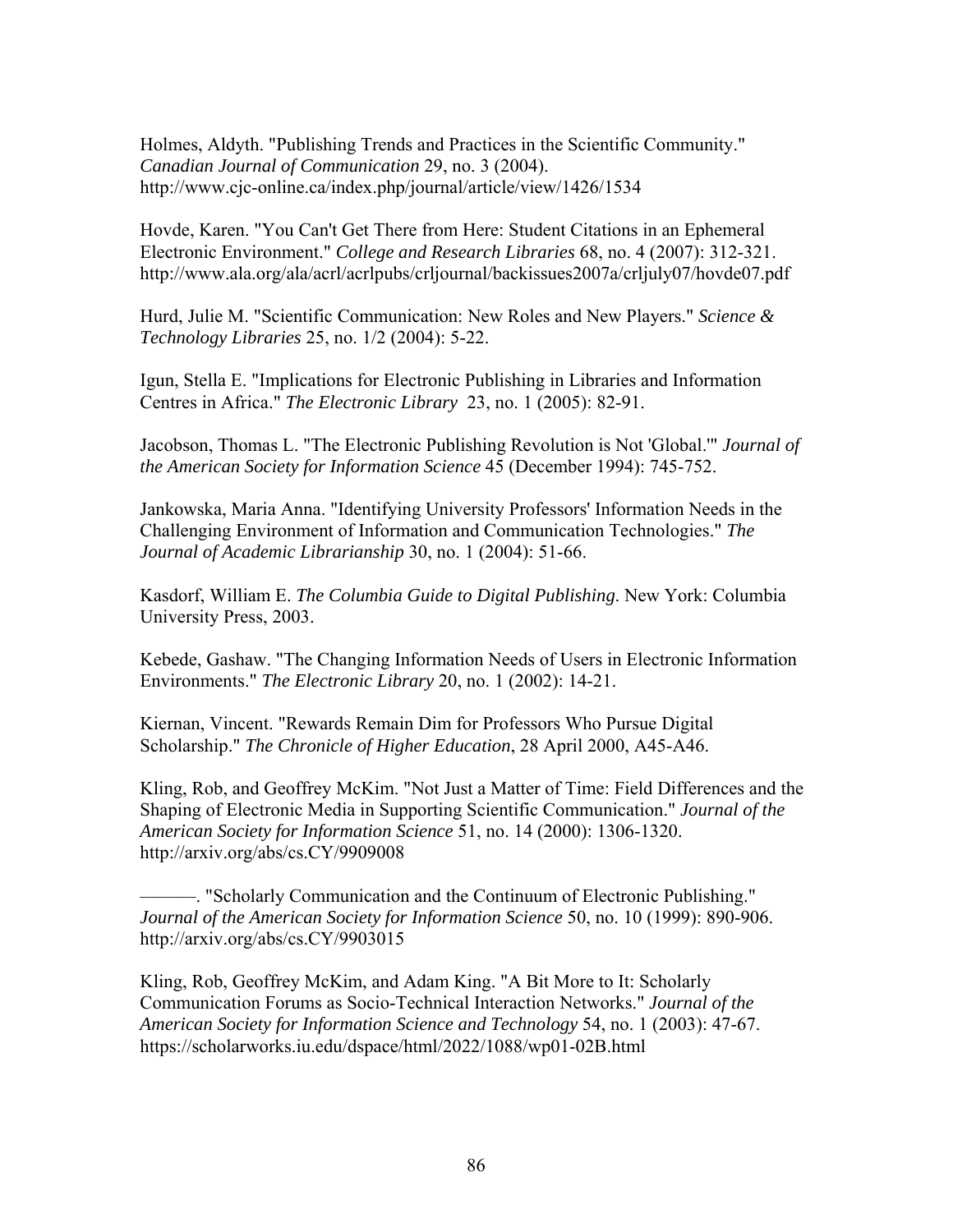Kovacs, Diane K., Kara L. Robinson, and Jeanne Dixon. "Scholarly E-Conferences on the Academic Networks: How Library and Information Science Professionals Use Them." *Journal of the American Society for Information Science* 46 (May 1995): 244-253.

Kovacs, Michael J., and Diane K. Kovacs. "The State of Scholarly Electronic Conferencing." *Electronic Networking: Research, Applications and Policy* 1 (Winter 1991): 29-36.

Kubota, Teruzo. "How Are Electronic Journals and CD-ROMs Being Accepted in Japan?" *Learned Publishing* 14, no. 2 (2001): 139-143. http://www.ingentaconnect.com/content/alpsp/lp/2001/00000014/00000002/art00009

Kushkowski, Jeffrey D. "Web Citation by Graduate Students: A Comparison of Print and Electronic Theses." *portal: Libraries and the Academy* 5, no. 2 (2005): 259-276.

Lancaster, F. W. "Electronic Publishing." *Library Trends* 37 (Winter 1989): 316-325. http://hdl.handle.net/2142/7612

———. "The Evolution of Electronic Publishing." *Library Trends* 43 (Spring 1995): 518-527. http://hdl.handle.net/2142/7981

———. "The Paperless Society Revisited." *American Libraries* 16 (September 1985): 553-555.

———. *Toward Paperless Information Systems*. New York: Academic Press, 1978.

Langston, Lizbeth. "Scholarly Communication and Electronic Publication: Implications for Research, Advancement, and Promotion." In *Untangling the Web: Proceedings of the Conference Sponsored by the Librarians Association of the University of California, Santa Barbara and Friends of the UCSB Library*, ed. Andrea L. Duda. Santa Barbara: University of California, Santa Barbara Library, 1996. http://www.library.ucsb.edu/untangle/langston.html

Lawlor, Bonnie. "Abstracting and Information Services: Managing the Flow of Scholarly Communication––Past, Present, and Future." *Serials Review* 29, no. 3 (2003): 200-209.

Lederberg, Joshua. "Options for the Future." *D-Lib Magazine* (May 1996). http://www.dlib.org/dlib/may96/05lederberg.html

Lippincott, Joan K. "Beyond Coexistence: Finding Synergies between Print Content and Digital Information." *Journal of Library Administration* 46, no. 2 (2007): 17-26.

Liu, Ziming, and David G. Stork. "Is Paperless Really More? Rethinking the Role of Paper in the Digital Age." *Communications of the ACM* 43 (November 2000): 94-97.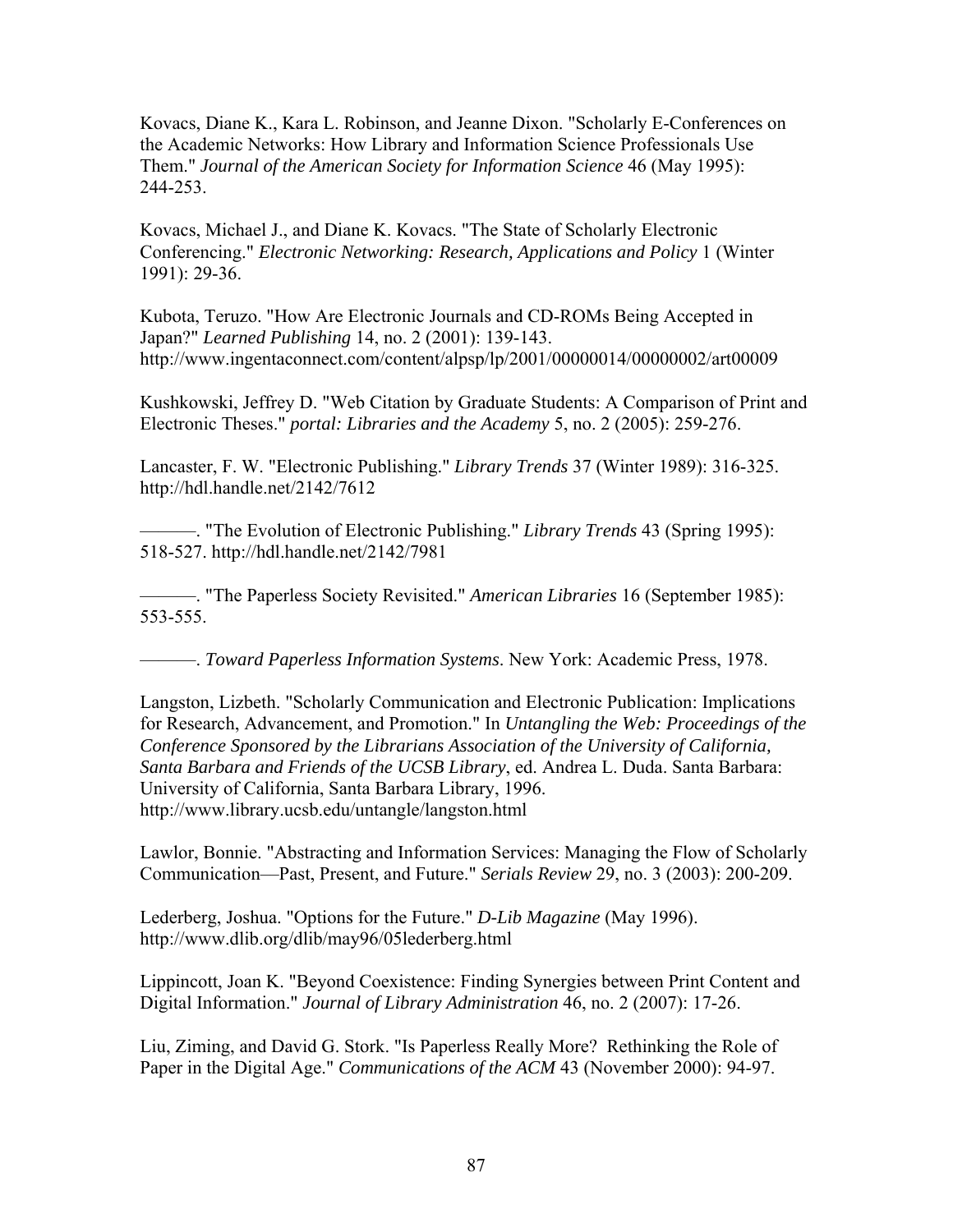Lucier, Richard E. "Knowledge Management: Refining Roles in Scientific Communication." *Educom Review* 25 (Fall 1990): 21-27.

———. "Librarians and Publishers as Collaborators and Competitors." *EDUCAUSE Review* 38, no. 2 (2003): 10-11. http://www.educause.edu/ir/library/pdf/erm0326.pdf

Lyman, Peter, and Hal R. Varian. "How Much Information?" *The Journal of Electronic Publishing* 6 (December 2000). http://hdl.handle.net/2027/spo.3336451.0006.204

Lyons, Patrice A. "The World Meets the Internet." *D-Lib Magazine* 10, no. 3 (2004). http://www.dlib.org/dlib/march04/lyons/03lyons.html

Maher, James V. "The Research University and Scholarly Publishing: The View from a Provost's Office." *ARL: A Bimonthly Report on Research Library Issues and Actions from ARL, CNI, and SPARC*, no. 249 (2006): 1-3. http://www.arl.org/bm~doc/arlbr249provost.pdf

Mann, Charles C. "Electronic Paper Turns the Page." *Technology Review* 104 (March 2001): 42-48. http://www.technologyreview.com/Infotech/12295/

Marcum, Deanna B., and Gerald George. "Who Uses What? Report on a National Survey of Information Users in Colleges and Universities." *D-Lib Magazine* 9, no. 10 (2003). http://www.dlib.org/dlib/october03/george/10george.html

Marks, Jayne, and Timo Hannay. "Evolving Scholarly Communication." *Learned Publishing* 17, no. 1 (2004): 3-6. http://www.ingentaconnect.com/content/alpsp/lp/2004/00000017/00000001/art00001

McCarty, Willard. "Because It's Time: A Commentary on the Program Session." *American Council of Learned Societies Newsletter* 4 (February 1997). http://www.acls.org/n44mccar.htm

———. "A Potency of Life: Scholarship in an Electronic Age." *The Serials Librarian* 23, no. 3/4 (1993): 79-97.

McGrath, Eileen L., Winifred Fordham Metz, and John B. Rutledge. "H-Net Book Reviews: Enhancing Scholarly Communication with Technology." *College & Research Libraries* 66, no. 1 (2005): 8-19.

http://www.ala.org/ala/acrl/acrlpubs/crljournal/backissues2005a/crljan05/mcgrath.pdf

Mogge, Dru. "Seven Years of Tracking Electronic Publishing: the ARL *Directory of Electronic Journals, Newsletters and Academic Discussion Lists*." *Library Hi Tech* 17, no. 1 (1999): 17-25.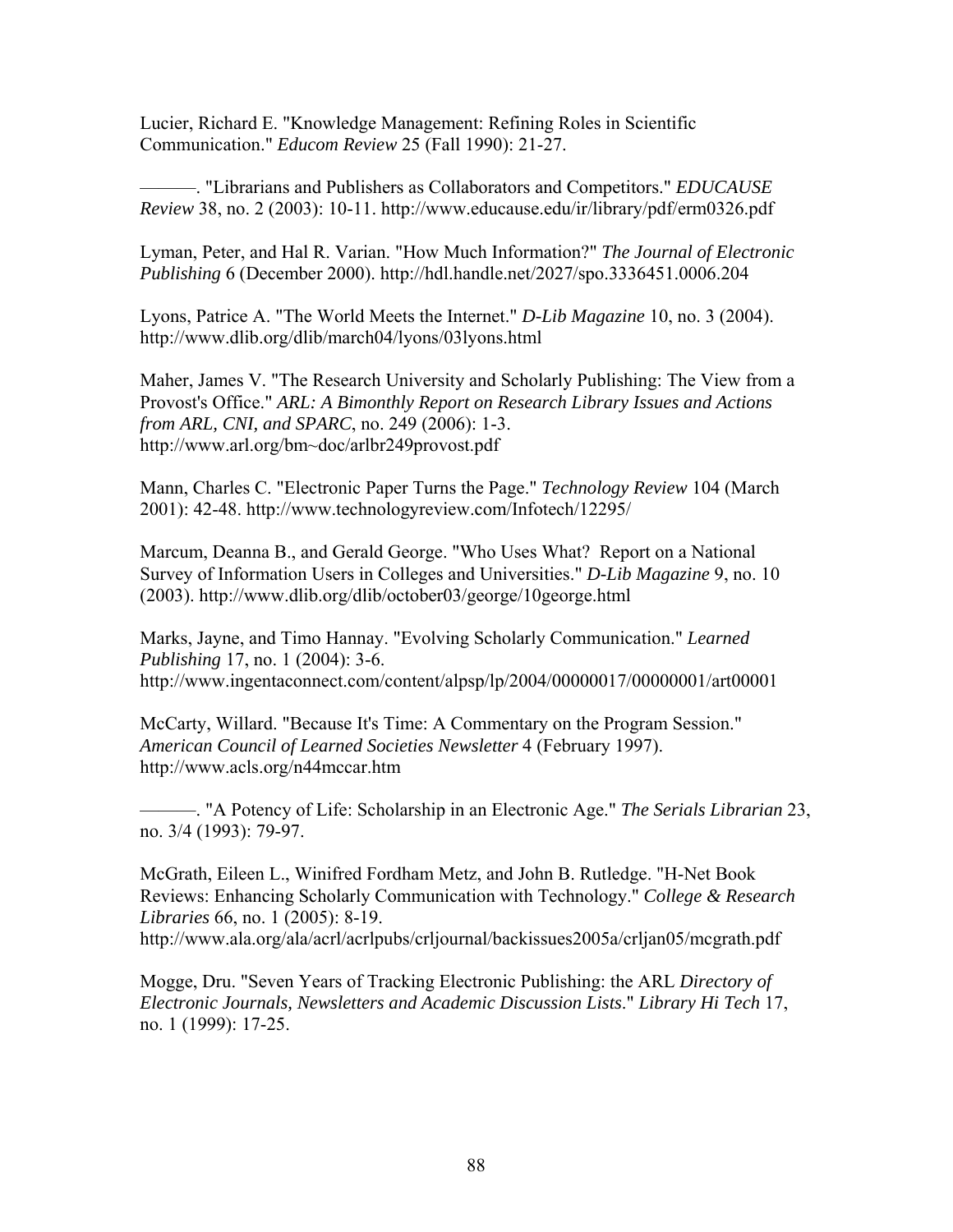Newby, Gregory B. "A Prognosis for Continued Disarray in Electronic Scholarly Communication." *Canadian Journal of Communication* 22, no. 3/4 (1997): 213-225. http://www.cjc-online.ca/index.php/journal/article/view/1014/920

Newman, Kathleen A., Deborah D. Blecic, and Kimberly L. Armstrong. *Scholarly Communication Education Initiatives, SPEC Kit 299*. Washington: DC: Association of Research Libraries, 2006. http://www.arl.org/bm~doc/spec299book.pdf.zip

O'Connor, Steve. "Economic and Intellectual Value in Existing and New Paradigms of Electronic Scholarly Communication." *Library Hi Tech* 18, no. 1 (2000): 37-45.

Odlyzko, Andrew. "The Rapid Evolution of Scholarly Communication." *Learned Publishing* 15, no. 1 (2002): 7-19. http://www.ingentaconnect.com/content/alpsp/lp/2002/00000015/00000001/art00002

O'Donnell, James J. "St. Augustine to NREN: The Tree of Knowledge and How It Grows." *The Serials Librarian* 23, no. 3/4 (1993): 21-41.

Okerson, Ann, ed. *Filling the Pipeline and Paying the Piper: Proceedings of the Fourth Symposium*. Washington, DC: Office of Scientific and Academic Publishing, Association of Research Libraries, 1995.

———. *Scholarly Publishing on the Electronic Networks: The New Generation: Visions and Opportunities in Not-for-Profit Publishing: Proceedings of the Second Symposium*. Washington, DC: Office of Scientific and Academic Publishing, Association of Research Libraries, 1993.

Okerson, Ann, and Dru Mogge, eds. *Gateways, Gatekeepers, and Roles in the Information Omniverse: Proceedings of the Third Symposium*. Washington, DC: Office of Scientific and Academic Publishing, Association of Research Libraries, 1994. http://eric.ed.gov/ERICWebPortal/contentdelivery/servlet/ERICServlet?accno=ED36940 7

Palmer, Carole L. "Scholarly Work and the Shaping of Digital Access." *Journal of the American Society for Information Science and Technology* 56, no. 11 (2005): 1140-1153.

Pavliscak, Pamela, Seamus Ross, and Charles Henry. *Information Technology in Humanities Scholarship: Achievements, Prospects, and Challenges—The United States Focus*. New York: American Council of Learned Societies, 1997. http://www.acls.org/op37.htm

Peek, Robin P. "Where Is Publishing Going? A Perspective on Change." *Journal of the American Society for Information Science* 45, no. 10 (1994): 730-736.

Peek, Robin P., and Gregory B. Newby, eds. *Scholarly Publishing: The Electronic Frontier*. Cambridge, MA: The MIT Press, 1996.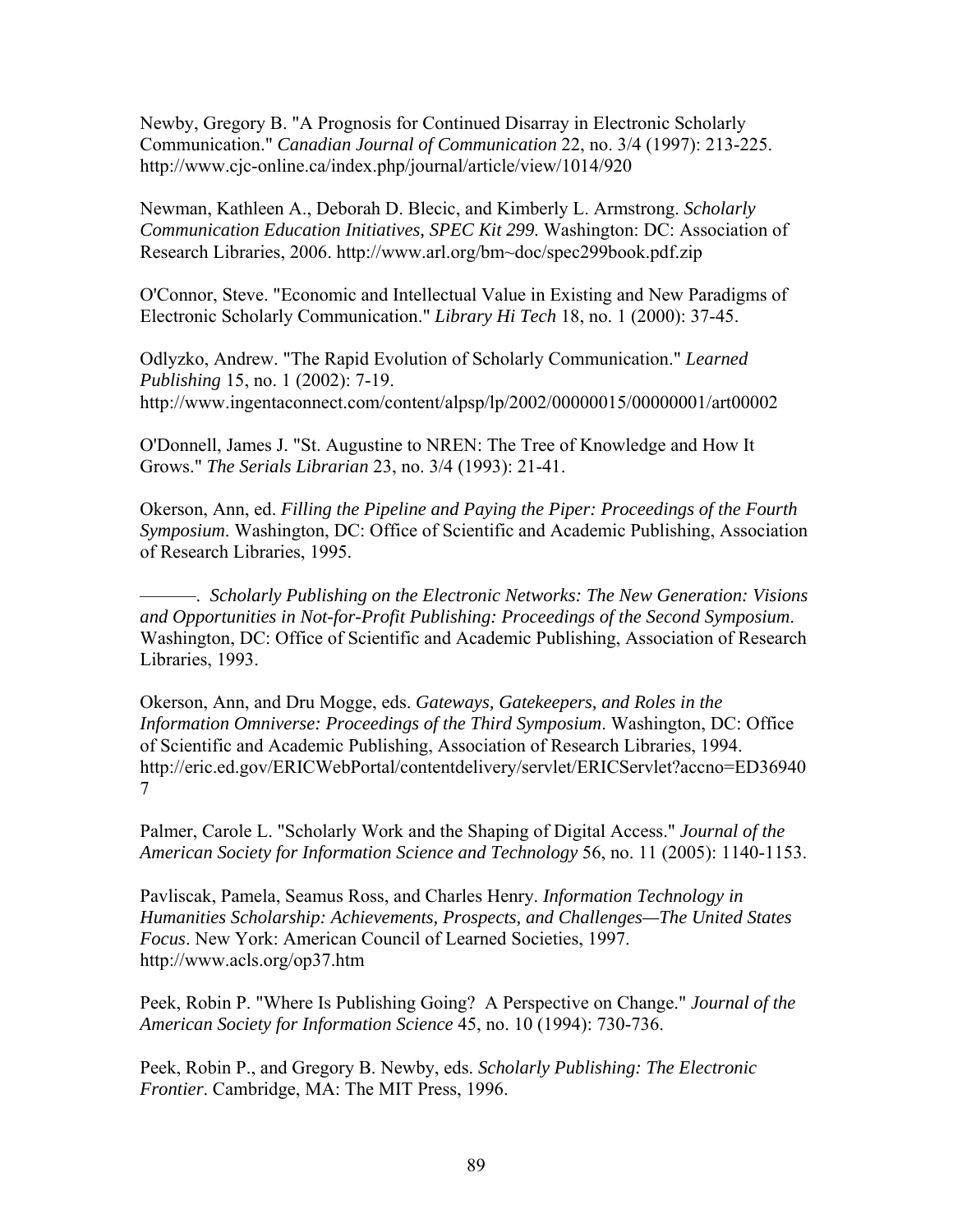Peters, Thomas A. "Was That the Rubicon, Lethe, or Styx We Just Crossed? Access Conditions for E-Content." *Library Collections, Acquisitions, & Technical Services* 27, no. 2 (2003): 215-223.

Pinfield, Stephen. "What Do Universities Want from Publishing?" *Learned Publishing* 17, no. 4 (2004): 305-311.

http://www.ingentaconnect.com/content/alpsp/lp/2004/00000017/00000004/art00007

Pistotti, Vanna. "Electronic Publishing in Medicine: Where Are We?" *Journal of the Pancreas* 2, no. 5 (2001): 301-305. http://www.joplink.net/prev/200109/200109\_01.pdf

Quandt, Richard E. "Electronic Publishing and Virtual Libraries: Issues and an Agenda for the Andrew W. Mellon Foundation." *Serials Review* 22 (Summer 1996): 9-24.

Ramlogan, Rabia, and Lucy A. Tedd. "Use and Non-Use of Electronic Information Sources by Undergraduates at the University of the West Indies." *Online Information Review* 30, no. 1 (2006): 24-42. http://cadair.aber.ac.uk/dspace/handle/2160/171

Renwick, Shamin. "Knowledge and Use of Electronic Information Resources by Medical Sciences Faculty at the University of the West Indies." *Journal of the Medical Library Association* 93, no. 1 (2005): 21-31.

http://www.pubmedcentral.nih.gov/picrender.fcgi?action=stream&blobtype=pdf&artid=5 45116

Ritchie, Ann, and Paul Genoni. "Print v. Electronic Reference Sources: Implications of an Australian Study." *The Electronic Library* 25, no. 4 (2007): 440-452.

Rowlands, Ian, and Dave Nicholas. "The Changing Scholarly Communication Landscape: An International Survey of Senior Researchers." *Learned Publishing* 19, no. 1 (2006): 31-55.

http://www.ingentaconnect.com/content/alpsp/lp/2006/00000019/00000001/art00005

———. "Scholarly Communication in the Digital Environment: The 2005 Survey of Journal Author Behaviour and Attitudes." *Aslib Proceedings: New Information Perspectives* 57, no. 6 (2006): 481-497.

Rowlands, Ian, Dave Nicholas, and Paul Huntington. "Scholarly Communication in the Digital Environment: What Do Authors Want?" *Learned Publishing* 17, no. 4 (2004): 261-273.

http://www.ingentaconnect.com/content/alpsp/lp/2004/00000017/00000004/art00002

Schaffner, Bradley L. "Electronic Resources: A Wolf in Sheep's Clothing?" *College & Research Libraries* 62 (May 2001): 239-249.

http://www.ala.org/ala/acrl/acrlpubs/crljournal/backissues2001b/may01/schaffner.pdf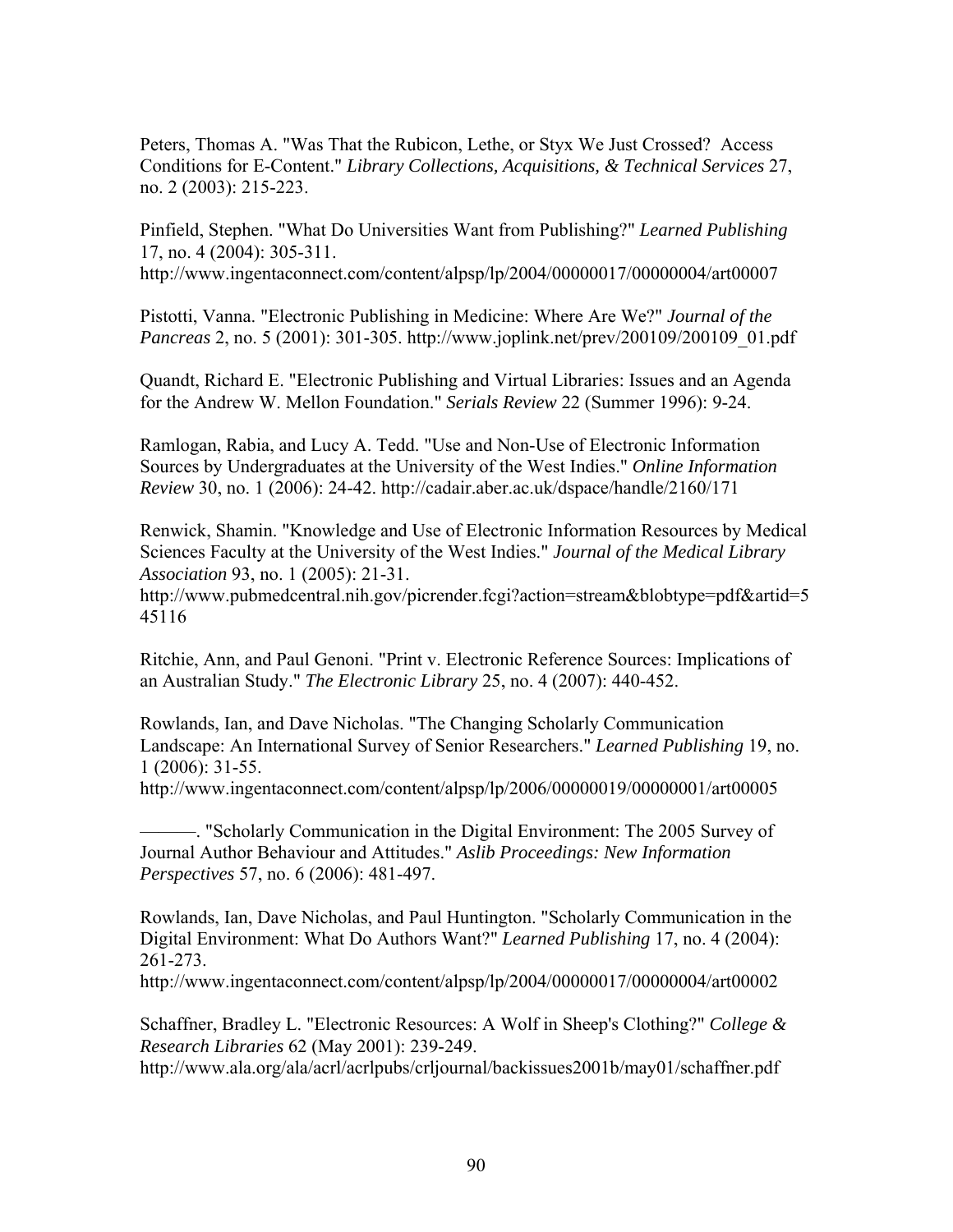Schamber, Linda. "What Is a Document? Rethinking the Concept in Uneasy Times." *Journal of the American Society for Information Science* 47 (September 1996): 669-671.

Schonfeld, Roger C., and Brian F. Lavoie. "Books without Boundaries: A Brief Tour of the System-Wide Print Book Collection." *Journal of Electronic Publishing* 9, no. 2 (2006). http://hdl.handle.net/2027/spo.3336451.0009.208

Schwartz, Charles A. "Scholarly Communication as a Loosely Coupled System: Reassessing Prospects for Structural Reform." *College & Research Libraries* 55 (March 1994): 101-117.

———. "The Strength of Weak Ties in Electronic Development of the Scholarly Communication System." *College & Research Libraries* 55 (November 1994): 529-540.

Searing, Susan E., and Leigh S. Estabrook. "The Future of Scientific Publishing on the Web: Insights from Focus Groups of Chemists." *portal: Libraries and the Academy* 1, no. 1 (2001): 77-96.

Sellitto, Carmine. "The Impact of Impermanent Web-Located Citations: A Study of 123 Scholarly Conference Publications." *Journal of the American Society for Information Science and Technology* 56, no. 7 (2005): 695-703.

Shulenburger, David E. "On Scholarly Evaluation and Scholarly Communication: Increasing the Availability of Quality Work." *College & Research Libraries News* 62 (September 2001): 808-811.

http://www.ala.org/ala/acrl/acrlpubs/crlnews/backissues2001/september3/scholarlyevalua tion.cfm

Shuling, Wu. "Investigation and Analysis of Current Use of Electronic Resources in University Libraries." *Library Management* 28, no. 1/2 (2007): 72 - 88.

Siriginidi, Subba Rao. "Chemical Information in the Electronic Era." *Collection Building* 23, no. 4 (2004): 157-171.

Smith, Alastair G. "Web Links as Analogues of Citations." *Information Research* 9, no. 4 (2004). http://informationr.net/ir/9-4/paper188.html

Soete, George J. *Transforming Libraries: Issues and Innovations in Electronic Scholarly Publication*. SPEC Kit 223. Washington, DC: Office of Management Services, Association of Research Libraries, 1997.

Sowards, Steven W. "Novas, Niches, and Icebergs: Practical Lessons for Small-Scale Web Publishers." *The Journal of Electronic Publishing* 5, no. 2 (1999). http://hdl.handle.net/2027/spo.3336451.0005.201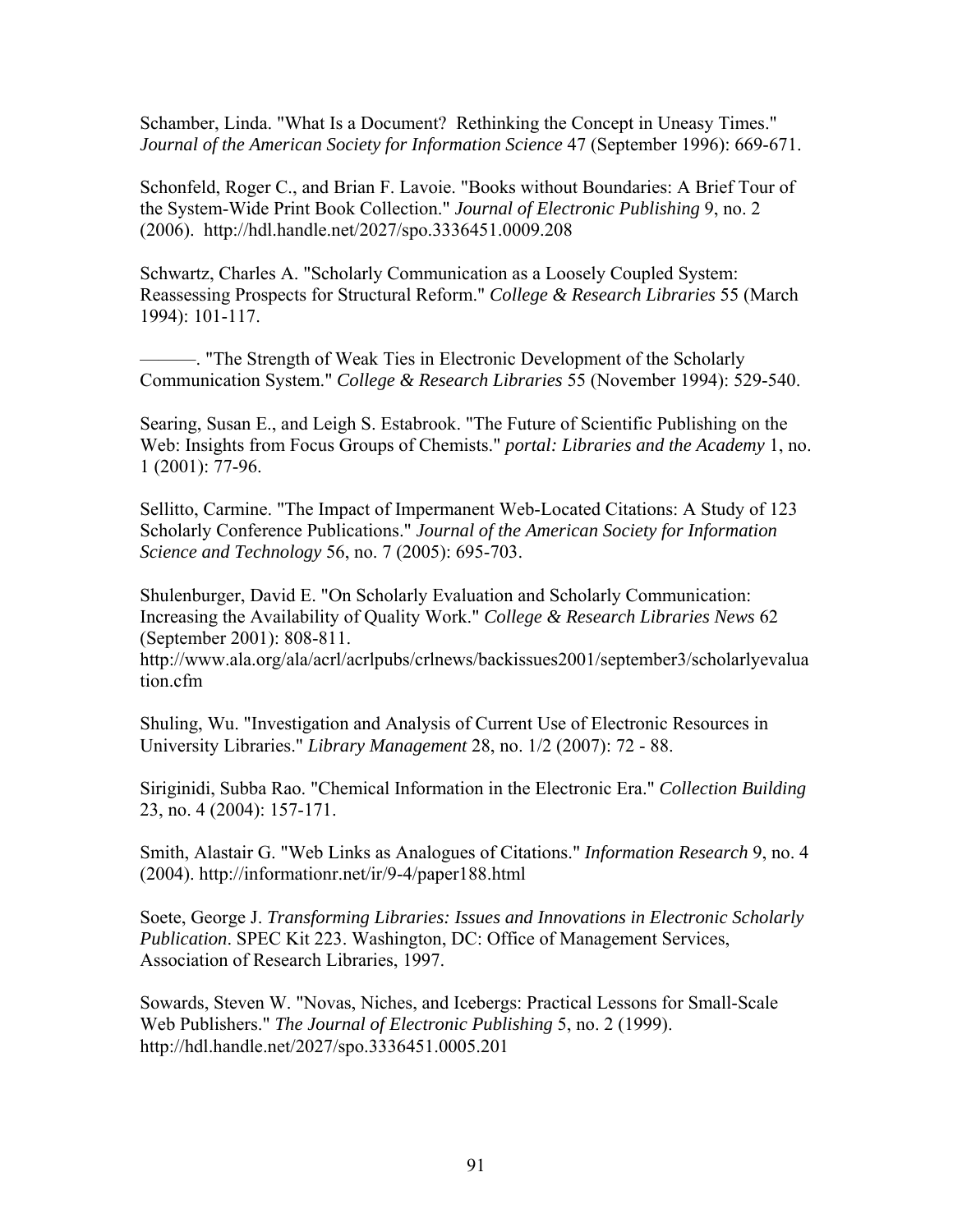Steele, Colin, Linda Butler, and Danny Kingsley. "The Publishing Imperative: The Pervasive Influence of Publication Metrics." *Learned Publishing* 19, no. 4 (2006): 277-290.

http://www.ingentaconnect.com/content/alpsp/lp/2006/00000019/00000004/art00007

Stemper, Jim, and Karen Williams. "Scholarly Communication: Turning Crisis into Opportunity." *College & Research Libraries News* 67, no. 11 (2006). http://www.ala.org/ala/acrl/acrlpubs/crlnews/backissues2006/december06/scholarlycom.h tm

Stephen, Timothy, and Teresa M. Harrison. "Comserve: Moving the Communication Discipline Online." *Journal of the American Society for Information Science* 45, no. 10 (1994): 765-770.

———. "Intensive Disciplinarity in Electronic Services for Research and Education: Building Systems Responsive to Intellectual Tradition and Scholarly Culture." *The Journal of Electronic Publishing* 8 (August 2002). http://hdl.handle.net/2027/spo.3336451.0008.102

Tannehill, Robert S., Jr. "Emerging Standards on the Citation of Electronic Documents: A Status Report." *Information Standards Quarterly* 7 (October 1995): 1-5.

Tenopir, Carol. "Authors and Readers: The Keys to Success or Failure for Electronic Publishing." *Library Trends* 43 (Spring 1995): 571-591. http://hdl.handle.net/2142/7988

Terry, Ana Arias. "Electronic Ink Technologies: Showing the Way to a Brighter Future." *Library Hi Tech* 19, no. 4 (2001): 376-389.

University of California Office of Scholarly Communication, California Digital Library eScholarship Program, and Greenhouse Associates. *Faculty Attitudes and Behaviors Regarding Scholarly Communication: Survey Findings from the University of California*. Oakland, CA: University of California Office of Scholarly Communication, 2007. http://osc.universityofcalifornia.edu/responses/materials/OSC-survey-summaries-200708 28.pdf

Wagner, A. Ben. "Managing Tradeoffs in the Electronic Age." *Journal of the American Society for Information Science and Technology* 54, no. 12 (2003): 1160-1164.

Walker, Janice R. "Citing Serials: Online Serial Publications and Citation Systems." *The Serials Librarian* 33, no. 3/4 (1998): 343-356.

Warner, Simeon. "The Transformation of Scholarly Communication." *Learned Publishing* 18, no. 3 (2005): 177-187. http://www.ingentaconnect.com/content/alpsp/lp/2005/00000018/00000003/art00003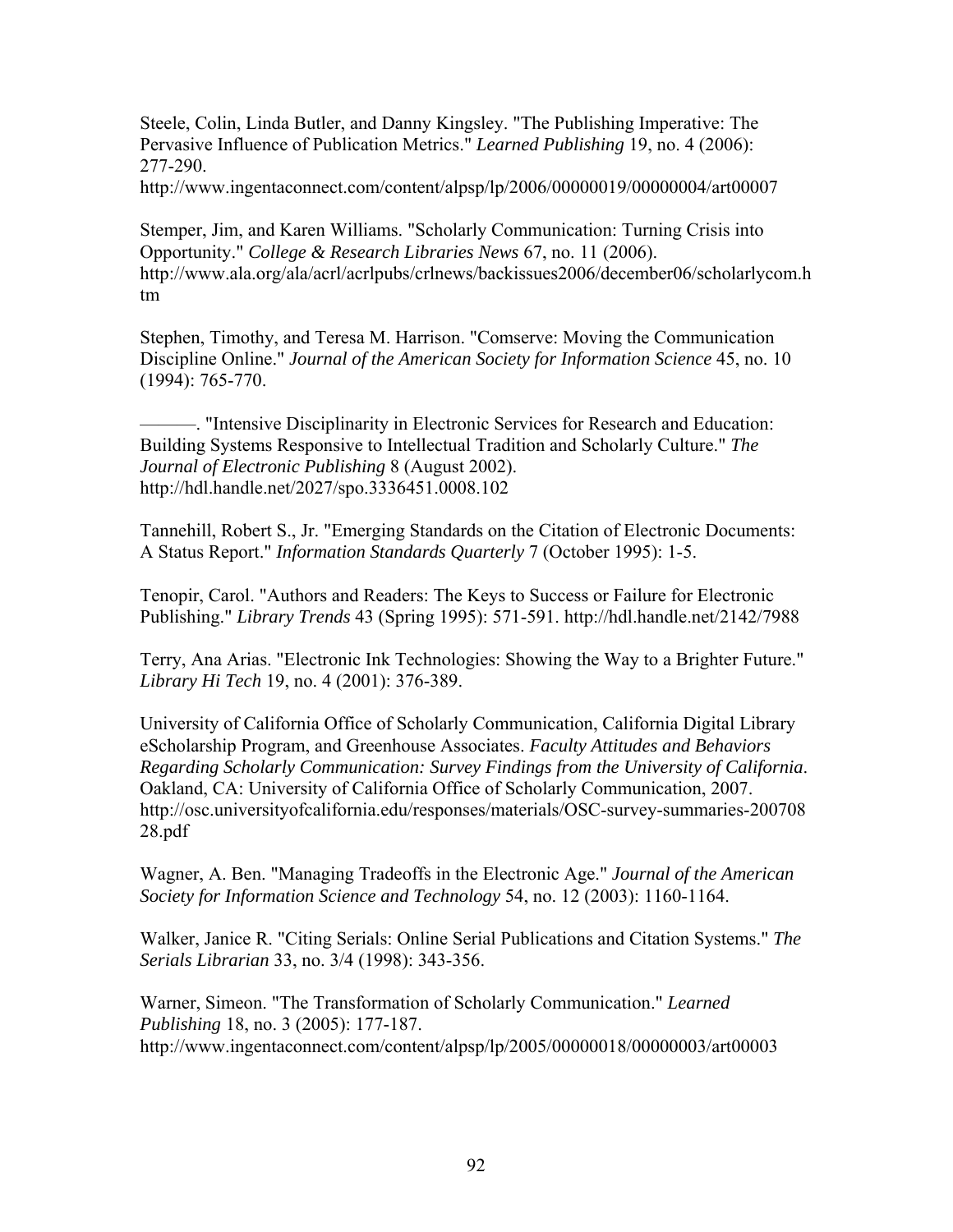Waters, Donald J. "'Doing Much More Than We Have So Far Attempted'." *EDUCAUSE Review* 42, no. 5 (2007): 8-9. http://www.educause.edu/ir/library/pdf/ERM0756.pdf

———. "Managing Digital Assets in Higher Education: An Overview of Strategic Issues." *ARL: A Bimonthly Report on Research Library Issues and Actions from ARL, CNI, and SPARC*, no. 244 (2006): 1-10. http://www.arl.org/bm~doc/arlbr244assets.pdf

Wittenberg, Kate. "Collaborators in Communication: Publishers, Scholars, and Information Technologists." *EDUCAUSE Review* 39, no. 6 (2004): 64–76. http://www.educause.edu/ir/library/pdf/erm0463.pdf

Worona, Steve. "Project CUPID: A Romance between Networking and Publishing." *Educom Review* 30 (March/April 1995): 46-49. http://www.educause.edu/pub/er/review/reviewarticles/ 30246.html

Zhang, Yin. "Scholarly Use of Internet-Based Electronic Resources." *Journal of the American Society for Information Science and Technology*. 52 (June 2001): 628-654.

———. "Scholarly Use of Internet-Based Electronic Resources: A Survey Report." *Library Trends* 47 (Spring 1999): 746-770. http://hdl.handle.net/2142/8244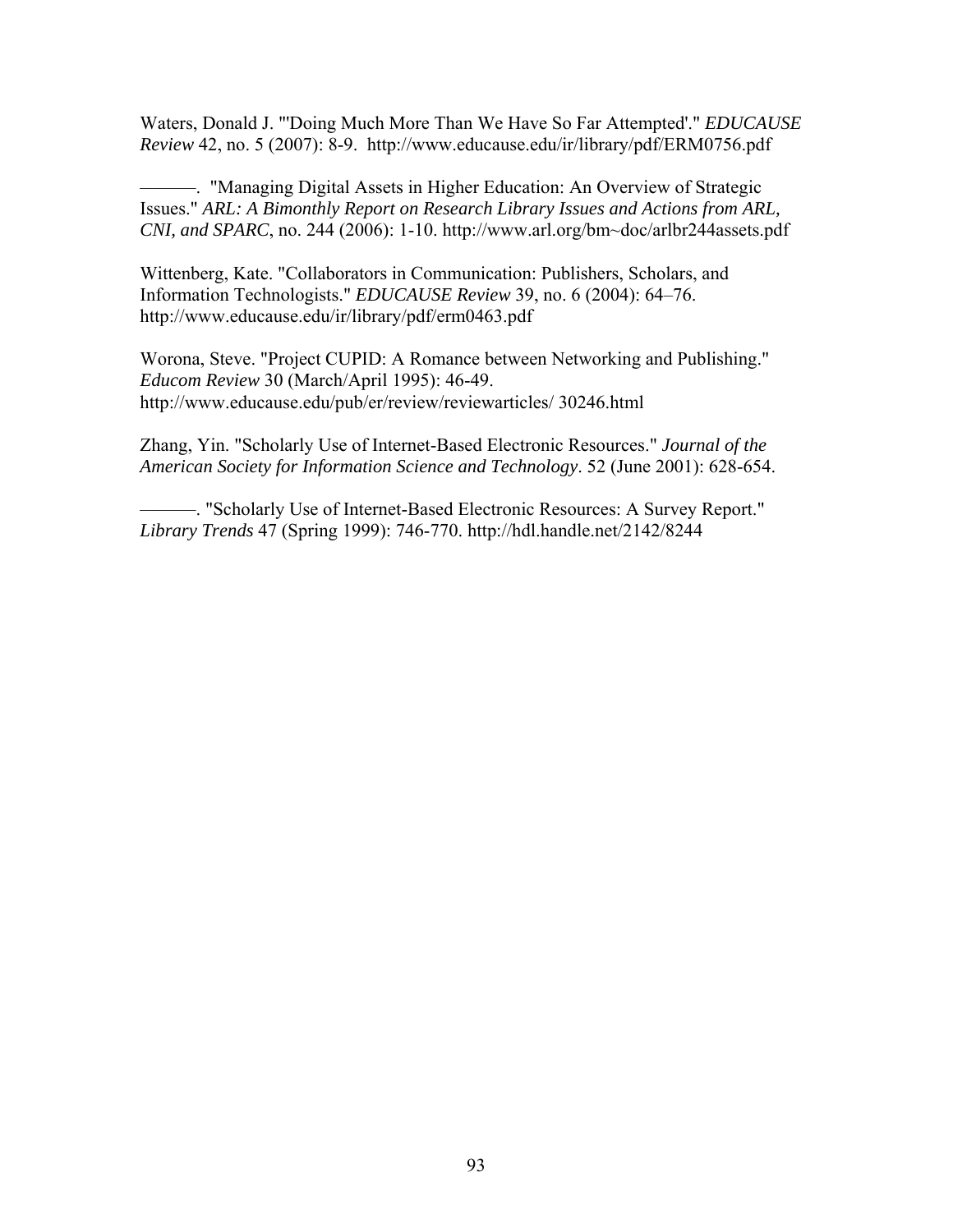## **5 Legal Issues**

## 5.1 Intellectual Property Rights

Adler, Prudence. "Copyright and Intellectual Property Legislation and Related Activities: New Challenges for Libraries." *Journal of Library Administration* 35, no. 3 (2001): 107-118.

⎯⎯. "The Role of Fair Use in Libraries and Education." *ARL: A Bimonthly Report on Research Library Issues and Actions from ARL, CNI, and SPARC*, no. 244 (2006): 18-19. http://www.arl.org/bm~doc/arlbr244fairuse.pdf

Adler, Prudence S., G. Jaia Barrett, Patricia Brennan, Mary Case, Mary E. Jackson, and Duane E. Webster, comps. *Copyright and the NII: Resources for the Library and Education Community*. Washington, DC: Association of Research Libraries, 1996.

Alexander, Adrian W. "Wither Fair Use? A Library Consortium Viewpoint." *portal: Libraries and the Academy* 1, no. 2 (2001): 197-202.

Alexander, Adrian W., and Julie S. Alexander. "Intellectual Property Rights and the 'Sacred Engine': Scholarly Publishing in the Electronic Age." In *Advances in Library Resource Sharing*, vol. 1, ed. Jennifer Cargill and Diane J. Graves, 176-192. Westport, CT: Meckler Publishing, 1990.

Anderson, Byron. "First Sale, Digital Copyright, and Libraries." *Behavioral & Social Sciences Librarian* 21, no. 1 (2002): 73-76.

Ang, Steven. "Agenda for Change: Intellectual Property Rights and Access Management—A Framework for Discussion on the Relationship between Copyright and the Role of Libraries in the Digital Age." *Library Review* 50, no. 7/8 (2001): 382-394.

Appel, Andrew W., and Edward W. Felten. "Technological Access Control Interferes with Noninfringing Scholarship." *Communications of the ACM* 43 (September 2000): 21-23. http://www.cs.princeton.edu/research/techreps/TR-617-00

Bailey, Charles W., Jr. "Strong Copyright + DRM + Weak Net Neutrality = Digital Dystopia?" *Information Technology and Libraries* 25, no. 3 (2006): 116-127, 139. http://www.lita.org/ala/lita/litapublications/ital/252006/number3september/bailey.pdf

Bald, Margaret. "The Case of the Disappearing Author." *Serials Review* 19, no. 3 (1993): 7-14.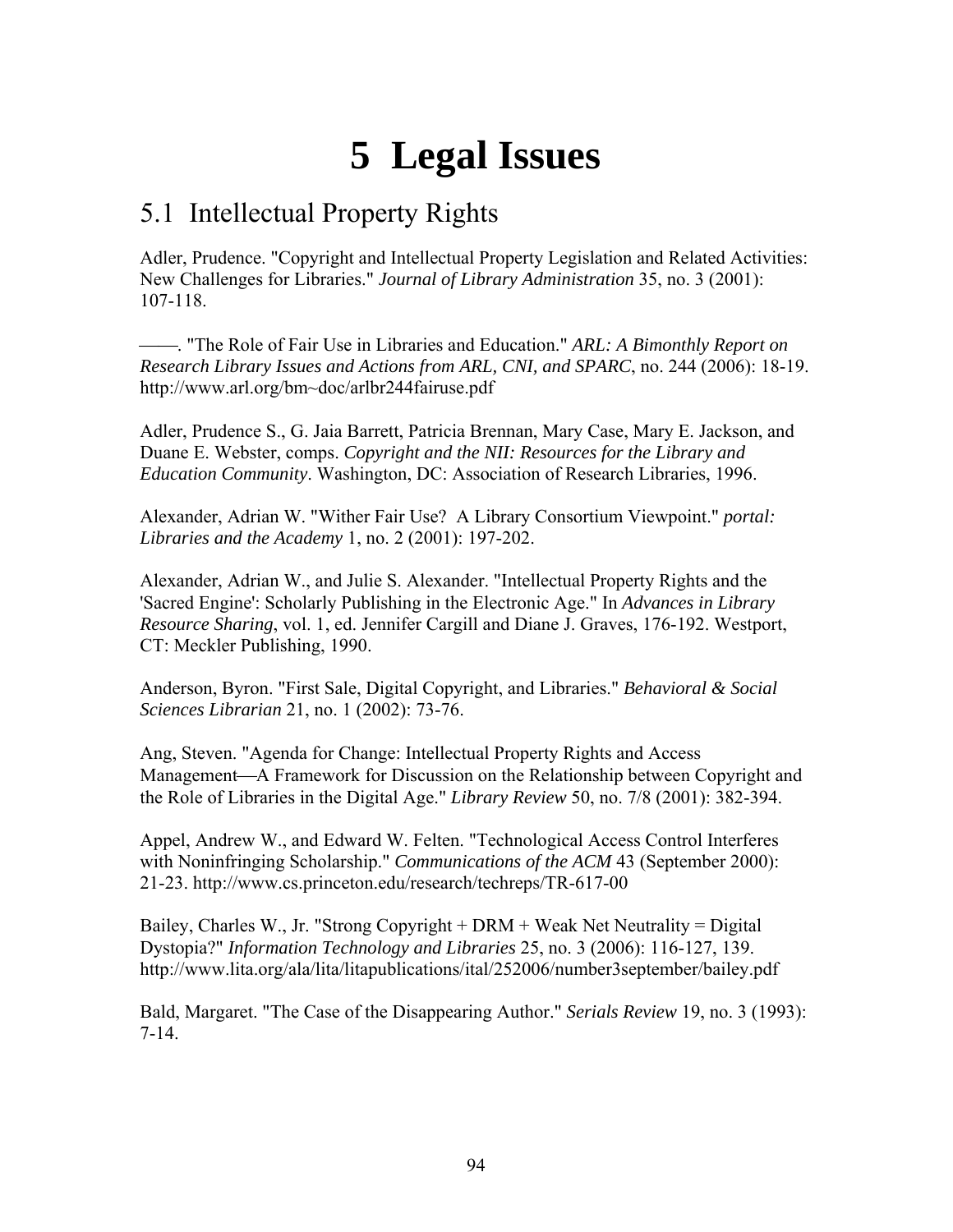Band, Jonathan. "Armageddon on the Potomac: The Collections of Information Antipiracy Act." *D-Lib Magazine* (January 1999). http://www.dlib.org/dlib/january99/01band.html

———. *The Google Library Project: The Copyright Debate*. Washington, DC: Office for Information Technology Policy, American Library Association, 2006. http://www.ala.org/ala/washoff/oitp/googlepaprfnl.pdf

Band, Jonathan, and Jonathan S. Gowdy. "*Sui Generis* Database Protection: Has Its Time Come?" *D-Lib Magazine* (June 1997). http://www.dlib.org/dlib/june97/06band.html

Barlow, John Perry. "The Economy of Ideas: A Framework for Rethinking Patents and Copyrights in the Digital Age (Everything You Know about Intellectual Property Is Wrong)." *Wired* 2 (March 1994): 84-90, 126-129. http://www.wired.com/wired/archive/2.03/economy.ideas.html

———. "Property and Speech: Who Owns What You Say in Cyberspace?" *Communications of the ACM* 38 (December 1995): 19-22.

Bennett, Scott. "Author's Rights." *The Journal of Electronic Publishing* 5, no. 2 (1999). http://hdl.handle.net/2027/spo.3336451.0005.203

———. "Copyright and Innovation in Electronic Publishing: A Commentary." *The Journal of Academic Librarianship* 19 (May 1993): 87-91.

———. "The Copyright Challenge: Strengthening the Public Interest in the Digital Age." *Library Journal*, 15 November 1994, 34-37.

Beger, Gabriele. "Copyright Law in the European Union, with Special Reference to Germany." *Library Review* 54, no. 2 (2005): 119-132.

Besek, June M. *Copyright Issues Relevant to Digital Preservation and Dissemination of Pre-1972 Commercial Sound Recordings by Libraries and Archives*. Washington, DC: Council on Library and Information Resources and the Library of Congress, 2005. http://www.clir.org/PUBS/abstract/pub135abst.html

———. *Copyright Issues Relevant to the Creation of a Digital Archive: A Preliminary Assessment*. Washington, DC: Council on Library and Information Resources, 2003. http://www.clir.org/pubs/reports/pub112/pub112.pdf

———. "Copyright: What Makes a Use 'Fair'?" *EDUCAUSE Review* 38, no. 6 (2003): 12–13. http://www.educause.edu/ir/library/pdf/ERM0368.pdf

Bide, Mark. "Copyright and the Network." *Learned Publishing* 16, no. 2 (2003): 103-109.

http://www.ingentaconnect.com/content/alpsp/lp/2003/00000016/00000002/art00005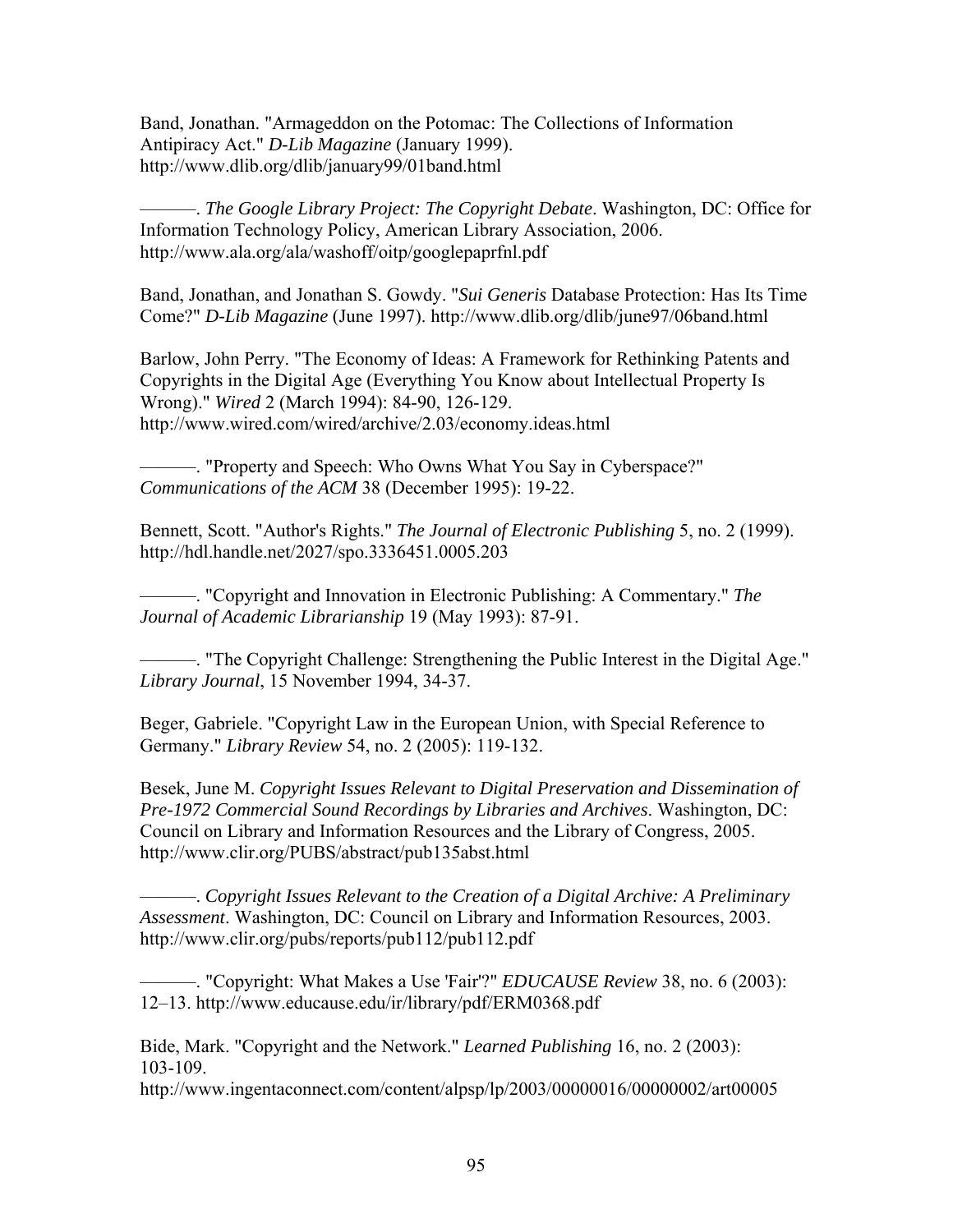Blumenstyk, Goldie. "Academic Groups Say Copyright Legislation in Congress Would Impede Scholarship." *The Chronicle of Higher Education*, 29 May 1998, A33.

———. "After 3 Years, Academics and Publishers Reach No Clear Conclusions on 'Fair Use.'" *The Chronicle of Higher Education*, 30 May 1997, A32-A33.

———. "Copyright Law Closes Loophole on Distribution of Software." *The Chronicle of Higher Education*, 9 January 1998, A28-A29.

———. "Educators and Publishers Reach Agreement on 'Fair Use' Guidelines for CD-ROMs." *The Chronicle of Higher Education*, 25 October 1996, A28.

———. "Patent Headaches." *The Chronicle of Higher Education*, 17 November 1995, A17, A19.

Boyle, James. "Expanding the Public Domain." *ARL: A Bimonthly Report on Research Library Issues and Actions from ARL, CNI, and SPARC*, no. 241 (2005): 1-4. http://www.arl.org/bm~doc/arlbr241pubdomain.pdf

Branscomb, Anne Wells. "Public and Private Domains of Information: Defining the Legal Boundaries." *Bulletin of the American Society for Information Science* 21 (December/January 1995): 14-18.

Burke, Edmund. "Database Copyrights." *Educom Review* 30 (March/April 1995): 56-57. http://www.educause.edu/pub/er/review/reviewarticles/30256.html

Burrell, Robert, and Allison Coleman. *Copyright Exceptions: The Digital Impact*. Cambridge: Cambridge University Press, 2005.

Buttler, Dwayne K. "CONFU-sed: Security, Safe Harbors, and Fair-Use Guidelines." *Journal of the American Society for Information Science* 50 (December 1999): 1308-1312.

Byrd, Gary D. "Protecting Access to the Intellectual Property of the Health Sciences." *Bulletin of the Medical Library Association* 82, no. 4 (1994): 444-445. http://www.pubmedcentral.nih.gov/picrender.fcgi?artid=225974&action=stream&blobty pe=pdf

Campbell, James. "Reactions to the Enclosure of the Information Commons: 2000-2004." *Bulletin of the American Society for Information Science and Technology* 32, no. 1 (2005): 11-15. http://www.asis.org/Bulletin/Oct-05/campbell.html

Campbell, Jerry D. "Intellectual Property in a Networked World: Balancing Fair Use and Commercial Interests." *Library Acquisitions: Practice & Theory* 19, no. 2 (1995): 179-184.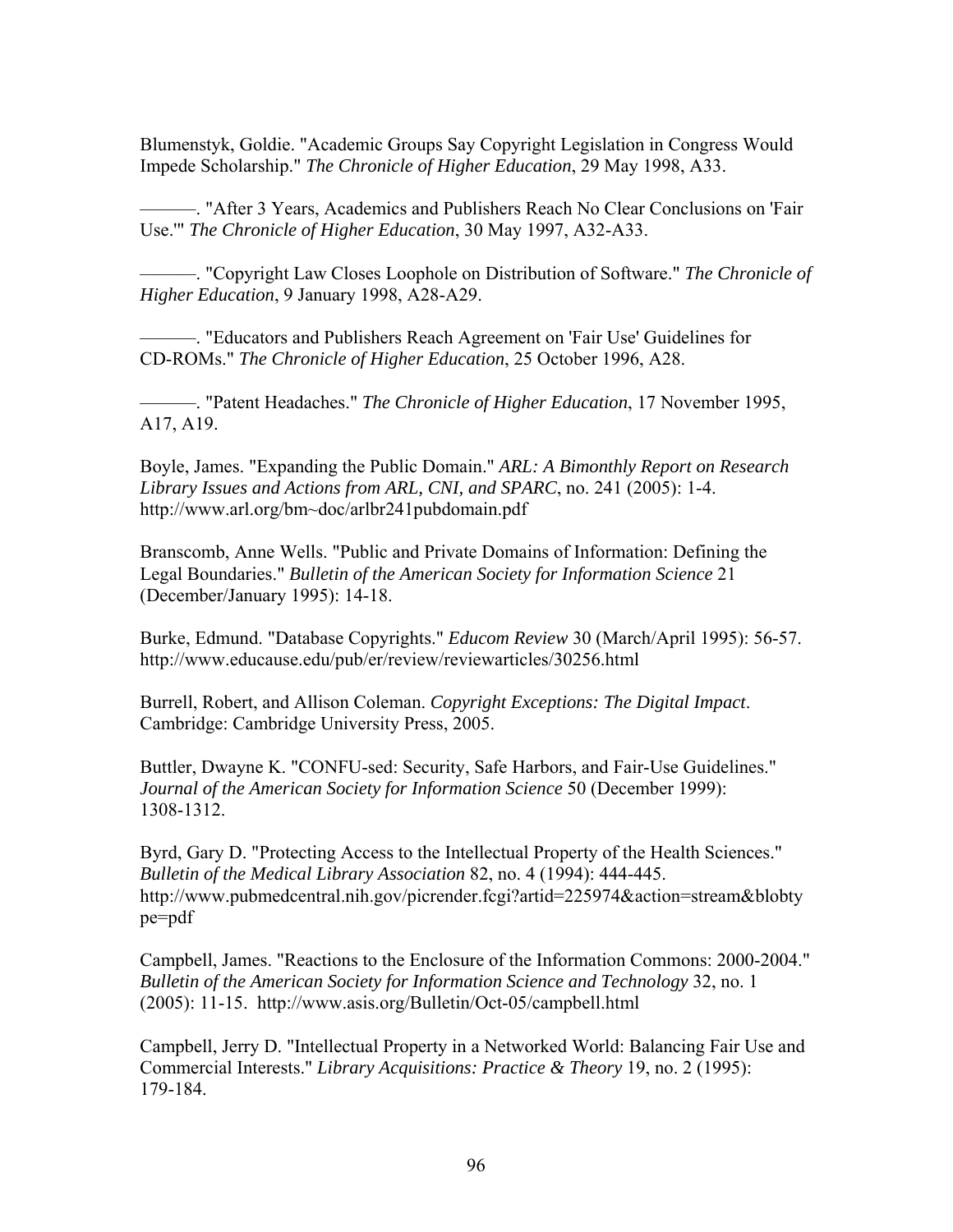Carlson, Scott. "Once-Trustworthy Newspaper Databases Have Become Unreliable and Frustrating." *The Chronicle of Higher Education*, 25 January 2002, A29-A30.

Carter, Howard. "Library Faculty Publishing and Intellectual Property Issues: A Survey of Attitudes and Awareness." *portal: Libraries and the Academy* 7, no. 1 (2007): 65-79.

Cave, Mike, Marilyn Deegan, and Louise Heinink. "Copyright Clearance in the Refugee Studies Centre Digital Library Project." *RLG DigiNews* 4, no. 5 (2000). http://digitalarchive.oclc.org/da/ViewObjectMain.jsp?fileid=0000070519:000006287717 &reqid=5195#feature1

Charlesworth, Andrew. "Digital Curation, Copyright, and Academic Research." *International Journal of Digital Curation* 1, no. 1 (2006). http://www.ijdc.net/ijdc/article/view/7/6

Cheverie, Joan F. "The Changing Economics of Information, Technological Development, and Copyright Protection: What Are the Consequences for the Public Domain?" *The Journal of Academic Librarianship* 28, no. 5 (2002): 325-331.

Clark, Charles. "In What Are We Trading? Author's Rights and Publishers' Rights in Traditional and Digital Media." *Learned Publishing* 12, no. 3 (1999): 179-189. http://www.ingentaconnect.com/content/alpsp/lp/1999/00000012/00000003/art00003

Clark, Jeff. "Libraries and the Fate of Digital Content." *Library Journal*, 15 June 2001, 44-47. http://www.libraryjournal.com/article/CA85274.html

Coleman, Anita Sundaram. "Self-Archiving and the Copyright Transfer Agreements of ISI-ranked Library and Information Science Journals." *Journal of the American Society for Information Science and Technology* 58, no. 2 (2007): 286-296. http://dlist.sir.arizona.edu/1082/

Covey, Denise Troll. *Acquiring Copyright Permission to Digitize and Provide Open Access to Books*. Washington, DC: Council on Library and Information Resources and Digital Library Federation, 2005. http://www.clir.org/pubs/abstract/pub134abst.html

Crews, Kenneth D. *Copyright, Fair Use, and the Challenge for Universities: Promoting the Progress of Higher Education*. Chicago: The University of Chicago Press, 1993.

———. *Copyright Law for Librarians and Educators: Creative Strategies And Practical Solutions*. 2nd ed. Chicago: American Library Association, 2005.

———. "Electronic Reserves and Fair Use: The Outer Limits of CONFU." *Journal of the American Society for Information Science* 50 (December 1999): 1342-1345.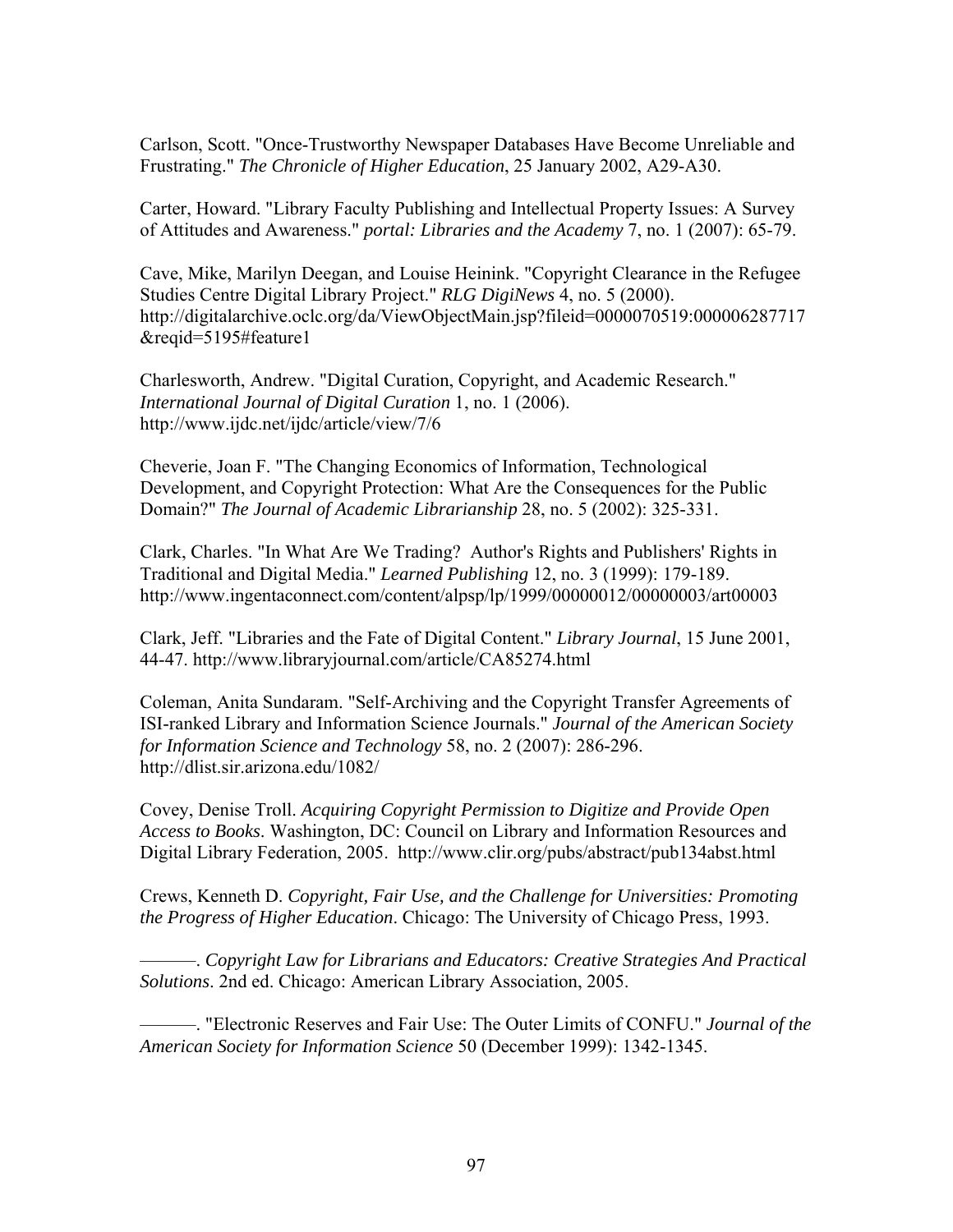———. "What Qualifies as 'Fair Use'?" *The Chronicle of Higher Education*, 17 May 1996, B1-B2.

Crews, Kenneth D., and Georgia K. Harper. "The Immunity Dilemma: Are State Colleges and Universities Still Liable for Copyright Infringements?" *Journal of the American Society for Information Science* 50 (December 1999): 1350-1352.

Crews, Kenneth D., and Gerard van Westrienen. "Copyright, Publishing, and Scholarship: The 'Zwolle Group' Initiative for the Advancement of Higher Education." *D-Lib Magazine* 13, no. 1/2 (2007). http://www.dlib.org/dlib/january07/crews/01crews.html

Davis, Jinnie Y. "Fair Use after CONFU." *College & Research Libraries* 59 (May 1998): 209-211. http://www.ala.org/ala/acrl/acrlpubs/crljournal/backissues1998b/may98/candrlmay1998e ditorial.cfm

Deazley, Ronan. *Rethinking Copyright: History, Theory, Language*. Cheltenham, UK: Edward Elgar Publishing Ltd., 2006.

DeLoughry, Thomas J. "Copyright in Cyberspace." *The Chronicle of Higher Education*, 15 September 1995, A22, A24.

Desmarais, Norman. "Copyright and Fair Use of Multimedia Resources." *The Acquisitions Librarian*, no. 26 (2001): 27-59.

Downes, Daniel M. "New Media Economy: Intellectual Property and Cultural Insurrection." *The Journal of Electronic Publishing* 9, no. 1 (2006). http://hdl.handle.net/2027/spo.3336451.0009.103

Duggan, Mary Kay. "Copyright of Electronic Information: Issues and Questions." *ONLINE* 15 (May 1991): 20-26.

Dyson, Esther. "Intellectual Value." *Wired* 3 (July 1995): 136-141, 182-184. http://www.wired.com/wired/archive/3.07/dyson.html

Edmonds, Kelly. "Off with Their Heads! Copyright Infringement in the Canadian Online Higher Educational Environment." *Canadian Journal of Learning and Technology* 32, no. 2 (2006). http://www.cjlt.ca/content/vol32.2/edmonds.html

Eisenschitz, Tamara. "Moral Rights and Information Content in Published Works." *Aslib Proceedings: New Information Perspectives* 58, no. 4 (2006): 316-329.

Elliott, Roger. "Who Owns Scientific Data? The Impact of Intellectual Property Rights on the Scientific Publication Chain." *Learned Publishing* 18, no. 2 (2005): 91-94. http://www.ingentaconnect.com/content/alpsp/lp/2005/00000018/00000002/art00003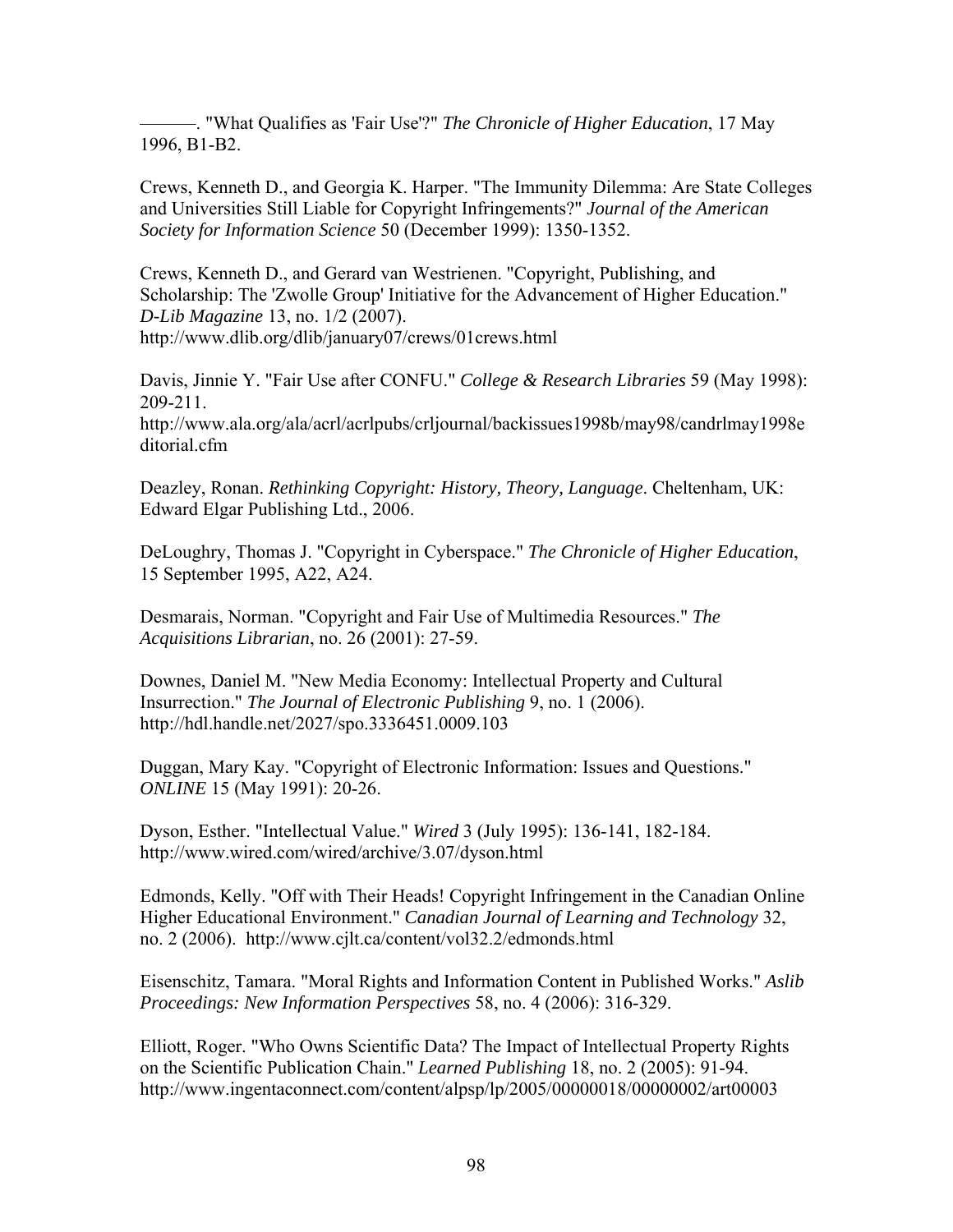Ewing, John. "Copyright and Authors." *First Monday* 8, no. 10 (2003). http://www.firstmonday.dk/issues/issue8\_10/ewing/index.html

Fernández-Molina, J. Carlos. "Laws against the Circumvention of Copyright Technological Protection." *Journal of Documentation* 59, no. 1 (2003): 41-68.

———. "The Legal Protection of Databases: Current Situation of the International Harmonisation Process." *Aslib Proceedings: New Information Perspectives* 56, no. 6 (2004): 325-334.

Fernández-Molina, J. Carlos, and Eduardo Peis. "The Moral Rights of Authors in the Age of Digital Information." *Journal of the American Society for Information Science and Technology* 52, no. 2 (2001): 109-117. http://scimago.ugr.es/file.php?file=/1/Documents/JASIST-01b.pdf

Field, Thomas G., Jr. "Copyright in E-Mail." *The Journal of Electronic Publishing* 5 (September 1999). http://hdl.handle.net/2027/spo.3336451.0005.105

Fisher, Janet H. "Copyright: The Glue of the System." *The Journal of Electronic Publishing* 1 (January 1995). http://hdl.handle.net/2027/spo.3336451.0001.107

Fitzgerald, Brian, and Kylie Pappalardo. "The Law as Cyberinfrastructure." *CTWatch Quarterly* 3, no. 3 (2007). http://www.ctwatch.org/quarterly/print.php?p=87

Foster, Andrea L. "Scholars and Libraries Want Permission to Copy Electronic Materials." *The Chronicle of Higher Education*, 15 December 2000, A51.

Frankel, Mark S. "Seizing the Moment: Scientists' Authorship Rights in the Digital Age." *Learned Publishing* 16, no. 2 (2003): 123-128. http://www.ingentaconnect.com/content/alpsp/lp/2003/00000016/00000002/art00007

Frazier, Kenneth. "Protecting Copyright and Preserving Fair Use in the Electronic Future." *The Chronicle of Higher Education*, 30 June 1995, A40.

———. "What's Wrong with Fair-Use Guidelines for the Academic Community?" *Journal of the American Society for Information Science* 50 (December 1999): 1320-1323.

Friedman, Jonathan A., and Francis M. Buono. "Using the Digital Millennium Copyright Act to Limit Potential Copyright Liability Online." *The Richmond Journal of Law & Technology* 6 (Winter 1999-2000). http://law.richmond.edu/jolt//v6i4/article1.html

Friend, Frederick J. "Zwolle's Contribution to Good Copyright Relationships." *Serials* 17, no. 2 (2004): 196-199.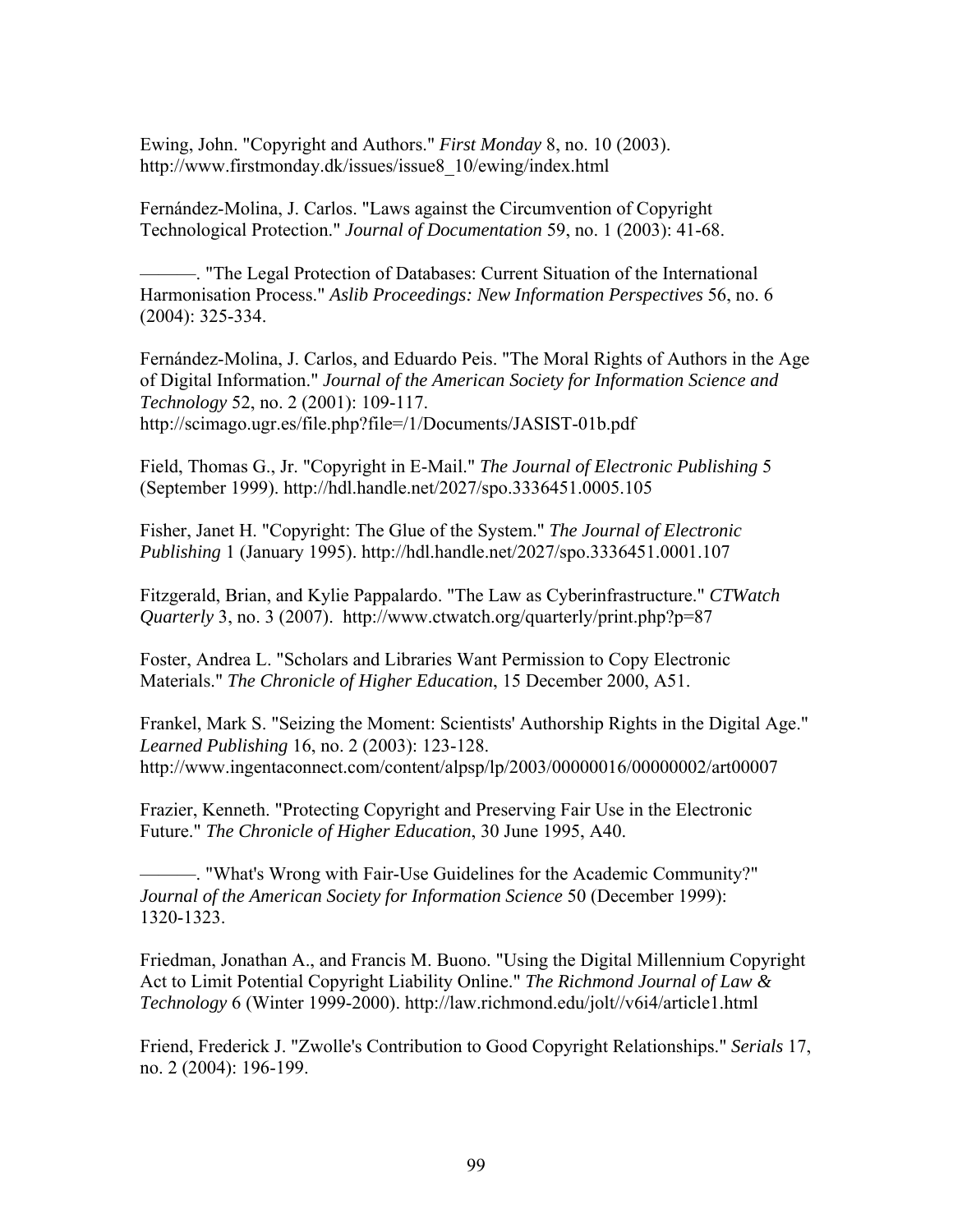Gadd, Elizabeth. "Copyright Clearance for the Digital Library: A Practical Guide." *Learned Publishing* 10, no. 3 (1997): 255-259. http://www.ingentaconnect.com/content/alpsp/lp/1997/00000010/00000003/art00011

Gadd, Elizabeth, Charles Oppenheim, and Steve Probets. "The Intellectual Property Rights Issues Facing Self-Archiving: Key Findings of the RoMEO Project." *D-Lib Magazine* 9, no. 9 (2003). http://www.dlib.org/dlib/september03/gadd/09gadd.html

———. "The RoMEO Project: Protecting Metadata in an Open Access Environment." *Ariadne*, no. 36 (2003). http://www.ariadne.ac.uk/issue36/romeo/

———. "RoMEO Studies 1: The Impact of Copyright Ownership on Academic Author Self-Archiving." *Journal of Documentation* 59, no. 3 (2003): 243-277. http://eprints.rclis.org/archive/00001338/

———. "RoMEO Studies 2: How Academics Want to Protect Their Open-Access Research Papers." *Journal of Information Science* 29, no. 5 (2003): 333-356. http://eprints.rclis.org/archive/00001426/

———. "RoMEO Studies 3: How Academics Expect to Use Open-Access Research Papers." *Journal of Librarianship and Information Science* 35, no. 3 (2003): 171-187. http://eprints.rclis.org/archive/00001427/

———. "RoMEO Studies 4: An Analysis of Journal Publishers' Copyright Agreements." *Learned Publishing* 16, no. 4 (2003): 293-308. http://www.ingentaconnect.com/content/alpsp/lp/2003/00000016/00000004/art00009

———. "RoMEO Studies 5: IPR Issues Facing OAI Data and Service Providers." *The Electronic Library* 22, no. 2 (2004): 121-138. http://eprints.rclis.org/archive/00001429/

———. "RoMEO Studies 6: Rights Metadata for Open Archiving." *Program: Electronic Library & Information Systems* 38, no. 1 (2004): 5-14. http://eprints.rclis.org/archive/00001431/

Garcia, Linda D. "Information Exchange: The Impact of Scholarly Communication." *Educom Review* 25 (Fall 1990): 28-32.

Garlick, Mia. "A Review of Creative Commons and Science Commons." *EDUCAUSE Review* 40, no. 5 (2005): 78–79. http://www.educause.edu/ir/library/pdf/ERM05510.pdf

Garrett, John R., and M. Stuart Lynn. "Storerights, Access Rights, and Copyright Law: The Base of the Iceberg." *Serials Review* 20, no. 4 (1994): 15-16.

Gasaway, Laura N. "Changes in Copyright Ownership." *Serials Review* 25, no. 4 (1999): 35-38.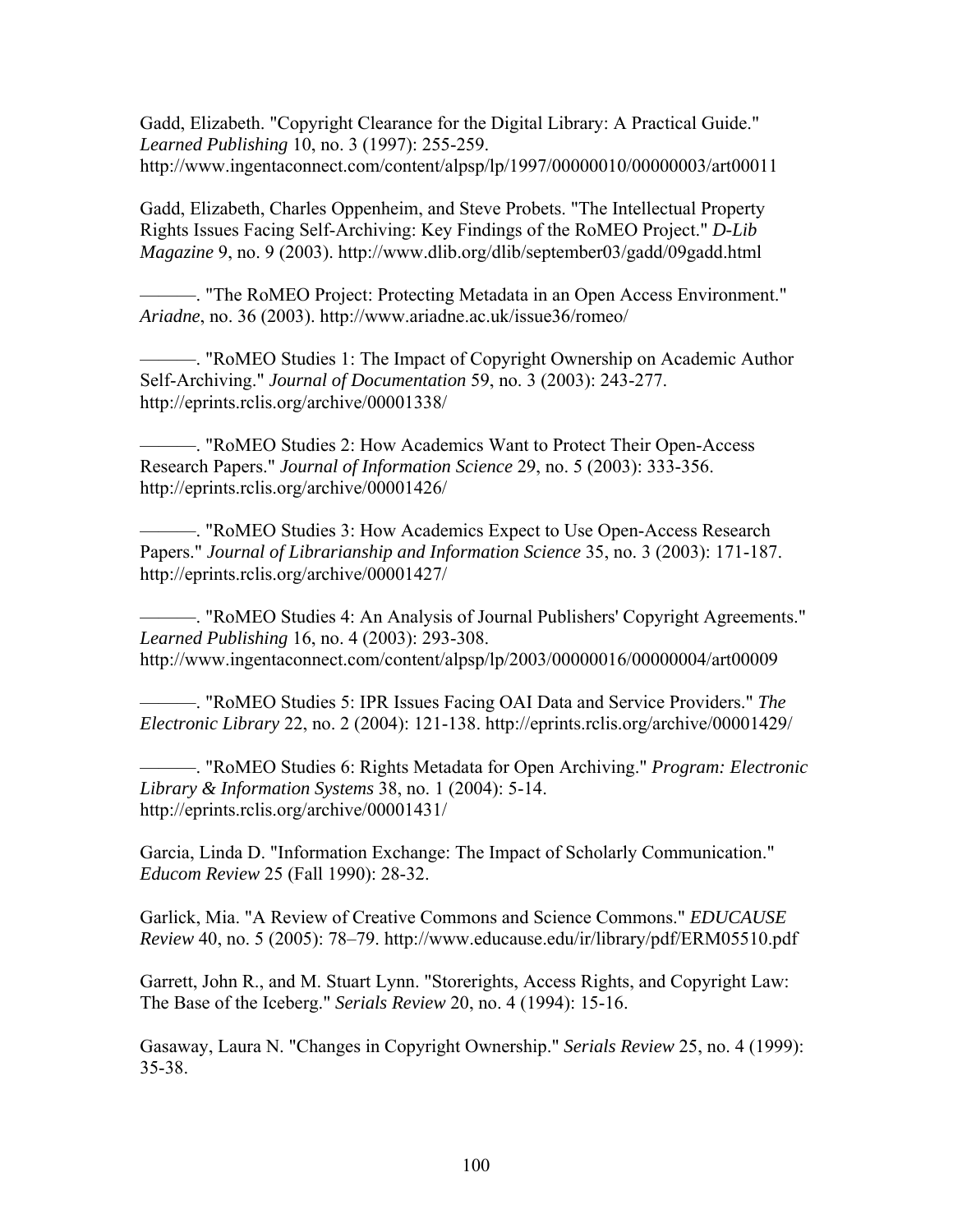———. "Copyright, the Internet, and Other Legal Issues." *Journal of the American Society for Information Science* 49 (September 1998): 1003-1009.

———. "Copyright Considerations for Electronic Reserves." In *Managing Electronic Reserves*, ed. Jeff Rosedale, 109-135. Chicago: American Library Association, 2002.

———. "Copyright Considerations for Fee-Based Document Delivery Services." *Journal of Interlibrary Loan, Document Delivery and Information Supply* 10, no. 1 (1999): 75-92.

———. "Copyright in the Electronic Era." *The Serials Librarian* 24, no. 3/4 (1994): 153-162.

———. "Guidelines for Distance Learning and Interlibrary Loan: Doomed and More Doomed." *Journal of the American Society for Information Science* 50 (December 1999): 1337-1341.

———. "Libraries, Educational Institutions, and Copyright Proprietors: The First Collision on the Information Highway." *The Journal of Academic Librarianship* 22 (September 1996): 337-344.

———. "Scholarly Publication and Copyright in Networked Electronic Publishing." *Library Trends* 43 (Spring 1995): 679-700.

———. "Serials 2020." *The Serials Librarian* 24, no. 3/4 (1994): 63-67.

———. "TASINI: Did Authors Win?" *Against the Grain* 14 (February 2002): 20, 22.

———. "The White Paper, Fair Use, Libraries and Educational Institutions." *The Serials Librarian* 31, no. 1/2 (1997): 211-220.

Geist, Michael, ed. *In the Public Interest: The Future of Canadian Copyright Law*. Toronto: Irwin Law, 2005.

George, Carole A. "Testing the Barriers to Digital Libraries: A Study Seeking Copyright Permission to Digitize Published Works." *New Library World* 106, no. 7/8 (2005): 332-342.

Gillespie, Tarleton. *Wired Shut: Copyright and the Shape of Digital Culture*. Cambridge, MA: MIT Press, 2007.

Ginsburg, Jane C. "What to Know before Reissuing Old Titles as E-Books." *Communications of the ACM* 44 (September 2001): 25-27.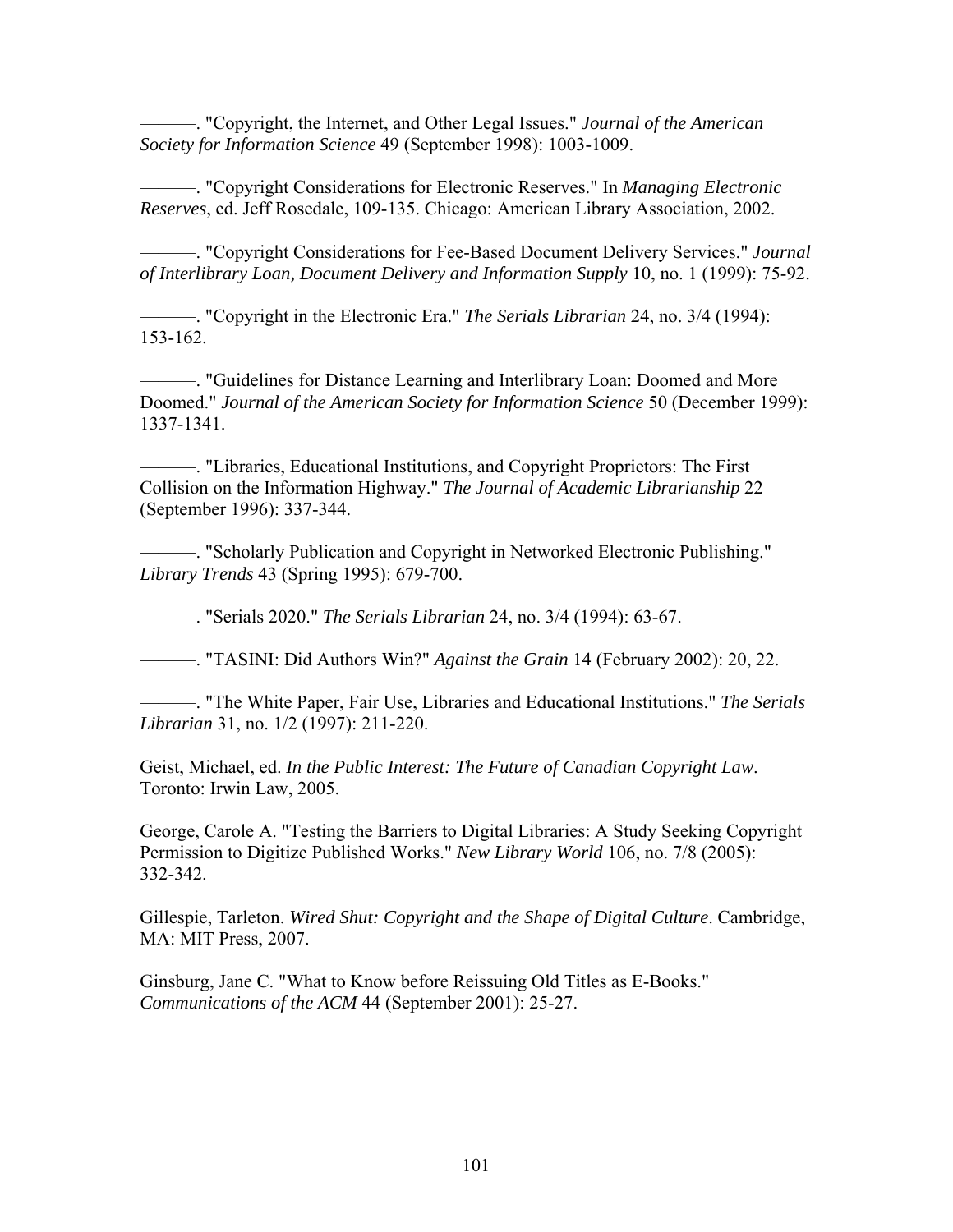Gladney, Henry M. "Digital Dilemma: Intellectual Property Synopsis and Views on the Study by the National Academies' Committee on Intellectual Property Rights and the Emerging Information Infrastructure." *D-Lib Magazine* 5 (December 1999). http://www.dlib.org/dlib/december99/12gladney.html

Gorman, Robert A. "Intellectual Property: The Rights of Faculty as Creators and Users." *Academe* 84 (May-June 1998): 14-18.

Gross, Robin D. "Digital Millennium Copyright Act's Impact on Freedom of Expression, Science, and Innovation." In *Advances in Librarianship*, vol. 26., ed. Frederick C. Lynden. San Diego: Academic Press, 2002.

Grosso, Andrew. "The Promise and Problems of the No Electronic Theft Act." *Communications of the ACM* 43 (February 2000): 23-26.

Guy, Marieke, and Brian Kelly. "QA Focus Information for Digital Libraries: A Case Study of CC Implementation." *INDICARE Monitor* 2, no. 2 (2005). http://www.indicare.org/tiki-read\_article.php?articleId=92

Halbert, Martin. "Copyright, Digital Media, and Libraries." *The Public-Access Computer Systems Review* 2, no. 1 (1991): 164-170. http://epress.lib.uh.edu/pr/v2/n1/halbert.2n1

Hamma, Kenneth. "Public Domain Art in an Age of Easier Mechanical Reproducibility." *D-Lib Magazine* 11, no. 11 (2005). http://www.dlib.org/dlib/november05/hamma/11hamma.html

Hannay, William M. "Legal Implications of the Digital Future." *Library Resources & Technical Services* 43 (October 1999): 257-264.

Hare, Candace. "Copyfight: Creative Commons, Open Licensing, Bringing Information to the People (and Letting Them Use It)." *Dalhousie Journal of Information & Management* 3, no. 1 (2007). http://djim.management.dal.ca/issues/issue3\_1/hare/index.htm

Harper, Georgia K. "Copyright Endurance and Change." *EDUCAUSE Review* 35 (December 2000): 20-26. http://www.educause.edu/pub/er/erm00/articles006/erm0061.pdf

Hatfield, Amy. "Content Analysis of Restrictive Publisher Copyright Policies for Electronic Reserves." *Journal of Interlibrary Loan, Document Delivery & Information Supply* 11, no. 3 (2001): 81-101.

Henry, Geneva. "On-Line Publishing in the 21st Century: Challenges and Opportunities." *D-Lib Magazine* 9, no. 10 (2003). http://www.dlib.org/dlib/october03/henry/10henry.html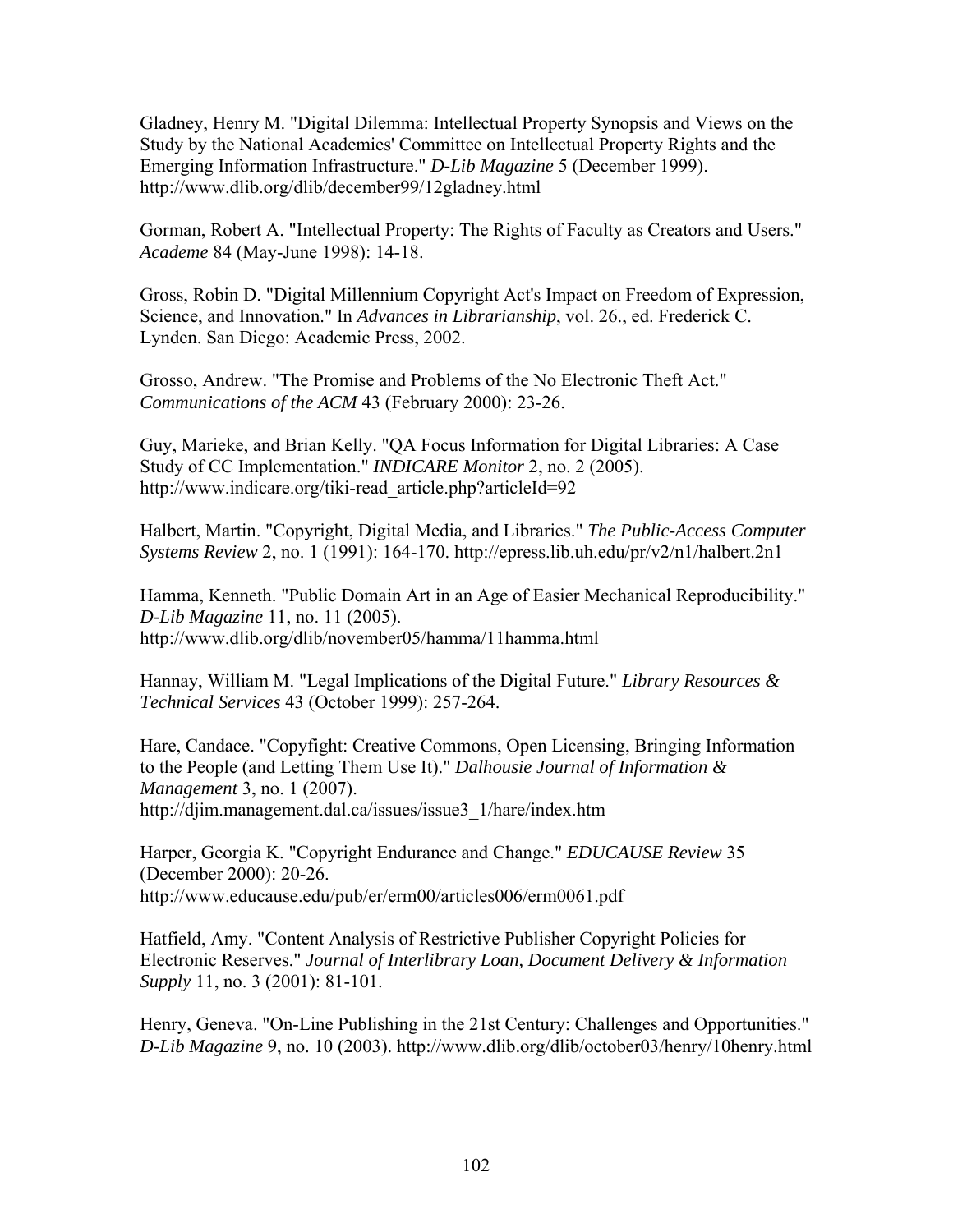Hess, Charlotte, and Elinor Ostrom, eds. *Understanding Knowledge as a Commons: From Theory to Practice*. Cambridge, MA: MIT Press, 2006.

Hilton, James. "Copyright Assumptions and Challenges." *EDUCAUSE Review* 36 (November/December 2001): 48-55. http://www.educause.edu/ir/library/pdf/erm0163.pdf

Hirtle, Peter B. "Author Addenda: An Examination of Five Alternatives." *D-Lib Magazine* 12, no. 11 (2006). http://www.dlib.org/dlib/november06/hirtle/11hirtle.html

Hoorn, Esther. "Repositories, Copyright and Creative Commons for Scholarly Communication." *Ariadne*, no. 45 (2005). http://www.ariadne.ac.uk/issue45/hoorn/

Hoorn, Esther, and Maurits van der Graaf. "Copyright Issues in Open Access Research Journals: The Authors' Perspective." *D-Lib Magazine* 12, no. 2 (2006). http://www.dlib.org/dlib/february06/vandergraaf/02vandergraaf.html

Hugenholtz, P. Bernt. "Copyright vs. Freedom of Scientific Communication." *Learned Publishing* 13, no. 2 (2000): 77-81. http://www.ingentaconnect.com/content/alpsp/lp/2000/00000013/00000002/art00003

Hughes, Carol Ann. "The Case for Scholars' Management of Author Rights." *portal: Libraries and the Academy* 6, no. 2 (2006): 123-126.

Hyams, Peter. "Legal Deposit of Electronic Publications." *Online & CDROM Review* 18 (October 1994): 308-310.

Isenberg, Doug. *GigaLaw Guide to Internet Law*. New York: Random House, 2002.

Jacobson, Robert L. "The Furor over 'Fair Use.'" *The Chronicle of Higher Education*, 10 May 1996, A25, A30, A34.

———. "No Copying." *The Chronicle of Higher Education*, 10 March 1995, A17-A19.

Jenkins, Celia, Steve Probets, Charles Oppenheim, and Bill Hubbard. "RoMEO Studies 8: Self-Archiving: The Logic Behind the Colour-Coding Used in the Copyright Knowledge Bank." *Program: Electronic Library and Information Systems* 41, no. 2 (2007): 124-133.

Jensen, Mary Brandt. *Does Your Project Have a Copyright Problem? A Decision-Making Guide for Librarians*. Jefferson, NC: McFarland & Company, Inc., 1996.

———. "Making Copyright Work in Electronic Publishing Models." *Serials Review* 18, no. 1-2 (1992): 62-65.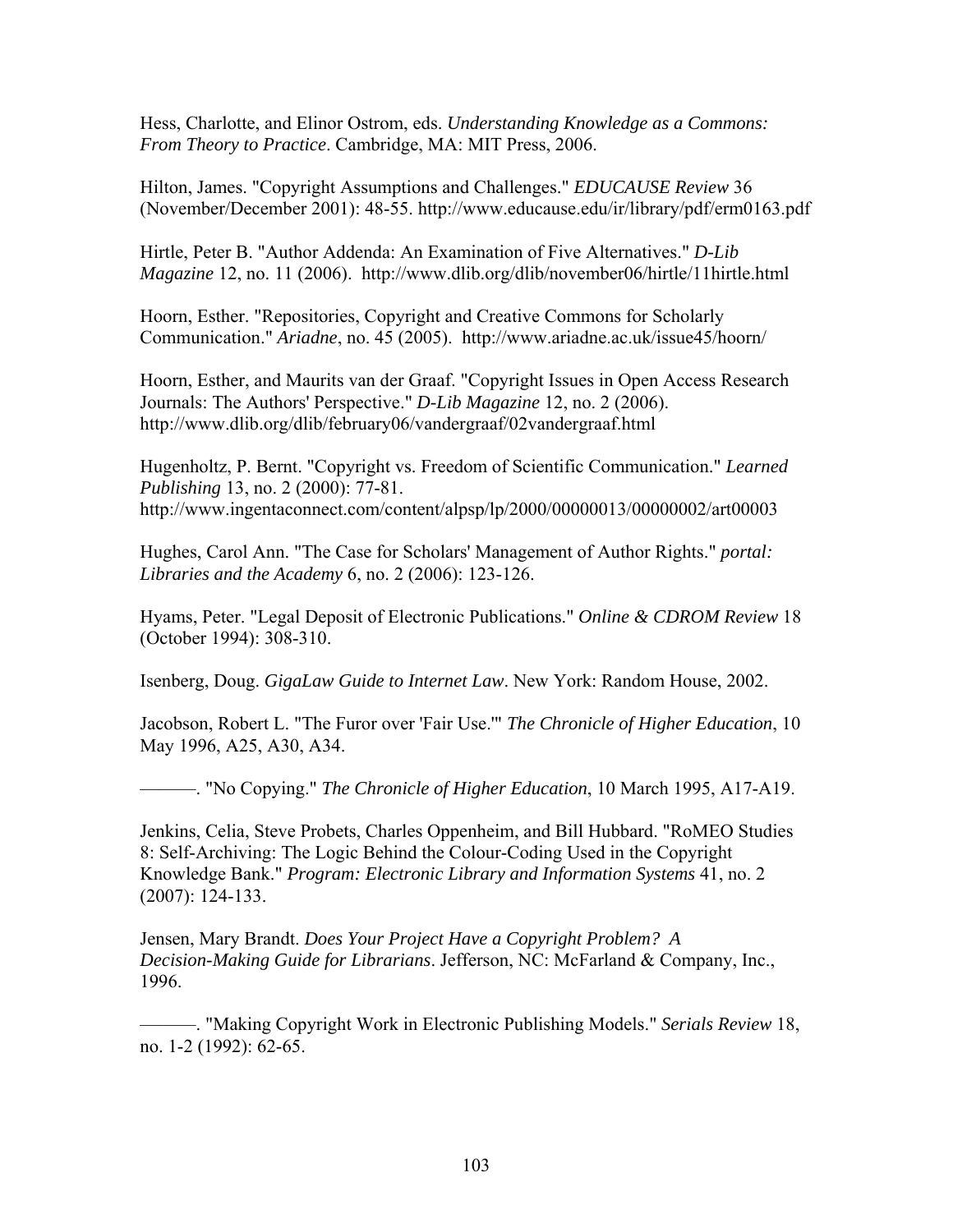Jeweler, Robin. *The Google Book Search Project: Is Online Indexing a Fair Use Under Copyright Law?* Washington, DC: Congressional Research Service, Library of Congress, 2006. http://assets.opencrs.com/rpts/RS22356\_20051228.pdf

Johnson, Liz. "Managing Intellectual Property for Distance Learning." *EDUCAUSE Quarterly* 29, no. 2 (2006): 66-70. http://www.educause.edu/ir/library/pdf/EQM0628.pdf

Joint, Nicholas. "Risk Assessment and Copyright in Digital Libraries." *Library Review* 55, no. 9 (2006): 545-548.

Kahin, Brian. "The Copyright Law: How It Works and New Issues in Electronic Settings." *The Serials Librarian* 24, no. 3/4 (1994): 163-172.

Kim, Minjeong. "The Creative Commons and Copyright Protection in the Digital Era: Uses of Creative Commons Licenses." *Journal of Computer-Mediated Communication* 13, no. 1 (2007). http://jcmc.indiana.edu/vol13/issue1/kim.html

Kirtley, Jane E., Rebecca Daugherty, and Leslie Ann Reis. "World Intellectual Property Organization: Comments on the Basic Proposal for the Substantive Provisions of the Treaty on Intellectual Property in Respect of Databases." *The Journal of Academic Librarianship* 23 (March 1997): 134-139.

Korn, Naomi, and Charles Oppenheim. "Creative Commons Licences in Higher and Further Education: Do We Care?" *Ariadne*, no. 49 (2006). http://www.ariadne.ac.uk/issue49/korn-oppenheim/

Koulouris, Alexandros. "Access and Reproduction Policies of University Digital Collections." *Journal of Librarianship and Information Science* 37, no. 1 (2005): 25-33.

Lastowka, F. Gregory. "Free Access and the Future of Copyright." *Rutgers Computer & Technology Law Journal* 27, no. 2 (2001): 293-331. http://papers.ssrn.com/sol3/papers.cfm?abstract\_id=913989

Law, D. G., R. L. Weedon, and M. R. Sheen. "Universities and Article Copyright." *Learned Publishing* 13, no. 3 (2000): 141-150. http://www.ingentaconnect.com/content/alpsp/lp/2000/00000013/00000003/art00002

Leibowitz, Wendy R. "National Research Council's Copyright Report Discusses Issues Without Settling Any." *The Chronicle of Higher Education*, 12 November 1999, A50.

Lessig, Lawrence. *Code and Other Laws of Cyberspace*. New York: Basic Books, 1999.

———. *Free Culture: How Big Media Uses Technology and the Law to Lock Down Culture and Control Creativity*. New York: Penguin Press, 2004. http://www.free-culture.cc/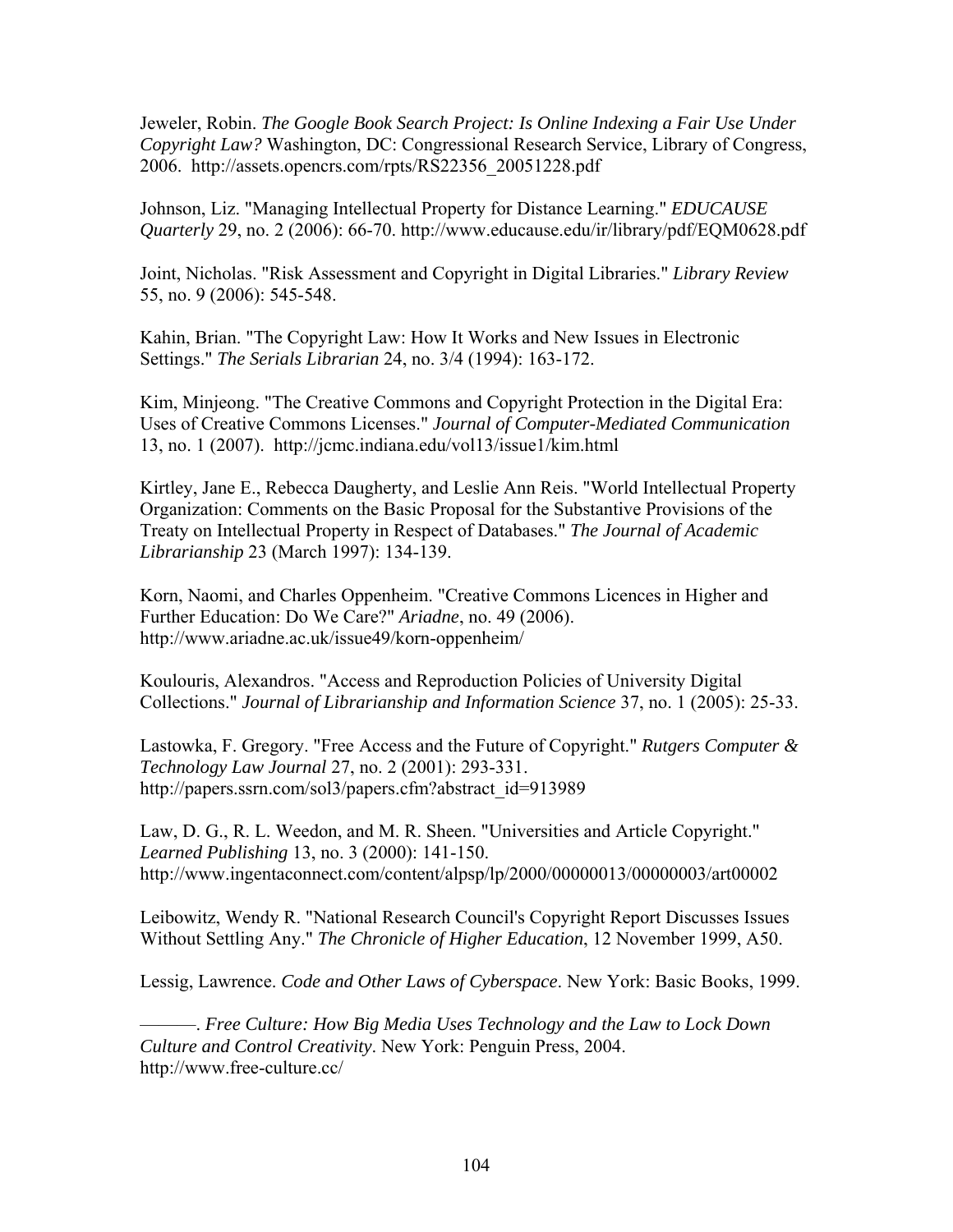———. *The Future of Ideas: The Fate of the Commons in a Connected World*. New York: Random House, 2001. http://thefutureofideas.s3.amazonaws.com/lessig\_FOI.pdf

Levering, Mary. "What's Right about Fair-Use Guidelines for the Academic Community." *Journal of the American Society for Information Science* 50 (December 1999): 1313-1319.

Lichtenberg, James. "Of Steeds & Stalking Horses: Academics Meet Publishers on the Field of Copyright." *Educom Review* 30 (May/June 1995): 40-43. http://www.educause.edu/pub/er/review/reviewarticles/30340.html

Lipinski, Tomas A. "The Climate of Distance Education in the 21st Century: Understanding and Surviving the Changes Brought by the TEACH (Technology, Education, and Copyright Harmonization) Act of 2002." *The Journal of Academic Librarianship* 29, no. 6 (2003): 362-74.

———. *The Complete Copyright Liability Handbook for Librarians and Educators*. New York: Neal-Schuman Publishers, 2006.

———. "The Myth of Technological Neutrality in Copyright and the Rights of Institutional Users: Recent Legal Challenges to the Information Organization as Mediator and the Impact of the DMCA, WIPO, and TEACH." *Journal of the American Society for Information Science and Technology* 54, no. 9 (2003): 824-835.

Litman, Jessica. *Digital Copyright*. Amherst, NY: Prometheus Books, 2001.

Long, Maurice. "Authors and Their Rights." *Learned Publishing* 11, no. 1 (1998): 3-4. http://www.ingentaconnect.com/content/alpsp/lp/1998/00000011/00000001/art00001

Long, Sarah Ann. "US Copyright Law: The Challenge of Protection in the Digital Age." *New Library World* 107, no. 9/10 (2006): 450-452.

Lopez, Xavier R. "New Developments in Intellectual Property Rights: Implications for Geographic Information Systems." *The Journal of Academic Librarianship* 23 (November 1997): 517-520.

Lowry, Charles B. "Fair Use and Digital Publishing: An Academic Librarian's Perspective." *portal: Libraries and the Academy* 1, no. 2 (2001): 191-196.

Lu, Kathleen. "Technological Challenges to Artists' Rights in the Age of Multimedia: The Future of Moral Rights." *Reference Services Review* 22, no. 1 (1994): 9-19.

Lutzker, Arnold P. "In the Curl of the Wave: What the Digital Millennium Copyright Act and Term Extension Act Mean for the Library and Education Community." *ARL: A Bimonthly Report on Research Libraries Issues and Actions from ARL, CNI, and SPARC*, no. 203 (April 1999): 1-5. http://www.arl.org/bm~doc/curl.pdf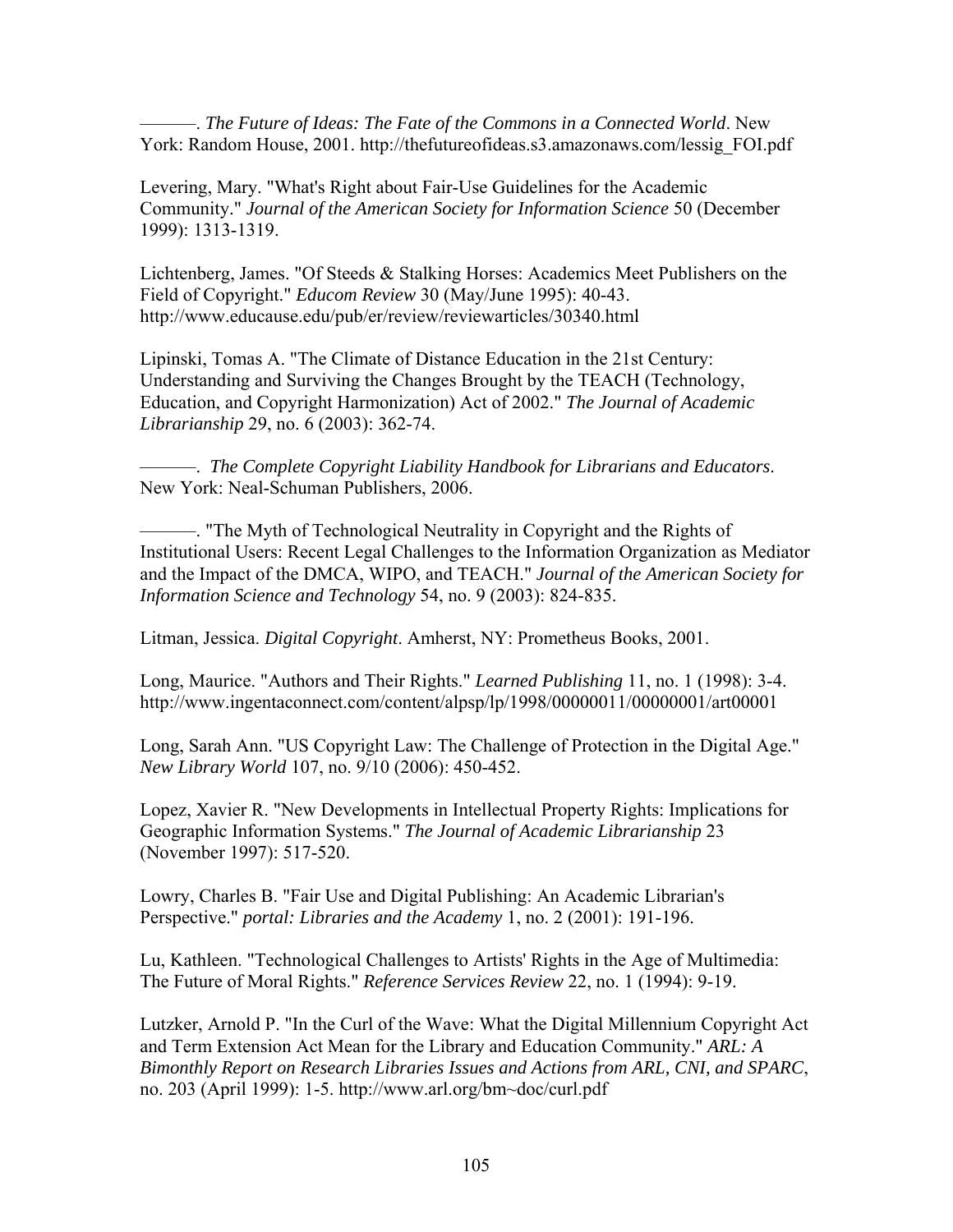Marley, Judith L. "Guidelines Favoring Fair Use: An Analysis of Legal Interpretations Affecting Higher Education." *The Journal of Academic Librarianship* 25 (September 1999): 367-371.

Maxwell, Terrence A. "Is Copyright Necessary?" *First Monday* 9, no. 9 (2004). http://firstmonday.org/issues/issue9\_9/maxwell/index.html

———. "Parsing the Public Domain." *Journal of the American Society for Information Science and Technology* 56, no. 11 (2005): 1130-1139.

McGinnis, Leah G. "Bringing Order Out of Chaos: The Challenge of Managing E-Reserves Copyright Permissions." *Journal of Interlibrary Loan, Document Delivery & Information Supply* 11, no. 2 (2000): 39-49.

McGreal, Rory. "Stealing the Goose: Copyright and Learning." *International Review of Research in Open and Distance Learning* 5, no. 3 (2004). http://www.irrodl.org/index.php/irrodl/article/view/205/287

Metcalfe, Amy, Veronica Diaz, and Richard Wagoner. "Academe, Technology, Society, and the Market: Four Frames of Reference for Copyright and Fair Use." *portal: Libraries and the Academy* 3, no. 2 (2003): 191-206.

Miller, Brett I. "Recent Lessons from the Courts: The Changing Landscape of Copyright in a Digital Age." *RLG DigiNews* 4, no. 2 (2000). http://digitalarchive.oclc.org/da/ViewObjectMain.jsp?fileid=0000070519:000006287810 &reqid=5195#feature

Morris, Sally. "Authors and Copyright." *Learned Publishing* 13, no. 2 (2000): 75-76. http://www.ingentaconnect.com/content/alpsp/lp/2000/00000013/00000002/art00002

Muir, Adrienne. "Legal Deposit and Preservation of Digital Publications: A Review of Research and Development Activity." *Journal of Documentation* 57 (September 2001): 652-682.

Murray, Laura J. "Protecting Ourselves to Death: Canada, Copyright, and the Internet." *First Monday* 9, no. 10 (2004). http://www.firstmonday.org/issues/issue9\_10/murray/index.html

Neal, James G. "Copyright Is Dead . . . Long Live Copyright." *American Libraries* 33 (December 2002): 48-50.

Nollan, Richard. "Campus Intellectual Property Policy Development." *Reference Services Review* 32, no. 1 (2004): 31-34.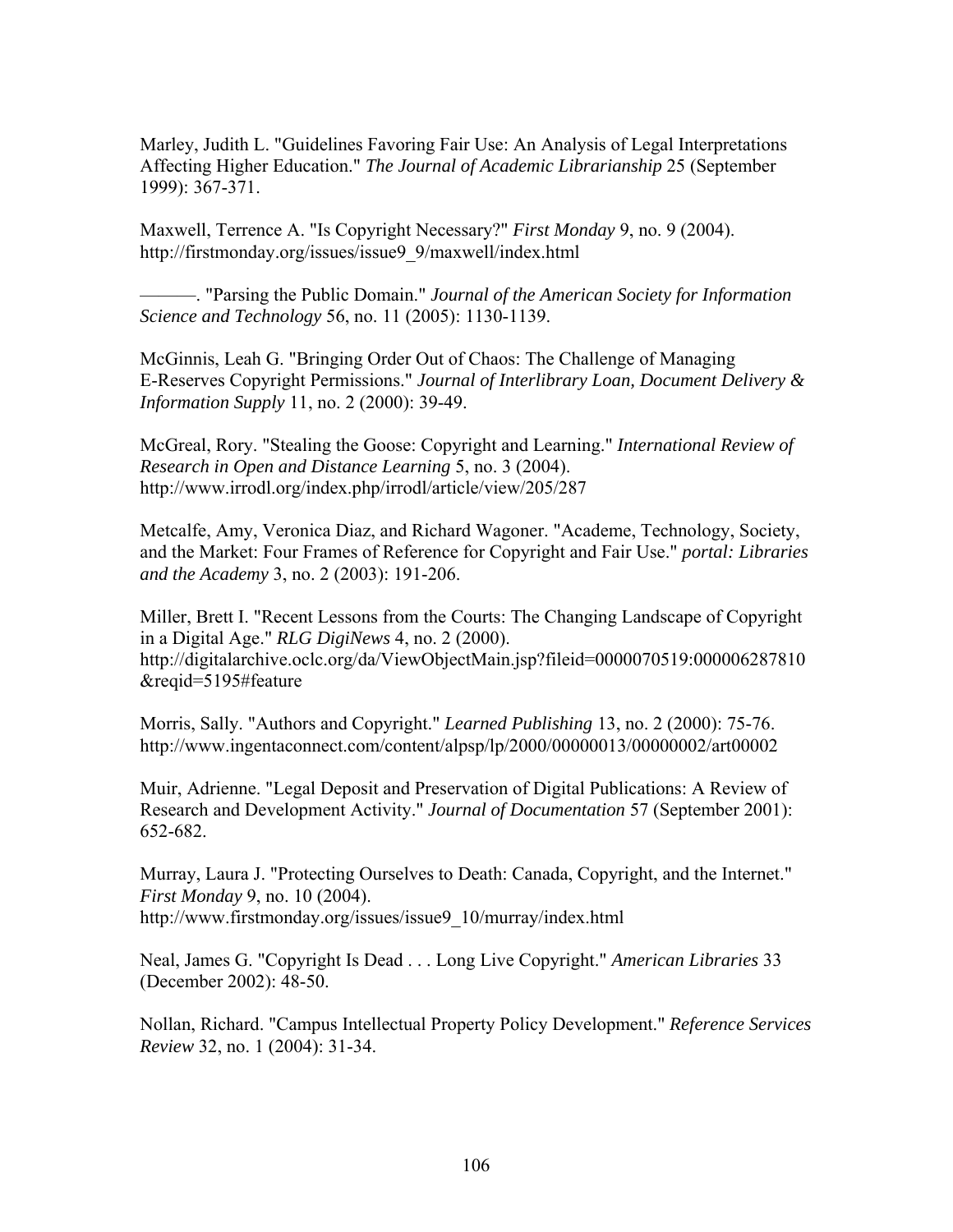Ober, John. "Facilitating Open Access." *College & Research Libraries News* 67, no. 4 (2006): 219-221.

http://www.ala.org/ala/acrl/acrlpubs/crlnews/backissues2006/april06/facilitatingopenacce ss.htm

Ogden, Robert S. "Copyright Issues for Libraries and Librarians." *Library Collections, Acquisitions, & Technical Services* 27, no. 4 (2003): 473-481.

Okerson, Ann. "Copyright in the Year 2010: No Longer an Issue for Scholarly Electronic Publishing." *Serials Review* 25, no. 4 (1999): 33-35.

———. "The Current National Copyright Debate: Its Relationship to the Work of Collections Managers." *Journal of Library Administration* 22, no. 4 (1996): 71-84.

———. "Whose Article Is It Anyway? Copyright and Intellectual Property Issues for Researchers in the 90s." *Notices of the American Mathematical Society* 43 (January 1996): 8-12. http://www.ams.org/notices/199601/okerson.pdf

———. "Whose Work Is It Anyway? Perspectives on the Stakeholders and the Stakes in the Current Copyright Scene." *The Serials Librarian* 28, no. 1/2 (1996): 69-87.

———. "With Feathers: Effects of Copyright and Ownership on Scholarly Publishing." *College & Research Libraries* 52 (September 1991): 425-438. http://www.library.yale.edu/~okerson/feathers.html

Oppenheim, Charles. "Does Copyright Have Any Future on the Internet?" *Journal of Documentation* 56 (May 2000): 279-298.

———. "Moral Rights and the Electronic Library." *Learned Publishing* 10, no. 1 (1997): 37-39.

Orlans, Harold. "Fair Use in US Scholarly Publishing." *Learned Publishing* 12, no. 4 (1999): 235-244.

http://www.ingentaconnect.com/content/alpsp/lp/1999/00000012/00000004/art00001

O'Rourke, Maureen A. "Is Virtual Trespass an Apt Analogy?" *Communications of the ACM* 44 (February 2001): 98-103.

Ou, Carol. "Technology and Copyright Issues in the Academic Library: First Sale, Fair Use and the Electronic Document." *portal: Libraries and the Academy* 3, no. 1 (2003): 89-98.

Peters, Paul Evan. "Networked Intellectual Property: Brain-Ache of the Decade." *Educom Review* 30 (May/June 1995): 48-50. http://www.educause.edu/pub/er/review/reviewarticles/30348.html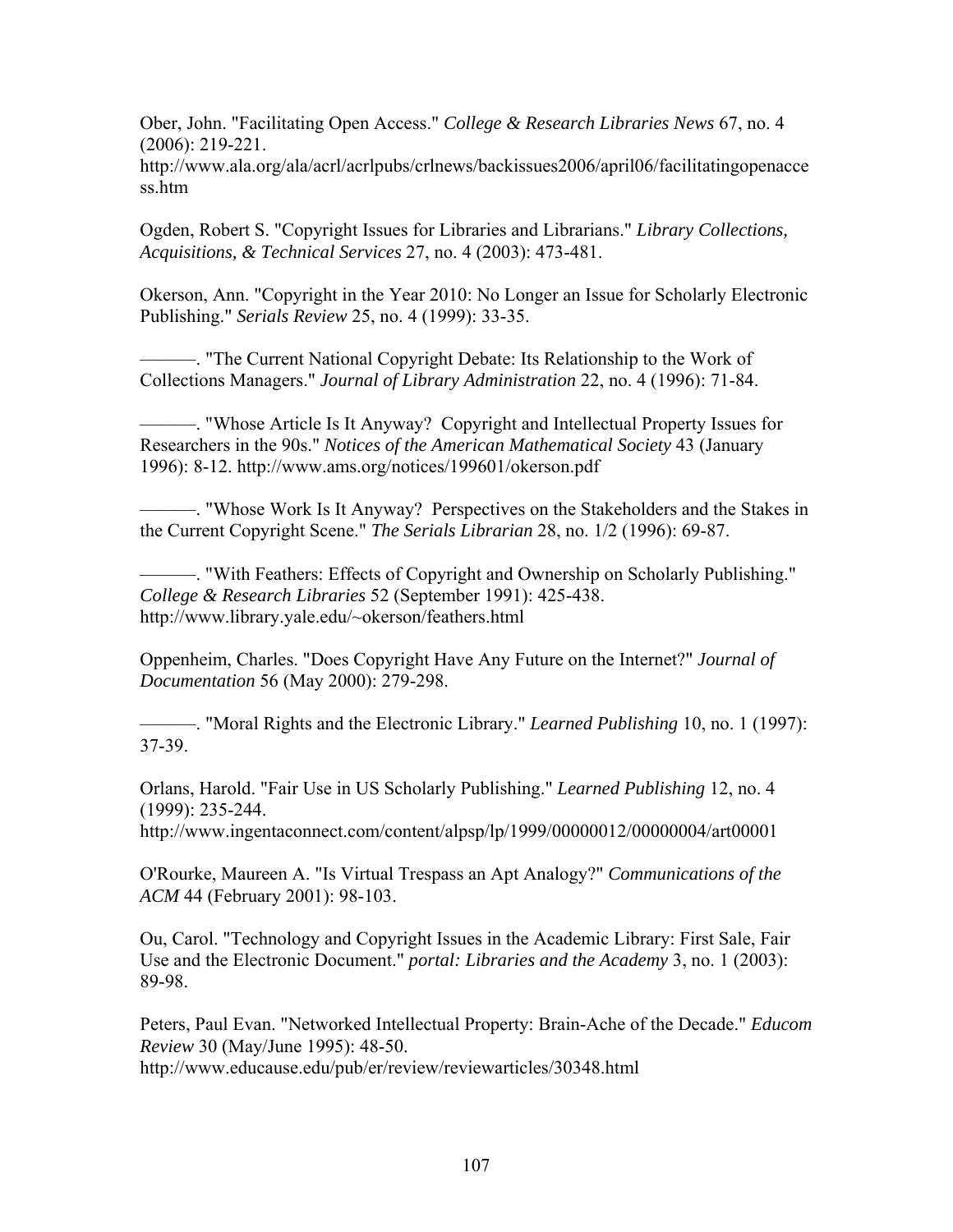Powell, David J. "Voluntary Deposit of Electronic Publications: A Learning Experience." *Learned Publishing* 16, no. 2 (2003): 149-152. http://www.ingentaconnect.com/content/alpsp/lp/2003/00000016/00000002/art00012

Pritcher, Lynn. "Ad\*Access: Seeking Copyright Permissions for a Digital Age." *D-Lib Magazine* 6 (February 2000). http://www.dlib.org/dlib/february00/pritcher/02pritcher.html

Quick, Rebecca. "Can't Get There from Here May Be Web's New Motto: Companies Start to Curb Links to Their Sites." *The Wall Street Journal*, 2 July 1997, B6.

Rimmer, Matthew. "The Dead Poets Society: The Copyright Term and the Public Domain." *First Monday* 8, no. 6 (2003). http://www.firstmonday.dk/issues/issue8\_6/rimmer/index.html

- "Robbery under Arms: Copyright Law and the Australia-United States Free Trade Ageeement." *First Monday* 11, no. 3 (2006). http://www.firstmonday.org/issues/issue11\_3/rimmer/index.html

Rivera-Morales, Noemi A. "Fair-Use Guidelines: A Selected Bibliography." *Journal of the American Society for Information Science* 50 (December 1999): 1353-1357.

Roos, J. W. "Libraries for the Blind as Accessible Content Publishers: Copyright and Related Issues." *Library Trends* 55, no. 4 (2007): 879-916. http://hdl.handle.net/2142/3762

Rosenberg, Victor. "Will New Information Technology Destroy Copyright?" *The Electronic Library* 12 (October 1994): 285-287.

Russell, Carrie. "Copyright and the Public Domain." *Texas Library Journal* 78 (Spring 2002): 60-63.

St. Clair, Gloriana, and Sanford G. Thatcher. "Changing Copyright Legislation: Two Views." *Library Acquisitions: Practice & Theory* 21, no. 1 (1997): 7-18.

Samuelson, Pamela. "Big Media Beaten Back." *Wired* 5 (March 1997): 61-64, 178-184.

———. "Copyright and Digital Libraries." *Communications of the ACM* 38 (April 1995): 15-21, 110.

———. "The Copyright Grab." *Wired* 4 (January 1996): 134-138, 188, 190-191. http://www.wired.com/wired/archive/4.01/white.paper\_pr.html

———. "Copyright Law and Electronic Compilations of Data." *Communications of the ACM* 35 (February 1992): 27-32.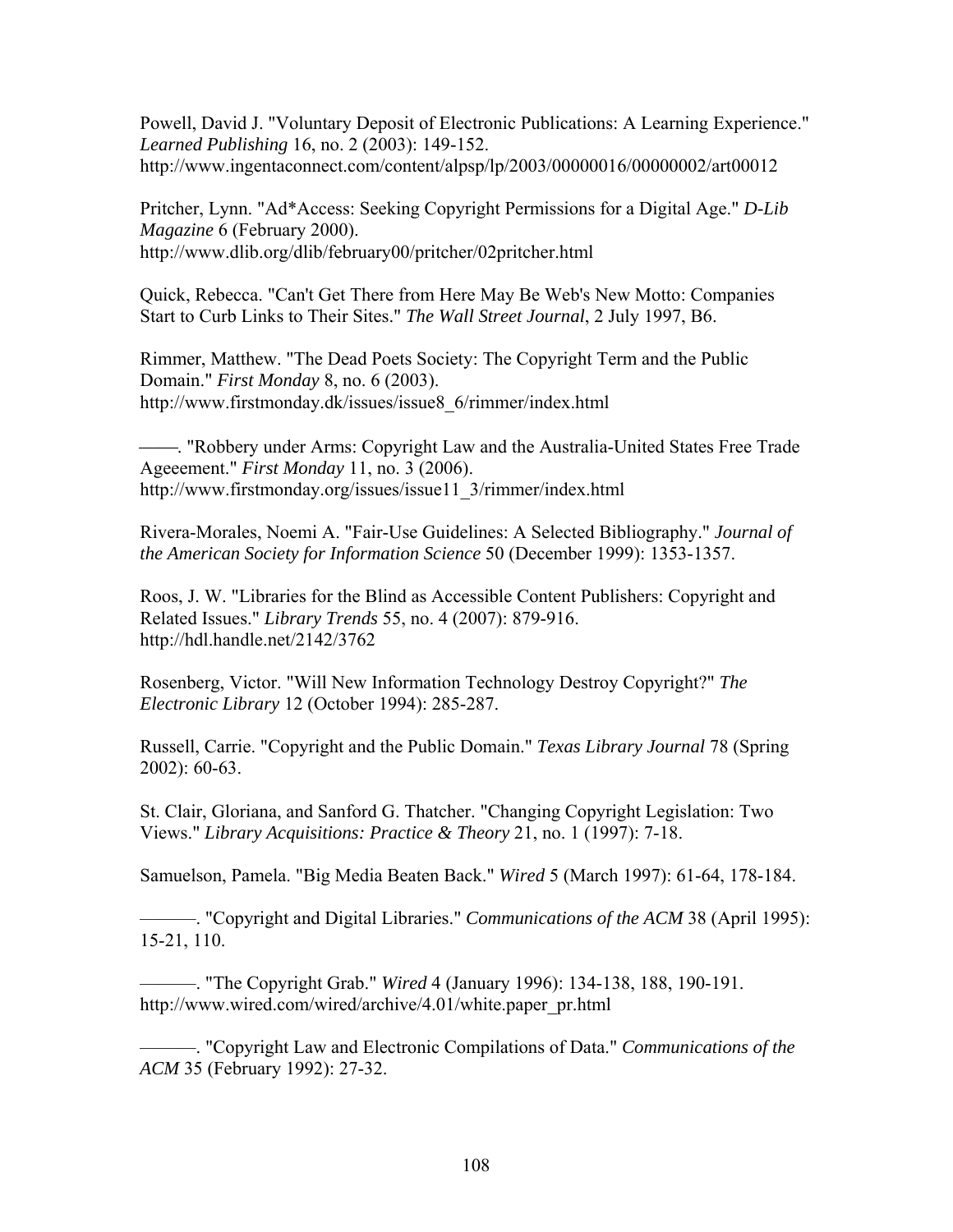———. "Copyright's Fair Use Doctrine and Digital Data." *Communications of the ACM* 37 (January 1994): 21-27.

———. "Digital Media and the Law." *Communications of the ACM* 34 (October 1991): 23-28.

———. "Encoding the Law into Digital Libraries." *Communications of the ACM* 41 (April 1998): 13-18.

———. "Good News and Bad News on the Intellectual Property Front." *Communications of the ACM* 42 (March 1999): 19-24.

———. "Intellectual Property Rights and the Global Information Economy." *Communications of the ACM* 39 (January 1996): 23-28.

———. "Legal Protection for Database Contents." *Communications of the ACM* 39 (December 1996): 17-23.

———. "The NII Intellectual Property Report." *Communications of the ACM* 37 (December 1994): 21-27.

———. "On Authors' Rights in Cyberspace: Questioning the Need for New International Rules on Authors' Rights in Cyberspace." *First Monday* 1, no. 4 (1996). http://www.firstmonday.dk/issues/issue4/samuelson/

———. "Preserving the Positive Functions of the Public Domain in Science." *Data Science Journal* 2 (2003): 192-197. http://www.jstage.jst.go.jp/article/dsj/2/0/192/\_pdf

———. "Why the Anticircumvention Regulations Need Revision." *Communications of the ACM* 42 (September 1999): 17-21.

Schiesel, Seth. "Global Agreement Reached to Widen Law on Copyright." *The New York Times*, 21 December 1996, 1, 22.

Schöpfel, Joachim. "The New French Law on Author's Rights and Related Rights in the Information Society." *Interlending & Document Supply* 34, no. 4 (2006): 167-170.

Schragis, Steven. "Do I Need Permission? Fair Use Rules under the Federal Copyright Law." *Publishing Research Quarterly* 16 (Winter 2001): 50-63.

Seadle, Michael. "Copyright in the Networked World: Author's Rights." *Library Hi Tech* 23, no. 1 (2005): 130-136.

———. "Copyright in the Networked World: Digital Legal Deposit." *Library Hi Tech* 19, no. 3 (2001): 299-303.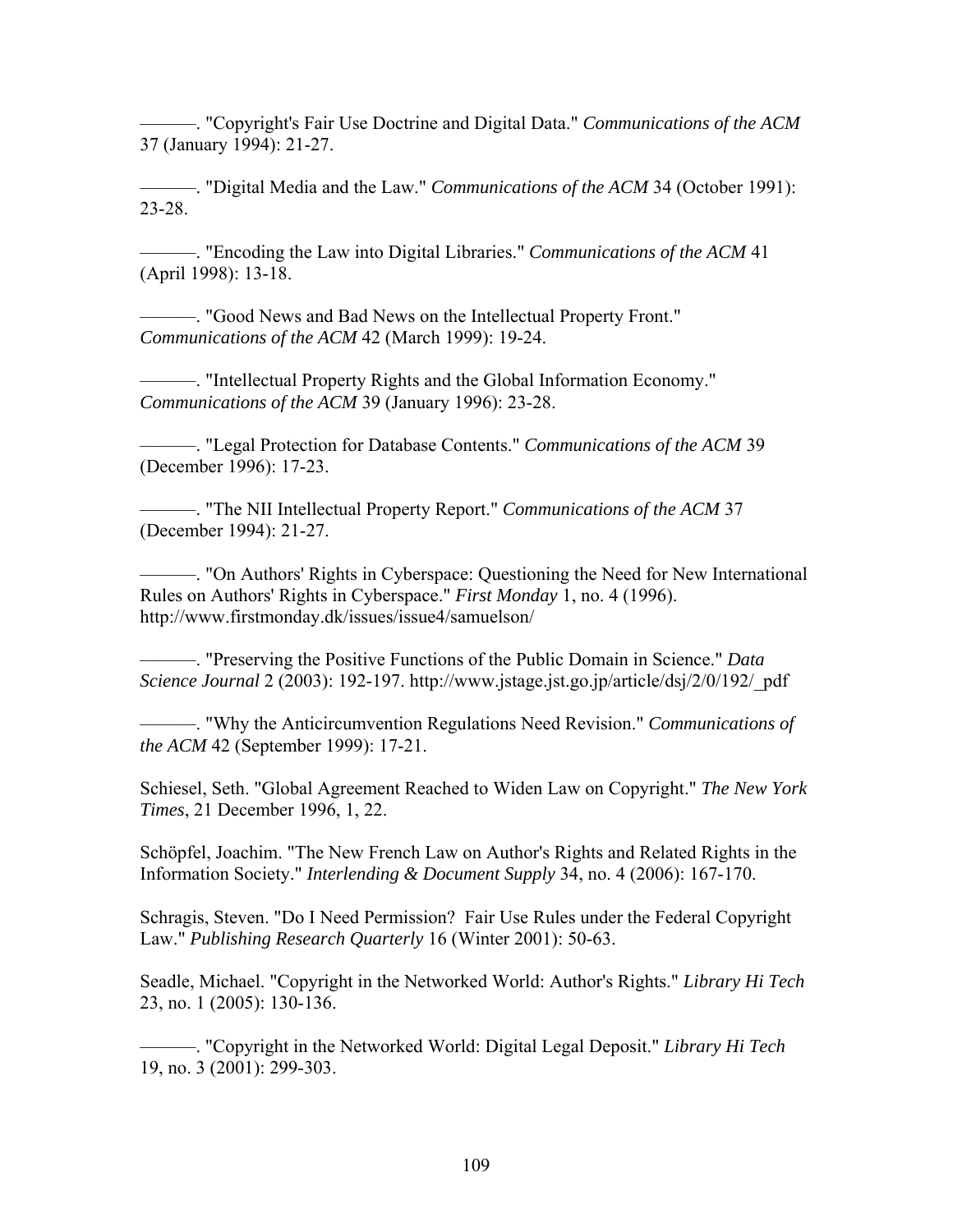———. "Copyright in the Networked World: New Rules for Images." *Library Hi Tech* 20, no. 2 (2002): 241-244.

———. "Copyright in the Networked World: Orphaned Copyrights." *Library Hi Tech* 23, no. 3 (2005): 453-459.

Sheat, Kathy. "Libraries, Copyright and the Global Digital Environment." *The Electronic Library* 22, no. 6 (2004): 487-491.

Sherman, Chris. "Napster: Copyright Killer or Distribution Hero?" *ONLINE* 24 (November/December 2000): 16-28.

Shkolnikov, Tanya. "To Link or Not to Link: How to Avoid Copyright Traps on the Internet." *The Journal of Academic Librarianship* 28, no. 3 (2002): 133-140.

Shuler, John A. "Distance Education, Copyrights Rights, and the New TEACH Act." *The Journal of Academic Librarianship* 29, no. 1 (2003): 49-51.

Smith, Donny. "A Copyright Primer for Electronic Reserve: Copyright for Harried Electronic Reserves Staff." *Journal of Interlibrary Loan, Document Delivery & Information Supply* 13, no. 4 (2003): 79-90.

Smith, Kay Hogan, Rajia C. Tobia, T. Scott Plutchak, Lynda M. Howell, Sondra J. Pfeiffer, and Michael S. Fitts. "Copyright Knowledge of Faculty at Two Academic Health Science Campuses: Results of a Survey." *Serials Review* 32, no. 2 (2006): 59-67.

Smith, Millison. "Fair Use and Distance Learning in the Digital Age." *The Journal of Electronic Publishing* 5 (June 2000). http://hdl.handle.net/2027/spo.3336451.0005.405

Spinello, Richard A. "Intellectual Property Rights." *Library Hi Tech* 25, no. 1 (2007): 12-22.

Stevens, Joann. "The Multimedia Guidelines." *Journal of the American Society for Information Science* 50 (December 1999): 1324-1327.

Stix, Gary. "Some Rights Reserved." *Scientific American* 288, no. 3 (2003): 46.

Strong, William S. *The Copyright Book: A Practical Guide*, 5th ed. Cambridge, MA: The MIT Press, 1999.

———. "Copyright in a Time of Change." *The Journal of Electronic Publishing* 4, no. 3 (1999). http://hdl.handle.net/2027/spo.3336451.0004.302

Suber, Peter. "Balancing Author and Publisher Rights." *SPARC Open Access Newsletter*, no. 110 (2007). http://www.earlham.edu/~peters/fos/newsletter/06-02-07.htm#balancing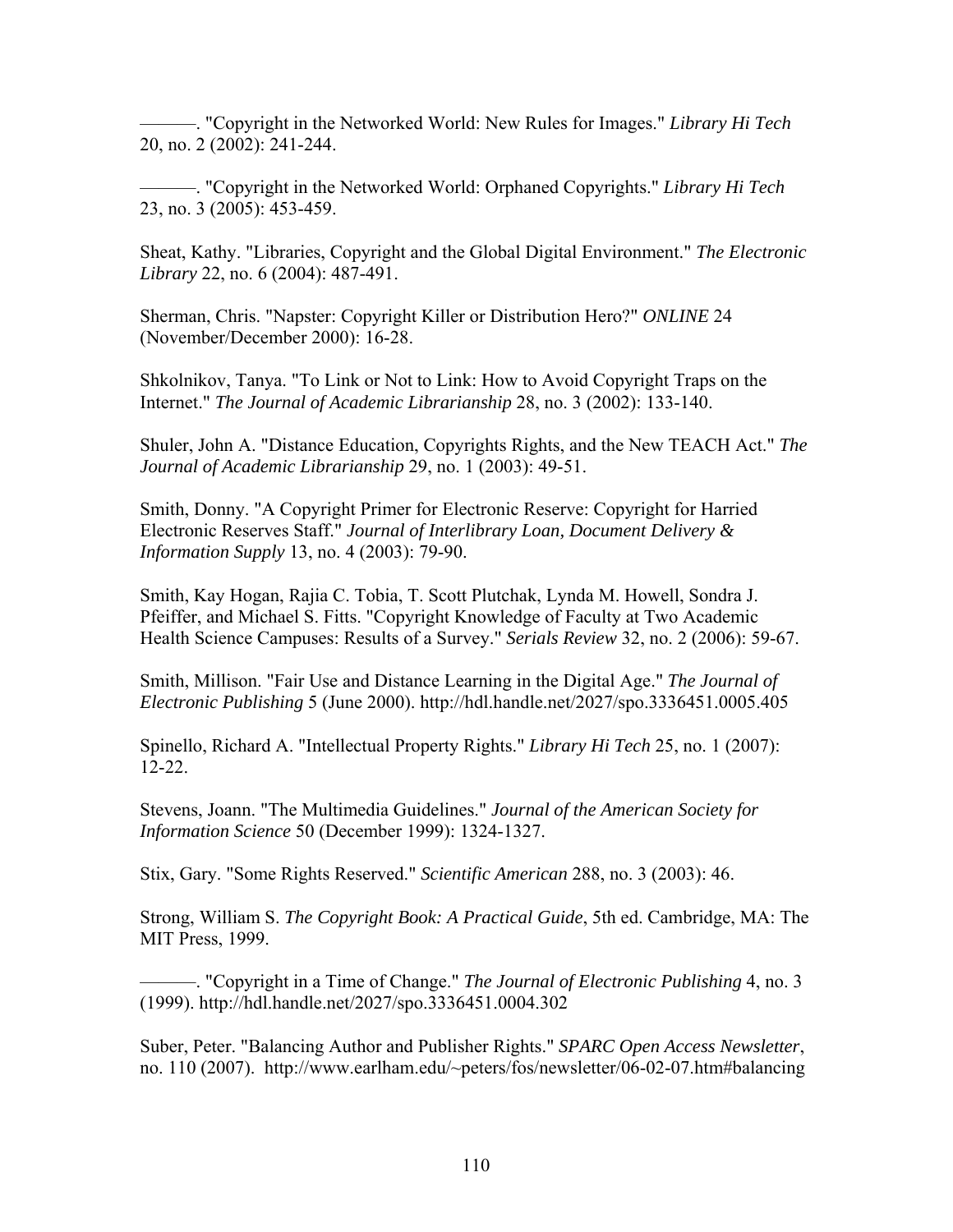Sundt, Christine L. "Testing the Limits: The CONFU Digital-Images and Multimedia Guidelines and Their Consequences for Libraries and Educators." *Journal of the American Society for Information Science* 50 (December 1999): 1328-1336.

Suthersanen, Uma. "Creative Commons—The Other Way?" *Learned Publishing* 20, no. 1 (2007): 59-68. http://www.ingentaconnect.com/content/alpsp/lp/2007/00000020/00000001/art00011

Tennant, Roy. "The Copyright War." *Library Journal*, 15 June 2001, 28-30. http://www.libraryjournal.com/article/CA85413.html

Terry, Ana Arias. "Author Care: The Rights Publishers Offer and What Authors Think." *Against the Grain* 13 (June 2001): 24, 26, 28.

Thatcher, Sanford G. "Fair Use: A Double-Edged Sword." *Journal of Scholarly Publishing* 32 (October 2000): 3-8.

⎯⎯⎯. "Fair Use in Theory and Practice: Reflections on Its History and the Google Case." *Journal of Scholarly Publishing* 37, no. 3 (2006): 215-229.

Theriault, Leah. "DOA at the Online Ramp." *The Acquisitions Librarian*, no. 26 (2001): 61-88.

TRLN Copyright Policy Task Force. "Model University Policy Regarding Faculty Publication in Scientific and Technical Scholarly Journals: A Background Paper and Review of the Issues." *The Public-Access Computer Systems Review* 4, no. 4 (1993): 4-25. http://epress.lib.uh.edu/pr/v4/n4/trln.4n4

U.S. Copyright Office. "Report on Legal Protection for Databases." *Bulletin of the American Society for Information Science* 24 (December/January 1998): 25-29.

Vaidhyanathan, Siva. *Copyrights and Copywrongs: The Rise of Intellectual Property and How It Threatens Creativity*. New York: New York University Press, 2001.

———. "The State of Copyright Activism." *First Monday* 9, no. 4 (2004). http://www.firstmonday.org/issues/issue9\_4/siva/index.html

Van der Werf-Davelaar, Titia. "NEDLIB: Networked European Deposit Library." *Exploit Interactive*, no. 4 (2000). http://www.exploit-lib.org/issue4/nedlib/

Vickery, Jim. "The Legal Deposit of Electronic Publications." *Against the Grain* 10 (February 1998): 36, 38-40.

Vogele, Colette, Mia Garlick, and Berkman Center Clinical Program in Cyberlaw. *Podcasting Legal Guide: Rules for the Revolution*. San Francisco: Creative Commons, 2006. http://mirrors.creativecommons.org/Podcasting\_Legal\_Guide.pdf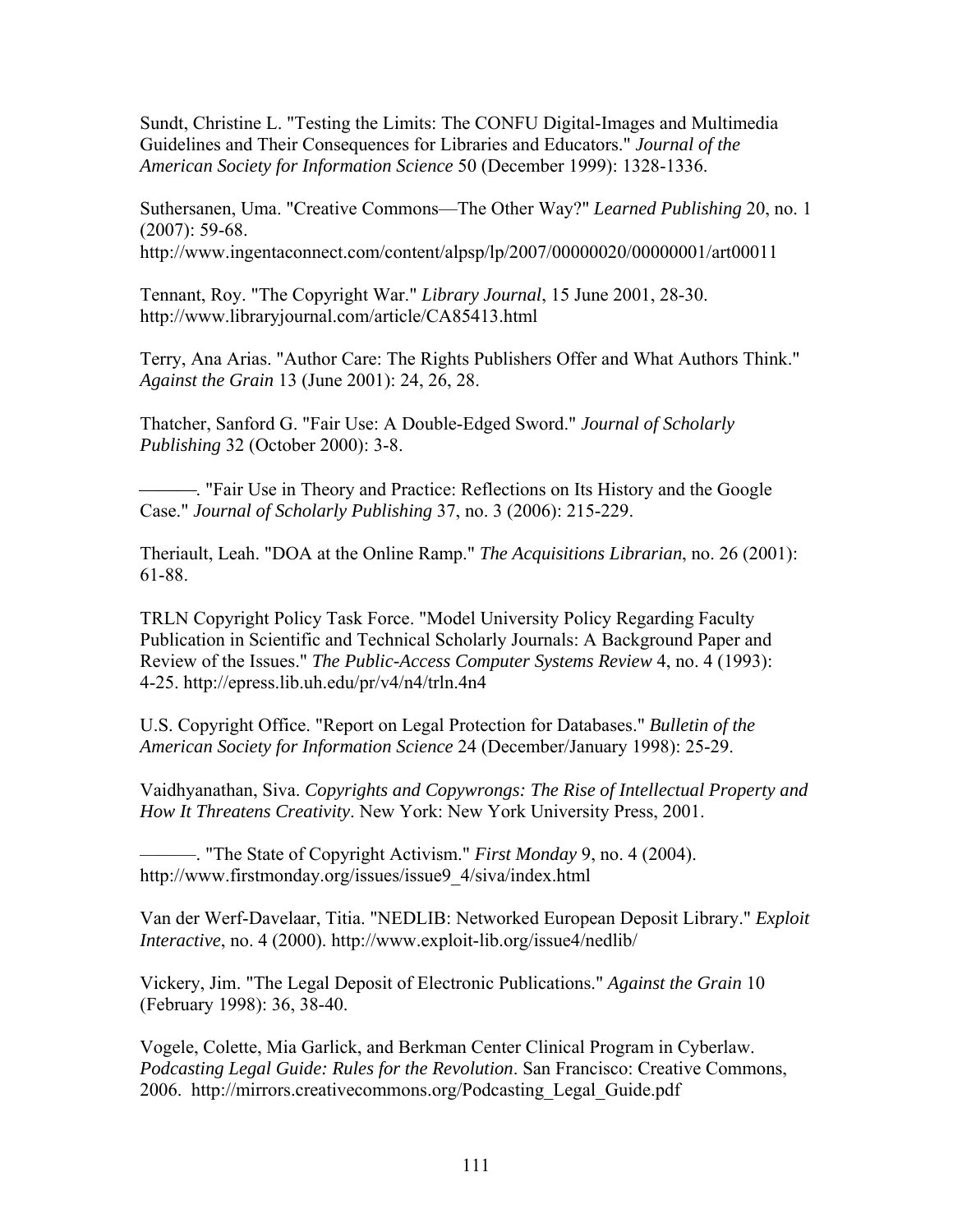Wagner, Karen I. "Intellectual Property: Copyright Implications for Higher Education." *The Journal of Academic Librarianship* 24 (January 1998): 11-19.

Willinsky, John. "Copyright Contradictions in Scholarly Publishing." *First Monday* 7, no. 11 (2002). http://www.firstmonday.dk/issues/issue7\_11/willinsky/index.html

Zhang, Wende. "Digital Library Intellectual Property Right Evaluation and Method." *The Electronic Library* 25, no. 3 (2007): 267-273.

### 5.2 License Agreements

Allen, Barbara McFadden. "Negotiating Digital Information System Licenses Without Losing Your Shirt or Your Soul." *Journal of Library Administration* 24, no. 4 (1997): 15-26.

Balkwill, Richard. "Digital Licensing—A Role for the Publishers Licensing Society." *Learned Publishing* 11, no. 2 (1998): 119-122. http://www.ingentaconnect.com/content/alpsp/lp/1998/00000011/00000002/art00005

Bide, Mark, Charles Oppenheim, and Anne Ramsden. "Some Proposals Regarding Copyright Clearance and Digitisation in Higher Education." *Journal of Information Science* 23, no. 6 (1997): 393-405.

Bley, Robert, and Ross MacIntyre. "NESLI—The National Electronic Site License Initiative." *Vine*, no. 110 (1998): 34-37.

Blosser, John. "Vendors and Licenses: Adding Value for Customers." *The Serials Librarian* 38, no. 1/2 (2000): 143-146.

Borin, Jacqueline. "Site License Initiatives in the United Kingdom: The PSLI and NESLI Experience." *Information Technology and Libraries* 19 (March 2000): 42-46.

Brennan, Patricia, Karen Hersey, and Georgia Harper. *Licensing Electronic Resources: Strategic and Practical Considerations for Signing Electronic Information Delivery Agreements*. Washington, DC: Association of Research Libraries, 1997.

Buchanan, Nancy L. "Navigating the Electronic River: Electronic Product Licensing and Contracts." *The Serials Librarian* 30, no. 3/4 (1997): 171-182.

Butina, Ingbritt. "Electronic Journals—The Danish Model." *Serials* 15, no. 3 (2002): 245-249.

Carter, Penny. "Site Licence Concept: A View of the UK Pilot Site Licence Initiative." *Learned Publishing* 10, no. 4 (1997): 319-322. http://www.ingentaconnect.com/content/alpsp/lp/1997/00000010/00000004/art00005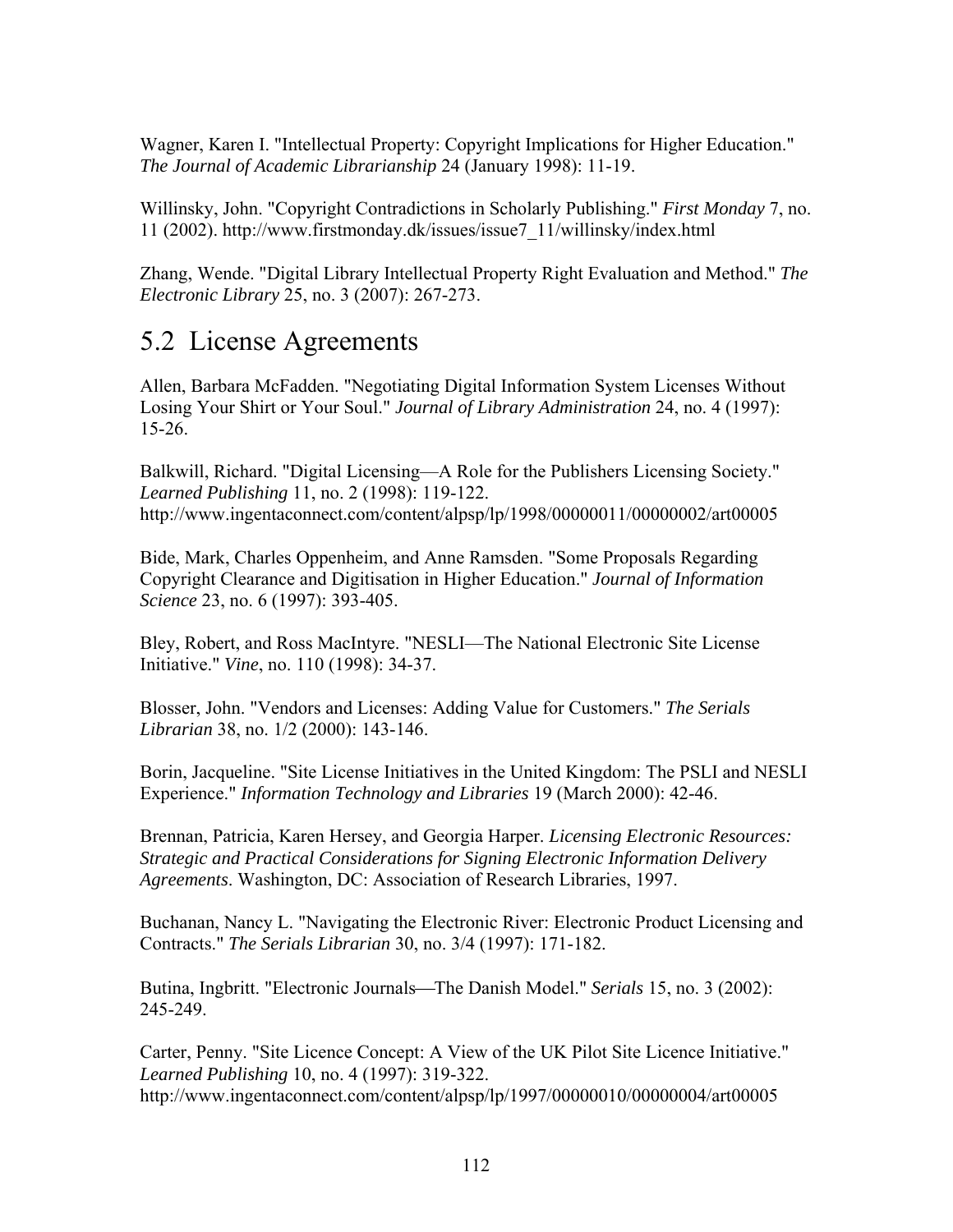Case, Mary M. "Library Associations Endorse Principles for Licensing Electronic Resources." *ARL: A Bimonthly Newsletter of Research Library Issues and Actions*, no. 194 (1997): 1-3. http://www.arl.org/bm~doc/licensing.pdf

Cave, Francis, Brian Green, and David Martin. "ONIX for Licensing Terms: Standards for the Electronic Communication of Usage Terms." *Ariadne*, no. 50 (2007). http://www.ariadne.ac.uk/issue50/green-et-al/

Chang, Sheau-Hwang. "The DLF Electronic Resource Management Initiative." *OCLC Systems & Services* 19, no. 2 (2003): 45-47.

Christou, Corilee, and Gail Dykstra. "Through a 'Content Looking Glass'—Another Way of Looking at Library Licensing of Electronic Content." *Against the Grain* 14, no. 5 (2002): 18, 20, 22.

Clarke, Roger. "A Proposal for an Open Content Licence for Research Paper (Pr)ePrints." *First Monday* 10, no. 8 (2005). http://firstmonday.org/issues/issue10 8/clarke/index.html

Costello, Diane. "The Role of CAUL (Council of Australian Libraries) in Consortial Purchasing." *Journal of Library Administration* 35, no. 1/2 (2001): 175-179.

Cox, John. "Licensing Serials." *Serials* 14 (July 2001): 139-142.

———. "Model Generic Licenses: Cooperation and Competition." *Serials Review* 26, no. 1 (2000): 3-9.

———. "Standard Licences: Simplifying the Acquisitions Process." *Serials* 13 (July 2000): 78-82.

Crews, Kenneth D. "Licensing for Information Resources: Creative Contracts and the Library Mission." In *Virtually Yours: Models for Managing Electronic Resources and Services*, ed. Peggy Johnson and Bonnie MacEwan, 98-110. Chicago: American Library Association, 1999.

Davis, Philip M. "Fair Publisher Pricing, Confidentiality Clauses and a Proposal to Even the Economic Playing Field." *D-Lib Magazine* 10, no. 2 (2004). http://www.dlib.org/dlib/february04/davis/02davis.html

Davis, Trisha L. "Legal Issues: The Negotiator's Perspective for Getting to the Heart of the License." In *Virtually Yours: Models for Managing Electronic Resources and Services*, ed. Peggy Johnson and Bonnie MacEwan, 118-126. Chicago: American Library Association, 1999.

———. "License Agreements in Lieu of Copyright: Are We Signing Away Our Rights?" *Library Acquisitions: Practice & Theory* 21, no. 1 (1997): 19-28.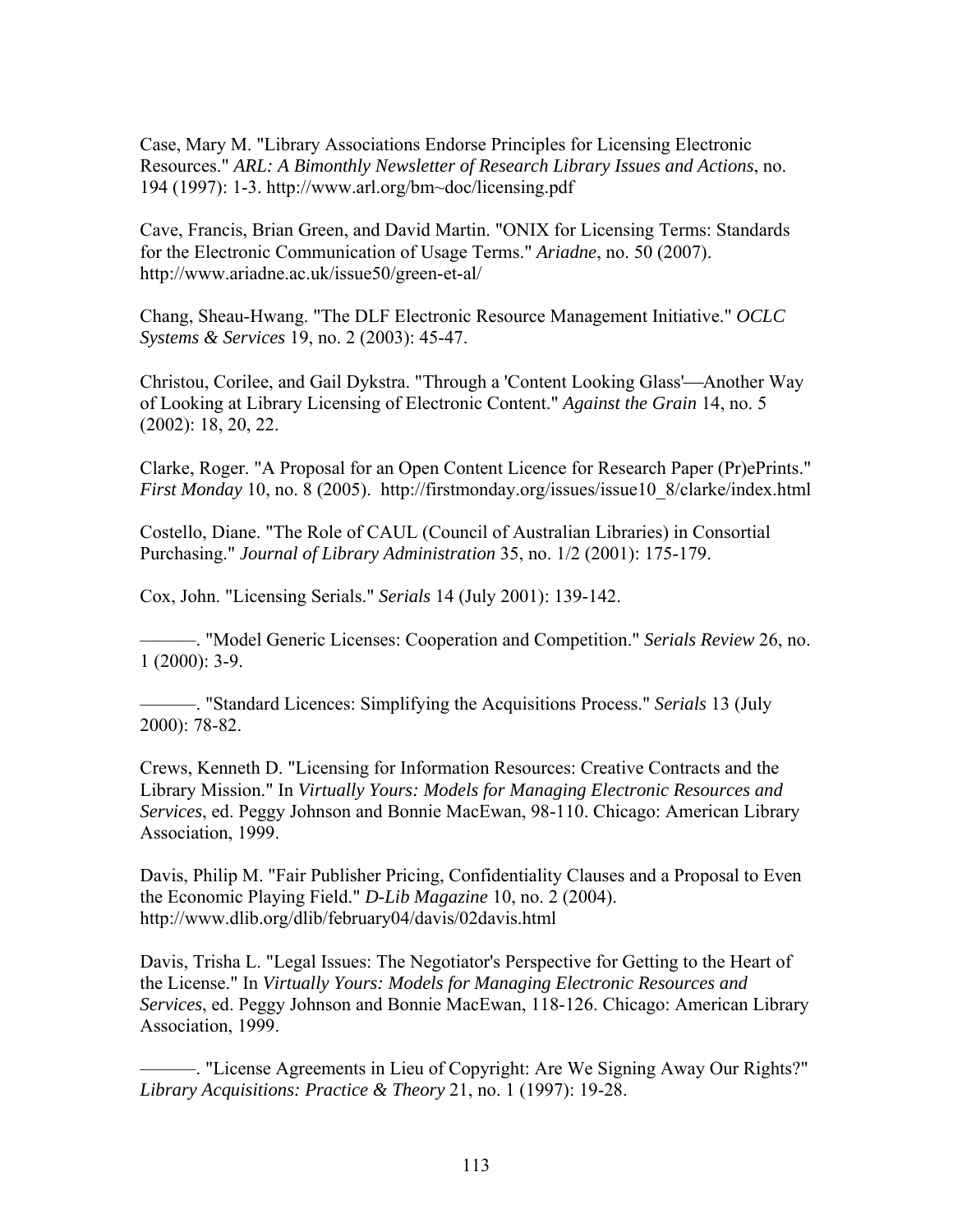DeBruijn, Deb. "The Canadian National Site Licensing Project." *Journal of Library Administration* 35, no. 1/2 (2001): 187-193.

Desmarais, Norman. "Chaos—UCITA: A Bad Law Protecting Bad Software." *Against the Grain* 14 (February 2002): 81-85.

Duranceau, Ellen Finnie. "License Compliance." *Serials Review* 26, no. 1 (2000): 53-58.

———. "License Tracking." *Serials Review* 26, no. 3 (2000): 69-73.

———. "Using a Standard License for Individual Electronic Journal Purchases: Results of a Pilot Study in the MIT Libraries." *Serials Review* 29, no. 4 (2003): 302-304.

———. "Why You Can't Learn License Negotiation in Three Easy Lessons: A Conversation with Georgia Harper, Office of General Counsel, University of Texas." *Serials Review* 23, no. 3 (1997): 69-71.

Durrant, Fiona. *Negotiating Licences for Digital Resources*. London: Facet Publishing, 2006.

Eason, Ken. "Evaluation of the National Site License Initiative (NESLI)." *Serials* 14 (July 2001): 189-193.

Euler, Ellen. "Licences for Open Access to Scientific Publications—A German Perspective." *INDICARE Monitor* 2, no. 4 (2005). http://www.indicare.org/tiki-read\_article.php?articleId=117

Failing, Patricia. "Scholars Face Hefty Fees and Elaborate Contracts When They Use Digital Images." *The Chronicle of Higher Education*, 29 May 1998, B4-B5.

Fox, David, and Vinh-The Lam. "Canadian National Site Licensing Project: Getting Ready for CNSLP at the University of Saskatchewan Library." *The Serials Librarian* 43, no. 3 (2003): 39-57.

Friedgood, Beverley. "The UK National Electronic Site Licensing Initiative." *Serials* 11 (March 1998): 37-39.

Garlick, Mia. "Creative Humbug? Bah the Humbug, Let's Get Creative!" *INDICARE Monitor* 2, no. 5 (2005). http://www.indicare.org/tiki-read\_article.php?articleId=124

Gerhardt, Paul. "Creative Archive." *Ariadne*, no. 44 (2005). http://www.ariadne.ac.uk/issue44/gerhardt/

Giavarra, Emanuella. "Licensing Digital Resources: How to Avoid the Legal Pitfalls." *Serials* 13 (July 2000): 111-119.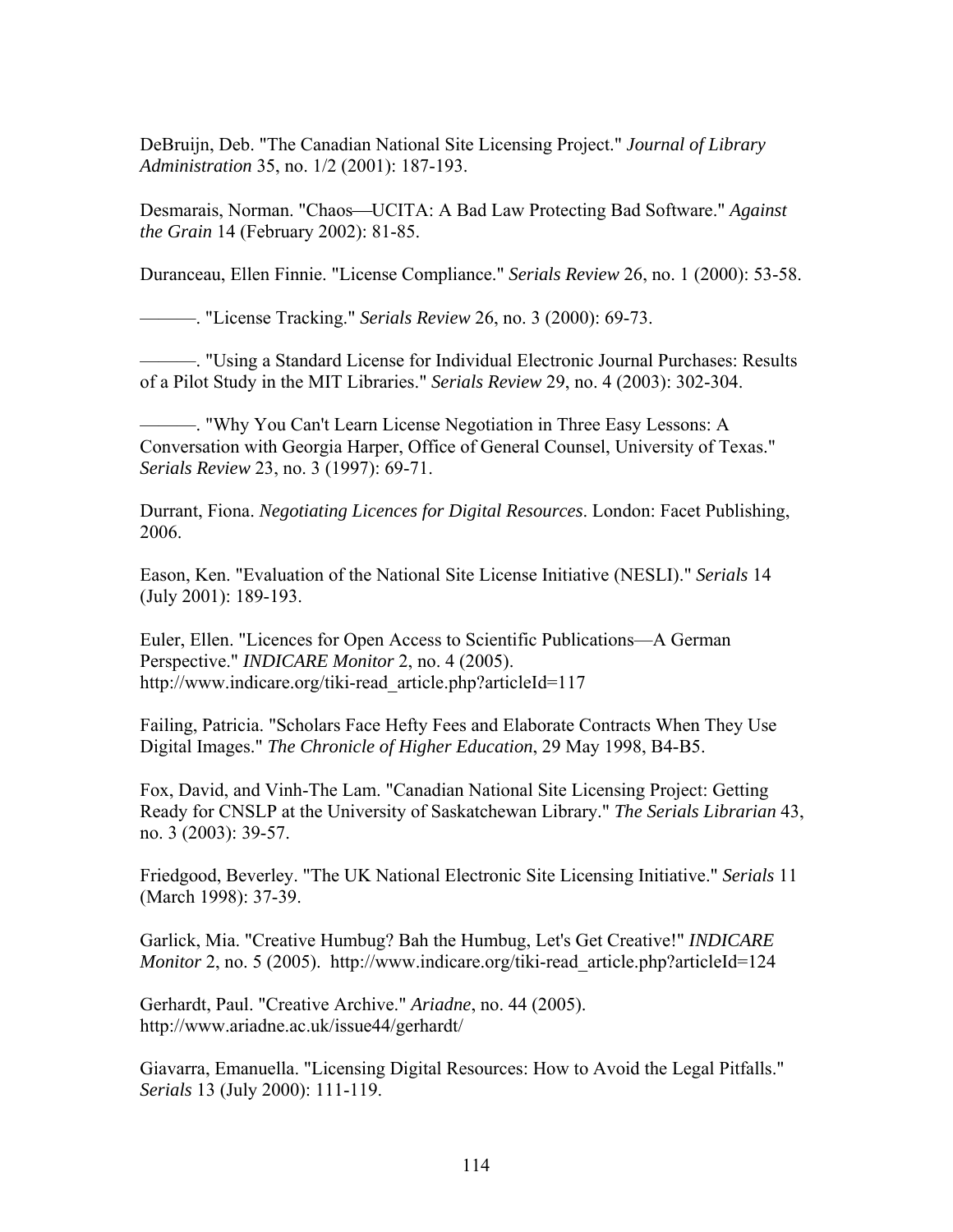Gregory, Vicki L. "UCITA: What Does It Mean for Libraries?" *ONLINE* 25 (January/February 2001): 30-34. http://www.onlinemag.net/OL2001/gregory1\_01.html

Green, Brian. "Helping Libraries Manage Digital Rights: Standards for the Electronic Communication of Licensing Terms." *INDICARE Monitor* 2, no. 7 (2005). http://www.indicare.org/tiki-read\_article.php?articleId=140

Grover, Diane, and Theodore Fons. "The Innovative Electronic Resource Management System: A Development Partnership." *Serials Review* 30, no. 2 (2004): 110-116.

Guernsey, Lisa. "California State U. Tries to Create a New Way to Buy On-Line Journals." *The Chronicle of Higher Education*, 22 January 1999, A18-A19.

Hahn, Karla. "Do I Have to Negotiate a License for Every E-Resource I Buy? Developing a Best Practice Option." *ARL: A Bimonthly Report on Research Library Issues and Actions from ARL, CNI, and SPARC*, no. 248 (2006): 11. http://www.arl.org/bm~doc/arlbr248licenseopt.pdf

———. "SERU (Shared Electronic Resource Understanding)." *D-Lib Magazine* 13, no. 11/12 (2007). http://www.dlib.org/dlib/november07/hahn/11hahn.html

Harris, Lesley Ellen. *Licensing Digital Content: a Practical Guide for Librarians*. Chicago: American Library Association, 2002.

Harwood, Paul. "NESLI: An Agent for Change or Changing the Agent?" *The Electronic Library* 18, no. 2 (2000): 121-126.

Horava, Tony. "Access Policies and Licensing Issues in Research Libraries." *Collection Building* 24, no. 1 (2005): 9-11.

Hormia-Poutanen, Kristiina. "Licensing Electronic Journals in Finland." *Serials* 14 (July 2001): 129-133.

Iannella, Renato. "Managing Licenses in an Open Access Community." *ERCIM News*, no. 64 (2006): 21. http://www.ercim.org/publication/Ercim\_News/enw64/iannella.html

Jacobson, Robert L. "Checking the Fine Print on Superhighway Licenses." *The Chronicle of Higher Education*, 5 July 1996, A15, A19-A20.

Jamtgaard, Laurel. "Licenses and Information Policy: An Update on UCC Article 2B." *ARL: A Bimonthly Newsletter of Research Library Issues and Actions*, no. 198 (1998): 1-4. http://www.arl.org/bm~doc/ucc2b.pdf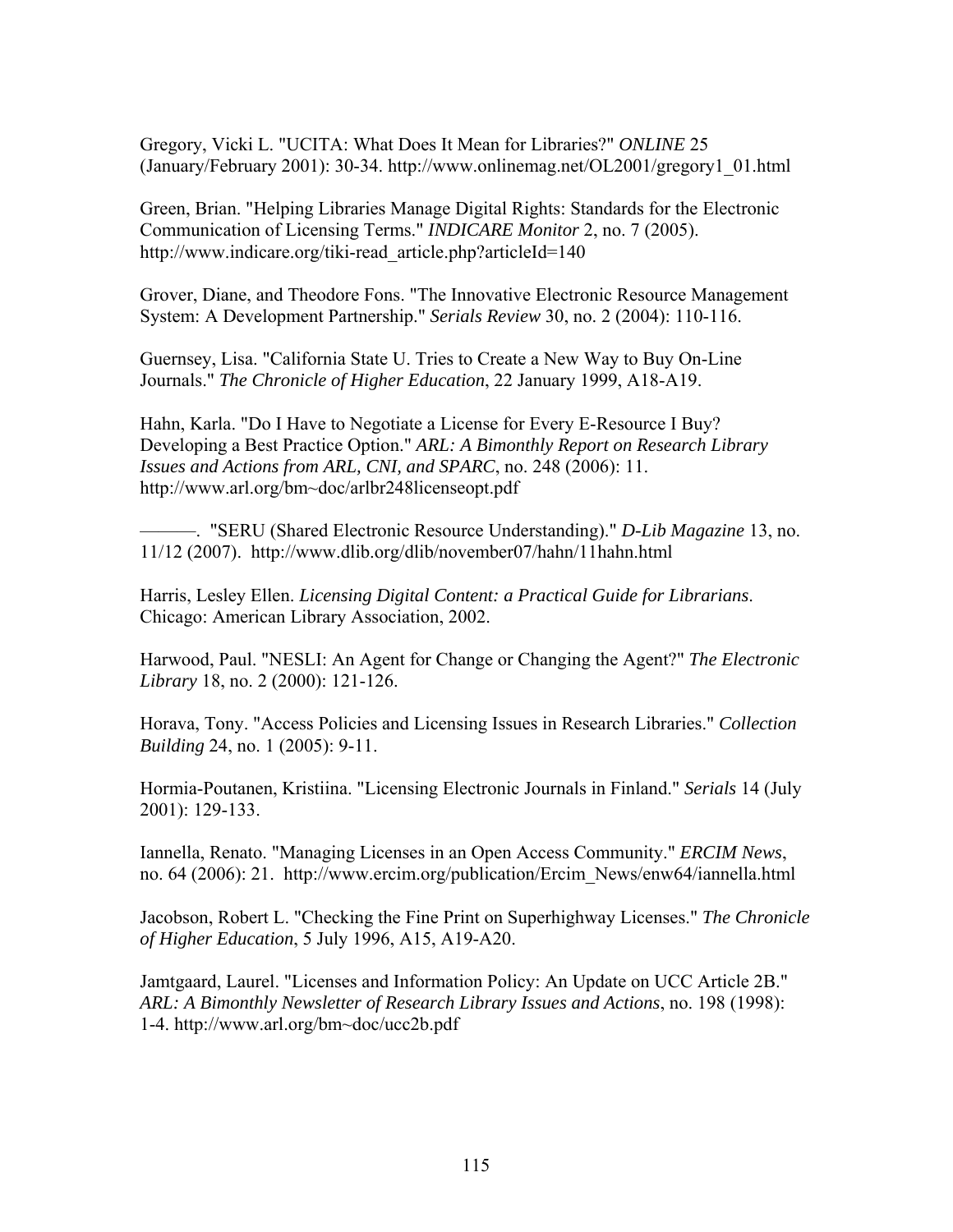Jewell, Tim, Trisha L. Davis, Diane Grover, and Jill E. Grogg. "Mapping License Language for Electronic Resource Management." *The Serials Librarian* 52, no. 1/2 (2007): 29-36.

Kaye, Laurie. "Owning and Licensing Content–Key Legal Issues in the Electronic Environment." *Journal of Information Science* 25, no. 1 (1999): 7–14.

Kohl, David. "Consortial Licensing vs. Tradition: Breaking Up Is Hard to Do." *Learned Publishing* 16, no. 1 (2003): 47-53. http://www.ingentaconnect.com/content/alpsp/lp/2003/00000016/00000001/art00008

Lawrence, Eileen. "Licensing: A Publisher's Perspective." *The Serials Librarian* 38, no. 1/2 (2000): 147-153.

McGinnis, Suzan D. "Selling Our Collecting Souls: How License Agreements Are Controlling Collection Management." *Journal of Library Administration* 31, no. 2 (2000): 63-76.

Meera, B. M., and K. T. Anuradha. "Contractual Solutions in Electronic Publishing Industry: A Comparative Study of License Agreements." *Webology* 2, no. 2 (2005). http://www.webology.ir/2005/v2n3/a18.html

Menzel, J., K. Metzner, and E. Pope. "IDEAL and APPEAL: A Model for Consortium Licensing of Electronic Journal Collections." *Astrophysics and Space Science* 247, no. 1-2 (1997): 241-250.

Morris, Sally. "Copyright and Licensing—The Changing Scene." *Learned Publishing* 11, no. 3 (1998): 199-204. http://www.ingentaconnect.com/content/alpsp/lp/1998/00000011/00000003/art00007

Neal, James G. "The Fight against UCITA." *Library Journal*, 15 September 2000, 36-38.

Nielsen, Henning P., and Jane Whittall. "Model Licensing. Key Elements and Specific Needs in Electronic Journal Licensing for the Pharmaceutical Industry." *Serials* 13 (July 2000): 103-109.

Okerson, Ann. "Buy or Lease? Two Models for Scholarly Information at the End (or the Beginning) of an Era." *Daedalus* 125, no. 4 (1996): 55-76. http://www.library.yale.edu/~okerson/daedalus.html

———. "Copyright or Contract?" *Library Journal*, 1 September 1997, 136-139.

———. "The LIBLICENSE Project and How It Grows." *D-LIB Magazine* 5 (September 1999). http://www.dlib.org/dlib/september99/okerson/09okerson.html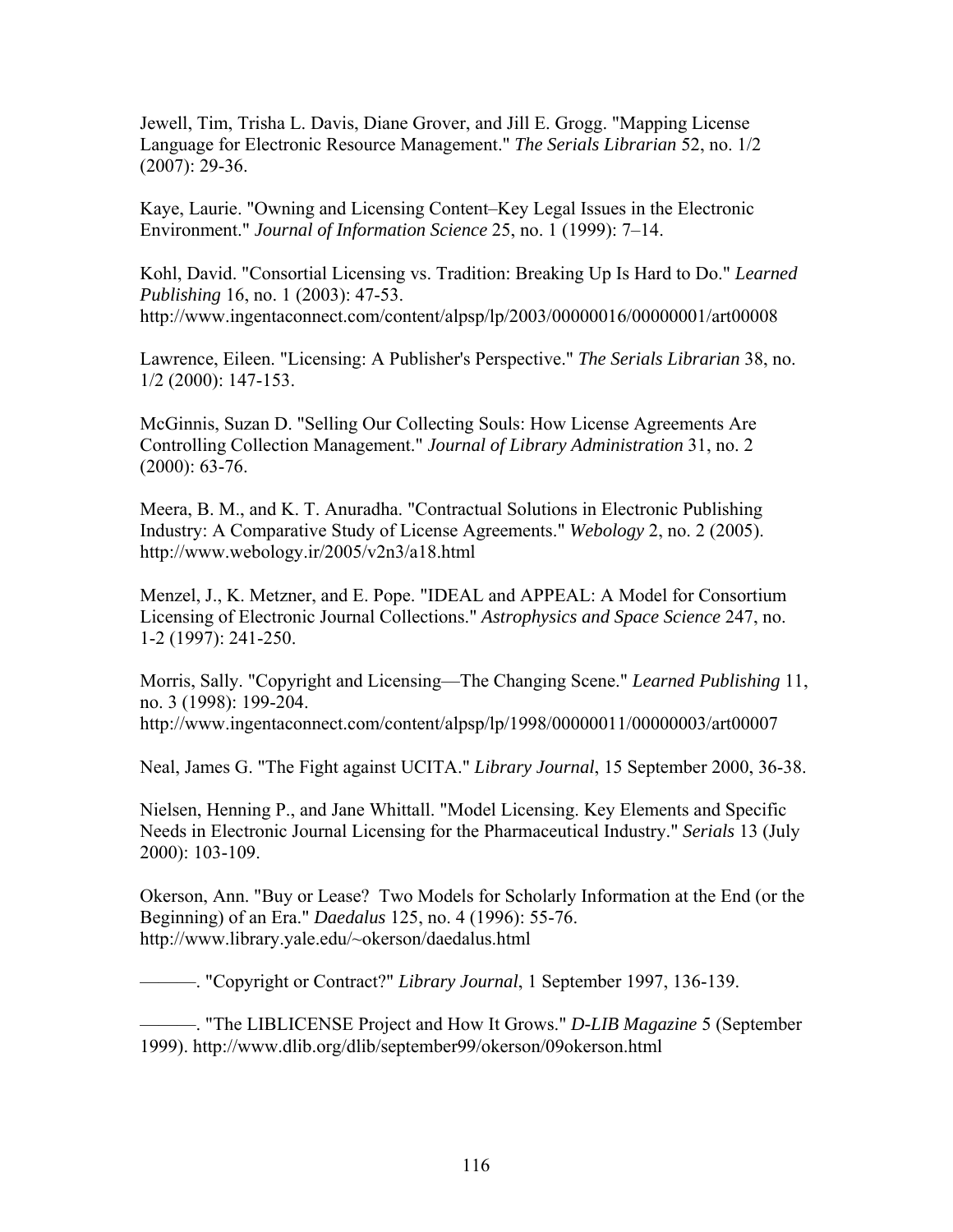———. "Scholarly Communication and the Licensing of Electronic Publications." In *The Impact of Electronic Publishing on the Academic Community: An International Workshop Organized by the Academia Europaea and the Wenner-Gren Foundation*, ed. I. Butterworth, 110-118. London: Portland Press, 1998.

———. "What Academic Libraries Need in Electronic Content Licenses: Presentation to the STM Library Relations Committee, STM Annual General Meeting, October 1, 1996." *Serials Review* 22, no. 4 (1996): 65-69. http://www.library.yale.edu/~okerson/stm.html

Olivieri, Rene. "Publishing Economics: The Site License Effect." *Journal of Scholarly Publishing* 28 (January 1997): 81-91.

———. "Site Licenses: A New Economic Paradigm." *The Serials Librarian* 30, no. 3/4 (1997): 183-190.

Peters, Paul Evan. "Making the Market for Networked Information: An Introduction to a Proposed Program for Licensing Electronic Uses." *Serials Review* 18, no. 1-2 (1992): 19-24.

Phelan, Daniel. "Canadian National Site Licensing Project." *Against the Grain* 13 (February 2001): 1, 18.

Pike, George H. "The Delicate Dance of Database Licenses, Copyright, and Fair Use." *Computers in Libraries* 22 (May 2002): 12-14, 63-64. http://www.infotoday.com/cilmag/may02/pike.htm

Prior, Albert. "NESLI—Progress through Collaboration." *Learned Publishing* 12, no. 1 (1999): 5-9. http://www.ingentaconnect.com/content/alpsp/lp/1999/00000012/00000001/art00002

Rens, Andrew. "Managing Risk and Opportunity in Creative Commons Enterprises." *First Monday* 11, no. 6 (2006). http://firstmonday.org/issues/issue11\_6/rens/index.html

Richards, Rob. "Licensing Agreements: Contracts, the Eclipse of Copyright, and the Promise of Cooperation." *The Acquisitions Librarian*, no. 26 (2001): 89-107.

Roberts, Michael, Tony Kidd, and Lynn Irvine. "The Impact of the Current E-Journal Marketplace on University Library Budget Structures: Some Glasgow Experiences." *Library Review* 53, no. 9 (2004): 429-434.

Samuelson, Pamela. "Legally Speaking: Does Information Really Want to Be Licensed?" *The Journal of Electronic Publishing* 4, no. 3 (1999). http://hdl.handle.net/2027/spo.3336451.0004.305

Seadle, Michael. "Copyright in the Networked World: Compulsory Licensing." *Library Hi Tech* 18, no. 3 (2000): 292-295.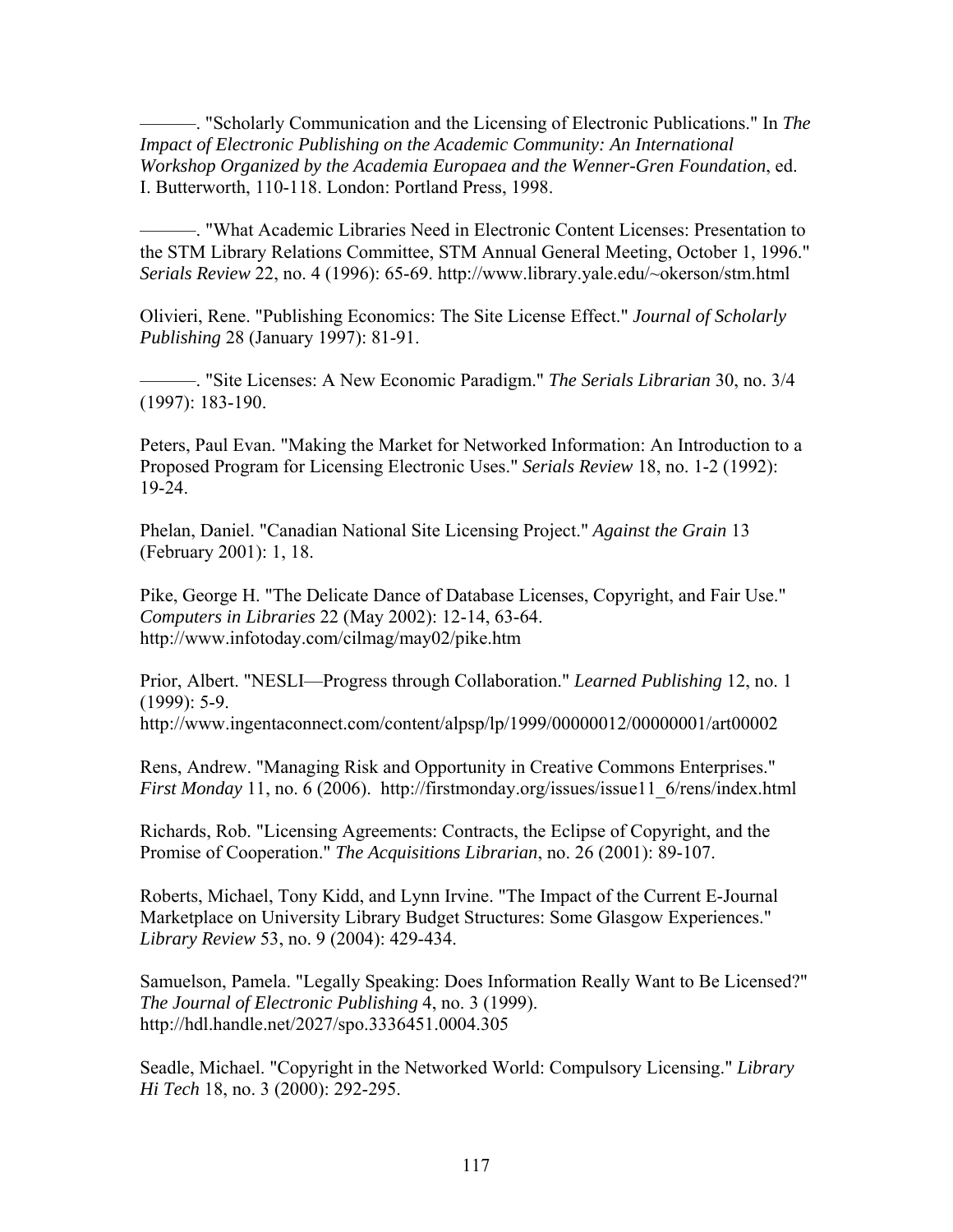Soete, George. "Licensing Electronic Resources: State of the Evolving Art." *ARL: A Bimonthly Newsletter of Research Library Issues and Actions*, no. 190 (1997): 6-7. http://www.arl.org/bm~doc/licensing-2.pdf

Tóth, Péter Benjamin. "Creative Humbug. Personal Feelings about the Creative Commons Licenses." *INDICARE Monitor* 2, no. 4 (2005). http://www.indicare.org/tiki-read\_article.php?articleId=118

Turner, Rollo. "Agents, Intermediaries, and Journal Licensing." *Journal of the Medical Library Association* 90 (January 2002): 101-104. http://www.pubmedcentral.gov/picrender.fcgi?action=stream&blobtype=pdf&artid=6476 6

Webb, John. "Managing Licensed Networked Electronic Resources in a University Library." *Information Technology and Libraries* 17 (December 1998): 198-206.

Wise, Alicia. "NESLI—Implications Outside the HE Community." *Ariadne*, no. 20 (1999). http://www.ariadne.ac.uk/issue20/jisc-content/

Wiseman, Leanne. "Digital Copying and the Statutory Licences in Australian Universities." *Learned Publishing* 15, no. 2 (2002): 137-147. http://www.ingentaconnect.com/content/alpsp/lp/2002/00000015/00000002/art00010

Woodward, Hazel. "NESLI—Gathering Momentum." *The Serials Librarian* 41, no. 1 (2001): 79-84.

———. "The UK's National Electronic Site Licensing Initiative (NESLI)." *Journal of Library Administration* 35, no. 1/2 (2001): 181-186.

Wyatt, Anna May. "UCITA's Impact on Library Services." *Journal of Library Administration* 36, no. 4 (2002): 83-94.

Xenidou-Dervou, Claudine. "Consortial Journal Licensing: Experiences of Greek Academic Libraries." *Interlending & Document Supply* 29, no. 3 (2001): 120-125.

# **6 Library Issues**

## 6.1 Cataloging, Identifiers, Linking, and Metadata

Allinson, Julie, Pete Johnston, and Andy Powell. "A Dublin Core Application Profile for Scholarly Works." *Ariadne*, no. 50 (2007). http://www.ariadne.ac.uk/issue50/allinson-et-al/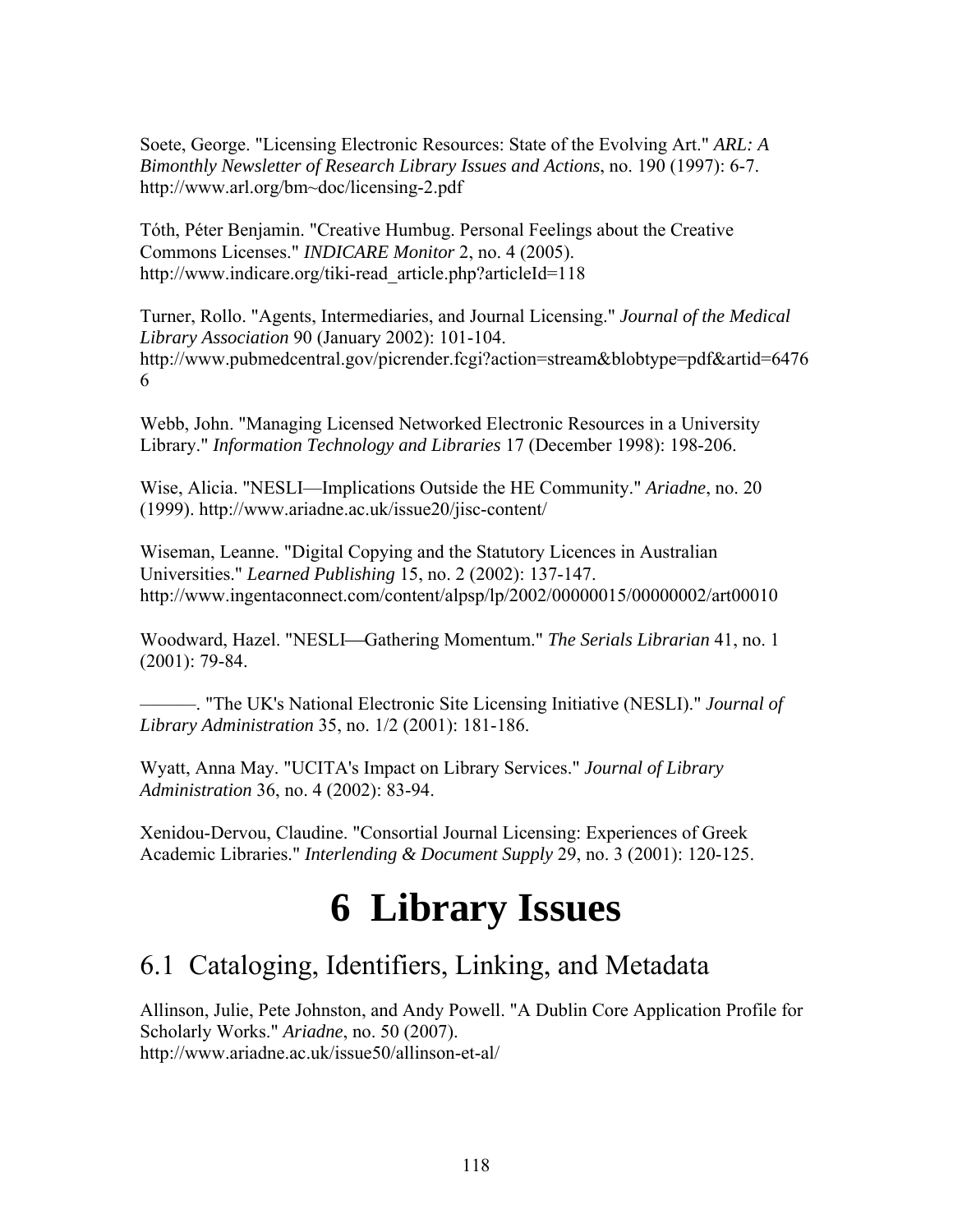Anderson, Bill, and Les Hawkins. "Development of CONSER Cataloging Policies for Remote Access Computer File Serials." *The Public-Access Computer Systems Review* 7, no. 1 (1996): 6-25. http://epress.lib.uh.edu/pr/v7/n1/ande7n1.html

Apps, Ann, and Ross MacIntyre. "Why OpenURL?" *D-Lib Magazine* 12, no. 5 (2006). http://www.dlib.org/dlib/may06/apps/05apps.html

Arms, William et al. "Uniform Resource Names: A Progress Report." *D-Lib Magazine* (February 1996). http://www.dlib.org/dlib/february96/02arms.html

Armstrong, Chris. "Metadata, PICS and Quality." *Ariadne*, no. 9 (1997). http://www.ariadne.ac.uk/issue9/pics/

Atkins, Helen, Catherine Lyons, Howard Ratner, Carol Risher, Chris Shillum, David Sidman, and Andrew Stevens. "Reference Linking with DOIs: A Case Study." *D-Lib Magazine* 6 (February 2000). http://www.dlib.org/dlib/february00/02risher.html

Baker, Thomas. "A Grammar of Dublin Core." *D-Lib Magazine* (October 2000). http://www.dlib.org/dlib/october00/baker/10baker.html

———. "Languages for Dublin Core." *D-Lib Magazine* (December 1998). http://www.dlib.org/dlib/december98/12baker.html

Baker, Thomas, and Makx Dekkers. "Identifying Metadata Elements with URIs: The CORES Resolution." *D-Lib Magazine* 9, no. 7/8 (2003). http://www.dlib.org/dlib/july03/baker/07baker.html

Banski, Erika. "Implementation of Dublin Core at the University of Alberta Libraries." *OCLC Systems & Services* 18, no. 3 (2002): 130-138.

Beall, Jeffrey. "The Death of Metadata." *The Serials Librarian* 51, no. 2 (2006): 55-74.

Beam, Joan T. , and Nora S. Copeland. "Electronic Resources in Union Catalogs: URLs and Accessibility Issues." *Serials Review* 27, no. 3/4 (2001): 33-47.

Bearman, David, Eric Miller, Godfrey Rust, Jennifer Trant, and Stuart Weibel. "A Common Model to Support Interoperable Metadata: Progress Report on Reconciling Metadata Requirements from the Dublin Core and INDECS/DOI Communities." *D-Lib Magazine* (January 1999). http://www.dlib.org/dlib/january99/bearman/01bearman.html

Beit-Arie, Oren, Miriam Blake, Priscilla Caplan, Dale Flecker, Tim Ingoldsby, Laurence W. Lannom, William H. Mischo, Edward Pentz, Sally Rogers, and Herbert van de Sompel. "Linking to the Appropriate Copy: Report of a DOI-Based Prototype." *D-Lib Magazine* 7 (September 2001).

http://www.dlib.org/dlib/september01/caplan/09caplan.html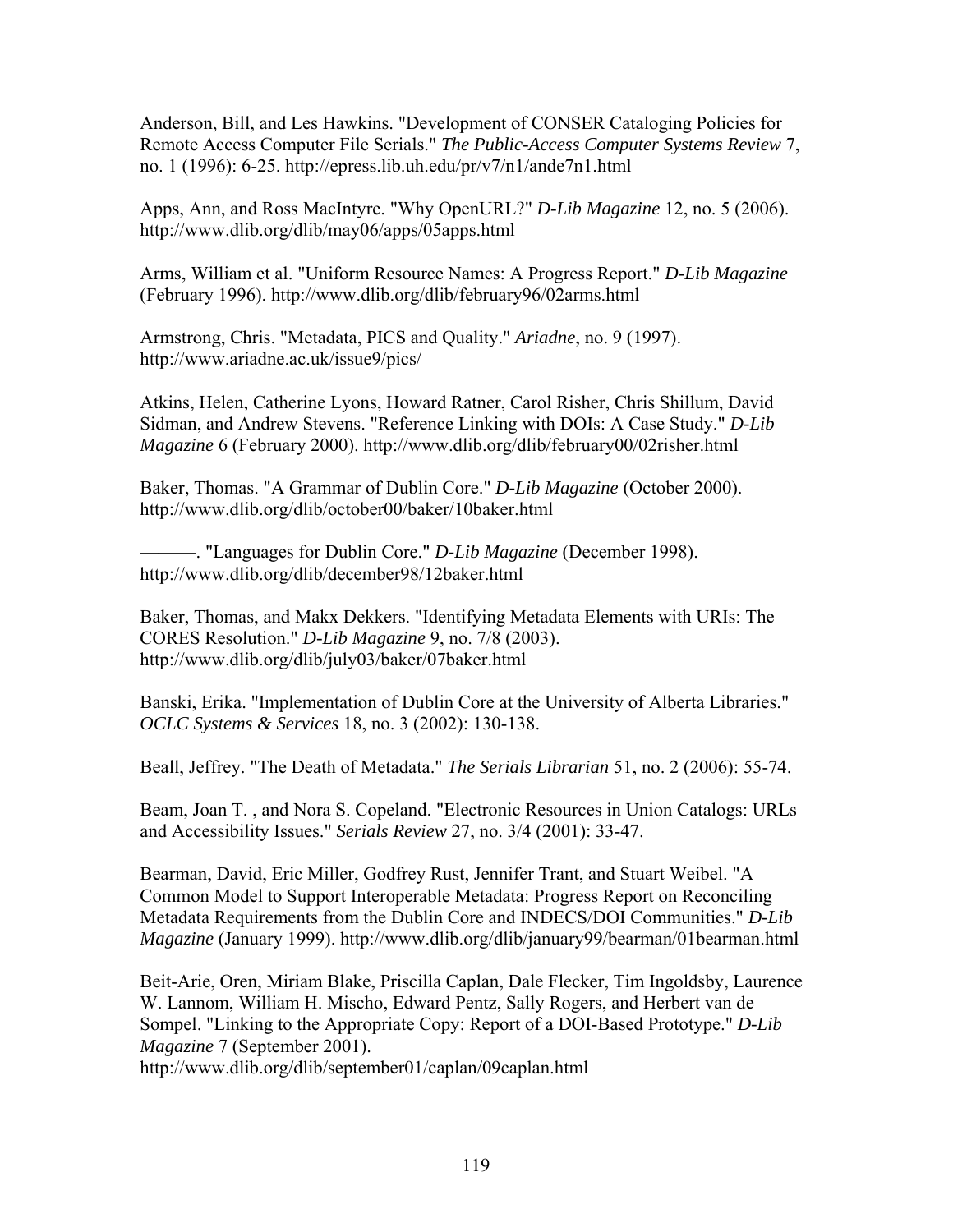Belanger, Jacqueline. "Cataloguing E-Books in UK Higher Education Libraries: Report of a Survey." *Program: Electronic Library and Information Systems* 41, no. 3 (2007): 203-216.

Blake, Miriam E., and Frances L. Knudson. "Metadata and Reference Linking." *Library Collections, Acquisitions, & Technical Services* 26, no. 3 (2002): 219-230.

Blanchi, Christophe, and Jason Petrone. "Distributed Interoperable Metadata Registry." *D-LIB Magazine* 7 (December 2001). http://www.dlib.org/dlib/december01/blanchi/12blanchi.html

Boydston, Jeanne M. K., and Joan M. Leysen. "Internet Resources Cataloging in ARL Libraries: Staffing and Access Issues." *The Serials Librarian* 41, no. 3/4 (2002): 127-145.

Brand, Amy. "CrossRef Turns One." *D-Lib Magazine* 7 (May 2001). http://www.dlib.org/dlib/may01/brand/05brand.html

———. "Publishers Joining Forces through CrossRef." *Serials Review* 30, no. 1 (2004): 3-9.

Burke, Gerald, Carol Anne Germain, and Mary K. Van Ullen. "URLs in the OPAC: Integrating or Disintegrating Research Libraries' Catalogs." *The Journal of Academic Librarianship* 29, no. 5 (2003): 290-297.

Burnett, Kathleen, Kwong Bor Ng, and Soyeon Park. "A Comparison of the Two Traditions of Metadata Development." *Journal of the American Society for Information Science* 50, no. 13 (1999): 1209-1217.

Calanag, Maria Luisa, Koichi Tabata, and Shigeo Sugimoto. "Linking Preservation Metadata and Collection Management Policies." *Collection Building* 23, no. 2 (2004): 56-63.

Cameron, Robert D. "Bibliographic Protocol: Fine-Grained Integration of Library Services with the Web." *The Serials Librarian* 41, no. 3/4 (2002): 201-215.

Caplan, Priscilla. "Cataloging Internet Resources." *The Public-Access Computer Systems Review* 4, no. 2 (1993): 61-66. http://epress.lib.uh.edu/pr/v4/n2/caplan.4n2

———. "Controlling E-Journals: The Internet Resources Project, Cataloging Guidelines, and USMARC." *The Serials Librarian* 24, no. 3/4 (1994): 103-111.

———. "A Lesson in Linking." *Library Journal Net Connect* (Fall 2001): 16-18.

———. *Metadata Fundamentals for All Librarians*. Chicago : American Library Association, 2003.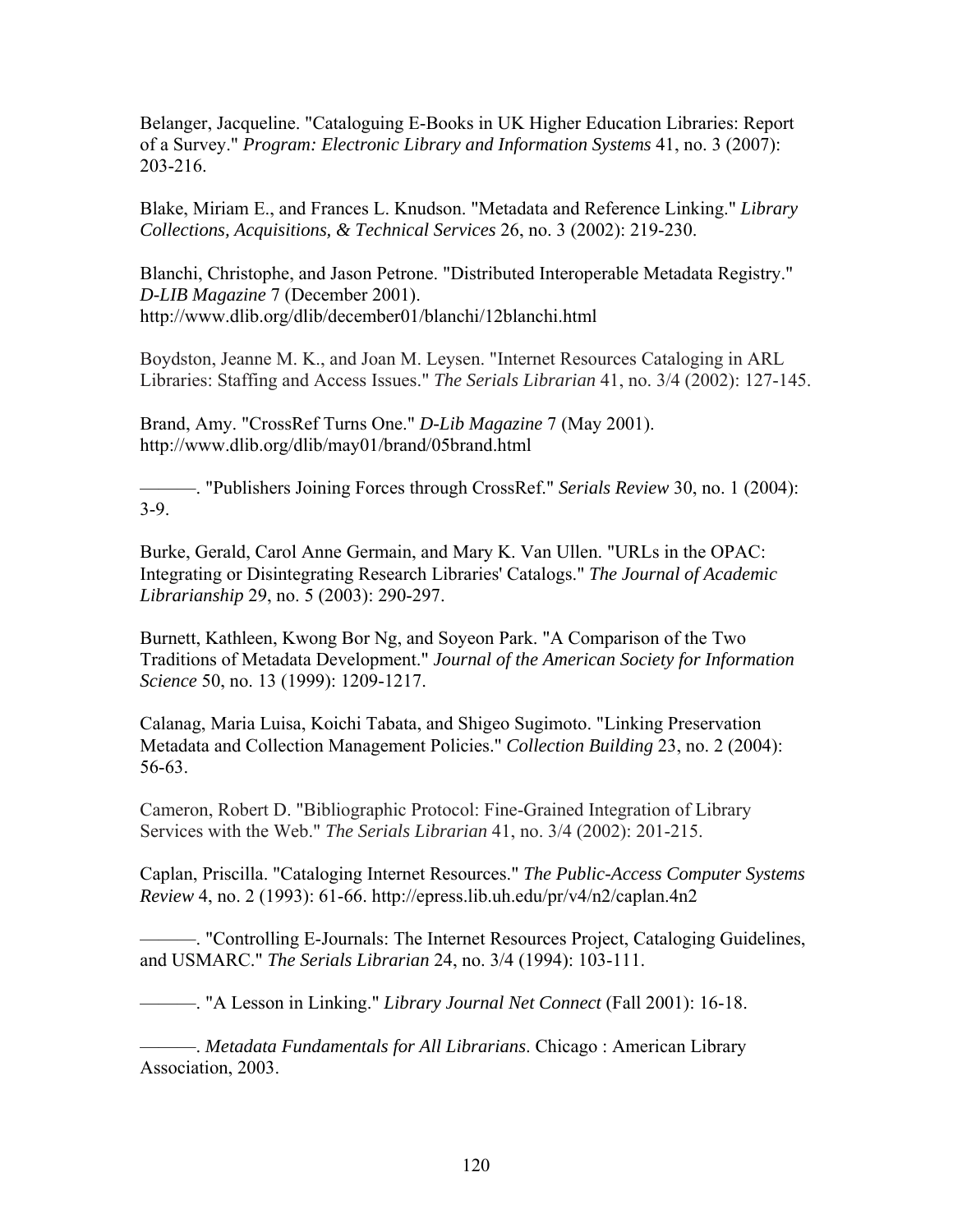———. "Reference Linking for Journal Articles: Promise, Progress, and Perils." *portal: Libraries and the Academy* 1, no. 3 (2001): 351-356.

———. "To Hel(sinki) and Back for the Dublin Core." *The Public-Access Computer Systems Review* 8, no. 4 (1997): 26-30. http://epress.lib.uh.edu/pr/v8/n4/capl8n4.html

———. "U-R-Stars: Standards for Controlling Internet Resources." *The Serials Librarian* 28, no. 3/4 (1996): 239-246.

———. "You Call It Corn, We Call It Syntax-Independent Metadata for Document-Like Objects." *The Public-Access Computer Systems Review* 6, no. 4 (1995): 19-23. http://epress.lib.uh.edu/pr/v6/n4/capl6n4.html

Caplan, Priscilla, and William Y. Arms. "Reference Linking for Journal Articles." *D-Lib Magazine* 5 (July/August 1999). http://www.dlib.org/dlib/july99/caplan/07caplan.html

Caplan, Priscilla, and Rebecca Guenther. "Metadata for Internet Resources: The Dublin Core Metadata Elements Set and Its Mapping to USMARC." *Cataloging & Classification Quarterly* 22, no. 3/4 (1996): 43-58.

Caplan, Priscilla, and Stephanie Haas. "Metadata Rematrixed: Merging Museum and Library Boundaries." *Library Hi Tech* 22, no. 3 (2004): 263-269.

Chan, Lois Mai, and Marcia Lei Zeng. "Metadata Interoperability and Standardization— A Study of Methodology Part I: Achieving Interoperability at the Schema Level." *D-Lib Magazine* 12, no. 6 (2006). http://www.dlib.org/dlib/june06/chan/06chan.html

Chandler, Adam, and Elaine L. Westbrooks. "Distributing Non-MARC Metadata: The CUGIR Metadata Sharing Project." *Library Collections, Acquisitions, & Technical Serv*ices 26, no. 3 (2002): 207-217.

Chandrakar, Rajesh. "Digital Object Identifier System: An Overview." *The Electronic Library* 24, no. 4 (2006): 445-452.

Chapman, Ann. "RDA: A New International Standard." *Ariadne*, no. 49 (2006). http://www.ariadne.ac.uk/issue49/chapman/

Chaudhry, Abdus Sattar, and Makeswary Periasamy. "A Study of Current Practices of Selected Libraries in Cataloguing Electronic Journals." *Library Review* 50, no. 9 (2001): 434-443.

Chen-Gaffey, Aiping. "MARC Standards and OPAC Display of Records for Web-Based Resources." *The Serials Librarian* 43, no. 4 (2003): 23-28.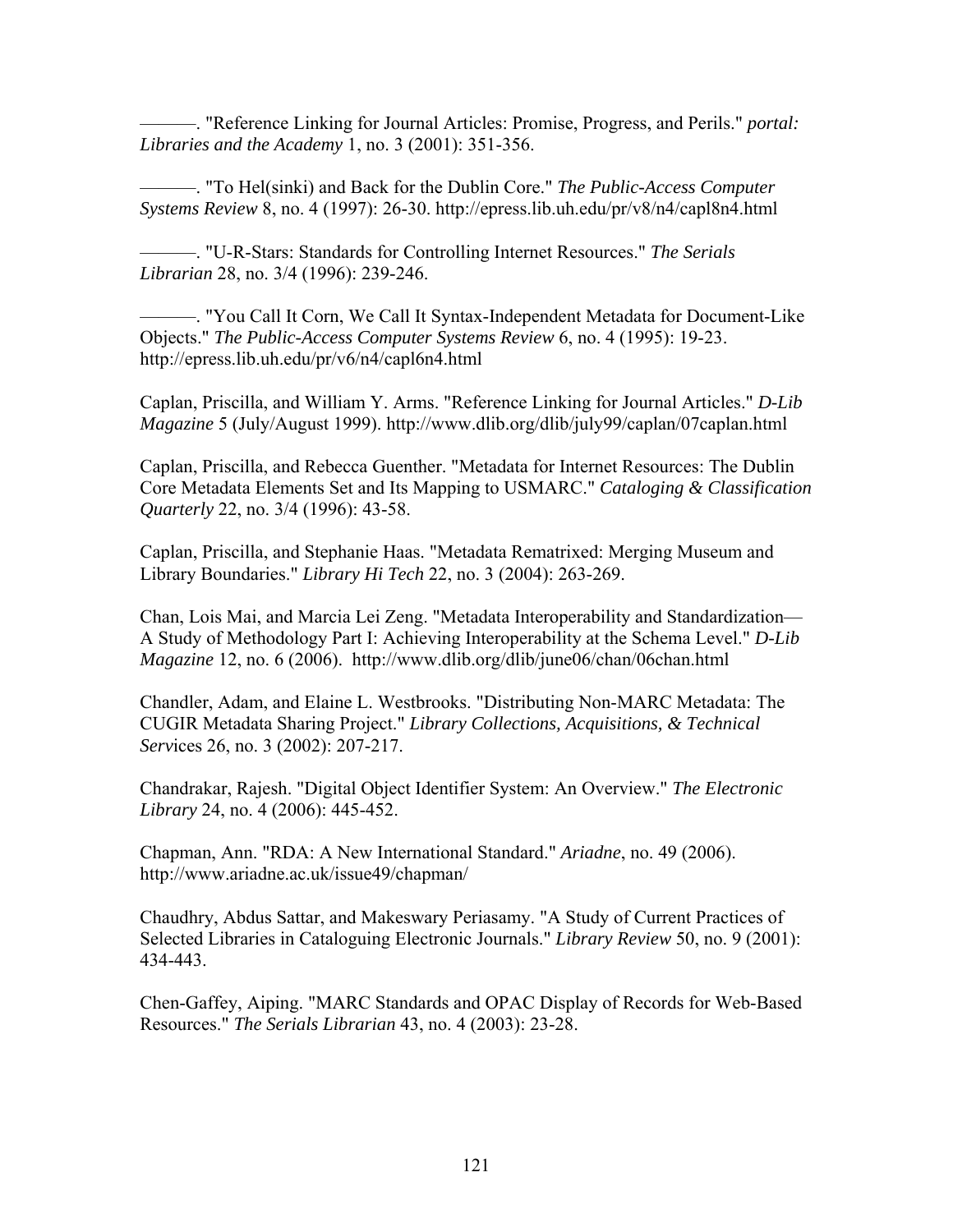Chilvers, Alison. "The Super-Metadata Framework for Managing Long-Term Access to Digital Data Objects: A Possible Way Forward with Specific Reference to the UK." *Journal of Documentation* 58, no. 2 (2002): 146-174.

Chudnov, Daniel, Richard Cameron, Jeremy Frumkin, Ross Singer, and Raymond Yee. "Opening up OpenURLs with Autodiscovery." *Ariadne*, no. 43 (2005). http://www.ariadne.ac.uk/issue43/chudnov/

Coyle, Karen. "Understanding Metadata and Its Purpose." *The Journal of Academic Librarianship* 32, no. 2 (2005): 160-163.

Cole, Timothy W. "Qualified Dublin Core Metadata for Online Journal Articles." *OCLC Systems & Services* 18, no. 2 (2002): 79-87.

Colleran, Edward. "Digital Object Identifiers: Just an Idea or an Innovation of Value?" *Against the Grain* 14, no. 5 (2002): 89-90.

Cook, Anita, and Thomas Dowling. "Linking from Index to Primary Source: The OhioLINK Model." *The Journal of Academic Librarianship* 29, no. 5 (2003): 320-326.

Copeland, Ann. "E-Serials Cataloging in the 1990s: A Review of the Literature." *The Serials Librarian* 41, no. 3/4 (2002): 7-29.

———. "Works and Digital Resources in the Catalog: Electronic Versions of *Book of Urizen*, *The Kelmscott Chaucer* and *Robinson Crusoe*." *Cataloging & Classification Quarterly* 33, no. 3/4 (2002): 161-180.

Cromwell-Kessler, Willy. "Dublin Core Metadata in the RLG Information Landscape." *D-Lib Magazine* (December 1997). http://www.dlib.org/dlib/december97/12cromwell-kessler.html

Cummings, Joel, and Ryan Johnson. "The Use and Usability of SFX: Context-Sensitive Reference Linking." *Library Hi Tech* 21, no. 1 (2003): 70-84.

Curran, Mary. "Step One in Formalizing the Rules in AACR2 for Cataloguing E-Serials: Chapter 9 and the Anglo-American Cataloguing Rules Amendments 2001 Package." *The Serials Librarian* 43, no. 1 (2002): 25-30.

Daniel, Ron, Jr., and Carl Lagoze. "Extending the Warwick Framework: From Metadata Containers to Active Digital Objects." *D-Lib Magazine* (November 1997). http://www.dlib.org/dlib/november97/daniel/11daniel.html

Day, Michael. "Metadata for Digital Preservation: An Update." *Ariadne*, no. 22 (1999). http://www.ariadne.ac.uk/issue22/metadata/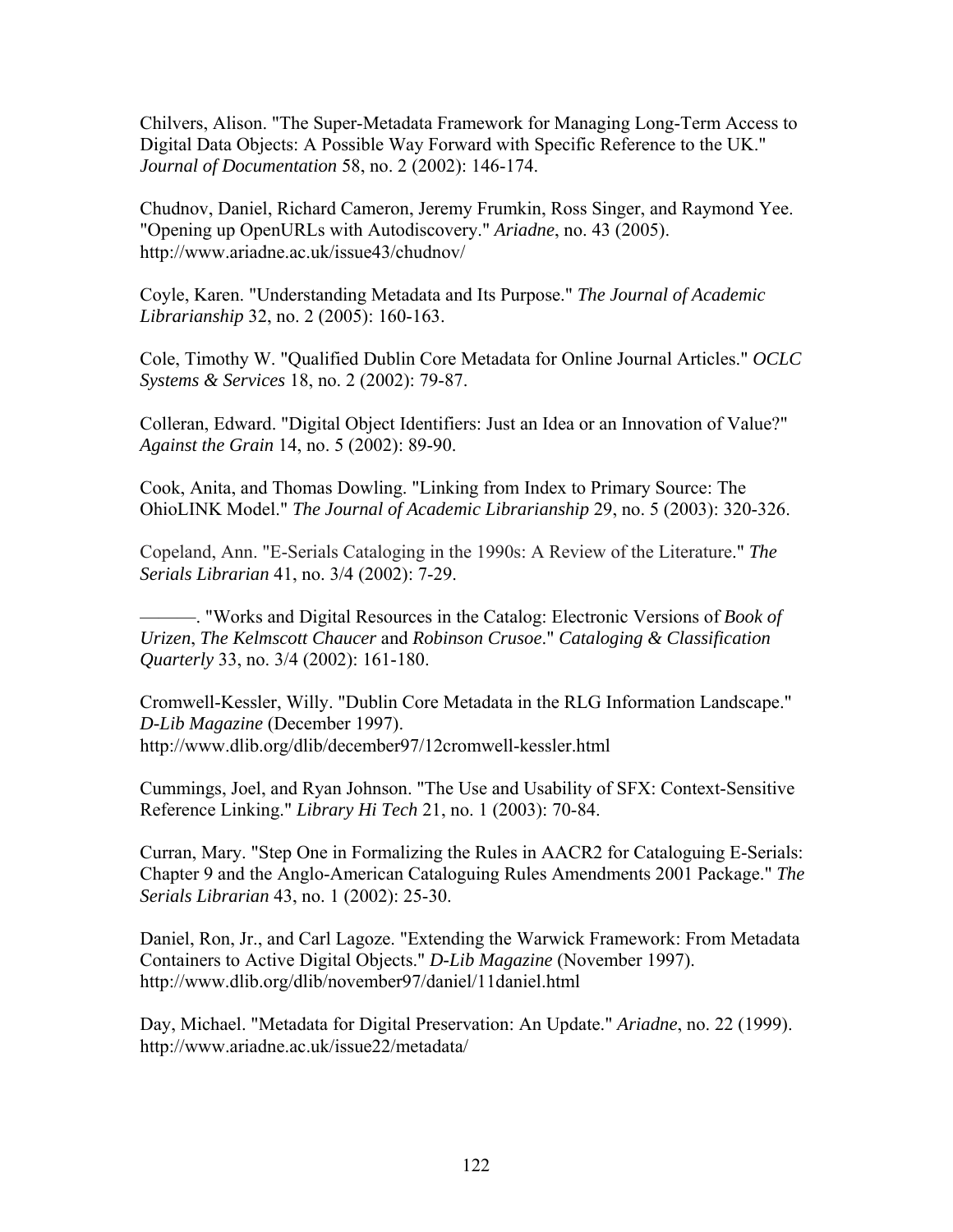Day, Michael, Rachel Heery, and Andy Powell. "National Bibliographic Records in the Digital Information Environment: Metadata, Links and Standards." *The Journal of Documentation* 55 (January 1999): 16-32.

Dekkers, Makx, and Stuart L. Weibel. "Dublin Core Metadata Initiative Progress Report and Workplan for 2002." *D-LIB Magazine* 8, no. 2 (2002). http://www.dlib.org/dlib/february02/weibel/02weibel.html

———. "State of the Dublin Core Metadata Initiative, April 2003." *D-LIB Magazine* 9, no. 4 (2003). http://www.dlib.org/dlib/april03/weibel/04weibel.html

Dempsey, Lorcan, and Rachel Heery. "Metadata: A Current View of Practice and Issues." *The Journal of Documentation* 54 (March 1998): 145-172. http://www.ukoln.ac.uk/metadata/publications/jdmetadata/

Dempsey, Lorcan, and Stuart L. Weibel. "The Warwick Metadata Workshop: A Framework for the Deployment of Resource Description." *D-LIB Magazine* (July/August 1996). http://www.dlib.org/dlib/july96/07weibel.html

Dillon, Martin, and Erik Jul. "Cataloging Internet Resources: The Convergence of Libraries and Internet Resources." *Cataloging & Classification Quarterly* 22, no. 3/4 (1996): 197-238.

Doyle, Mark. "Pragmatic Citing and Linking in Electronic Scholarly Publishing." *Learned Publishing* 13, no. 1 (2000): 5-14. http://www.ingentaconnect.com/content/alpsp/lp/2000/00000013/00000001/art00002

Dunsire, Gordon. "Distinguishing Content from Carrier: The RDA/ONIX Framework for Resource Categorization." *D-Lib Magazine* 13, no. 1/2 (2007). http://www.dlib.org/dlib/january07/dunsire/01dunsire.html

Duval, Erik, Wayne Hodgins, Stuart Sutton, and Stuart L. Weibel. "Metadata Principles and Practicalities." *D-Lib Magazine* 8 (April 2002). http://www.dlib.org/dlib/april02/weibel/04weibel.html

Elings, Mary W., and Günter Waibel. "Metadata for All: Descriptive Standards and Metadata Sharing across Libraries, Archives and Museums." *First Monday* 12, no. 3 (2007). http://www.firstmonday.org/issues/issue12\_3/elings/index.html

El-Sherbini, Magda. "Metadata and the Future of Cataloging." *Library Computing* 19, no. 3/4 (2000): 180-191.

Emtage, Alan. "The Why and What of URLs and URNs." *Serials Review* 20, no. 4 (1994): 32-34.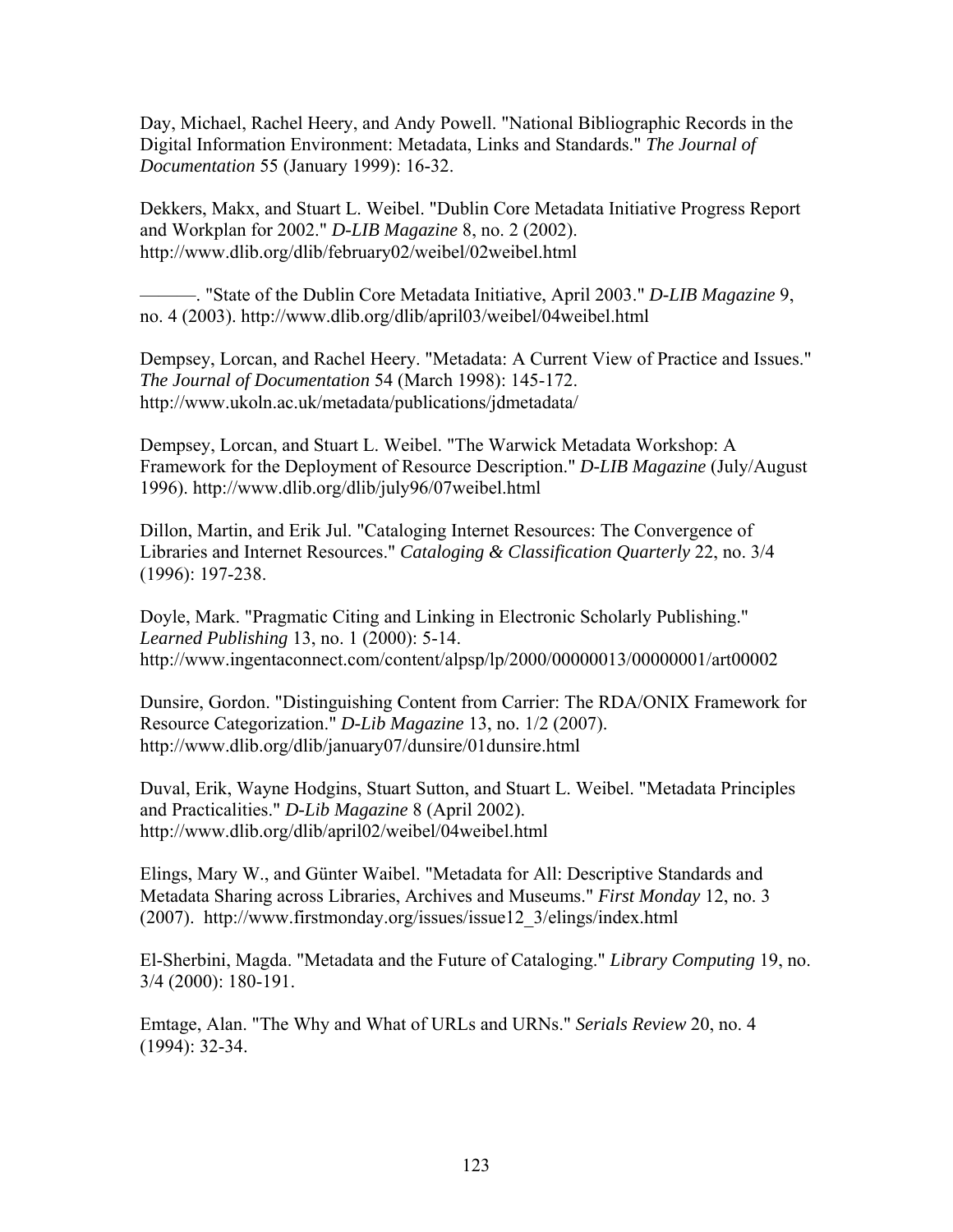Flannery, Melinda Reagor. "Cataloging Internet Resources." *Bulletin of the Medical Library Association* 83 (April 1995): 211-215. http://www.pubmedcentral.nih.gov/picrender.fcgi?artid=226030&blobtype=pdf

Fox, Robert. "Cataloging Our Information Architecture." *OCLC Systems & Services: International Digital Library Perspectives* 25, no. 1 (2005): 23-29.

Geller, Marilyn. "A Better Mousetrap Is Still a Mousetrap." *Serials Review* 22, no. 1 (1996): 72-73.

Gerhard, Kristin H. "Cataloging Internet Resources: Practical Issues and Concerns." *The Serials Librarian* 32, no. 1/2 (1997): 123-137.

Gerrity, Bob, Theresa Lyman, and Ed Tallent. "Blurring Services and Resources: Boston College's Implementation of MetaLib and SFX." *Reference Services Review* 30, no. 3 (2002): 229-241. http://escholarship.bc.edu/library\_pubs/2/

Godby, Carol Jean, Jeffrey A. Young, and Eric Childress. "A Repository of Metadata Crosswalks." *D-Lib Magazine* 10, no. 12 (2004). http://www.dlib.org/dlib/december04/godby/12godby.html

———. "What Do Application Profiles Reveal about the Learning Object Metadata Standard?" *Ariadne*, no. 41 (2004). http://www.ariadne.ac.uk/issue41/godby/

Goldsmith, Beth, and Frances Knudson. "Repository Librarian and the Next Crusade: The Search for a Common Standard for Digital Repository Metadata." *D-Lib Magazine* 12, no. 9 (2006). http://www.dlib.org/dlib/september06/goldsmith/09goldsmith.html

Gorman, Michael. "Metadata Dreaming: The Keynote Speech at the Canadian Metadata Forum, September 2005." *The Serials Librarian* 51, no. 2 (2006): 47-54.

———. "Metadata or Cataloging? A False Choice." *Journal of Internet Cataloging* 2, no. 1 (1999): 5-22.

Graham, Crystal, and Rebecca Ringler. "Hermaphrodites & Herrings." *Serials Review* 22, no. 1 (1996): 73-77.

Gravett, Karen. "The Cataloguing of E-Books at the University of Surrey." *Serials: The Journal for the Serials Community* 19, no. 3 (2006): 202-207.

Green, Brian, and Liam Earney. "The Importance of Linking Electronic Resources and Their Licence Terms: A Project to Implement ONIX for Licensing Terms for UK Academic Institutions." *Serials: The Journal for the Serials Community* 20, no. 3 (2007): 235-239.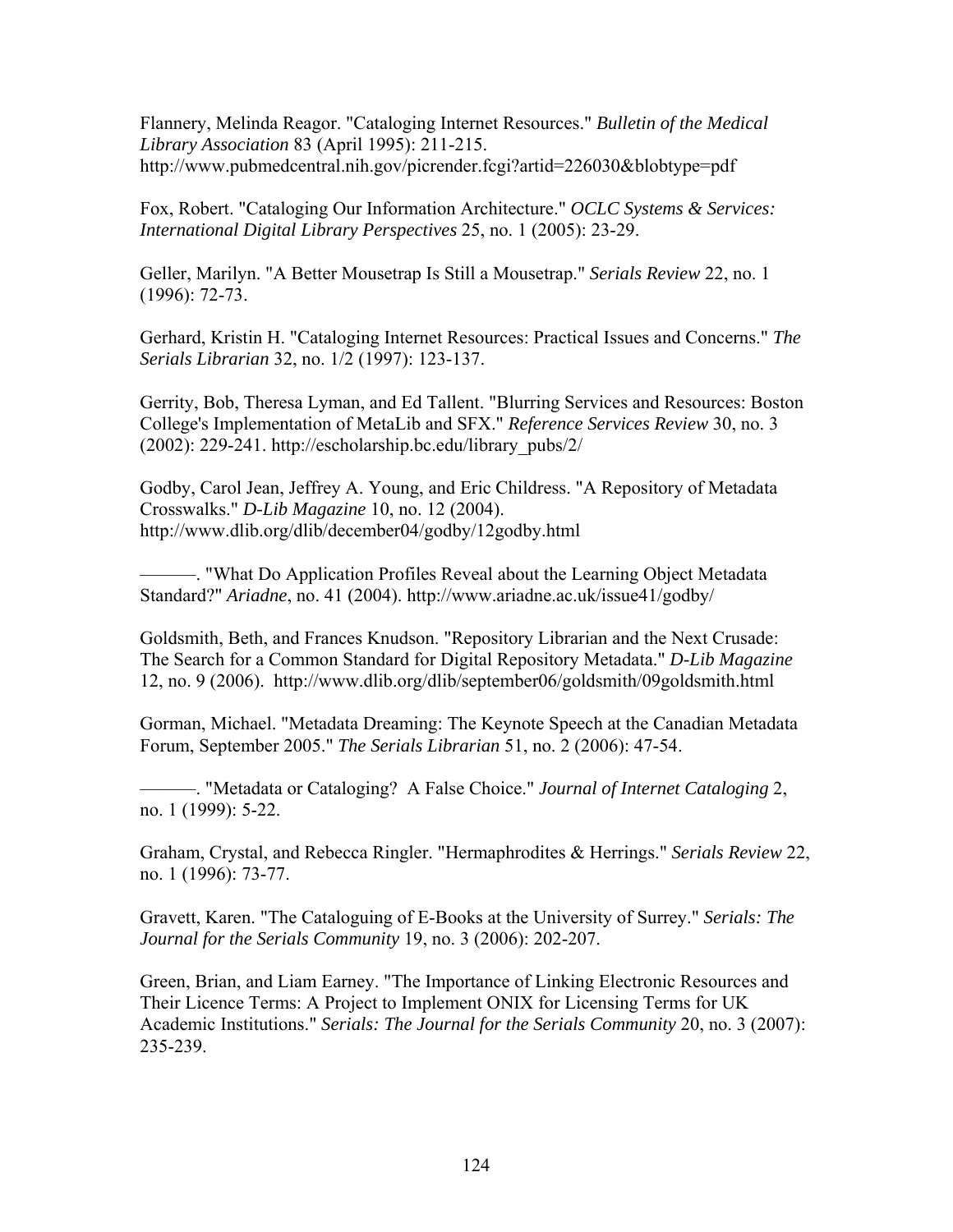Greenberg, Jane. "Metadata Extraction and Harvesting: A Comparison of Two Automatic Metadata Generation Applications." *Journal of Internet Cataloging* 6, no. 4 (2003): 59-82. http://www.ils.unc.edu/mrc/pdf/greenberg04metadata.pdf

———. "Metadata Generation: Processes, People and Tools." *Bulletin of the American Society for Information Science and Technology* 29 (December/January 2003): 16-19. http://www.asis.org/Bulletin/Dec-02/greenberg.html

Grenci, Mary. "The Impact of Web Publishing on the Organization of Cataloging Functions." *Library Collections, Acquisitions, & Technical Services* 24, no. 2 (2000): 153-170. https://scholarsbank.uoregon.edu/dspace/handle/1794/1252

Grenier, Gerry. "STM X-REF: A Link Service for Publishers and Readers." *The Serials Librarian* 36 no. 1/2 (1999): 175-185.

Grogg, Jill E. "Land of Linking." *The Serials Librarian* 49, no. 3 (2005): 177-185.

Grogg, Jill E., Debra K. Andreadis, and Rachel A. Kirk. "Full-Text Linking: Affiliated Versus Nonaffiliated Access in a Free Database." *College & Research Libraries* 63 (May 2002): 228-238.

http://www.ala.org/ala/acrl/acrlpubs/crljournal/backissues2002b/may02/grogg.pdf

Guenther, Rebecca S. "MODS: The Metadata Object Description Schema." *portal: Libraries and the Academy* 3, no. 1 (2003): 137-150.

Guenther, Rebecca, and Sally McCallum. "New Metadata Standards for Digital Resources: MODS and METS." *Bulletin of the American Society for Information Science and Technology* 29 (December/January 2003): 12-15. http://www.asis.org/Bulletin/Dec-02/guenthermccallum.html

Guenther, Rebecca, and Leslie Myrick. "Archiving Web Sites for Preservation and Access: MODS, METS and MINERVA." *Journal of Archival Organization* 4, no. 1/2 (2006).

Guinchard, Carolyn. "Dublin Core Use in Libraries: A Survey." *OCLC Systems & Services* 18, no. 1 (2002): 40-50.

Hakala, Juha. "Linking Articles and Bibliographic Records with Uniform Resource Names." *The Serials Librarian* 41, no. 3/4 (2002): 193-199.

———. "The Seven Levels of Identification: An Overview of the Current State of Identifying Objects within Digital Libraries." *Program: Electronic Library and Information Systems* 40, no. 4 (2006): 361-371.

Hawkins, Les. "Cataloging Web-Based Integrating Resources." *Serials Review* 27, no. 3/4 (2001): 93-96.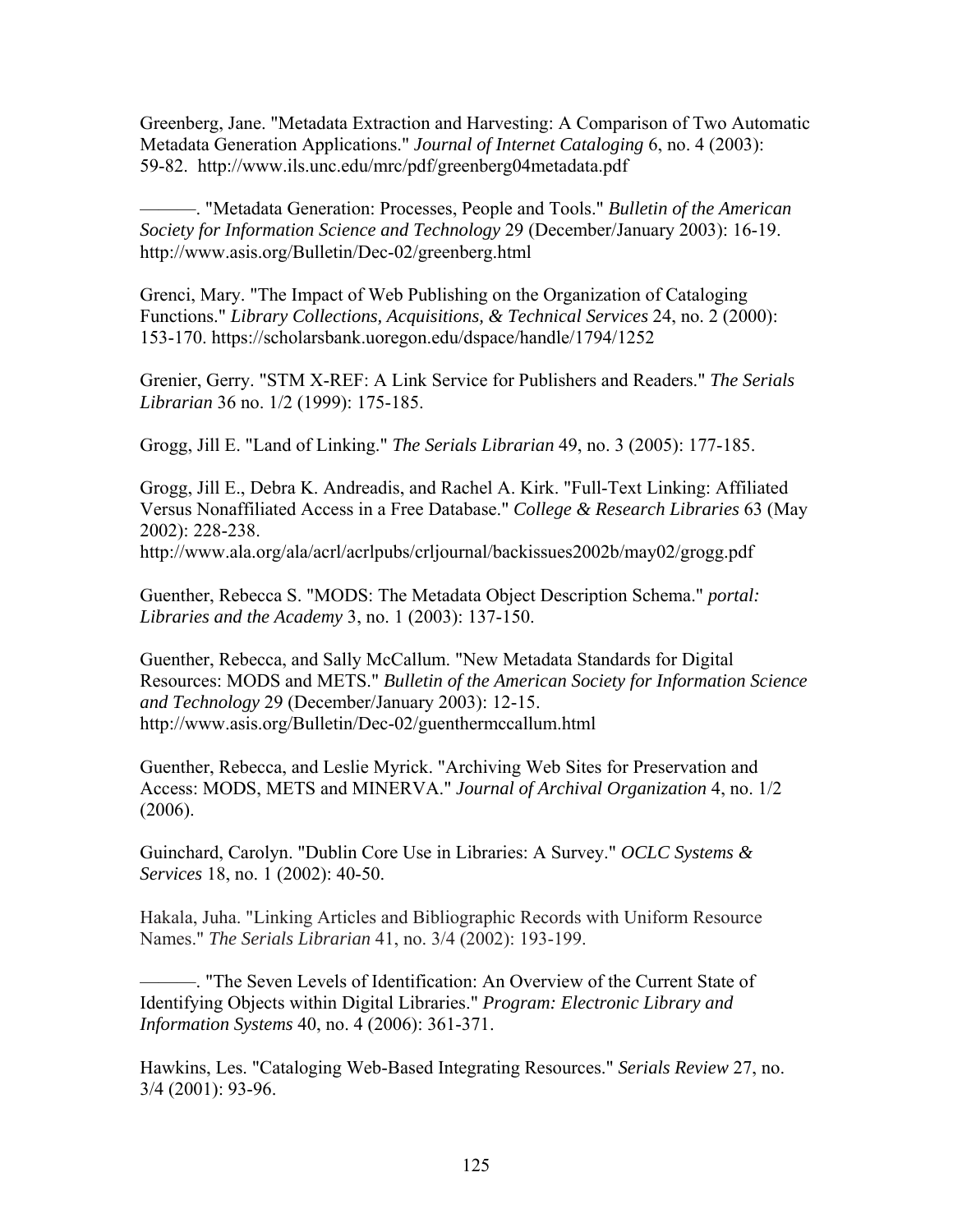———. "Refinement of Cataloging Tools." *Serials Review* 26, no. 4 (2000): 37-41.

———. "Serials Published on the World Wide Web: Cataloging Problems and Decisions." *The Serials Librarian* 33, no. 1/2 (1998): 123-145.

Hawthorne, Dalene. "Administrative Metadata to Support the Acquisition of Continuing E-Resources." *Serials Review* 29, no. 4 (2003): 276-281.

Hayes, Allene, and Carolyn Larson. "Use of OCLC's CORC at the Library of Congress." *Serials Review* 27, no. 2 (2001): 41-48.

Heery, Rachael. "Naming Names: Metadata Registries." *Ariadne*, no. 11 (1997). http://www.ariadne.ac.uk/issue11/metadata/

Hellman, Eric. "OpenURL: Making the Link to Libraries." *Learned Publishing* 16, no. 3 (2003): 177-181.

http://www.ingentaconnect.com/content/alpsp/lp/2003/00000016/00000003/art00004

Henderson, Helen. "Institutional Identifiers and the Journal Supply Chain Efficiency Improvement Pilot." *Serials: The Journal for the Serials Community* 20, no. 3 (2007): 180-183.

Hendricks, Arthur. "The Development of the NISO Committee AX's OpenURL Standard." *Information Technology and Libraries* 22, no. 3 (2003): 129-133.

Herrera, Gail, and Lynda Aldana. "Integrating Electronic Resources into the Library Catalog: A Collaborative Approach." *portal: Libraries and the Academy* 1, no. 3 (2001): 241-256.

Hickey, Thomas B. "Collaboration in CORC." *Journal of Internet Cataloging* 4, no. 1/2  $(2001): 5-16.$ 

Hillmann, Diane I., and Elaine L. Westbrooks, eds. *Metadata in Practice*. Chicago: American Library Association, 2004.

Hinton, Mellissa J. "On Cataloging Internet Resources: Voices from the Field." *Journal of Internet Cataloging* 5, no. 1 (2002): 53-67.

Hitchcock, Steve, Donna Bergmark, Tim Brody, Christopher Gutteridge, Les Carr, Wendy Hall, Carl Lagoze, and Stevan Harnad. "Open Citation Linking: The Way Forward." *D-Lib Magazine* 8 (October 2002): http://www.dlib.org/dlib/october02/hitchcock/10hitchcock.html

Hoffman, Diane J. "Think Links: Full-Text Linking Projects." *ONLINE* 25 (January/February 2001): 40-46.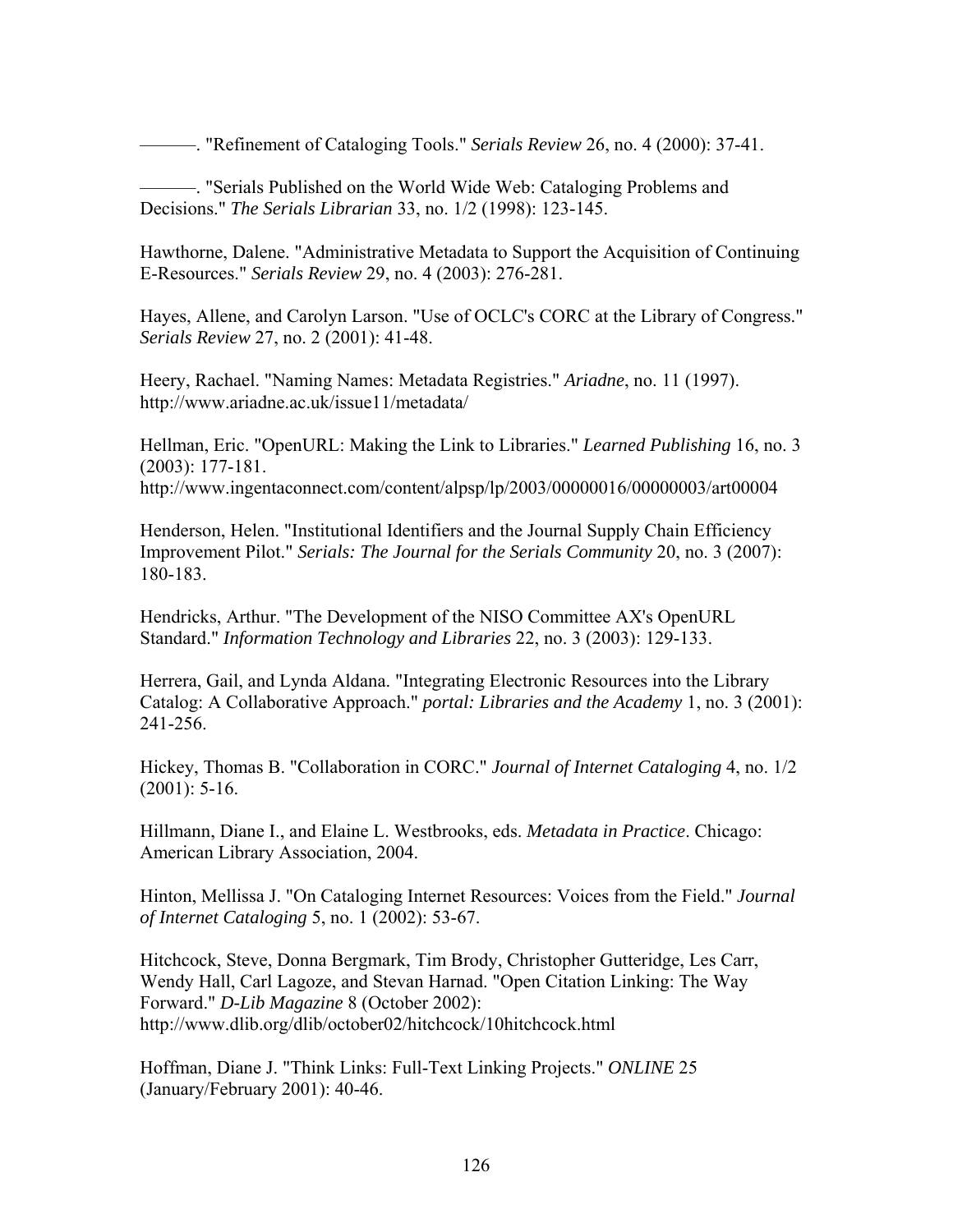———. "Think Links: Revisited a Year Later." *Serials* 15 (March 2002): 47-50.

Holdsworth, Michael. "ONIX—A Transforming Standard." *Against the Grain* 14 (June 2002): 22, 24, 26.

Hoogcarspel, Annelies. "The Rutgers Inventory of Machine-Readable Texts in the Humanities: Cataloging and Access." *Information Technology and Libraries* 13 (March 1994): 27-34.

Hruska, Martha. "Remote Internet Serials in the OPAC?" *Serials Review* 21, no. 4 (1995): 68-70.

Hsieh-Yee, Ingrid, and Michael Smith. "The CORC Experience: Survey of Founding Libraries. Part I." *OCLC Systems & Services* 17, no. 3 (2001): 133-140.

———. "The CORC Experience: Survey of Founding Libraries. Part II." *OCLC Systems & Services* 17, no. 4 (2001): 166-177.

Hurlbert, Terry, and Linda L. Dujmic. "Cataloging Department Participation in Digital Initiatives." *Technical Services Quarterly* 25, no. 1 (2007): 19-26.

Hurt, Charlene, and William Gray Potter. "CORC and the Future of Libraries: Two University Librarians' Perspectives." *Journal of Internet Cataloging* 4, no. 1/2 (2001): 17-27.

Iannella, Renato. "TURNIP: The URN Interoperability Project." *D-Lib Magazine* (March 1996). http://www.dlib.org/dlib/march96/briefings/03turnip.html

Jackson, Mary E. "The 'Bigger Deal' Is OpenURL." *Interlending & Document Supply* 33, no. 3 (2005): 172-174.

James, Culling. *Link Resolvers and the Serials Supply Chain: Final Report for UKSG*. Newbury, UK: UK Serials Group, 2007. http://www.uksg.org/projects/linkfinal

Johnston, Pete. "'What Are Your Terms?'" *Ariadne*, no. 43 (2005). http://www.ariadne.ac.uk/issue43/johnston/

Jones, Ed. "Serials in the Realm of the Remotely-Accessible: An Exploration." *Serials Review* 22, no. 1 (1996): 77-79.

Jones, Simon. "The Links in the Information Chain." *Learned Publishing* 14, no. 3 (2001): 183-188. http://www.ingentaconnect.com/content/alpsp/lp/2001/00000014/00000003/art00004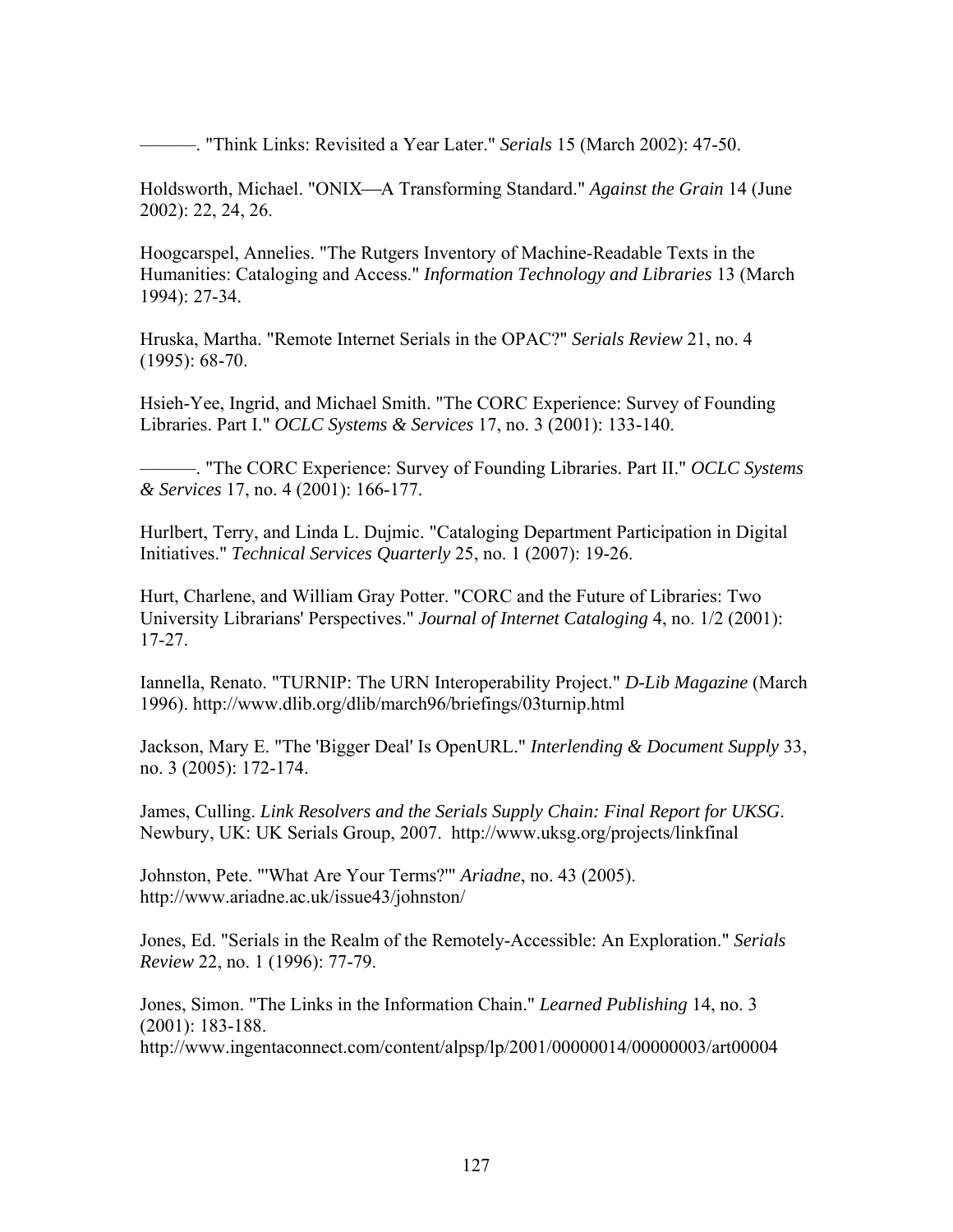Jones, Wayne. "We Need Those E-Serial Records." *Serials Review* 21, no. 4 (1995): 74-75.

Kahn, Robert, and Robert Wilensky. "A Framework for Distributed Digital Object Services." *International Journal on Digital Libraries* 6, no. 2 (2006): 115-123.

Lagace, Nettie, and Janet K. Chisman. "How Did We Ever Manage without the OpenURL?" *The Serials Librarian* 52, no. 1/2 (2007): 211-222.

Lagoze, Carl. "The Warwick Framework: A Container Architecture for Diverse Sets of Metadata." *D-Lib Magazine* (July/August 1996). http://www.dlib.org/dlib/july96/lagoze/07lagoze.html

Landesman, Betty. "Keeping the Jell-O Nailed to the Wall: Maintaining and Managing the Virtual Collection." *The Serials Librarian* 30, no. 3/4 (1997): 137-147.

Lasher, Rebecca. "New Model Needed for Locating and Describing Networked Information." *Serials Review* 20, no. 4 (1994): 37-39.

Lewis, Nicholas. "'I Want It All and I Want It Now!': Managing Expectations with MetaLib and SFX at the University of East Anglia." *Serials* 16, no. 1 (2003): 89-95.

Li, Ying, Dick R. Miller, and Mary Buttner. "Bibliographic Data Mining: Automatically Building Component Part Records for E-Journal Articles on the Internet." *Journal of Internet Cataloging* 5, no. 1(2002): 29-41.

Li, Yiu-On, and Shirley W. Leung. "Computer Cataloging of Electronic Journals in Unstable Aggregator Databases: The Hong Kong Baptist University Library Experience." *Library Resources & Technical Services* 45 (October 2001): 198-211.

Lindquist, Mats G. "Not Your Father's References: Citations in the Digital Space." *The Journal of Electronic Publishing* 4, no. 3 (1999). http://hdl.handle.net/2027/spo.3336451.0004.308

Little, David. "Sharing History of Science and Medicine Gateway Metadata Using OAI-PMH." *Ariadne*, no. 34 (2003). http://www.ariadne.ac.uk/issue34/little/

Liu, Jia. "Metadata Development in China: Research and Practice." *D-Lib Magazine* 10, no. 12 (2004). http://www.dlib.org/dlib/december04/liu/12liu.html

Livingston, Jill, Deborah Sanford, and Dave Bretthauer. "A Comparison of OpenURL Link Resolvers: The Results of a University of Connecticut Libraries Environmental Scan." *Library Collections, Acquisitions, & Technical Services* 30, no. 3/4 (2006): 179-201. http://digitalcommons.uconn.edu/libr\_pubs/5/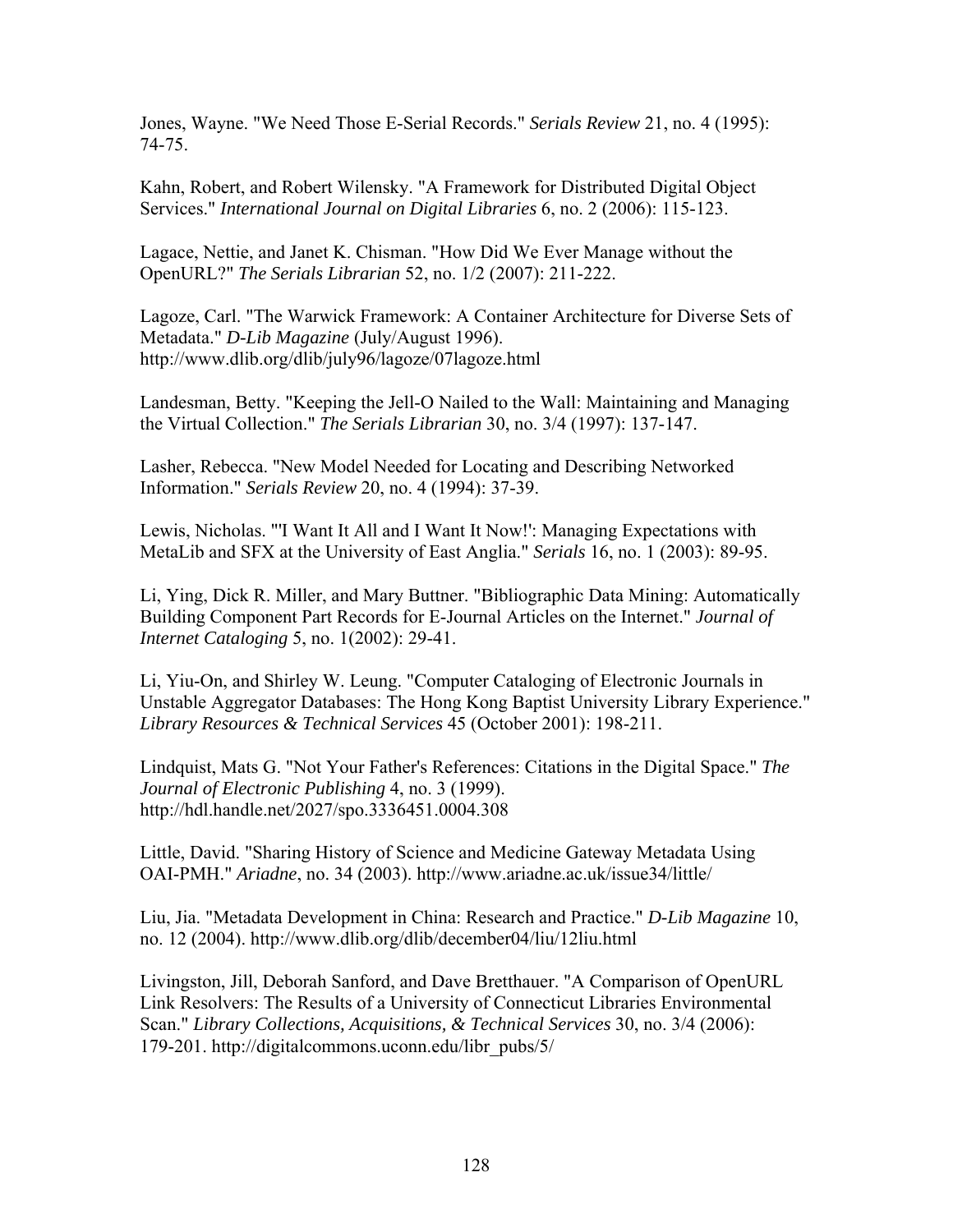Lynch, Clifford. "The Dublin Core Descriptive Metadata Program: Strategic Implications for Libraries and Networked Information Access." *ARL: A Bimonthly Newsletter of Research Library Issues and Actions*, no. 196 (1998): 5-10. http://www.arl.org/bm~doc/dublin.pdf

———. "Identifiers and Their Role in Networked Information Applications." *Bulletin of the American Society for Information Science* 24 (December/January 1998): 17-20. http://www.asis.org/Bulletin/Dec-97/Lynch.htm

———. "Uniform Resource Naming: From Standards to Operational Systems." *Serials Review* 20, no. 4 (1994): 39-44.

Lynch, Clifford A., and Cecilia M. Preston. "Describing and Classifying Networked Information Resources." *Electronic Networking: Research, Applications and Policy* 2 (Spring 1992): 13-23.

Ma, Jin. "Managing Metadata for Digital Projects." *Library Collections, Acquisitions, & Technical Services* 30, no. 1/2 (2006): 3-17.

———. *Metadata, SPEC Kit 298*. Washington, DC: Association of Research Libraries, 2007. http://www.arl.org/bm~doc/spec298web.pdf

MacIntyre, Ross. "NESLI MARC Records: An Experiment in Creating MARC Records for E-Journals." *The Serials Librarian* 41, no. 3/4 (2002): 183-192.

Marko, Lynn, and Christina Powell. "Descriptive Metadata Strategy for TEI Headers: A University of Michigan Library Case Study." *OCLC Systems & Services* 17, no. 3 (2001): 117-120.

Martin, Charity K., and Paul S. Hoffman. "Do We Catalog or Not? How Research Libraries Provide Bibliographic Access to Electronic Journals in Aggregated Databases." *The Serials Librarian* 43, no. 1 (2002): 61-77. http://digitalcommons.unl.edu/libraryscience/69/

McClelland, Marilyn, David McArthur, Sarah Giersch, and Gary Geisler. "Challenges for Service Providers When Importing Metadata in Digital Libraries." *D-Lib Magazine* 8 (April 2002). http://www.dlib.org/dlib/april02/mcclelland/04mcclelland.html

McCollum, Kelly. "Publishers of On-Line Journals Plan to Link Millions of Science Footnotes." *The Chronicle of Higher Education*, 26 November 1999, A68.

McDonough, Jerome P. "METS: Standardized Encoding for Digital Library Objects." *International Journal on Digital Libraries* 6, no. 2 (2006): 148-158. http://hdl.handle.net/2142/177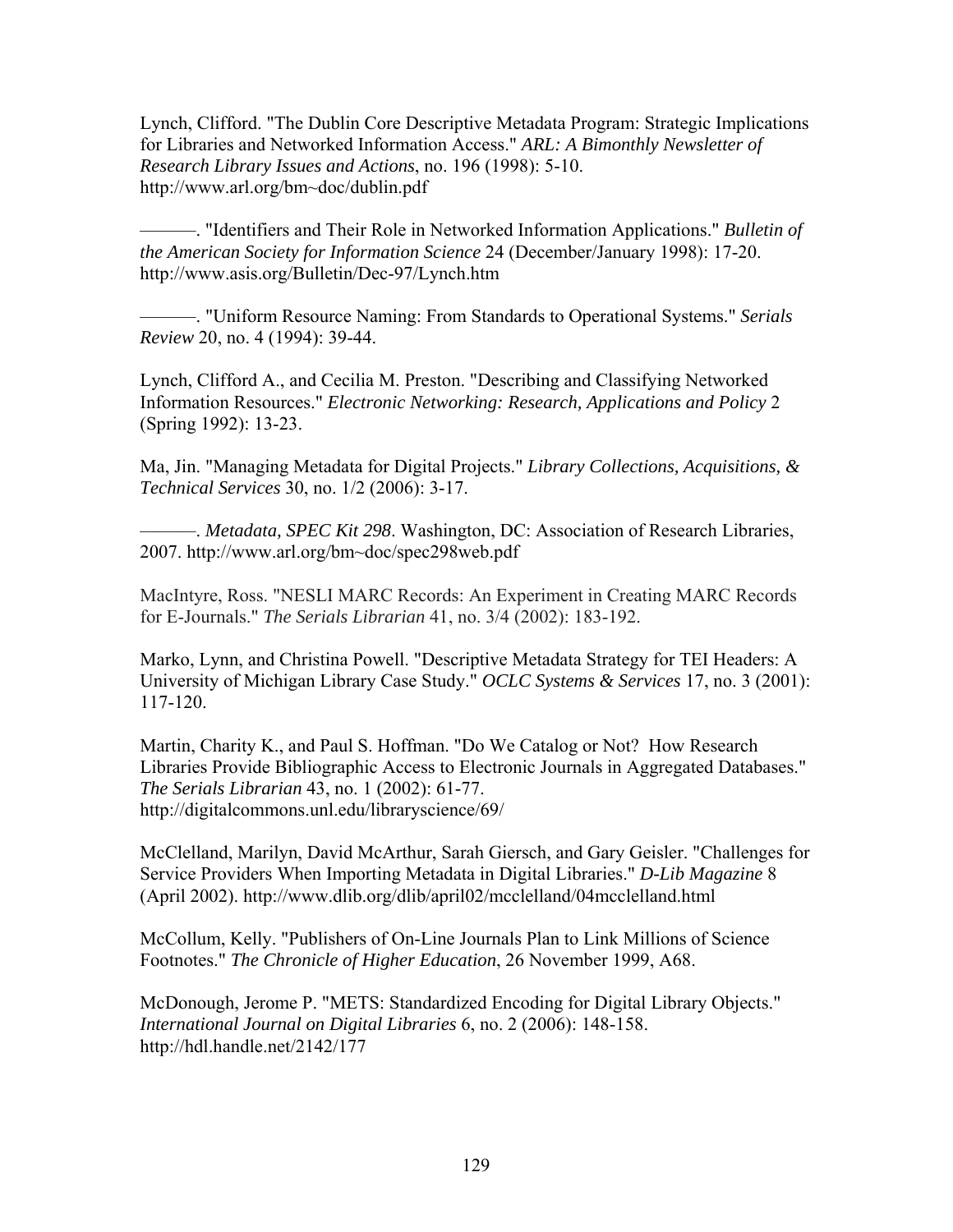McMillan, Gail. "Electronic Theses and Dissertations: Merging Perspectives." *Cataloging & Classification Quarterly* 22, no. 3/4 (1996): 105-125.

Medeiros, Norm. "Metadata for E-Commerce: The ONIX International Standard." *OCLC Systems & Services* 17, no. 3 (2001): 114-116.

Miller, Paul. "I Am a Name *and* a Number." *Ariadne*, no. 24 (2000). http://www.ariadne.ac.uk/issue24/metadata/

Miller, Paul, and Tony Gill. "DC5: The Search for Santa." *Ariadne*, no. 12 (1997). http://www.ariadne.ac.uk/issue12/metadata/

Milstead, Jessica, and Susan Feldman. "Metadata Projects and Standards." *Online* 23 (January/February 1999): 32-38, 40.

Missingham, Roxanne. "Reengineering a National Resource Discovery Service: MODS Down Under." *D-Lib Magazine* 10, no. 9 (2004). http://www.dlib.org/dlib/september04/missingham/09missingham.html

Mitchell, Anne M., and Brian E. Surratt. *Cataloging and Organizing Digital Resources: A How-To-Do-It Manual for Librarians*. London: Facet Publishing, 2005.

Morgan, Cliff. "Journals Metadata: Information about Content." *Learned Publishing* 12, no. 3 (1999): 191-195.

http://www.ingentaconnect.com/content/alpsp/lp/1999/00000012/00000003/art00004

———. "Metadata for STM Journal Publishers: A Review of the Current Scene." *Learned Publishing* 17, no. 1 (2004): 31-37. http://www.ingentaconnect.com/content/alpsp/lp/2004/00000017/00000001/art00006

Morgan, Eric Lease. "Adding Internet Resources to Our OPACS." *Serials Review* 21, no. 4 (1995): 70-72.

———. "Possible Solutions for Incorporating Digital Information Mediums into Traditional Library Cataloging Services." *Cataloging & Classification Quarterly* 22, no. 3/4 (1996): 143-170.

———. "Mr. Serials Revisits Cataloging: Cataloging Electronic Serials and Internet Resources." *The Serials Librarian* 28, no. 3/4 (1996): 229-238.

Morris, Wayne, and Lynda Thomas. "Single or Separate OPAC Records for E-Journals: The Glamorgan Perspective." *The Serials Librarian* 41, no. 3/4 (2002): 97-109.

Nagamori, Mitsuharu, and Shigeo Sugimoto. "Metadata Schema Registry as a Tool to Enhance Metadata Interoperability." *TCDL Bulletin* 3, no. 1 (2006). http://www.ieee-tcdl.org/Bulletin/v3n1/nagamori/nagamori.html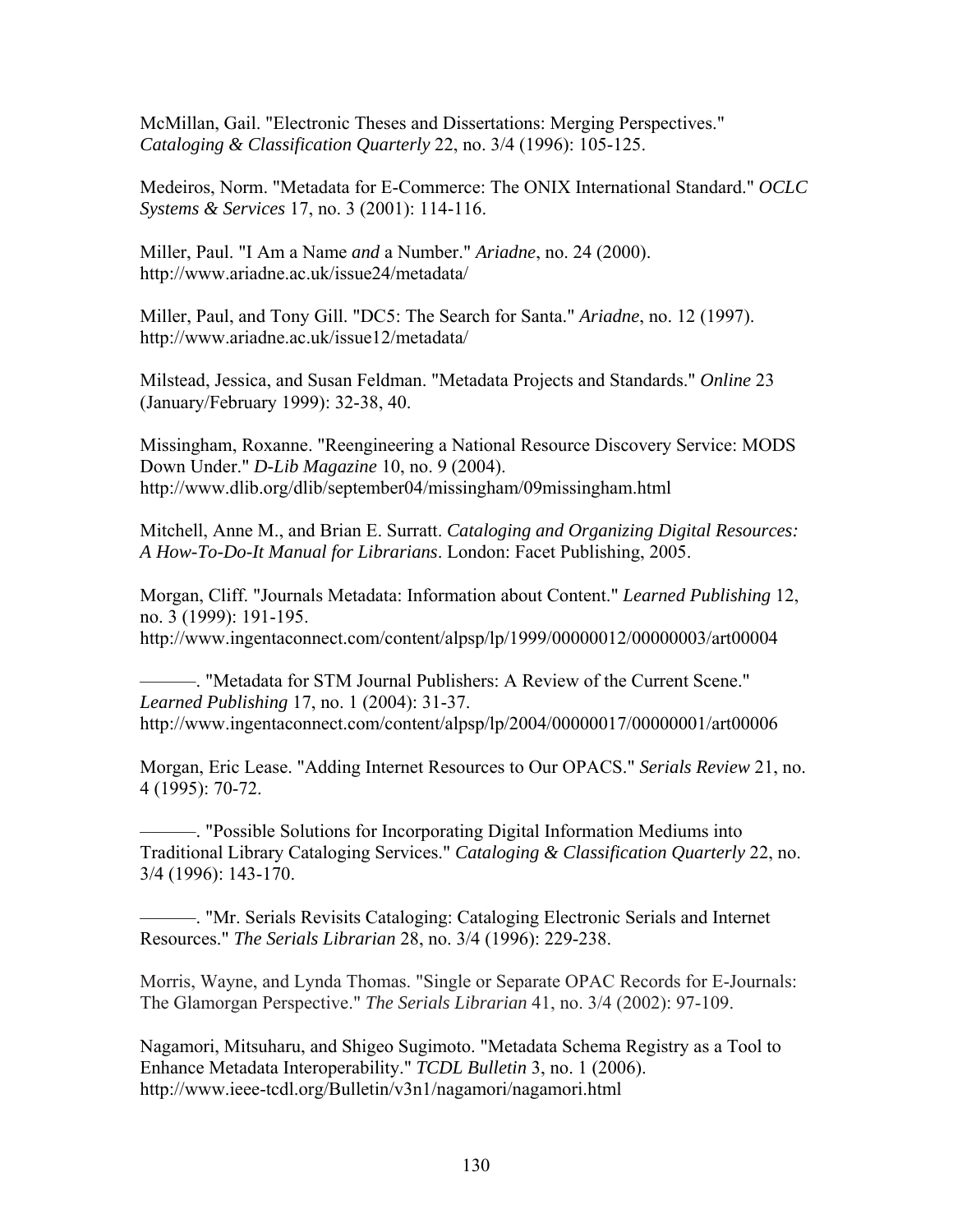Naun, Chew Chiat, and Susan M. Braxton. "Developing Recommendations for Consortial Cataloging of Electronic Resources: Lessons Learned." *Library Collections, Acquisitions, & Technical Services* 29, no. 3 (2005): 307-325.

Needleman, Mark H. "ONIX (Online Information Exchange)." *Serials Review* 27, no. 3/4 (2001): 102-104.

———. "The OpenURL: An Emerging Standard for Linking." *Serials Review* 28, no. 1 (2002): 74-76.

Nero, Lorraine M. "Cataloguing Digital Resources: The Experience of the University of the West Indies, St. Augustine Campus." *Library Review* 54, no. 2 (2005): 100-107.

Neumeister, Susan M. "Cataloging Internet Resources: A Practitioner's Viewpoint." *Journal of Internet Cataloging* 1, no. 1 (1997): 25-45.

Niu, Jingfang. "A Metadata Framework Developed at the Tsinghua University Library to Aid in the Preservation of Digital Resources." *D-Lib Magazine* 8 (November 2002). http://www.dlib.org/dlib/november02/niu/11niu.html

Palowitch, Casey, and Lisa Horowitz. "Meta-Information Structures for Networked Information Resources." *Cataloging & Classification Quarterly* 21, no. 3/4 (1996): 109-130.

Park, Eun G. "Building Interoperable Canadian Architecture Collections: Initial Metadata Assessment." *The Electronic Library* 25, no. 2 (2007): 207-218.

Park, Jung-ran. "Language-Related Open Archives: Impact on Scholarly Communities and Academic Librarianship." *Electronic Journal of Academic and Special Librarianship* 5, no. 2/3 (2004). http://southernlibrarianship.icaap.org/content/v05n02/park\_j01.htm

Paskin, Norman. "Digital Object Identifiers for Scientific Data." *Data Science Journal* 4  $(2005)$ : 12-20. http://www.jstage.jst.go.jp/article/dsj/4/0/12/ pdf

———. "DOI: Current Status and Outlook May 1999." *D-Lib Magazine* 5 (May 1999). http://www.dlib.org/dlib/may99/05paskin.html

———. "DOI: A 2003 Progress Report." *D-Lib Magazine* 9, no. 6 (2003). http://www.dlib.org/dlib/june03/paskin/06paskin.html

———. "E-Citations: Actionable Identifiers and Scholarly Referencing." *Learned Publishing* 13, no. 3 (2000): 159-166. http://www.ingentaconnect.com/content/alpsp/lp/2000/00000013/00000003/art00004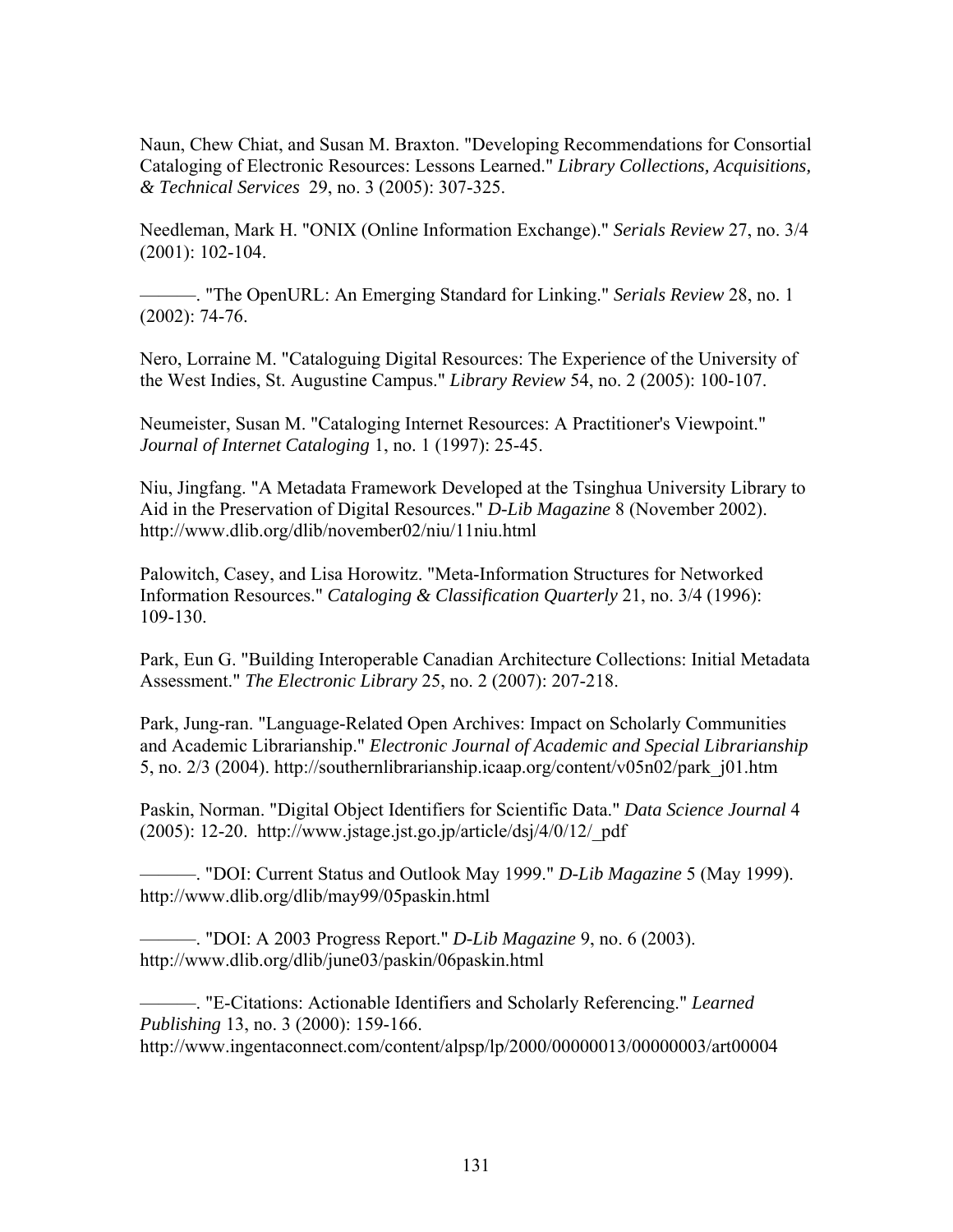———. "Information Identifiers." *Learned Publishing* 10, no. 2 (1997): 135-156. http://www.ingentaconnect.com/content/alpsp/lp/1997/00000010/00000002/art00009

Patton, Mark, David Reynolds, G. Sayeed Choudhury, and Tim DiLauro. "Toward a Metadata Generation Framework: A Case Study at Johns Hopkins University." *D-Lib Magazine* 10, no. 11 (2004).

http://www.dlib.org/dlib/november04/choudhury/11choudhury.html

Pentz, Ed. "CrossRef: A Collaborative Linking Network." *Issues in Science and Technology Librarianship* (Winter 2001). http://www.library.ucsb.edu/istl/01-winter/article1.html

———. "CrossRef at the Crossroads." *Learned Publishing* 19, no. 4 (2006): 250-258. http://www.ingentaconnect.com/content/alpsp/lp/2006/00000019/00000004/art00003

Phillips, Margaret E., and Paul Koerbin. "PANDORA, Australia's Web Archive: How Much Metadata is Enough?" *Journal of Internet Cataloging* 7, no. 2 (2004): 19-33.

Porter, G. Margaret, and Laura Bayard. "Including Web Sites in the Online Catalog: Implications for Cataloging, Collection Development, and Access." *The Journal of Academic Librarianship* 25 (September 1999): 390-394.

Powell, Andrea. "Linking to Full Text: The Secondary Publisher's Perspective." *Learned Publishing* 15, no. 4 (2002): 267-272. http://www.ingentaconnect.com/content/alpsp/lp/2002/00000015/00000004/art00004

Powell, Andy. "Dublin Core Management." *Ariadne*, no. 10 (1997). http://www.ariadne.ac.uk/issue10/dublin/

Powell, Andy, and Ann Apps. "Encoding OpenURLs in Dublin Core Metadata." *Ariadne*, no. 27 (2001). http://www.ariadne.ac.uk/issue27/metadata/

Pullinger, David. "Instant Linking—Delayed Use: Setting Provider Expectations." *Learned Publishing* 15, no. 1 (2002): 21-25. http://www.ingentaconnect.com/content/alpsp/lp/2002/00000015/00000001/art00003

Rapple, Charlie. "After the Goldrush—The Golden Age of Reference Linking." *Learned Publishing* 17, no. 4 (2004): 299-304. http://www.ingentaconnect.com/content/alpsp/lp/2004/00000017/00000004/art00006

Rees, Louise B., and Bridget Arthur Clancy. "Cataloging Electronic Journals: Learning to Weave the Web." *Internet Reference Services Quarterly* 3, no. 3 (1998): 29-43.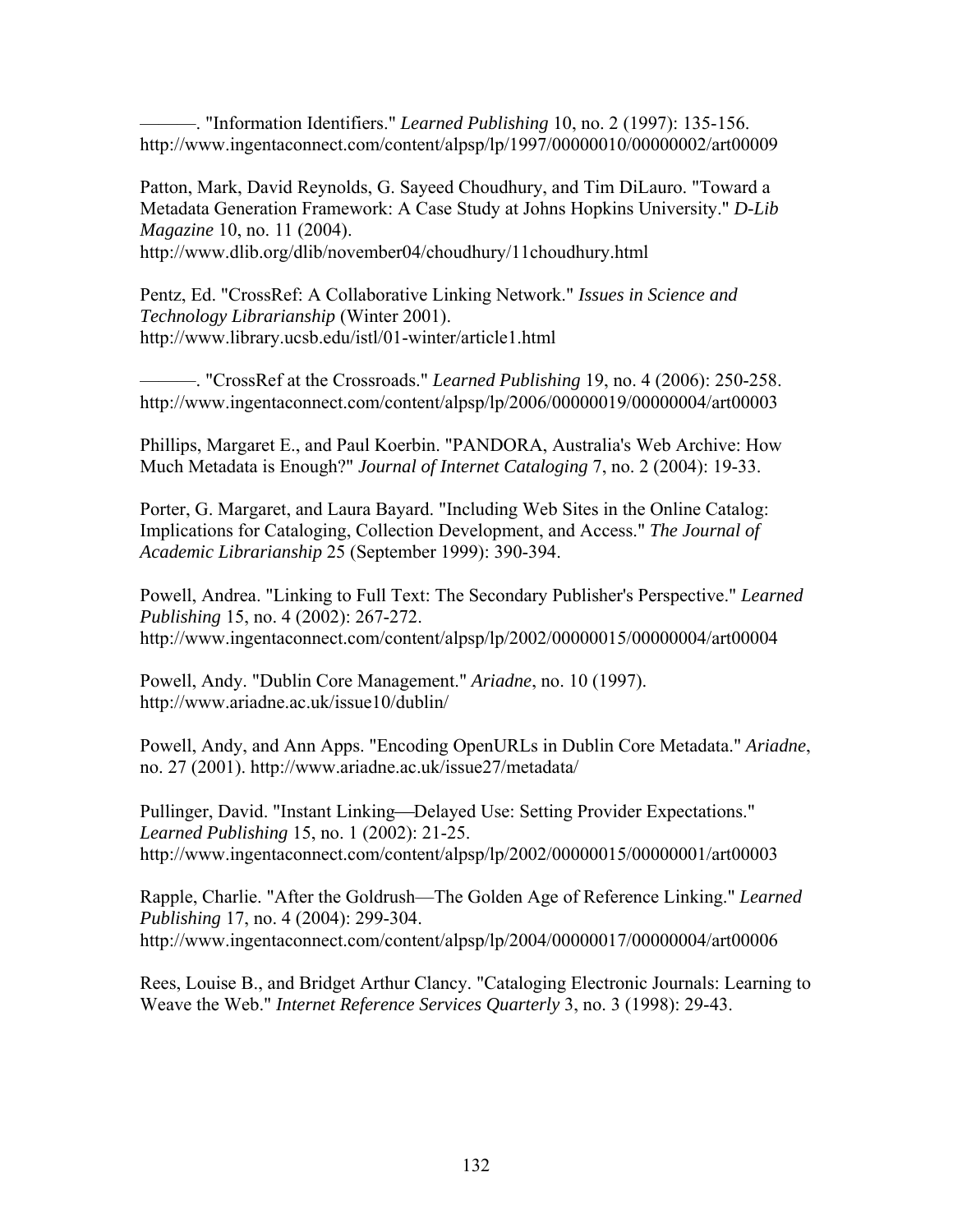Reilly, William, Robert Wolfe, and MacKenzie Smith. "MIT's CWSpace Project: Packaging Metadata for Archiving Educational Content in DSpace." *International Journal on Digital Libraries* 6, no. 2 (2006): 139-147. http://dspace.mit.edu/handle/1721.1/33967

Rettig, Patricia J. "Administrative Metadata for Digital Images: A Real World Application of the NISO Draft Standard." *Library Collections, Acquisitions, & Technical Services* 26, no. 2 (2002): 173-179.

Reynolds, Regina. "Inventory List or Information Gateway? The Role of the Catalog in the Digital Age." *Serials Review* 21, no. 4 (1995): 75-77.

Riley, Jenn, and Michelle Dalmau. "The IN Harmony Project: Developing a Flexible Metadata Model for the Description and Discovery of Sheet Music." *The Electronic Library* 25, no. 2 (2007): 132-147.

Robertson, R. John. "Metadata Quality: Implications for Library and Information Science Professionals." *Library Review* 54, no. 5 (2005): 295-300.

Schroeder, Kathrin. "Persistent Identification for the Permanent Referencing of Digital Resources—The Activities of the EPICUR Project: Enhanced Uniform Resource Name URN Management at Die Deutsche Bibliothek." *The Serials Librarian* 49, no. 3 (2006): 75-87.

Searle, Sam, and Dave Thompson. "Preservation Metadata: Pragmatic First Steps at the National Library of New Zealand." *D-Lib Magazine* 9, no. 4 (2003). http://www.dlib.org/dlib/april03/thompson/04thompson.html

Sha, Vianne T. "Cataloguing Internet Resources: The Library Approach." *The Electronic Library* 13 (October 1995): 467-476.

Shadle, Steve. "Identification of Electronic Journals in the Online Catalog." *Serials Review* 24 (Summer 1998): 104-107.

———. "Reflections on Wrapping Paper: Random Thoughts on AACR2 and Electronic Serials." *Serials Review* 30, no. 1 (2004): 51-55.

———. "A Square Peg in a Round Hole: Applying *AACR2* to Electronic Journals." *The Serials Librarian* 33, no. 1/2 (1998): 147-166.

Shadle, Steven, Bill Anderson, Thomas Champagne, and Leslie O'Brien. "Electronic Serials Cataloging: Now That We're Here, What Do We Do?" *The Serials Librarian* 30, no. 3/4 (1997): 109-127.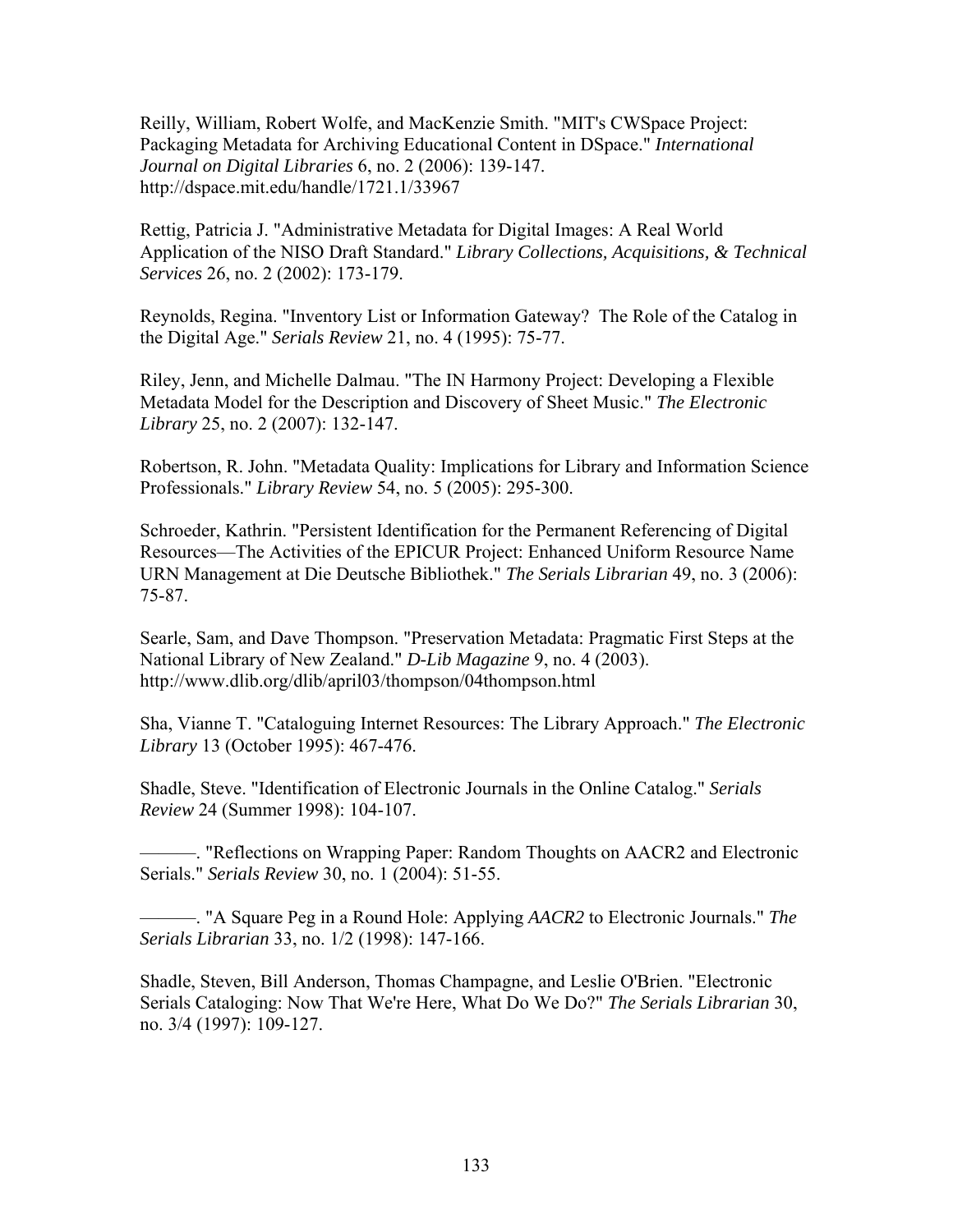Sigrist, Barbara, and Andreas Heise. "Cataloging and Retrieving E-Journals in the Zeitschriftendatenbank, in the German Serials Database." *The Serials Librarian* 39, no. 1 (2000): 65-74.

Simpson, Pamela, and Robert Seeds. "Electronic Journals in the Online Catalog: Selection and Bibliographic Control." *Library Resources & Technical Services* 42 (April 1998): 126-132.

Sleeman, Allison Mook. "Cataloging Remote Access Electronic Serials." *Serials Review* 21, no. 4 (1995): 72-74.

Smith, Adam J. "Developing Handle System Web Services at Cornell University." *D-Lib Magazine* 13, no. 9/10 (2007). http://www.dlib.org/dlib/september07/smith/09smith.html

Soderdahl, Paul A. "Implementing the SFX Link Server at the University of Iowa." *Information Technology and Libraries* 22, no. 3 (2003): 117-119. http://www.ala.org/ala/lita/litapublications/ital/2203soderdahl.cfm

Sollins, Karen R. "The Hard Problems Are Not All Solved." *Serials Review* 20, no. 4 (1994): 34-37.

Stengel, Mark G. "Using SFX to Identify Unexpressed User Needs." *Collection Management* 29, no. 2 (2004): 7-14.

Su, Siew-Phek T., Yu Long, and Daniel E. Cromwell. "E2M: Automatic Generation of MARC-Formatted Metadata by Crawling E-Publications." *Information Technology and Libraries* 21 (December 2002): 171-180. http://www.ala.org/ala/lita/litapublications/ital/2104su.cfm

Taylor, Arlene G. "Where Does AACR2 Fall Short for Internet Resources?" *Journal of Internet Cataloging* 2, no. 2 (1999): 43-50.

Tennant, Roy. "A Bibliographic Metadata Infrastructure for the Twenty-First Century." *Library Hi Tech* 22, no. 2 (2004): 175-181. http://eprints.rclis.org/archive/00002310/

———. "MARC Must Die." *Library Journal*, 15 October 2002, 26-28. http://www.libraryjournal.com/article/CA250046.html

Terry, Ana Arias. "Reference-Linking: Today's Realities, Tomorrow's Promises." *Library Hi Tech* 19, no. 2 (2001): 125-132.

Thiele, Harold. "The Dublin Core and Warwick Framework: A Review of the Literature, March 1995-September 1997." *D-Lib Magazine* (January 1998). http://www.dlib.org/dlib/january98/01thiele.html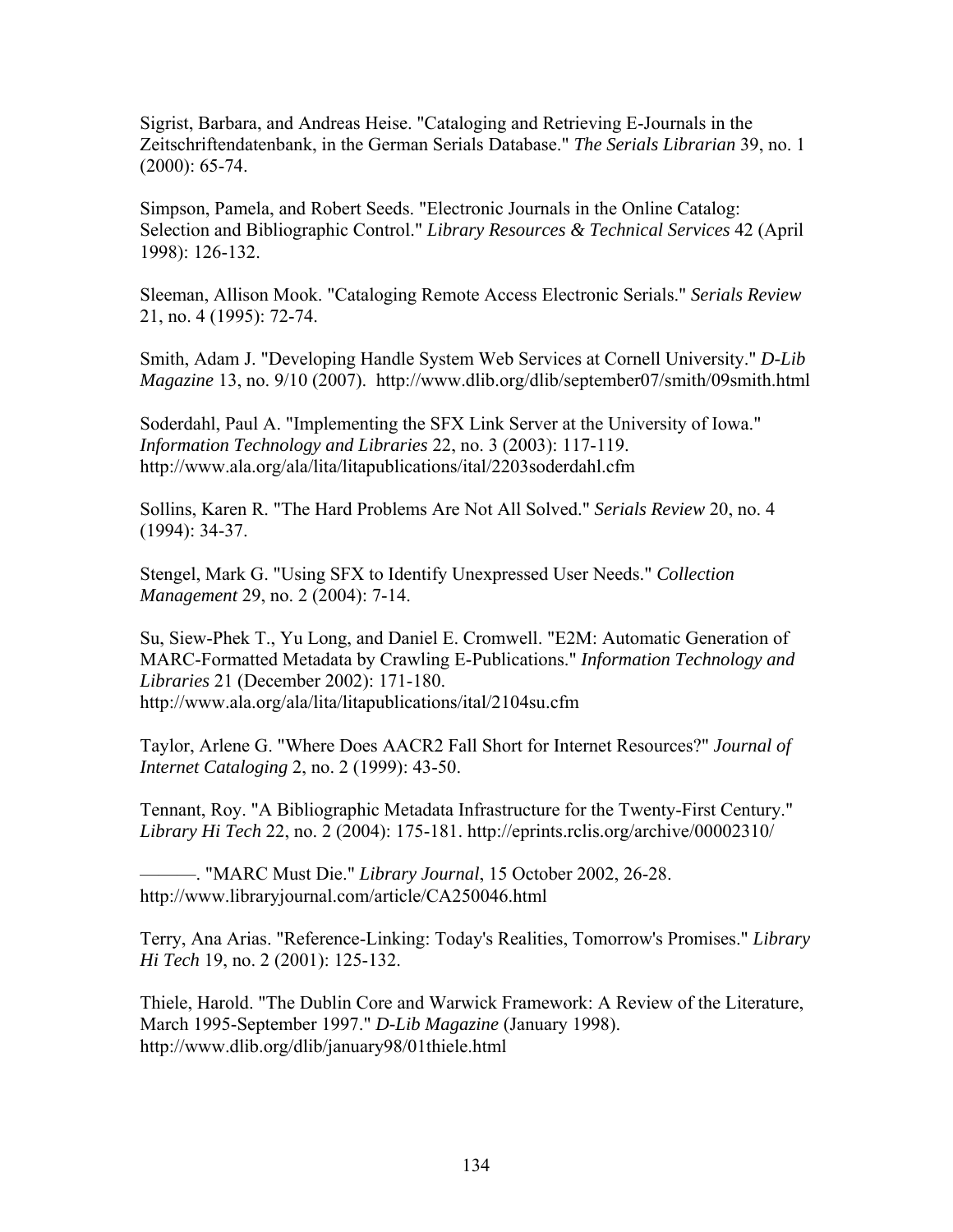Thomas, Charles F., and Linda S. Griffin. "Who Will Create the Metadata for the Internet?" *First Monday* 3, no. 12 (1998). http://www.firstmonday.dk/issues/issue3\_12/thomas/index.html

Thorburn, Colleen. "Cataloging Remote Electronic Journals and Databases." *The Serials Librarian* 23, no. 1/2 (1992): 11-23.

Todd, Chris. "Metadata Mayhem: Cataloguing Electronic Resources in the National Library of New Zealand." *The Electronic Library* 21, no. 3 (2003): 214-222.

Thunell, Allen, and Lisa Robinson. "Conventional Language for Cataloging Remote Access Electronic Resources: The Time Is Now!" *OCLC Systems & Services* 20, no. 3 (2004): 128-133.

Van Ballegooie, Marlene. "Metadata for Archival Collections: The University of Toronto's 'Barren Lands' Project." *RLG DigiNews* 5, no. 4 (2001). http://digitalarchive.oclc.org/da/ViewObjectMain.jsp?fileid=0000070513:000006283016 &reqid=5141#feature3

Van de Sompel, Herbert, and Oren Beit-Arie. "Generalizing the OpenURL Framework Beyond References to Scholarly Works: The Bison-Futé Model." *D-Lib Magazine* 7 (July/August 2001). http://www.dlib.org/dlib/july01/vandesompel/07vandesompel.html

———. "Open Linking in the Scholarly Information Environment Using the OpenURL Framework." *D-Lib Magazine* 7 (March 2001). http://www.dlib.org/dlib/march01/vandesompel/03vandesompel.html

Vellucci, Sherry L. "Metadata." In *Annual Review of Information Science and Technology*, vol. 33, ed. Martha E. Willams, 187-222. Medford, NJ: Information Today, Inc., 1999.

———. "Metadata and Authority Control." *Library Resources & Technical Services* 44 (January 2000): 33-43.

Vitiello, Giuseppe. "Identifiers and Identification Systems: An Informational Look at Policies and Roles from a Library Perspective." *D-Lib Magazine* 10, no. 1 (2004). http://www.dlib.org/dlib/january04/vitiello/01vitiello.html

Vizine-Goetz, Diane. "Classification Schemes for Internet Resources Revisited." *Journal of Internet Cataloging* 5, no. 4 (2002): 5-18.

Wagner, Harry, and Stuart Weibel. "The Dublin Core Metadata Registry: Requirements, Implementation, and Experience." *Journal of Digital Information* 6, no. 2 (2005). http://jodi.tamu.edu/Articles/v06/i02/Wagner/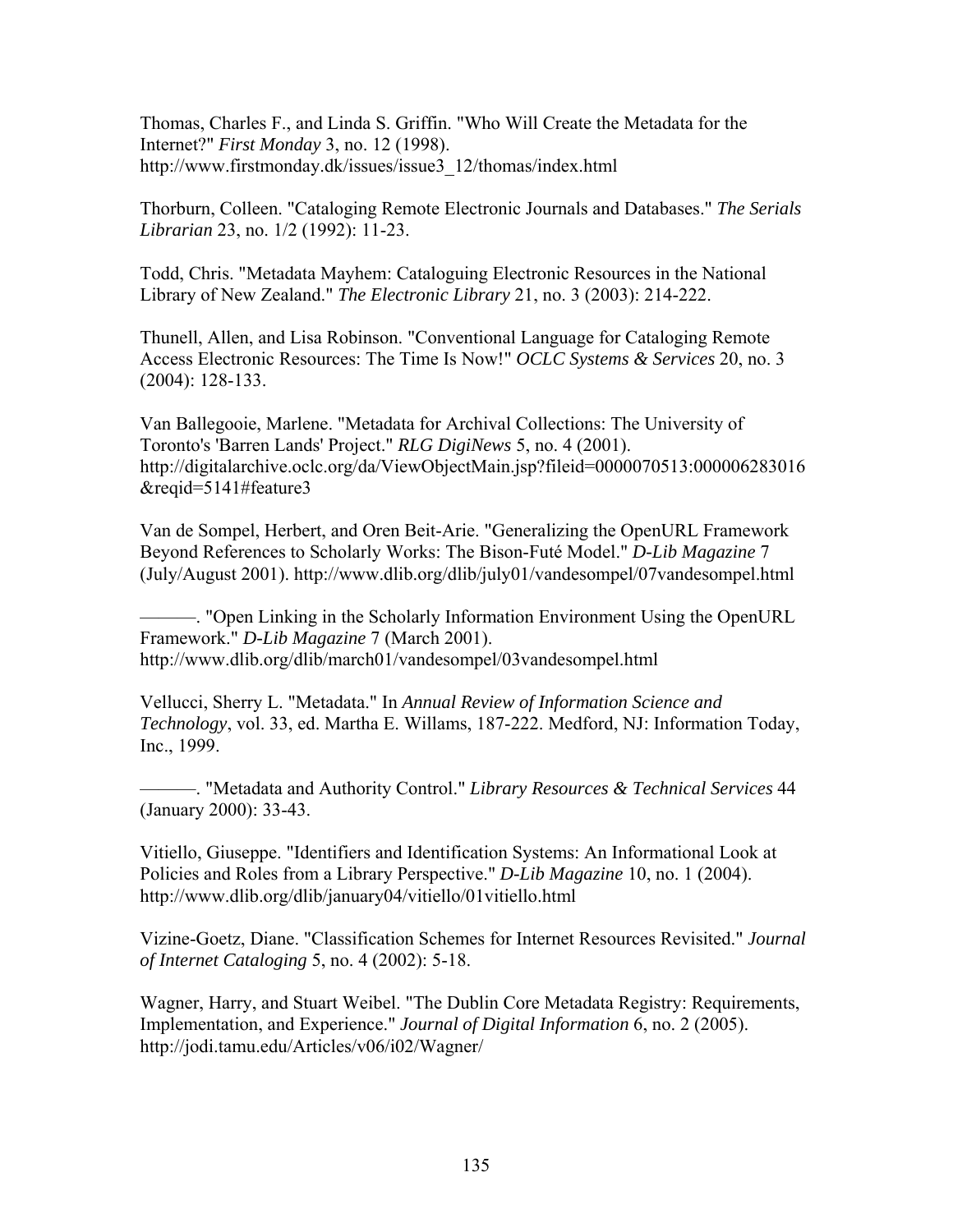Wakimoto, Jina Choi, David S. Walker, and Katherine S. Dabbour. "The Myths and Realities of SFX in Academic Libraries." *The Journal of Academic Librarianship* 32, no. 2 (2006): 127-136.

Walker, Jenny. "CrossRef and SFX: Complementary Linking Services for Libraries." *New Library World* 103, no. 3 (2002): 83-89. http://www.exlibrisgroup.com/files/Publications/CrossRefandSFX.pdf

———. "Open Linking for Libraries: The OpenURL Framework." *New Library World* 102, no. 4/5 (2001): 127-133. http://www.exlibrisgroup.com/files/Publications/Openlinkingforlibraries.pdf

———. "What Is SFX?" *Learned Publishing* 14, no. 4 (2001): 296-298. http://www.ingentaconnect.com/content/alpsp/lp/2001/00000014/00000004/art00008

Wang, Jue. "Digital Object Identifiers and Their Use in Libraries." *Serials Review* 33, no. 3 (2007): 161-164.

Ward, Diane. "Internet Resource Cataloging: The SUNY Buffalo Libraries' Response." *OCLC Systems & Services* 17, no. 1 (2001): 19-25.

Weibel, Stuart L. "Border Crossings: Reflections on a Decade of Metadata Consensus Building." *D-Lib Magazine* 11, no. 7/8 (2005). http://www.dlib.org/dlib/july05/weibel/07weibel.html

———. "Metadata: The Foundations of Resource Description." *D-Lib Magazine* (July 1995). http://www.dlib.org/dlib/July95/07weibel.html

———. "The State of the Dublin Core Metadata Initiative April 1999." *D-Lib Magazine* (April 1999). http://www.dlib.org/dlib/april99/04weibel.html

———. "The World Wide Web and Emerging Internet Resource Discovery Standards for Scholarly Literature." *Library Trends* 43 (Spring 1995): 627-644. http://hdl.handle.net/2142/7994

Weibel, Stuart, and Juha Hakala. "DC-5: The Helsinki Metadata Workshop: A Report on the Workshop and Subsequent Developments." *D-LIB Magazine* (February 1998). http://www.dlib.org/dlib/february98/02weibel.html

Weibel, Stuart, Renato Iannella, and Warwick Cathro. "The 4th Dublin Core Metadata Workshop Report: DC-4; March 3-5, 1997; National Library of Australia, Canberra." *D-Lib Magazine* (June 1997). http://www.dlib.org/dlib/june97/metadata/06weibel.html

Weibel, Stuart L., and Traugott Koch. "The Dublin Core Metadata Initiative: Mission, Current Activities, and Future Directions." *D-Lib Magazine* 6 (December 2000). http://www.dlib.org/dlib/december00/weibel/12weibel.html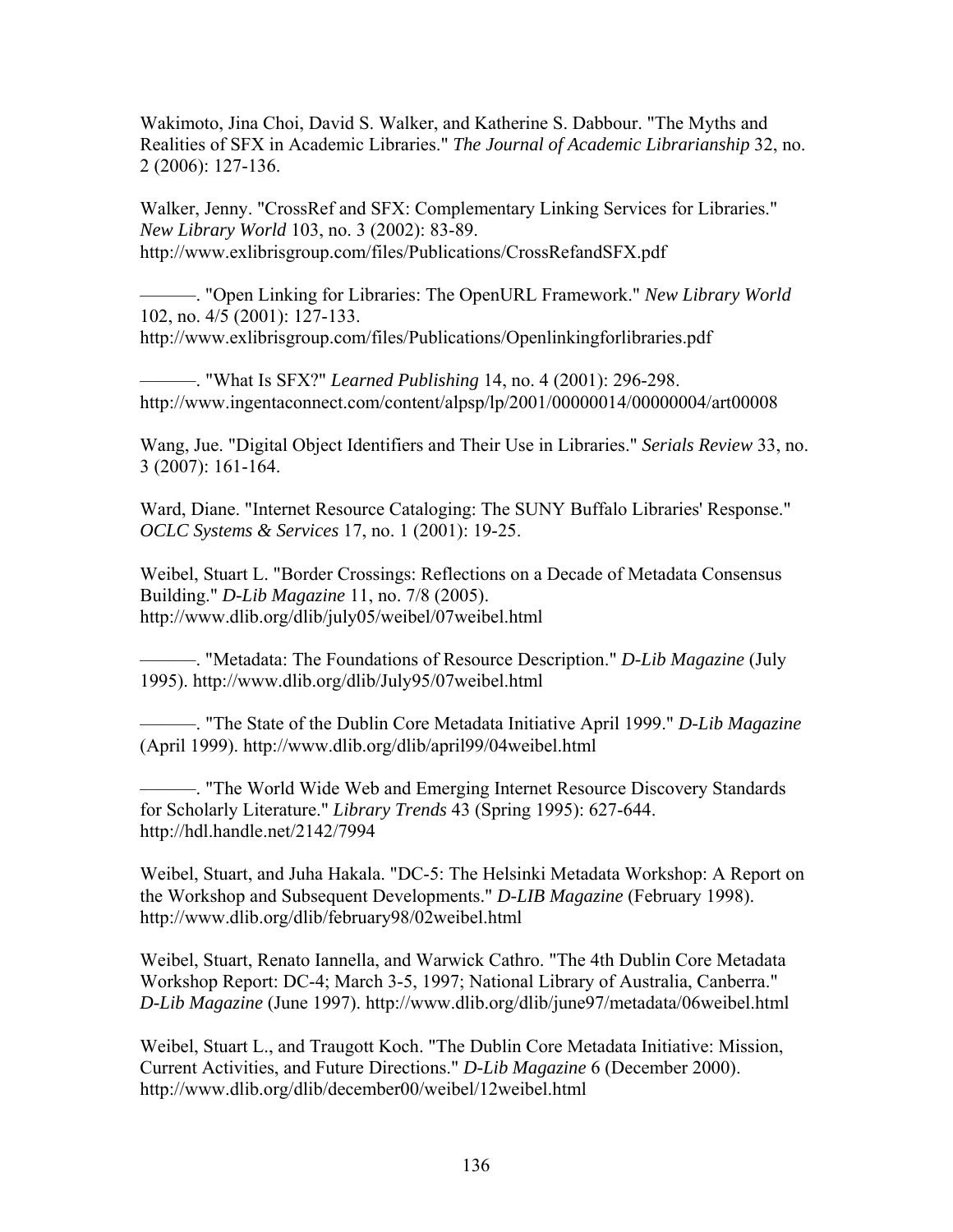Weibel, Stuart, and Eric Miller. "Image Description on the Internet: A Summary of the CNI/OCLC Image Metadata Workshop; September 24-25, 1996; Dublin, Ohio." *D-Lib Magazine* (January 1997). http://www.dlib.org/dlib/january97/oclc/01weibel.html

Weng, Cathy, and Jia Mi. "Towards Accessibility to Digital Cultural Materials: An FRBRized Approach." *OCLC Systems & Services: International Digital Library Perspectives* 22, no. 3 (2006): 217-232.

Westbrooks, Elaine L. "Remarks on Metadata Management." *OCLC Systems & Services: International Digital Library Perspectives* 21, no. 1 (2005): 5-7.

Wool, Gregory. "A Meditation on Metadata." *The Serials Librarian* 33, no. 1/2 (1998): 167-178.

Wright, Michael. "OCLC's CORC Service: A User's Perspective." *The Serials Librarian* 41, no. 3/4 (2002): 177-182.

Younger, Jennifer A. "Resources Description in the Digital Age." *Library Trends* 45 (Winter 1997): 462-481. http://hdl.handle.net/2142/8104

Younghusband, David. "Electronic Journals and Link Resolver Implementation." *Serials* 18, no. 1 (2005): 64-69.

Zeng, Marcia Lei. "Metadata Elements for Object Description and Representation: A Case Report from a Digitized Historical Fashion Collection Project." *Journal of the American Society for Information Science* 50, no. 13 (1999): 1193-1208. http://digitalarchive.oclc.org/da/ViewObject.jsp?objid=0000003505

Zeng, Marcia Lei, and Lois Mai Chan. "Metadata Interoperability and Standardization— A Study of Methodology Part II: Achieving Interoperability at the Record and Repository Levels." *D-Lib Magazine* 12, no. 6 (2006). http://www.dlib.org/dlib/june06/zeng/06zeng.html

# 6.2 Digital Libraries

#### 6.2.1 Early Digital Library Projects

#### **6.2.1.1 Alexandria Project, University of California, Santa Barbara**

Borgman, Christine L., Laura J. Smart, Kelli A. Millwood, Jason R. Finley, Leslie Champeny, Anne J. Gilliland, and Gregory H. Leazer. "Comparing Faculty Information Seeking in Teaching and Research: Implications for the Design of Digital Libraries." *Journal of the American Society for Information Science and Technology* 56, no. 6 (2005): 636-657.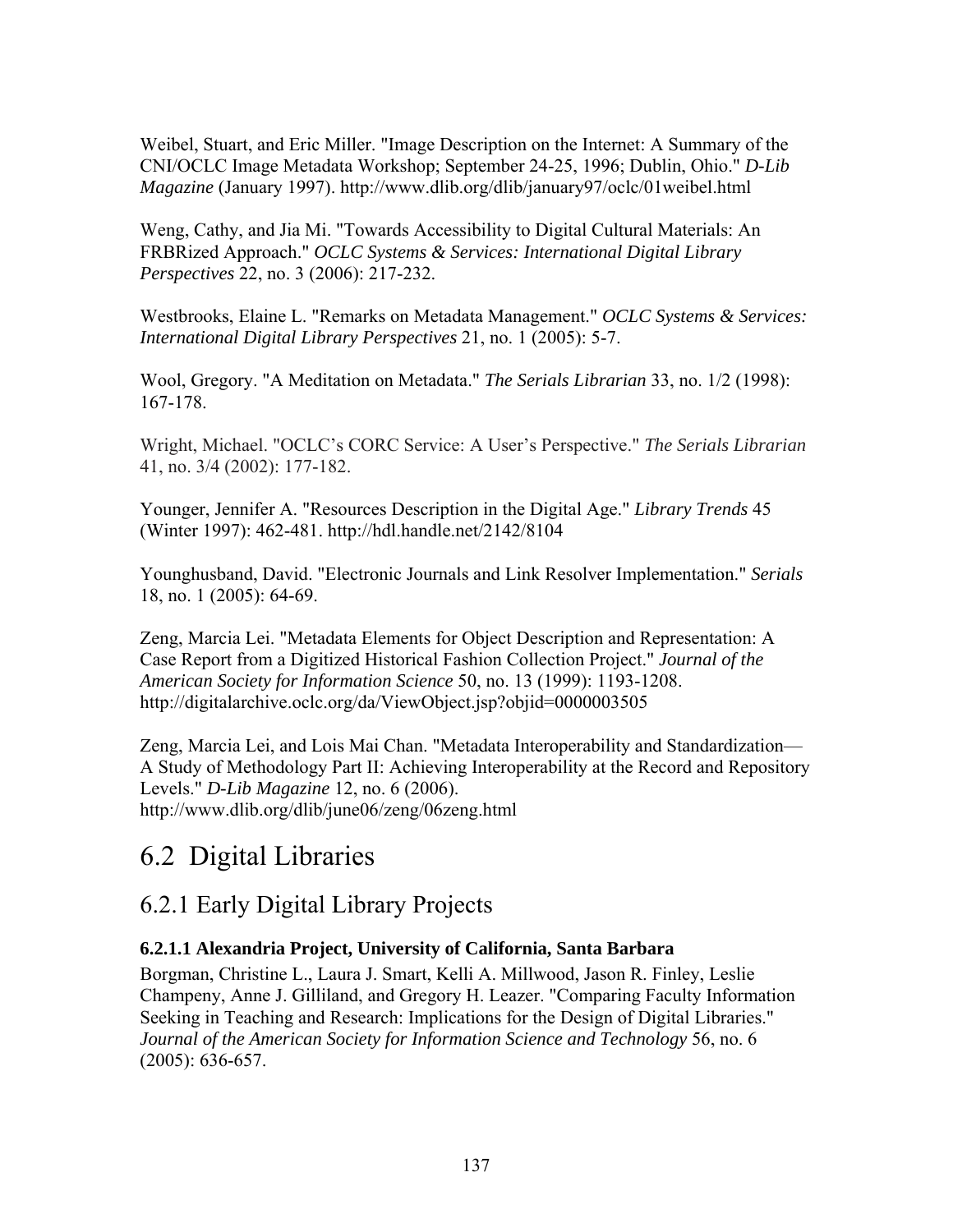Buttenfield, Barbara. "Usability Evaluation of Digital Libraries." *Science & Technology Libraries* 17, no. 3/4 (1999): 39-59.

Frew, James, Michael Freeston, Randall B. Kemp, Jason Simpson, Terence Smith, Alex Wells, and Qi Zheng. "The Alexandria Digital Library Testbed." *D-Lib Magazine* (July/August 1996). http://www.dlib.org/dlib/july96/alexandria/07frew.html

Goodchild, Michael F. "The Alexandria Digital Library Project: Review, Assessment, and Prospects." *D-Lib Magazine* 10, no. 5 (2004). http://www.dlib.org/dlib/may04/goodchild/05goodchild.html

Hill, Linda L., Larry Carver, Mary Larsgaard, Ron Dolin, Terence R. Smith, James Frew, and Mary-Anna Rae. "Alexandria Digital Library: User Evaluation Studies and System Design." *Journal of the American Society for Information Science* 51, no. 3 (2000): 246-259.

Hill, Linda L., James Frew, and Qi Zheng. "Geographic Names: The Implementation of a Gazetteer in a Georeferenced Digital Library." *D-Lib Magazine* (January 1999). http://www.dlib.org/dlib/january99/hill/01hill.html

Hill, Linda L., Greg Janee, Ron Dolin, James Frew, and Mary Larsgaard. "Collection Metadata Solutions for Digital Library Applications." *Journal of the American Society for Information Science* 50, no. 13 (1999): 1169-1181.

Janee, Greg, James Frew, and Linda L. Hill. "Issues in Georeferenced Digital Libraries." *D-Lib Magazine* 10, no. 5 (2004). http://www.dlib.org/dlib/may04/janee/05janee.html

Larsgaard, Mary Lynette, and Larry Carver. "Accessing Spatial Data Online: Project Alexandria." *Information Technology and Libraries* 14 (June 1995): 93-97.

Liu, Ying, and Anita S. Coleman. "Communicating Digital Library Services to Scientific Communities." *LIBRES* 14, no. 1 (2004). http://libres.curtin.edu.au/libres14n1/index.htm

Smith, Terence R. "A Brief Update on the Alexandria Digital Library Project: Constructing a Digital Library for Geographically-Referenced Materials." *D-Lib Magazine* (March 1996). http://www.dlib.org/dlib/march96/briefings/smith/03smith.html

———. "A Digital Library for Geographically Referenced Materials." *Computer* 29 (May 1996): 54-60.

Smith, Terence R., and James Frew. "Alexandria Digital Library." *Communications of the ACM* 38 (April 1995): 61-62.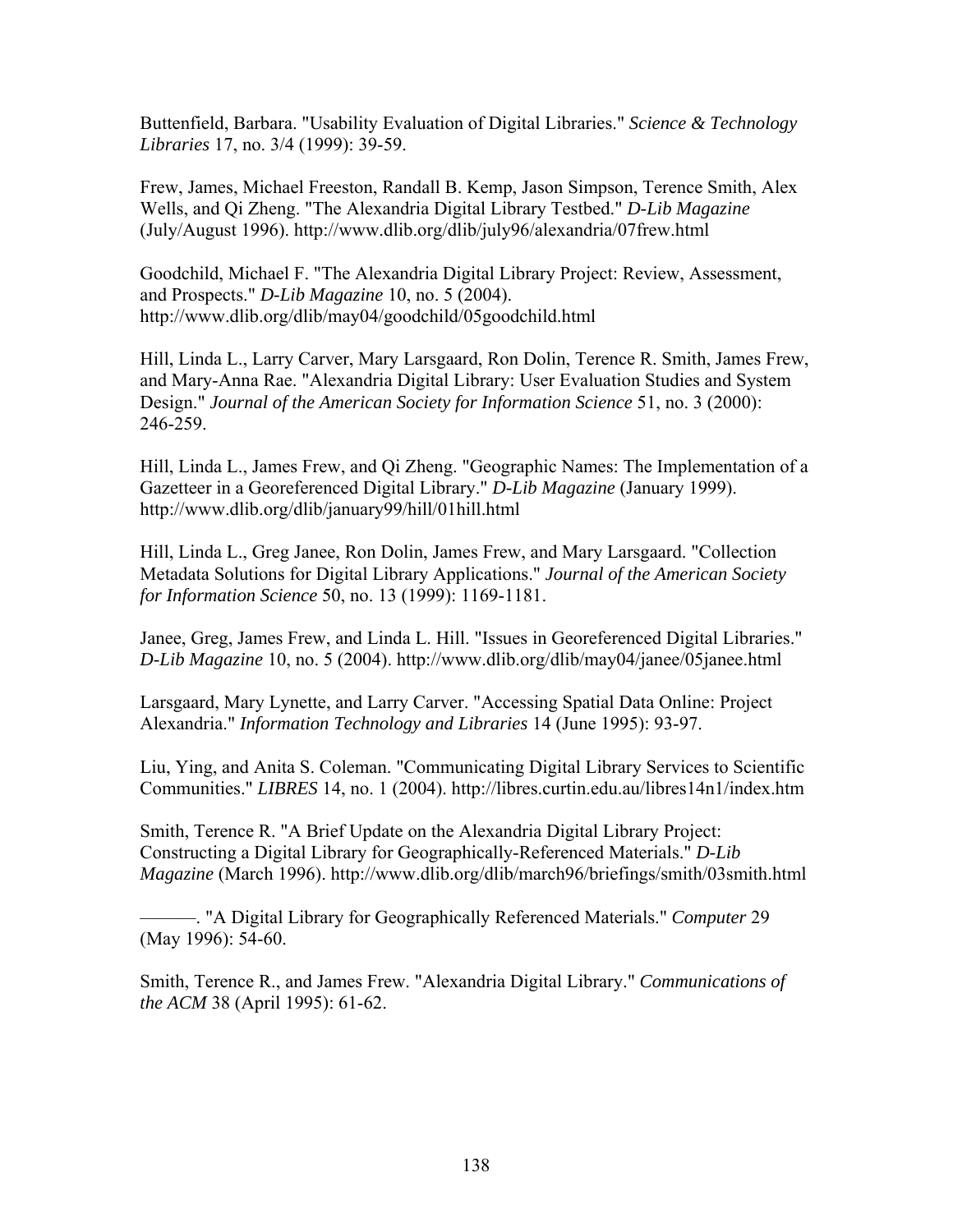#### **6.2.1.2 Digital Library Initiative, University of Illinois at Urbana-Champaign**

Bishop, Ann Peterson. "Document Structure and Digital Libraries: How Researchers Mobilize Information in Journal Articles." *Information Processing and Management* 35 (May 1999): 255-279.

———. "Measuring Access, Use, and Success in Digital Libraries." *The Journal of Electronic Publishing* 4, no. 2 (1998). http://hdl.handle.net/2027/spo.3336451.0004.207

Bishop, Ann Peterson, Laura J. Neumann, Susan Leigh Star, Cecelia Merkel, Emily Ignacio, and Robert J. Sandusky. "Digital Libraries: Situating Use in Changing Information Infrastructure." *Journal of the American Society for Information Science* 51, no. 4 (2000): 394-413.

Ferrer, Robert. "University of Illinois the Federation of Digital Libraries: Interoperability Among Heterogeneous Information Systems." *Science & Technology Libraries* 17, no. 3/4 (1999): 81-119.

Schatz, Bruce. "Building the Interspace: The Illinois Digital Library Project." *Communications of the ACM* 38 (April 1995): 62-63.

Schatz, Bruce, William Mischo, Timothy Cole, Ann Bishop, Susan Harum, Eric Johnson, Laura Neumann, Hsinchun Chen, and Dorbin Ng. "Federated Search of Scientific Literature." *Computer* 32 (February 1999): 51-59. http://dlist.sir.arizona.edu/463/

Schatz, Bruce, William H. Mischo, Timothy W. Cole, Joseph B. Hardin, Ann P. Bishop, and Hsinchun Chen. "Federating Diverse Collections of Scientific Literature." *Computer*  29 (May 1996): 28-36. http://dlist.sir.arizona.edu/540/

## **6.2.1.3 Informedia, Carnegie Mellon University**

Christel, M., T. Kanade, M. Mauldin, R. Reddy, M. Sirbu, S. Stevens, and H. Wactlar. "Informedia Digital Video Library." *Communications of the ACM* 38 (April 1995): 57-58.

Kukulska-Hulme, Agnes, Robert van der Zwan, Terry Dipaolo, Vanessa Evers, and Sarah Clarke. "An Evaluation of the Informedia Digital Video Library System at the Open University." *Journal of Educational Media* 24, no. 2 (1999): 131-136.

Wactlar, Howard D., Michael G. Christel, Yihong Gong, and Alexander G. Hauptmann. "Lessons Learned from Building a Terabyte Digital Video Library." *Computer* 32 (February 1999): 66-73.

Wactlar, Howard D., Takeo Kanade, Michael A. Smith, and Scott M. Stevens. "Intelligent Access to Digital Video: Informedia Project." *Computer* 29 (May 1996): 46-52.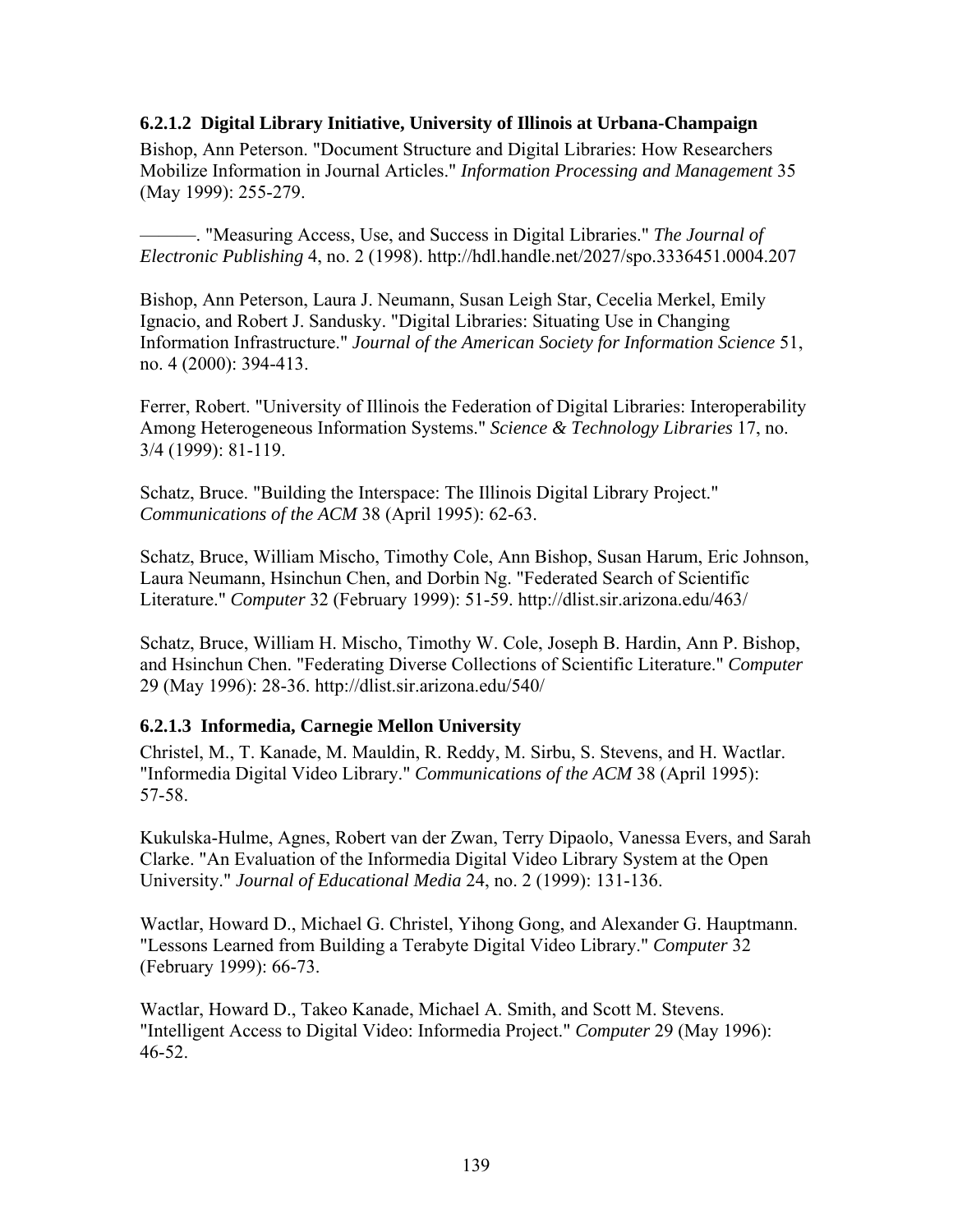## **6.2.1.4 Mercury Project, Carnegie Mellon University**

Arms, William Y., Thomas Dopirak, Parviz Dousti, Joseph Rafail, and Arthur W. Wetzel. "The Design of the Mercury Electronic Library." *Educom Review* 27 (November/December 1992): 38-41.

Lowry, Charles B., and Barbara G. Richards. "Courting Discovery: Managing Transition to the Virtual Library." *Library Hi Tech* 12, no. 4 (1994): 7-13.

Richards, Barbara G. "Project Mercury: The Virtual Library Infrastructure at Carnegie Mellon University." In *The Evolving Virtual Library: Visions and Case Studies*, ed. Laverna M. Saunders, 67-88. Medford, NJ: Information Today, Inc., 1996.

Troll, Denise A. "Library Information System II: Progress Report and Technical Plan." *The Public-Access Computer Systems Review* 1, no. 3 (1990): 4-29. http://epress.lib.uh.edu/pr/v1/n3/troll.1n3

———. "The Mercury Project: Meeting the Expectations of Electronic Library Patrons." In *Advances in Online Public Access Catalogs*, vol. 1, ed. Marsha Ra and Regina Rega, 114-135. Westport, CT: Meckler Publishing, 1992.

———. "Research on the Distributed Electronic Library." In *Advances in Library Automation and Networking*, vol. 5, ed. Joe A. Hewitt and Charles W. Bailey, Jr., 203-277. Greenwich, CT: JAI Press, Inc., 1994.

## **6.2.1.5 Stanford Digital Library Project**

Paepcke, Andreas, Michelle Q. Wang Baldonado, Chen-Chuan K. Chang, Steve Cousins, and Hector Garcia-Molina. "Using Distributed Objects to Build the Stanford Digital Library Infobus." *Computer* 32 (February 1999): 80-87.

Paepcke, Andreas, Steve B. Cousins, Hector Garcia-Molina, Scott W. Hassan, Steven P. Ketchpel, Martin Roscheisen, and Terry Winograd. "Using Distributed Objects for Digital Library Interoperability." *Computer* 29 (May 1996): 61-68.

The Stanford Digital Libraries Group. "The Stanford Digital Library Project." *Communications of the ACM* 38 (April 1995): 59-60.

## **6.2.1.6 UC Berkeley Digital Library Project**

Ogle, Virginia, and Robert Wilensky. "Testbed Development for the Berkeley Digital Library Project." *D-Lib Magazine* (July/August 1996). http://www.dlib.org/dlib/july96/berkeley/07ogle.html

Van House, Nancy A., Mark H. Butler, Virginia Ogle, and Lisa Schiff. "User-Centered Iterative Design for Digital Libraries: The Cypress Experience." *D-Lib Magazine* (February 1996). http://www.dlib.org/dlib/february96/02vanhouse.html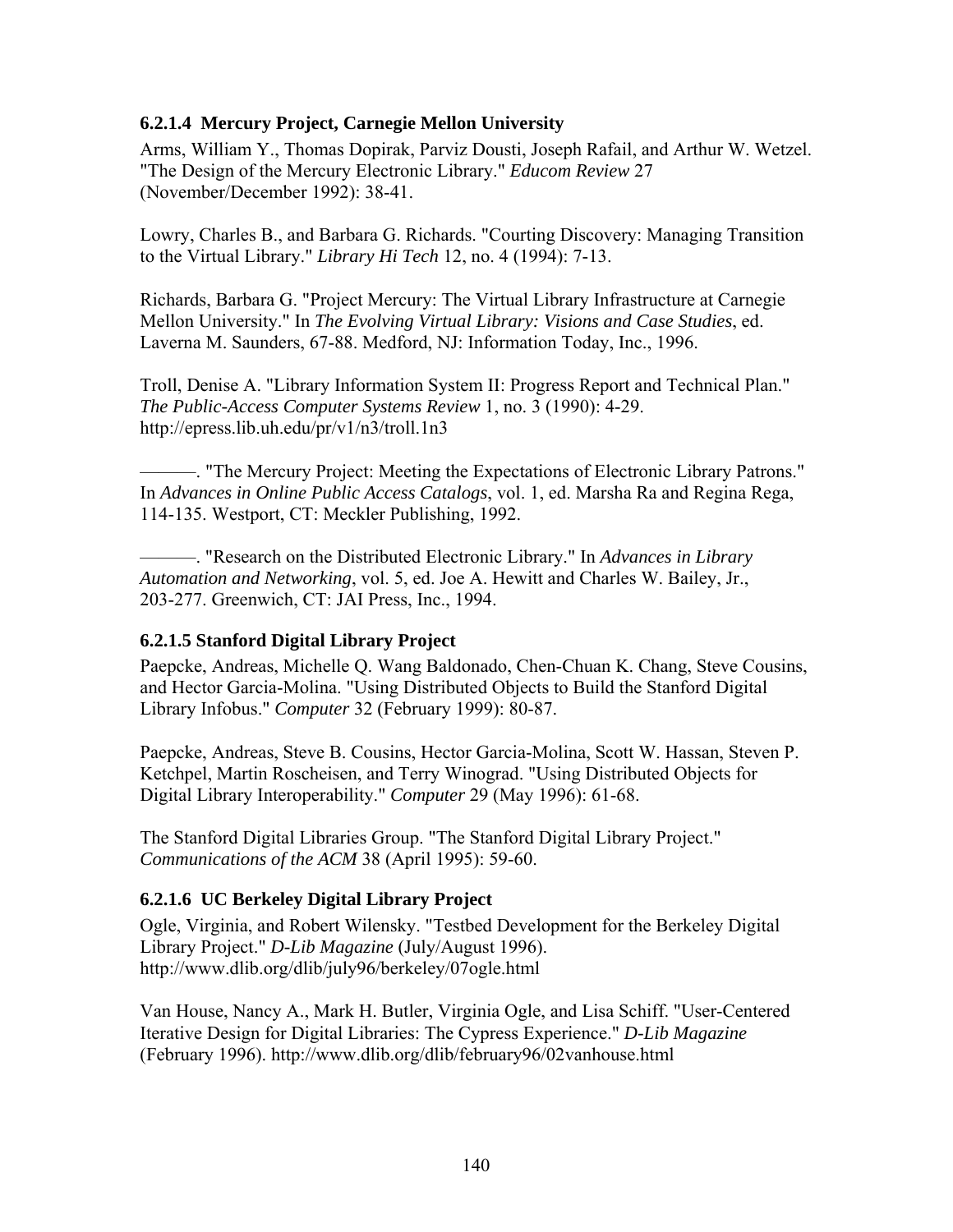Wilensky, Robert. "Toward Work-Centered Digital Information Services." *Computer* 29 (May 1996): 37-44.

———. "UC Berkeley's Digital Library Project." *Communications of the ACM* 38 (April 1995): 60.

## **6.2.1.7 University of Michigan Digital Library Project**

Atkins, Daniel E., William P. Birmingham, Edmund H. Durfee, Eric J. Glover, Tracy Mullen, Elke A. Rundensteiner, Elliot Soloway, Jose M. Vidal, Raven Wallace, and Michael P. Wellman. "Toward Inquiry-Based Education through Interacting Software Agents." *Computer* 29 (May 1996): 69-76.

Crum, Laurie. "University of Michigan Digital Library Project." *Communications of the ACM* 38 (April 1995): 63-64.

# 6.2.2 General

Allen, Robert B., and Edie Rasmussen, eds. *Proceedings of the 2nd ACM International Conference on Digital Libraries: ACM Digital Libraries '97, Philadelphia, PA, July 23-26, 1997*. New York: The Association for Computing Machinery, 1997.

Almasy, Edward, David Sleasman, and Rachael Bower. "Software for Building a Full-Featured Discipline-Based Web Portal: The Scout Portal Toolkit." *D-Lib Magazine* 8 (November 2002). http://www.dlib.org/dlib/november02/almasy/11almasy.html

Andrews, Judith, and Derek Law, eds. *Digital Libraries: Policy, Planning and Practice*. Aldershot, England: Ashgate, 2004.

Arko, Robert A., Kathryn M. Ginger, Kim A. Kastens, and John Weatherley. "Using Annotations to Add Value to a Digital Library for Education." *D-Lib Magazine* 12, no. 5 (2006). http://www.dlib.org/dlib/may06/arko/05arko.html

Arms, William Y. *Digital Libraries*. Cambridge, MA: The MIT Press, 2000.

———. "Key Concepts in the Architecture of the Digital Library." *D-Lib Magazine* (July 1995). http://www.dlib.org/dlib/July95/07arms.html

———. "A Viewpoint Analysis of the Digital Library." *D-Lib Magazine* 11, no. 7/8 (2005). http://www.dlib.org/dlib/july05/arms/07arms.html

Arms, William Y., Christophe Blanchi, Edward A. Overly. "An Architecture for Information in Digital Libraries." *D-Lib Magazine* (February 1997). http://www.dlib.org/dlib/february97/cnri/02arms1.html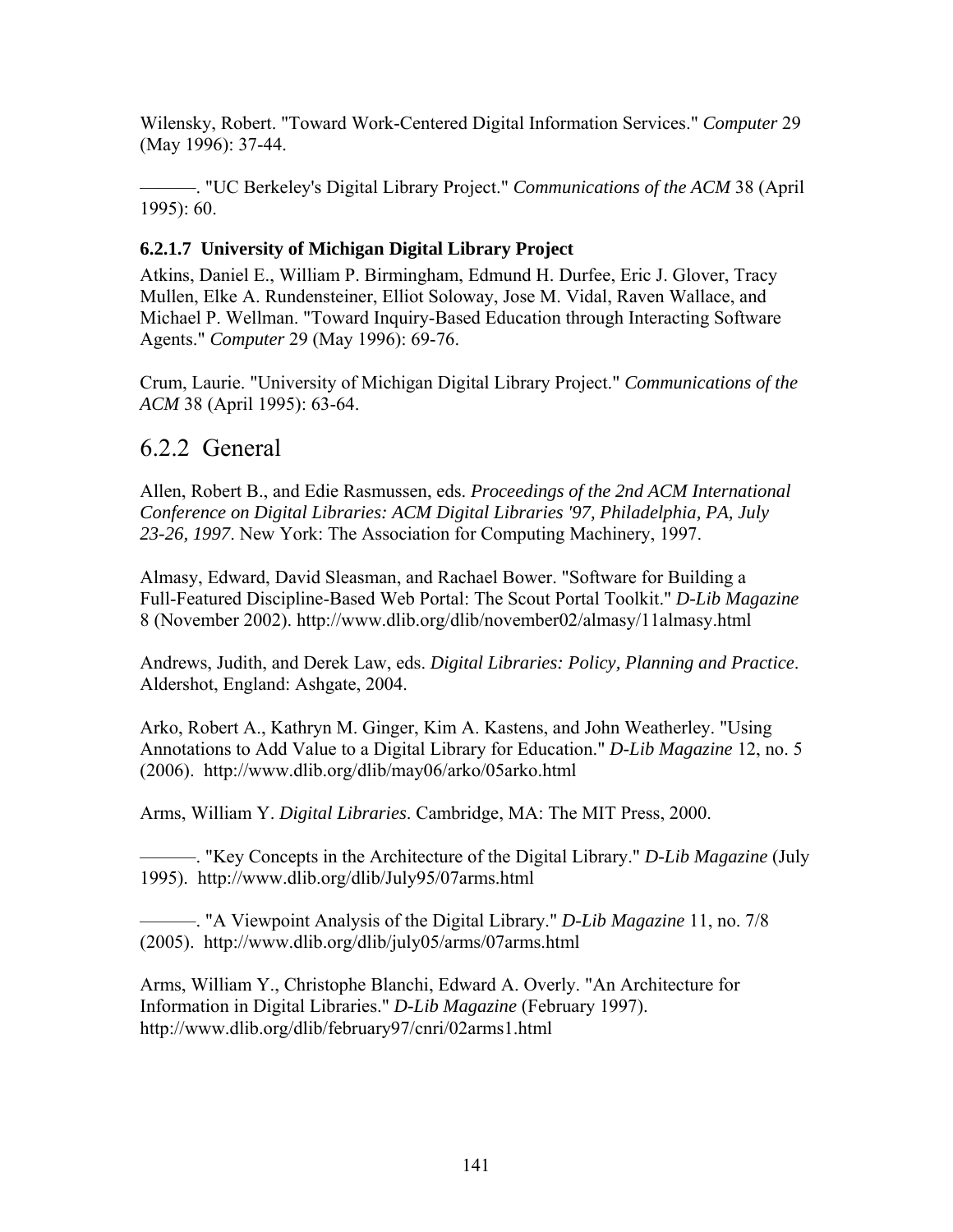Atkinson, Ross. "Library Functions, Scholarly Communication, and the Foundation of the Digital Library: Laying Claim to the Control Zone." *The Library Quarterly* 66 (July 1996): 239-265.

Bailey, Charles W., Jr. "Integrated Public-Access Computer Systems: The Heart of the Electronic University." In *Advances in Library Automation and Networking*, vol. 3, ed. Joe A. Hewitt, 1-33. Greenwich, CT: JAI Press, 1989.

Baker, David. "Digital Library Futures: a UK HE and FE Perspective." *Interlending & Document Supply* 34, no. 1 (2006): 4-8.

Barton, Jane. "Digital Librarians: Boundary Riders on the Storm." *Library Review* 55, no. 2 (2006): 85-90.

Bawden, David, and Polona Vilar. "Digital Libraries: To Meet or Manage User Expectations." *Aslib Proceedings: New Information Perspectives* 58, no. 4 (2006): 346-354.

Bekaert, Jeroen, Patrick Hochstenbach, and Herbert van de Sompel. "Using MPEG-21 DIDL to Represent Complex Digital Objects in the Los Alamos National Laboratory Digital Library." *D-Lib Magazine* 9, no. 11 (2003). http://www.dlib.org/dlib/november03/bekaert/11bekaert.html

Blandford, Ann, and George Buchanan. "Usability of Digital Libraries: A Source of Creative Tensions with Technical Developments." *TCDL Bulletin* 1, no. 1 (2003). http://www.ieee-tcdl.org/Bulletin/v1n1/blandford/blandford.html

Boock, Michael, and Ruth Vondracek. "Organizing for Digitization: A Survey." *portal: Libraries and the Academy* 6, no. 2 (2006): 197-217.

Borgman, Christine L. "Digital Libraries and the Continuum of Scholarly Communication." *Journal of Documentation* 56 (July 2000): 412-430.

———. *From Gutenberg to the Global Information Infrastructure: Access to Information in the Networked World*. Cambridge, MA: The MIT Press, 2000.

———. "Multi-Media, Multi-Cultural, and Multi-Lingual Digital Libraries: Or How Do We Exchange Data in 400 Languages?" *D-Lib Magazine* (June 1997). http://www.dlib.org/dlib/june97/06borgman.html

———. "What Are Digital Libraries? Competing Visions." *Information Processing and Management* 35 (May 1999): 227-243.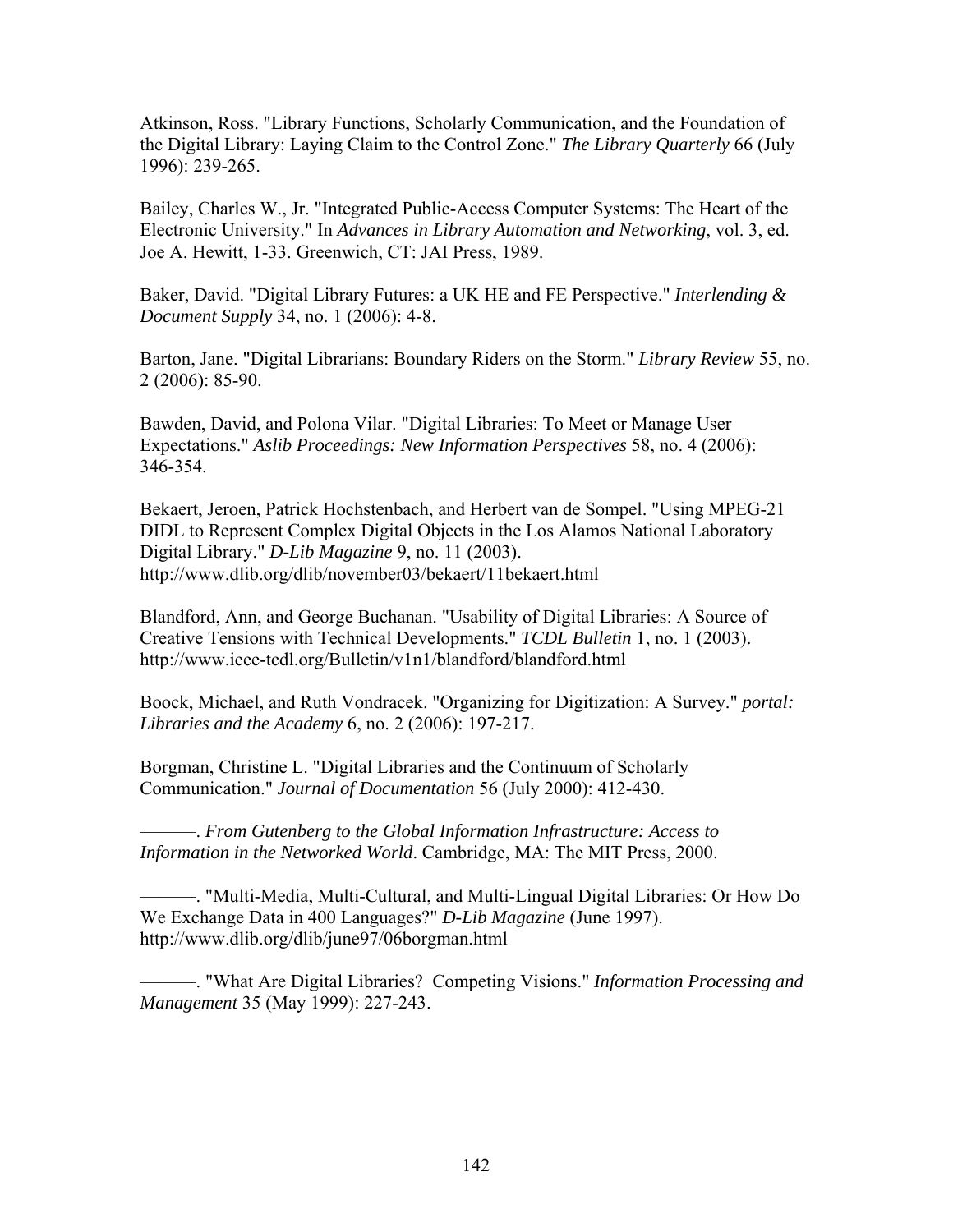Boyd, Kate, and Douglas King. "South Carolina Goes Digital: The Creation and Development of the University of South Carolina's Digital Activities Department." *OCLC Systems & Services: International Digital Library Perspectives* 22, no. 3 (2006): 179-191.

Breaks, Michael. "Building the Hybrid Library: A Review of UK Activities." *Learned Publishing* 15, no. 2 (2002): 99-107. http://www.ingentaconnect.com/content/alpsp/lp/2002/00000015/00000002/art00004

Bültmann, Barbara, Rachel Hardy, Adrienne Muir, and Clara Wictor. "Digitized Content in the UK Research Library and Archives Sector." *Journal of Librarianship and Information Science* 38, no. 2 (2006): 105-122.

Campbell, Debbie. "How the Use of Standards Is Transforming Australian Digital Libraries." *Ariadne*, no. 41 (2004). http://www.ariadne.ac.uk/issue41/campbell/

Cantara, Linda. "Building a Cyberinfrastructure for the Humanities." *OCLC Systems & Services* 20, no. 4 (2004): 167-169.

Caplan, Priscilla. "Oh What a Tangled Web We Weave: Opportunities and Challenges for Standards Development in the Digital Library Arena." *First Monday* 5 (June 2000). http://www.firstmonday.dk/issues/issue5\_6/caplan/index.html

Carpenter, Leona, Simon Shaw, and Andrew Prescott, eds. *Towards the Digital Library: The British Library's Initiatives for Access Programme*. London: The British Library, 1998.

Castelli, Donatella. "Digital Libraries of the Future—and the Role of Libraries." *Library Hi Tech* 24, no. 4 (2006): 496-503.

Cathro, Warwick. "Digitization in Australasia." *Serials: The Journal for the Serials Community* 20, no. 1 (2007): 9-15.

Chapman, Stephen. "Managing Text Digitisation." *Online Information Review* 27, no. 1 (2003): 17-27.

Chapman, Stephen, and Anne R. Kenney. "Digital Conversion of Library Research Materials: A Case for Full Informational Capture." *D-Lib Magazine* (October 1996). http://www.dlib.org/dlib/october96/cornell/10chapman.html

Chen, Hsueh-hua. "Digital Library Projects in Taiwan." *TCDL Bulletin* 3, no. 1 (2006). http://www.ieee-tcdl.org/Bulletin/v3n1/chen/chen.html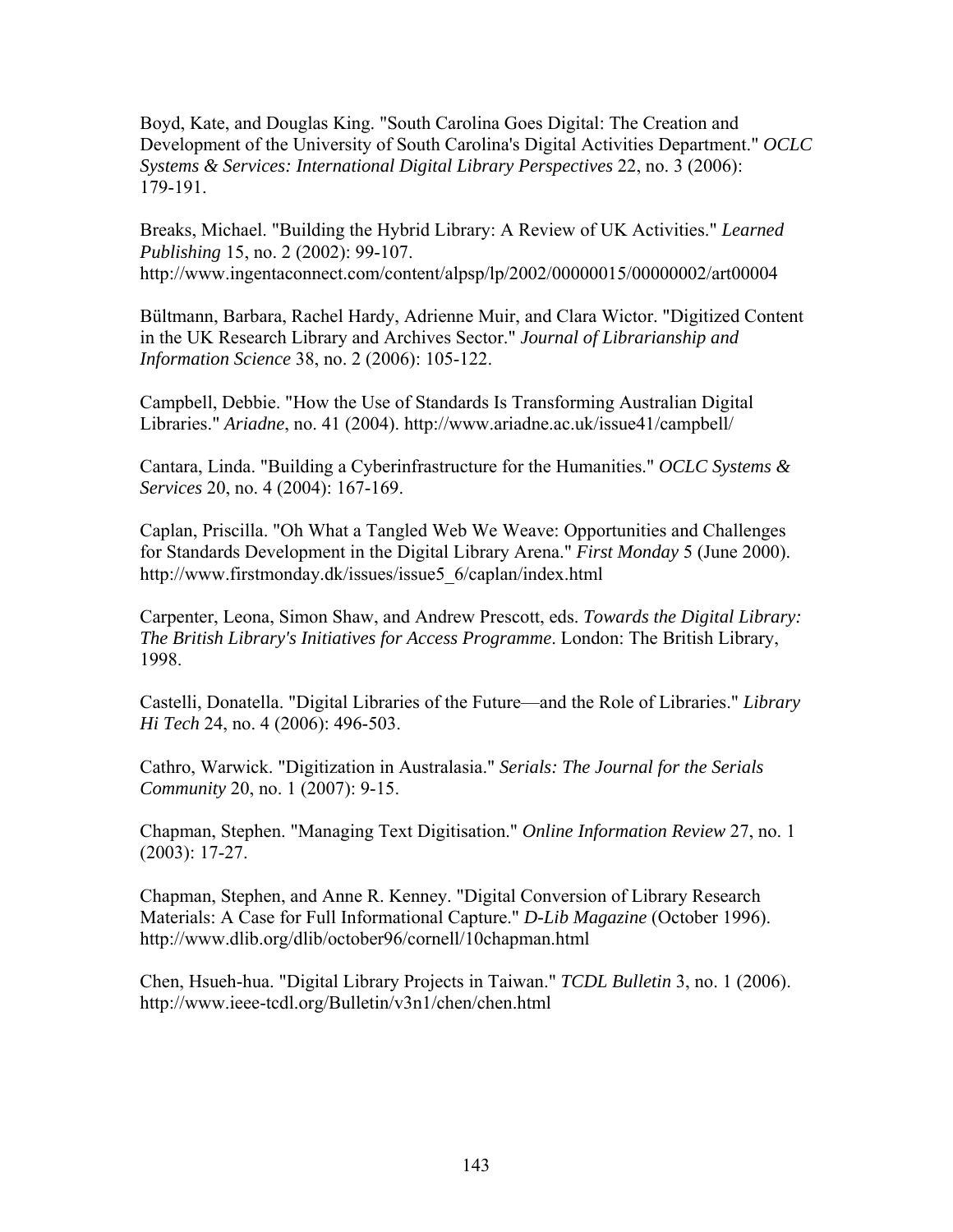Choi, Youngok, and Edie Rasmussen. "What Is Needed to Educate Future Digital Librarians: A Study of Current Practice and Staffing Patterns in Academic and Research Libraries." *D-Lib Magazine* 12, no. 9 (2006). http://www.dlib.org/dlib/september06/choi/09choi.html

Choudhury, Sayeed, Benjamin Hobbs, Mark Lorie, and Nicholas Flores. "A Framework for Evaluating Digital Library Services." *D-Lib Magazine* 8 (July/August 2002). http://www.dlib.org/dlib/july02/choudhury/07choudhury.html

Chowdhury, G. G., and Sudatta Chowdhury. "Digital Library Research: Major Issues and Trends." *Journal of Documentation* 55 (September 1999): 409-488.

Chowdhury, Sudatta, Monica Landoni, and Forbes Gibb. "Usability and Impact of Digital Libraries: A Review." *Online Information Review* 30, no. 6 (2006): 656-680.

Chun, Susan, and Michael Jenkins. "Why Digital Asset Management? A Case Study." *RLG DigiNews* 10, no. 6 (2006).

http://digitalarchive.oclc.org/da/ViewObjectMain.jsp?fileid=0000070511:000006283368 &reqid=2088#article1

Clark, John R. "States of Preservation: The Maine Memory Project and Similar Public Access Digital History Resources in the United States." *Behavioral & Social Sciences Librarian* 25, no. 1 (2006): 141-144.

Cole, Timothy W. "Creating a Framework of Guidance for Building Good Digital Collections." *First Monday* 7 (May 2002). http://firstmonday.org/issues/issue7\_5/cole/index.html

Cole, Timothy W., and Michelle M. Kazmer. "SGML as a Component of the Digital Library." *Library Hi Tech* 13, no. 4 (1995): 75-90.

Coleman, Anita. "Interdisciplinarity: The Road Ahead for Education in Digital Libraries." *D-Lib Magazine* 8 (July/August 2002). http://www.dlib.org/dlib/july02/coleman/07coleman.html

Collier, Mel. "Strategic Change in Higher Education Libraries with the Advent of the Digital Library During the Fourth Decade of *Program*." *Program: Electronic Library and Information Systems* 40, no. 4 (2006): 334-345.

Crane, Gregory. "Georeferencing in Historical Collections." *D-Lib Magazine* 10, no. 5 (2004). http://www.dlib.org/dlib/may04/crane/05crane.html

Dahl, Mark, Kyle Banerjee, and Michael Spalti. *Digital Libraries: Integrating Content and Systems*. Oxford: Chandos, 2006.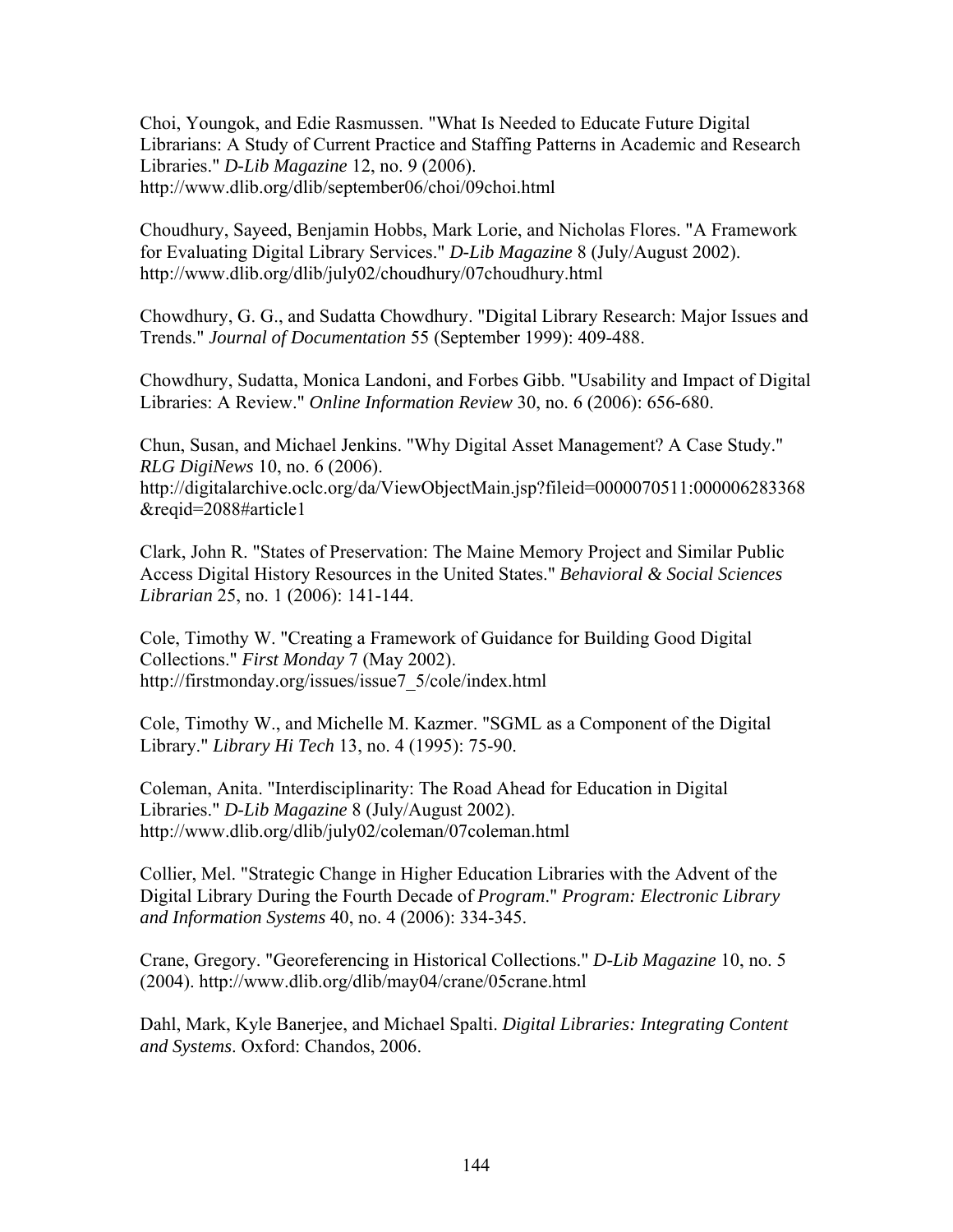Dalbello, Marija. "Institutional Shaping of Cultural Memory: Digital Library as Environment for Textual Transmission." *The Library Quarterly* 74, no. 3 (2004): 265-298. http://dlist.sir.arizona.edu/923/

Das, Anup Kumar, Chaitali Dutta, and B. K. Sen. "Information Retrieval Features in Indian Digital Libraries: A Critical Appraisal." *OCLC Systems & Services* 23, no. 1 (2007): 92-104.

Deegan, Marilyn, Emil Steinvel, and Edmund King. "Digitizing Historic Newspapers: Progress and Prospects." *RLG DigiNews* 6, no. 4 (2002). http://digitalarchive.oclc.org/da/ViewObjectMain.jsp?fileid=0000070513:000006280744 &reqid=5141#feature

Delis, Alex, and Kostas Saidis. "Type-Consistent Digital Objects." *D-Lib Magazine* 13, no. 5/6 (2007). http://www.dlib.org/dlib/may07/saidis/05saidis.html

Dempsey, Lorcan. "The (Digital) Library Environment: Ten Years After." *Ariadne*, no. 46 (2006). http://www.ariadne.ac.uk/issue46/dempsey/

*Digital Libraries '95: Proceeding of the Second Annual Conference on the Theory and Practice of Digital Libraries*. College Station, TX: Texas A&M University, 1995. http://csdl.tamu.edu/DL95/

Dorner, Daniel G., Chern Li Liew, and Yen Ping Yeo. "A Textured Sculpture: The Information Needs of Users of Digitised New Zealand Cultural Heritage Resources." *Online Information Review* 31, no. 2 (2007): 166-184.

Esler, Sandra L., and Michael L. Nelson. "Evolution of Scientific and Technical Information Distribution." *Journal of the American Society for Information Science* 49 (January 1998): 82-91.

Falk, Howard. "Developing Digital Libraries." *The Electronic Library* 21, no. 3 (2003): 258-261.

Fox, Edward A. "Digital Libraries Initiative (DLI) Projects 1994-1999." *Bulletin of the American Society for Information Science* 26 (October/November 1999): 7-11. http://www.asis.org/Bulletin/Oct-99/fox.html

Fox, Edward A., Reagan W. Moore, Ronald L. Larsen, Sung Hyon Myaeng, and Sung-Hyuk Kim. "Toward a Global Digital Library: Generalizing US-Korea Collaboration on Digital Libraries." *D-Lib Magazine* 8 (October 2002). http://www.dlib.org/dlib/october02/fox/10fox.html

Frumkin, Jeremy. "The Need for a Digital Library Service Registry." *OCLC Systems & Services* 22, no. 1 (2006): 23-25.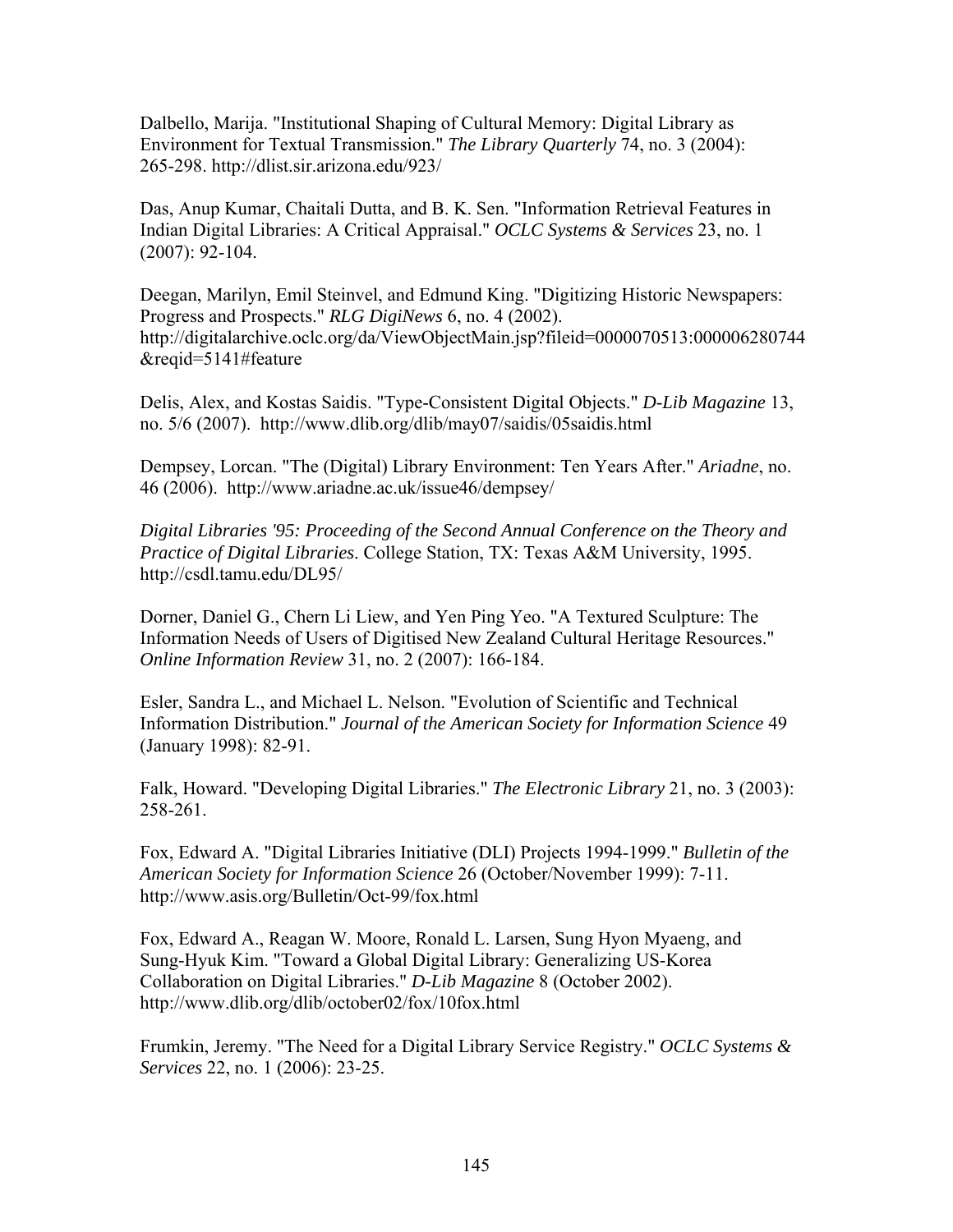Goh, Dion Hoe-Lian, Alton Chua, Davina Anqi Khoo, Emily Boon-Hui Khoo, Eric Bok-Tong Mak, and Maple Wen-Min Ng. "A Checklist for Evaluating Open Source Digital Library Software." *Online Information Review* 30, no. 4 (2006): 360-379.

Gorman, G. E. "Digitisation: Still the Preserve of Preservationists Rather than Users." *Online Information Review* 30, no. 6 (2006): 621-623.

Graham, Peter S. "Requirements for the Digital Research Library." *College & Research Libraries* 56 (July 1995): 331-339.

Green, David. "Beyond Word and Image: Networking Moving Images: More Than Just the 'Movies.'" *D-Lib Magazine* (July/August 1997). http://www.dlib.org/dlib/july97/07green.html

Greenstein, Daniel. "Digital Libraries and Their Challenges." *Library Trends* 49 (Fall 2000): 290-303. http://hdl.handle.net/2142/8339

Greenstein, Daniel, and Gerald George. "Digital Reproduction Quality: Benchmark Recommendations." *RLG DigiNews* 5, no. 4 (2001). http://digitalarchive.oclc.org/da/ViewObjectMain.jsp?fileid=0000070513:000006283016 &reqid=5141#featured

Greenstein, Daniel, and Suzanne E. Thorin. *The Digital Library: A Biography*. Washington, DC: Digital Library Federation, Council on Library and Information Resources, 2002. http://www.clir.org/pubs/reports/pub109/pub109.pdf

Griffin, Stephen M. "Funding for Digital Libraries Research: Past and Present." *D-Lib Magazine* 11, no. 7/8 (2005). http://www.dlib.org/dlib/july05/griffin/07griffin.html

———. "NSF/DARPA/NASA Digital Libraries Initiative: A Program Manager's Perspective." *D-LIB Magazine* (July/August 1998). http://www.dlib.org/dlib/july98/07griffin.html

Griscom, Richard. "Distant Music: Delivering Audio over the Internet." *Notes* 59, no. 3 (2003): 521-541. http://repository.upenn.edu/library\_papers/8/

Hamilton, Val. "Sustainability for Digital Libraries." *Library Review* 53, no. 8 (2004): 392-395. http://eprints.rclis.org/archive/00001930/

Han, Yan. "Digital Content Management: The Search for a Content Management System." *Library Hi Tech* 22, no. 4 (2004): 355-365.

Harter, Stephen P. "Scholarly Communication and the Digital Library: Problems and Issues." *Journal of Digital Information*, 1, no. 1 (1997). http://jodi.tamu.edu/Articles/v01/i01/Harter/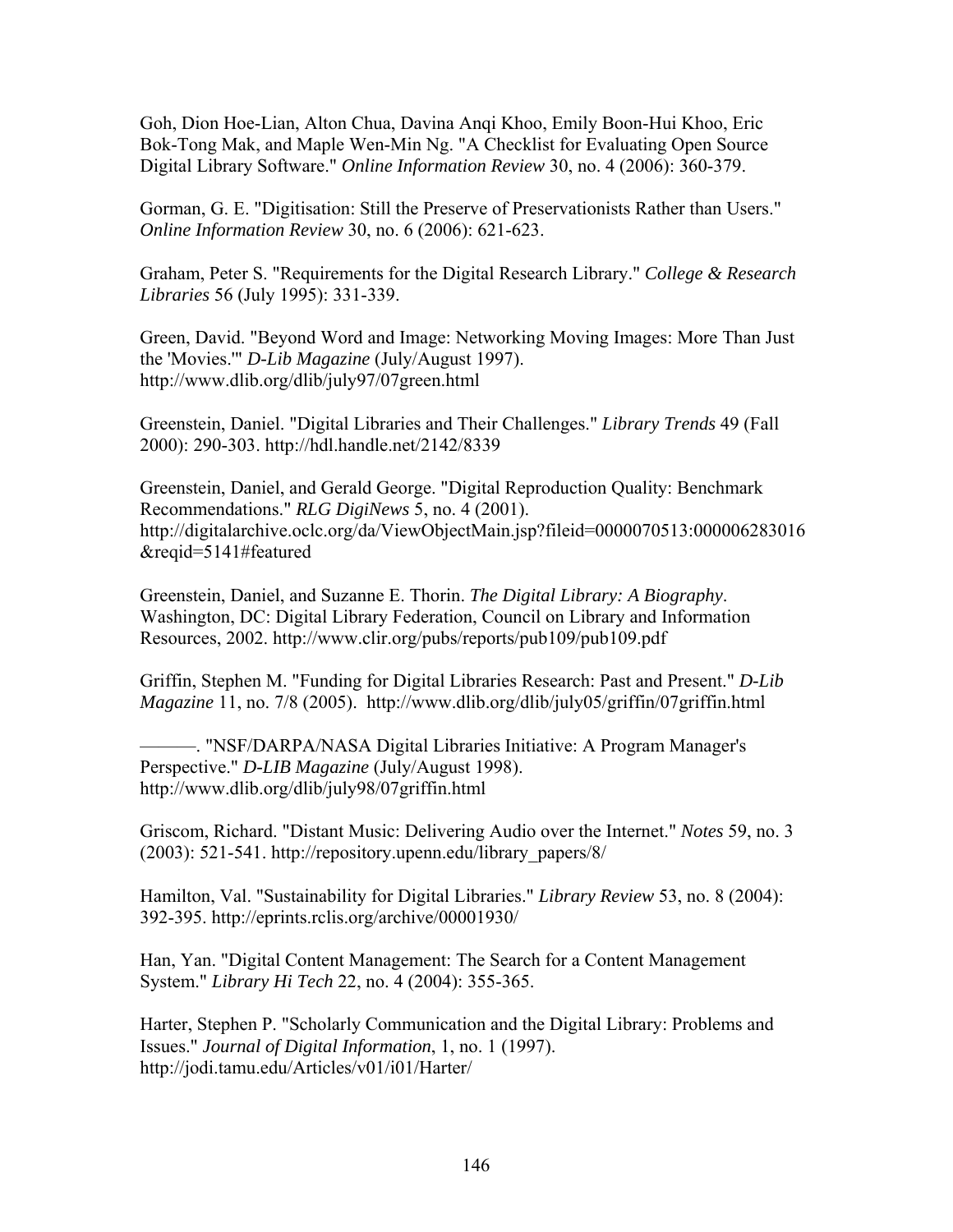Herring, Susan Davis. "Journal Literature on Digital Libraries: Publishing and Indexing Patterns, 1992-1997." *College & Research Libraries* 61 (January 2000): 39-43. http://www.ala.org/ala/acrl/acrlpubs/crljournal/backissues2000b/january00/herring.pdf

Holley, Rose. "Developing a Digitisation Framework for Your Organisation." *The Electronic Library* 22, no. 6 (2004): 518-522. http://eprints.rclis.org/archive/00006135/

Hughes, Lorna M. *Digitizing Collections: Strategic Issues for the Information Manager*. London: Facet Publishing, 2004.

*IEEE International Forum on Research and Technology Advances in Digital Libraries: ADL '97, May 7-9, 1997, Washington, D.C.* Los Alamitos, CA: IEEE Computer Society Press, 1997.

Jacobson, Robert L. "Librarians Agree on Coordination of Digital Plans." *The Chronicle of Higher Education*, 12 May 1995, A28.

James-Gilboe, Lynda. "The Challenge of Digitization: Libraries Are Finding That Newspaper Projects Are Not for the Faint of Heart." *The Serials Librarian* 49, no. 1/2 (2005): 155-163.

Jones, Dan. "Digitization: The View from the National Archives." *Serials: The Journal for the Serials Community* 20, no. 1 (2007): 16-19.

Jones, Michael L. W., Geri K. Gay, and Robert H. Rieger. "Project Soup: Comparing Evaluations of Digital Collection Efforts." *D-Lib Magazine* 5 (November 1999). http://www.dlib.org/dlib/november99/11jones.html

Jordan, Mark. *Putting Content Online: A Practical Guide for Libraries*. Oxford: Chandos, 2006.

Kahn, Robert, and Robert Wilensky. *A Framework for Distributed Digital Object Services*. Reston, VA: Corporation for National Research Initiatives, 1995. http://www.cnri.reston.va.us/home/cstr/arch/k-w.html

Kani-Zabihi, Elahe, Gheorghita Ghinea, and Sherry Y. Chen. "Digital Libraries: What Do Users Want?" *Online Information Review* 30, no. 4 (2006): 395-412.

Kilker, Julian, and Geri Gay. "The Social Construction of a Digital Library: A Case Study Examining Implications for Evaluation." *Information Technology and Libraries* 17 (June 1998): 60-70.

King, Edmund. "Digitisation of Newspapers at the British Library." *The Serials Librarian* 49, no. 1/2 (2005): 165-181.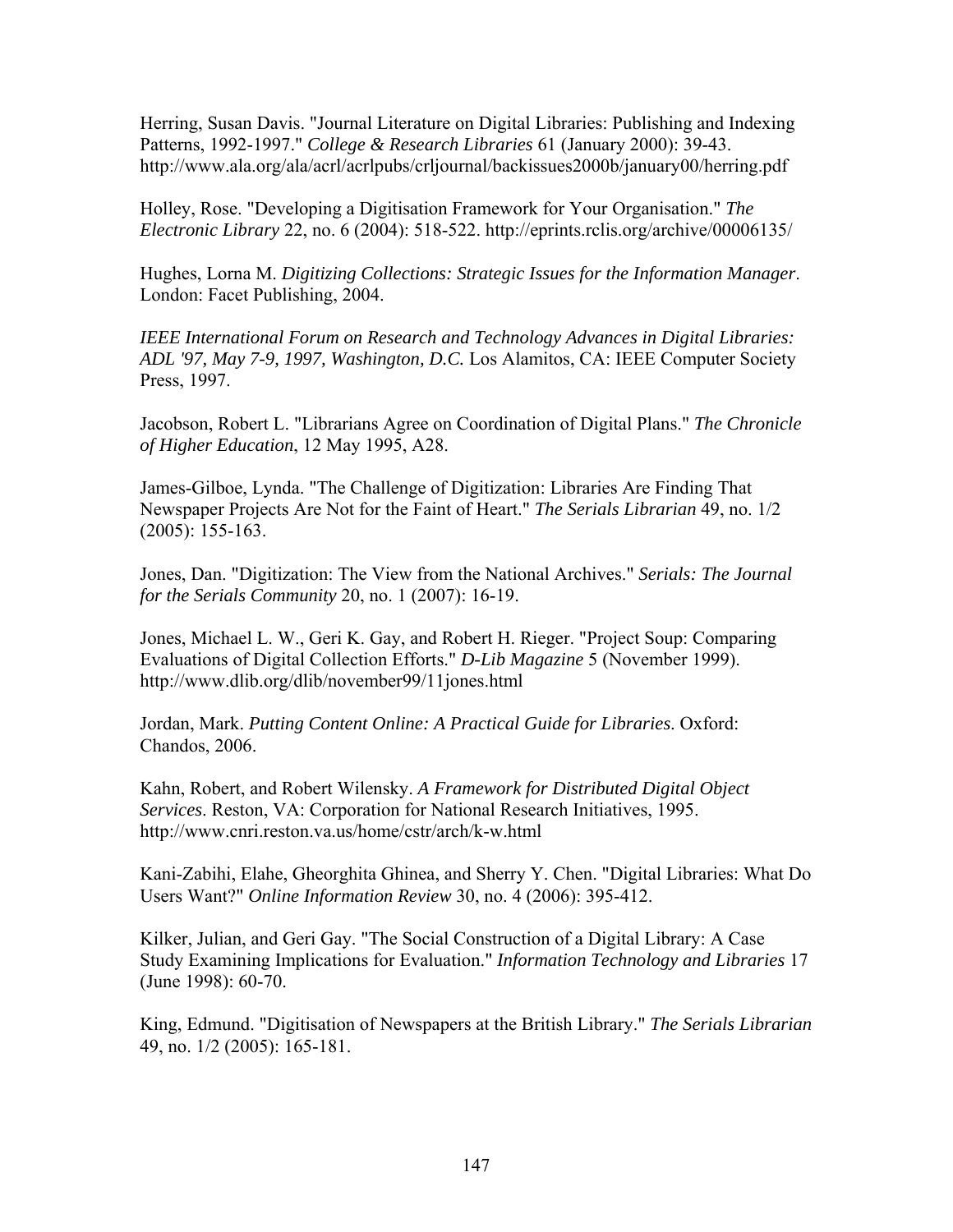Klemperer, Katharina, and Stephen Chapman. "Digital Libraries: A Selected Resource Guide." *Information Technology and Libraries* 16 (September 1997): 126-131.

Kochtanek, Thomas R., and Karen K. Hein. "Delphi Study of Digital Libraries." *Information Processing and Management* 35 (May 1999): 245-254.

Lack, Rosalie. "The Importance of User-Centered Design: Exploring Findings and Methods." *Journal of Archival Organization* 4, no. 1/2 (2006): 69-86.

Lagoze, Carl, Dean B. Krafft, Sandy Payette, and Susan Jesuroga. "What Is a Digital Library Anymore, Anyway? Beyond Search and Access in the NSDL." *D-Lib Magazine* 11, no. 11 (2005). http://www.dlib.org/dlib/november05/lagoze/11lagoze.html

Lally, Ann M., and Carolyn E. Dunford. "Using Wikipedia to Extend Digital Collections." *D-Lib Magazine* 13, no. 5/6 (2007). http://www.dlib.org/dlib/may07/lally/05lally.html

Law, Derek. "Remembering History: The Work of the Information Services Sub-Committee of the Joint Information Systems Committee in the UK." *Program: Electronic Library and Information Systems* 40, no. 4 (2006): 315-324.

Lesk, Michael. "Going Digital." *Scientific American* 276 (March 1997): 58-60.

———. "The Organization of Digital Libraries." *Science & Technology Libraries* 17, no. 3/4 (1999): 9-25.

———. *Practical Digital Libraries: Books, Bytes, and Bucks*. San Francisco: Morgan Kaufmann Publishers, 1997.

Levy, David M. "Digital Libraries and the Problem of Purpose." *D-Lib Magazine* 6 (January 2000). http://www.dlib.org/dlib/january00/01levy.html

Levy, David M., and Catherine C. Marshall. "Going Digital: A Look at Assumptions Underlying Digital Libraries." *Communications of the ACM* 38 (April 1995): 77-84.

Linden, Julie, and Ann Green. "Don't Leave the Data in the Dark: Issues in Digitizing Print Statistical Publications." *D-Lib Magazine* 12, no. 1 (2006). http://www.dlib.org/dlib/january06/linden/01linden.html

Logoze, Carl, and David Fielding. "Defining Collections in Distributed Digital Libraries." *D-Lib Magazine* (November 1998). http://www.dlib.org/dlib/november98/lagoze/11lagoze.html

Lopatin, Laurie. "Library Digitization Projects, Issues and Guidelines: A Survey of the Literature." *Library Hi Tech* 24, no. 2 (2006): 273-289.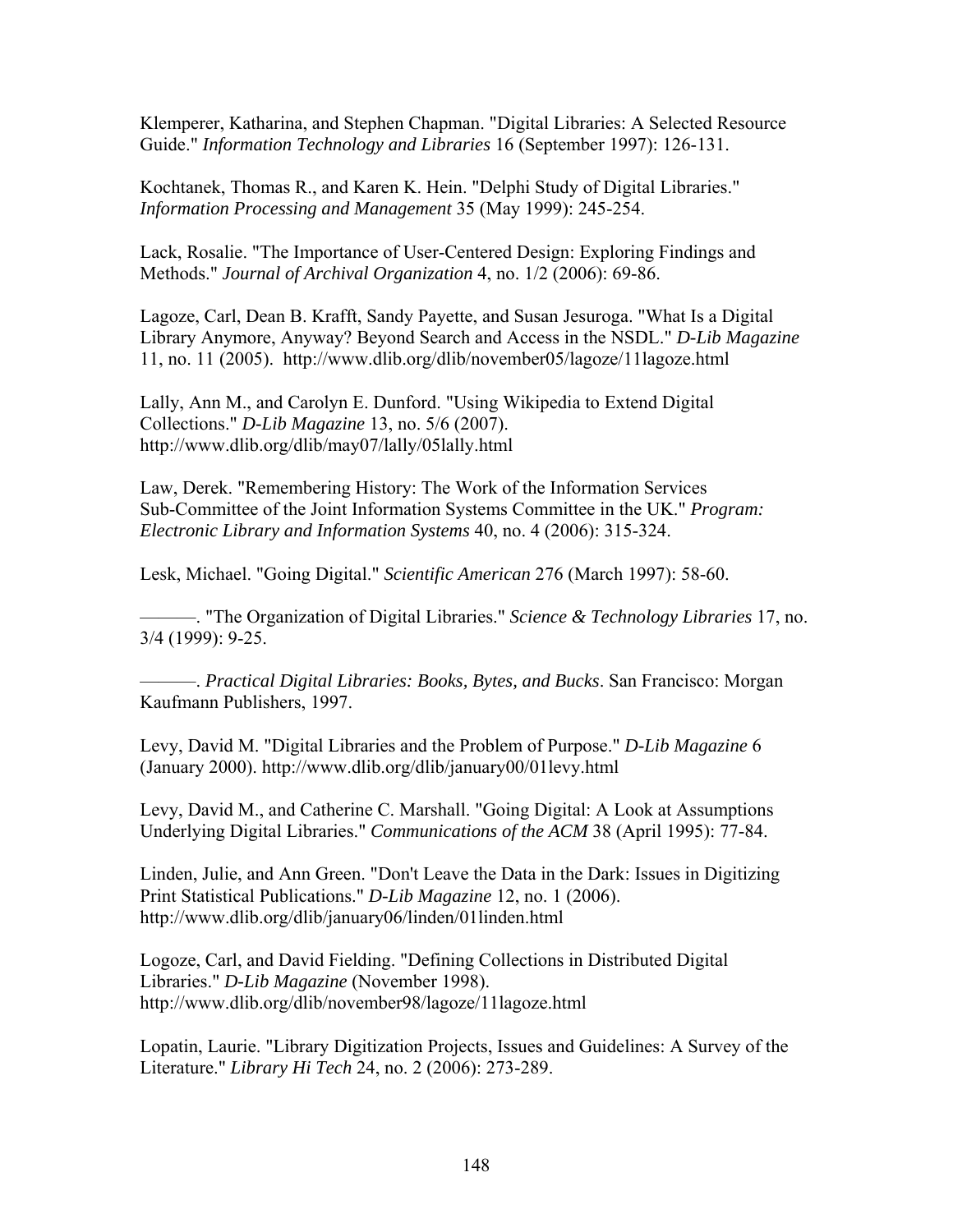Lowry, Charles B., and Barbara G. Richards. "Courting Discovery: Managing Transition to the Virtual Library." *Library Hi Tech* 12, no. 4 (1994): 7-13.

Lund, William. "Digital Object Library Products." *RLG DigiNews* 5, no. 5 (2001). http://digitalarchive.oclc.org/da/ViewObjectMain.jsp?fileid=0000070519:000006286872 &reqid=5195#feature1

Lynch, Clifford A. "Research Libraries Engage the Digital World: A US-UK Comparative Examination of Recent History and Future Prospects." *Ariadne*, no. 46 (2006). http://www.ariadne.ac.uk/issue46/lynch/

———. "Today and Tomorrow: What the Digital Library Really Means for Collections and Services." In *Virtually Yours: Models for Managing Electronic Resources and Services*, ed. Peggy Johnson and Bonnie MacEwan, 85-97. Chicago: American Library Association, 1999.

———. "Where Do We Go From Here? The Next Decade for Digital Libraries." *D-Lib Magazine* 11, no. 7/8 (2005). http://www.dlib.org/dlib/july05/lynch/07lynch.html

Lynch, Clifford, and Hector Garcia-Molina. *Interoperability, Scaling, and the Digital Libraries Research Agenda: A Report on the May 18-19, 1995 IITA Digital Libraries Workshop*. http://www-diglib.stanford.edu/diglib/pub/reports/iita-dlw/main.html

Manaf, Zuraidah Abd. "The State of Digitisation Initiatives by Cultural Institutions in Malaysia: An Exploratory Survey." *Library Review* 56, no. 1 (2007): 45-60.

Marchionini, Gary, and Hermann Maurer. "The Roles of Digital Libraries in Teaching and Learning." *Communications of the ACM* 38 (April 1995): 67-75.

Marcum, Deanna B. "Digital Libraries: For Whom? For What?" *The Journal of Academic Librarianship* 23 (March 1997): 81-84.

———. "Requirements for the Future Digital Library." *The Journal of Academic Librarianship* 29, no. 5 (2003): 276-279.

Matusiak, Krystyna K. "Information Seeking Behavior in Digital Image Collections: A Cognitive Approach." *The Journal of Academic Librarianship* 32, no. 5 (2006): 479-488.

McCray, Alexa T., and Marie E, Gallagher. "Principles for Digital Library Development." *Communications of the ACM* 44 (May 2001): 49-54.

McKay, Sally. "Digitization in an Archival Environment." *Electronic Journal of Academic and Special Librarianship* 4, no.1 (2003). http://southernlibrarianship.icaap.org/content/v04n01/Mckay\_s01.htm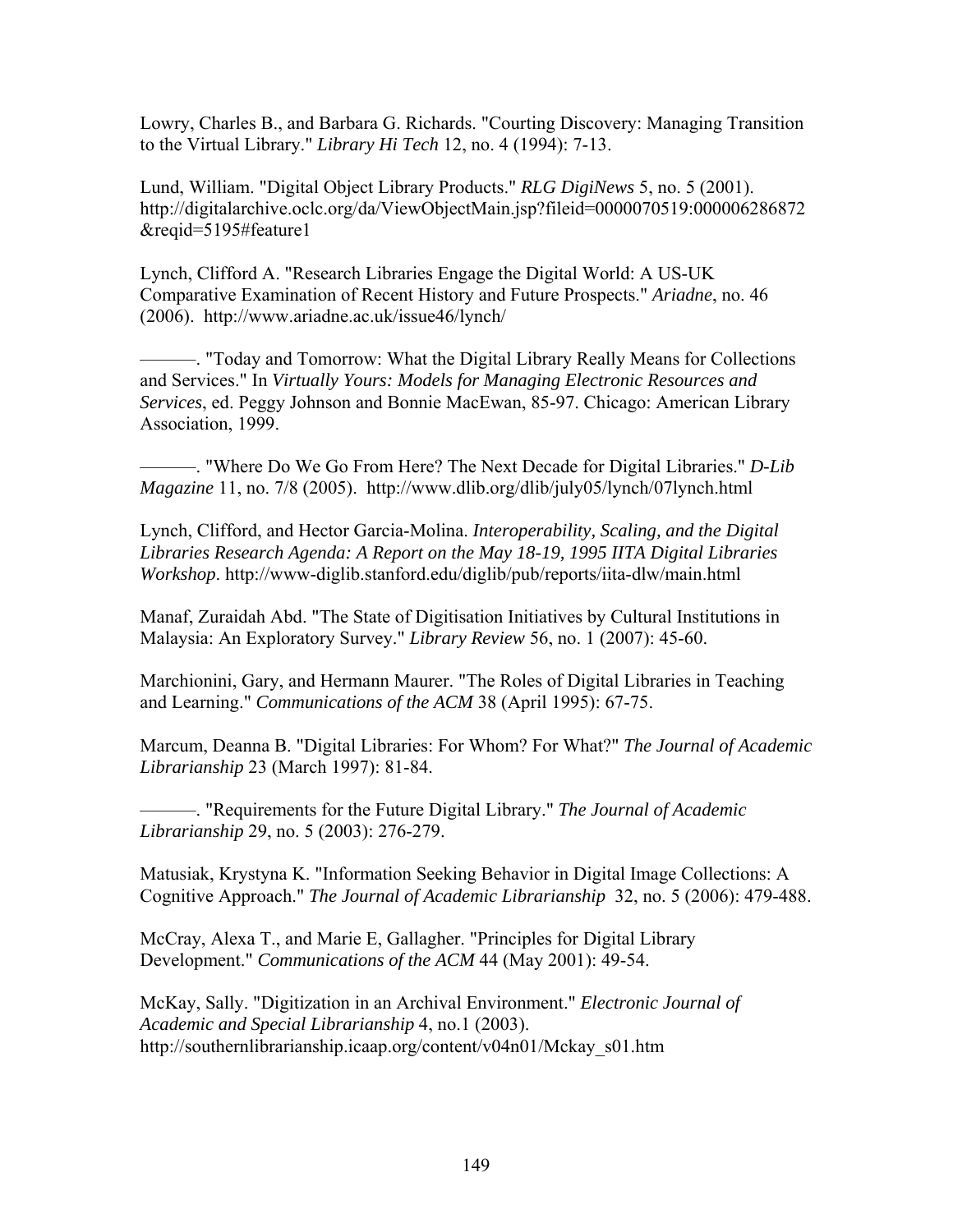McMenemy, David. "Less Conversation, More Action: Putting Digital Content Creation at the Heart of Modern Librarianship." *Library Review* 56, no. 7 (2007): 537-541.

Miller, Rush G. "Shaping Digital Library Content." *The Journal of Academic Librarianship* 28, no. 3 (2002): 97-103.

Mischo, William H. "Digital Libraries: Challenges and Influential Work." *D-Lib Magazine* 11, no. 7/8 (2005). http://www.dlib.org/dlib/july05/mischo/07mischo.html

Mitchell, Steve, Margaret Mooney, Julie Mason, Gordon W. Paynter, Johannes Ruscheinski, Artur Kedzierski, and Keith Humphreys. "iVia Open Source Virtual Library System." *D-Lib Magazine* 9 (January 2003). http://www.dlib.org/dlib/january03/mitchell/01mitchell.html

Moxley, Joseph M. "Universities Should Require Electronic Theses and Dissertations." *EDUCAUSE Quarterly* 24, no. 3 (2001): 61-63. http://www.educause.edu/ir/library/pdf/eqm0139.pdf

Mugridge, Rebecca L. *Managing Digitization Activities. SPEC Kit 294.* Washington, DC: Association of Research Libraries, 2006. http://www.arl.org/bm~doc/spec294web.pdf

Nelson, Michael L., and B. Danette Allen. "Object Persistence and Availability in Digital Libraries." *D-Lib Magazine* 8 (January 2002). http://www.dlib.org/dlib/january02/nelson/01nelson.html

Newman, Alan, and Peter Dueker. "Digital Image Asset Management at the National Gallery of Art (US)." *RLG DigiNews* 10, no. 6 (2006). http://digitalarchive.oclc.org/da/ViewObjectMain.jsp?fileid=0000070511:000006283368 &reqid=2088#article2

Nilsen, Dianne. "In Pursuit of Efficiency: Traversing the Boundaries of a Collection Information System." *RLG DigiNews* 10, no. 6 (2006). http://digitalarchive.oclc.org/da/ViewObjectMain.jsp?fileid=0000070511:000006283368 &reqid=2088#article3

Oppenheim, Charles, and Daniel Smithson. "What Is the Hybrid Library?" *Journal of Information Science* 25, no. 2 (1999): 97-112.

Paepcke, Andreas, Chen-Chuan K. Chang, Hector Garcia-Molina, and Terry Winograd. "Interoperability for Digital Libraries Worldwide." *Communications of the ACM* 41 (April 1998): 33-43.

Paepcke, Andreas, Hector Garcia-Molina, and Rebecca Wesley. "Dewey Meets Turing: Librarians, Computer Scientists, and the Digital Libraries Initiative." *D-Lib Magazine* 11, no. 7/8 (2005). http://www.dlib.org/dlib/july05/paepcke/07paepcke.html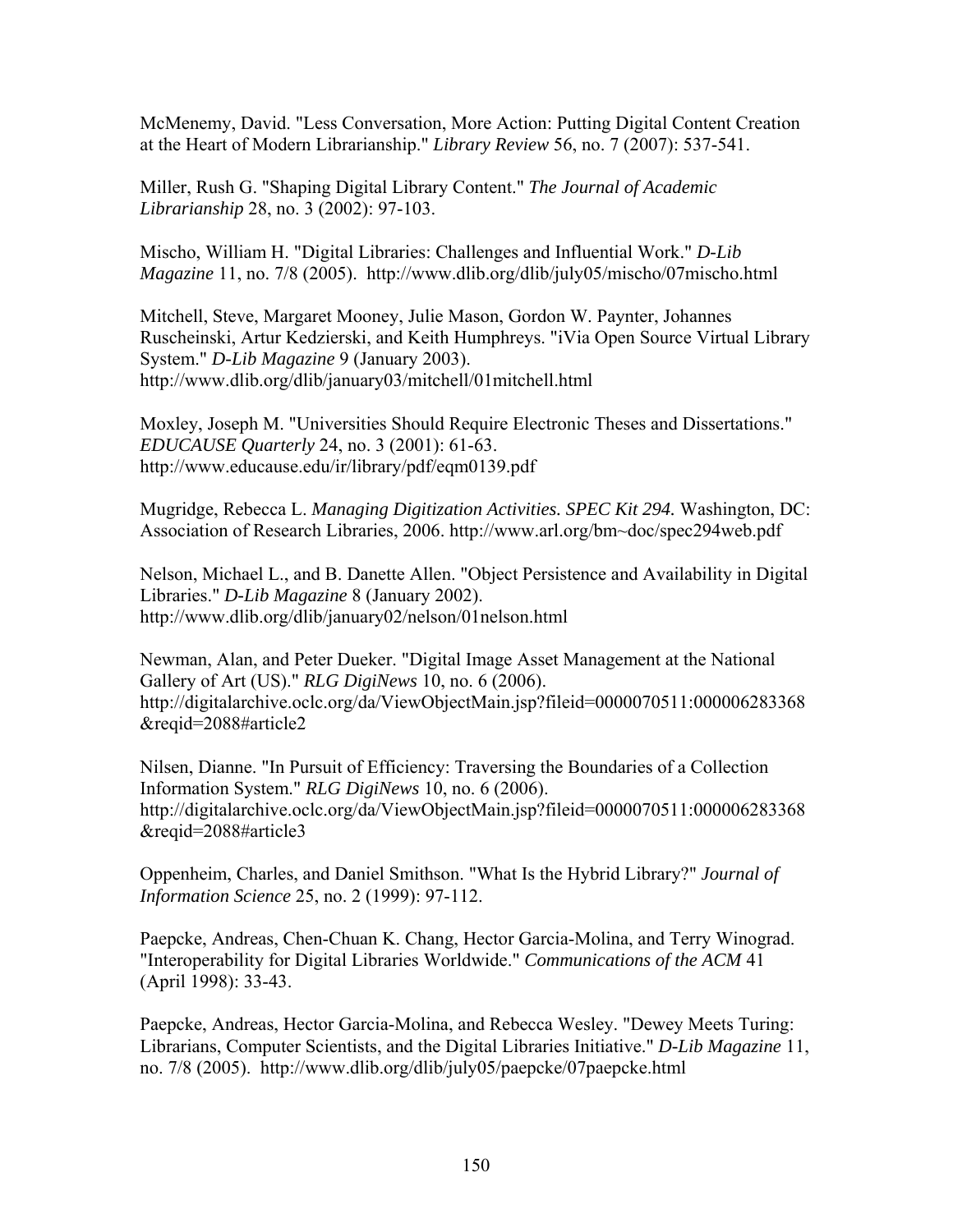Peterson, Elaine. "Evaluation of Digital Libraries Using Snowball Sampling." *First Monday* 10, no. 5 (2005). http://firstmonday.org/issues/issue10\_5/peterson/

Pinfield, Stephen, Jonathan Eaton, Catherine Edwards, Rosemary Russell, Astrid Wissenburg, and Peter Wynne. "Realizing the Hybrid Library." *D-Lib Magazine* (October 1998). http://www.dlib.org/dlib/october98/10pinfield.html

Pisciotta, Henry A., Michael J. Dooris, James Frost, and Michael Halm. "Penn State's Visual Image User Study." *portal: Libraries and the Academy* 5, no. 1 (2005): 33-58.

Pomerantz, Jeffrey, Sanghee Oh, Seungwon Yang, Edward A. Fox, and Barbara M. Wildemuth. "The Core: Digital Library Education in Library and Information Science Programs." *D-Lib Magazine* 12, no. 11 (2006). http://www.dlib.org/dlib/november06/pomerantz/11pomerantz.html

Pope, Nolan F. "Digital Libraries: Future Potentials and Challenges." *Library Hi Tech* 16, no. 3-4 (1998): 147-155.

Price-Wilkin, John. "Just-in-Time Conversion, Just-in-Case Collections: Effectively Leveraging Rich Document Formats for the WWW." *D-Lib Magazine* (May 1997). http://www.dlib.org/dlib/may97/michigan/05pricewilkin.html

Prinsen, Jola G. B. "A Challenging Future Awaits Libraries Able to Change: Highlights of the International Summer School on the Digital Library." *D-Lib Magazine* 7 (November 2001). http://www.dlib.org/dlib/november01/prinsen/11prinsen.html

Prinsen, Jola G. B., and Hans Geleijnse. "The International Summer School on the Digital Library: Experiences and Plans for the Future." *D-Lib Magazine* 5 (October 1999). http://www.dlib.org/dlib/october99/prinsen/10prinsen.html

Puglia, Steven, and Erin Rhodes. "Digital Imaging—How Far Have We Come and What Still Needs to be Done?" *RLG DigiNews* 11, no. 1 (2007). http://digitalarchive.oclc.org/da/ViewObject.jsp?objid=0000070519&reqid=5195

Ray, Joyce. "Connecting People and Resources: Digital Programs at the Institute of Museum and Library Services." *Library Hi Tech* 22, no. 3 (2004): 249-253.

———. "Digitization Grants and How to Get One: Advice from the Director, Office of Library Services, Institute of Museum and Library Services." *RLG DigiNews* 4, no. 5  $(2002)$ .

http://digitalarchive.oclc.org/da/ViewObjectMain.jsp?fileid=0000070519:000006287717 &reqid=5195#technical1

Reese, Terry, and J. Kyle Banerjee. *Building Digital Libraries: A How-to-Do-It Manual for Librarians*. New York: Neal-Schuman Publishers, 2007.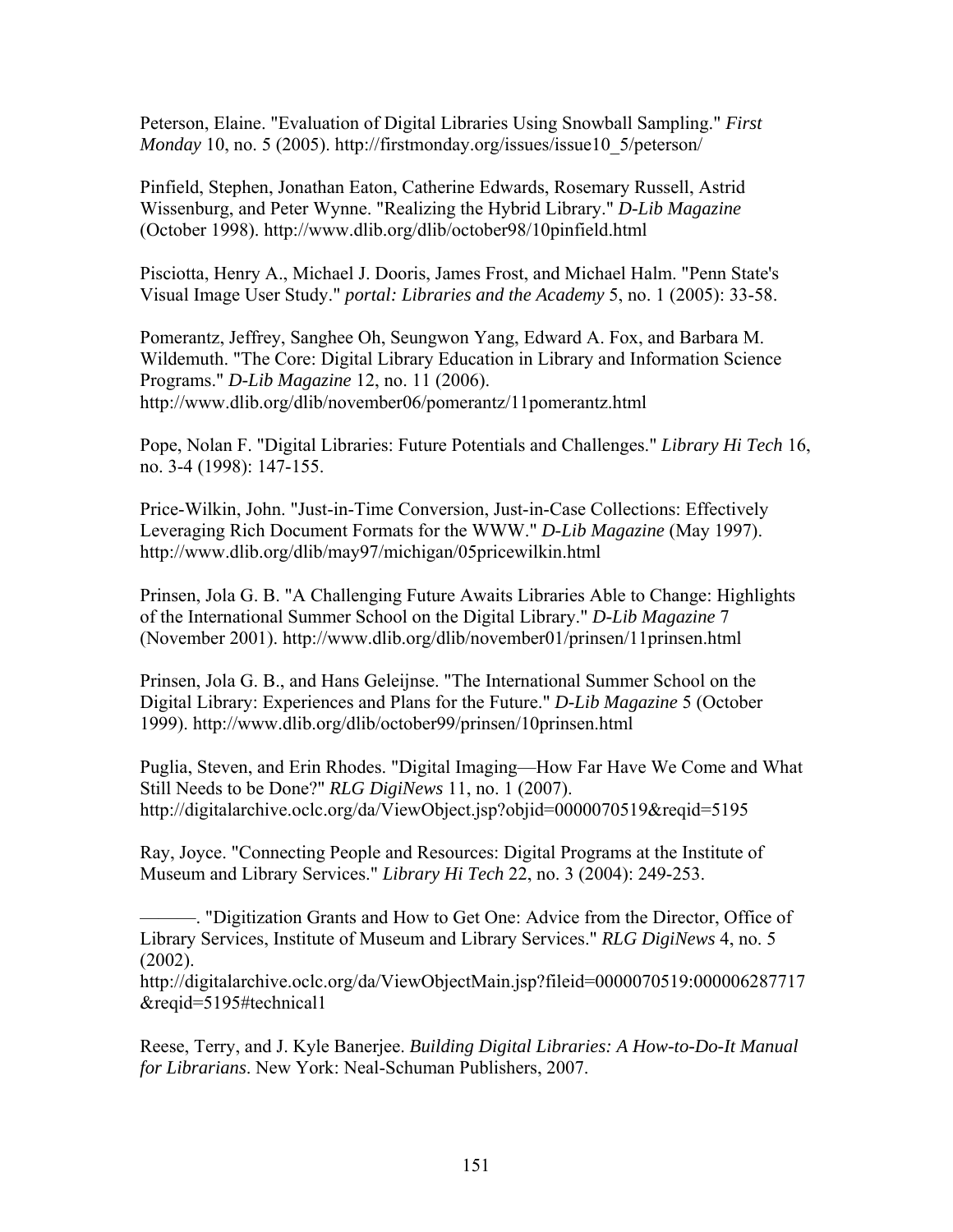Reidy, Denis V. "The Electronic Icarus: Some Problems and Some Solutions in Digitisation." *Information Services & Use* 22, no. 4 (2002): 151-157.

Riley, Jenn, and Ichiro Fujinaga. "Recommended Best Practices for Digital Image Capture of Musical Scores." *OCLC Systems & Services* 19, no. 2 (2003): 62-69.

Riley, Jenn, and Kurt Whitsel. "Practical Quality Control Procedures for Digital Imaging Projects." *OCLC Systems & Services: International Digital Library Perspectives* 21, no. 1 (2005): 40-48.

Rowlands, Ian, and David Bawden. "Building the Digital Library on Solid Research Foundations." *Aslib Proceedings* 51 (September 1999): 275-282.

Rusbridge, Chris. "Towards the Hybrid Library." *D-Lib Magazine* (July/August 1998). http://www.dlib.org/dlib/july98/rusbridge/07rusbridge.html

Rydberg-Cox, Jeffrey A. *Digital Libraries and the Challenges of Digital Humanities*. Oxford: Chandos Publishing, 2005.

Salsich, Anne Cuyler. "Collaboration: Paradigm of the Digital Cultural Content Environment." *Journal of Archival Organization* 4, no. 3/4 (2006): 119-131.

Saracevic, Tefko. "Digital Library Evaluation: Toward an Evolution of Concepts." *Library Trends* 49 (Fall 2000): 350-369.

Schatz, Bruce R. "Information Retrieval in Digital Libraries: Bringing Search to the Net." *Science*, 17 January 1997, 327-334. http://hdl.handle.net/2142/8343

Schwartz, Candy. "Digital Libraries: An Overview." *The Journal of Academic Librarianship* 26 (November 2000): 385-393.

Seaman, David. "Deep Sharing: A Case for the Federated Digital Library." *EDUCAUSE Review* 38, no. 4 (2003): 10-11. http://www.educause.edu/ir/library/pdf/erm0348.pdf

Shiri, Ali. "Digital Library Research: Current Developments and Trends." *Library Review* 52, no. 5 (2003): 198-202. http://eprints.rclis.org/archive/00001521/

Singh, Gian, Rekha Mittal, and Moin Ahmad. "A Bibliometric Study of Literature on Digital Libraries." *The Electronic Library* 25, no. 3 (2007): 342-348.

Smith, Abby. *Strategies for Building Digitized Collections*. Washington, DC: Digital Library Federation, Council on Library and Information Resources, 2001. http://www.clir.org/pubs/reports/pub101/pub101.pdf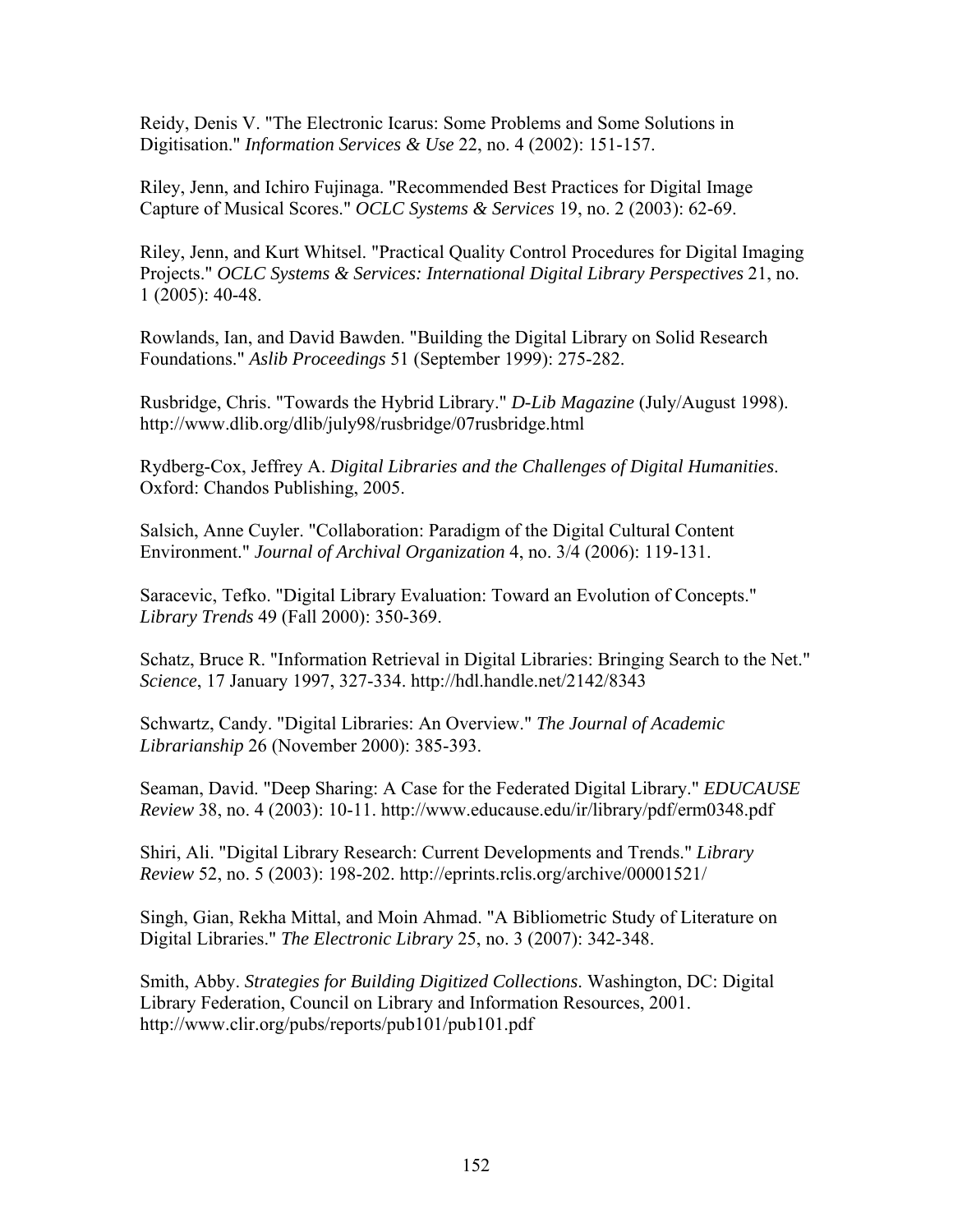Soergel, Dagobert. "A Framework for Digital Library Research: Broadening the Vision." *D-Lib Magazine* 8 (December 2002). http://www.dlib.org/dlib/december02/soergel/12soergel.html

Spink, Amanda, and Colleen Cool. "Education for Digital Libraries." *D-Lib Magazine* 5 (May 1999). http://www.dlib.org/dlib/may99/05spink.html

Suleman, Hussein, and Edward A. Fox. "A Framework for Building Open Digital Libraries." *D-Lib Magazine* 7 (December 2001). http://www.dlib.org/dlib/december01/suleman/12suleman.html

Sutton, Shan. "Navigating the Point of No Return: Organizational Implications of Digitization in Special Collections." *portal: Libraries and the Academy* 4, no. 2 (2004): 233–243.

Tammaro, Anna Maria. "A Curriculum for Digital Librarians: A Reflection on the European Debate." *New Library World* 108, no. 5/6 (2007): 229-246.

Tennant, Roy. "The Digital Library Federation." *Library Journal*, 15 March 2000, 32-33.

———. *Managing the Digital Library*. New York: Reed Press, 2004.

Thomas, Charles F. "Memory Institutions as Digital Publishers: A Case Study on Standards and Interoperability." *OCLC Systems & Services* 20, no. 3 (2004): 134-139.

———. "Replication: The Forgotten Component in Digital Library Interoperability?" *Technicalities* 20 (July/August 2000): 3-5.

Trant, Jennifer. "Images on the Internet: Issues and Opportunities." *American Council of Learned Societies Newsletter* 4 (February 1997). http://www.acls.org/n44trant.htm

Tsai, Chih-Fong. "A Review of Image Retrieval Methods for Digital Cultural Heritage Resources." *Online Information Review* 31, no. 2 (2007): 185-198.

Walker, Kizer. "Integrating a Free Digital Resource: The Status of *Making of America* in Academic Library Collections." *RLG DigiNews* 6, no. 1 (2002). http://digitalarchive.oclc.org/da/ViewObjectMain.jsp?fileid=0000070519:000006287618 &reqid=2196#feature2

Walshe, Emily. "The Dark Side of Digitization." *portal: Libraries and the Academy* 7, no. 4 (2007): 491-494.

Waters, Donald J. "Building on Success, Forging New Ground: The Question of Sustainability." *First Monday* 9, no. 5 (2004). http://www.firstmonday.org/issues/issue9\_5/waters/index.html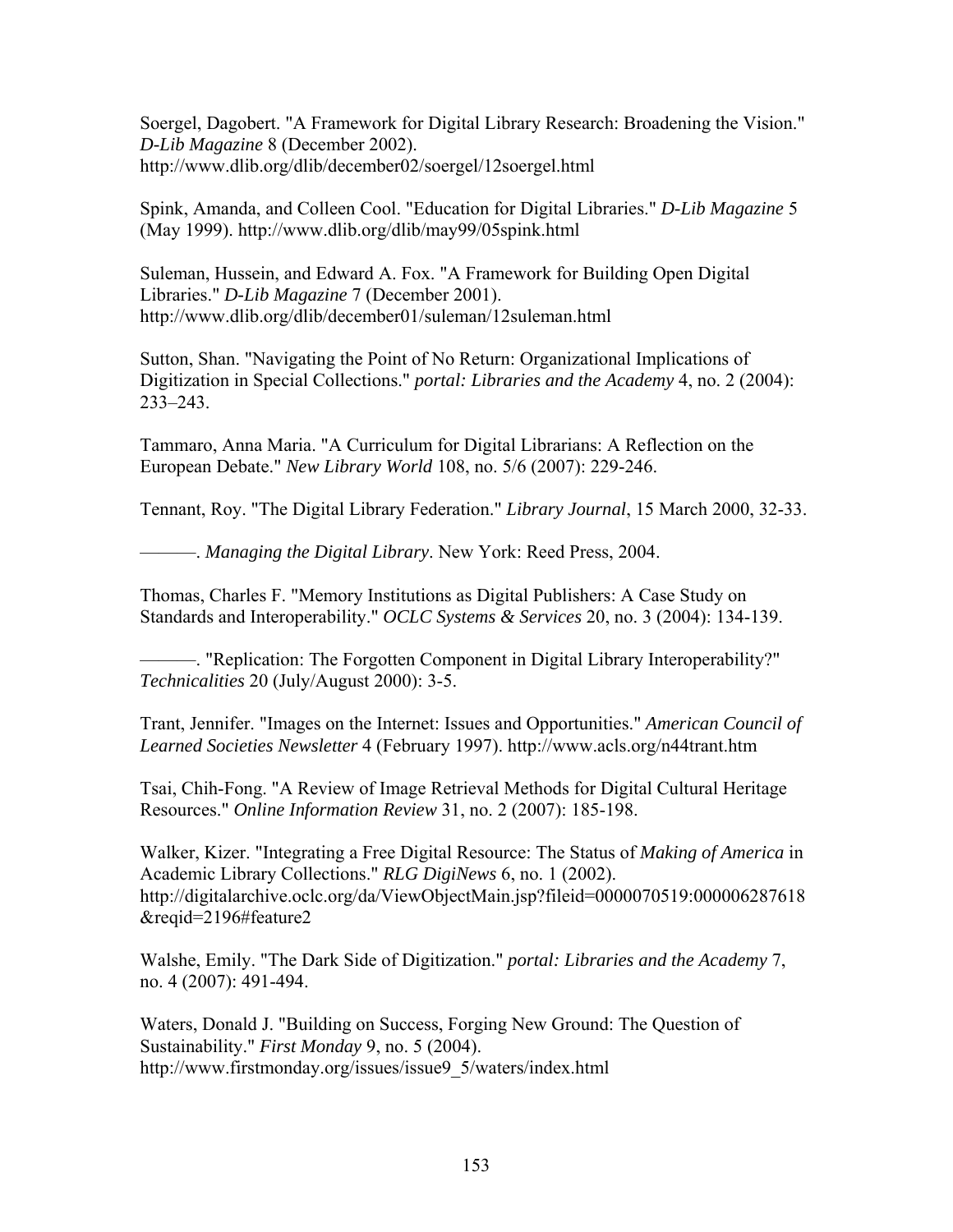———. "Developing Digital Libraries: Four Principles for Higher Education." *EDUCAUSE Review* 36 (September/October 2001): 58-59. http://www.educause.edu/ir/library/pdf/erm0158.pdf

Waugh, Andrew. "The Design and Implementation of an Ingest Function to a Digital Archive." *D-Lib Magazine* 13, no. 11/12 (2007). http://www.dlib.org/dlib/november07/waugh/11waugh.html

Wiederhold, Gio. "Digital Libraries, Value, and Productivity." *Communications of the ACM* 38 (April 1995): 85-96.

Witten, Ian H., and David Bainbridge. *How to Build a Digital Library*. San Francisco: Morgan Kaufmann Publishers, 2003.

Witten, Ian H., David Bainbridge, and Stefan J. Boddie. "Greenstone: Open-Source Digital Library Software." *D-Lib Magazine* 7 (October 2001). http://www.dlib.org/dlib/october01/witten/10witten.html

Witten, Ian H., Michel Loots, Maria F. Trujillo, and David Bainbridge. "The Promise of Digital Libraries in Developing Countries." *The Electronic Library* 20, no. 1 (2002): 7-13.

# 6.2.3 National Digital Library, Library of Congress

Arms, Caroline R. "Historical Collections for the National Digital Library: Lessons and Challenges at the Library of Congress." *D-Lib Magazine* (April 1996). http://www.dlib.org/dlib/april96/loc/04c-arms.html

———. "Historical Collections for the National Digital Library: Lessons and Challenges at the Library of Congress." *D-Lib Magazine* (May 1996). http://www.dlib.org/dlib/may96/loc/05c-arms.html

Becker, Herbert S. "Library of Congress Digital Library Effort." *Communications of the ACM* 38 (April 1995): 66.

Dalbello, Marija. "A Phenomenological Study of an Emergent National Digital Library, Part I: Theory and Methodological Framework." *The Library Quarterly* 75, no. 4 (2005): 391-420. http://dlist.sir.arizona.edu/1636/

———. "A Phenomenological Study of an Emergent National Digital Library, Part II: The Narratives of Development." *The Library Quarterly* 75, no. 4 (2005): e28-e70. http://eprints.rclis.org/archive/00001521/

Lamolinara, Guy. "Metamorphosis of a National Treasure." *American Libraries* 27 (March 1996): 31-33.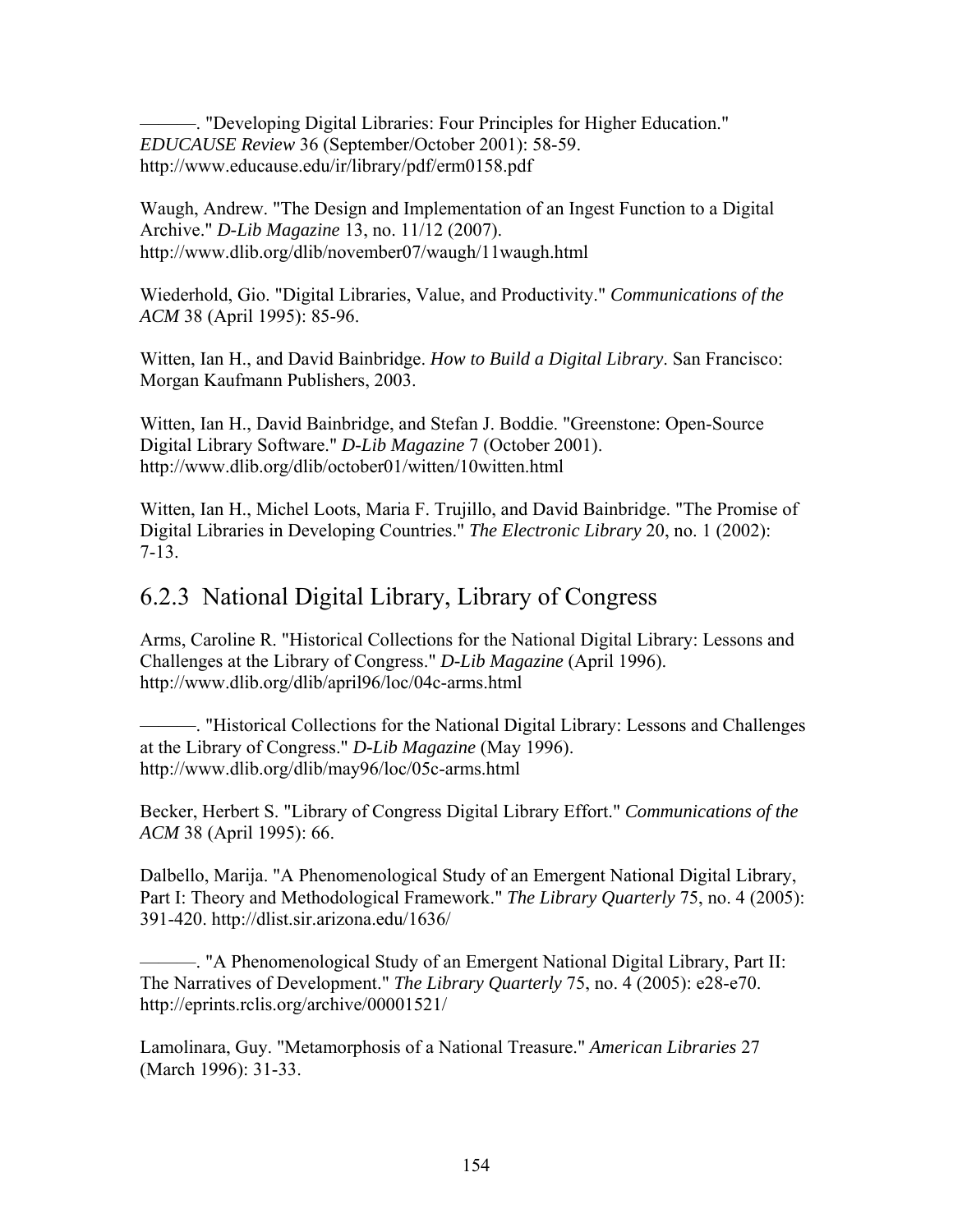———. "The National Digital Library Program." In *The Bowker Annual Library and Book Trade Almanac*, 40th ed., ed. Catherine Barr. New Providence, NJ: R. R. Bowker, 1995.

# 6.2.4 Other Projects and Systems

Anderson, Ian G. "Pure Dead Brilliant?: Evaluating the Glasgow Story Digitisation Project." *Program: Electronic Library and Information Systems* 41, no. 4 (2007): 365-385.

Arlitsch, Kenning. "Digitizing Sanborn Fire Insurance Maps for a Full Color, Publicly Accessible Collection." *D-Lib Magazine* 8 (July/August 2002). http://www.dlib.org/dlib/july02/arlitsch/07arlitsch.html

Arlitsch, Kenning, and Jeff Jonsson. "Aggregating Distributed Digital Collections in the Mountain West Digital Library with the CONTENTdm Multi-Site Server." *Library Hi Tech* 23, no. 2 (2005): 220-232.

Bailey-Hainer, Brenda, and Richard Urban. "The Colorado Digitization Program: A Collaboration Success Story." *Library Hi Tech* 22, no. 3 (2004): 254-262.

Barber, David. "OhioLINK: A Consortial Approach to Digital Library Management." *D-Lib Magazine* (April 1997). http://www.dlib.org/dlib/april97/04barber.html

Bartolo, Laura M., Cathy S. Lowe, Louis Z. Feng, and Brook Patten. "MatDL: Integrating Digital Libraries into Scientific Practice." *Journal of Digital Information* 5, no. 3 (2004). http://jodi.tamu.edu/Articles/v05/i03/Bartolo/

Bartolo, Laura M., Cathy S. Lowe, Donald R. Sadoway, Adam C. Powell, and Sharon C. Glotzer. "NSDL MatDL: Exploring Digital Library Roles." *D-Lib Magazine* 11, no. 3 (2005). http://www.dlib.org/dlib/march05/bartolo/03bartolo.html

Bayne, Pauline S., and Chris Hodge. "Digital Audio Reserves: A Collaborative Project at the University of Tennessee." *Journal of Interlibrary Loan, Document Delivery & Information Supply* 11, no. 4 (2001): 25-36.

Bevan, Simon J. "Electronic Thesis Development at Cranfield University." *Program: Electronic Library & Information Systems* 39, no. 2 (2005): 100-111. https://dspace.lib.cranfield.ac.uk/handle/1826/1353

Bond, Trevor James. "Sustaining a Digital Collection after the Grants: the Early Washington Maps Project." *OCLC Systems & Services* 22, no. 1 (2006): 56-66.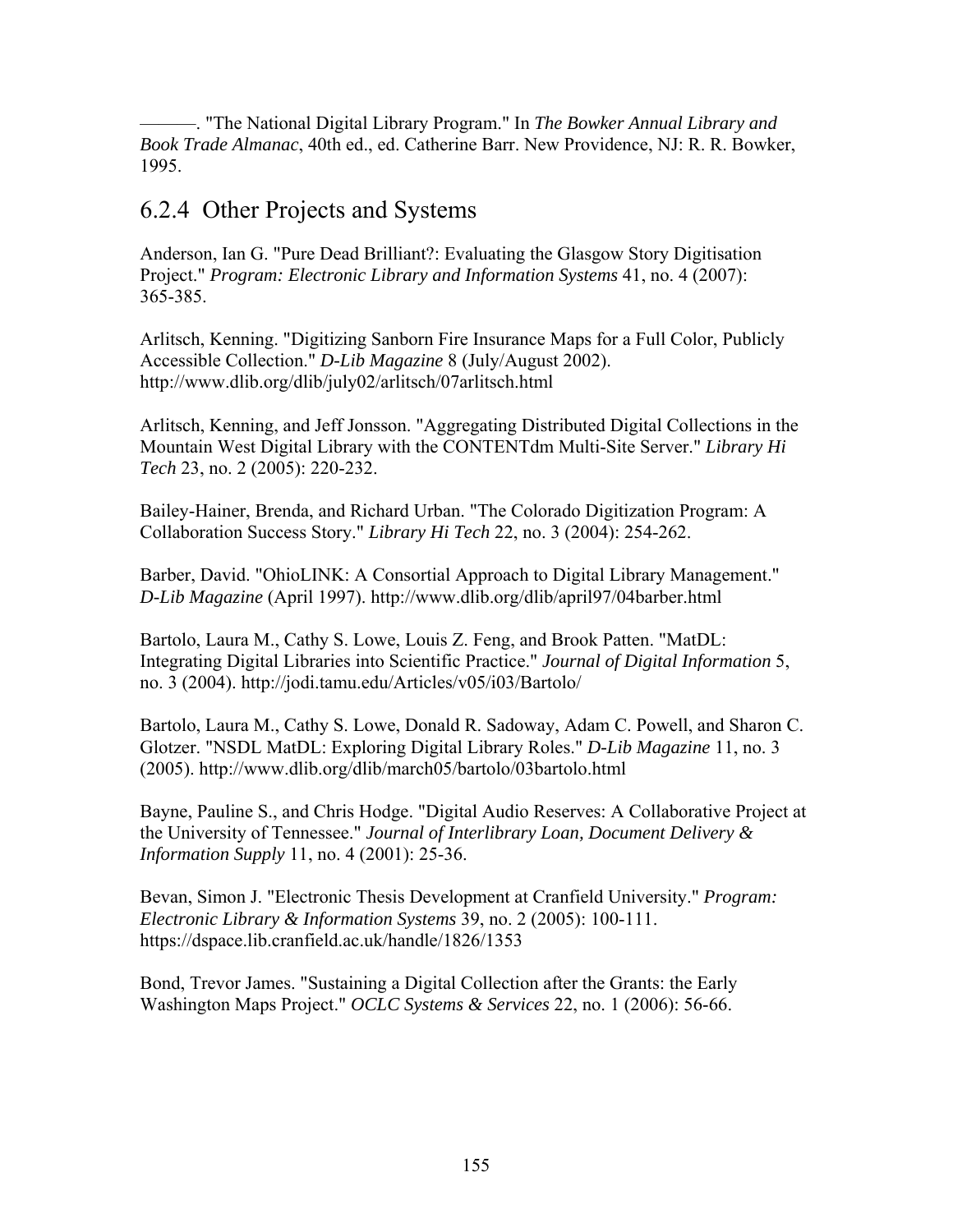Borgman, Christine L., Anne J. Gilliland-Swetland, Gregory H. Leazer, Richard Mayer, David Gwynn, Rich Gazen, and Patricia Mautone. "Evaluating Digital Libraries for Teaching and Learning in Undergraduate Education: A Case Study of the Alexandria Digital Earth Prototype (ADEPT)." *Library Trends* 49 (Fall 2000): 228-250. http://hdl.handle.net/2142/8333

Brahms, Ewald. "Digital Library Initiatives of the Deutsche Forschungsgemeinschaft." *D-Lib Magazine* 7 (May 2001). http://www.dlib.org/dlib/may01/brahms/05brahms.html

Budhu, Muniram, and Anita Coleman. "The Design and Evaluation of Interactivities in a Digital Library." *D-Lib Magazine* 8 (November 2002). http://www.dlib.org/dlib/november02/coleman/11coleman.html

Burns, Maureen A. "From Horse-Drawn Wagon to Hot Rod: The University of California's Digital Image Service Experience." *Journal of Archival Organization* 4, no. 1/2 (2006): 111-139.

Chapman, Stephen, and William Comstock. "Digital Imaging Production Services at the Harvard College Library." *RLG DigiNews* 4, no. 6 (2000). http://digitalarchive.oclc.org/da/ViewObjectMain.jsp?fileid=0000070519:000006287034 &reqid=5195#feature1

Chavez, Robert, Timothy W. Cole, Jon Dunn, Muriel Foulonneau, Thomas G. Habing, William Parod, and Thornton Staples. "DLF-Aquifer Asset Actions Experiment: Demonstrating Value of Actionable URLs." *D-Lib Magazine* 12, no. 10 (2006). http://www.dlib.org/dlib/october06/cole/10cole.html

Chrzastowski, Tina E., and Alexander Scheeline. "ASDL: The Analytical Sciences Digital Library Taking the Next Steps." *Science & Technology Libraries* 26, no. 3/4 (2006): 79-94.

Chudnov, Daniel. "DSpace: Durable Digital Documents." *Serials* 14 (November 2001): 284-285. http://hdl.handle.net/1721.1/26702

Coleman, Ross. "Australian Co-operative Digitisation Project, 1840-45." *Ariadne*, no. 8 (1997). http://www.ariadne.ac.uk/issue8/digitisation/

Collier, Mel. "The Business Aims of Eight National Libraries in Digital Library Co-Operation: A Study Carried Out for the Business Plan of The European Library (TEL) Project." *Journal of Documentation* 61, no. 5 (2005): 602-622.

Cook, Matthew. "Economies of Scale: Digitizing the *Chicago Daily News*." *RLG DigiNews* 4, no. 1 (2000). http://digitalarchive.oclc.org/da/ViewObjectMain.jsp?fileid=0000070519:000006286365 &reqid=5195#feature2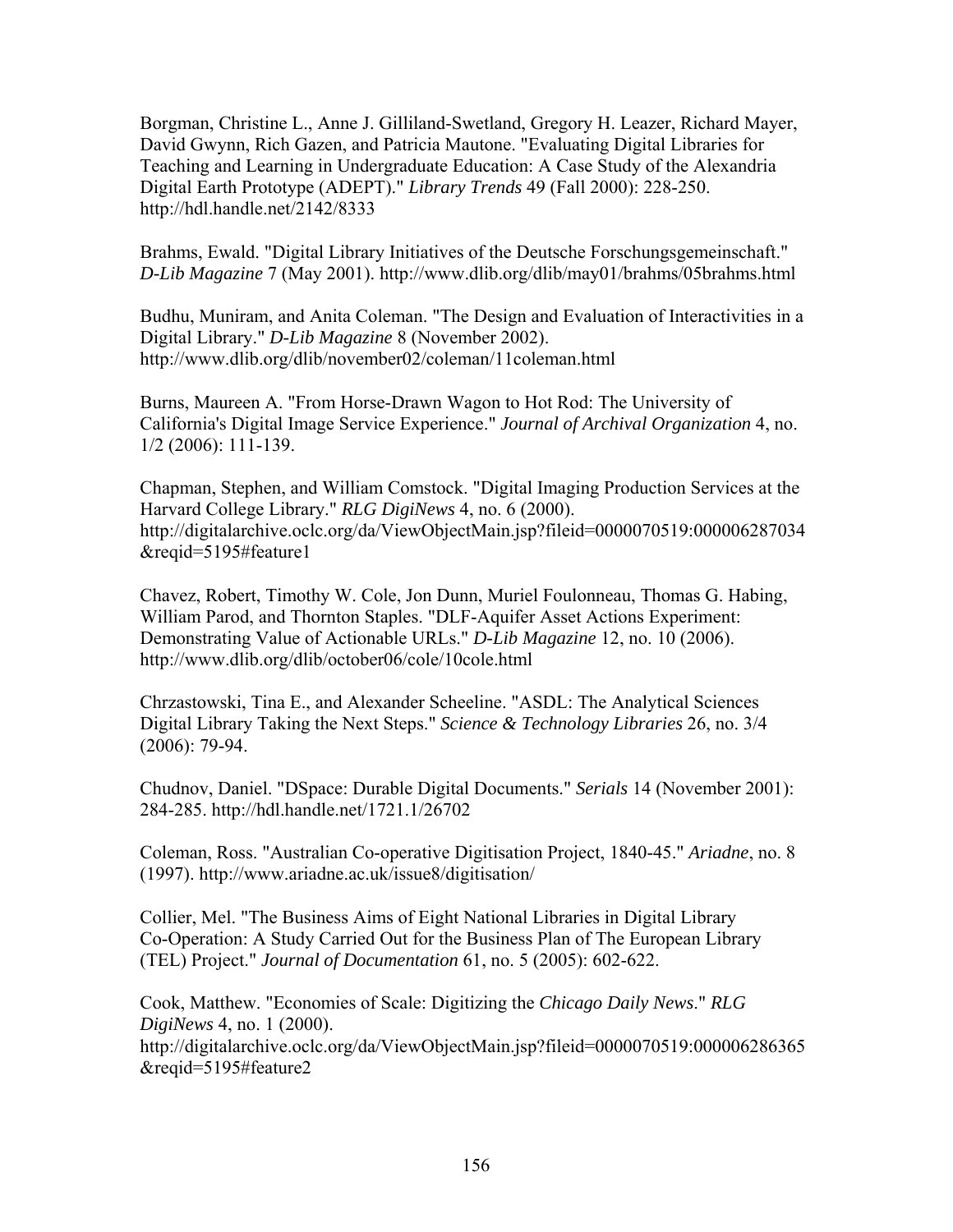Crane, Gregory. "'Hypermedia' and Scholarly Publishing." *Scholarly Publishing* 21 (April 1990): 131-155.

Crane, Gregory, Robert F. Chavez, Anne Mahoney, Thomas L. Milbank, Jeffrey A. Rydberg-Cox, David A. Smith, and Clifford E. Wulfman. "Drudgery and Deep Thought." *Communications of the ACM* 44 (May 2001): 35-40.

Cronin, Christopher, Kathryn Lage, and Holley Long. "The Flight Plan of a Digital Initiatives Project: Providing Remote Access to Aerial Photographs of Colorado." *OCLC Systems & Services* 21, no. 2 (2005): 114-130.

D'Alessandro, Michael P., Jeffrey R. Galvin, Stephana I. Colbert, Donna M. D'Alessandro, Teresa A. Choi, Brian D. Aker, William S. Carlson, and Gay D. Pelzer. "Solutions to Challenges Facing a University Digital Library and Press." *Journal of the American Medical Informatics Association* 7 (May/June 2000): 246-253.

Erway, Ricky L. "Digital Initiatives of the Research Libraries Group." *D-Lib Magazine* (December 1996). http://www.dlib.org/dlib/december96/rlg/12erway.html

Fenske, David E., and Jon W. Dunn. "The VARIATIONS Project at Indiana University's Music Library." *D-Lib Magazine* (June 1996). http://www.dlib.org/dlib/june96/variations/06fenske.html

Fifarek, Aimee. "Celebrating History and Innovation: The Louisiana Purchase Digital Library Project at Louisiana State University." *OCLC Systems & Services* 18, no. 4 (2002): 186-194.

Flecker, Dale. "Harvard's Library Digital Initiative: Building a First Generation Digital Library Infrastructure." *D-Lib Magazine* 6 (November 2000). http://www.dlib.org/dlib/november00/flecker/11flecker.html

Foulke, Kathleen, Nancy Milnor, Melissa Watterworth, and Thomas Wilsted. "The Power of Partnering: The Cooperative Creation of Digital Collections." *Journal of Digital Information* 5, no. 3 (2004). http://jodi.tamu.edu/Articles/v05/i03/Foulke/

Fox, Edward A., John L. Eaton, Gail McMillan, Neill A. Kipp, Paul Mather, Tim McGonigle, William Schweiker, and Brian DeVane. "Networked Digital Library of Theses and Dissertations: An International Effort Unlocking University Resources." *D-Lib Magazine* (September 1997). http://www.dlib.org/dlib/september97/theses/09fox.html

Fox, Edward A., John L. Eaton, Gail McMillan, Neill A. Kipp, Laura Weiss, Emilio Arce, and Scott Guyer. "National Library of Theses and Dissertations: A Scalable and Sustainable Approach to Unlock University Resources." *D-Lib Magazine* (July/August 1996). http://www.dlib.org/dlib/september96/theses/09fox.html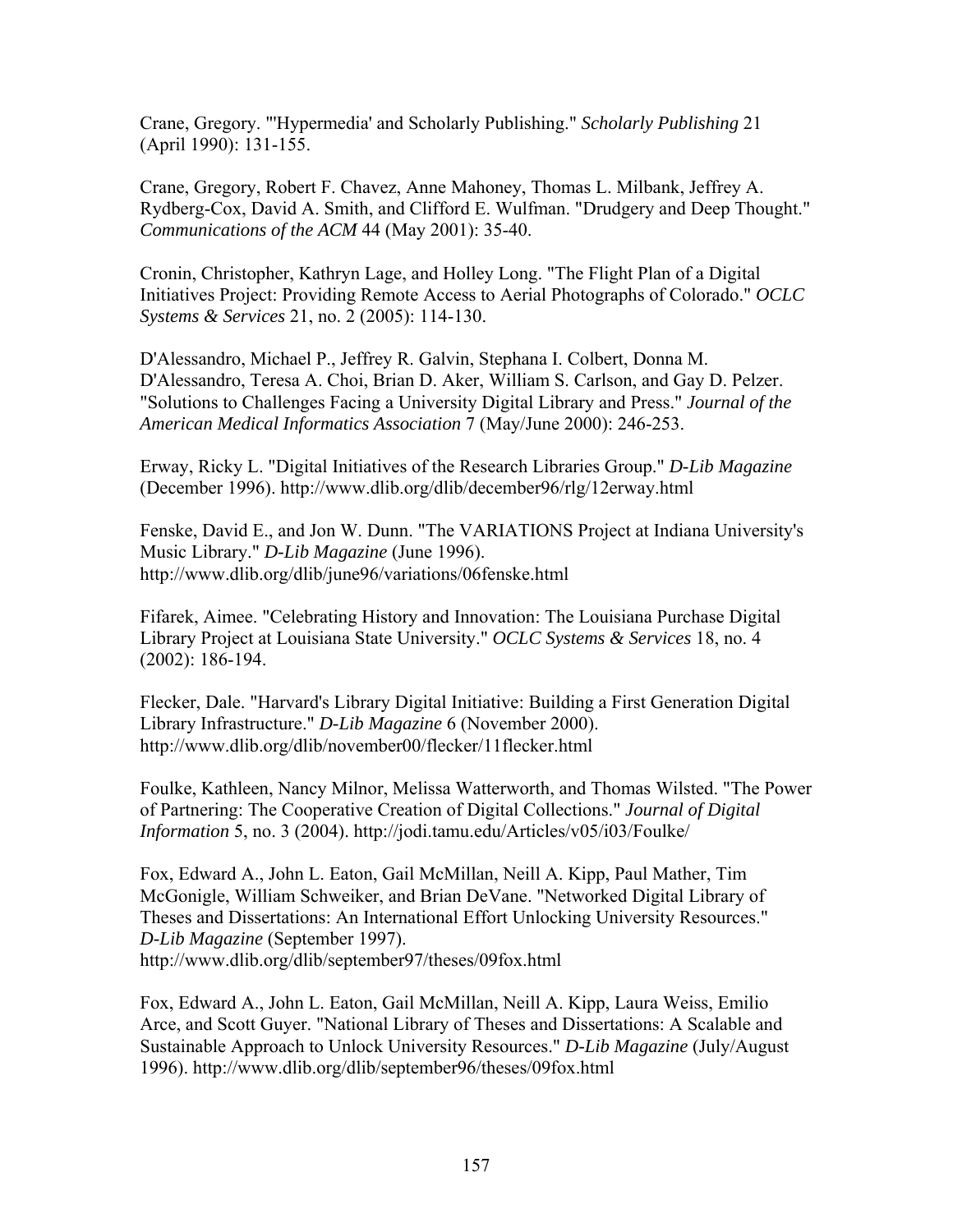Fox, Sean, Cathy Manduca, and Ellen Iverson. "Building Educational Portals atop Digital Libraries." *D-Lib Magazine* 11, no. 1 (2005). http://www.dlib.org/dlib/january05/fox/01fox.html

Garrison, William A. "Retrieval Issues for the Colorado Digitization Project's Heritage Database." *D-Lib Magazine* 7 (October 2001). http://www.dlib.org/dlib/october01/garrison/10garrison.html

Gemmill, Laurie, and Angela O'Neal. "Ohio Memory Online Scrapbook: Creating a Statewide Digital Library." *Library Hi Tech* 23, no. 2 (2005): 172-186.

Gladney, Henry M., Fred Mintzer, Fabio Schiattarella, Julian Bescos, and Martin Treu. "Digital Access to Antiquities." *Communications of the ACM* 41 (April 1998): 49-57.

Graham, Elizabeth. "eLib: The UK Electronic Libraries Programme." *Exploit Interactive*, no. 3 (1999). http://www.exploit-lib.org/issue3/elib/

Grewal, Dilawar, and Fred Heath. "The Emerging Digital Library: A New Collaborative Opportunity on the Academic Campus." *Journal of Library Administration* 35, no. 3 (2001): 93-105.

Griffin, Stephen M. "Digital Libraries Initiative—Phase 2." *D-Lib Magazine* 5 (July/August 1999). http://www.dlib.org/dlib/july99/07griffin.html

Grivell, Les. "E-BioSci, Digital Archives, Databases, and the Changing Face of Publishing." *Serials* 14 (July 2001): 183-188.

Grotke, Robert W. "Digitizing the World's Largest Collection of Natural Sounds: Key Factors to Consider When Transferring Analog-Based Audio Materials to Digital Formats." *RLG DigiNews* 8, no. 1 (2004). http://digitalarchive.oclc.org/da/ViewObjectMain.jsp?fileid=0000070519:000006289406 &reqid=5195#article0

Guerard, Genie, and Robin L. Chandler. "California Cultures: Implementing a Model for Virtual Collections." *Journal of Archival Organization* 4, no. 1/2 (2006): 45-67.

Guillope, Laurent. "Mathematics and Databases: Open Access." *Information Services & Use* 23, no. 2-3 (2003): 127-131.

Hampson, Andrew. "Case Study: Practical Experiences of Digitisation in the BUILDER Hybrid Library Project." *Program* 35 (July 2001): 263-275.

Hartman, Cathy Nelson, Dreanna Belden, Nancy Reis, Daniel Gelaw Alemneh, Mark Phillips, and Doug Dunlop. "Development of a Portal to Texas History." *Library Hi Tech* 23, no. 2 (2005): 151-163. http://hdl.handle.net/2189/93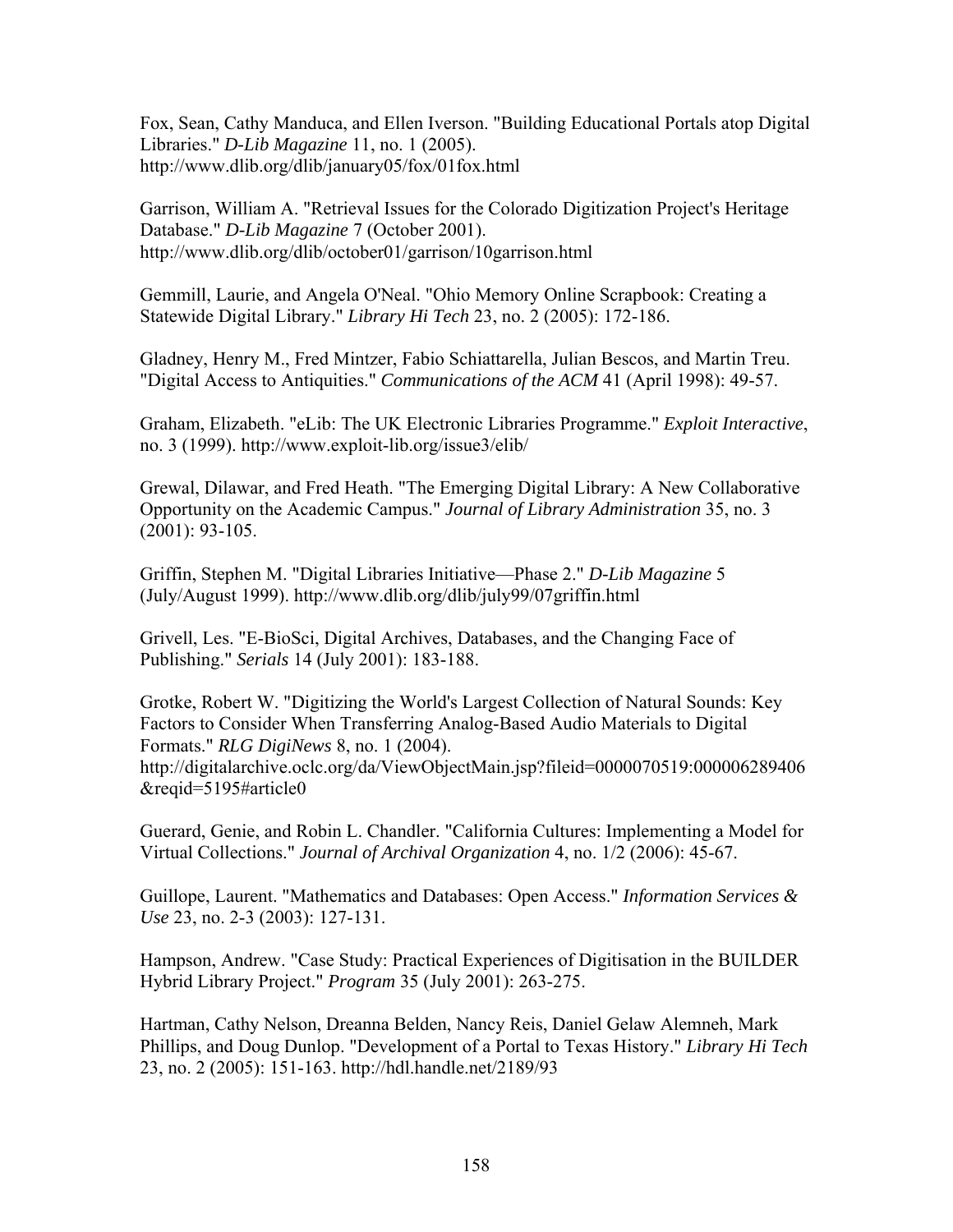Hodges, Doug, and Carrol D. Lunau. "The National Library of Canada's Digital Library Initiatives." *Library Hi Tech* 17, no. 2 (1999): 152-164.

Hughes, Carol Ann. "Lessons Learned: Digitization of Special Collections at the University of Iowa Libraries." *D-Lib Magazine* 6 (June 2000). http://www.dlib.org/dlib/june00/hughes/06hughes.html

Hunt, Leta, and Philip J. Ethington. "The Utility of Spatial and Temporal Organization in Digital Library Construction." *The Journal of Academic Librarianship* 23 (November 1997): 475-483.

Hurley, Bernard J., John Price-Wilkin, Merrilee Proffitt, and Howard Besser. *The Making of America II Testbed Project: A Digital Library Service Model*. Washington, DC: Digital Library Federation, Council on Library and Information Resources, 1999. http://www.clir.org/pubs/reports/pub87/pub87.pdf

Iannella, Renato. "Australian Digital Library Initiatives." *D-Lib Magazine* (December 1996). http://www.dlib.org/dlib/december96/12iannella.html

Jackson, Allyn. "The Digital Mathematics Library." *Notices of the AMS* 50, no. 8 (2003): 918-923. http://www.ams.org/notices/200308/comm-jackson.pdf

Jacoby, JoAnn., and Mary S. Laskowski. "Measurement and Analysis of Electronic Reserve Usage: Toward a New Path in Online Library Service Assessment." *portal: Libraries and the Academy* 4, no. 2 (2004): 219-232.

Jones, Steve, Matt Jones, Malcolm Barr, and Te Taka Keegan. "Searching and Browsing in a Digital Library of Historical Maps and Newspapers." *Journal of Digital Information* 6, no. 2 (2005). http://jodi.tamu.edu/Articles/v06/i02/Jones1/

Jost, Michael, and Hans J. Becker. "EULER—A Real Virtual Library for Mathematics." *High Energy Physics Libraries Webzine*, no. 9 (2004). http://library.cern.ch/HEPLW/9/papers/5/

Kaplan, Nancy R., and Michael L. Nelson. "Determining the Publication Impact of a Digital Library." *Journal of the American Society for Information Science* 51, no. 4 (2000): 324-339.

Kelly, Annette, and Domitilla Fagan. "Not Only Shamrocks: Digitising Local Studies Material in Ireland." *Cultivate Interactive*, no. 8 (2002). http://www.cultivate-int.org/issue8/digitisation/

Klavans, Judith L. "New Center at Columbia University for Digital Library Research: Fostering Interdisciplinary Research and Bridging Cultural Clashes." *D-Lib Magazine* (March 1996). http://www.dlib.org/dlib/march96/klavans/03klavans.html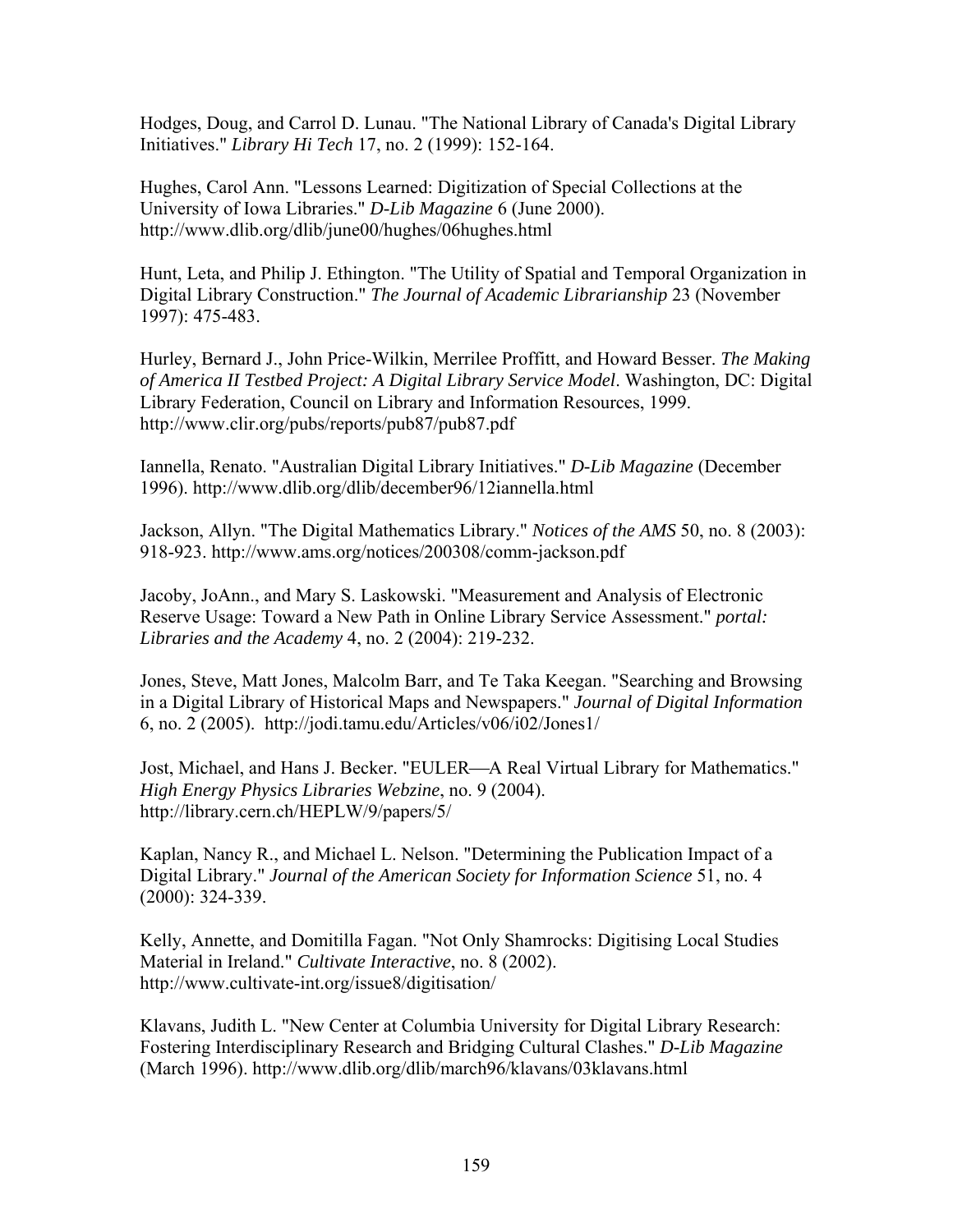Kott, Katherine, Jon Dunn, Martin Halbert, Leslie Johnston, Liz Milewicz, and Sarah Shreeves. "Digital Library Federation (DLF) Aquifer Project." *D-Lib Magazine* 12, no. 5 (2006). http://www.dlib.org/dlib/may06/kott/05kott.html

Kunze, John A., and Brian N. Warling. "Recent Developments in Galen II: Evolution of a Digital Library for the Health Sciences." *D-Lib Magazine* (March 1996). http://www.dlib.org/dlib/march96/03galen2.html

Kurtz, Michael J., Guenther Eichhorn, Alberto Accomazzi, Carolyn Grant, Markus Demleitner, and Stephen S. Murray. "Worldwide Use and Impact of the NASA Astrophysics Data System Digital Library." *Journal of the American Society for Information Science and Technology* 56, no. 1 (2005): 36-45.

Lee, Stuart. "Digitizing Intellectual Property: The Oxford Scoping Study." *Ariadne*, no. 22 (1999). http://www.ariadne.ac.uk/issue22/oxford-mellon/

Lesk, Michael. "Perspectives on DLI-2—Growing the Field." *D-Lib Magazine* 5 (July/August 1999). http://www.dlib.org/dlib/july99/07lesk.html

Ling, Ted. "Why the Archives Introduced Digitisation on Demand." *RLG DigiNews* 6, no. 4 (2002). http://digitalarchive.oclc.org/da/ViewObjectMain.jsp?fileid=0000070519:000006286896 &reqid=5195#feature1

Liu, Ying. "Geo-referenced Digital Libraries: Experienced Problems of Purpose and Infrastructure." *Library Philosophy and Practice* 6, no. 1 (2003). http://www.webpages.uidaho.edu/~mbolin/liu.html

Lougee, Wendy P. "The University of Michigan Digital Library Program: A Retrospective on Collaboration within the Academy." *Library Hi Tech* 16, no. 1 (1998): 51-59.

Lu, Shiyong, Dapeng Liu, Farshad Fotouhi, Ming Dong, Robert Reynolds, Anthony Aristar, Martha Ratliff, Geoff Nathan, Joseph Tan, and Ronald Powell. "Language Engineering for the Semantic Web: A Digital Library for Endangered Languages." *Information Research* 9, no. 3 (2004). http://informationr.net/ir/9-3/paper176.html

Lucier, Richard E. "Building a Digital Library for the Health Sciences: Information Space Complementing Information Place." *Bulletin of the Medical Library Association* 83 (July 1995): 346-350.

http://www.pubmedcentral.nih.gov/articlerender.fcgi?artid=226099

Lutz, Marilyn. "The Maine Music Box: A Pilot Project to Create a Digital Music Library." *Library Hi Tech* 22, no. 3 (2004): 283-294.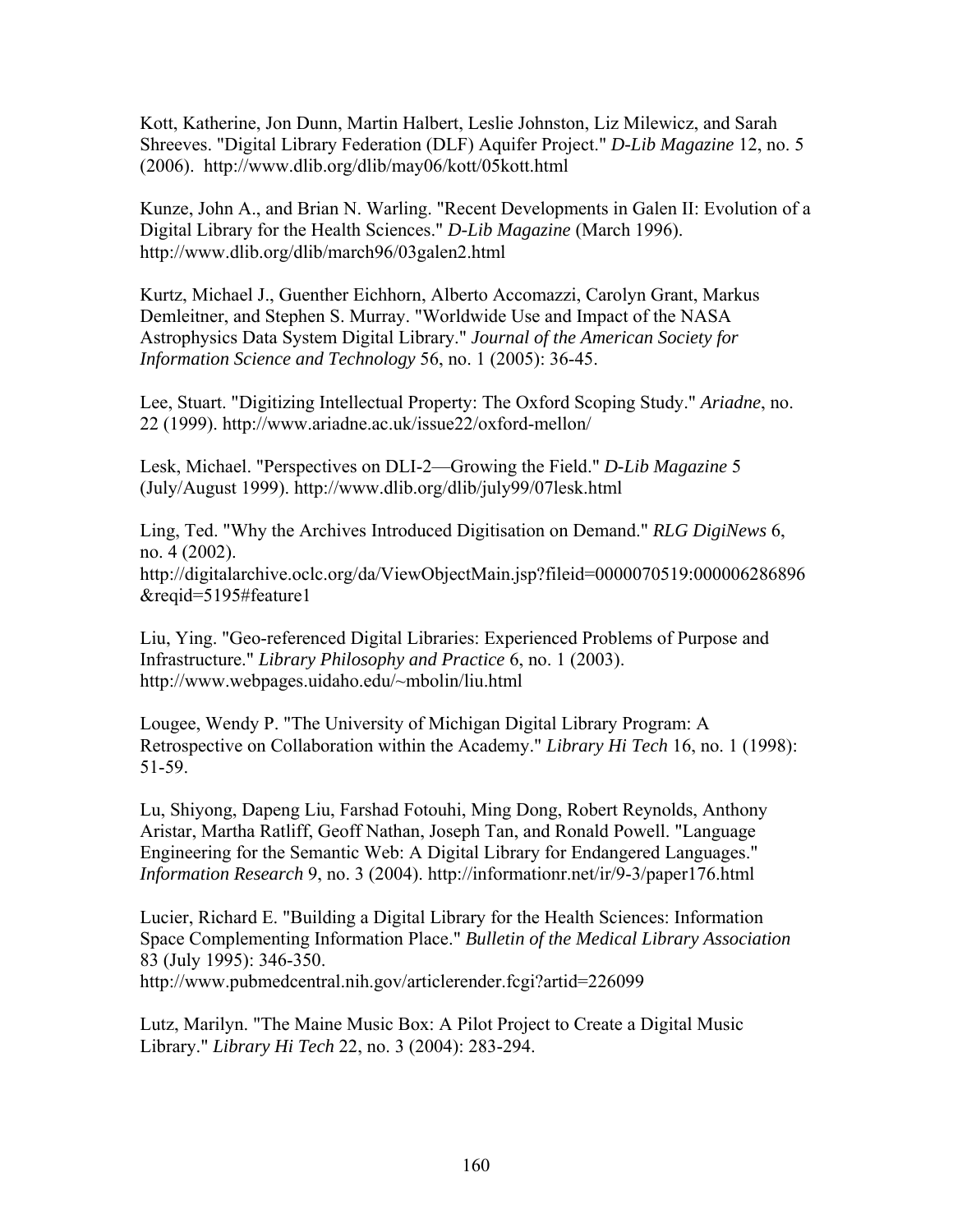Lutz, Marilyn, and Curtis Meadow. "Evolving an In-House System to Integrate the Management of Digital Collections." *Library Hi Tech* 24, no. 2 (2006): 241-260.

MacColl, John. "Electronic Theses and Dissertations: A Strategy for the UK." *Ariadne*, no. 32 (2002). http://www.ariadne.ac.uk/issue32/theses-dissertations/

Mankita, Isaac, Ellen Meltzer, and James Harris. "A Handful of Things: Calisphere's Themed Collections from the California Digital Library." *D-Lib Magazine* 12, no. 5 (2006). http://www.dlib.org/dlib/may06/mankita/05mankita.html

Marchionini, Gary. "Evaluating Digital Libraries: A Longitudinal and Multifaceted View." *Library Trends* 49 (Fall 2000): 304-333. http://hdl.handle.net/2142/8336

Marchionini, Gary, and Gary Geisler. "The Open Video Digital Library." *D-Lib Magazine* 8 (December 2002). http://www.dlib.org/dlib/december02/marchionini/12marchionini.html

Maslin, Jon, and Elizabeth Lyon. "Project Patron—Audio and Video On Demand at the University of Surrey." *The Journal of Academic Librarianship* 24 (November 1998): 464-468.

McCarthy, Cavan, and Murilo Bastos da Cunha. "Digital Library Development in Brazil." *OCLC Systems & Services* 19, no. 3 (2003): 114-119.

McGlamery, Patrick. "Building a Globally Distributed Historical Sheet Map Set of Austro-Hungarian Topographic Maps, 1877-1914." *RLG DigiNews* 9, no. 1 (2005). http://digitalarchive.oclc.org/da/ViewObject.jsp?objid=0000070519&reqid=2196

Mieczkowska, Suzanne, and Kathryn Pryor. "Digitised Newspapers at Norfolk and Norwich Millennium Library." *Collection Building* 21, no. 4 (2002): 155-160.

Mintzer, F. C., L. E. Boyle, A. N. Cazes, B. S. Christian, S. C. Cox, F. P. Giordano, H. M. Gladney, J. C. Lee, M. L. Kelmanson, A. C. Lirani, K. A. Magerlein, A. M. B. Pavani, and F. Schiattarella. "Toward On-line, Worldwide Access to Vatican Library Materials." *IBM Journal of Research and Development* 40 (March 1996): 139-162. http://www.research.ibm.com/journal/rd/402/mintzer.html

Mischo, William H. "The Digital Engineering Library: Current Technologies and Challenges." *Science & Technology Libraries* 19, no. 3/4 (2001): 129-145.

Moen, William E. "Accessing Distributed Cultural Heritage Information." *Communications of the ACM* 41 (April 1998): 45-48.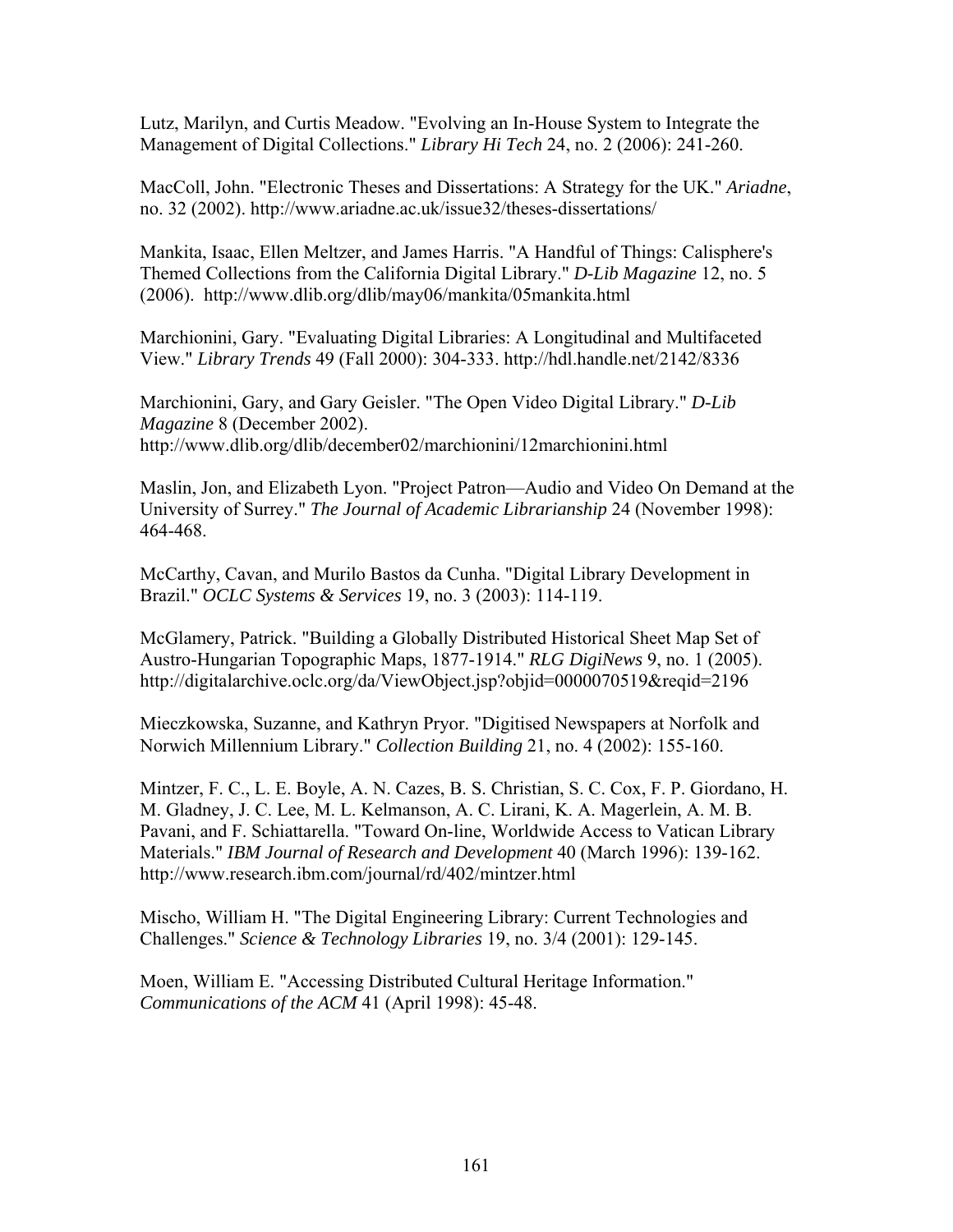Nelson, Michael L., Gretchen L. Gottlich, David J. Bianco, Sharon S. Paulson, Robert L. Binkley, Yvonne D. Kellogg, Chris J. Beaumont, Robert B. Schmunk, Michael J. Kurtz, Alberto Accomazzi, and Omar Syed. "The NASA Technical Report Server." *Internet Research: Electronic Network Applications and Policy* 5, no. 2 (1995): 25-36.

Nicholson, Dennis, and George Macgregor. "Learning Lessons Holistically in the Glasgow Digital Library." *D-Lib Magazine* 8 (July/August 2002). http://www.dlib.org/dlib/july02/nicholson/07nicholson.html

Nikisch, Jan Andrzej, and Miroslaw Górny. "Regional Digital Libraries in Poland." *The Electronic Library* 23, no. 4 (2005): 474-479.

Nitecki, Danuta A., and William Rando. "A Library and Teaching Center Collaboration to Assess the Impact of Using Digital Images on Teaching, Learning, and Library Support." *Vine* 34, no. 3 (2004): 119-125.

Ober, John. "The California Digital Library." *D-Lib Magazine* (March 1999). http://www.dlib.org/dlib/march99/03ober.html

Oomen, Johan, and Vassilis Tzouvaras. "Providing Access to European Television Heritage." *Ariadne*, no. 53 (2007). http://www.ariadne.ac.uk/issue53/ooman-tzouvaras/

Payette, Sandra, Christophe Blanchi, Carl Lagoze, and Edward A. Overly. "Interoperability for Digital Objects and Repositories: The Cornell/CNRI Experiments." *D-Lib Magazine* 5 (May 1999). http://www.dlib.org/dlib/may99/payette/05payette.html

Purday, Jonathan. "The British Library's Initiatives for Access Projects." *Communications of the ACM* 38 (April 1995): 65-66.

Raitt, David. "Digital Library Initiatives across Europe." *Computers in Libr*aries (November/December 2000): 26-34. http://www.infotoday.com/cilmag/nov00/raitt.htm

Rao, Ramana, Jan O. Pedersen, Marti A. Hearst, Jock D. Mackinlay, Stuart K. Card, Larry Masinter, Per-Kristian Halvorsen, and George G. Robertson. "Rich Interaction in the Digital Library." *Communications of the ACM* 38 (April 1995): 29-39.

Rusch-Feja, Diann, and Hans Jurgen Becker. "Global Info: The German Digital Libraries Project." *D-Lib Magazine* (April 1999). http://www.dlib.org/dlib/april99/04rusch-feja.html

Russell, Kelly. "The JISC Electronic Libraries Programme." *Computers and the Humanities* 32, no. 5 (1998): 353-375.

Rydberg-Cox, Jeffrey A. "Cultural Heritage Language Technologies: Building an Infrastructure for Collaborative Digital Libraries in the Humanities." *Ariadne*, no. 34 (2003). http://www.ariadne.ac.uk/issue34/rydberg-cox/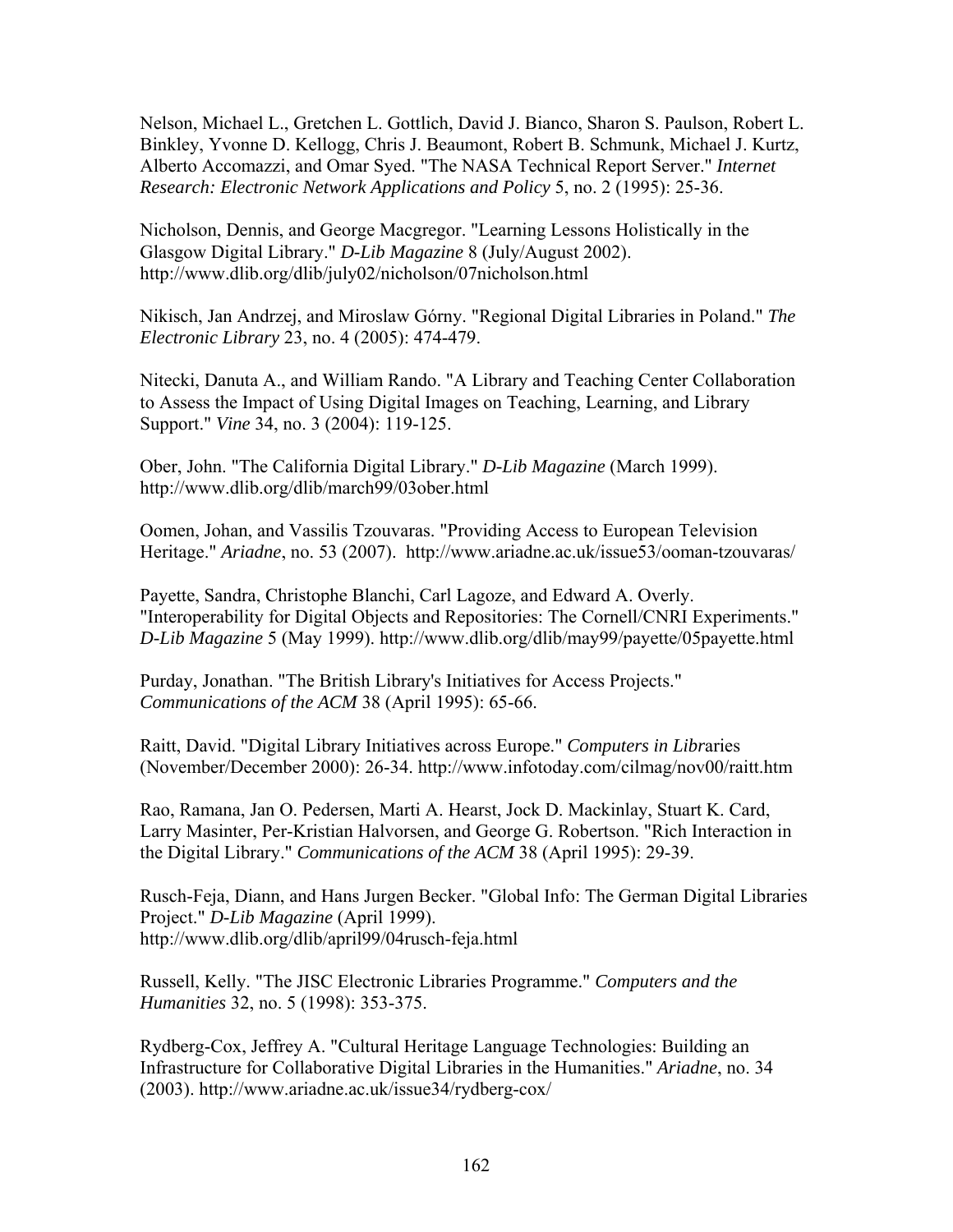———. "The Cultural Heritage Language Technologies Consortium." *D-Lib Magazine* 11, no. 5 (2005). http://www.dlib.org/dlib/may05/rydberg-cox/05rydberg-cox.html

Rydberg-Cox, Jeffrey A., Robert F. Chavez, David A. Smith, Anne Mahoney, Gregory R. Crane. "Knowledge Management in the Perseus Digital Library." *Ariadne*, no. 25 (2000). http://www.ariadne.ac.uk/issue25/rydberg-cox/

Saylor, John M., and Carol Minton-Morris. "The National Science Digital Library: An Update on Systems, Services and Collection Development." *Science & Technology Libraries* 26, no. 3/4 (2006): 61-78.

Schlabach, Martin L., and Susan J. Barnes. "The Mann Library Gateway System." *The Public-Access Computer Systems Review* 5, no. 1 (1994): 5-19. http://epress.lib.uh.edu/pr/v5/n1/schlabac.5n1

Schmidt, Heidi, Karen Butter, and Cynthia Rider. "Building Digital Tobacco Industry Document Libraries at the University of California, San Francisco Library/Center for Knowledge Management." *D-Lib Magazine* 8 (September 2002). http://www.dlib.org/dlib/september02/schmidt/09schmidt.html

Shaw, Caroline. "Creating the Charles Booth Online Archive: From Nineteenth Century London Poverty to Twenty-First Century Digital Riches." *Library Review* 50, no. 5 (2001): 225-230.

Shaw, Elizabeth J. "Building a Digital Library: A Technology Manager's Point of View." *The Journal of Academic Librarianship* 26 (November 2000): 394-398.

Shaw, Elizabeth J., and Sarr Blumson. "Making of America: Online Searching and Page Presentation at the University of Michigan." *D-Lib Magazine* (July/August 1997). http://www.dlib.org/dlib/july97/america/07shaw.html

Simon, Rebecca. "SCAN: Scholarship from California on the Net." *The Serials Librarian* 28, no. 1/2 (1996): 123-128.

Solbakk, Svein Arne. "Critical Technological and Architectural Choices for Access and Preservation in a Digital Library Environment." *Library Review* 52, no. 6 (2003): 251-256.

Staples, Thornton, Ross Wayland, and Sandra Payette. "The Fedora Project: An Open-Source Digital Object Repository Management System." *D-Lib Magazine* 9, no. 4 (2003). http://www.dlib.org/dlib/april03/staples/04staples.html

Starr, Susan S. "Building the Collections of the California Digital Library." *Issues in Science and Technology Librarianship*, no. 17 (Winter 1998). http://www.library.ucsb.edu/istl/98-winter/article2.html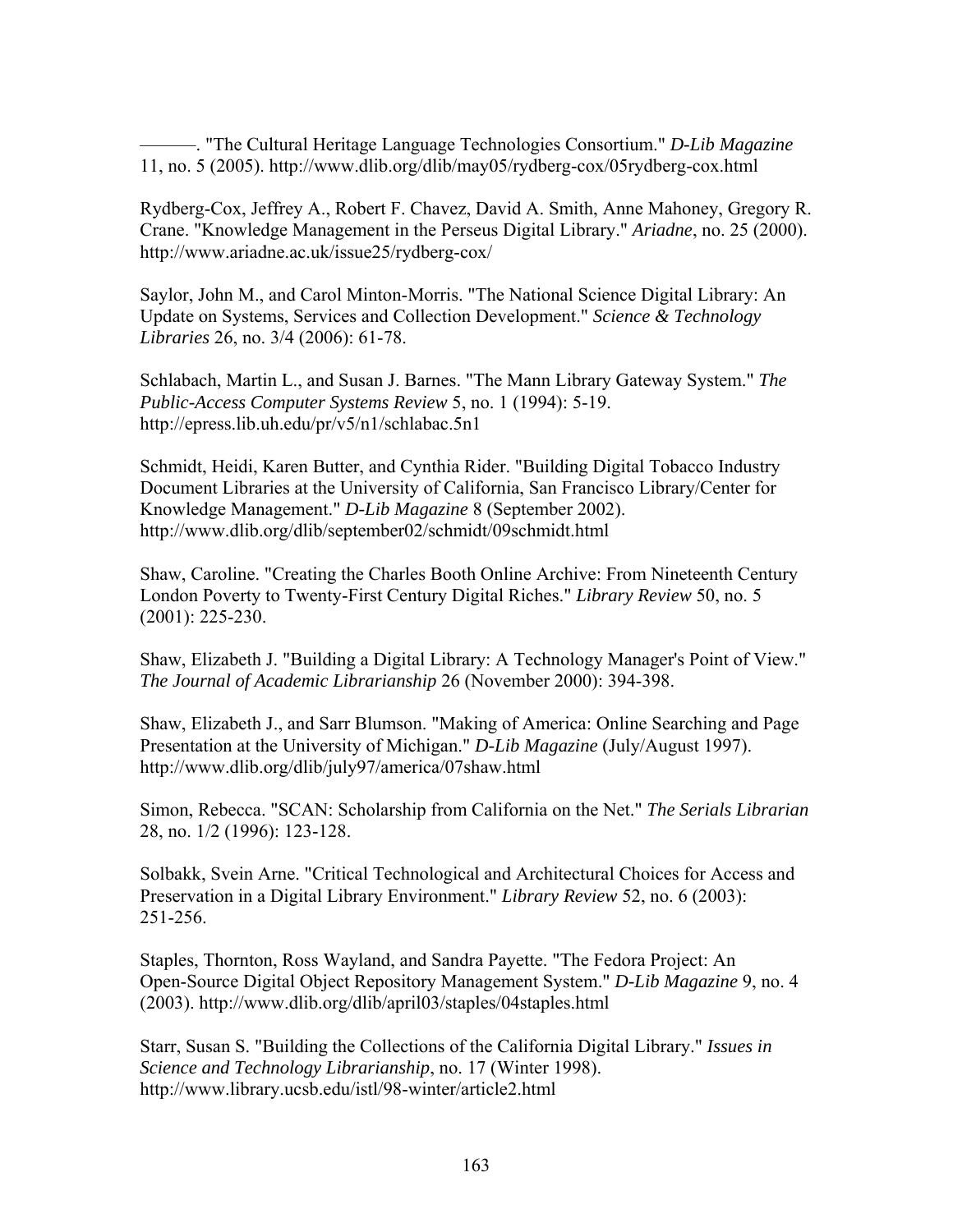Suleman, Hussein, Anthony Atkins, Marcos A. Goncalves, Robert K. France, Edward A. Fox, Vinod Chachra, Murray Crowder, and Jeff Young. "Networked Digital Library of Theses and Dissertations: Bridging the Gaps for Global Access—Part 1: Mission and Progress." *D-Lib Magazine* 7 (September 2001).

http://www.dlib.org/dlib/september01/suleman/09suleman-pt1.html

———. "Networked Digital Library of Theses and Dissertations: Bridging the Gaps for Global Access—Part 2: Services and Research." *D-Lib Magazine* 7 (September 2001). http://www.dlib.org/dlib/september01/suleman/09suleman-pt2.html

Terpstra, Judith A. K., Frederick Zarndt, David Ongley, and Stefan Boddie. "The Tundra Times Newspaper Digitization Project." *RLG DigiNews* 9, no. 1 (2005). http://digitalarchive.oclc.org/da/ViewObject.jsp?objid=0000070519&reqid=2196

Thompson, Larry A. "Electronic Theses and Dissertations at Virginia Tech." *Science & Technology Libraries* 20, no. 1 (2001): 87-101.

Turner, Adrian L. "Committing to Memory: A Project to Publish and Preserve California Local History Digital Resources." *Journal of Archival Organization* 4, no. 1/2 (2006): 11-27.

Underhill, Karen J., and Bruce Palmer. "Archival Content Anywhere@Anytime." *Internet Reference Services Quarterly* 7, no. 1/2 (2002): 19-30.

VandeCreek, Drew. "'Webs of Significance': The Abraham Lincoln Historical Digitization Project, New Technology, and the Democratization of History." *Digital Humanities Quarterly* 1, no. 1 (2007). http://www.digitalhumanities.org/dhq/vol/001/1/000003.html

Walker, Kizer. "Integrating a Free Digital Resource: The Status of Making of America in Academic Library Collections." *RLG DigiNews* 6, no. 1 (2002). http://digitalarchive.oclc.org/da/ViewObjectMain.jsp?fileid=0000070519:000006287618 &reqid=5195#feature2

Wanat, Thomas. "Indiana Program Strives to Digitize Music Without Sacrificing the Quality of Sound." *The Chronicle of Higher Education*, 2 May 1997, A29.

Weig, Eric, Kopana Terry, and Kathryn Lybarger. "Large Scale Digitization of Oral History: A Case Study." *D-Lib Magazine* 13, no. 5/6 (2007). http://www.dlib.org/dlib/may07/weig/05weig.html

Wiseman, Norman, Chris Rusbridge, and Stephen M. Griffin. "The Joint NSF/JISC International Digital Libraries Initiative." *D-Lib Magazine* 5 (June 1999). http://www.dlib.org/dlib/june99/06wiseman.html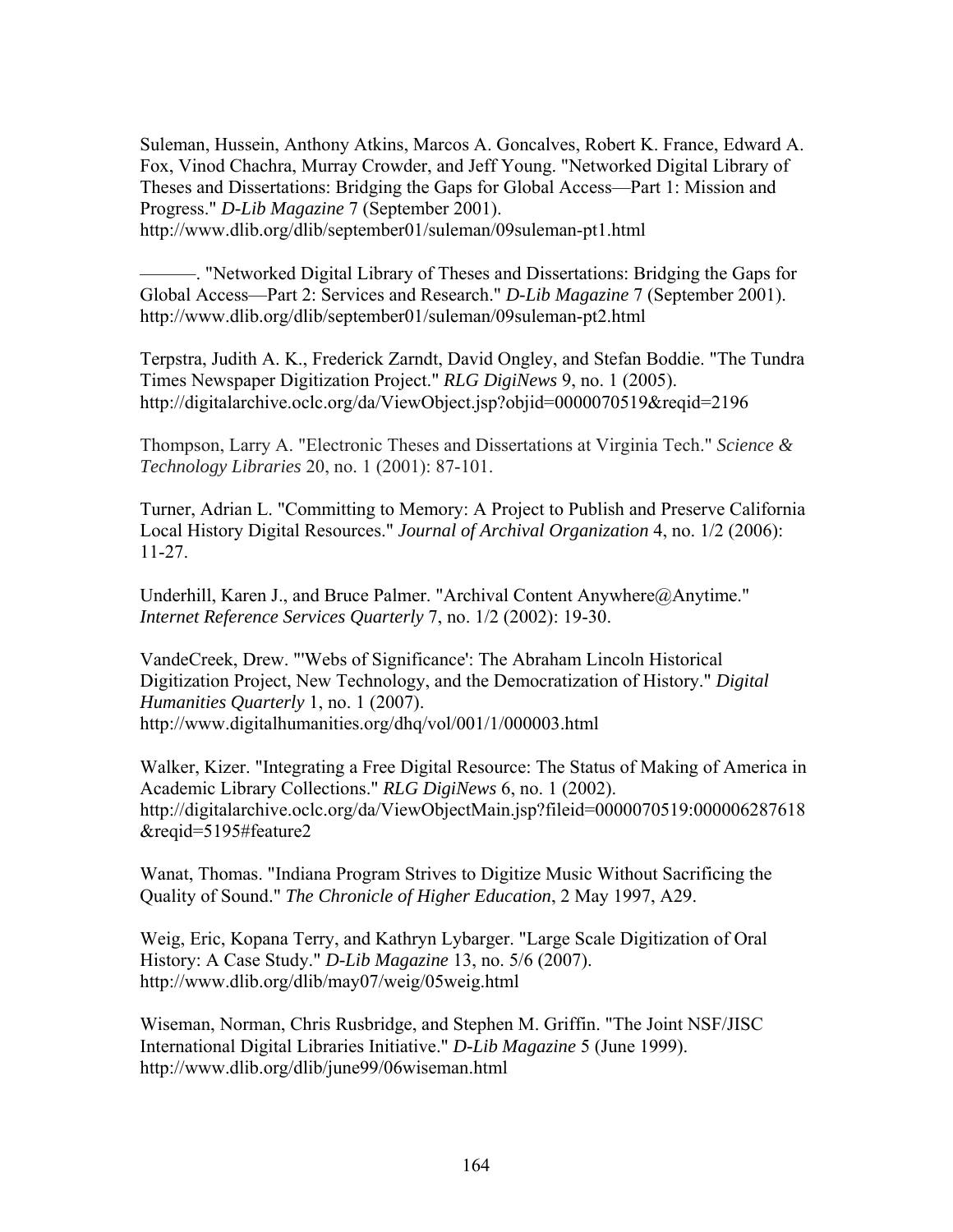Wisser, Katherine. "Meeting Metadata Challenges in the Consortial Environment: Metadata Coordination for North Carolina Exploring Cultural Heritage Online." *Library Hi Tech* 23, no. 2 (2005): 164-171.

Witten, Ian H. "Customizing Digital Library Interfaces with Greenstone." *TCDL Bulletin* 1, no. 1 (2003). http://www.ieee-tcdl.org/Bulletin/v1n1/witten/witten.html

———. "Examples of Practical Digital Libraries: Collections Built Internationally Using Greenstone." *D-Lib Magazine* 9 (March 2003). http://www.dlib.org/dlib/march03/witten/03witten.html

Witten, Ian H., Rodger J. McNab, Steve Jones, Mark Apperley, David Bainbridge, and Sally Jo Cunningham. "Mastering Complexity in a Distributed Digital Library." *Computer* 32 (February 1999): 74-79.

Wykoff, Leslie, Laurie Mercier, Trevor Bond, and Alan Cornish. "The Columbia River Basin Ethnic History Archive: A Tri-State Online History Database and Learning Center." *Library Hi Tech* 23, no. 2 (2005): 252-264.

Young, Jeffrey R. "Requiring Theses in Digital Form: The First Year at Virginia Tech." *The Chronicle of Higher Education*, 13 February 1998, A29-A31.

Zhang, Allison. "Creating Online Historical Scrapbooks with a User-Friendly Interface: A Case Study." *D-Lib Magazine* 13, no. 11/12 (2007). http://www.dlib.org/dlib/november07/zhang/11zhang.html

Zhang, Allison, and Don Gourley. "Building Digital Collections Using Greenstone Digital Library Software." *Internet Reference Services Quarterly* 11, no. 2 (2006): 71-89.

Zhang, Yin, Kyiho Lee, and Bum-Jong You. "Usage Patterns of an Electronic Theses and Dissertations System." *Online Information Review* 25, no. 6 (2001): 370-377.

Zhou, Qian. "The Development of Digital Libraries in China and the Shaping of Digital Librarians." *The Electronic Library* 23, no. 4 (2005): 433-441.

Zia, Lee L. "The NSF National Science, Mathematics, Engineering, and Technology Education Digital Library (NSDL) Program." *D-Lib Magazine* 6 (October 2000). http://www.dlib.org/dlib/october00/zia/10zia.html

———. "The NSF National Science, Technology, Engineering, and Mathematics Education Digital Library (NSDL) Program: New Projects in Fiscal Year 2002." *D-Lib Magazine* 8 (November 2002). http://www.dlib.org/dlib/november02/zia/11zia.html

———. "The NSF National Science, Technology, Engineering, and Mathematics Education Digital Library (NSDL) Program: New Projects from Fiscal Year 2004." *D-Lib Magazine* 11, no. 3 (2005). http://www.dlib.org/dlib/march05/zia/03zia.html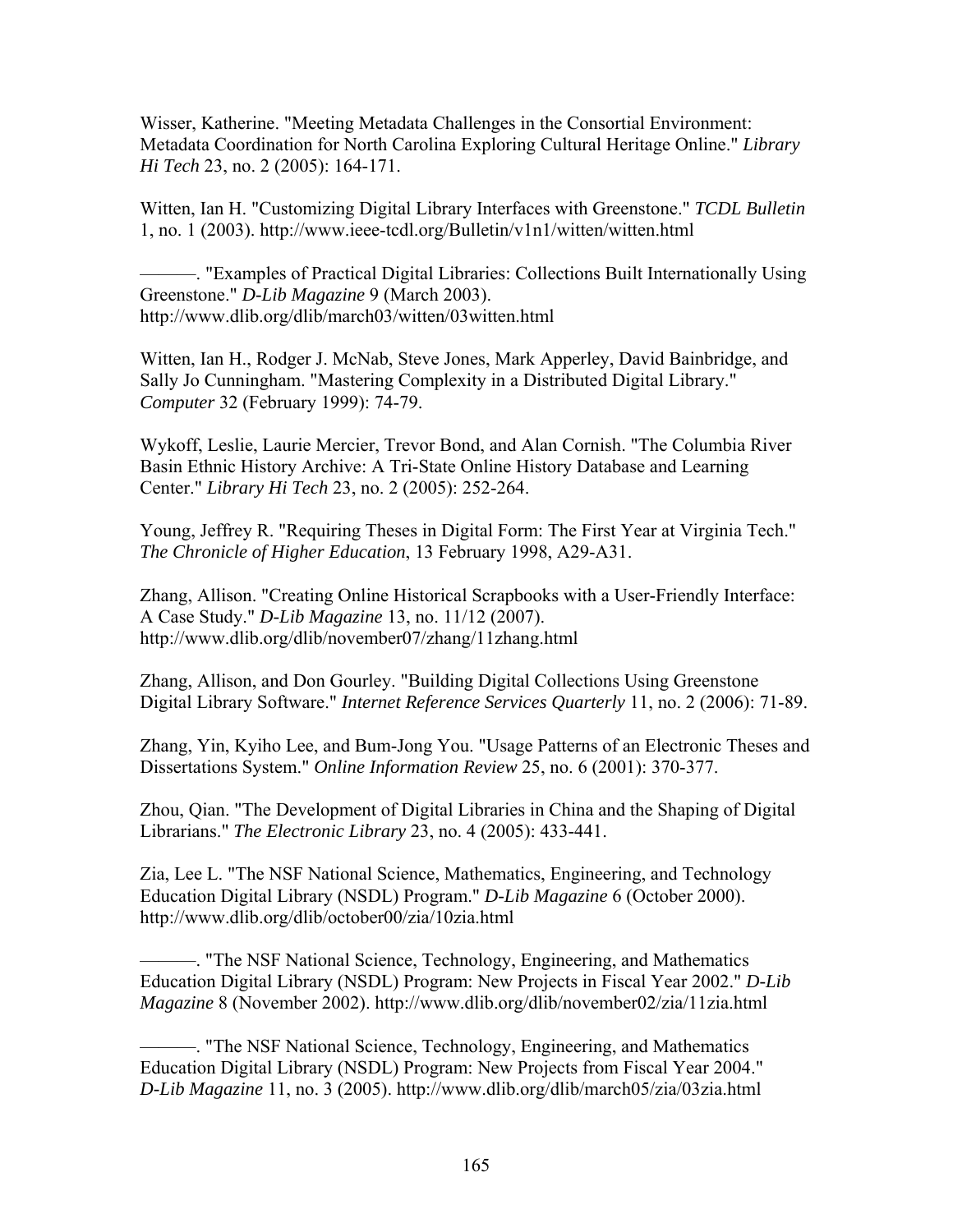# 6.3 General Works

Aiguo, Li. "CALIS: Acquiring Electronic Resources." *Library Collections, Acquisitions, & Technical Services* 27, no. 2 (2003): 261-267.

Albanese, Andrew Richard. "Moving from Books to Bytes." *Library Journal*, 1 September 2001, 52-54. http://www.libraryjournal.com/article/CA152765.html

Albitz, Rebecca S. "Electronic Resource Librarians in Academic Libraries: A Position Announcement Analysis, 1996-2001." *portal: Libraries and the Academy* 2, no. 4 (2002): 589-600.

Aldrich, Duncan M., and Greggory Stefanelli. "Library Services for a Digital Future." *EDUCAUSE Quarterly* 29, no. 1 (2006): 70-73. http://www.educause.edu/apps/eq/eqm06/eqm06112.asp?bhcp=1

Algenio, Emilie R. "A How-To Guide for Electronic Reserves; Or, If I Knew Then What I Know Now." *Journal of Interlibrary Loan, Document Delivery & Information Supply* 12, no. 3 (2002): 1-12.

Anderson, Douglas. "Allocation of Costs for Electronic Products in Academic Library Consortia." *College & Research Libraries* 67, no. 2 (2006): 123-135. http://www.ala.org/ala/acrl/acrlpubs/crljournal/backissues2006a/marcha/Anderson06.pdf

Appleton, Leo. "Perceptions of Electronic Library Resources in Further Education." *The Electronic Library* 24, no. 5 (2006): 619-634.

Atkinson, Ross. "Managing Traditional Materials in an Online Environment: Some Definitions and Distinctions for a Future Collection Management." *Library Resources & Technical Services* 42 (January 1998): 7-20.

———. "Networks, Hypertext, and Academic Information Services: Some Longer-Range Implications." *College & Research Libraries* 54 (May 1993): 199-215.

———. "Toward a Redefinition of Library Services." In *Virtually Yours: Models for Managing Electronic Resources and Services*, ed. Peggy Johnson and Bonnie MacEwan, 3-21. Chicago: American Library Association, 1999.

———. "Uses and Abuses of Cooperation in a Digital Age." *Collection Management* 28, no. 1/2 (2003): 3-20.

Austin, Brice. "A Brief History of Electronic Reserves." *Journal of Interlibrary Loan, Document Delivery & Information Supply* 12, no. 2 (2001): 1-15.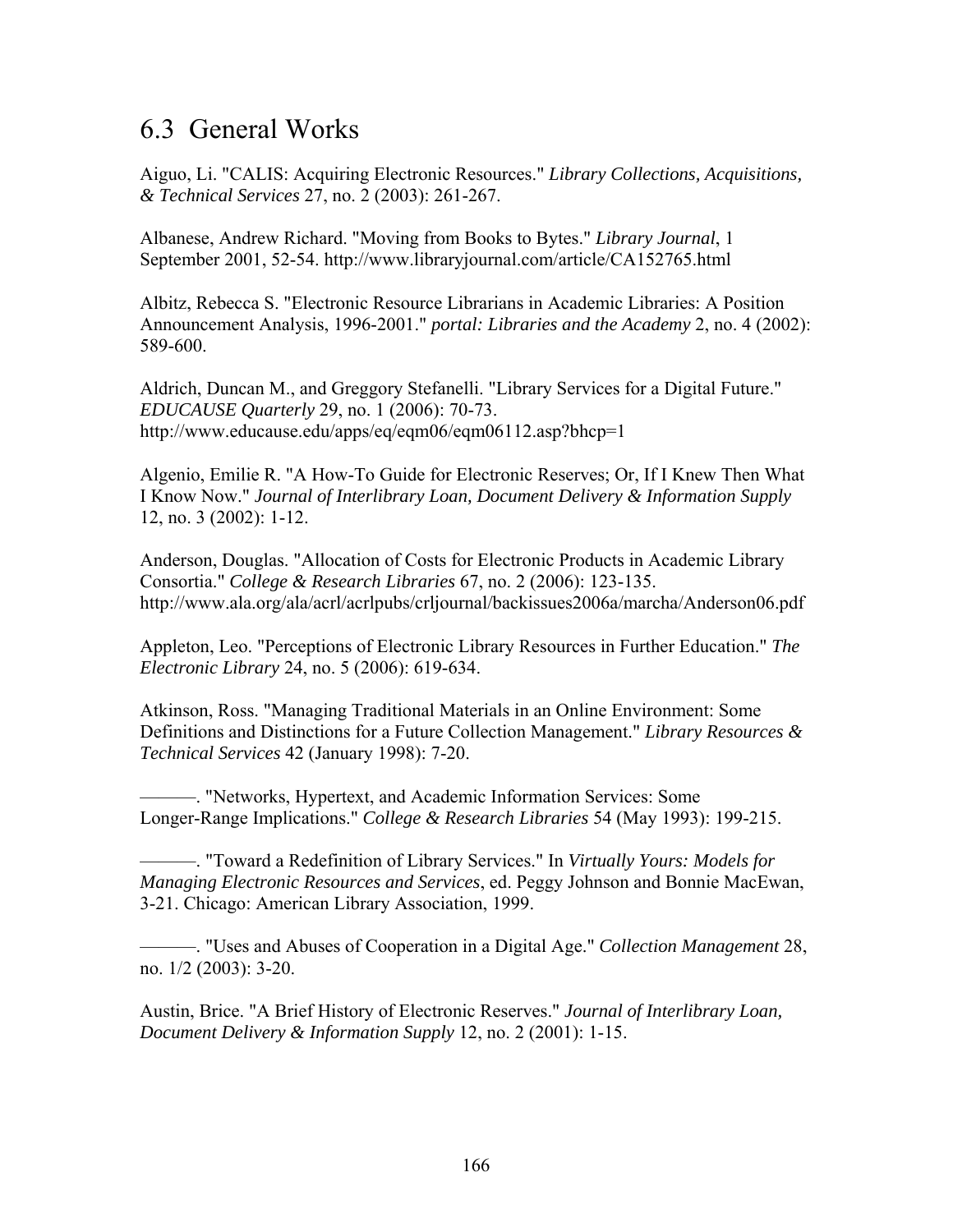Bailey, Charles W., Jr. "Bricks, Bytes, or Both? The Probable Impact of Scholarly Electronic Publishing on Library Space Needs." In *Information Imagineering: Meeting at the Interface*, ed. Milton T. Wolf, Pat Ensor, and Mary Augusta Thomas, 89-99. Chicago: American Library Association, 1998. http://www.digital-scholarship.org/cwb/bricks.htm

Bailey, Charles W., Jr., and Dana Rooks, eds. "Symposium on the Role of Network-Based Electronic Resources in Scholarly Communication and Research." *The Public-Access Computer Systems Review* 2, no. 2 (1991): 4-60. http://epress.lib.uh.edu/pr/v2/n2/bailey1.2n2

Baker, Gayle, and Carol Tenopir. "Managing the Unmanageable: Systematic Downloading of Electronic Resources by Library Users." *Journal of Library Administration* 44, no. 3/4 (2006): 11-24.

Ball, David. "Public Libraries and the Consortium Purchase of Electronic Resources." *The Electronic Library* 21, no. 4 (2003): 301-309. http://eprints.rclis.org/archive/00006938/

Bergman, Barbara J. "Looking at Electronic Resources Librarians: Is There Gender Equity within This Emerging Specialty?" *New Library World* 106, no. 3/4 (2005): 116-127.

Blecic, Deborah D., Joan B. Fiscella, and Stephen E. Wiberley, Jr. "Measurement of Use of Electronic Resources: Advances in Use Statistics and Innovations in Resource Functionality." *College & Research Libraries* 68, no. 1 (2007): 26-44. http://www.ala.org/ala/acrl/acrlpubs/crljournal/backissues2007a/crljanuary07/blecic07.pd f

Blummer, Barbara. "Opportunities for Libraries with Print-on-Demand Publishing." *Journal of Access Services* 3, no. 2 (2006): 41-54.

Bracke, Paul J. "Access to Remote Electronic Resources at the University of Arizona." *Science & Technology Libraries* 20, no. 2/3 (2001): 5-14.

Branin, Joseph, Frances Groen, and Suzanne Thorin. "The Changing Nature of Collection Management in Research Libraries." *Library Resources & Technical Services* 44 (January 2000): 23-32.

Bravo, Blanca Rodríguez, and María Luisa Alvite Díez. "Survey of the Providers of Electronic Publications Holding Contracts with Spanish University Libraries." *D-Lib Magazine* 11, no. 4 (2005). http://www.dlib.org/dlib/april05/alvite/04alvite.html

Brindley, Lynne J. "The Development of JISC Strategy on Electronic Collections." *Library Review* 47, no. 5/6 (1998): 271-276.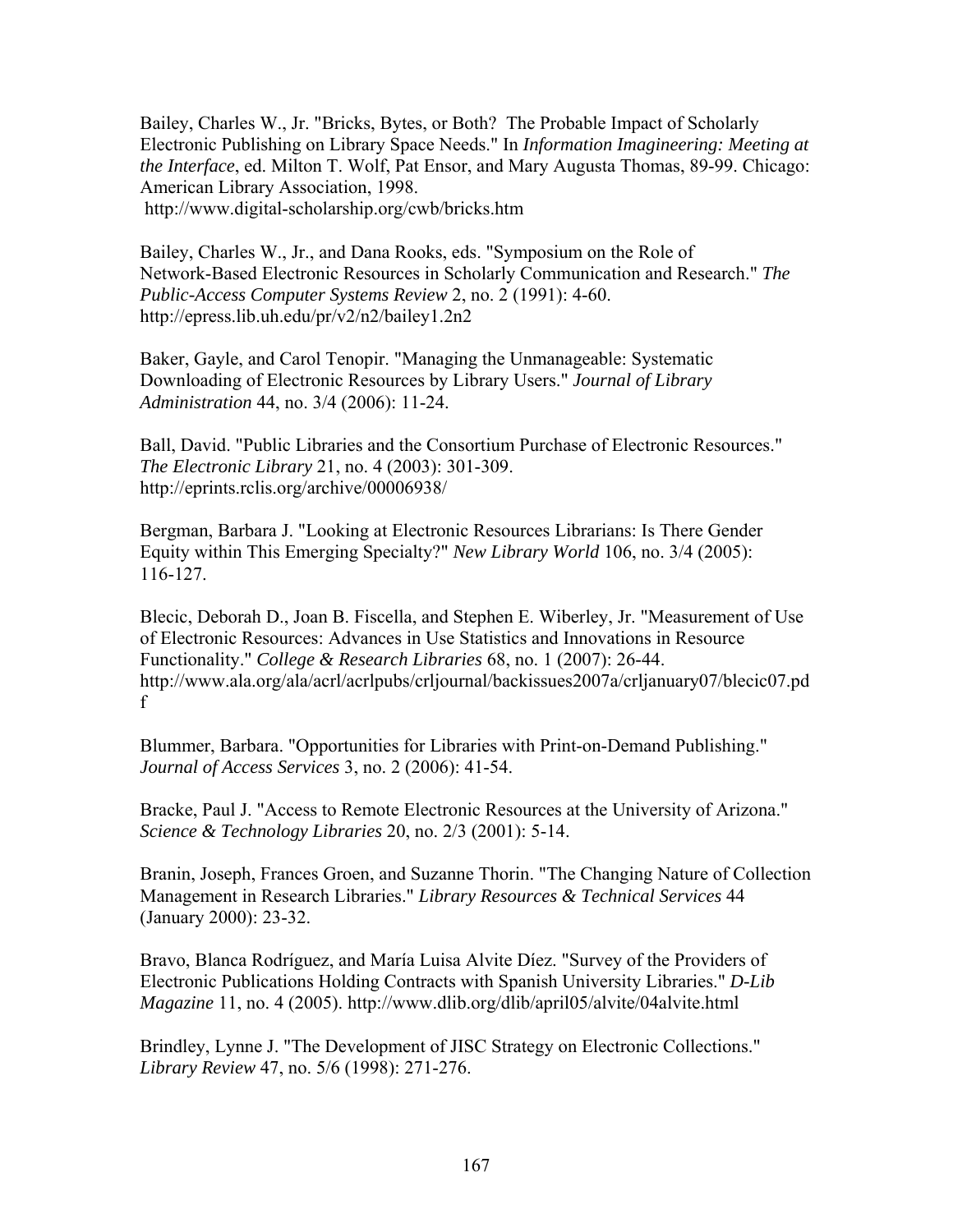⎯⎯⎯. "Joint Funding Councils' Libraries Review Group (the 'Follett') Report: The Contribution of the Information Technology Sub-Committee." *Program: Electronic Library and Information Systems* 40, no. 4 (2006): 311-314.

Brooks, Sam, and Thomas J. Dorst. "Issues Facing Academic Library Consortia and Perceptions of Members of the Illinois Digital Academic Library." *portal: Libraries and the Academy* 2, no. 1 (2002): 43-57.

Butler, Meredith. "Electronic Publishing and Its Impact on Libraries: A Literature Review." *Library Resources & Technical Services* 28 (January/March 1984): 41-58.

Calhoun, Karen. "From Information Gateway to Digital Library Management System: A Case Analysis." *Library Collections, Acquisitions, & Technical Services* 26, no. 2 (2002): 141-150.

Campbell, Jerry D. "Changing a Cultural Icon: The Academic Library as a Virtual Destination." *EDUCAUSE Review* 41, no. 1 (2006): 16-31. http://www.educause.edu/ir/library/pdf/erm0610.pdf

Casserly, Mary. "Developing a Concept of Collection for the Digital Age." *portal: Libraries and the Academy* 2 (October 2002): 577-587.

Chrzastowski, Tina E. "Electronic Reserves in the Science Library: Tips, Techniques, and User Perceptions." *Science & Technology Libraries* 20, no. 2/3 (2001): 107-119.

Cline, Nancy M. "Virtual Continuity: The Challenge for Research Libraries Today." *EDUCAUSE Review* 35 (May/June 2000): 22-28. http://www.educause.edu/ir/library/pdf/ERM0031.pdf

Cochrane, Lynn Scott. "If the Academic Library Ceased to Exist, Would We Have to Invent It?" *EDUCAUSE Review* 42, no. 1 (2007): 6–7. http://www.educause.edu/ir/library/pdf/ERM0714.pdf

Cole, Louise. "Making the Invisible Visible: Bringing E-Resources to a Wide Audience." *Serials* 19, no. 1 (2006): 37-41.

Conyers, Angela. "E-Measures: Developing Statistical Measures for Electronic Information Services." *Vine* 34, no. 4 (2004): 148-153.

Covey, Denise Troll. *Usage and Usability Assessment: Library Practices and Concerns*. Washington, DC: Digital Library Federation, Council on Library and Information Resources, 2002. http://www.clir.org/pubs/reports/pub105/pub105.pdf

Crawford, Walt. *Being Analog: Creating Tomorrow's Libraries*. Chicago: American Library Association, 1999.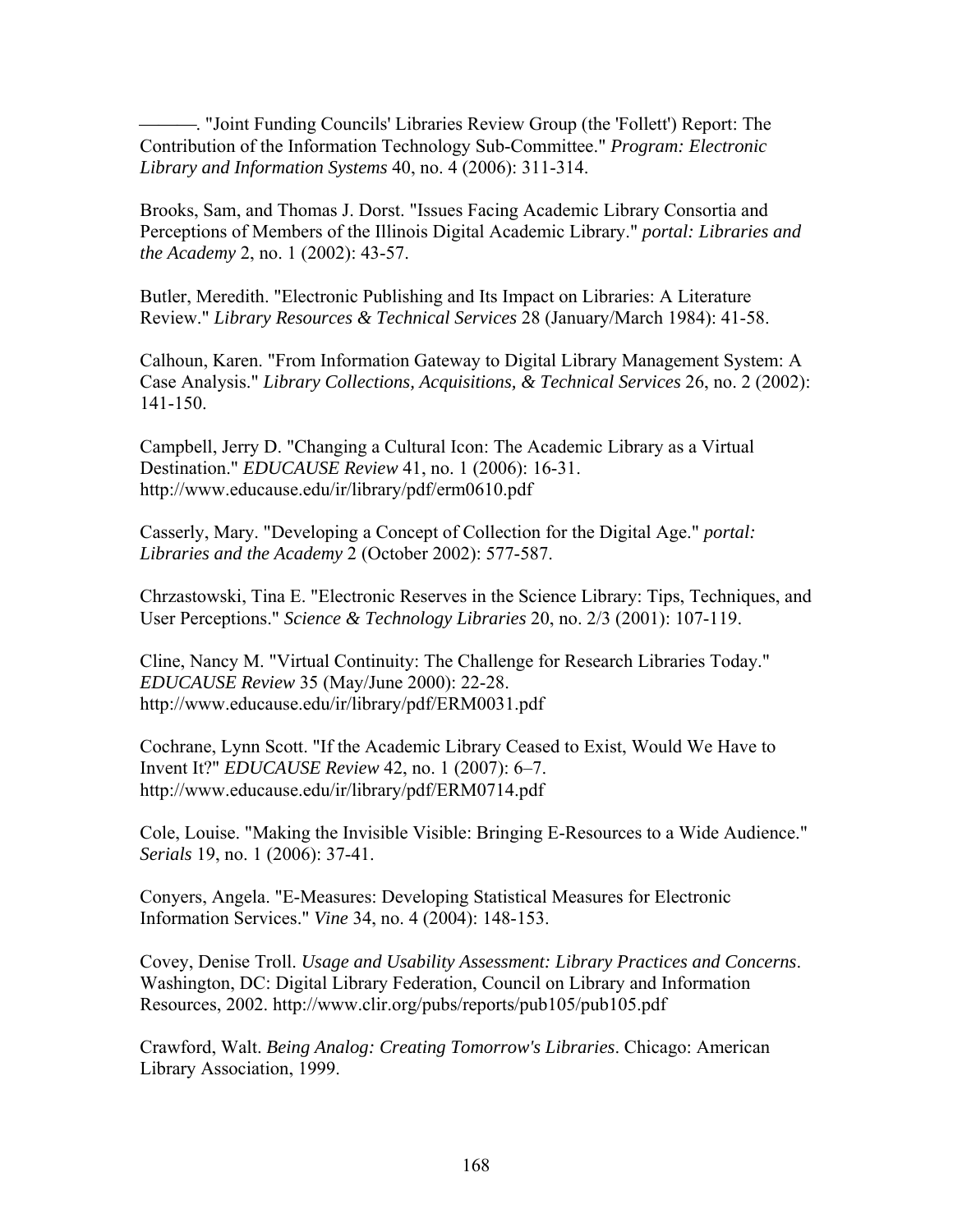Crawford, Walt, and Michael Gorman. *Future Libraries: Dreams, Madness, and Reality*. Chicago: American Library Association, 1995.

Croneis, Karen S., and Pat Henderson. "Electronic and Digital Librarian Positions: A Content Analysis of Announcements from 1990 through 2000." *The Journal of Academic Librarianship* 28, no. 4 (2002): 232-237.

Cummings, Anthony M., Marcia L. Witte, William G. Bowen, Laura O. Lazarus, and Richard H. Ekman. *University Libraries and Scholarly Communication: A Study Prepared for the Andrew W. Mellon Foundation*. Washington, DC: Association of Research Libraries, 1992. http://etext.lib.virginia.edu/subjects/mellon/

Davenport, Nancy. "Place as Library?" *EDUCAUSE Review* 41, no. 1 (2006): 12–13. http://www.educause.edu/ir/library/pdf/erm0616.pdf

Davis, Trisha L. "The Evolution of Selection Activities for Electronic Resources." *Library Trends* 45 (Winter 1997): 391-403. http://hdl.handle.net/2142/8100

Delsey, Tom. "The National Library's Role in Facilitating Scholarly Communications." *Canadian Journal of Communication* 22, no. 3/4 (1997): 89-104. http://www.cjc-online.ca/index.php/journal/article/view/1005/911

Dorner, Daniel G. "The Impact of Digital Information Resources on the Roles of Collection Managers in Research Libraries." *Library Collections, Acquisitions, & Technical Services* 28, no. 3 (2004): 249-274.

Duy, Joanna, and Liwen Vaughan. "Usage Data for Electronic Resources: A Comparison between Locally Collected and Vendor-Provided Statistics." *The Journal of Academic Librarianship* 29, no. 1 (2003): 16-22.

Ekman, Richard H., and Richard E. Quandt. "Scholarly Communication, Academic Libraries, and Technology." *Change* 27 (January/February 1995): 34-44.

Esterhazy, Jonathan. "Providing Authenticated Access to Web Resources." *College & Research News* 60 (September 1999): 617-618.

Farrell, Elizabeth F., and Florence Olsen. "A New Front in the Sweatshop Wars?" *The Chronicle of Higher Education*, 26 October 2001, A35-A36.

Faulkner, Lila A., and Karla L. Hahn. "Selecting Electronic Publications: The Development of a Genre Statement." *Issues in Science and Technology Librarianship*, no. 30 (2001). http://www.library.ucsb.edu/istl/01-spring/article1.html

Feeney, M., and Jill Newby. "Model for Presenting Resources in Scholar's Portal." *portal: Libraries and the Academy* 5, no. 2 (2005): 195-211.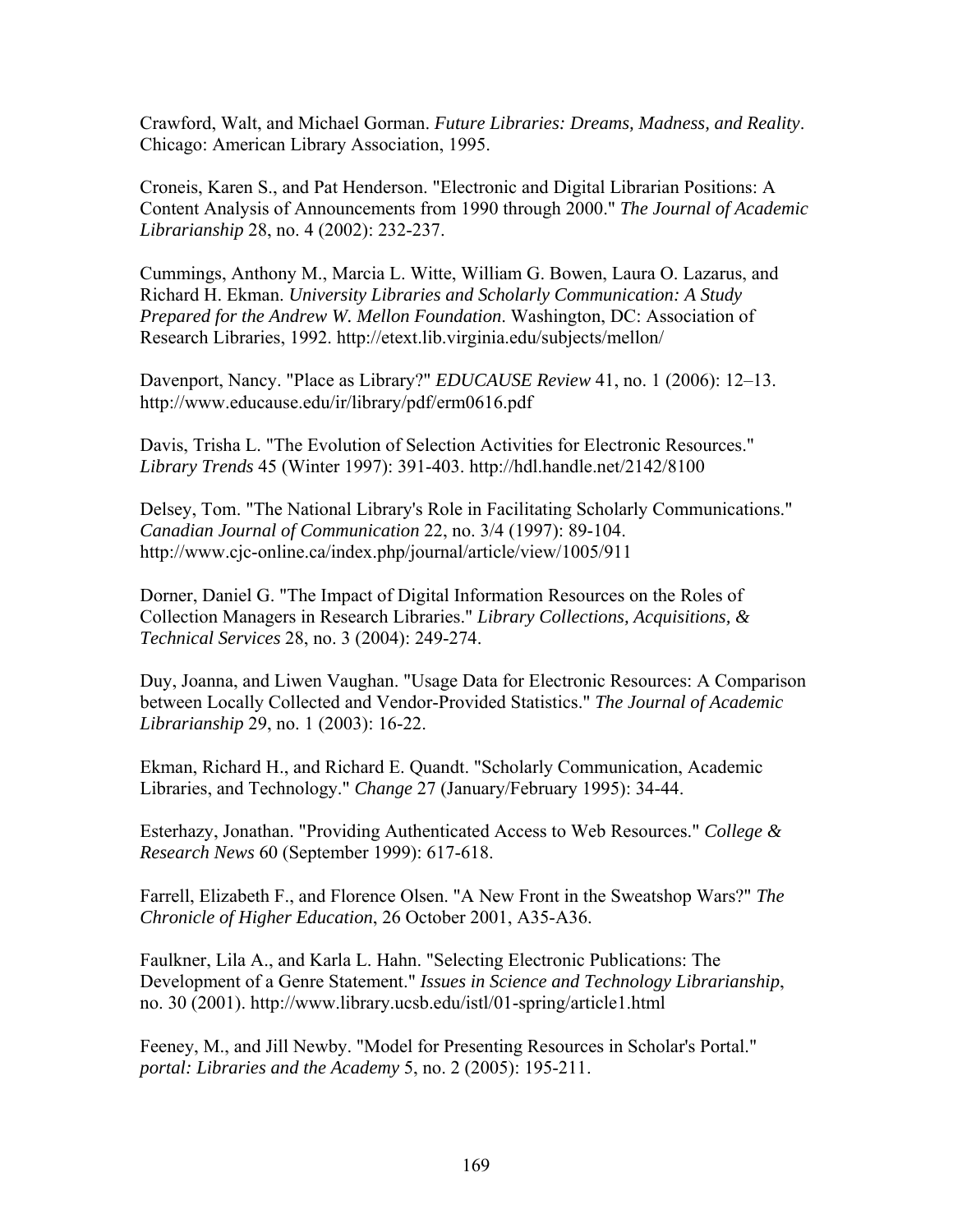Ferullo, Donna L. "The Challenge of E-Reserves." *Netconnec*t (Summer 2002): 33-35. http://www.libraryjournal.com/article/CA232350.html

Fisher, William. "The Electronic Resources Librarian Position: A Public Services Phenomenon?" *Library Collections, Acquisitions, and Technical Services* 27, no. 1 (2003): 3-17.

Fons, Theodore A., and Timothy D. Jewell. "Envisioning the Future of ERM Systems." *The Serials Librarian* 52, no. 1/2 (2007): 151-166.

Forsythe, Kathleen, and Steve Shadle. "University of Washington Libraries Digital Registry." *Journal of Internet Cataloging* 5, no. 4 (2002): 51-65.

French, Beverlee. "The Economics and Management of Digital Resources in a Multi-Campus, Multi-Library University: The Shared Digital Collection." *Collection Management* 28, no. 1/2 (2003): 45-54.

Friend, Frederick J. "UK Access to UK Research." *Serials: The Journal for the Serials Community* 20, no. 3 (2007): 231-234. http://eprints.ucl.ac.uk/4842/

Frumkin, Jeremy. "The Wiki and the Digital Library." *OCLC Systems & Services: International Digital Library Perspectives* 21, no. 1 (2005): 18-22.

Galloway, Laura. "Innovative Interfaces' Electronic Resource Management as a Catalyst for Change at Glasgow University Library." *The Serials Librarian* 51, no. 1 (2006): 83-94

Gandel, Paul B. "Libraries: Standing at the Wrong Platform, Waiting for the Wrong Train?" *EDUCAUSE Review* 40, no. 6 (2005): 10–11. http://www.educause.edu/ir/library/pdf/ERM05610.pdf

Gherman, Paul M. "Found Money: Trading Infrastructure for Information." *Journal of Library Administration* 31, no. 2 (2000): 49-62.

Goerwitz, Richard. "Pass-Through Proxying as a Solution to the Off-Site Web-Access Problem." *D-Lib Magazine* (June 1998). http://www.dlib.org/dlib/june98/stg/06goerwitz.html

Goodram, Richard J. "The E-RBR: Confirming the Technology and Exploring the Law of 'Electronic Reserves': Two Generations of the Digital Library System at the SDSU Library." *The Journal of Academic Librarianship* 22, no. 2 (1996): 118-123.

Grace, Claire, and Alison Bremner. "Getting the Value from Evaluation: Where to Get the Data and What You Can Do with It." *Vine* 34, no. 4 (2004): 161-165.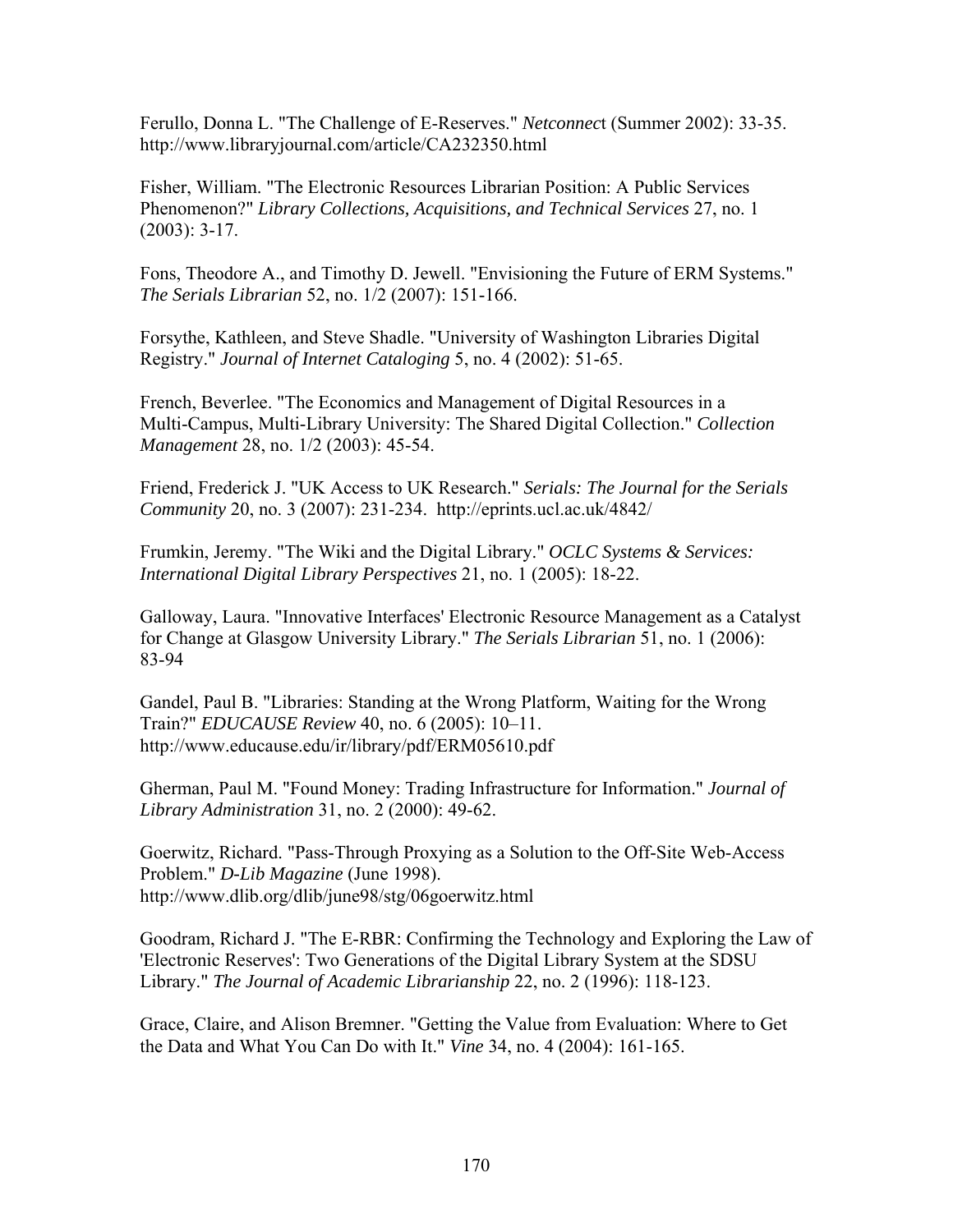Gray, Edward, and Anne Langley. "Public Services and Electronic Resources: Perspectives from the Science and Engineering Libraries at Duke University." *Issues in Science & Technology Librarianship*, no. 35 (2002). http://www.istl.org/02-summer/article2.html

Greenstein, Daniel. "Research Libraries' Costs of Doing Business (and Strategies for Avoiding Them)." *EDUCAUSE Review* 39, no. 5 (2004): 72–73. http://www.educause.edu/ir/library/pdf/ERM04510.pdf

Grycz, Czeslaw Jan. "Resource Sharing in the Systematic Context of Scholarly Communication." *Library Trends* 45 (Winter 1997): 499-517. http://hdl.handle.net/2142/8095

Harper, Tim, and Barbara P. Norelli. "The Business of Collaboration and Electronic Collection Development." *Collection Building* 26, no. 1 (2007): 15-19.

Hartland-Fox, Rebecca, and Stella Thebridge. "Electronic Information Services Evaluation: Current Activity and Issues in UK Academic Libraries." *Serials* 16, no. 1 (2003): 63-68.

Hecker, Thomas E. "The Post-Petroleum Future of Academic Libraries." *Journal of Scholarly Publishing* 38, no. 4 (2007): 183-199.

Hendricks, Arthur. "SUSHI, Not Just a Tasty Lunch Anymore: The Development of the NISO Committee SU's SUSHI Standard." *Library Hi Tech* 25, no. 3 (2007): 422-429.

Hilton, Christopher, and Dave Thompson. "Further Experiences in Collecting Born Digital Archives at the Wellcome Library." *Ariadne*, no. 53 (2007). http://www.ariadne.ac.uk/issue53/hilton-thompson/

Hiremath, Uma. "Electronic Consortia: Resource Sharing in the Digital Age." *Collection Building* 20, no. 2 (2001): 80-87.

Intner, Sheila S. "Impact of the Internet on Collection Development: Where Are We Now? Where Are We Headed? An Informal Study." *Library Collections, Acquisitions, & Technical Services* 25, no. 3 (2001): 307-322.

Jaffe, Lee David. "The Information Revolution Is Over." *Serials Review* 20, no. 4 (1994): 7-10.

Jasper, Richard P. "Collaborative Roles in Managing Electronic Publications." *Library Collections, Acquisitions, & Technical Services* 26, no. 4 (2002): 335-361.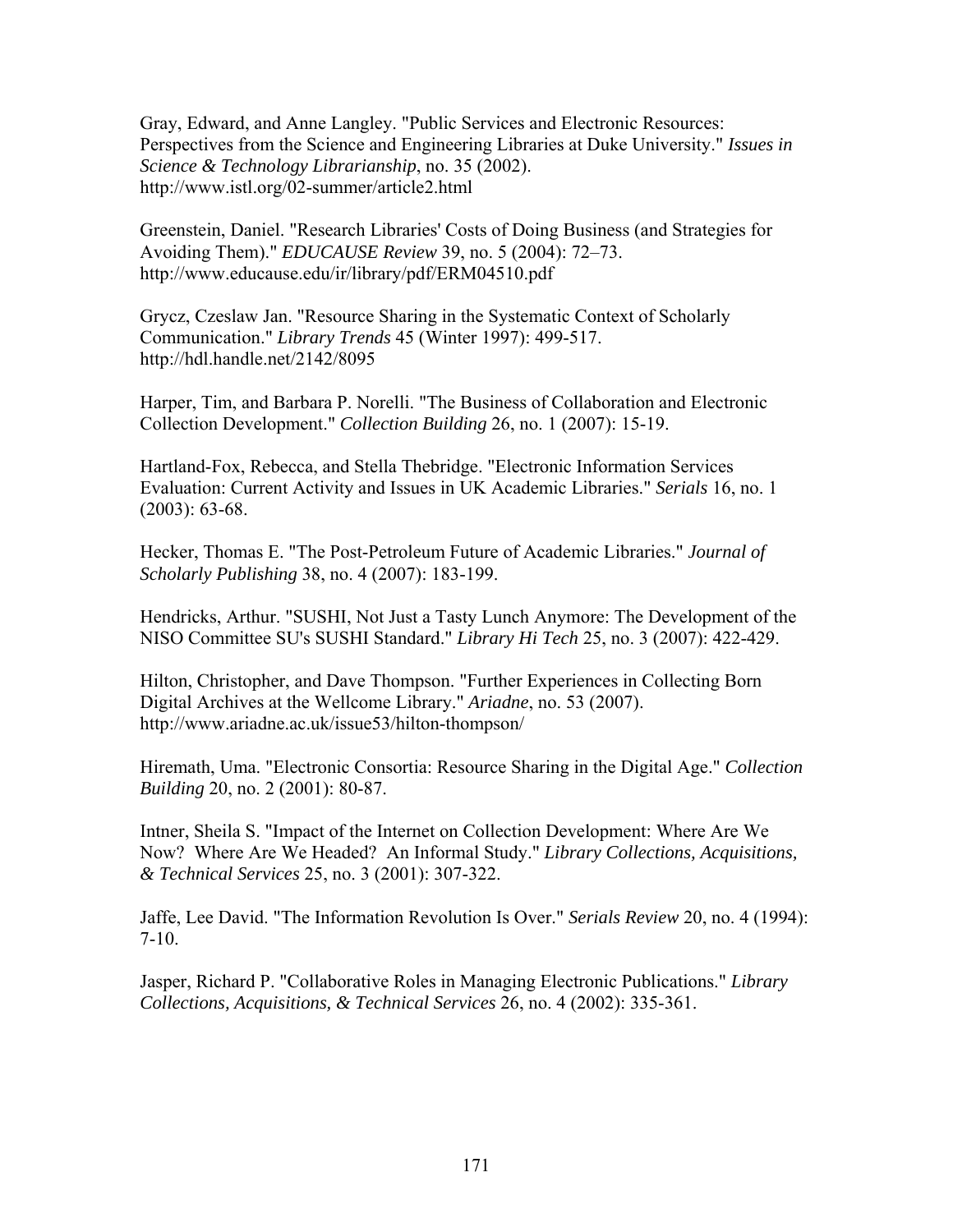Jewell, Timothy D. *Selection and Presentation of Commercially Available Electronic Resources: Issues and Practices*. Washington, DC: Digital Library Federation, Council on Library and Information Resources, 2001. http://www.clir.org/pubs/reports/pub99/pub99.pdf

Jewell, Timothy D., Ivy Anderson, Adam Chandler, Sharon E. Farb, Kimberly Parker, Angela Riggio, and Nathan D. M. Robertson. *Electronic Resource Management: The Report of the DLF Initiative*. Washington, DC: Digital Library Federation, 2004. http://www.diglib.org/pubs/dlfermi0408/

Joint, Nicholas. "Digital Libraries and the Future of the Library Profession." *Library Review* 56, no. 1 (2007): 12-23.

Kaufman, Paula. "Whose Good Old Days Are These? A Dozen Predictions for the Digital Age." *Journal of Library Administration* 35, no. 3 (2001): 5-19.

Keller, Michael A., Victoria A. Reich, and Andrew C. Herkovic. "What Is a Library Anymore, Anyway?" *First Monday* 8, no. 5 (2003). http://www.firstmonday.dk/issues/issue8\_5/keller/index.html

Kellerman, L. Suzanne. "Out-of-Print Digital Scanning: An Acquisitions and Preservation Alternative." *Library Resources & Technical Services* 46 (January 2002):  $3 - 10$ .

Kennedy, Marie R. "Dreams of Perfect Programs: Managing the Acquisition of Electronic Resources." *Library Collections, Acquisitions, & Technical Services* 28, no. 4 (2004): 449-458.

Kibbey, Mark, and Nancy H. Evans. "The Network Is the Library." *Educom Review* 24 (Fall 1989): 15-20.

Koehler, Barbara M., and Nancy K. Roderer. "Scholarly Communications Program: Force for Change." *Biomedical Digital Libraries* 3 (Article 6 2006). http://www.bio-diglib.com/content/3/1/6

Koehler, Wallace. "Digital Libraries, Digital Containers, 'Library Patrons,' and Visions for the Future." *The Electronic Library* 22, no. 5 (2004): 401-407.

Krieb, Dennis. "You Can't Get There from Here: Issues in Remote Access to Electronic Journals for a Health Sciences Library." *Issues in Science and Technology Librarianship* (Spring 1999). http://www.library.ucsb.edu/istl/99-spring/article3.html

Landes, Sonja. "Electronic Reserves at Milne Library SUNY Geneseo." *Journal of Interlibrary Loan, Document Delivery & Information Supply* 12, no. 1 (2001): 27-33.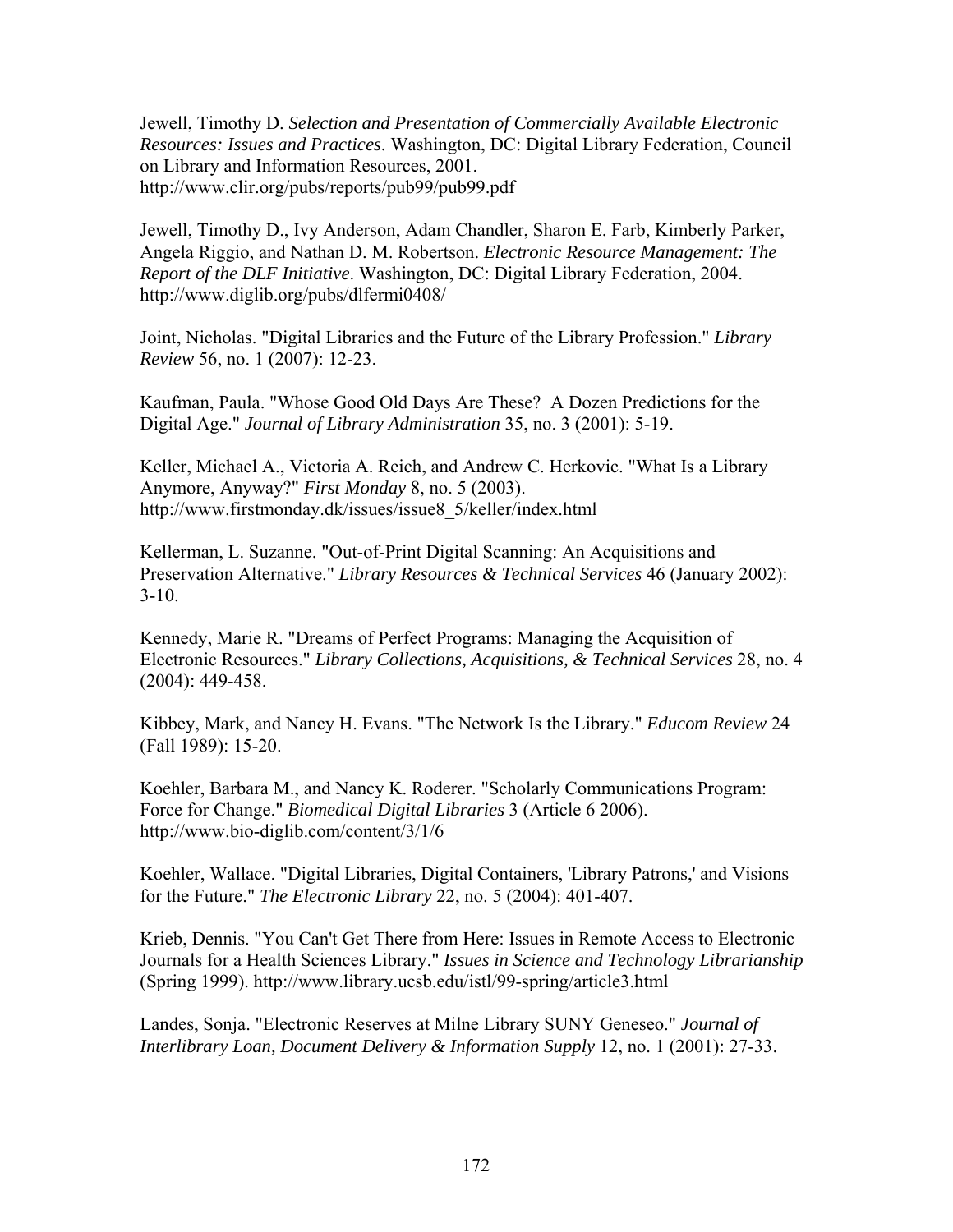Landesman, Margaret, and Johann van Reenen. "Consortia vs. Reform: Creating Congruence." *The Journal of Electronic Publishing* 6 (December 2000). http://hdl.handle.net/2027/spo.3336451.0006.203

Lee, Hur-Li. "What Is a Collection?" *Journal of the American Society for Information Science* 51 (October 2000): 1106-1113.

Lee, Stuart D., and Frances Boyle. *Building an Electronic Resource Collection: A Practical Guide*. London: Facet Publishing, 2004.

Leggate, Peter. "Acquiring Electronic Products in the Hybrid Library: Prices, Licenses, Platforms and Users." *Serials* 11 (July 1998): 103-108.

Lewis, David W. "Inventing the Electronic University." *College & Research Libraries* 49 (July 1988): 291-304. http://hdl.handle.net/1805/371

———. "What if Libraries Are Artifact-Bound Institutions?" *Information Technology and Libraries* 17 (December 1998): 191-197. http://hdl.handle.net/1805/434

Loughry, Patricia, and Amy W. Shannon. "Managing Selection and Implementation of Electronic Products: One Tiny Step in Organization, One Giant Step for the University of Nevada, Reno." *Serials Review* 26, no. 3 (2000): 32-44.

Lougee, Wendy P. "Beyond Access: New Concepts, New Tensions for Collection Development in a Digital Environment." *Collection Building* 14, no. 3 (1995): 19-25.

———. *Diffuse Libraries: Emergent Roles for the Research Library in the Digital Age*. Washington, DC: Council on Library and Information Resources, 2002. http://www.clir.org/pubs/reports/pub108/pub108.pdf

Lynch, Clifford. "From Automation to Transformation: Forty Years of Libraries and Information Technology in Higher Education." *EDUCAUSE Review* 35 (January/February 2000): 60-68. http://www.educause.edu/ir/library/pdf/ERM0018.pdf

———. "Life after Graduation Day: Beyond the Academy's Digital Walls." *EDUCAUSE Review* 38, no. 5 (2003): 12-13. http://www.educause.edu/ir/library/pdf/erm0356.pdf

———. "The Technological Framework for Library Planning in the Next Decade." *New Directions for Higher Education*, no. 90 (1995): 93-105.

———. "The Transformation of Scholarly Communication and the Role of the Library in the Age of Networked Information." *The Serials Librarian* 23, no. 3/4 (1993): 5-20.

Lynden, Frederick C. "Budgeting for Collection Development in the Electronic Environment." *Journal of Library Administration* 28, no. 4 (1999): 37-56.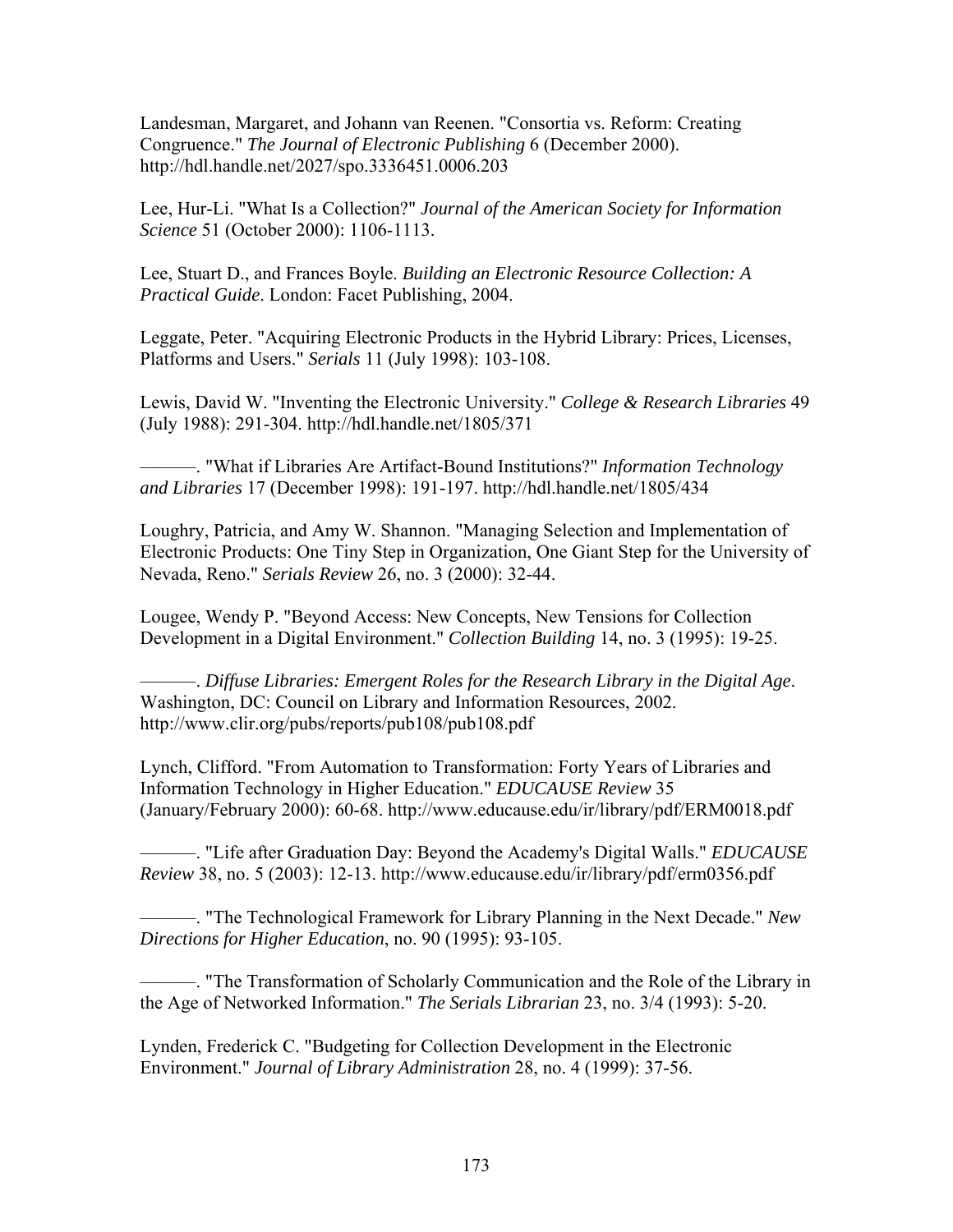———. "Tradeoffs or Not: The Pros and Cons of the Electronic Library." *Collection Management* 21, no. 1 (1996): 65-92.

Manoff, Marlene. "Hybridity, Mutability, Multiplicity: Theorizing Electronic Library Collections." *Library Trends* 49 (Summer 2000): 857-876.

———. "Revolutionary or Regressive? The Politics of Electronic Collection Development." In *Scholarly Publishing: The Electronic Frontier*, ed. Robin P. Peek and Gregory B. Newby, 215-229. Cambridge, MA: The MIT Press, 1996.

———. "The Symbolic Meaning of Libraries in a Digital Age." *portal: Libraries and the Academy* 1, no. 4 (2001): 371-381.

Maple, Amanda. "Online Music Services and Academic Libraries." *ARL: A Bimonthly Report on Research Library Issues and Actions from ARL, CNI, and SPARC*, no. 244 (2006): 11-16. http://www.arl.org/bm~doc/arlbr244music.pdf

Marcum, Deanna B. "Research Questions for the Digital Era Library." *Library Trends* 51, no. 4 (2003): 636-651. http://hdl.handle.net/2142/8493

Markuson, Barbara Evans, and Elaine W. Woods, eds. *Networks for Networkers II: Critical Issues for Libraries in the National Network Environment*. New York: Neal-Schuman Publishers, Inc., 1993.

Martin, Robert Sidney, ed. *Scholarly Communication in an Electronic Environment: Issues for Research Libraries*. Chicago: Rare Books and Manuscript Section, Association of College and Research Libraries, American Library Association, 1993.

McClure, Charles R. "Strategies for Collecting Networked Statistics: Practical Suggestions." *Vine* 34, no. 4 (2004): 166-171.

McDonald, Jenny, and Adrienne Kebbell. "Access in an Increasingly Digital World." *The Electronic Library* 22, no. 6 (2004): 498-508.

McGrath, Mike. "Interlending and Document Supply: A Review of Recent Literature⎯XLIV." *Interlending & Document Supply* 31, no. 1 (2003): 35-41.

McMillan, Gail. "Librarians as Publishers: Is the Digital Library an Electronic Publisher?" *College & Research Libraries News* 61 (November 2000): 928-931.

McNicol, Sarah. "The eVALUEd Toolkit: A Framework for the Qualitative Evaluation of Electronic Information Services." *Vine* 34, no. 4 (2004): 172-175.

Mercer, Linda S. "Measuring the Use and Value of Electronic Journals and Books." *Issues in Science and Technology Librarianship* (Winter 2000). http://www.library.ucsb.edu/istl/00-winter/article1.html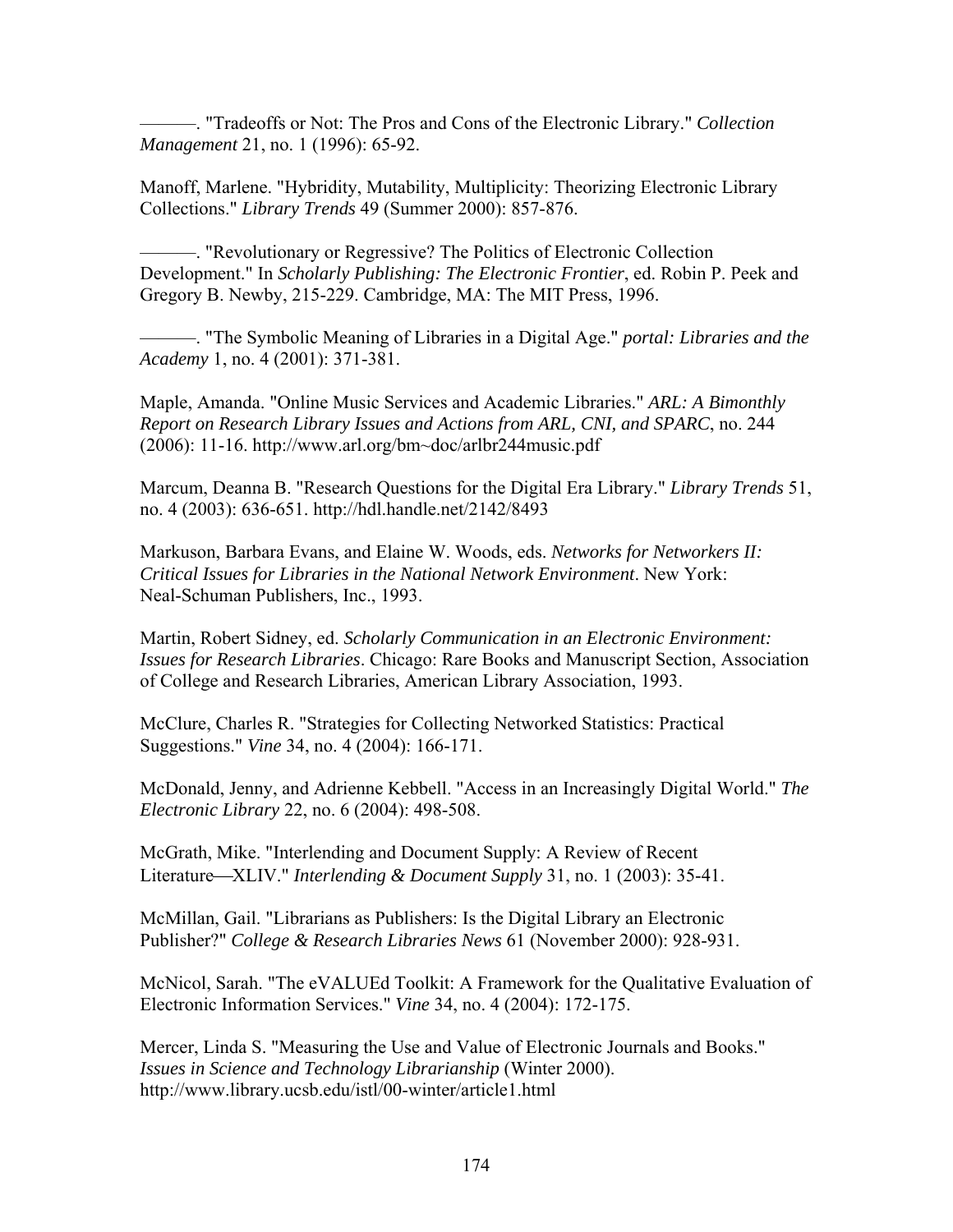Metz, Paul. "Principles of Selection for Electronic Resources." *Library Trends* 48 (Spring 2000): 711-728. http://hdl.handle.net/2142/8311

———. "The View From a University Library." *Change* 27 (January/February 1995): 29-33.

Miller, Paul. "Web 2.0: Building the New Library." *Ariadne*, no. 45 (2005). http://www.ariadne.ac.uk/issue45/miller/

Mirsky, Phyllis S. "The University of California's Collection Development Collaboration: A Campus Perspective." *Collection Management* 28, no. 1/2 (2003): 55-61.

Molyneux, Robert. "COUNTER, XML, and Online Serials Measurement." *Against the Grain* 15, no. 1 (2003): 92-94.

Neal, James G. "Chaos Breeds Life: Finding Opportunities for Library Advancement during a Period of Collection Schizophrenia." *Journal of Library Administration* 28, no. 1 (1999): 3-17.

Nicholas, David, Paul Huntington, Hamid R. Jamali, and Carol Tenopir. "What Deep Log Analysis Tells Us about the Impact of Big Deals: Case Study OhioLINK." *Journal of Documentation* 62, no. 4 (2006): 482-508.

Okerson, Ann. "Are We There Yet? Online E-Resources Ten Years After." *Library Trends* 48 (Spring 2000): 671-693. http://hdl.handle.net/2142/8312

Packer, Donna. "Acquisitions Allocations: Fairness, Equity and Bundled Pricing." *portal: Libraries and the Academy* 1, no. 3 (2001): 209-224.

Pesch, Oliver. "SUSHI: Simplifying the Delivery of Usage Statistics." *Learned Publishing* 20, no. 1 (2007): 23-29. http://www.ingentaconnect.com/content/alpsp/lp/2007/00000020/00000001/art00006

Peters, Thomas A. "What's the Use? The Value of E-Resource Usage Statistics." *New Library World* 103, no. 1/2 (2002): 39-47.

Petrick, Joseph. "The Electronic Library: Responses from the State University of New York (SUNY)." *OCLC Systems & Services* 20, no. 4 (2004): 174-182.

Pilston, Anna Klump, and Richard L. Hart. "Student Response to a New Electronic Reserves System." *The Journal of Academic Librarianship* 28, no. 3 (2002): 147-151.

Sadeh, Tamar, and Mark Ellingsen. "Electronic Resource Management Systems: The Need and the Realization." *New Library World* 105, no. 5/6 (2005): 208-218.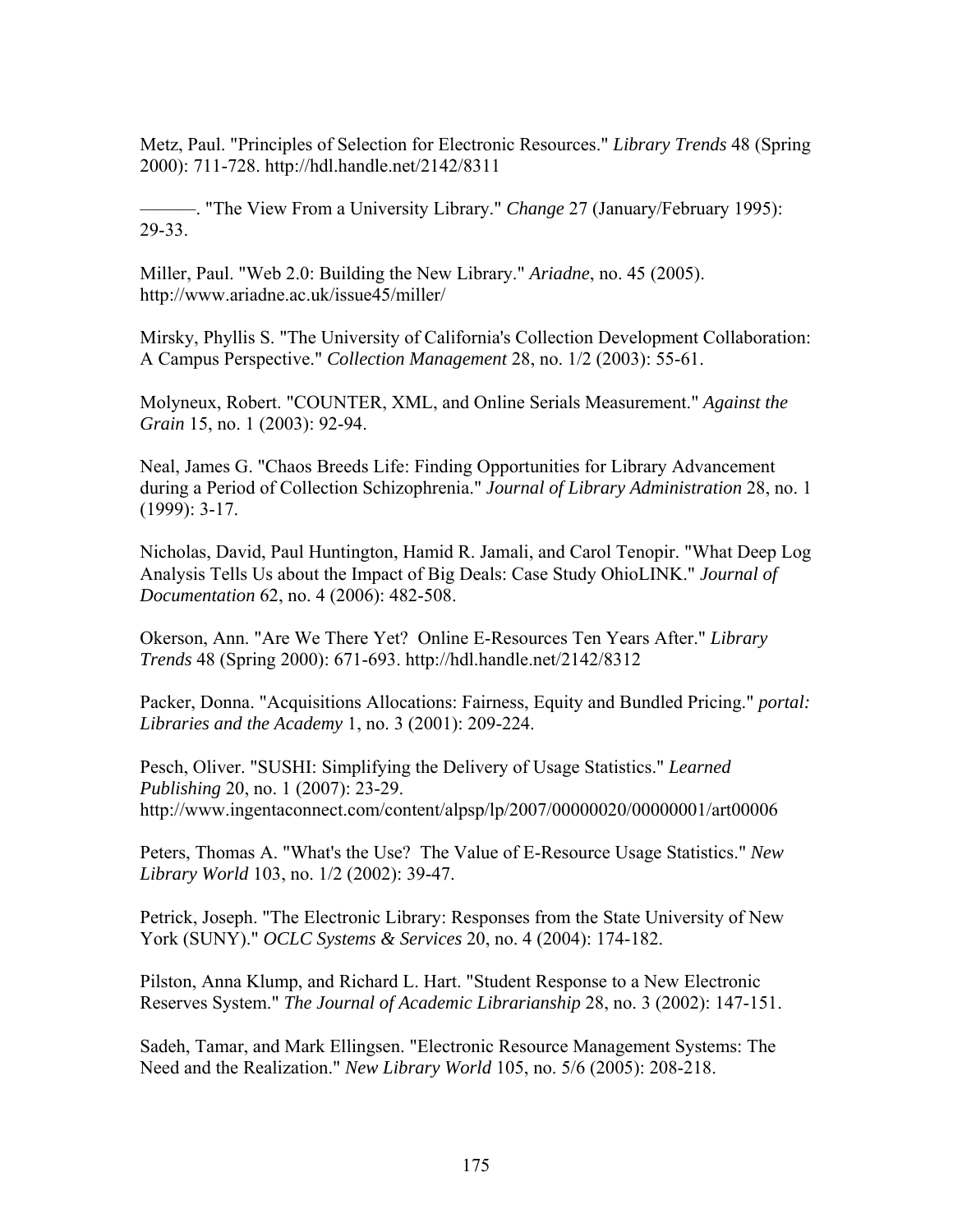Samson, Sue, Sebastian Derry, and Holly Eggleston. "Networked Resources, Assessment and Collection Development." *The Journal of Academic Librarianship* 30, no. 6 (2004): 476-481.

Sánchez Vignau, Bárbara Susana, and Ileana Lourdes Presno Quesada. "Collection Development in a Digital Environment: An Imperative for Information Organizations in the Twenty-First Century." *Collection Building* 25, no. 4 (2006): 139-144.

Sapp, Gregg, and Ron Gilmour. "A Brief History of the Future of Academic Libraries: Predictions and Speculations from the Literature of the Profession, 1975 to 2000—Part One, 1975 to 1989." *portal: Libraries and the Academy* 2, no. 4 (2002): 553-576.

———. "A Brief History of the Future of Academic Libraries: Predictions and Speculations from the Literature of the Profession, 1975 to 2000—Part Two, 1990 to 2000*." portal: Libraries and the Academy* 3, no. 1 (2003): 13-34.

Schäffler, Hildegard. "How to Organise the Digital Library: Reengineering and Change Management in the Bayerische Staatsbibliothek, Munich." *Library Hi Tech* 22, no. 4 (2004): 340-346.

Schatzle, Chad. "A Proposed Solution to the Scholarly Communications Crisis." *Journal of Access Services* 3, no. 3 (2005): 37-47.

Schneider, Anette. "A Nationwide Solution for the Management of Electronic Resources." *Serials* 18, no. 1 (2005): 59-63.

Secker, Jane, Martin Oliver, and Martin Reid. "Electronic Reserves at University College London: Understanding the Needs of Academic Departments." *Journal of Interlibrary Loan, Document Delivery & Information Supply* 12, no. 2 (2001): 45-69.

Sellen, Mary, and Brenda Hazard. "User Assessment of Electronic Reserves and Implications for Digital Libraries." *Journal of Interlibrary Loan, Document Delivery & Information Supply* 12, no. 1 (2001): 73-83.

Shepherd, Peter T. "COUNTER: From Conception to Compliance." *Learned Publishing* 16, no. 3 (2003): 201-205. http://www.ingentaconnect.com/content/alpsp/lp/2003/00000016/00000003/art00008

———. "COUNTER: Towards Reliable Vendor Usage Statistics." *Vine* 34, no. 4 (2004): 184-189.

———. "COUNTER 2005: A New Code of Practice and New Applications of COUNTER Usage Statistics." *Learned Publishing* 18, no. 4 (2005): 287-293. http://www.ingentaconnect.com/content/alpsp/lp/2005/00000018/00000004/art00008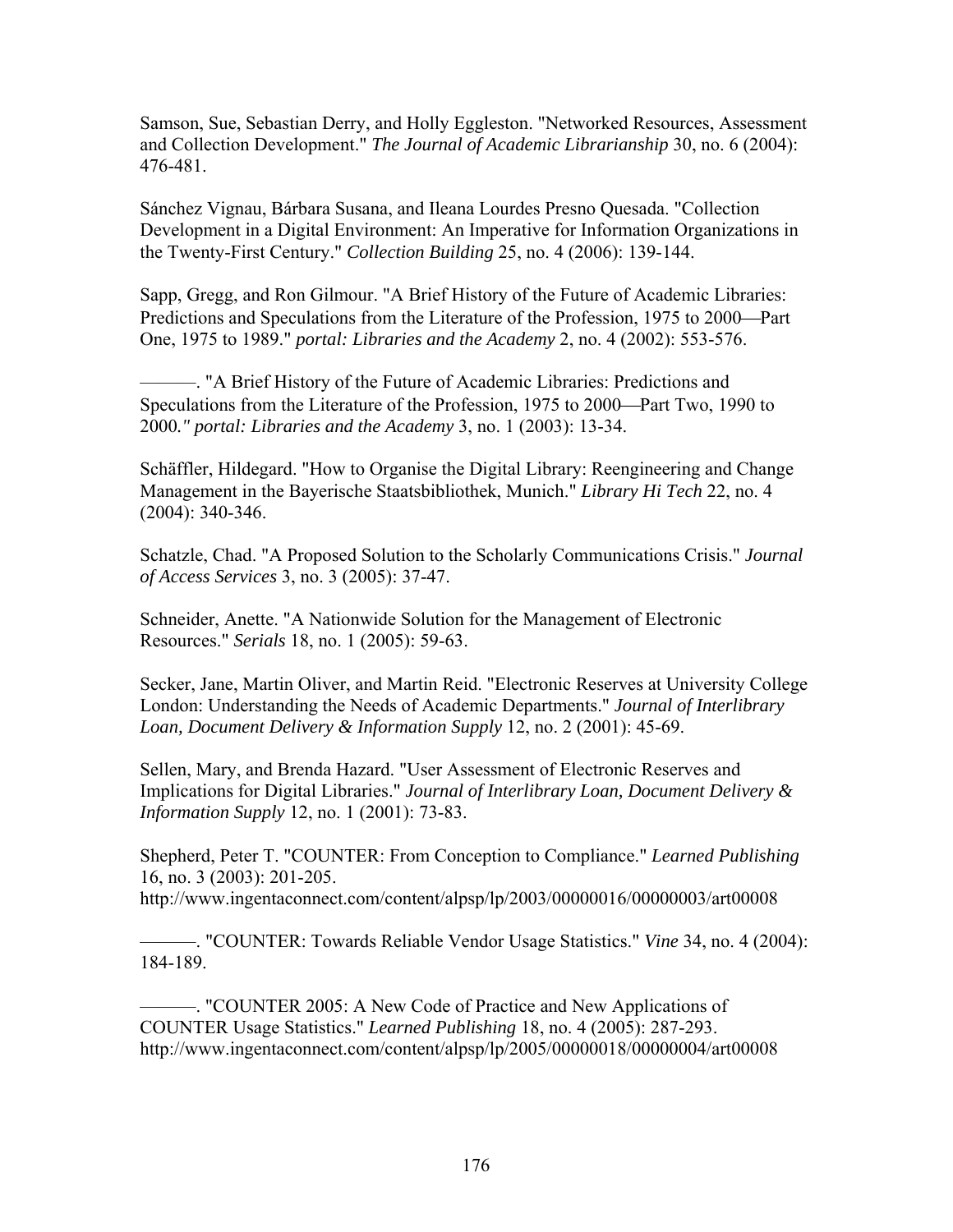———. "Information Counting Gathers Pace." *Research Information* (October/November 2005). http://www.researchinformation.info/rioctnov05counter.html

———. "Keeping Count." *Library Journal*, 1 February 2003, 46-48. http://www.libraryjournal.com/article/CA270600.html

———. "Project COUNTER: A New International Initiative to Provide Online Usage Statistics That Are Credible, Compatible and Consistent." *Serials* 15 (July 2002): 161-163.

Shepherd, Peter T., and Denise M. Davis. "Electronic Metrics, Performance Measures, and Statistics for Publishers and Libraries: Building Common Ground and Standards." *portal: Libraries and the Academy* 2, no. 4 (2002): 659-663.

Shim, Wonsik, and Charles R. McClure. "Data Needs and Use of Electronic Resources and Services at Academic Research Libraries." *portal: Libraries and the Academy* 2, no. 2 (2002): 217-236.

Singh, S. P. "Collection Management in the Electronic Environment." *The Bottom Line: Managing Library Finances* 17, no. 2 (2004): 55-60.

Skaggs, Bethany Latham, Jodi Welch Poe, and Kimberly Weatherford Stevens. "One-Stop Shopping: A Perspective on the Evolution of Electronic Resources Management." *OCLC Systems & Services: International Digital Library Perspectives* 22, no. 3 (2006): 192-206.

Stewart, Lou Ann. "Choosing between Print and Electronic Resources: The Selection Dilemma." *The Reference Librarian*, no. 71 (2000): 79-97.

Sykes, Phil. "On-Demand Publishing in the Humanities: Project." *Learned Publishing* 10, no. 4 (1997): 305-311. http://www.ingentaconnect.com/content/alpsp/lp/1997/00000010/00000004/art00003

Thomas, Sarah E. "Publishing Solutions for Contemporary Scholars: The Library as Innovator and Partner." *Library Hi Tech* 24, no. 4 (2006): 563-573. http://eprints.rclis.org/archive/00009162/

Törmä, Sanna, and Pertti Vakkari. "Discipline, Availability of Electronic Resources and the Use of Finnish National Electronic Library—FinELib." *Information Research* 10, no. 1 (2004). http://informationr.net/ir/10-1/paper204.html

Town, Stephen. "E-Measures: A Comprehensive Waste of Time?" *Vine* 34, no. 4 (2004): 190-195. http://hdl.handle.net/1826/954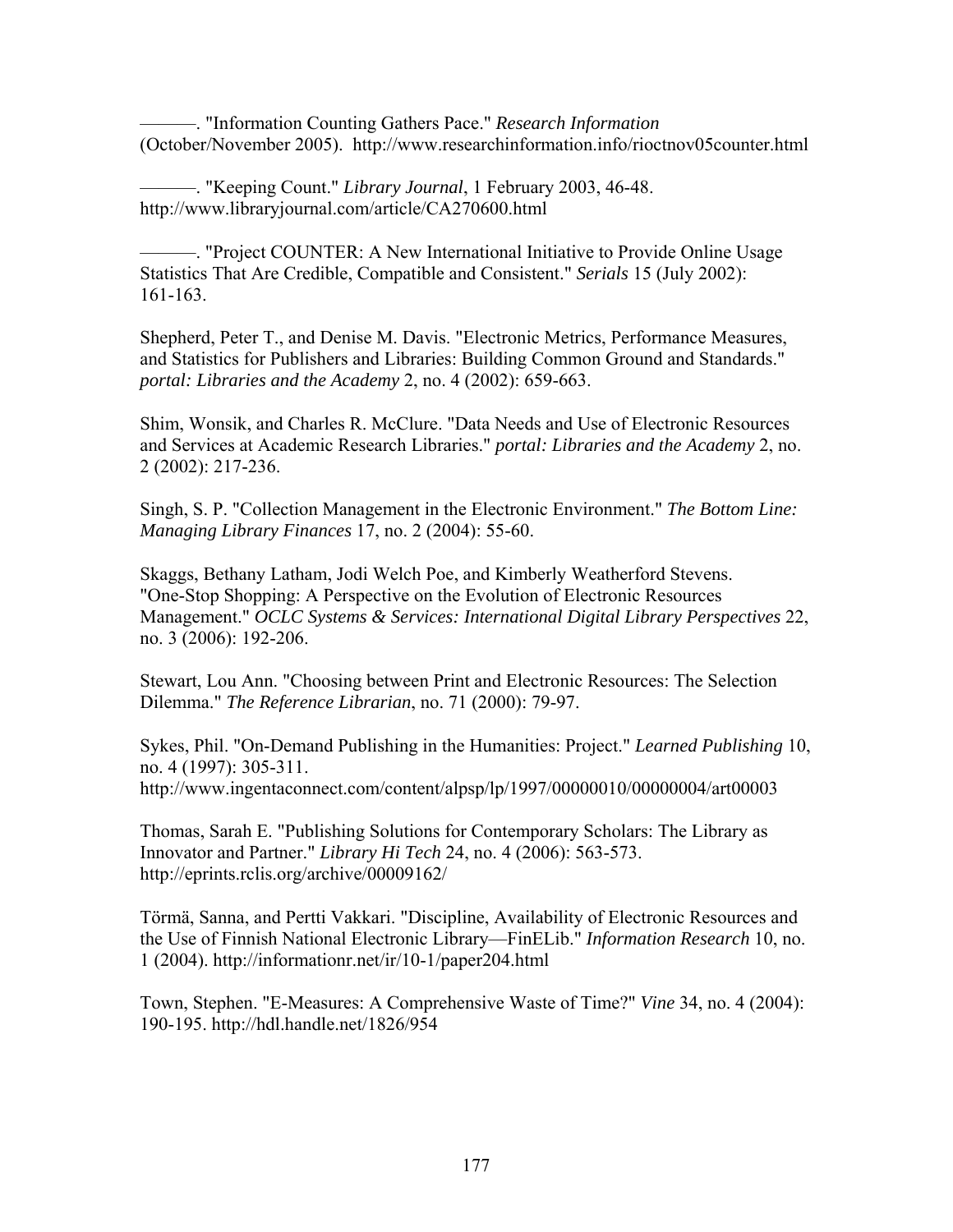Treloar, Andrew. "Rethinking the Library's Role in Publishing." *Learned Publishing* 12, no. 1 (1999): 25-31. http://www.ingentaconnect.com/content/alpsp/lp/1999/00000012/00000001/art00004

Waaijers, Leo. "From Libraries to 'Libratories.'" *First Monday* 10, no. 12 (2005). http://www.firstmonday.org/issues/issue10\_12/waaijers/index.html

Watts, Louise. "Document Supply: The Evolving Needs of the Library." *Learned Publishing* 16, no. 2 (2003): 85-90. http://www.ingentaconnect.com/content/alpsp/lp/2003/00000016/00000002/art00002

White, Gary W. "Collaborative Collection Building of Electronic Resources: A Business Faculty/Librarian Partnership." *Collection Building* 23, no. 4 (2004): 177-181.

Zhang, Yvonne W. "Measurement and Assessment of Networked Resources and Services in Academic Libraries." *The Serials Librarian* 43, no. 3 (2003): 71-82.

## 6.4 Information Integrity and Preservation

Abrams, Stephen L, and Bruce Rosenblum. "XML for E-Journal Archiving." *OCLC Systems & Services* 19, no. 4 (2003): 155-161.

Adams, Geoffrey. "Partners Go Dutch to Preserve the Minutes of Science." *Research Information* (September/October 2004). http://www.researchinformation.info/risepoct04archiving.html

Altenhöner, Reinhard. "Data for the Future: The German Project 'Co-operative Development of a Long-Term Digital Information Archive'" *Library Hi Tech* 24, no. 4 (2006): 574-582. http://eprints.rclis.org/archive/00009149/

Anderson, Richard, Hannah Frost, Nancy Hoebelheinrich, and Keith Johnson. "The AIHT at Stanford University: Automated Preservation Assessment of Heterogeneous Digital Collections." *D-Lib Magazine* 11, no. 12 (2005). http://www.dlib.org/dlib/december05/johnson/12johnson.html

Anderson, Rick. "Is the Digital Archive a New Beast Entirely?" *Serials Review* 26, no. 3 (2000): 50-52.

Anderson, W. L. "Some Challenges and Issues in Managing, and Preserving Access to, Long-Lived Collections of Digital Scientific and Technical Data." *Data Science Journal* 3 (2004): 191-201. http://www.jstage.jst.go.jp/article/dsj/3/0/191/\_pdf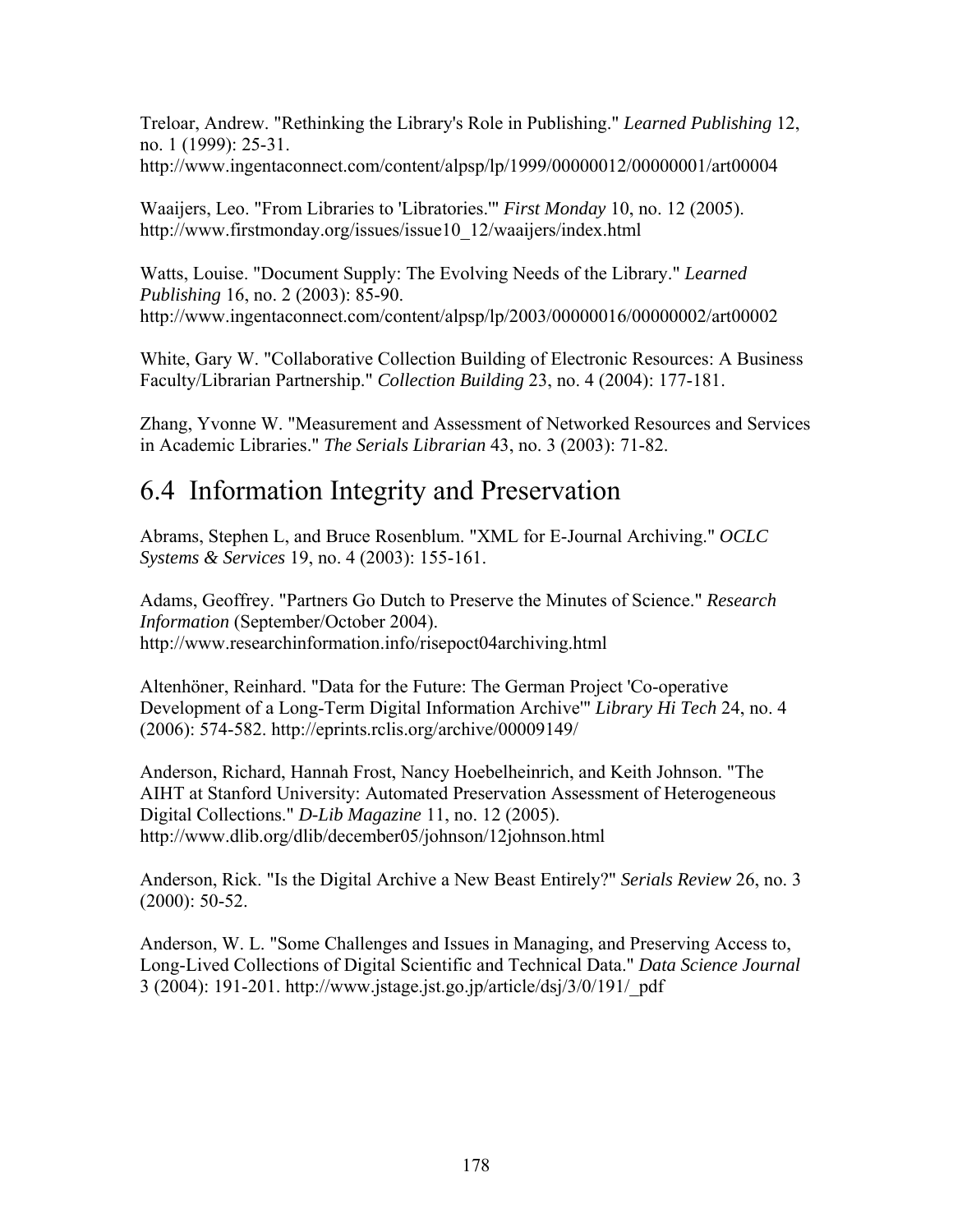Arms, Caroline R. "Keeping Memory Alive: Practices for Preserving Digital Content at the National Digital Library Program of the Library of Congress." *RLG DigiNews* 4, no. 3  $(2000)$ .

http://digitalarchive.oclc.org/da/ViewObjectMain.jsp?fileid=0000070519:000006286671 &reqid=5195#feature1

Arms, William Y. "Preservation of Scientific Serials: Three Current Examples." *The Journal of Electronic Publishing* 5, no. 2 (1999). http://hdl.handle.net/2027/spo.3336451.0005.202

Arms, William Y., Selcuk Aya, Pavel Dmitriev, Blazej Kot, Ruth Mitchell, and Lucia Walle. "A Research Library Based on the Historical Collections of the Internet Archive." *D-Lib Magazine* 12, no. 2 (2006). http://www.dlib.org/dlib/february06/arms/02arms.html

Atkinson, Ross. "Text Mutability and Collection Administration." *Library Acquisitions: Practice & Theory* 14, no. 4 (1990): 355-358.

Bailey, Steve, and Dave Thompson. "UKWAC: Building the UK's First Public Web Archive." *D-Lib Magazine* 12, no. 1 (2006). http://www.dlib.org/dlib/january06/thompson/01thompson.html

Barnes, Ian. *Preservation of TeX/LaTeX Documents*. Canberra: Australian Partnership for Sustainable Repositories, 2006. http://www.apsr.edu.au/publications/LaTeX-preservation.pdf

———. *The Preservation of Word Processing Documents*. Canberra: Australian Partnership for Sustainable Repositories, 2006. http://www.apsr.edu.au/publications/word\_processing\_preservation.pdf

Baudoin, Patsy. "Uppity Bits: Coming to Terms with Archiving Dynamic Electronic Journals." *The Serials Librarian* 43, no. 4 (2003): 63-72.

Beagrie, Neil. "The Continuing Access and Digital Preservation Strategy for the UK Joint Information Systems Committee (JISC)." *D-Lib Magazine* 10, no. 7/8 (2004). http://www.dlib.org/dlib/july04/beagrie/07beagrie.html

———. "The Digital Curation Centre." *Learned Publishing* 17, no. 1 (2004): 7-9. http://www.ingentaconnect.com/content/alpsp/lp/2004/00000017/00000001/art00002

 ———. "Digital Curation for Science, Digital Libraries, and Individuals." *International Journal of Digital Curation* 1, no. 1 (2006). http://www.ijdc.net/ijdc/article/view/6/5

———. "Digital Preservation: Best Practice and Its Dissemination." *Ariadne*, no. 43 (2005). http://www.ariadne.ac.uk/issue43/beagrie/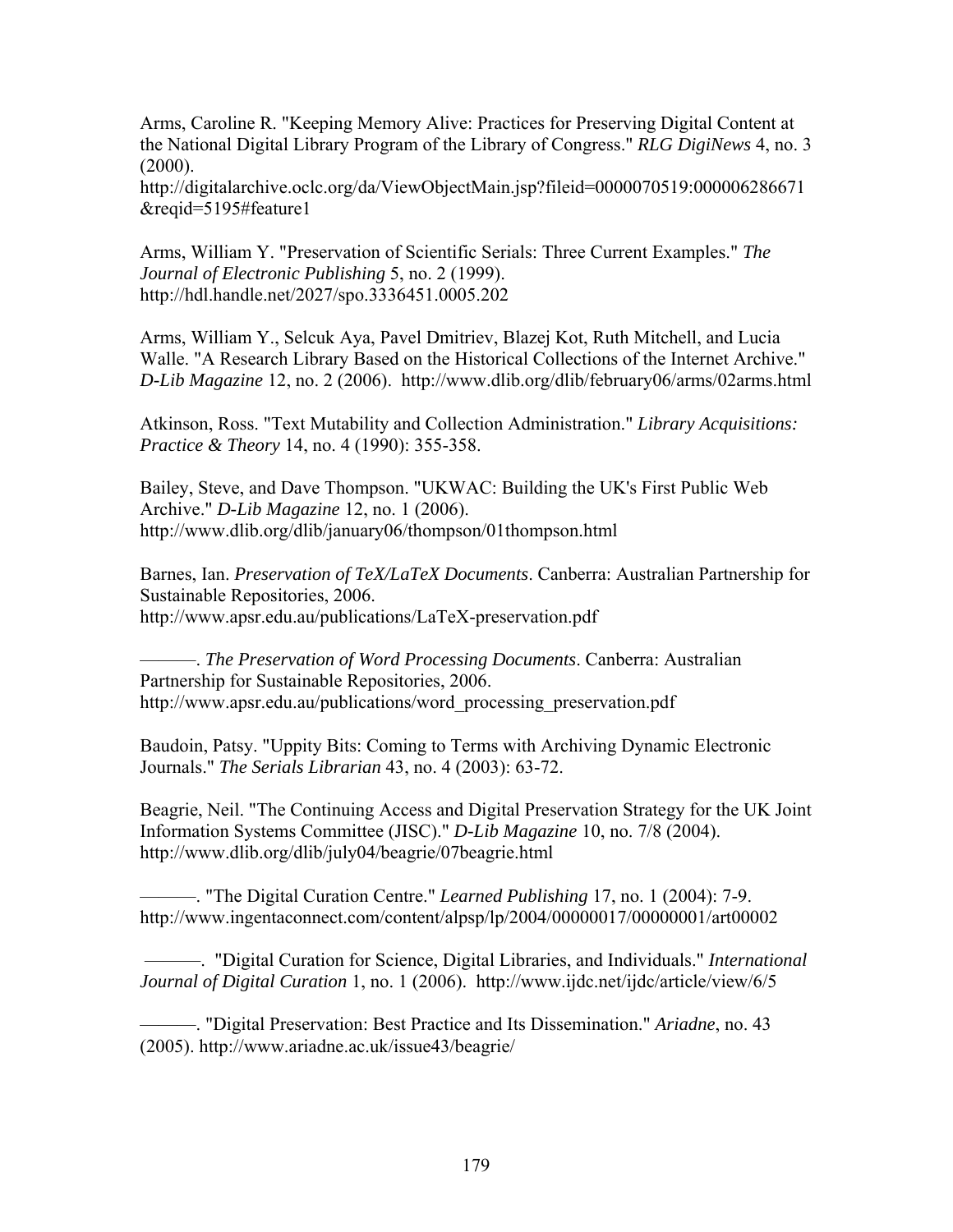———. "The JISC Digital Preservation Focus and the Digital Preservation Coalition." *The New Review of Academic Librarianship* 6 (2000): 257-267.

———. *National Digital Preservation Initiatives: An Overview of Developments in Australia, France, the Netherlands, and the United Kingdom and of Related International Activity*. Washington, DC: Council on Library and Information Resources and the Library of Congress, 2003. http://www.clir.org/pubs/reports/pub116/pub116.pdf

———. "Preserving UK Digital Library Collections." *Program* 35 (July 2001): 217-226.

Bearman, David. "Intellectual Property Conservancies." *D-Lib Magazine* 6 (December 2000). http://www.dlib.org/dlib/december00/bearman/12bearman.html

———. "Reality and Chimeras in the Preservation of Electronic Records." *D-Lib Magazine* (April 1999). http://www.dlib.org/dlib/april99/bearman/04bearman.html

Bearman, David, and Jennifer Trant. "Authenticity of Digital Resources: Towards a Statement of Requirements in the Research Process." *D-Lib Magazine* (June 1998). http://www.dlib.org/dlib/june98/06bearman.html

Beebe, Linda, and Barbara Meyers. "The Unsettled State of Archiving." *The Journal of Electronic Publishing* 4, no. 4 (1999). http://hdl.handle.net/2027/spo.3336451.0004.406

Bellekom, Chris. "Building Preservation Functionality in a Digital Archive: The National Library of The Netherlands." *Learned Publishing* 17, no. 4 (2004): 275-280. http://www.ingentaconnect.com/content/alpsp/lp/2004/00000017/00000004/art00003

Berger, Marilyn. "Digitization for Preservation and Access: A Case Study." *Library Hi Tech* 17, no. 2 (1999): 146-151.

Berthon, Hilary, Susan Thomas, and Colin Webb. "Safekeeping: A Cooperative Approach to Building a Digital Preservation Resource." *D-Lib Magazine* 8 (January 2002). http://www.dlib.org/dlib/january02/berthon/01berthon.html

Besser, Howard. "Collaboration for Electronic Preservation." *Library Trends* 56, no. 1 (2007): 216-229. http://www.ideals.uiuc.edu/handle/2142/3771

Boyce, Peter B. "Who Will Keep the Archives? Wrong Question!" *Serials Review* 26, no. 3 (2000): 52-55.

Bradley, Kevin. "Defining Digital Sustainability." *Library Trends* 56, no. 1 (2007): 148-163. http://www.ideals.uiuc.edu/handle/2142/3772

Brancolini, Kristine R. "Selecting Research Collections for Digitization: Applying the Harvard Model." *Library Trends* 48 (Spring 2000):783-798. https://www.ideals.uiuc.edu/handle/2142/8310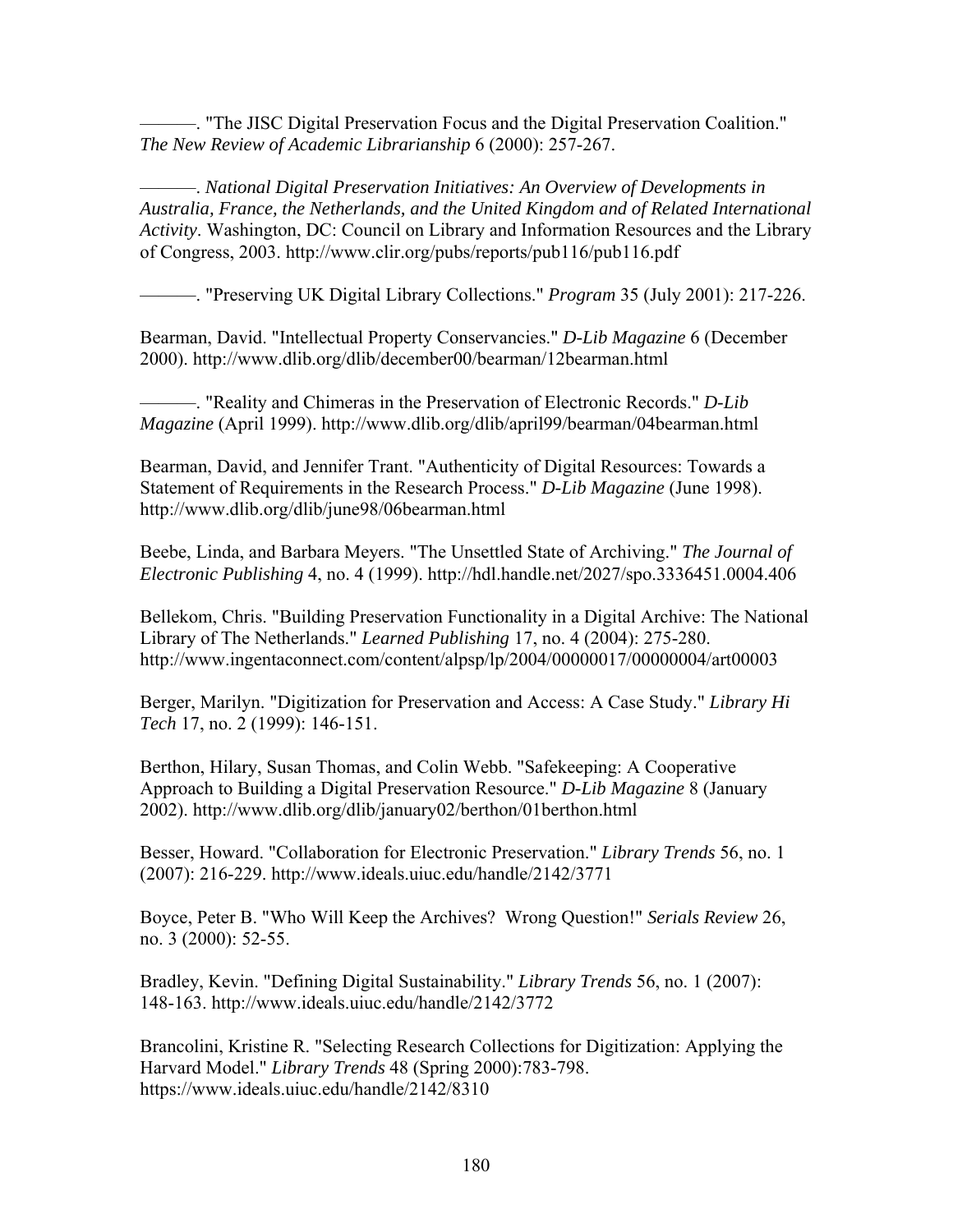Bradley, Rachael. "Digital Authenticity and Integrity: Digital Cultural Heritage Documents as Research Resources." *portal: Libraries and the Academy* 5, no. 2 (2005): 165-175.

Brandt, Larry, Valerie Gregg, and Sue Stendebach. "The National Science Foundation Digital Government Research Program's Role in the Long-Term Preservation of Digital Materials." *RLG DigiNews* 6, no. 5 (2002).

http://digitalarchive.oclc.org/da/ViewObjectMain.jsp?fileid=0000070519:000006289609 &reqid=5195#feature2

Brichford, Maynard, and William Maher. "Archival Issues in Network Electronic Publications." *Library Trends* 43 (Spring 1995): 701-712. http://www.ideals.uiuc.edu/handle/2142/7990

Brodie, Nancy. "Authenticity, Preservation and Access in Digital Collections." *The New Review of Academic Librarianship* 6 (2000): 225-238.

———. "Building a National Electronic Collection for Long-Term Access." *The Serials Librarian* 34, no. 1/2 (1998): 113-123.

Brown, Adrian. "Automating Preservation: New Developments in the PRONOM Service." *RLG DigiNews* 9, no. 2 (2005). http://digitalarchive.oclc.org/da/ViewObject.jsp?objid=0000070519&reqid=2196

———. "Developing Practical Approaches to Active Preservation." *International Journal of Digital Curation* 2, no. 1 (2007). http://www.ijdc.net/ijdc/article/view/37

*Building a National Strategy for Preservation: Issues in Digital Media Archiving*. Washington, DC: Council on Library and Information Resources and Library of Congress, 2002. http://www.clir.org/pubs/reports/pub106/pub106.pdf

Burrows, Toby. "Preserving the Past, Conceptualising the Future: Research Libraries and Digital Preservation." *Australian Academic & Research Libraries* 31, no. 4 (2000): 142-153.

Butler, Meredith A. "Issues and Challenges of Archiving and Storing Digital Information: Preserving the Past for Future Scholars." *Journal of Library Administration* 24, no. 4 (1997): 61-79.

Cain, Mark. "Being a Library of Record in a Digital Age." *The Journal of Academic Librarianship* 29, no. 6 (2003): 405-410.

Cantara, Linda. "Long-Term Preservation of Digital Humanities Scholarship." *OCLC Systems & Services* 22, no. 1 (2006): 38-42.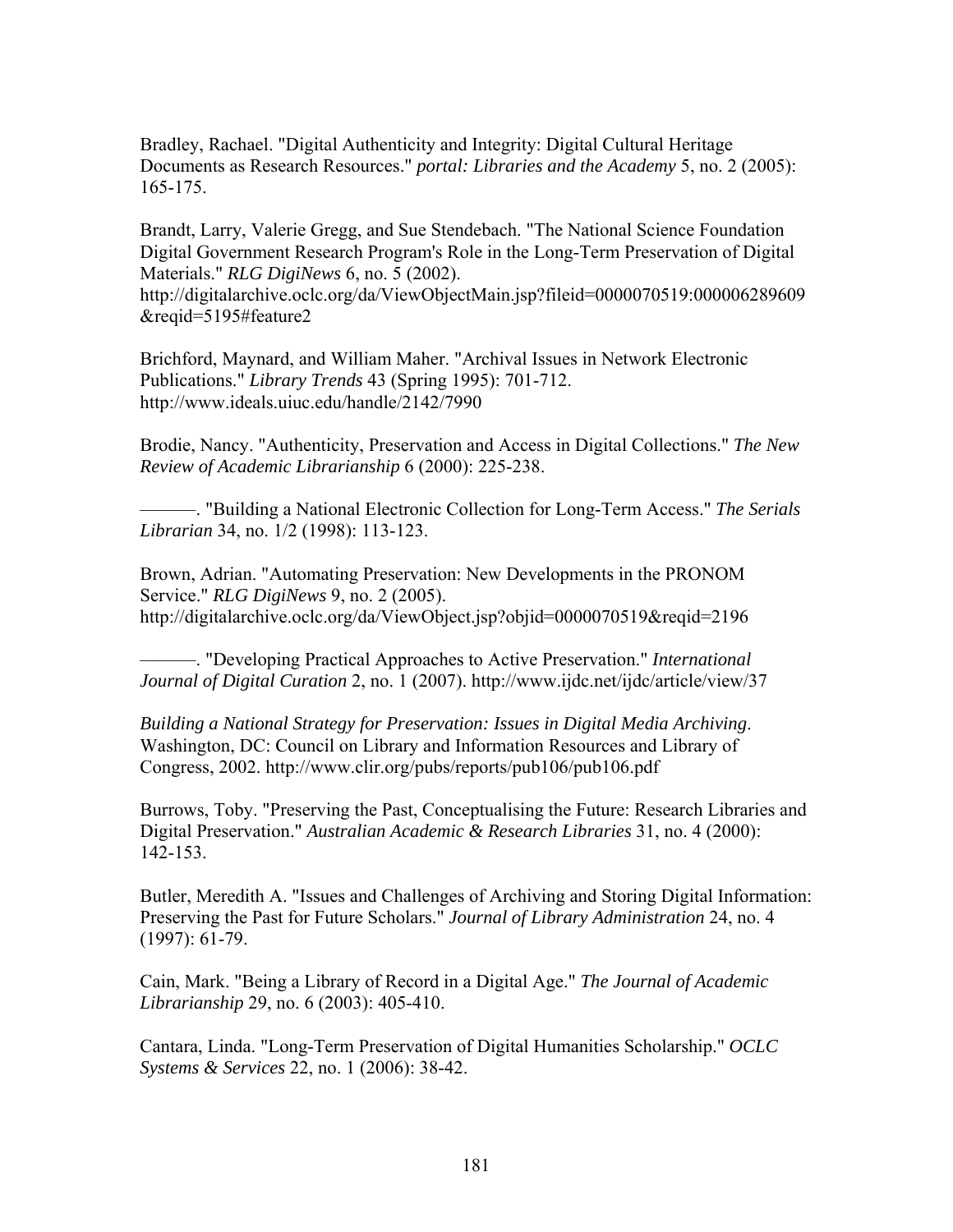Caplan, Priscilla. "The Florida Digital Archive and DAITSS: A Working Preservation Repository Based on Format Migration." *International Journal on Digital Libraries* 6, no. 4 (2007): 305-311. http://www.fcla.edu/digitalArchive/pdfs/IJDL\_article.pdf

———. "PREMIS—Preservation Metadata Implementation Strategies Update 1. Implementing Preservation Repositories for Digital Materials: Current Practice and Emerging Trends in the Cultural Heritage Community." *RLG DigiNews* 8, no. 5 (2004). http://www.rlg.org/en/page.php?Page\_ID=20462#article2

———. "The Preservation of Digital Materials." *Library Technology Reports* 44, no. 2 (2008).

Carlson, Scott. "Library of Congress Buys Electronic Archive of Physics Society's Journals." *The Chronicle of Higher Education*, 2 February 2001, A32.

———. "Stanford Project Will Test an Approach for Preserving Digital Journals." *The Chronicle of Higher Education*, 10 March 2000, A45.

Carpenter, Leona. "Supporting Digital Preservation and Asset Management in Institutions." *Ariadne*, no. 43 (2005). http://www.ariadne.ac.uk/issue43/carpenter/

Chapman, Stephen. "Counting the Costs of Digital Preservation: Is Repository Storage Affordable?" *Journal of Digital Information* 4, no. 2 (2003). http://jodi.tamu.edu/Articles/v04/i02/Chapman/

Cloonan, Michèle Valerie. "The Moral Imperative to Preserve." *Library Trends* 55, no. 3 (2007): 746-755. http://www.ideals.uiuc.edu/handle/2142/3699

———. "The Preservation of Knowledge." *Library Trends* 41 (Spring 1993): 594-605. http://www.ideals.uiuc.edu/handle/2142/7871

Cloonan, Michèle Valerie, and Shelby Sanett. "The Preservation of Digital Content." *portal: Libraries and the Academy* 5, no. 2 (2005): 213-237. http://dlist.sir.arizona.edu/1010/

Connertz, Thomas. "Long-Term Archiving of Digital Documents: What Efforts Are Being Made in Germany?" *Learned Publishing* 16, no. 3 (2003): 207-211. http://www.ingentaconnect.com/content/alpsp/lp/2003/00000016/00000003/art00009

Conway, Paul. "Yale University Library's Project Open Book: Preliminary Research Findings." *D-Lib Magazine* (February 1996). http://www.dlib.org/dlib/february96/yale/02conway.html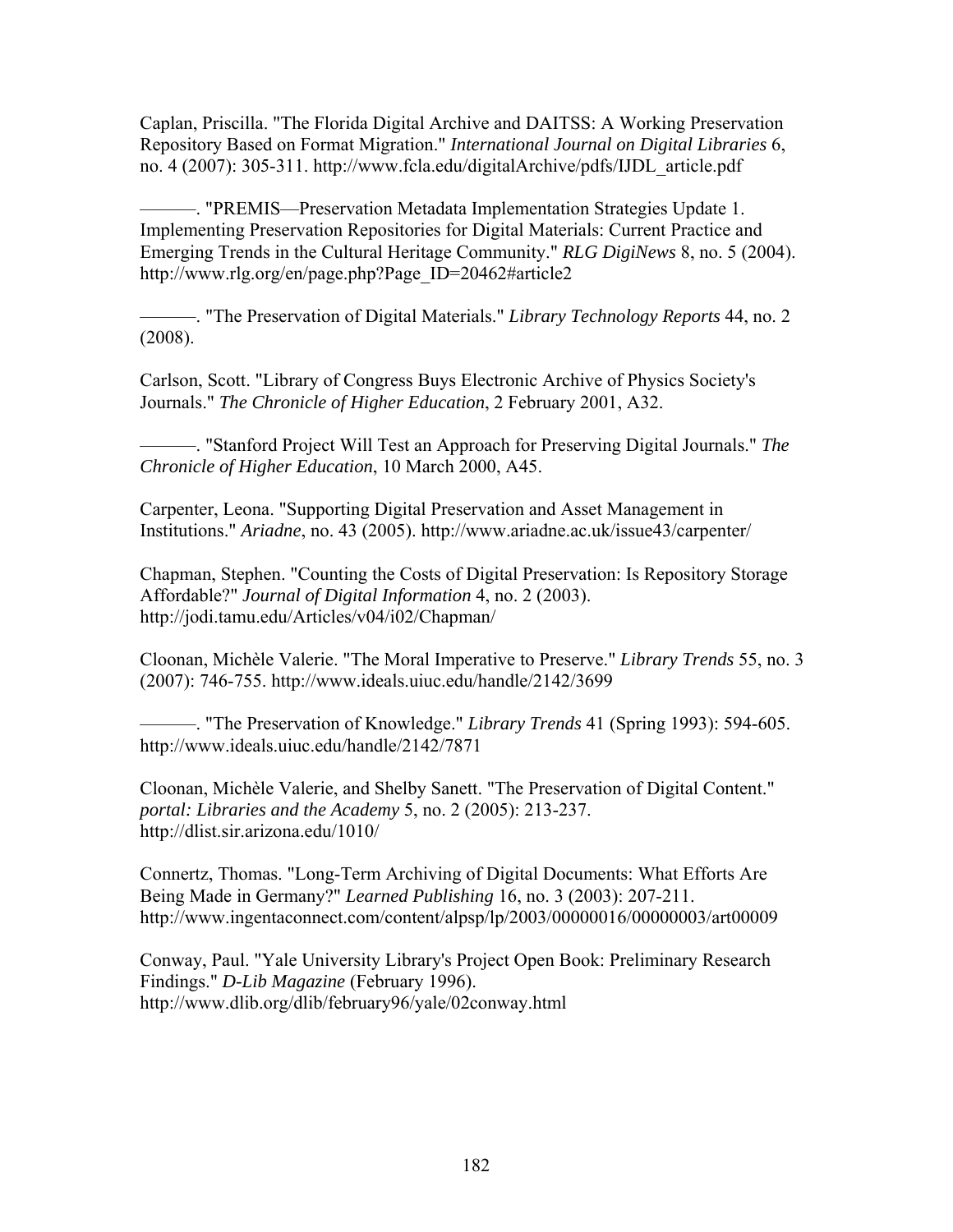Council on Library and Information Resources, and Library of Congress. *Capturing Analog Sound for Digital Preservation: Report of a Roundtable Discussion of Best Practices for Transferring Analog Discs and Tapes*. Washington, DC: Council on Library and Information Resources and Library of Congress, 2006. http://www.clir.org/pubs/abstract/pub137abst.html

Crawford, Walt. "Bits Is Bits: Pitfalls in Digital Reformatting." *American Libraries* 30 (May 1999): 47-49.

Currall, James, Peter McKinney, and Claire Johnson. "The World Is All Grown Digital. . . . How Shall a Man Persuade Management What to Do in Such Times?" *International Journal of Digital Curation* 2, no. 1 (2007). http://www.ijdc.net/ijdc/article/view/22

Dale, Robin L. "Making Certification Real: Developing Methodology for Evaluating Repository Trustworthiness." *RLG DigiNews* 9, no. 5 (2005). http://digitalarchive.oclc.org/da/ViewObject.jsp?objid=0000070519&reqid=2196

Darlington, Jeffrey. "PRONOM—A Practical Online Compendium of File Formats." *RLG DigiNews* 7, no. 5 (2003). http://digitalarchive.oclc.org/da/ViewObjectMain.jsp?fileid=0000070519:000006287659 &reqid=5195#feature2

Day, Michael. "E-Print Services and Long-Term Access to the Record of Scholarly and Scientific Research." *Ariadne*, no. 28 (2001). http://www.ariadne.ac.uk/issue28/metadata/

———. "Online Serials: Preservation Issues." *The Serials Librarian* 33, no. 3/4 (1998): 199-221.

———. *Preservation of Electronic Information: A Bibliography*. Bath: UK Office for Library and Information Networking, 1997. http://homes.ukoln.ac.uk/~lismd/preservation.html

De Lusenet, Yola. "Tending the Garden or Harvesting the Fields: Digital Preservation and the UNESCO Charter on the Preservation of the Digital Heritage." *Library Trends* 56, no. 1 (2007): 164-182. http://www.ideals.uiuc.edu/handle/2142/3780

Deegan, Marilyn. "Management of the Life Cycle of Digital Library Materials." *Liber Quarterly* 11, no. 4 (2001): 400-409.

Deegan, Marilyn, and Simon Tanner, eds. *Digital Preservation*. London: Facet Publishing, 2006.

Deken, Jean Marie. "Preserving Digital Libraries: Determining 'What?' before Deciding 'How?'" *Science & Technology Libraries* 25, no. 1/2 (2004): 227-241.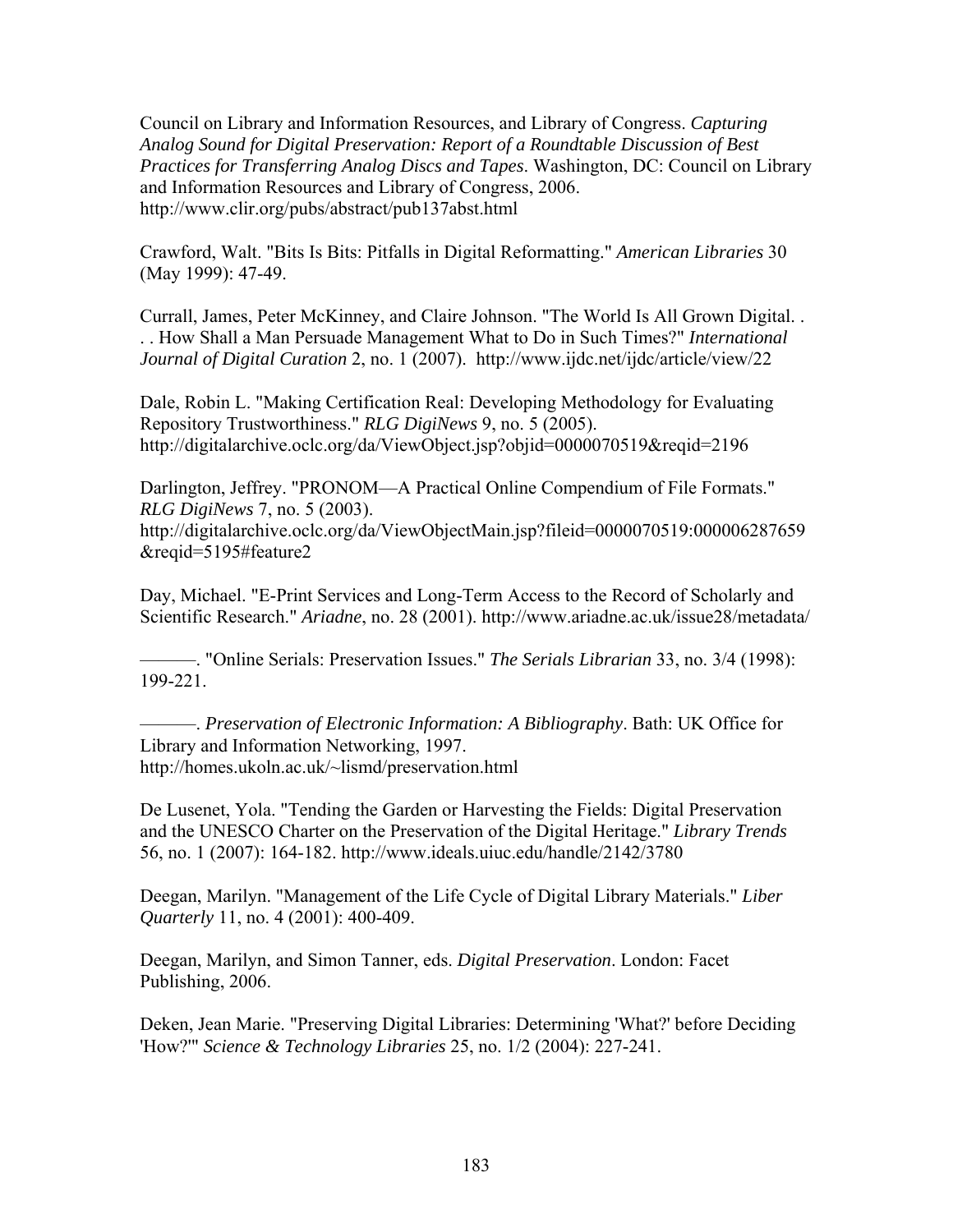DeLoughry, Thomas J. "Panel Urges Saving Digital Data for Posterity." *The Chronicle of Higher Education*, 8 September 1995, A31.

DiLauro, Tim, Mark Patton, David Reynolds, and G. Sayeed Choudhury. "The Archive Ingest and Handling Test: The Johns Hopkins University Report." *D-Lib Magazine* 11, no. 12 (2005). http://www.dlib.org/dlib/december05/choudhury/12choudhury.html

Dobratz, Susanne, and Heike Neuroth. "nestor: Network of Expertise in Long-Term Storage of Digital Resources—A Digital Preservation Initiative for Germany." *D-Lib Magazine* 10, no. 4 (2004). http://www.dlib.org/dlib/april04/dobratz/04dobratz.html

Duranceau, Ellen Finnie. "Archiving and Perpetual Access for Web-Based Journals: A Look at the Issues and How Five E-Journal Providers Are Addressing Them." *Serials Review* 24 (Summer 1998): 110-115.

Duranti, Luciana, and Kenneth Thibodeau. "The Concept of Record in Interactive, Experiential and Dynamic Environments: the View of InterPARES." *Archival Science* 6, no. 1 (2006): 13-68.

Eastwood, Terry. "Appraising Digital Records for Long-Term Preservation." *Data Science Journal* 3 (2004): 202-208. http://www.jstage.jst.go.jp/article/dsj/3/0/202/\_pdf

Ekman, Richard H. "Can Libraries of Digital Materials Last Forever?" *Change* 32 (March/April 2000): 22-29.

Entlich, Richard, and Ellie Buckley. "Digging Up Bits of the Past: Hands-On with Obsolescence." *RLG DigiNews* 10, no. 5 (2006). http://digitalarchive.oclc.org/da/ViewObject.jsp?objid=0000070519&reqid=2196

Fenton, Eileen. "An Overview of Portico: An Electronic Archiving Service." *Serials Review* 32, no. 2 (2006): 81-86.

———. "Preserving Electronic Scholarly Journals: Portico." *Ariadne*, no. 47 (2006). http://www.ariadne.ac.uk/issue47/fenton/

Flanders, Julia. "Trusting the Electronic Edition." *Computers and the Humanities* 31, no. 4 (1997): 301-310.

Flecker, Dale. "Digital Archiving: What Is Involved?" *EDUCAUSE Review* 38, no. 1 (2003): 10-11. http://www.educause.edu/ir/library/pdf/erm0316.pdf

———. "Preserving Scholarly E-Journals." *D-Lib Magazine* 7 (September 2001). http://www.dlib.org/dlib/september01/flecker/09flecker.html

Fox, Robert. "The Double Bind of E-Journal Collections." *OCLC Systems & Services* 23, no. 1 (2007): 21-29.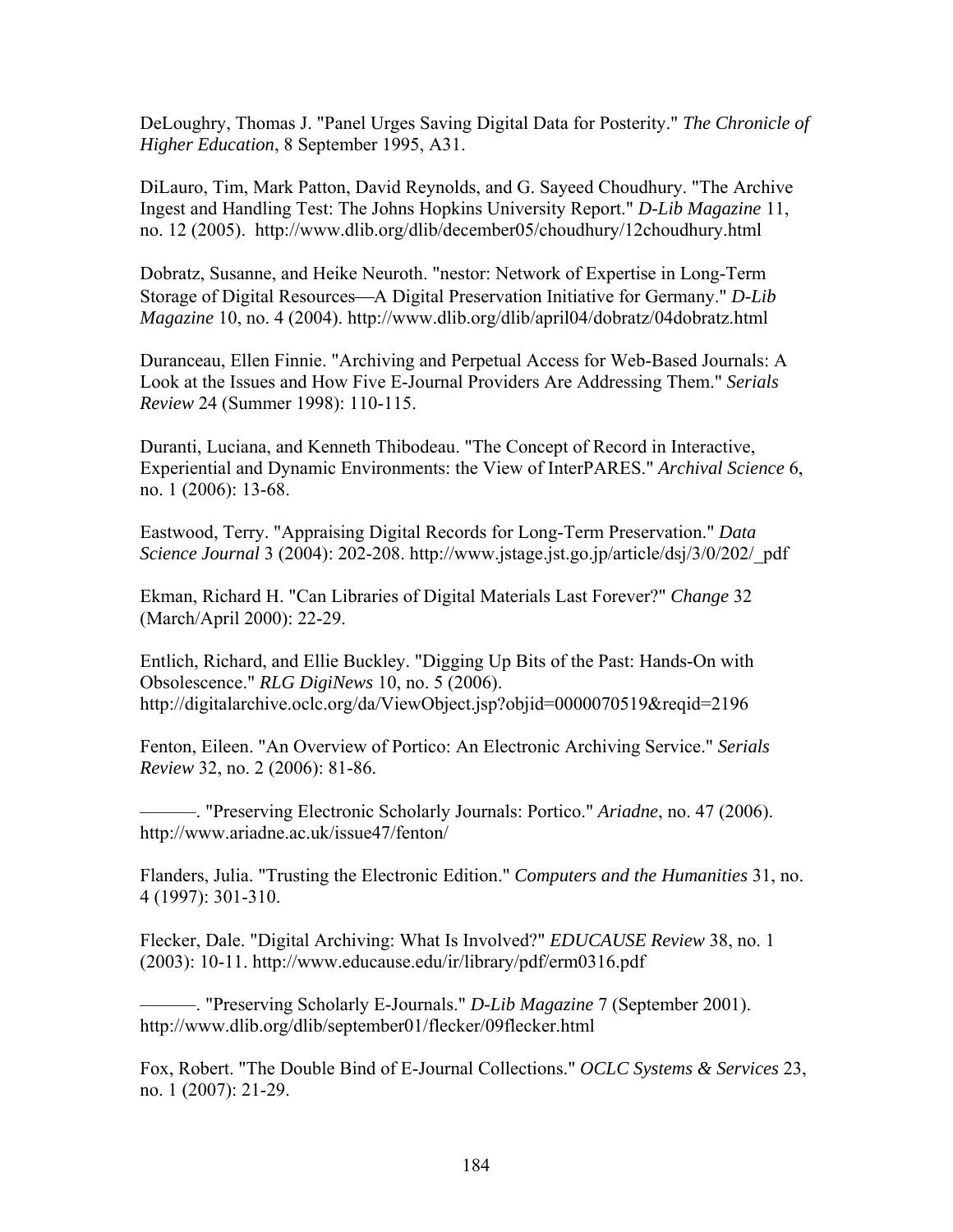Friedlander, Amy. "The National Digital Information Infrastructure Preservation Program: Expectations, Realities, Choices and Progress to Date." *D-Lib Magazine* 8 (April 2002). http://www.dlib.org/dlib/april02/friedlander/04friedlander.html

Garrett, John R. "Task Force on Archiving of Digital Information." *D-Lib Magazine* (September 1995). http://www.dlib.org/dlib/september95/09garrett.html

Geller, Marilyn. "Planning for the Digital Archive: The Harvard E-Journal Experience." *Serials* 14 (November 2001): 287-290.

Gertz, Janet. "Selection for Preservation in the Digital Age." *Library Resources & Technical Services* 44 (April 2000): 97-104.

Giaretta, David. "The CASPAR Approach to Digital Preservation." *International Journal of Digital Curation* 2, no. 1 (2007). http://www.ijdc.net/ijdc/article/view/29

Gladney, H. M., and J. L. Bennett. "What Do We Mean by *Authentic*? What's the Real McCoy?" *D-Lib Magazine* 9, no. 7/8 (2003). http://www.dlib.org/dlib/july03/gladney/07gladney.html

Glick, Kevin, Eliot Wilczek, and Robert Dockins. "Fedora and the Preservation of University Records Project." *RLG DigiNews* 10, no. 5 (2006). http://digitalarchive.oclc.org/da/ViewObject.jsp?objid=0000070519&reqid=2196

Gracy, Karen F. "Moving Image Preservation and Cultural Capital." *Library Trends* 56, no. 1 (2007): 183-197. http://www.ideals.uiuc.edu/handle/2142/3776

Graham, Peter S. *Intellectual Preservation: Electronic Preservation of the Third Kind*. Washington, DC: The Commission on Preservation and Access, 1994. http://www.clir.org/pubs/reports/graham/intpres.html

———. "Long-Term Intellectual Preservation." *Collection Management* 22, no. 3/4 (1998): 81-98.

Graham, Rebecca A. "Evolution of Archiving in the Digital Age." *Serials Review* 26, no. 3 (2000): 59-62.

Granger, Stewart. "Digital Preservation and Deep Infrastructure." *D-Lib Magazine* 8 (February 2002). http://www.dlib.org/dlib/february02/granger/02granger.html

 ———. "Emulation as a Digital Preservation Strategy." *D-Lib Magazine* 6 (October 2000). http://www.dlib.org/dlib/october00/granger/10granger.html

———. "Metadata and Digital Preservation: A Plea for Cross-Interest Collaboration." *Vine*, no. 117 (1999): 24-29.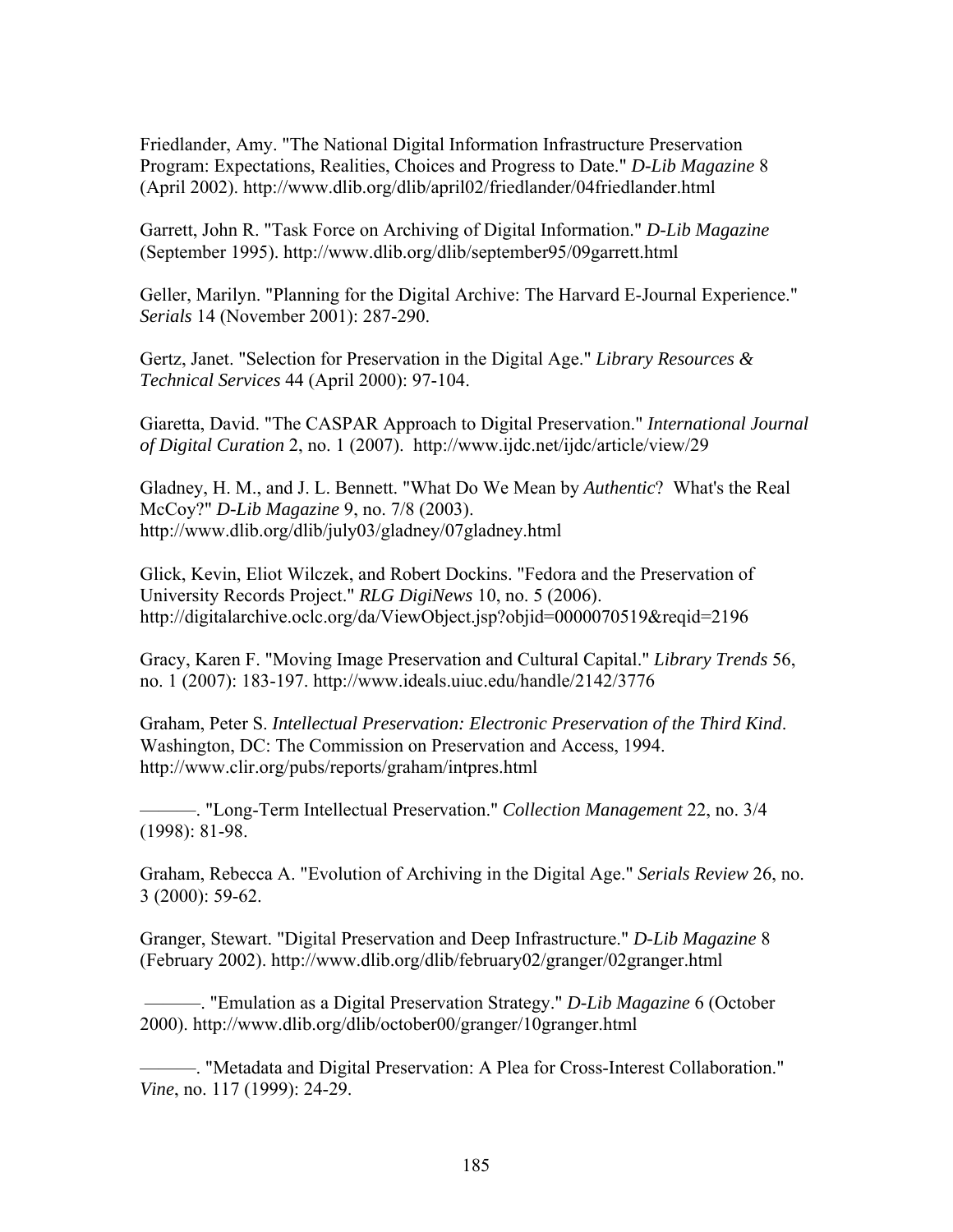Griepke, Gertraud, Bernd Wegner, and Seyed Hasan. "The Electronic Mathematics Archives Network Initiative (EMANI)." *Serials* 14 (November 2001): 291-293.

Guthrie, Kevin. "Developing a Digital Preservation Strategy for JSTOR." Interview by Anne R. Kenney and Oya Y. Rieger. *RLG DigiNews* 4, no. 4 (2000). http://digitalarchive.oclc.org/da/ViewObjectMain.jsp?fileid=0000070519:000006286642 &reqid=5195#feature1

Gutmann, M., K. Schürer, D. Donakowski, and Hilary Beedham. "The Selection, Appraisal, and Retention of Social Science Data." *Data Science Journal* 3 (2004): 209-221. http://www.jstage.jst.go.jp/article/dsj/3/0/209/\_pdf

Harada, Hisayoshi. "Digitizing, Archiving, and Preserving Japanese Cultural Heritage." *RLG DigiNews* 7, no. 2 (2003). http://digitalarchive.oclc.org/da/ViewObjectMain.jsp?fileid=0000070519:000006287396 &reqid=5195#feature1

Haynes, David, and David Streatfield. "A National Co-ordinating Body for Digital Archiving?" *Ariadne*, no. 15 (1998). http://www.ariadne.ac.uk/issue15/digital/

Hedstrom, Margaret. "Digital Preservation: A Time Bomb for Digital Libraries." *Computers and the Humanities* 31, no. 3 (1998): 189-202. http://deepblue.lib.umich.edu/handle/2027.42/42573

Hedstrom, Margaret, and Clifford Lampe. "Emulation vs. Migration: Do Users Care?" *RLG DigiNews* 5, no. 6 (2001). http://digitalarchive.oclc.org/da/ViewObjectMain.jsp?fileid=0000070519:000006287044 &reqid=2196#feature1

Hitchcock, Steve, Tim Brody, Jessie M. N. Hey, and Leslie Carr. "Digital Preservation Service Provider Models for Institutional Repositories: Towards Distributed Services." *D-Lib Magazine* 13, no. 5/6 (2007). http://www.dlib.org/dlib/may07/hitchcock/05hitchcock.html

Hixson, Carol. "When Just Doing It Isn't Enough: The University of Oregon Takes Stock." *RLG DigiNews* 9, no. 6 (2005). http://digitalarchive.oclc.org/da/ViewObject.jsp?objid=0000070519&reqid=2196

Hockx-Yu, Helen. "Digital Curation Centre—Phase Two." *International Journal of Digital Curation* 2, no. 1 (2007). http://www.ijdc.net/ijdc/article/view/30

⎯⎯⎯. "Digital Preservation in the Context of Institutional Repositories." *Program: Electronic Library and Information Systems* 40, no. 3 (2006): 232-243. http://eprints.rclis.org/archive/00007351/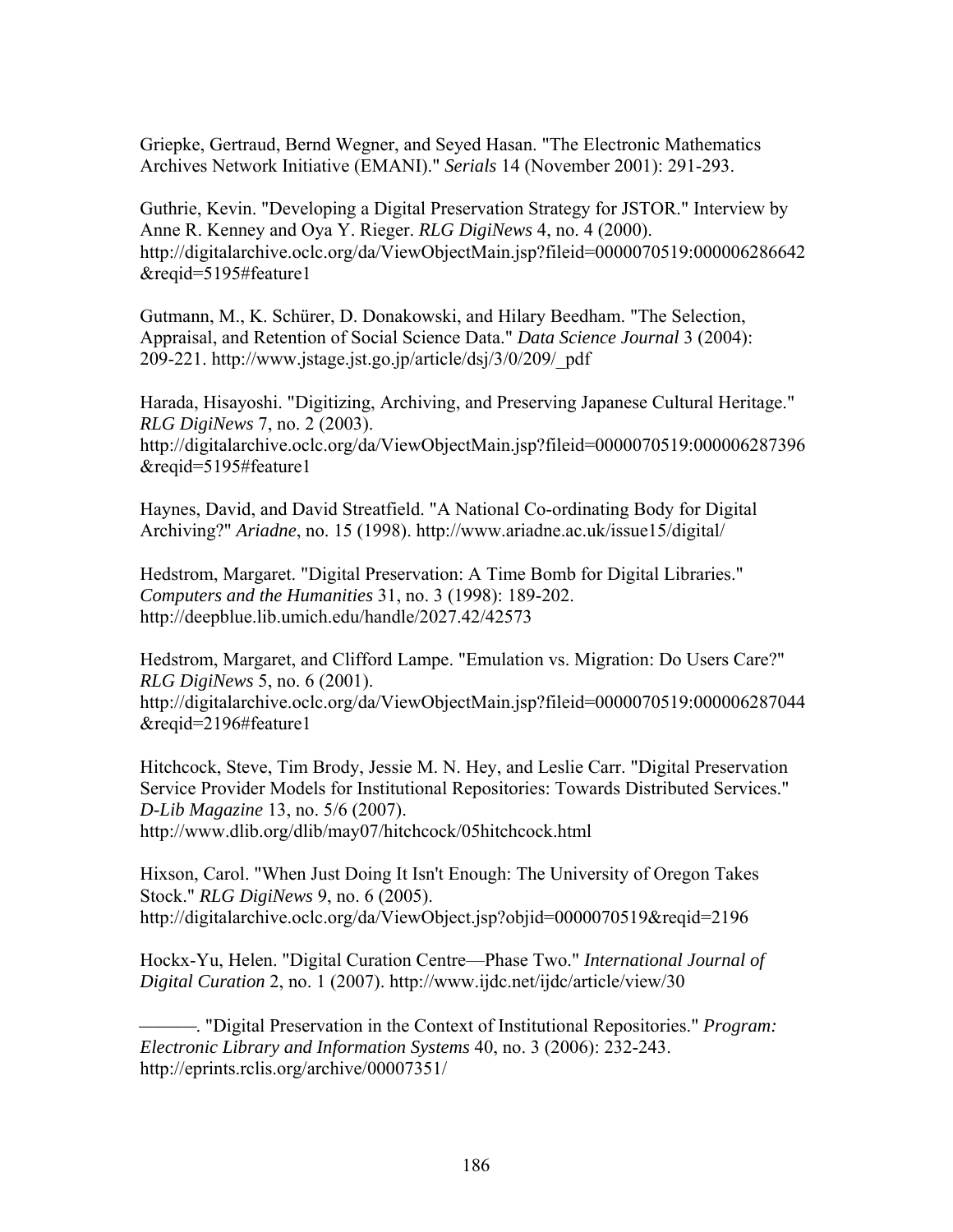⎯⎯⎯. "Establishing a UK LOCKSS Pilot Programme." *Serials* 19, no. 1 (2006): 47-51. http://eprints.rclis.org/archive/00007354/

Hodge, Gail M. "Best Practices for Digital Archiving: An Information Life Cycle Approach." *D-Lib Magazine* 6 (January 2000). http://www.dlib.org/dlib/january00/01hodge.html

Holdsworth, David, and Paul Wheatley. "Emulation, Preservation, and Abstraction." *RLG DigiNews* 5, no. 4 (2001). http://digitalarchive.oclc.org/da/ViewObjectMain.jsp?fileid=0000070519:000006287156 &reqid=2196#feature2

Honey, Sadie L. "Preservation of Electronic Scholarly Publishing: An Analysis of Three Approaches." *portal: Libraries and the Academy* 5, no. 1 (2005): 59-75.

Howell, Alan. "Perfect One Day—Digital the Next: Challenges in Preserving Digital Information." *Australian Academic & Research Libraries* 31, no. 4 (2000): 121-141.

Hunter, Jane. "Scientific Publication Packages—A Selective Approach to the Communication and Archival of Scientific Output." *International Journal of Digital Curation* 1, no. 1 (2006). http://www.ijdc.net/ijdc/article/view/8/7

Hunter, Jane, and Sharmin Choudhury. "PANIC: An Integrated Approach to the Preservation of Composite Digital Objects Using Semantic Web Services." *International Journal on Digital Libraries* 6, no. 2 (2006). http://espace.library.uq.edu.au/view.php?pid=UQ:7869

Hunter, Karen. "Digital Archiving." *Serials Review* 26, no. 3 (2000): 62-64.

Inger, Simon. "Production and Content Management Implications for Archival Projects: A Snapshot in May 2005." *Learned Publishing* 18, no. 4 (2005): 279-285. http://www.ingentaconnect.com/content/alpsp/lp/2005/00000018/00000004/art00007

Johnson, Jane D. "MIC (Moving Image Collections)." *RLG DigiNews* 10, no. 2 (2006). http://digitalarchive.oclc.org/da/ViewObject.jsp?objid=0000070519&reqid=2196

Johnson, Peggy. "Libraries and the Preservation of Electronic Information." *Technicalities* 17 (June 1997): 8-10.

Joint, Nicholas. "Legal Deposit and Collection Development in a Digital World." *Library Review* 55, no. 8 (2006): 468-473.

Jones, Maggie. "The Digital Preservation Coalition: Building a National Infrastructure for Preserving Digital Resources in the UK." *The Serials Librarian* 49, no. 3 (2005): 95-104.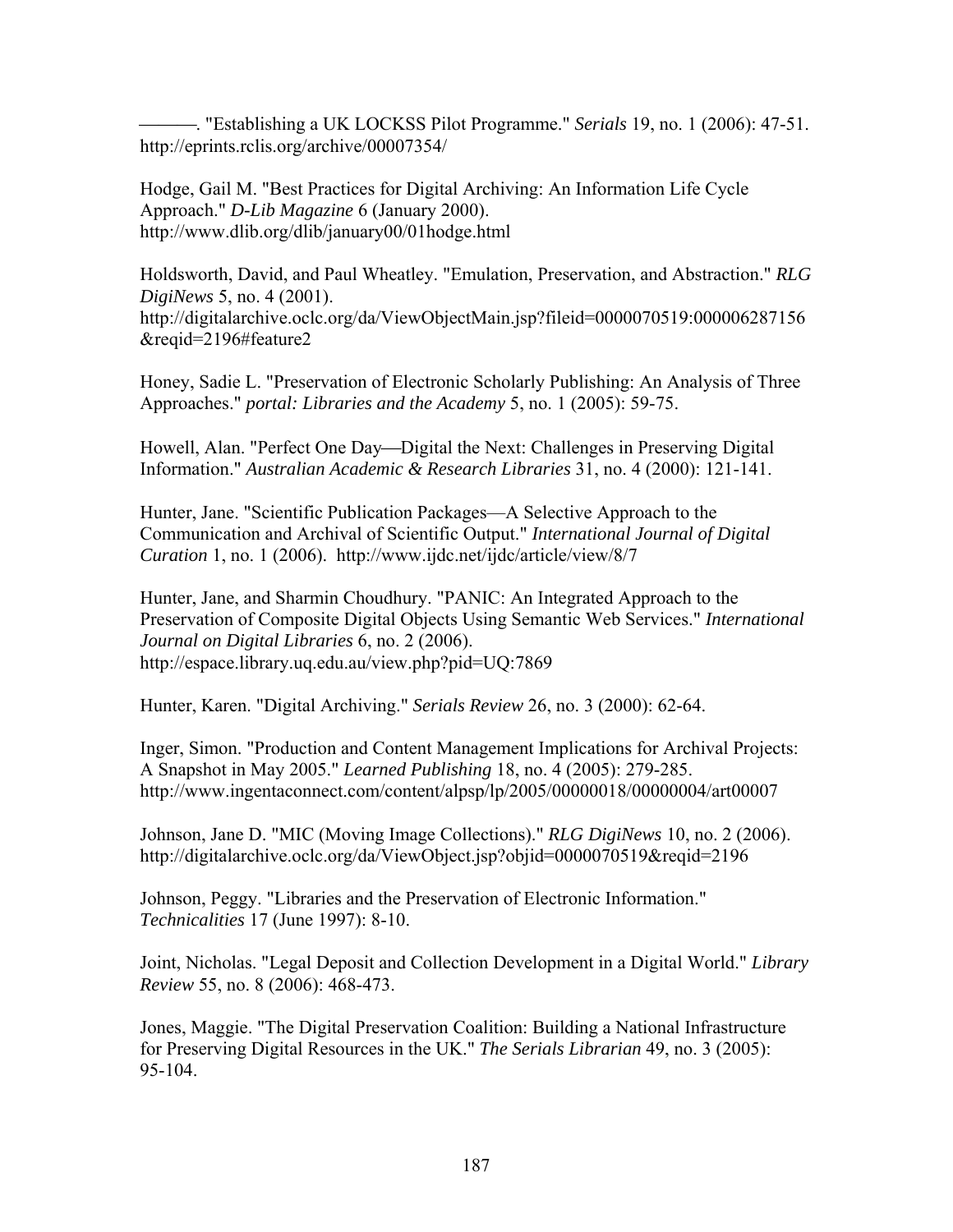———. "E-Journals⎯What Do You Get for Your Money?" *Serials* 16, no. 1 (2003): 27-31.

Jones, Margaret. "A Workbook for the Preservation Management of Digital Materials." *The New Review of Academic Librarianship* 6 (2000): 193-204.

Kahle, Brewster. "Preserving the Internet." *Scientific American* 276 (March 1997): 82-83.

Kennedy, Marie R. "Reformatting Preservation Departments: The Effect of Digitization on Workload and Staff." *College & Research Libraries* 66, no. 6 (2005): 543-551. http://www.ala.org/ala/acrl/acrlpubs/crljournal/backissues2005a/crlnov05/kennedy05.pdf

Kenney, Anne R. "Surveying the E-Journal Preservation Landscape." *ARL: A Bimonthly Report on Research Library Issues and Actions from ARL, CNI, and SPARC*, no. 245 (2006). http://www.arl.org/bm~doc/arlbr245preserv.pdf

Kenney, Anne R., and Ellie Buckley. "Developing Digital Preservation Programs: The Cornell Survey of Institutional Readiness, 2003-2005." *RLG DigiNews* 9, no. 4 (2005). http://digitalarchive.oclc.org/da/ViewObjectMain.jsp?fileid=0000070511:000006284190 &reqid=8498#article0

Kenney, Anne R., and Paul Conway. "From Analog to Digital: Extending the Preservation Tool Kit." *Collection Management* 22, no. 3/4 (1998): 65-79.

Kenney, Anne R., Richard Entlich, Peter B. Hirtle, Nancy Y. McGovern, and Ellie L. Buckley. *E-Journal Archiving Metes and Bounds: A Survey of the Landscape*. Washington, DC: Council on Library and Information Resources, 2006. http://www.clir.org/pubs/abstract/pub138abst.html

Kenney, Anne R., and Oya Y. Rieger. "Preserving Digital Assets: Cornell's Digital Image Collection Project." *First Monday* 5, no. 6 (2000). http://www.firstmonday.dk/issues/issue5\_6/kenney/index.html

Keyhani, Andrea. "Creating an Electronic Archive: Who Should Do It and Why?" *The Serials Librarian* 34, no. 1/2 (1998): 213-224.

Lavoie, Brian F. "Implementing Metadata in Digital Preservation Systems: The PREMIS Activity." *D-Lib Magazine* 10, no. 4 (2004). http://www.dlib.org/dlib/april04/lavoie/04lavoie.html

Lavoie, Brian, and Lorcan Dempsey. "Thirteen Ways of Looking at . . . Digital Preservation." *D-Lib Magazine* 10, no. 7/8 (2004). http://www.dlib.org/dlib/july04/lavoie/07lavoie.html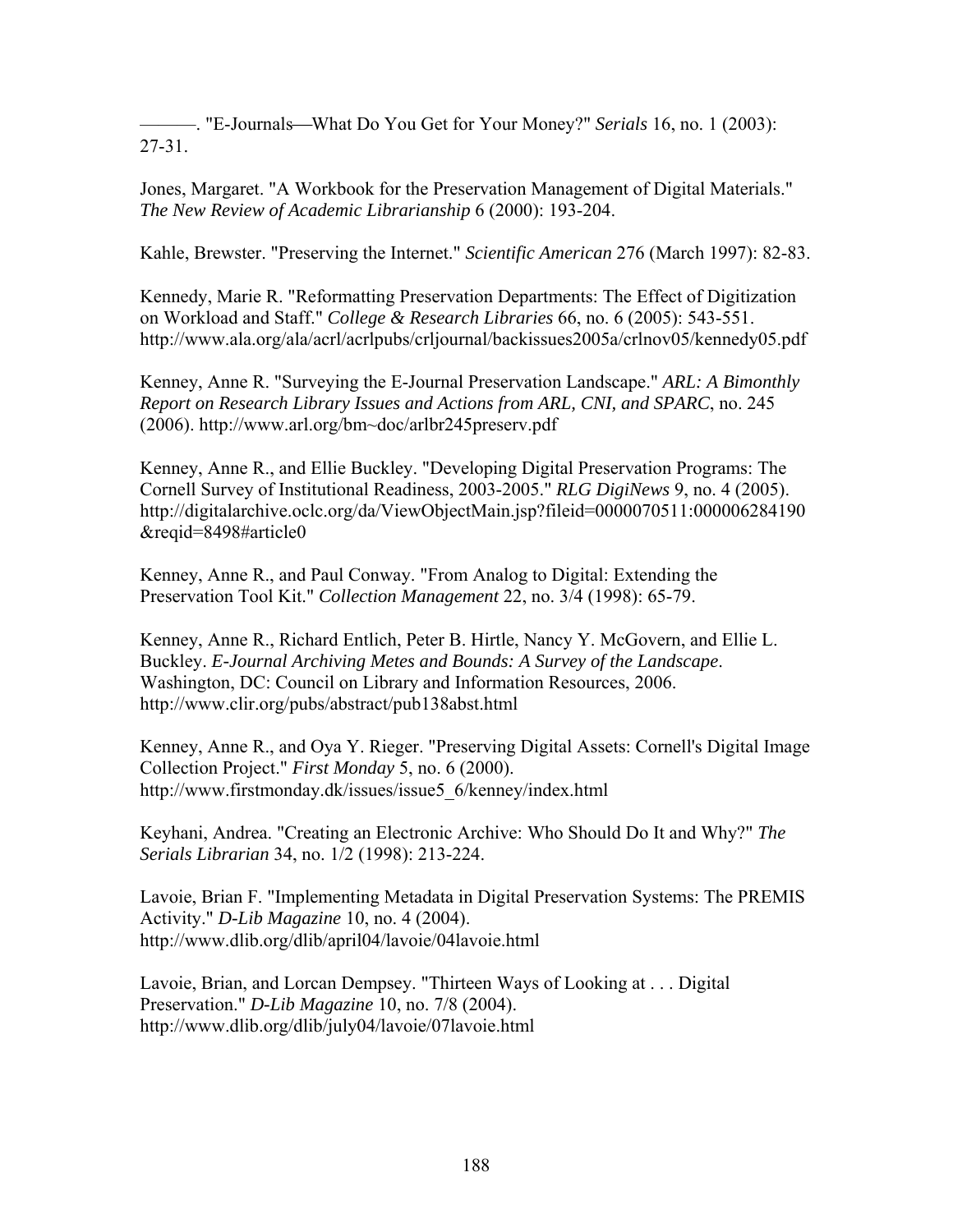Leggate, Peter, and Mike Hannant. "The Archiving of Online Journals." *Learned Publishing* 13, no. 4 (2000): 246-250. http://www.ingentaconnect.com/content/alpsp/lp/2000/00000013/00000004/art00007

Lehmann, Klaus-Dieter. "Making the Transitory Permanent: The Intellectual Heritage in a Digitized World of Knowledge." *Daedalus* 125, no. 4 (1996): 307-329.

Lor, Peter Johan. "Preserving African Digital Resources: Is There a Role for Repository Libraries?" *Library Management* 26, no. 1 (2005): 63-72. http://www.up.ac.za/dspace/handle/2263/2898

Lukesh, Susan S. "E-Mail and Potential Loss to Future Archives and Scholarship or the Dog That Didn't Bark." *First Monday* 4, no. 9 (1999). http://www.firstmonday.dk/issues/issue4\_9/lukesh/index.html

Lynch, Clifford. "Canonicalization: A Fundamental Tool to Facilitate Preservation and Management of Digital Information." *D-Lib Magazine* 5 (September 1999). http://www.dlib.org/dlib/september99/09lynch.html

———. "The Integrity of Digital Information: Mechanics and Definitional Issues." *Journal of the American Society for Information Science* 45 (December 1994): 737-744.

———. "Rethinking the Integrity of the Scholarly Record in the Networked Information Age." *Educom Review* 29 (March/April 1994): 38-40. http://net.educause.edu/apps/er/review/reviewArticles/29238.html

———. "The Role of Digitization in Building Electronic Collections: Economic and Programmatic Choices." *Collection Management* 22, no. 3/4 (1998): 133-141.

Lynn, M. Stuart. "Digital Preservation and Access: Liberals and Conservatives." *Syllabus*  8 (November/December 1994): 24-25, 54-56.

Lyons, Susan. "Preserving Electronic Government Information: Looking Back and Looking Forward." *The Reference Librarian* 45, no. 94 (2006): 207-223.

Malinconico, S. Michael. "Digital Preservation Technologies and Hybrid Libraries." *Information Services & Use* 22, no. 4 (2002): 159-174.

Marcum, Deanna B. "The Preservation of Digital Information." *The Journal of Academic Librarianship* 22 (November 1966): 451-454.

Marcum, Deanna, and Amy Friedlander. "Keepers of the Crumbling Culture: What Digital Preservation Can Learn from Library History." *D-Lib Magazine* 9, no. 5 (2003). http://www.dlib.org/dlib/may03/friedlander/05friedlander.html

Masanès, Julien, ed. *Web Archiving*. New York: Springer, 2006.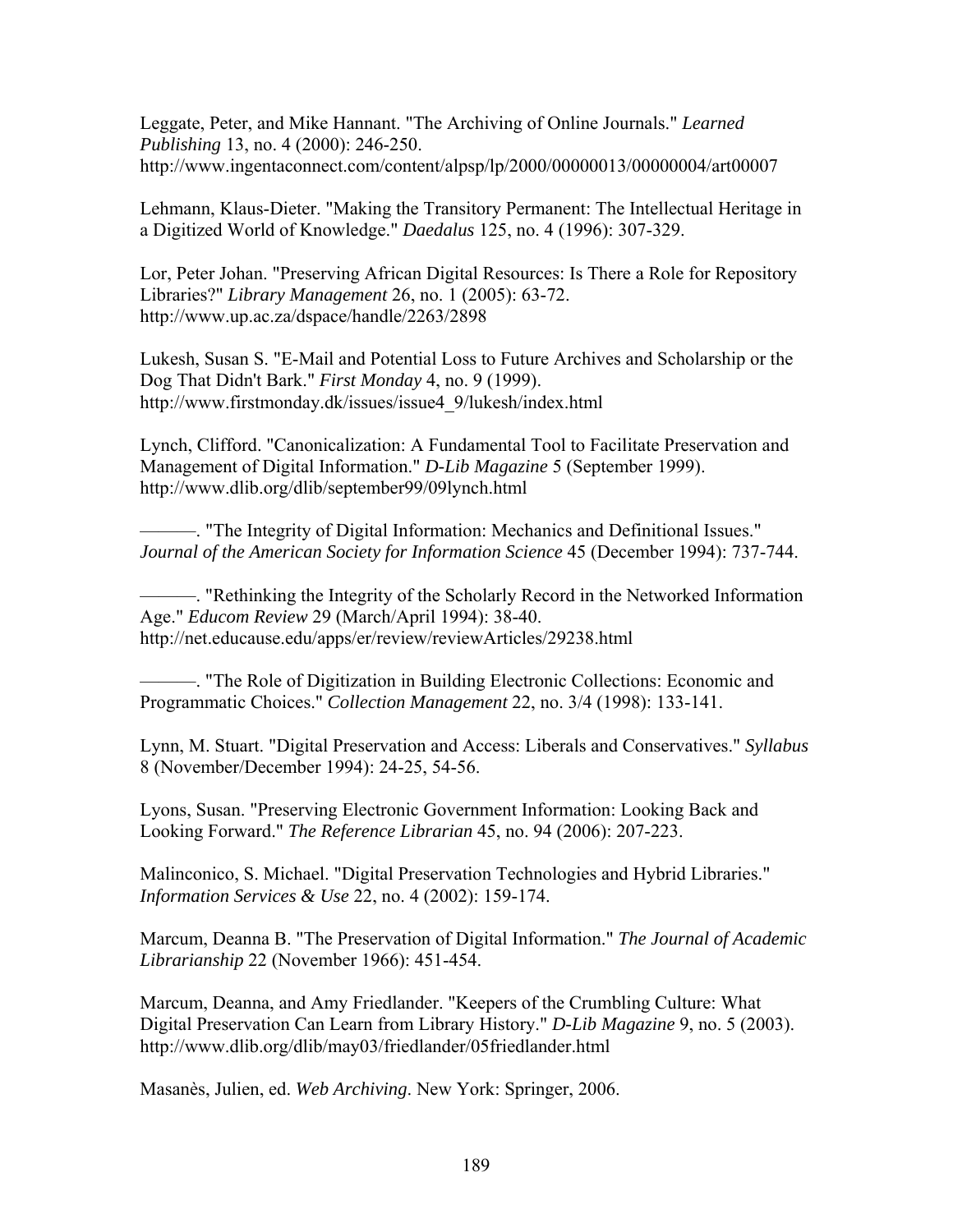Mason, Ingrid. "Virtual Preservation: How Has Digital Culture Influenced Our Ideas about Permanence? Changing Practice in a National Legal Deposit Library." *Library Trends* 56, no. 1 (2007): 198-215. http://www.ideals.uiuc.edu/handle/2142/3782

Martin, Julia, and David Coleman. "Change the Metaphor: The Archive as an Ecosystem." *The Journal of Electronic Publishing* 7 (April 2002). http://hdl.handle.net/2027/spo.3336451.0007.301

Masanes, Julien. "Towards Continuous Web Archiving: First Results and an Agenda for the Future." *D-Lib Magazine* 8 (December 2002). http://www.dlib.org/dlib/december02/masanes/12masanes.html

Maxymuk, John. "Preservation and Metadata." *The Bottom Line: Managing Library Finances* 18, no. 3 (2005): 146-148.

McDonough, Jerome, and Mona Jimenez. "Video Preservation and Digital Reformatting: Pain and Possibility." *Journal of Archival Organization* 4, no. 1/2 (2006): 167-191.

McGovern, Nancy Y. "A Digital Decade: Where Have We Been and Where Are We Going in Digital Preservation?" *RLG DigiNews* 11, no. 1 (2007). http://digitalarchive.oclc.org/da/ViewObject.jsp?objid=0000070519&reqid=8514

McGovern, Nancy Y., Anne R. Kenney, Richard Entlich, William R. Kehoe, and Ellie Buckley. "Virtual Remote Control: Building a Preservation Risk Management Toolbox for Web Resources." *D-Lib Magazine* 10, no. 4 (2004). http://www.dlib.org/dlib/april04/mcgovern/04mcgovern.html

Mellor, Phil. "CAMiLEON: Emulation and BBC Domesday." *RLG DigiNews* 7, no. 2 (2003).

http://digitalarchive.oclc.org/da/ViewObjectMain.jsp?fileid=0000070519:000006287396 &reqid=8514#feature3

Michaels, Jan. "Here Today, Gone Tomorrow? Why We Should Preserve Electronic Documents." In *Advances in Preservation and Access*, vol. 2, ed. Barbra Buckner Higginbotham, 293-307. Medford, NJ: Learned Information, Inc., 1995.

Moghaddam, Golnessa Galyani. "Archiving Challenges of Scholarly Electronic Journals: How Do Publishers Manage Them?" *Serials Review* 33, no. 2 (2007): 81-90. http://eprints.rclis.org/archive/00011175/

Morris, Sally. "Archiving Electronic Publications: What Are the Problems and Who Should Solve Them?" *Serials Review* 26, no. 3 (2000): 64-68.

Neavill, Gordon B. "Electronic Publishing, Libraries, and the Survival of Information." *Library Resources & Technical Services* 28 (January/March 1984): 76-89.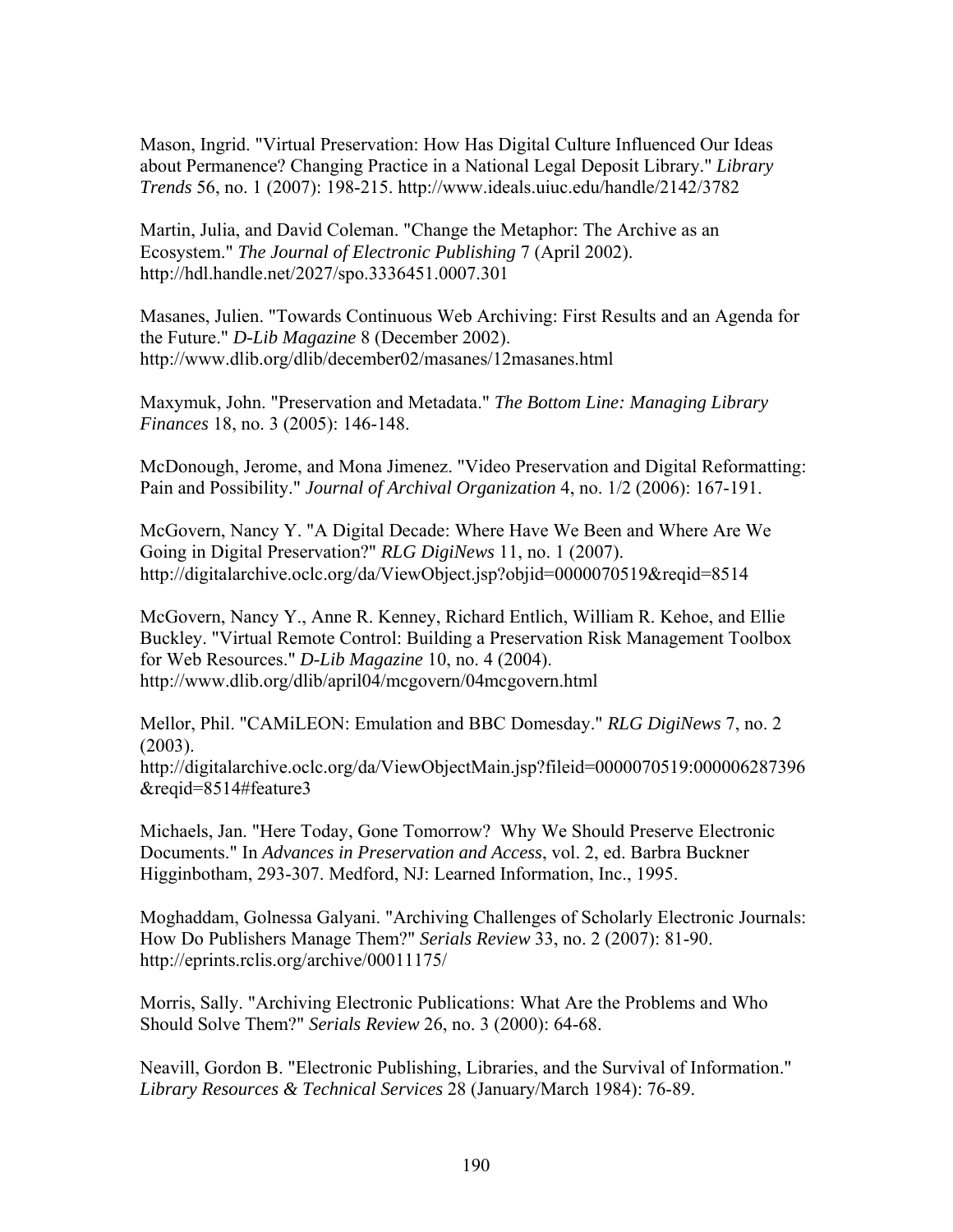Neavill, Gordon B., and Mary Ann Sheble. "Archiving Electronic Journals." *Serials Review* 21, no. 4 (1995): 13-21.

Nelson, Michael L., Johan Bollen, Giridhar Manepalli, and Rabia Haq. "Archive Ingest and Handling Test: The Old Dominion University Approach." *D-Lib Magazine* 11, no. 12 (2005). http://www.dlib.org/dlib/december05/nelson/12nelson.html

Nelson, Michael L., Frank McCown, Joan A. Smith, and Martin Klein. "Using the Web Infrastructure to Preserve Web Pages." *International Journal on Digital Libraries* 6, no. 4 (2007): 327-349.

Ockerbloom, John Mark. "Archiving and Preserving PDF Files." *RLG DigiNews* 5, no. 1 (2001).

http://digitalarchive.oclc.org/da/ViewObjectMain.jsp?fileid=0000070519:000006286321 &reqid=8514#feature2

OCLC/RLG PREMIS Working Group. *Implementing Preservation Repositories for Digital Materials: Current Practice and Emerging Trends in the Cultural Heritage Community*. Dublin, OH: OCLC Online Computer Library, Inc., 2004. http://www.oclc.org/research/projects/pmwg/surveyreport.pdf

O'Donohue, Kate, and Rick J. Block. "The Accessing and Archiving of Electronic Journals: Challenges and Implications within the Library World." *The Serials Librarian* 49, no. 1/2 (2005): 35-87.

Oltmans, Erik, and Nanda Kol. "A Comparison Between Migration and Emulation in Terms of Costs." *RLG DigiNews* 9, no. 2 (2005). http://digitalarchive.oclc.org/da/ViewObject.jsp?objid=0000070519&reqid=8514

Oltmans, Erik, and Adriaan Lemmen. "The e-Depot at the National Library of the Netherlands." *Serials* 19, no. 1 (2006): 61-67.

Oltmans, Erik, and Hilde van Wijngaarden. "The KB e-Depot Digital Archiving Policy." *Library Hi Tech* 24, no. 4 (2006). http://eprints.rclis.org/archive/00009159/

Ovadia, Steven. "The Need to Archive Blog Content." *The Serials Librarian* 51, no. 1 (2006): 95-102.

Pace, Andrew K. "Digital Preservation: Everything New Is Old Again." *Computers in Libraries* 20 (February 2000): 55-58. http://www.infotoday.com/cilmag/feb00/pace.htm

Park, Eun G. "Perspectives on Access to Electronic Journals for Long-Term Preservation." *Serials Review* 33, no. 1 (2007): 22-25.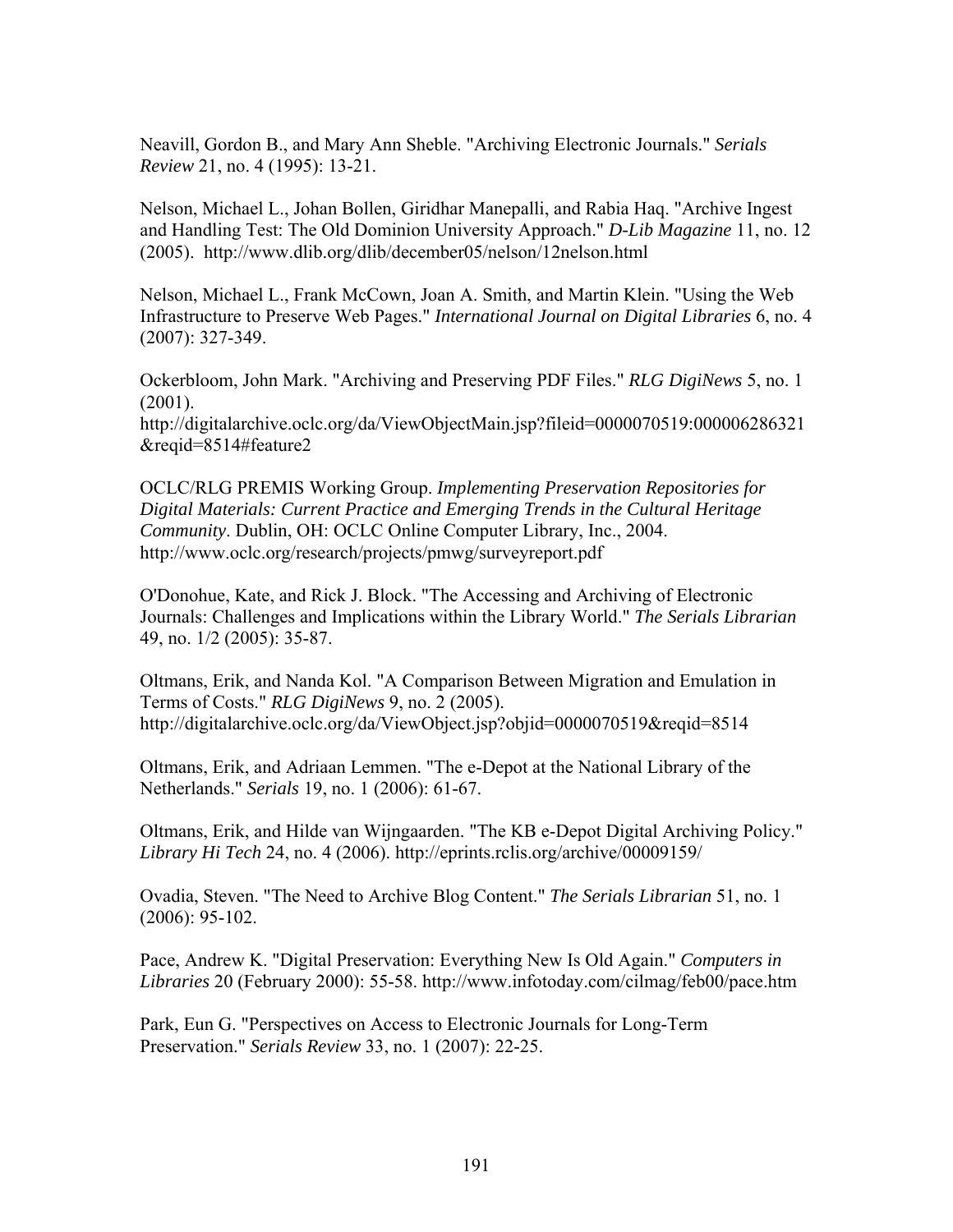Park, Eun G., and Ho Nam Choi. "Korean Electronic Site License Initiative: Archiving of Electronic Journals." *Online Information Review* 30, no. 6 (2006): 731-736.

Phillips, Margaret E. "The National Library of Australia: Ensuring Long-Term Access to Online Publications." *The Journal of Electronic Publishing* 4, no. 4 (1999). http://hdl.handle.net/2027/spo.3336451.0004.405

Pinfield, Stephen, and Hamish James. "The Digital Preservation of e-Prints." *D-Lib Magazine* 9, no. 9 (2003). http://www.dlib.org/dlib/september03/pinfield/09pinfield.html

Pope, Jackson, and Philip Beresford. "IIPC Web Archiving Toolset Performance Testing at the British Library." *Ariadne*, no. 52 (2007). http://www.ariadne.ac.uk/issue52/pope-beresford/

"Preserving the Digital Archive." *Online & CD-ROM Review* 19 (October 1995): 289-291.

Rauber, Andreas, Andreas Aschenbrenner, Oliver Witvoet, Robert M. Bruckner, and Max Kaiser. "Uncovering Information Hidden in Web Archives: A Glimpse at Web Analysis Building on Data Warehouses." *D-Lib Magazine* 8 (December 2002). http://www.dlib.org/dlib/december02/rauber/12rauber.html

Reich, Vicky, and David S. H. Rosenthal. "LOCKSS (Lots of Copies Keep Stuff Safe)." *The New Review of Academic Librarianship* 6 (2000): 155-161.

———. "LOCKSS: A Permanent Web Publishing and Access System." *D-Lib Magazine* 7 (June 2001). http://www.dlib.org/dlib/june01/reich/06reich.html

Reich, Victoria A. "Diffused Knowledge Immortalizes Itself: The LOCKSS Program." *High Energy Physics Libraries Webzine*, no. 7 (2003). http://library.cern.ch/HEPLW/7/papers/1/

———. "Lots of Copies Keep Stuff Safe as a Cooperative Archiving Solution for E-Journals." *Issues in Science and Technology Librarianship* (Fall 2002). http://www.istl.org/02-fall/article1.html

Reilly, Bernard F. , Jr. "The Library and the Newsstand: Thoughts on the Economics of News Preservation." *Journal of Library Administration* 46, no. 2 (2007): 79-85.

RLG DigiNews Staff. "Watch This Space: Ten Promising Digital Preservation Initiatives." *RLG DigiNews* 9, no. 4 (2005). http://digitalarchive.oclc.org/da/ViewObjectMain.jsp?fileid=0000068919:000005461973 &reqid=61#article1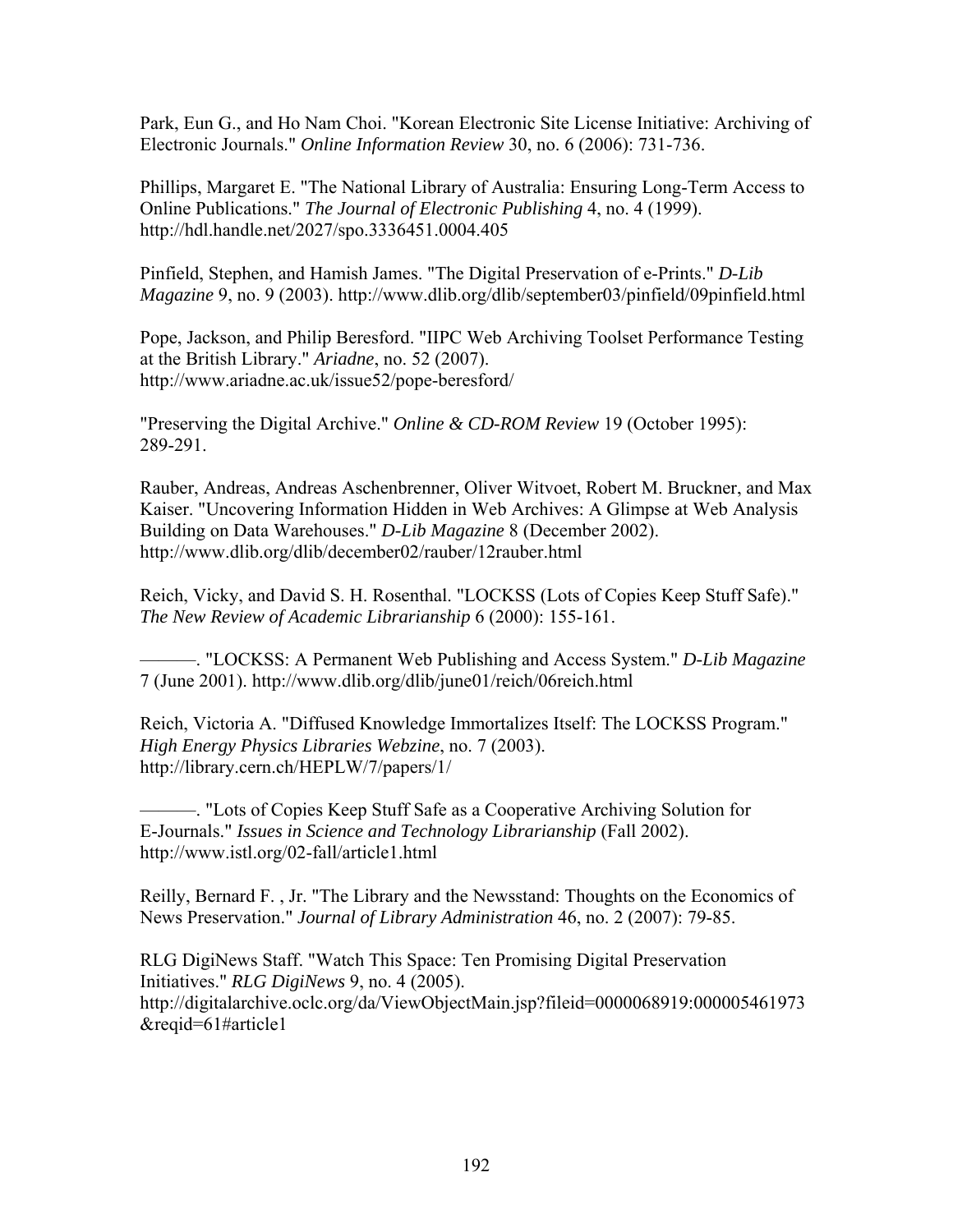Rosenthal, David S. H., Thomas Lipkis, Thomas S. Robertson, and Seth Morabito. "Transparent Format Migration of Preserved Web Content." *D-Lib Magazine* 11, no. 1 (2005). http://www.dlib.org/dlib/january05/rosenthal/01rosenthal.html

Rosenthal, David S. H., and Vicky Reich. "LOCKSS, A Permanent Web Publishing and Access System: Brief Introduction and Status Report." *Serials* 14 (November 2001): 239-244.

Rosenthal, David S. H., Thomas Robertson, Tom Lipkis, Vicky Reich, and Seth Morabito. "Requirements for Digital Preservation Systems: A Bottom-Up Approach." *D-Lib Magazine* 11, no. 11 (2005). http://www.dlib.org/dlib/november05/rosenthal/11rosenthal.html

Ross, Seamus. "The Role of ERPANET in Supporting Digital Curation and Preservation in Europe." *D-Lib Magazine* 10, no. 7/8 (2004). http://www.dlib.org/dlib/july04/ross/07ross.html

Ross, Seamus, and Andrew McHugh. "Audit and Certification of Digital Repositories: Creating a Mandate for the Digital Curation Centre (DCC)." *RLG DigiNews* 9, no. 5 (2005). http://digitalarchive.oclc.org/da/ViewObject.jsp?objid=0000070519&reqid=8514

Rowe, Richard R. "Holding Moonbeams: The Challenge of Preserving Scientific Knowledge." *Serials* 14 (November 2001): 251-254.

Rusbridge, Chris. "Excuse Me. . . Some Digital Preservation Fallacies?" *Ariadne*, no. 46 (2006). http://www.ariadne.ac.uk/issue46/rusbridge/

Russell, Ann. "Training Professionals to Preserve Digital Heritage: The School for Scanning." *Library Trends* 56, no. 1 (2007): 288-297. http://www.ideals.uiuc.edu/handle/2142/3785

Russell, Kelly. "CEDARS: Long-Term Access and Usability of Digital Resources." *Ariadne*, no. 18 (1998). http://www.ariadne.ac.uk/issue18/cedars/

———. "Digital Preservation and the Cedars Project Experience." *The New Review of Academic Librarianship* 6 (2000): 139-154.

Russell, Kelly, Ellis Weinberger, and Andy Stone. "Preserving Digital Scholarship: The Future is Now." *Learned Publishing* 12, no. 4 (1999): 271-280. http://www.ingentaconnect.com/content/alpsp/lp/1999/00000012/00000004/art00006

Sanett, Shelby. "Toward Developing a Framework of Cost Elements for Preserving Authentic Electronic Records into Perpetuity." *College & Research Libraries* 63 (September 2002): 388-404.

http://www.ala.org/ala/acrl/acrlpubs/crljournal/backissues2002b/september02/sanett.pdf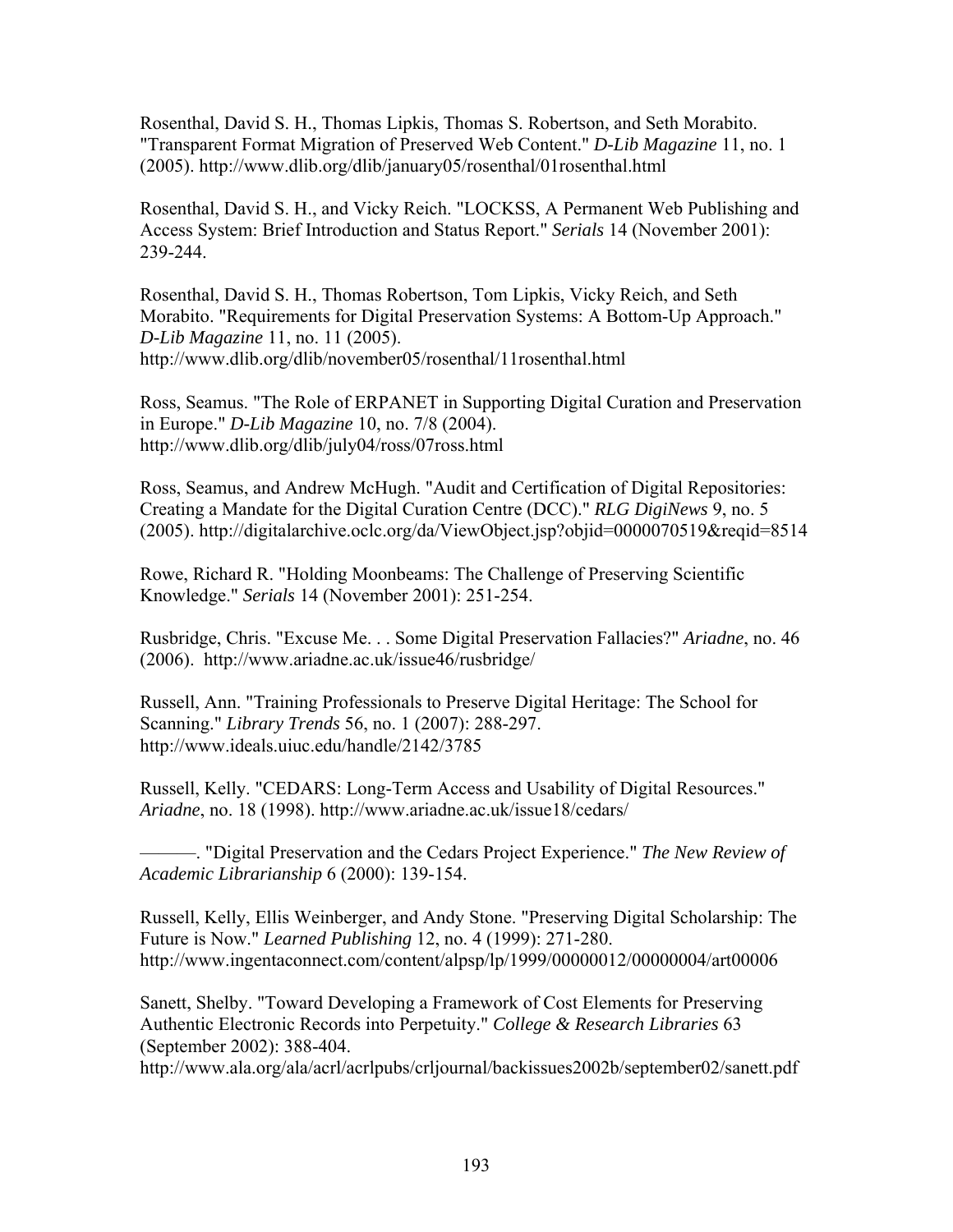Seadle, Michael. "A Social Model for Archiving Digital Serials: LOCKSS." *Serials Review* 32, no. 2 (2006): 73-77.

Selingo, Jeffrey. "A New Archive and Internet Search Engine May Change the Nature of On-Line Research." *The Chronicle of Higher Education*, 6 March 1998, A27-A28.

Senserini, Alessandro, Robert B. Allen, Gail Hodge, Nikkia Anderson, and Daniel Smith, Jr. "Archiving and Accessing Web Pages: The Goddard Library Web Capture Process." *D-Lib Magazine* 10, no. 11 (2004). http://www.dlib.org/dlib/november04/hodge/11hodge.html

Seville, Catherine, and Ellis Weinberger. "Intellectual Property Rights Lessons from the Cedars Project for Digital Preservation." *The New Review of Academic Librarianship* 6 (2000): 217-223.

Shenton, Helen. "From Talking to Doing: Digital Preservation at the British Library." *The New Review of Academic Librarianship* 6 (2000): 163-177.

Shirky, Clay. "AIHT: Conceptual Issues from Practical Tests." *D-Lib Magazine* 11, no. 12 (2005). http://www.dlib.org/dlib/december05/shirky/12shirky.html

Smith, Abby. "Digital Preservation: An Individual Responsibility for Communal Scholarship." *EDUCAUSE Review* 38, no. 3 (2003): 10-11. http://www.educause.edu/ir/library/pdf/erm0338.pdf

———. "Distributed Preservation in a National Context NDIIPP at Mid-Point." *D-Lib Magazine* 12, no. 6 (2006). http://www.dlib.org/dlib/june06/smith/06smith.html

Smith, MacKenzie, and Reagan W. Moore. "Digital Archive Policies and Trusted Digital Repositories." *International Journal of Digital Curation* 2, no. 1 (2007). http://www.ijdc.net/ijdc/article/view/27

Spence, Jaqueline. "Preserving the Cultural Heritage: An Investigation into the Feasibility of the OAIS model for Application in Small Organisations." *Aslib Proceedings* 58, no. 6 (2006): 513-524.

Spivey, Catherine. "Online Archiving with the British Library—The Emerald Experience." *Serials* 15, no. 3 (2002): 211-217.

Stanescu, Andreas. "Assessing the Durability of Formats in a Digital Preservation Environment: The INFORM Methodology." *D-Lib Magazine* 10, no. 11 (2004). http://www.dlib.org/dlib/november04/stanescu/11stanescu.html

———. "Assessing the Durability of Formats in a Digital Preservation Environment: The INFORM Methodology." *OCLC Systems & Services: International Digital Library Perspectives* 21, no. 1 (2005): 61-81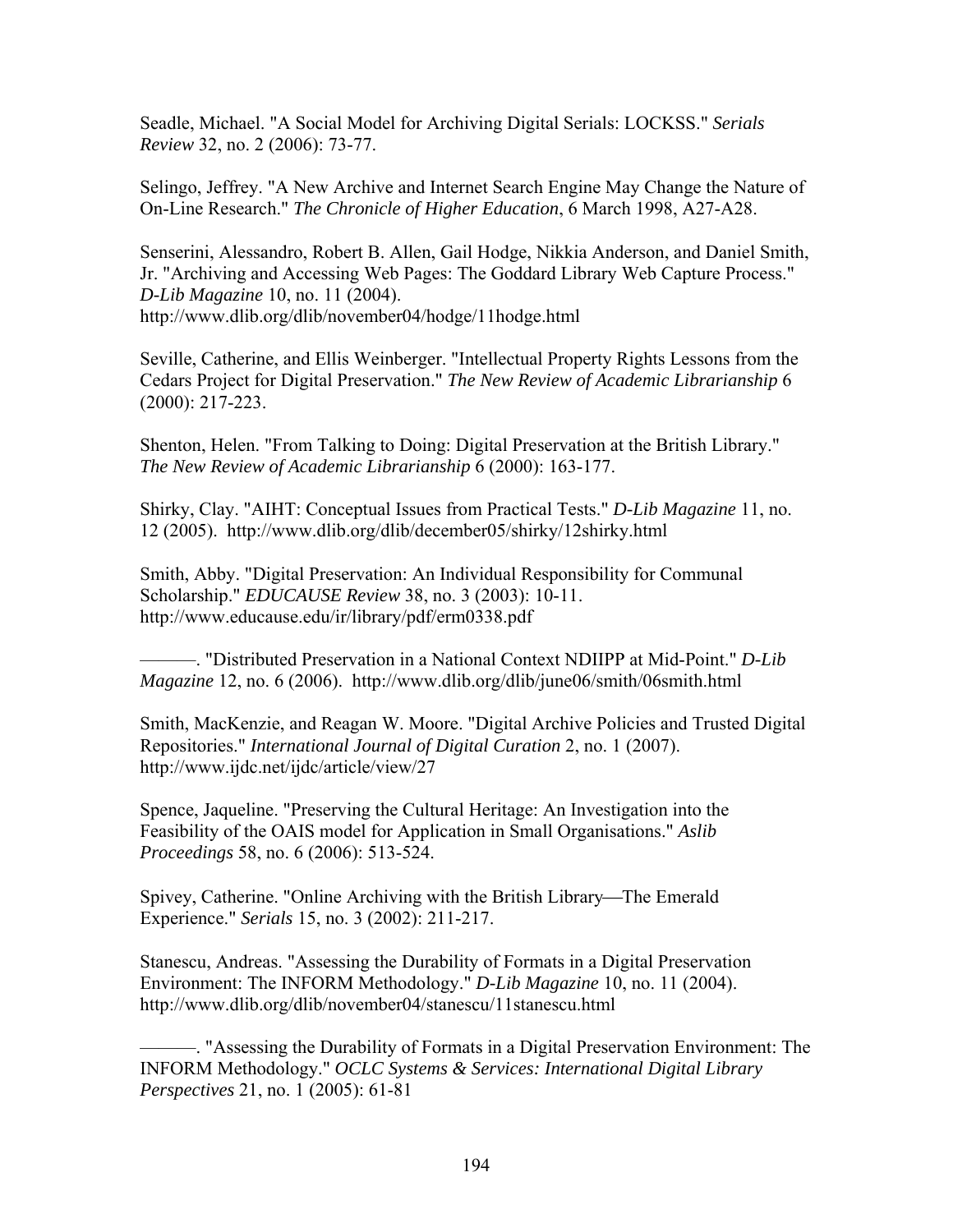Steenbakkers, Johan F. "Digital Archiving: A Necessary Evil or New Opportunity?" *Serials Review* 30, no. 1 (2004): 29-32.

———. "Permanent Archiving of Electronic Publications." *Serials* 16, no. 1 (2003): 33-36.

———. "Treasuring the Digital Records of Science: Archiving E-Journals at the Koninklijke Bibliotheek." *RLG DigiNews* 8, no. 2 (2004). http://digitalarchive.oclc.org/da/ViewObject.jsp?objid=0000070519&reqid=8514

Task Force on Archiving of Digital Information. *Preserving Digital Information*. Mountain View, CA: Commission on Preservation and Access and Research Libraries Group. http://www.rlg.org/ArchTF/tfadi.index.htm

Tennant, Roy. "Time is Not on Our Side: The Challenge of Preserving Digital Materials." *Library Journal*, 15 March 1999, 30-31. http://www.libraryjournal.com/article/CA156503.html

Teper, Thomas H., and Beth Kraemer. "Long-Term Retention of Electronic Theses and Dissertations." *College & Research Libraries* 63 (January 2002): 61-72. http://www.ala.org/ala/acrl/acrlpubs/crljournal/backissues2002b/january02/teper.pdf

Terry, Ana Arias. "Digital Archiving: A Work in Progress." *Against the Grain* 13 (June 2001): 28, 30, 32.

Uneson, Marcus. "Tomorrow's File Endings: On Archiving Principles and Archiving Formats." *ScieCom Info*, no. 2 (2005). http://hal.lub.lu.se/ojs/index.php/sciecom/article/view/31

Van der Werf-Davelaar, Titia. "Long-Term Preservation of Electronic Publications: The NEDLIB Project." *D-Lib Magazine* 5 (September 1999). http://www.dlib.org/dlib/september99/vanderwerf/09vanderwerf.html

Van Nuys, Carol. "The Paradigma Project." *RLG DigiNews* 7, no. 2 (2003). http://digitalarchive.oclc.org/da/ViewObjectMain.jsp?fileid=0000070519:000006287396 &reqid=8514#feature2

Waibel, Gunter. "Like Russian Dolls: Nesting Standards for Digital Preservation." *RLG DigiNews* 7, no. 3 (2003). http://digitalarchive.oclc.org/da/ViewObjectMain.jsp?fileid=0000070519:000006287092 &reqid=8514#feature2

Waller, Martin, and Robert Sharpe. *Mind the Gap: Assessing Digital Preservation Needs in the UK*. Heslington, UK: Digital Preservation Coalition, 2006. http://www.dpconline.org/docs/reports/uknamindthegap.pdf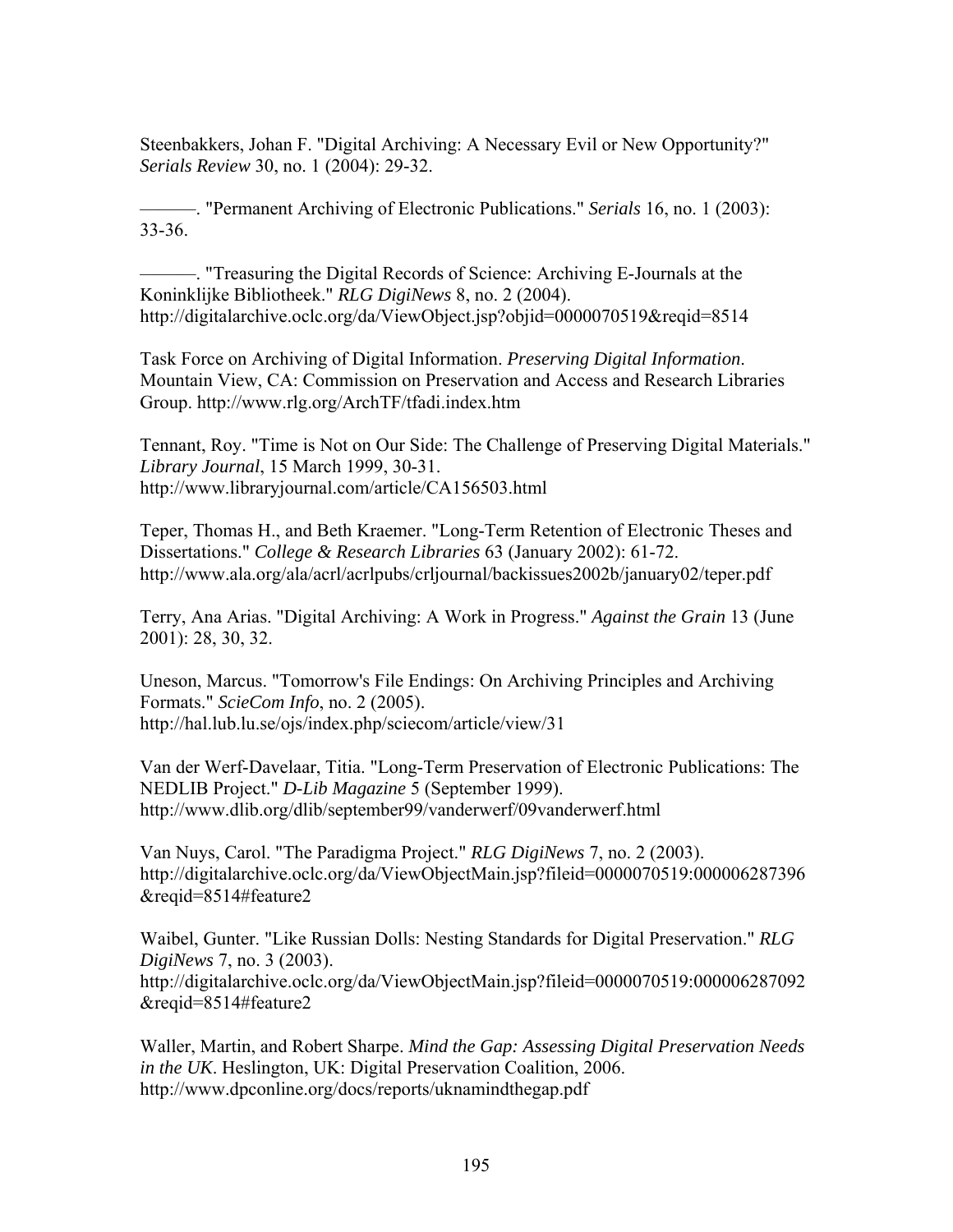Waters, Donald J. "Choices in Digital Archiving: The American Experience." In *The Impact of Electronic Publishing on the Academic Community: An International Workshop Organized by the Academia Europaea and the Wenner-Gren Foundation*, ed. I. Butterworth, 133-141. London: Portland Press, 1998.

———. "Transforming Libraries through Digital Preservation." *Collection Management* 22, no. 3/4 (1998): 99-111.

Watson, Jennifer. "Towards a Preserved National Collection of Selected Australian Digital Publications." *The New Review of Academic Librarianship* 6 (2000): 179-191.

———. "You Get What You Pay for? Archival Access to Electronic Journals." *Serials Review* 31, no. 3 (2005): 200-205.

Webb, Colin. "Saving Digital Heritage—A UNESCO Campaign." *RLG DigiNews* 7, no. 3 (2003).

http://digitalarchive.oclc.org/da/ViewObjectMain.jsp?fileid=0000070519:000006287092 &reqid=8514#feature3

———. "Towards a Preserved National Collection of Selected Australian Digital Publications." *The New Review of Academic Librarianship* 6 (2000): 179-191.

Wiggins, Richard. "Digital Preservation: Paradox & Promise." *Library Journal, Net Connect* (Spring 2001): 12-15.

Williamson, Andrew. "Awareness of Quality Assurance Procedures in Digital Preservation." *Library Review* 53, no. 4 (2004): 204-206. http://eprints.cdlr.strath.ac.uk/2293/01/aw200401.htm

———. "Strategies for Managing Digital Content Formats." *Library Review* 54, no. 9 (2005): 508-513. http://eprints.cdlr.strath.ac.uk/2295/

Yakel, Elizabeth. "Digital Curation." *OCLC Systems & Services: International Digital Library Perspectives* 56, no. 1 (2007): 335-340.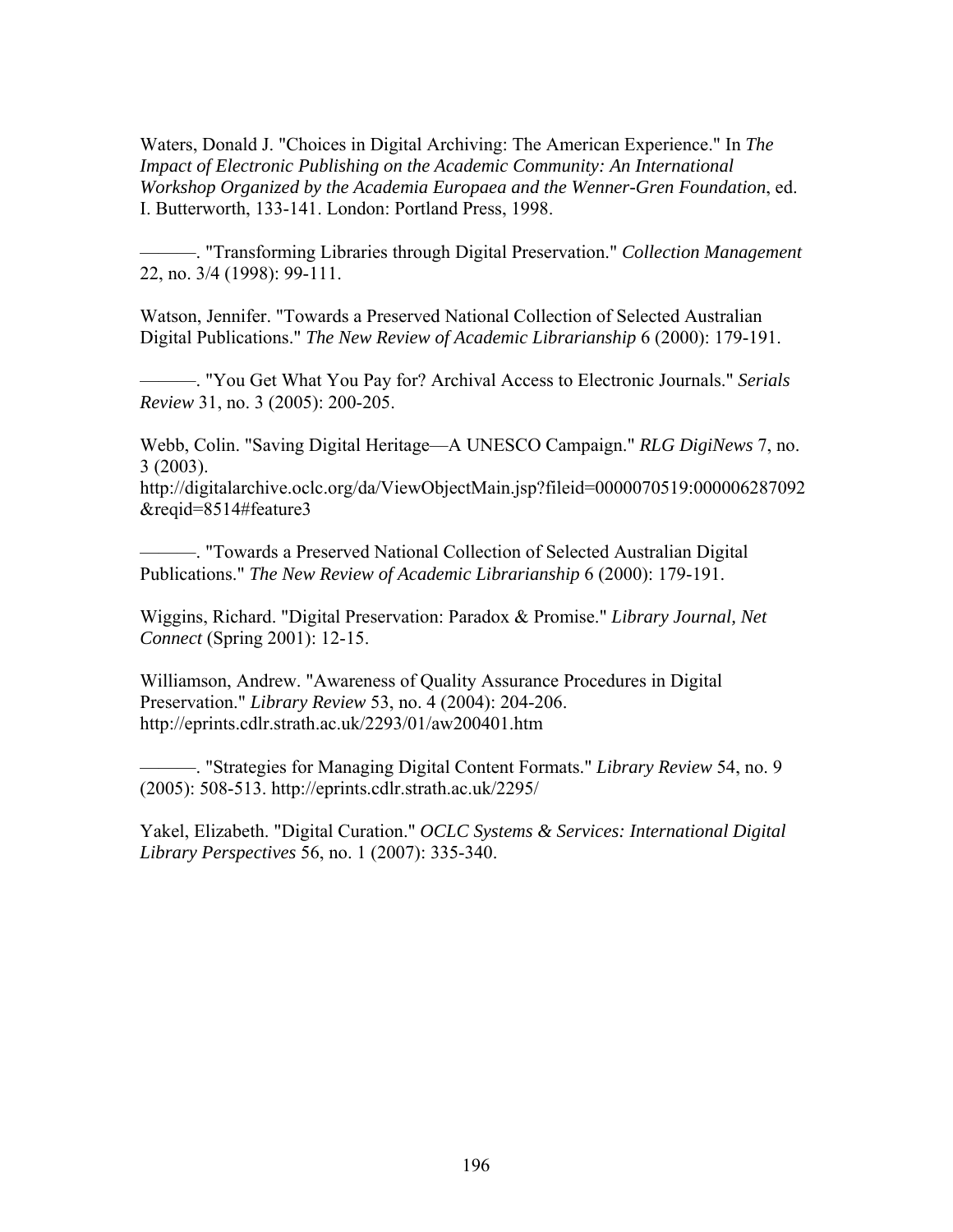## **7 New Publishing Models**

Albanese, Andrew Richard. "Revolution or Evolution." *Library Journal*, 1 November 2001, 48-51. http://www.libraryjournal.com/article/CA178186.html

Albert, Karen M. "Open Access: Implications for Scholarly Publishing and Medical Libraries." *Journal of the Medical Library Association* 94, no. 3 (2006): 253–262. http://www.pubmedcentral.gov/articlerender.fcgi?artid=1525322

Alexander, Adrian, and Marilu Goodyear. "The Development of BioOne: Changing the Role of Research Libraries in Scholarly Communication." *The Journal of Electronic Publishing* 5 (March 2000). http://hdl.handle.net/2027/spo.3336451.0005.302

———. "'La Jolla Confidential': The Inside Story of BioOne." *The Serials Librarian* 40, no. 1/2 (2001): 71-83.

Anderson, Byron. "Open Access Journals." *Behavioral & Social Sciences Librarian* 22, no. 2 (2004): 93-99.

Apt, Krzysztof R. "One More Revolution to Make: Free Scientific Publishing." *Communications of the ACM* 44 (May 2001): 25-28. http://arxiv.org/abs/cs/0106022

Armbruster, Chris. "Moving Out of Oldenbourg's Long Shadow: What Is the Future for Society Publishing?" *Learned Publishing* 20, no. 4 (2007): 259-266. http://eprints.rclis.org/archive/00013136/

Association of American Universities Research Libraries Project in collaboration with the Association of Research Libraries. *Reports of the AAU Task Forces on: Acquisition and Distribution of Foreign Language and Area Studies Materials: A National Strategy for Managing Scientific and Technological Information: Intellectual Property Rights in an Electronic Environment*. Washington, DC: Association of Research Libraries, 1994.

Atkinson, Ross. "A Rationale for the Redesign of Scholarly Information Exchange." *Library Resources & Technical Services* 44 (April 2000): 59-69.

Bailey, Charles W., Jr. "The Coalition for Networked Information's Acquisition-on-Demand Model: An Exploration and Critique." *Serials Review* 18, no. 1-2 (1992): 78-81. http://www.digital-scholarship.org/cwb/cni.htm

———. *Open Access Bibliography: Liberating Scholarly Literature with E-Prints and Open Access Journals*. Washington, DC: Association of Research Libraries, 2005. http://www.digital-scholarship.org/oab/oab.htm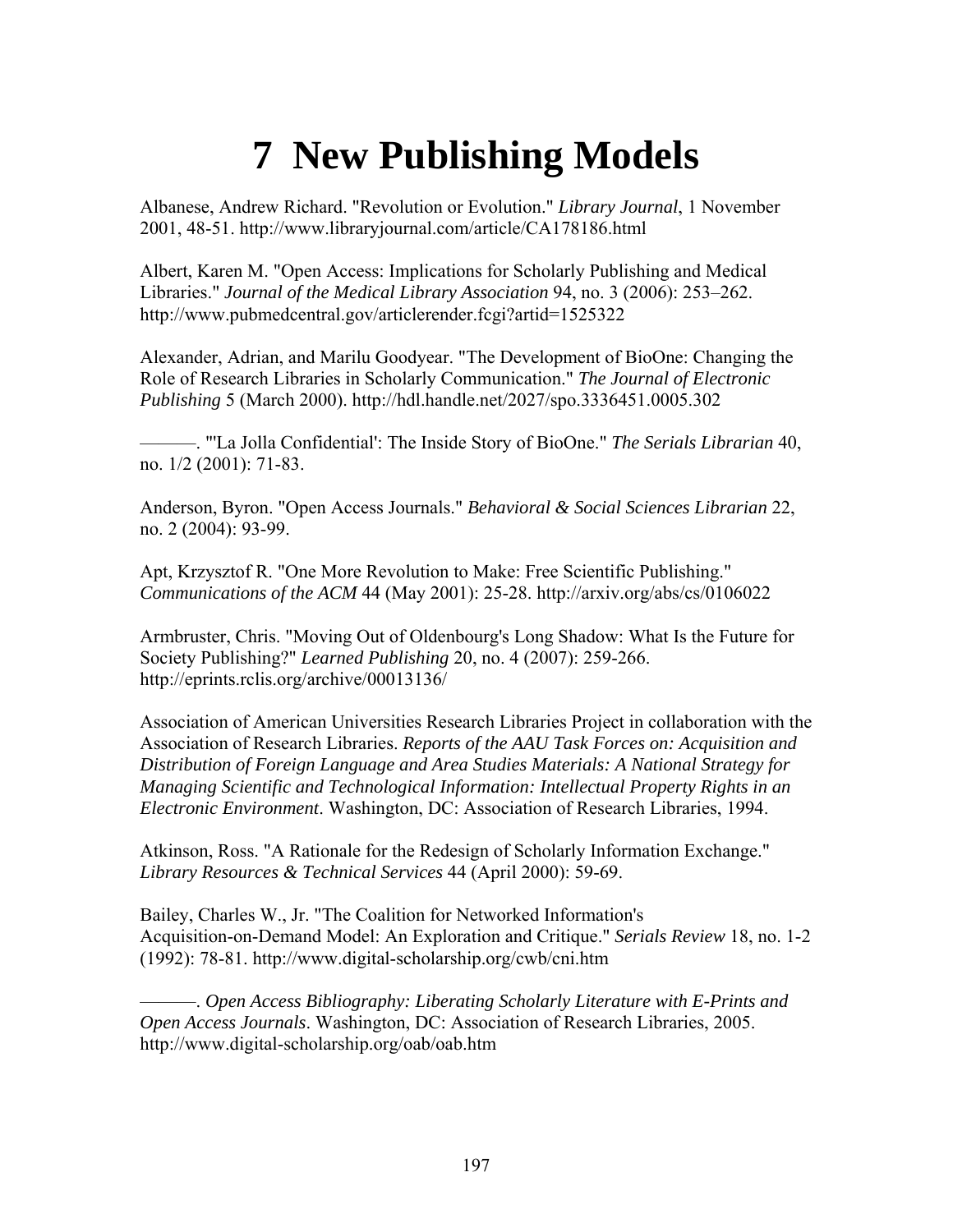———. "Scholarly Electronic Publishing on the Internet, the NREN, and the NII: Charting Possible Futures." *Serials Review* 20, no. 3 (1994): 7-16. http://www.digital-scholarship.org/cwb/schpub.htm

Bachrach, Steven, R. Stephen Berry, Martin Blume, Thomas von Foerster, Alexander Fowler, Paul Ginsparg, Stephen Heller, Neil Kestner, Andrew Odlyzko, Ann Okerson, Ron Wigington, and Anne Moffat. "Who Should Own Scientific Papers?" *Science Magazine*, 4 September 1998, 1459-1460. http://www.sciencemag.org/cgi/content/full/281/5382/1459

Banks, Peter. "Open Access: A Medical Association Perspective." *Learned Publishing* 17, no. 2 (2004): 135-142. http://www.ingentaconnect.com/content/alpsp/lp/2004/00000017/00000002/art00008

Barnett, Molly C., and Molly W. Keener. "Expanding Medical Library Support in Response to the National Institutes of Health Public Access Policy." *Journal of the Medical Libary Association* 95, no. 4 (2007): 450-453. http://www.pubmedcentral.nih.gov/articlerender.fcgi?artid=2000773

Bergman, Sherrie S. "The Scholarly Communication Movement: Highlights and Recent Developments." *Collection Building* 25, no. 4 (2006): 108-128.

Blixrud, Julia C. "SPARC: Setting Sail into the Seas of Competition." *The Serials Librarian* 40, no. 1/2 (2001): 117-128.

Boettcher, Jennifer. "Framing the Scholarly Communication Cycle." *ONLINE* 30, no. 3 (2006): 24-26.

Bolman, Pieter. "Open Access: Marginal or Core Phenomenon? A Commercial Publisher's View." *Information Services & Use* 23, no. 2-3 (2003): 93-98.

Booth, Andrew. "The Politics of E-Access and E-Funding in the Library Environment." *Serials* 17, no. 3 (2004): 257-261.

Bosc, Hélène, and Stevan Harnad. "In a Paperless World a New Role for Academic Libraries: Providing Open Access." *Learned Publishing* 18, no. 2 (2005): 95-100. http://www.ingentaconnect.com/content/alpsp/lp/2005/00000018/00000002/art00004

Branin, Joseph J., and Mary Case. "Reforming Scholarly Publishing in the Sciences: A Librarian Perspective." *Notices of the AMS* 45 (April 1998): 475-486. http://www.ams.org/notices/199804/branin.pdf

Braun, Kim. "GAP—German Academic Publishers: A Network Approach to Scholarly Publishing " *Canadian Journal of Communication* 29, no. 3 (2004). http://www.cjc-online.ca/viewarticle.php?id=851&layout=html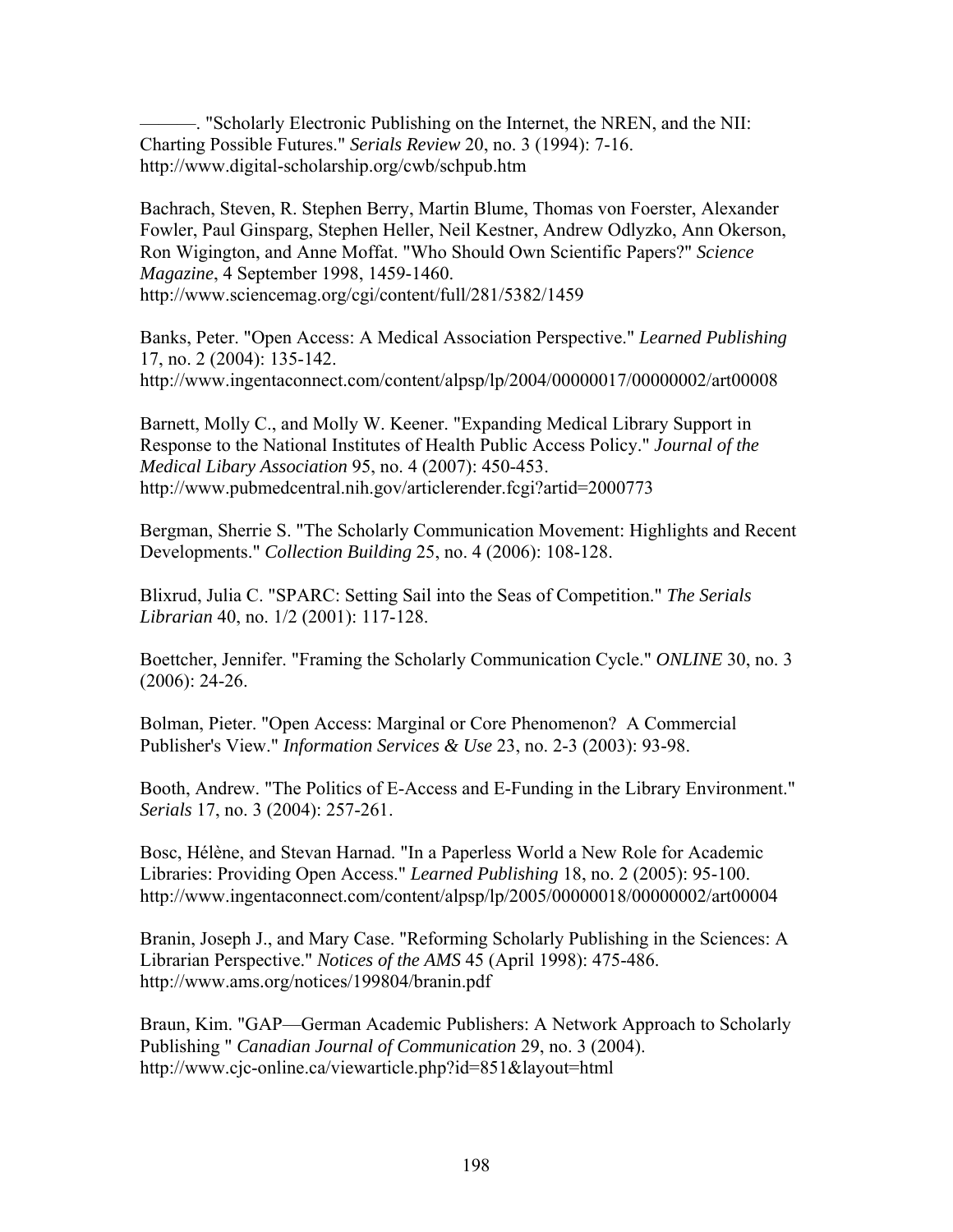Brent, Doug. "Stevan Harnad's 'Subversive Proposal': Kick-Starting Electronic Scholarship." *EJournal* 5, no. 1 (1995). http://www.ucalgary.ca/ejournal/archive/rachel/v5n1/article.html

Brody, Tim, Les Carr, Yves Gingras, Chawki Hajjem, Stevan Harnad, and Alma Swan. "Incentivizing the Open Access Research Web Publication-Archiving, Data-Archiving and Scientometrics." *CTWatch Quarterly* 3, no. 3 (2007). http://www.ctwatch.org/quarterly/articles/2007/08/incentivizing-the-open-access-research -web/

Buckholtz, Alison. "Declaring Independence: Returning Scientific Publishing to Scientists." *The Journal of Electronic Publishing* 7 (August 2001). http://hdl.handle.net/2027/spo.3336451.0007.101

Burke, Marianne. "PubMed Central: Be Careful What You Ask For." *College & Research Libraries News* 61 (January 2000): 21-23.

Byrd, Gary D., Shelley A. Bader, and Anthony J. Mazzaschi. "The Status of Open Access Publishing by Academic Societies." *Journal of the Medical Library Association* 93, no. 4 (2005): 423-424. http://www.pubmedcentral.nih.gov/articlerender.fcgi?artid=1250315

Cameron, Robert D. "A Universal Citation Database as a Catalyst for Reform in Scholarly Communication." *First Monday* 2, no. 4 (1997). http://www.firstmonday.dk/issues/issue2\_4/cameron/index.html

Campbell, Paulette Walker. "NIH May Use the Internet to Distribute Findings of Research Financed by Its Grants." *The Chronicle of Higher Education*, 7 May 1999, A33.

Canhos, Vanderlei, Leslie Chan, and Barbara Kirsop. "Bioline Publications: How Its Evolution Has Mirrored the Growth of the Internet." *Learned Publishing* 14, no. 1 (2001): 41-48.

http://www.ingentaconnect.com/content/alpsp/lp/2001/00000014/00000001/art00007

Carlsson, Ulla. "Open Access and Journal Publication in the Social Sciences and the Humanities." *ScieCom Info*, no. 2 (2005). http://hal.lub.lu.se/ojs/index.php/sciecom/article/view/30

Carpenter, Todd A., Heather Joseph, and Mary Waltham. "A Survey of Business Trends at BioOne Publishing Partners and Its Implications for BioOne." *portal: Libraries and the Academy* 4, no. 4 (2004): 465-484.

Case, Mary M. "ARL Promotes Competition through SPARC: The Scholarly Publishing & Academic Resources Coalition." *ARL: A Bimonthly Newsletter of Research Library Issues and Actions*, no. 196 (1998): 1-5. http://www.arl.org/bm~doc/sparc-4.pdf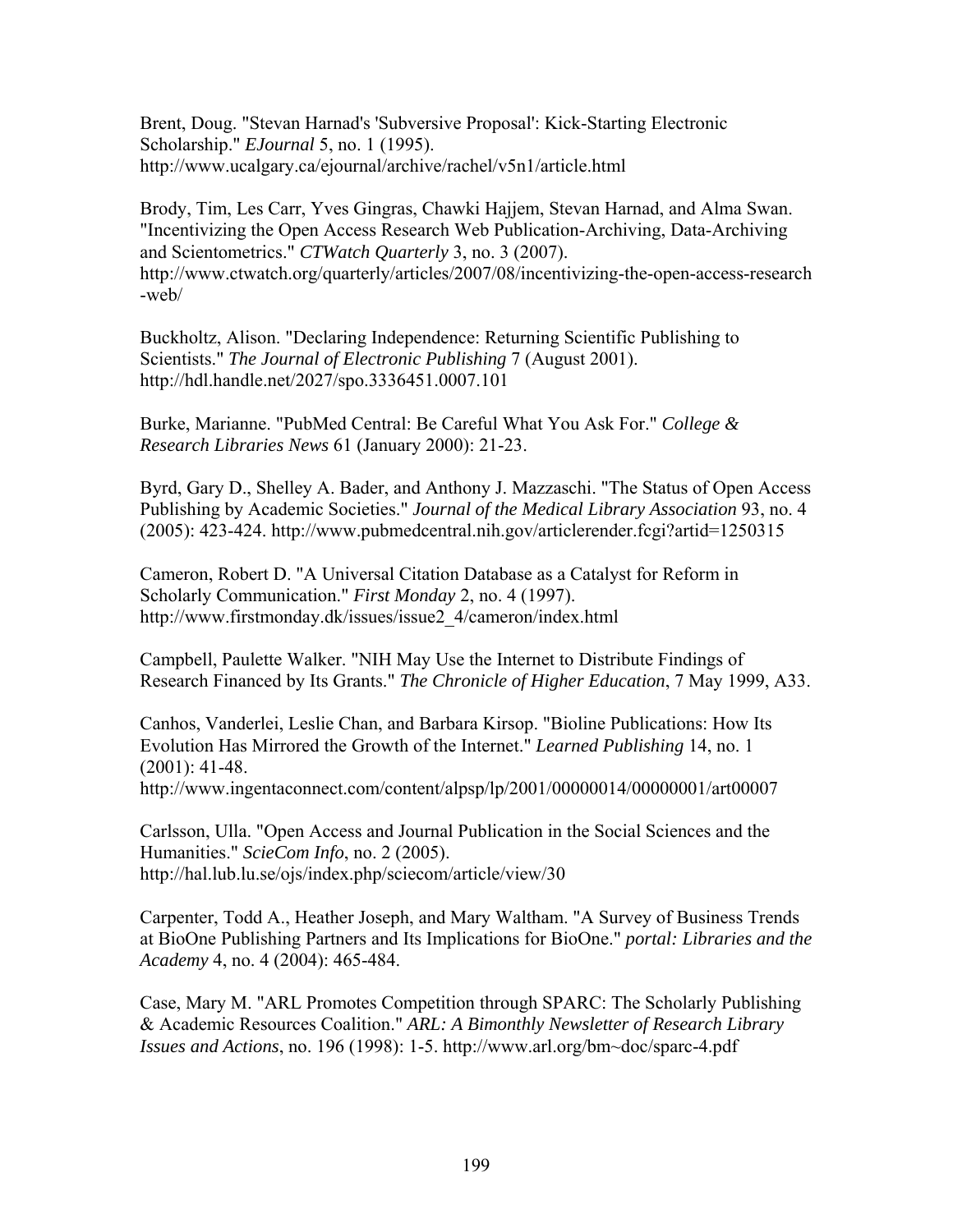———. "Principles for Emerging Systems of Scholarly Publishing." *ARL: A Bimonthly Report on Research Library Issues and Actions from ARL, CNI, and SPARC*, no. 210, (2000): 1-4. http://www.arl.org/bm~doc/principles.pdf

———. "Promoting Open Access: Developing New Strategies for Managing Copyright and Intellectual Property." *ARL: A Bimonthly Report on Research Library Issues and Actions from ARL, CNI, and SPARC*, no. 220 (2002): 1-5. http://www.arl.org/bm~doc/access-2.pdf

———. "Public Access to Scientific Information: Are 22,700 Scientists Wrong?" *College & Research Libraries News* 62 (July/August 2001): 706-709. http://www.ala.org/ala/acrl/acrlpubs/crlnews/backissues2001/julyaugust2/publicaccess.cf m

Chang, Chen Chi. "Business Models for Open Access Journals Publishing." *Online Information Review* 30, no. 6 (2006): 699-713.

Chodorow, Stanley. "The Tempe Principles in Practice." *The Serials Librarian* 42, no. 1/2 (2002): 29-39.

Corrado, Edward M. "The Importance of Open Access, Open Source, and Open Standards for Libraries." *Issues in Science and Technology Librarianship*, no. 42 (2005). http://www.istl.org/05-spring/article2.html

Correia, Ana Maria Ramalho, and José Carlos Teixeira. "Reforming Scholarly Publishing and Knowledge Communication: From the Advent of the Scholarly Journal to the Challenges of Open Access." *Online Information Review* 29, no. 4 (2005): 349-364.

Crow, Raym. "Publishing Cooperatives: An Alternative for Non–Profit Publishers." *First Monday* 11, no. 9 (2006). http://www.firstmonday.org/issues/issue11\_9/crow/index.html

Day, Michael. "The Scholarly Journal in Transition and the PubMed Central Proposal." *Ariadne*, no. 21 (1999). http://www.ariadne.ac.uk/issue21/pubmed/

Denning, Peter J. "The ACM Electronic Publishing Plan and Interim Copyright Policies." *The Serials Librarian* 28, no. 1/2 (1996): 57-62.

Denning, Peter J., and Bernard Rous. "The ACM Electronic Publishing Plan." *Communications of the ACM* 38 (April 1995): 97-109. http://info.acm.org/pubs/epub\_plan.html

Dominguez, Magaly Báscones. "Economics of Open Access Publishing." *Serials* 19, no. 1 (2006): 52-60.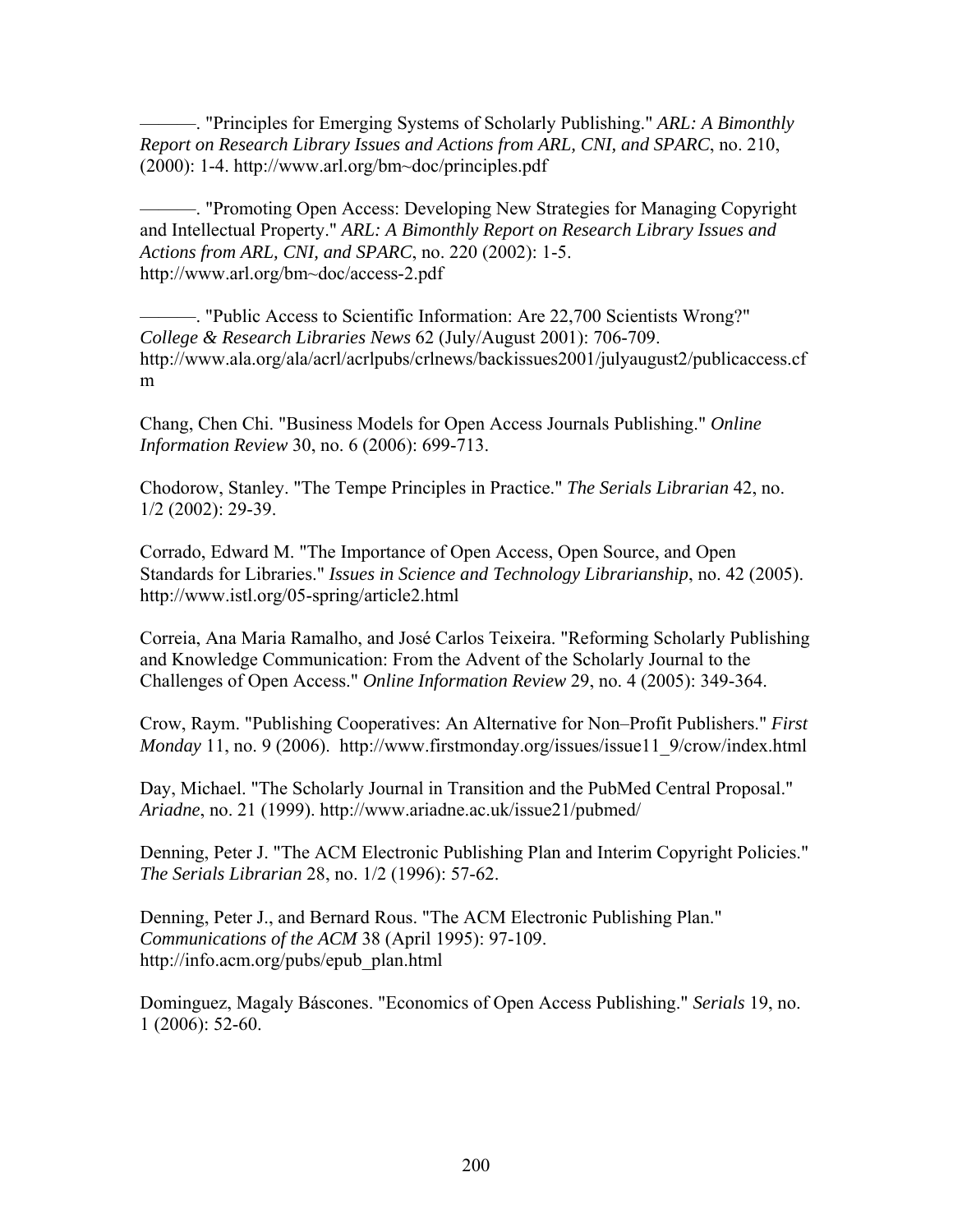Dryburgh, Alastair. "Open Access—Time to Stop Preaching to the Converted?" *Learned Publishing* 17, no. 1 (2004): 69-70. http://www.ingentaconnect.com/content/alpsp/lp/2004/00000017/00000001/art00011

Edmonds, Bruce. "A Proposal for the Establishment of Review Boards." *The Journal of Electronic Publishing* 5 (June 2000). http://hdl.handle.net/2027/spo.3336451.0005.404

English, Ray. "Scholarly Communication and the Academy: The Importance of the ACRL Initiative." *portal: Libraries and the Academy* 3, no. 2 (2003): 337-340.

English, Ray, and Larry Hardesty. "Create Change: Shaping the Future of Scholarly Journal Publishing." *College & Research Libraries News* 61 (June 2000): 515-518. http://www.ala.org/ala/acrl/acrlpubs/crlnews/backissues2000/june2/createchange.cfm

English, Ray, and Peter Suber. "Public Access to Federally Funded Research: The Cornyn-Lieberman and CURES Bills." *College & Research Libraries News* 67, no. 6 (2006): 362-365.

http://www.ala.org/ala/acrl/acrlpubs/crlnews/backissues2006/june06/fedfundedresearch.h tm

Falk, Howard. "Journal Publishing Is Ripe for Change." *The Electronic Library* 21, no. 2 (2003): 165-168.

———. "Open Access Gains Momentum." *The Electronic Library* 22, no. 6 (2004): 527-530.

———. "The Revolt against Journal Publishers." *The Electronic Library* 22, no. 2 (2004): 184-187.

Fang, Conghui, and Xiaochun Zhu. "The Open Access Movement in China." *Interlending & Document Supply* 34, no. 4 (2006).

Fernandez, Leila. "Open Access Initiatives in India—An Evaluation." *Partnership: The Canadian Journal of Library and Information Practice and Research* 1, no. 1 (2006). http://journal.lib.uoguelph.ca//index.php/perj/article/view/110/171

Fisher, Julian H. "Fixing the Broken Toaster: Scholarly Publishing Re-Imagined." *Science & Technology Libraries* 27, no. 4 (2007): 63-76.

Forsman, Rick B., and Charles Denison. "Life and Death on the Coral Reef: An Ecological Perspective on Scholarly Publishing in the Health Sciences." *Journal of the Medical Library Association* 93, no. 1 (2005): 7-15. http://www.pubmedcentral.nih.gov/picrender.fcgi?action=stream&blobtype=pdf&artid=5 45114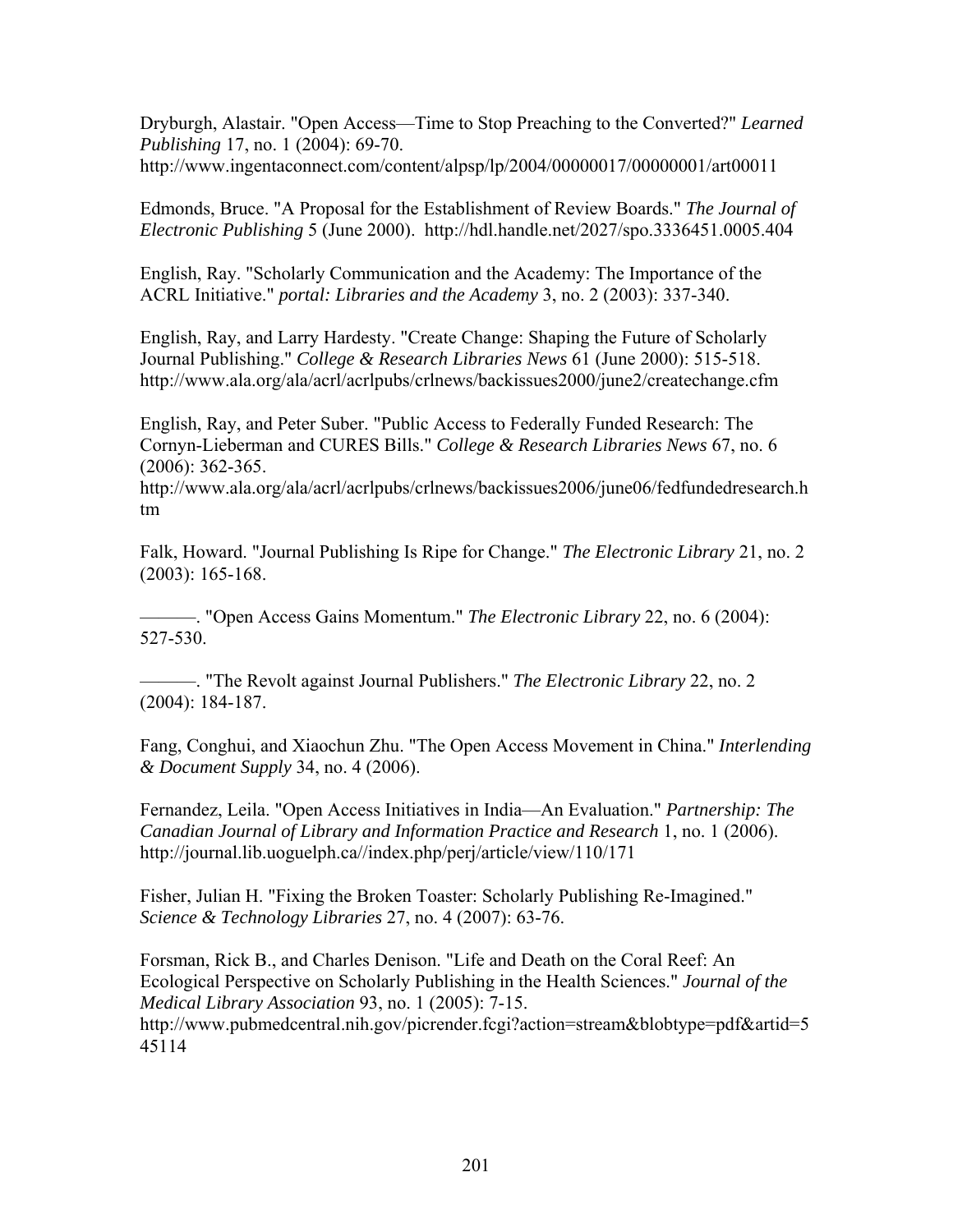Frankel, Mark S. "Seizing the Moment: Scientists' Authorship Rights in the Digital Age." *Learned Publishing* 16, no. 2 (2003): 123-128. http://www.ingentaconnect.com/content/alpsp/lp/2003/00000016/00000002/art00007

Franklin, Jack. "Open Access to Scientific and Technical Information: The State of the Art." *Information Services & Use* 23, no. 2-3 (2003): 67-86. http://eprints.rclis.org/archive/00000970/

Frazier, Ken. "SPARC: Encouraging New Models of Disseminating Knowledge." *Collection Building* 19, no. 3 (2000): 117-123.

Friend, Frederick J. "Alternatives to Commercial Publishing for Scholarly Communication." *Serials* 11 (July 1998): 163-166.

———. "How Can There Be Open Access to Journal Articles?" *Serials* 17, no. 1 (2004): 37-40. http://eprints.ucl.ac.uk/195/

Fuller, Steve. "Cybermaterialism, or Why There Is No Free Lunch in Cyberspace." *The Information Society* 11, no. 4 (1995): 325-332.

———. "Cyberplatonism: An Inadequate Constitution for the Republic of Science." *The Information Society* 11, no. 4 (1995): 293-303.

Fyffe, Richard. "Technological Change and the Scholarly Communications Reform Movement: Reflections on Castells and Giddens." *Library Resources & Technical Services* 46 (April 2002): 50-61. https://kuscholarworks.ku.edu/dspace/handle/1808/125

Fyffe, Richard, and David E. Shulenburger. "Economics as if Science Mattered: The BioOne Business Model and the Transformation of Scholarly Publishing." *Library Collections, Acquisitions, & Technical Services* 26, no. 3 (2002): 231-239. https://kuscholarworks.ku.edu/dspace/handle/1808/142

Gardner, William. "The Electronic Archive: Scientific Publishing for the 1990s." *Psychological Science* 1 (November 1990): 333-341.

Gass, Andy. "Paying to Free Science: Costs of Publication as Costs of Research." *Serials Review* 31, no. 2 (2005): 103-106.

Gass, Steven. "Transforming Scientific Communication for the 21st Century." *Science & Technology Libraries* 19, no. 3/4 (2001): 3-18. http://dspace.mit.edu/handle/1721.1/38866

Gentil-Beccot, Anne. "2005, the Year CERN Ran for Open Access." *High Energy Physics Libraries Webzine*, no. 12 (2006). http://library.cern.ch/HEPLW/12/papers/3/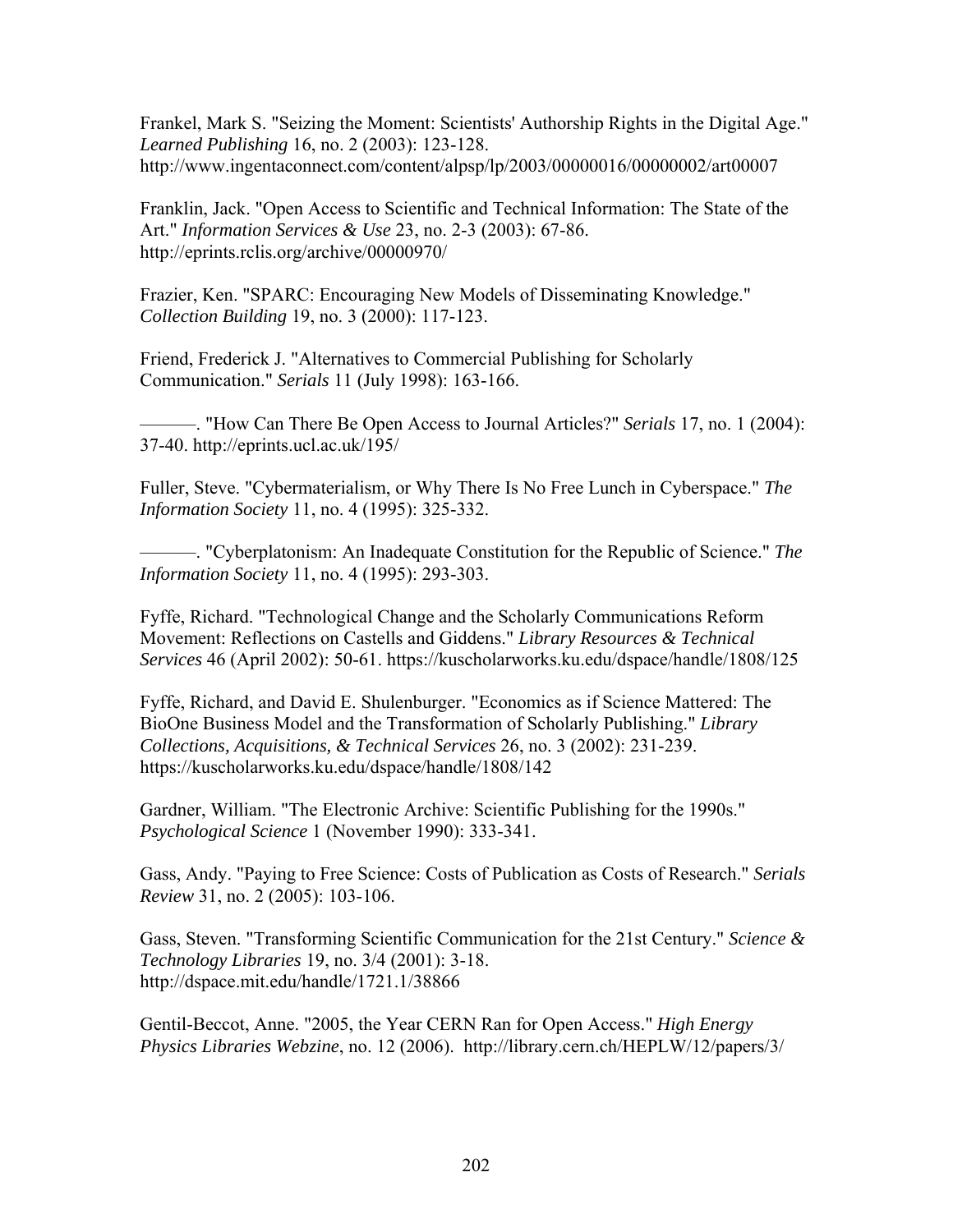Getz, Malcolm. "Open-Access Scholarly Publishing in Economic Perspective." *Journal of Library Administration,* 42, no. 1 (2005): 1-39. http://ideas.repec.org/p/van/wpaper/0414.html

Ghosh, S. B., and Anup Kumar Das. "Open Access and Institutional Repositories—A Developing Country Perspective: A Case Study of India." *IFLA Journal* 33, no. 3 (2007): 229-250.

Gibson, Ian. "Overview of the House of Commons Science and Technology Select Committee Inquiry into Scientific Publications." *Serials* 18, no. 1 (2005): 10-12.

Ginsparg, Paul. "Can Peer Review Be Better Focused?" *Science & Technology Libraries* 22, no. 3/4 (2002): 5-17. http://people.ccmr.cornell.edu/~ginsparg/blurb/pg02pr.html

———. "Next-Generation Implications of Open Access." *CTWatch Quarterly* 3, no. 3 (2007). http://www.ctwatch.org/quarterly/print.php?p=80

———. "Scholarly Information Architecture, 1989-2015." *Data Science Journal* 3 (2004): 29-37. http://www.jstage.jst.go.jp/article/dsj/3/0/29/\_pdf

Goodman, David. "Open Access: What Comes Next?" *Learned Publishing* 18, no. 1 (2005): 13-23.

http://www.ingentaconnect.com/content/alpsp/lp/2005/00000018/00000001/art00004

Goodyear, Marilu, and Adrian W. Alexander. "BioOne: A New Model for Scholarly Publishing." *Journal of Library Administration* 35, no. 1/2 (2001): 19-35.

Gradmann, Stefan. "Figaro and Open Access to Electronic Information Objects." *Information Services & Use* 23, no. 2-3 (2003): 175-177.

Graham, Tom. "*Scientific Publications: Free for All?* The Academic Library Viewpoint." *Serials* 18, no. 1 (2005): 13-19.

Guédon, Jean-Claude. "Beyond Core Journals and Licenses: The Paths to Reform Scientific Publishing." *ARL: A Bimonthly Report on Research Library Issues and Actions from ARL, CNI, and SPARC*, no. 218 (2001): 1-8. http://www.arl.org/resources/pubs/br/br218/br218guedon.shtml

———. "The Budapest Initiative for Open Access." *Information Services & Use* 23, no. 2-3 (2003): 171-173.

———. "Electronic Journals, Libraries, and University Presses." In *Filling the Pipeline and Paying the Piper: Proceedings of the Fourth Symposium*, ed. Ann Okerson, 67-75. Washington, DC: Office of Scientific and Academic Publishing, Association of Research Libraries, 1995.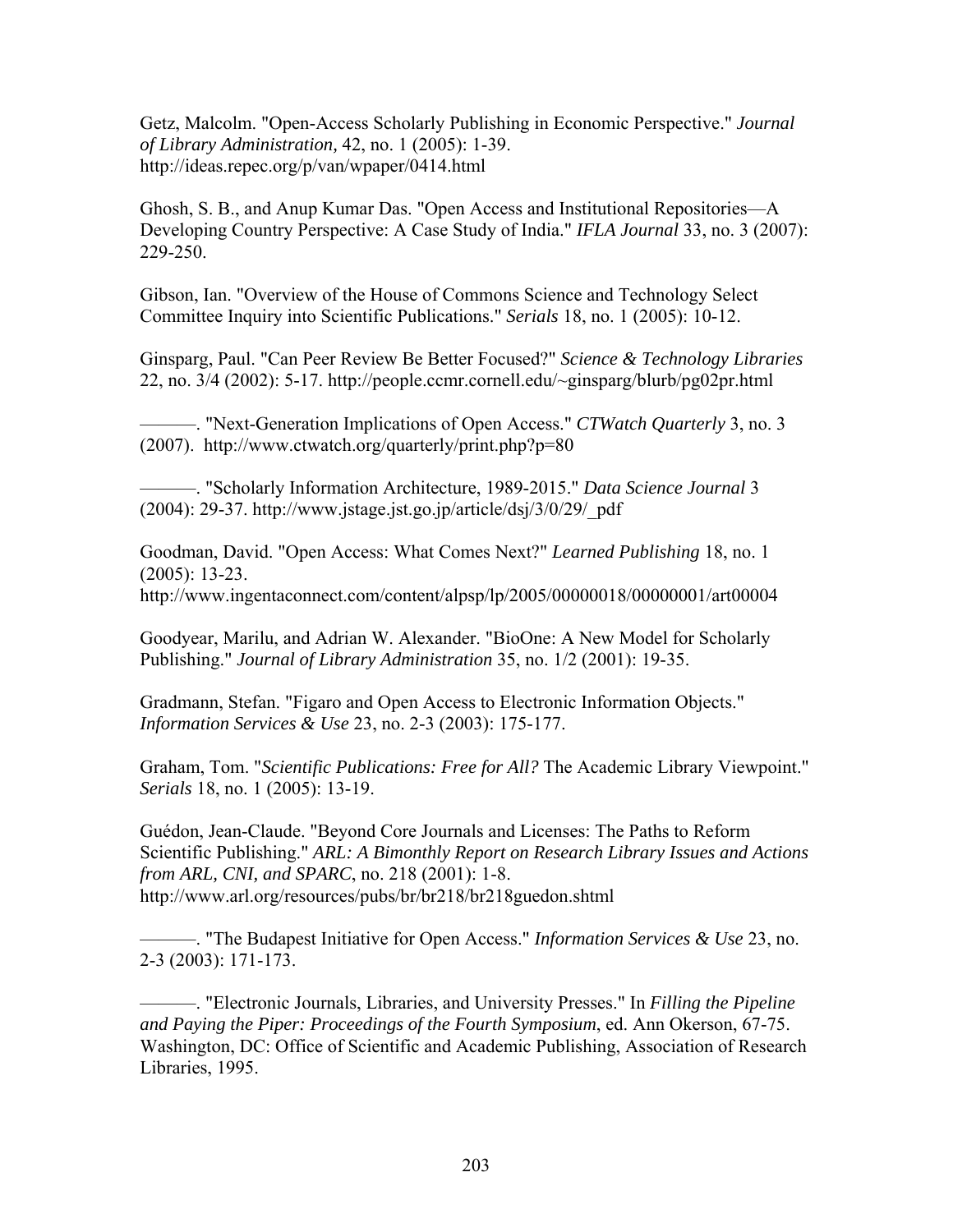———. *In Oldenburg's Long Shadow: Librarians, Research Scientists, Publishers, and the Control of Scientific Publishing*. Washington, DC: Association of Research Libraries, 2001. http://www.arl.org/resources/pubs/mmproceedings/138guedon.shtml

———. "Research Libraries and Electronic Scholarly Journals: Challenges or Opportunities?" *The Serials Librarian* 26, no. 3/4 (1995): 1-20.

Guernsey, Lisa. "Library Groups, Decrying 'Excessive Pricing,' Demand New Policies on Electronic Journals." *The Chronicle of Higher Education*, 10 April 1998, A33-A34.

———. "A Provost Challenges His Faculty to Retain Copyright on Articles." *The Chronicle of Higher Education*, 18 September 1998, A29-A30.

———. "Some On-Line Journals Make Ends Meet by Charging Authors Instead of Readers." *The Chronicle of Higher Education*, 6 February 1998, A25.

Hahn, Karla. "New Tools for New Times: Remodeling the Scholarly Communication System." *College & Research Libraries News* 67, no. 10 (2006). http://www.ala.org/ala/acrl/acrlpubs/crlnews/backissues2006/november06/newtools.htm

———. "Seeking a Global Perspective on Scholarly Communication: Contributions from the UK." *ARL: A Bimonthly Report on Research Library Issues and Actions from ARL, CNI, and SPARC*, no. 241 (2005): 8-10. http://www.arl.org/bm~doc/arlbr241scholcom.pdf

Haider, Jutta. "Of the Rich and the Poor and Other Curious Minds: On Open Access and 'Development'." *Aslib Proceedings* 59, no. 4/5 (2007): 449-461.

Hamaker, Chuck, and Brad Spry. "Google Scholar." *Serials* 18, no. 1 (2005): 70-72.

Harnad, Stevan. "Fast-Forward on the Green Road to Open Access: The Case against Mixing Up Green and Gold." *Ariadne*, no. 42 (2005). http://www.ariadne.ac.uk/issue42/harnad/

———. "Free at Last: The Future of Peer-Reviewed Journals." *D-Lib Magazine* 5 (December 1999). http://www.dlib.org/dlib/december99/12harnad.html

———. "How to Fast-Forward Learned Serials to the Inevitable and the Optimal for Scholars and Scientists." *The Serials Librarian* 30, no. 3/4 (1997): 73-81. http://cogprints.org/1695/

———. "The Implementation of the Berlin Declaration on Open Access: Report on the Berlin 3 Meeting Held 28 February-1 March 2005, Southampton, UK." *D-Lib Magazine* 11, no. 3 (2005). http://www.dlib.org/dlib/march05/harnad/03harnad.html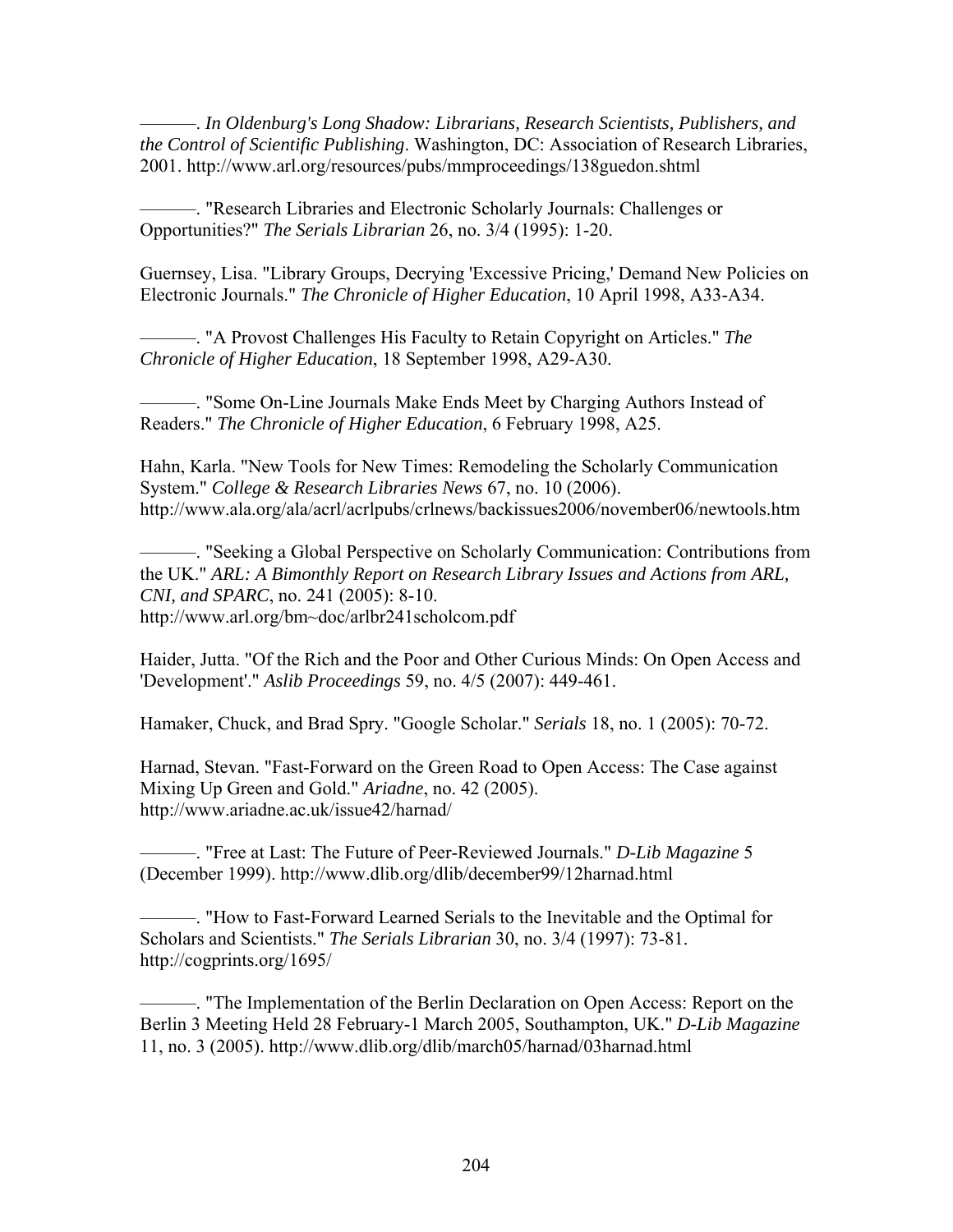———. "Implementing Peer Review on the Net: Scientific Quality Control in Scholarly Electronic Journals." In *Scholarly Publishing: The Electronic Frontier*, ed. Robin P. Peek and Gregory B. Newby, 103-118. Cambridge, MA: The MIT Press, 1996. http://cogprints.org/1692/

———. "Interactive Publication: Extending the American Physical Society's Discipline-Specific Model for Electronic Publishing." *Serials Review* 18, no. 1-2 (1992): 58-61. http://cogprints.org/1688/

———. "The Invisible Hand of Peer Review." *Nature*, 5 November 1998, Web Matters Section. http://www.nature.com/nature/webmatters/invisible/invisible.html

———. "Learned Inquiry and the Net: The Role of Peer Review, Peer Commentary and Copyright." *Antiquity* 71 (December 1997): 1042-1048. http://cogprints.org/1694/

———. "Minotaur: Six Proposals for Freeing the Refereed Literature Online: A Comparison." *Ariadne*, no. 28 (2001). http://www.ariadne.ac.uk/issue28/minotaur/

———. "On-line Journals and Financial Fire Walls." *Nature*, 10 September 1998, 127-128. http://eprints.ecs.soton.ac.uk/2624/

———. "The Paper House of Cards (and Why It's Taking So Long to Collapse)." *Ariadne*, no. 8 (1997). http://www.ariadne.ac.uk/issue8/harnad/

———. "The PostGutenberg Galaxy: How to Get There from Here." *The Information Society* 11, no. 4 (1995): 285-291. http://cogprints.org/1689/

———. "Post-Gutenberg Galaxy: The Fourth Revolution in the Means of Production of Knowledge." *The Public-Access Computer Systems Review* 2, no. 1 (1991): 39-53. http://epress.lib.uh.edu/pr/v2/n1/harnad.2n1

———. "Publish or Perish—Self-Archive to Flourish: The Green Route to Open Access." *ERCIM News*, no. 64 (2006): 18-19. http://www.ercim.org/publication/Ercim\_News/enw64/harnad.html

———. "Resetting Our Intuition Pumps for the Online-Only Era: A Conversation with Stevan Harnad." Interview by Ellen Finnie Duranceau. *Serials Review* 25, no. 1 (1999): 109-115.

———. "Scholarly Skywriting and the Prepublication Continuum of Scientific Inquiry." *Psychological Science* 1 (November 1990): 342-344. http://cogprints.org/1581/

———. "Self-Archive Unto Others as Ye Would Have Them Self-Archive Unto You." *Jekyll.comm*, no. 6 (2003). http://jekyll.comm.sissa.it/commenti/foc06\_02\_eng.pdf.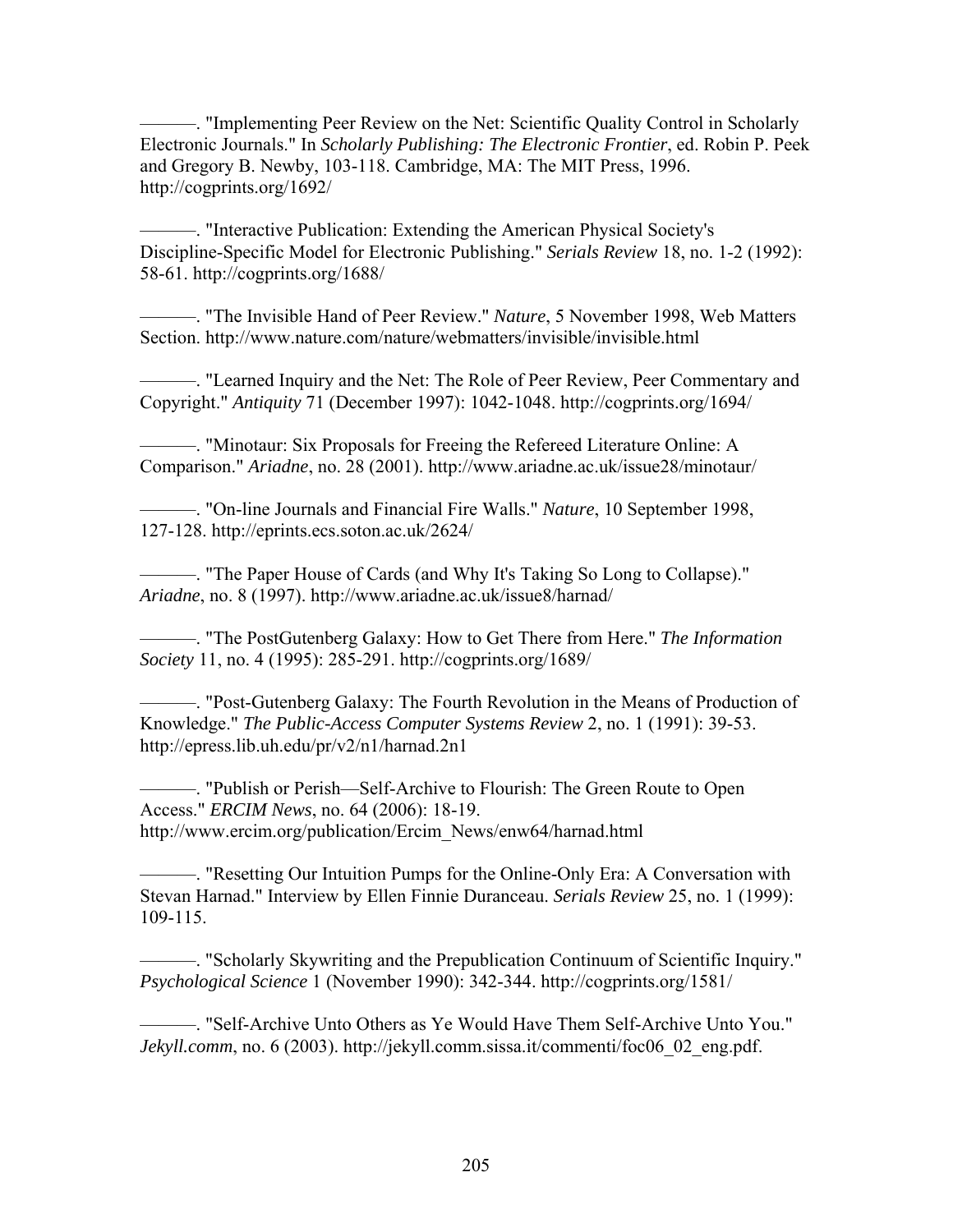———. "The Self-Archiving Initiative." *Nature Web Debates*, 26 April 2001. http://www.nature.com/nature/debates/e-access/Articles/harnad.html

———. "Sorting the Esoterica from the Exoterica: There's Plenty of Room in Cyberspace." *The Information Society* 11, no. 4 (1995): 305-324. http://cogprints.org/1684/

Harnad, Stevan, Les Carr, and Tim Brody. "How and Why To Free All Refereed Research from Access- and Impact-Barriers Online, Now." *High Energy Physics Libraries Webzine*, no. 4 (2001). http://library.cern.ch/HEPLW/4/papers/1/

Harnad, Stevan, and Matt Hemus. "All or None: No Stable Hybrid or Half-Way Solutions for Launching the Learned Periodical Literature into the Post-Gutenberg Galaxy." In *The Impact of Electronic Publishing on the Academic Community: An International Workshop Organized by the Academia Europaea and the Wenner-Gren Foundation*, ed. I. Butterworth, 18-27. London: Portland Press, 1998.

Hawkins, Brian L. "Creating the Library of the Future: Incrementalism Won't Get Us There!" *The Serials Librarian* 24, no. 3/4 (1994): 17-47.

———. "Information Access in the Digital Era. Challenges and a Call for Collaboration." *EDUCAUSE Review* 36 (September/October 2001): 50-57. http://www.educause.edu/ir/library/pdf/erm0154.pdf

Helmes, Leni. "Project Lays Foundations for Future Scholarly Communication." *Research Information* (December 2005/January 2006). http://www.researchinformation.info/ridecjan06coll.html

Henneken, Edwin A., Michael J. Kurtz, Guenther Eichhorn, Alberto Accomazzi, Carolyn S. Grant, Donna Thompson, Elizabeth Bohlen, Stephen S. Murray, Paul Ginsparg, and Simeon Warner. "E-Prints and Journal Articles in Astronomy: A Productive Co-Existence." *Learned Publishing* 20, no. 1 (2007): 16-22. http://www.ingentaconnect.com/content/alpsp/lp/2007/00000020/00000001/art00005

Hernández-Borges, Angel A., Raúl Cabrera-Rodríguez, Abián Montesdeoca-Melián, Begoña Martínez-Pineda, Maria Luisa Torres-Álvarez de Arcaya, and Alejandro Jiménez-Sosa. "Awareness and Attitude of Spanish Medical Authors to Open Access Publishing and the 'Author Pays' Model For Electronic Content." *Journal of the Medical Library Association* 94, no. 4 (2006): 449-451. http://www.pubmedcentral.nih.gov/articlerender.fcgi?artid=1629440

Hibbitts, Bernard J. "E-Journals, Archives and Knowledge Networks: A Commentary on Archie Zariski's Defense of Electronic Law Journals." *First Monday* 2, no. 7 (1997). http://www.firstmonday.dk/issues/issue2\_7/hibbitts/index.html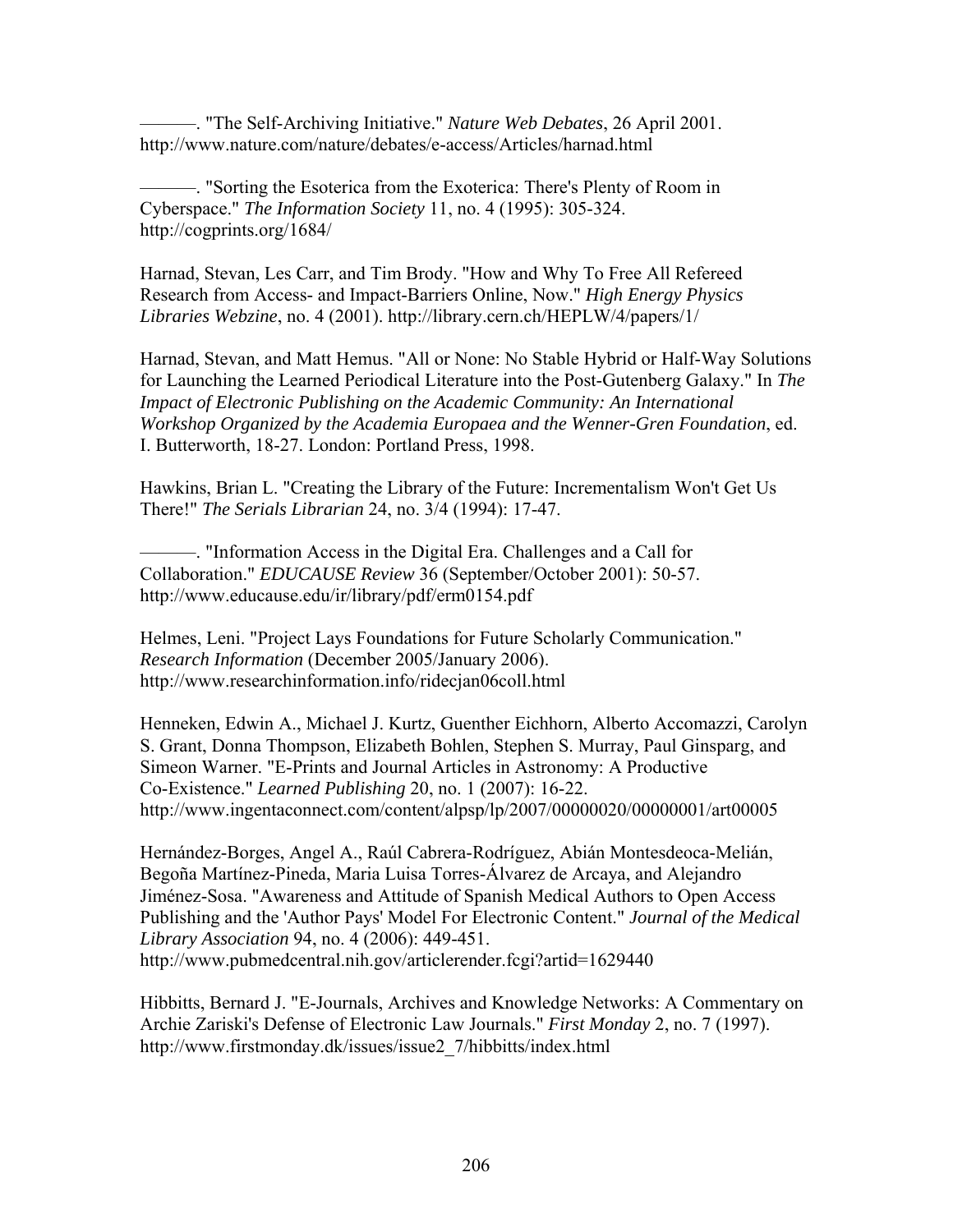———. "From Law Reviews to Knowledge Networks: Legal Scholarship in the Age of Cyberspace." *Serials Review* 25, no. 1 (1999): 1-9.

———. "Last Writes? Re-assessing the Law Review in the Age of Cyberspace." *New York University Law Review* 71, no. 3 (1996): 615-688. http://www.law.pitt.edu/hibbitts/lastrev.htm

———. "Yesterday Once More: Skeptics, Scribes and the Demise of Law Reviews." *Akron Law Review* 30 (Winter 1996): 267-320. http://www.law.pitt.edu/hibbitts/akron.htm

Ho, Adrian K., and Charles W. Bailey, Jr. "Open Access Webliography." *Reference Services Review* 33, no. 3 (2005): 346-364. http://www.digital-scholarship.org/cwb/oaw.htm

Hood, Anna K. *Open Access Resources, SPEC Kit 300*. Washington: DC: Association of Research Libraries, 2007. http://www.arl.org/bm~doc/spec300web.pdf

Hunter, Karen. "The National Site License Model." *Serials Review* 18, no. 1-2 (1992): 71-72, 91.

Jacobs, Neil, ed. *Open Access: Key Strategic, Technical and Economic Aspects*. Oxford: Chandos, 2006.

Jacobson, Robert L. "Research Universities Consider Plan to Distribute Scholarly Work Online." *The Chronicle of Higher Education*, 3 November 1995, A32.

Jacsó, Peter. "Open Access to Scholarly Full-Text Documents." *Online Information Review* 30, no. 5 (2006): 587-594.

———. "Open Access to Scholarly Indexing/Abstracting Information." *Online Information Review* 30, no. 4 (2006): 461-468.

Johnson, Richard K. "A Question of Access: SPARC, BioOne, and Society-Driven Electronic Publishing." *D-Lib Magazine* 6 (May 2000). http://www.dlib.org/dlib/may00/johnson/05johnson.html

———. "Whither Competition?" *ARL: A Bimonthly Report on Research Library Issues and Actions from ARL, CNI, and SPARC*, no. 217 (2001): 12-14. http://www.arl.org/bm~doc/whither.pdf

Jorge, Ricardo Arencibia, Juan A. Araújo Ruiz, and Raúl G. Torricella Morales. "Cuban Science and the Open Access Alternative." *High Energy Physics Libraries Webzine*, no. 10 (2004). http://library.cern.ch/HEPLW/10/papers/4/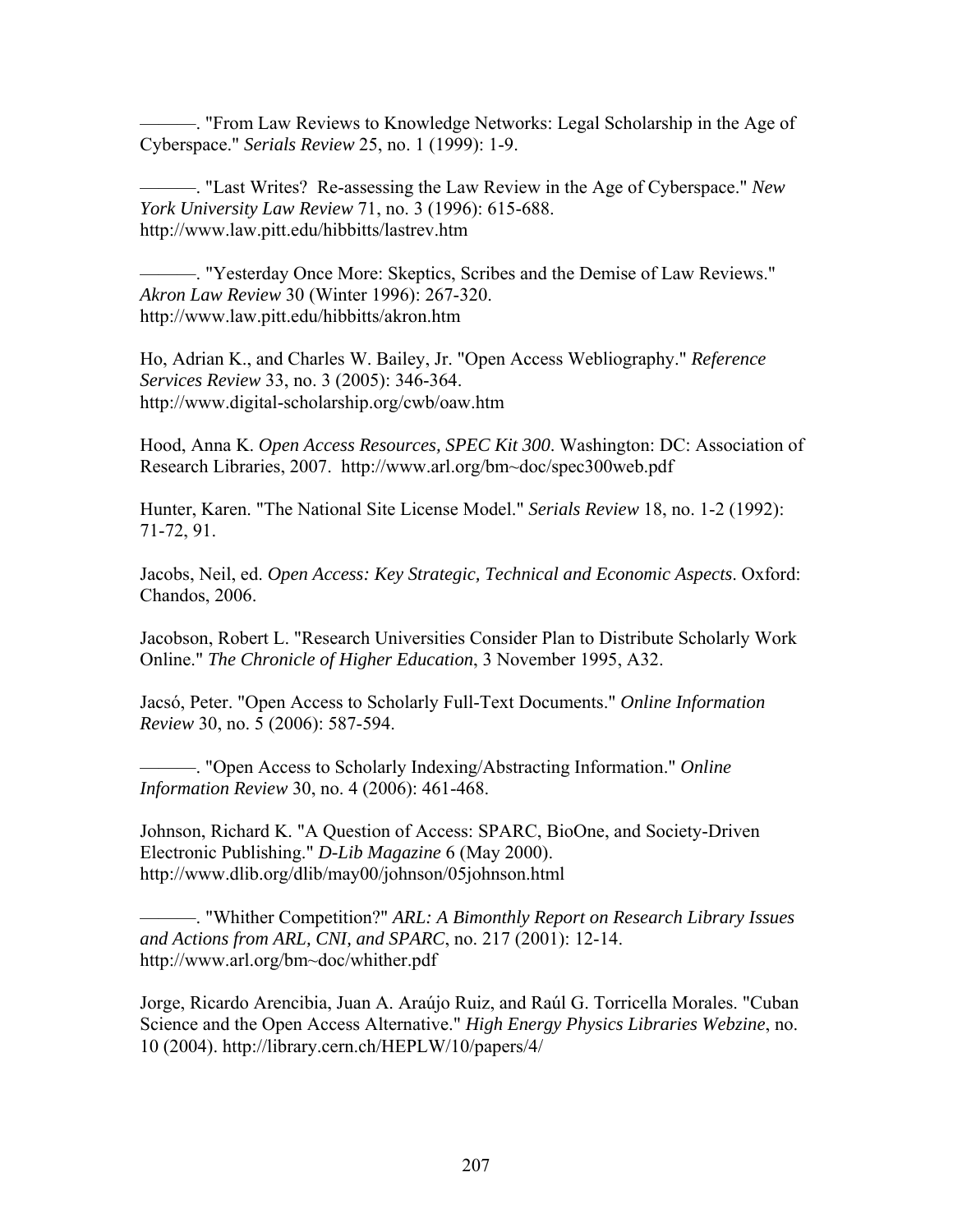Joseph, Heather Dalterio. "BioOne: Building a Sustainable Alternative Publishing Model for Non-Profit Publishers." *Learned Publishing* 16, no. 2 (2003): 134-138. http://www.ingentaconnect.com/content/alpsp/lp/2003/00000016/00000002/art00009

- The Scholarly Publishing and Academic Resources Coalition: An Evolving Agenda." *College & Research Libraries* 67, no. 2 (2006): 84-86. http://www.ala.org/ala/acrl/acrlpubs/crlnews/backissues2006/february06/evolvingsparc.ht m

Joseph, Heather, and Adrian W. Alexander. "Two Years after the Launch: An Update on the BioOne Electronic Publishing Initiative." *College & Research Libraries News* 64, No. 10 (2003): 652-655.

http://www.ala.org/ala/acrl/acrlpubs/crlnews/backissues2003/crlnewsnov903/twoyearsaft er.cfm

Joseph, Heather, and Todd A. Carpenter. "BioOne's Business Model Shift: Balancing the Interests of Libraries and Independent Publishers." *Serials Review* 31, no. 3 (2005): 187-191.

Kahin, Brian. "A Cooperative Framework for Enhancing Research Communication in Science and Technology." *Serials Review* 20, no. 4 (1994): 17-19.

Kahle, Brewster, Rick Prelinger, and Mary E. Jackson. "Public Access to Digital Material." *D-Lib Magazine* 7 (October 2001). http://www.dlib.org/dlib/october01/kahle/10kahle.html

Kaser, Dick, and Marydee Ojala. "OPEN Access Forum." *ONLINE* 29, no. 1 (2005): 14-19.

Kiernan, Vincent. "A New On-Line Database Will Link Dozens of Journals in the Biological Sciences." *The Chronicle of Higher Education*, 2 July 1999, A22-A23.

———. "NIH Proceeds with On-Line Archive for Papers in the Life Sciences." *The Chronicle of Higher Education*, 10 September 1999, A33.

———. "Scholars Seek New Copyright Rule to Ease Dissemination of Research on the Web." *The Chronicle of Higher Education*, 11 September 1998, A32.

———. "University Libraries Join with Chemical Society to Create a New, Low-Cost Journal." *The Chronicle of Higher Education*, 10 July 1998, A20.

King, Donald W. "Should Commercial Publishers Be Included in the Model for Open Access through Author Payment?" *D-Lib Magazine* 10, no. 6 (2004). http://www.dlib.org/dlib/june04/king/06king.html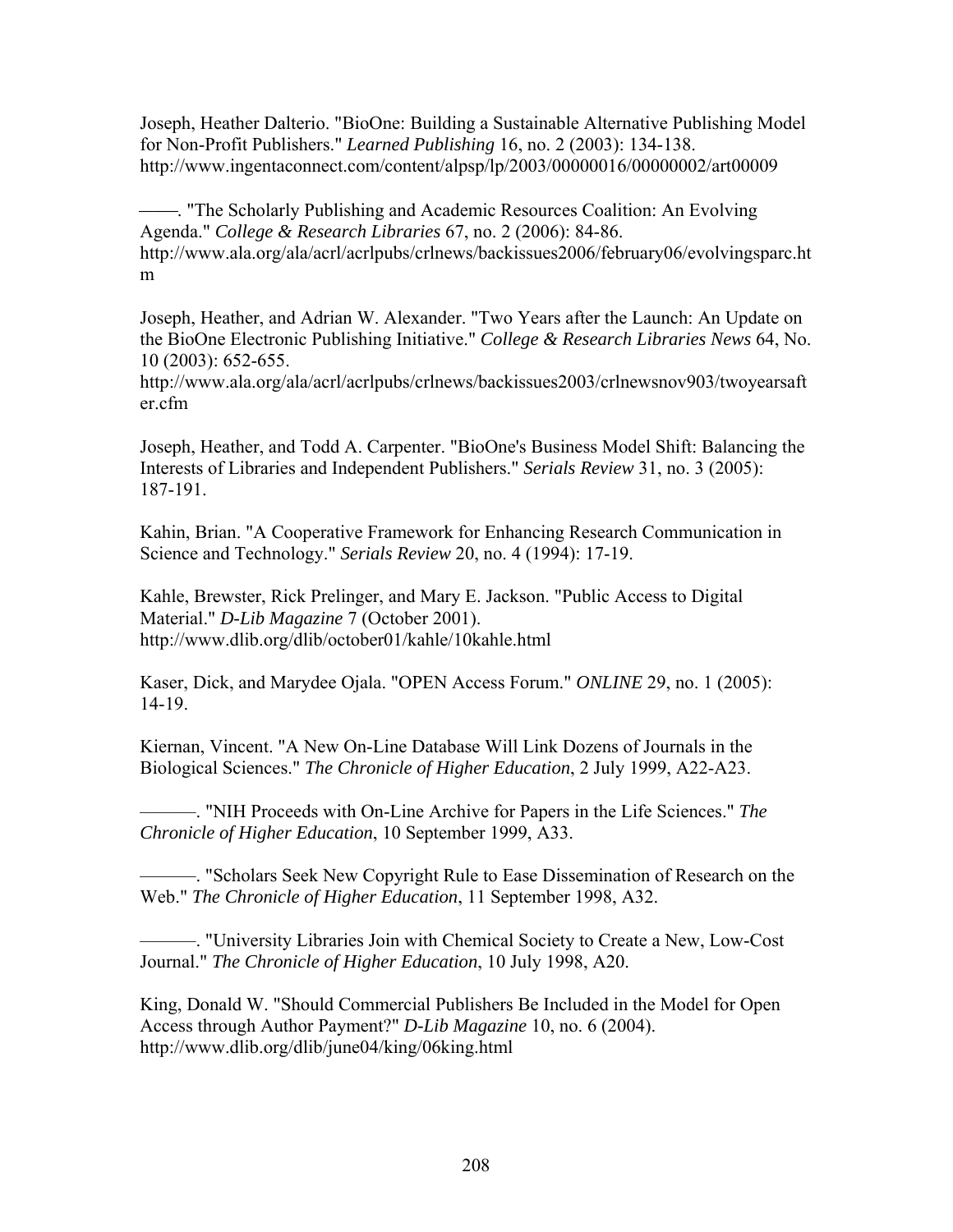Kirsop, Barbara, Subbiah Arunachalam, and Leslie Chan. "Access to Scientific Knowledge for Sustainable Development: Options for Developing Countries." *Ariadne*, no. 52 (2007). http://www.ariadne.ac.uk/issue52/kirsop-et-al/

Kling, Rob, Lisa B. Spector, and Joanna Fortuna. "The Real Stakes of Virtual Publishing: The Transformation of E-Biomed into PubMed Central." *Journal of the American Society for Information Science and Technology* 55, no. 2 (2004): 127-148.

The Knight Higher Education Collaborative. "Op. Cit." *Policy Perspectives* 10 (December 2001): 1-12. http://www.thelearningalliance.info/Docs/Jun2003/DOC-2003Jun9.1055195117.pdf

Kohl, David F. "Starting a Library-Based University Press." *Reference Services Review* 27, no. 1 (1999): 4-12.

Kroth, Philip J., Erinn E. Aspinall, and Holly E. Phillips. "The National Institutes of Health (NIH) Policy on Enhancing Public Access: Tracking Institutional Contribution Rates." *Journal of the Medical Library Association* 94, no. 3 (2006): 279–283. http://www.pubmedcentral.gov/articlerender.fcgi?artid=1525307

Kumari, Lalitha. "Global Access to Indian Research: Indian STM Journals Online." *Issues in Science and Technology Librarianship*, no. 42 (2005). http://www.istl.org/05-spring/article3.html

Kwasik, Hanna, and Pauline O. Fulda. "Open Access and Scholarly Communication—A Selection of Key Web Sites." *Issues in Science & Technology Librarianship*, no. 43 (2005). http://www.istl.org/05-summer/internet.html

La Manna, Manfredi. "The Economics of Publishing and the Publishing of Economics." *Library Review* 52, no. 1 (2003): 18-28.

La Manna, Manfredi, and Jean Young. "The ELectronic Society for Social Scientists: From Journals as Documents to Journals as Knowledge Exchanges." *Interlending & Document Supply* 30, no. 4 (2002): 178-182. http://eprints.st-andrews.ac.uk/archive/00000133/

Lamb, Christine. "Open Access Publishing Models: Opportunity or Threat to Scholarly and Academic Publishers?" *Learned Publishing* 17, no. 2 (2004): 143-150. http://www.ingentaconnect.com/content/alpsp/lp/2004/00000017/00000002/art00009

Lambert, Jill. "Developments in Electronic Publishing in the Biomedical Sciences." *Program: Electronic Library and Information Systems* 37, no. 1 (2003): 6-15.

Law, D. G., R. L. Weedon, and M. R. Sheen. "Universities and Article Copyright." *Learned Publishing* 13, no. 3 (2000): 141-150. http://www.ingentaconnect.com/content/alpsp/lp/2000/00000013/00000003/art00002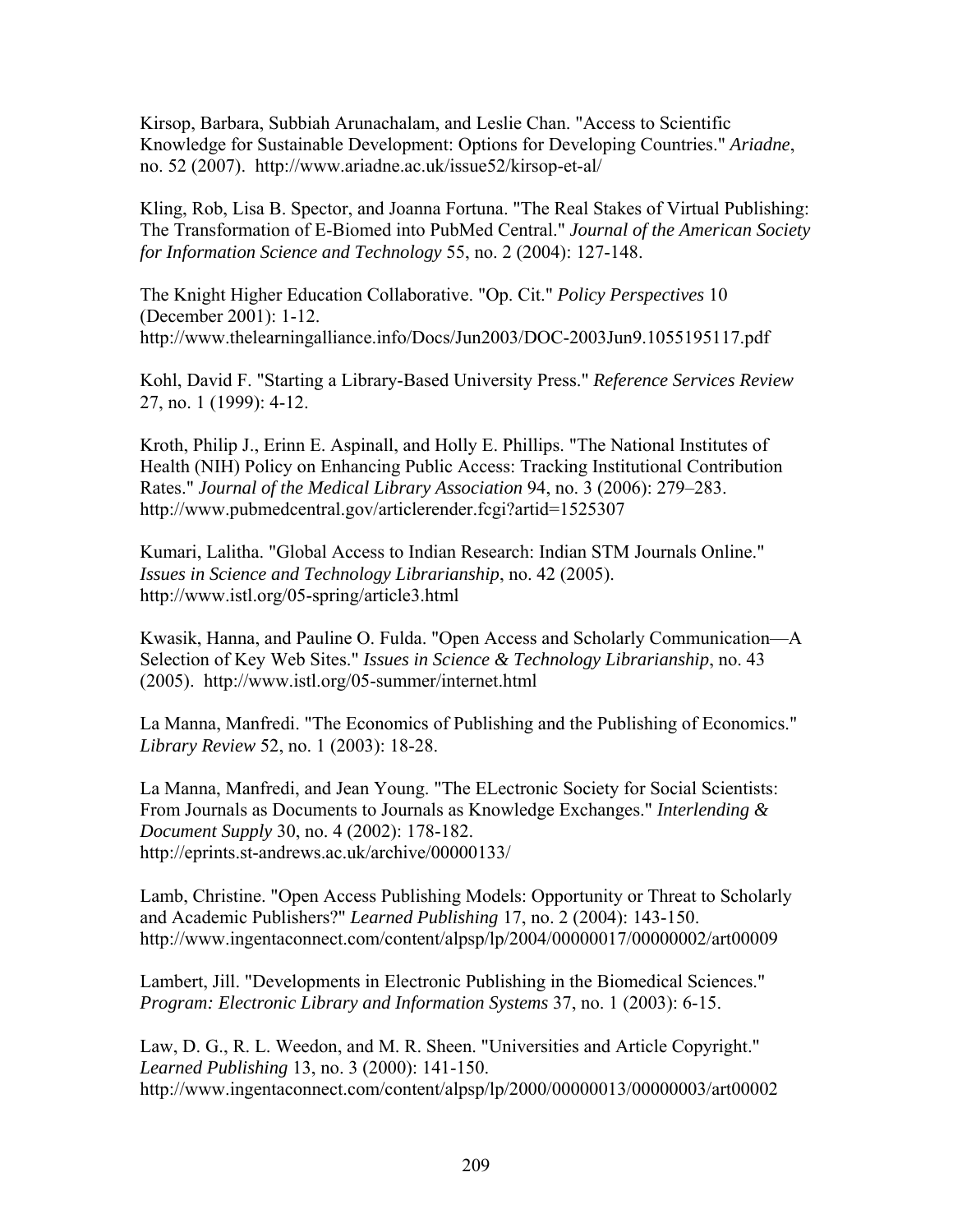Law, Derek. "Delivering Open Access: From Promise to Practice." *Ariadne*, no. 46 (2006). http://www.ariadne.ac.uk/issue46/law/

Look, Hugh. "Open Access: Look Both Ways before Crossing." *Serials* 17, no. 3 (2004): 217-223.

Lynch, Clifford A. "Improving Access to Research Results: Six Points " *ARL: A Bimonthly Report on Research Library Issues and Actions from ARL, CNI, and SPARC*, no. 248 (2006): 5-7. http://www.arl.org/bm~doc/arlbr248sixpoints.pdf

———. "Reaction, Response, and Realization: From the Crisis in Scholarly Communication to the Age of Networked Information." *Serials Review* 18, no. 1-2 (1992): 107-112.

Mabe, Michael A. "CAVEAT AUCTOR: Let the Author Beware! Some Sceptical Thoughts on Open Access." *Serials* 17, no. 1 (2004): 41-44.

Magner, Denise K. "Seeking a Radical Change in the Role of Publishing." *The Chronicle of Higher Education*, 16 June 2000, A16-A17.

Markovitz, Barry P. "Biomedicine's Electronic Publishing Paradigm Shift: Copyright Policy and PubMed Central." *Journal of the American Medical Informatics Association* 7 (May/June 2000): 222-229.

Martin, Susan K. "ACRL Takes Up the Challenges of Scholarly Communication." *College & Research Libraries News* 63, no. 11 (2002): 786-787, 793. http://www.ala.org/ala/acrl/acrlpubs/crlnews/backissues2002/december/acrltakesupchalle nges.htm

———. "A Wedge in the Door of Scholarly Communication." *portal: Libraries and the Academy* 4, no. 2 (2004): vii-xx.

McCollum, Kelly. "NIH Proposal for On-Line Publication Draws Fire." *The Chronicle of Higher Education*, 18 June 1999, A30.

McCulloch, Emma. "Taking Stock of Open Access: Progress and Issues." *Library Review* 55, no. 6 (2006): 337-343. http://eprints.rclis.org/archive/00006205/

McKiernan, Gerry. "Open Access and Retrieval: Liberating the Scholarly Literature." In *E-Serials Collection Management: Transitions, Trends, and Technicalities*, edited by David C. Fowler, 197-220. New York: Haworth Information Press, 2004.

———. "Scholar-Based Initiatives in Publishing." *Science & Technology Libraries* 22, no. 3/4 (2002): 181-191.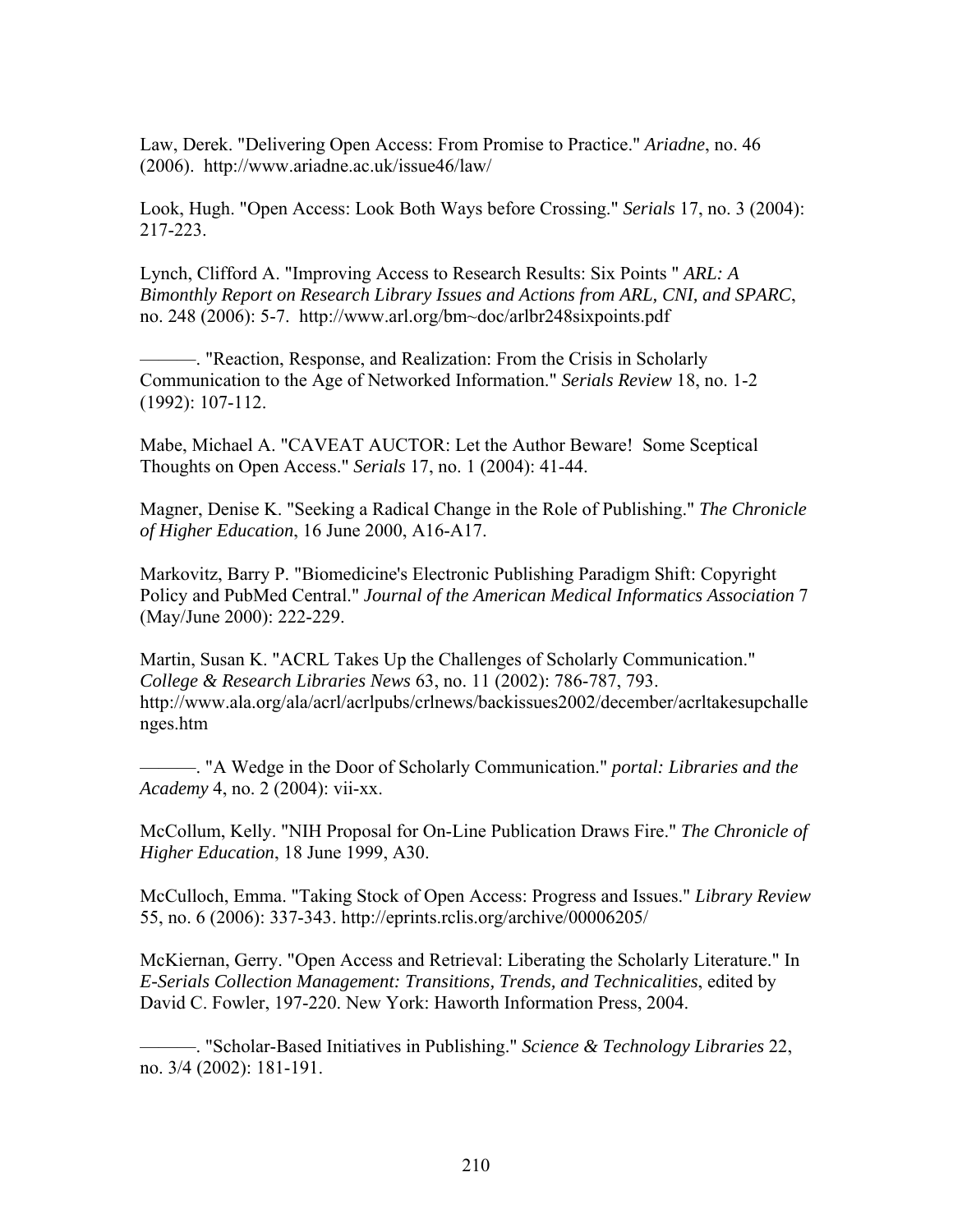———. "Scholar-Based Innovations in Publishing. Part I: Individual and Institutional Initiatives." *Library Hi Tech News* 20, no. 2 (2003): 19-26.

———. "Scholar-Based Innovations in Publishing. Part II: Library and Professional Initiatives." *Library Hi Tech News* 20, no. 3 (2003): 19-27.

———. "Scholar-Based Innovations in Publishing. Part III: Organizational and National Initiatives." *Library Hi Tech News* 20, no. 5 (2003): 15-23.

McMillan, Gail. "Scholarly Communications Project: Publishers and Libraries." In *Filling the Pipeline and Paying the Piper: Proceedings of the Fourth Symposium*, ed. Ann Okerson, 135-145. Washington, DC: Office of Scientific and Academic Publishing, Association of Research Libraries, 1995.

Medeiros, Norm. "Of Budgets and Boycotts: The Battle over Open Access Publishing." *OCLC Systems & Services* 20, no. 1 (2004): 7-10. http://eprints.rclis.org/archive/00001193/

Mercieca, Paul. "Integration and Collaboration within Recently Established Australian Scholarly Publishing Initiatives." *OCLC Systems & Services: International Digital Library Perspectives* 22, no. 3 (2006): 149-154.

Michalak, Sarah C. "The Evolution of SPARC." *Serials Review* 26, no. 1 (2000): 10-21.

Mizzaro, Stefano. "Quality Control in Scholarly Publishing: A New Proposal." *Journal of the American Society for Information Science and Technology* 54, no. 11 (2003): 989-1005.

Montonen, Claus. "The European Physics Publications Scene: Avant-Garde and Traditionalism." *Learned Publishing* 18, no. 2 (2005): 149-151. http://www.ingentaconnect.com/content/alpsp/lp/2005/00000018/00000002/art00010

Morgan, Peter. "Alive and Kicking: A Progress Report on Open Access, Institutional Repositories, and Health Information." *He@lth Information on the Internet* 58, no. 1 (2007): 6-8. http://www.dspace.cam.ac.uk/handle/1810/195215

Morris, Sally. "Open Publishing." *Learned Publishing* 16, no. 3 (2003): 171-176. http://www.ingentaconnect.com/content/alpsp/lp/2003/00000016/00000003/art00003

———. "Open Publishing: How Publishers Are Reacting." *Information Services & Use* 23, no. 2/3 (2003): 99-101.

———. "Scholarship-Friendly Publishing." *LIBER Quarterly* 14, no. 1 (2004).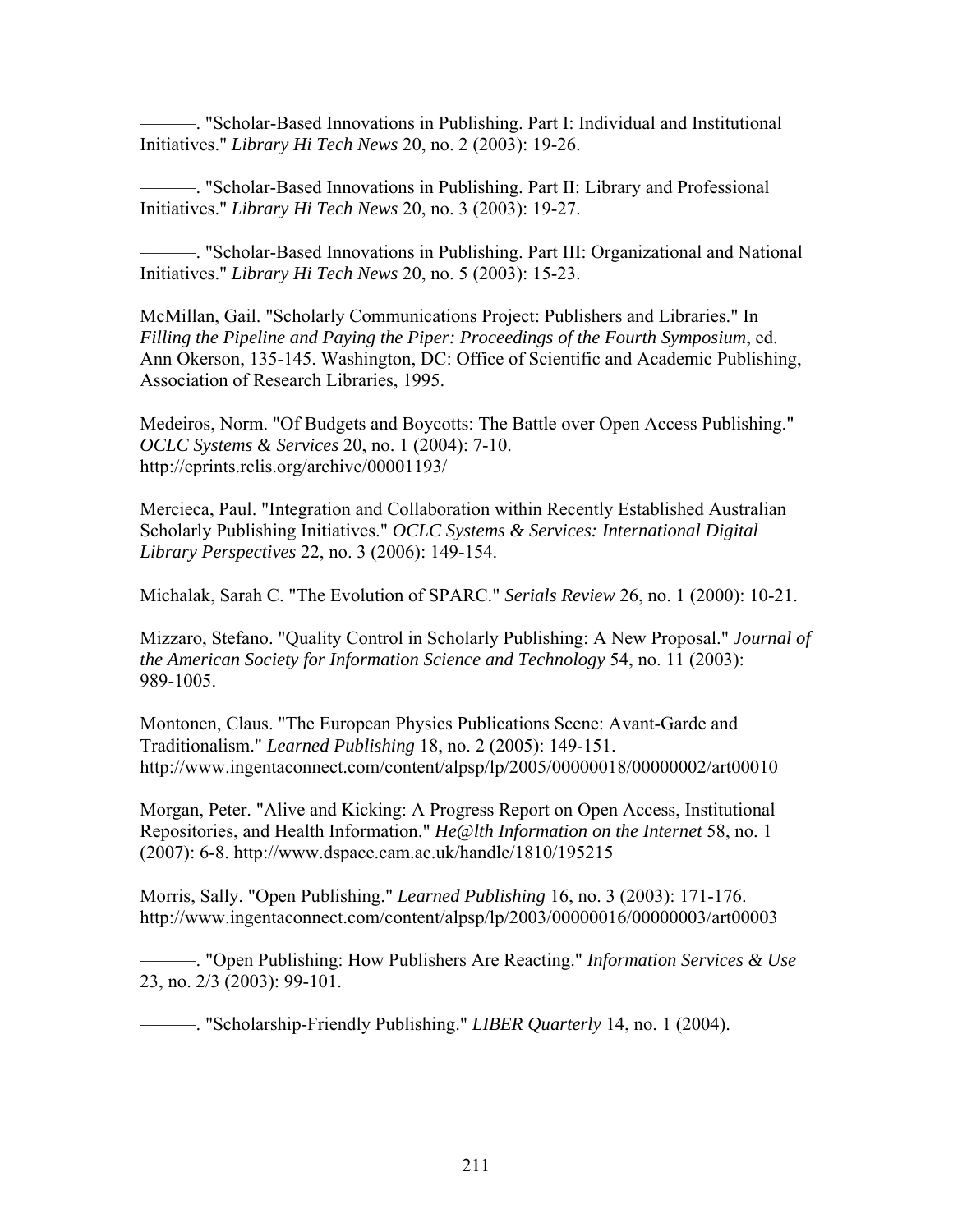Morrison, Heather G. "The Dramatic Growth of Open Access: Implications and Opportunities for Resource Sharing." *Journal of Interlibrary Loan, Document Delivery & Electronic Reserve* 16, no. 3 (2006): 95-107. http://eprints.rclis.org/archive/00004558/

**Example 2. "Professional Library & Information Associations Should Rise to the Challenge** of Promoting Open Access and Lead by Example." *Library Hi Tech News* 21, no. 4 (2004): 8-10.

Morton, Bruce. "Is the Journal as We Know It an Article of Faith? An Open Letter to the Faculty." *The Public-Access Computer Systems Review* 8, no. 2 (1997): 6-17. http://epress.lib.uh.edu/pr/v8/n2/mort8n2.html

Navin, John C., and Jay Starratt. "Does Open Access Really Make Sense? A Closer Look at Chemistry, Economics, and Mathematics." *College and Research Libraries* 68, no. 4 (2007): 323-327.

http://www.ala.org/ala/acrl/acrlpubs/crljournal/backissues2007a/crljuly07/navin07.pdf

Newman, Kathleen A., Deborah D. Blecic, and Kimberly L. Armstrong. *Scholarly Communication Education Initiatives, SPEC Kit 299*. Washington, DC: Association of Research Libraries, 2007. http://www.arl.org/bm~doc/spec299book.pdf.zip

Odlyzko, Andrew. "Competition and Cooperation: Libraries and Publishers in the Transition to Electronic Scholarly Journals." *The Journal of Electronic Publishing* 4, no. 4 (1999). http://hdl.handle.net/2027/spo.3336451.0004.411

———. "On the Road to Electronic Publishing." *Euromath Bulletin* 2, no. 1 (1996): 49-60. http://www.dtc.umn.edu/~odlyzko/doc/tragic.loss.update

———. "Tragic Loss or Good Riddance? The Impending Demise of Traditional Scholarly Journals." *International Journal of Human-Computer Studies* 42, no.1 (1995): 71-122.

Okerson, Ann. "Back to Academia? The Case for American Universities to Publish Their Own Research." *Logos* 2, no. 2 (1991): 106-112. http://www.library.yale.edu/~okerson/case.html

———. "The Missing Model: A 'Circle of Gifts.'" *Serials Review* 18, no. 1-2 (1992): 92-96.

———. "Open Access: Reflections from the United States." *Serials* 18, no. 1 (2005): 20-25.

Organ, Michael. "Download Statistics—What Do They Tell Us? The Example of Research Online, the Open Access Institutional Repository at the University of Wollongong, Australia." *D-Lib Magazine* 12, no. 11 (2006). http://www.dlib.org/dlib/november06/organ/11organ.html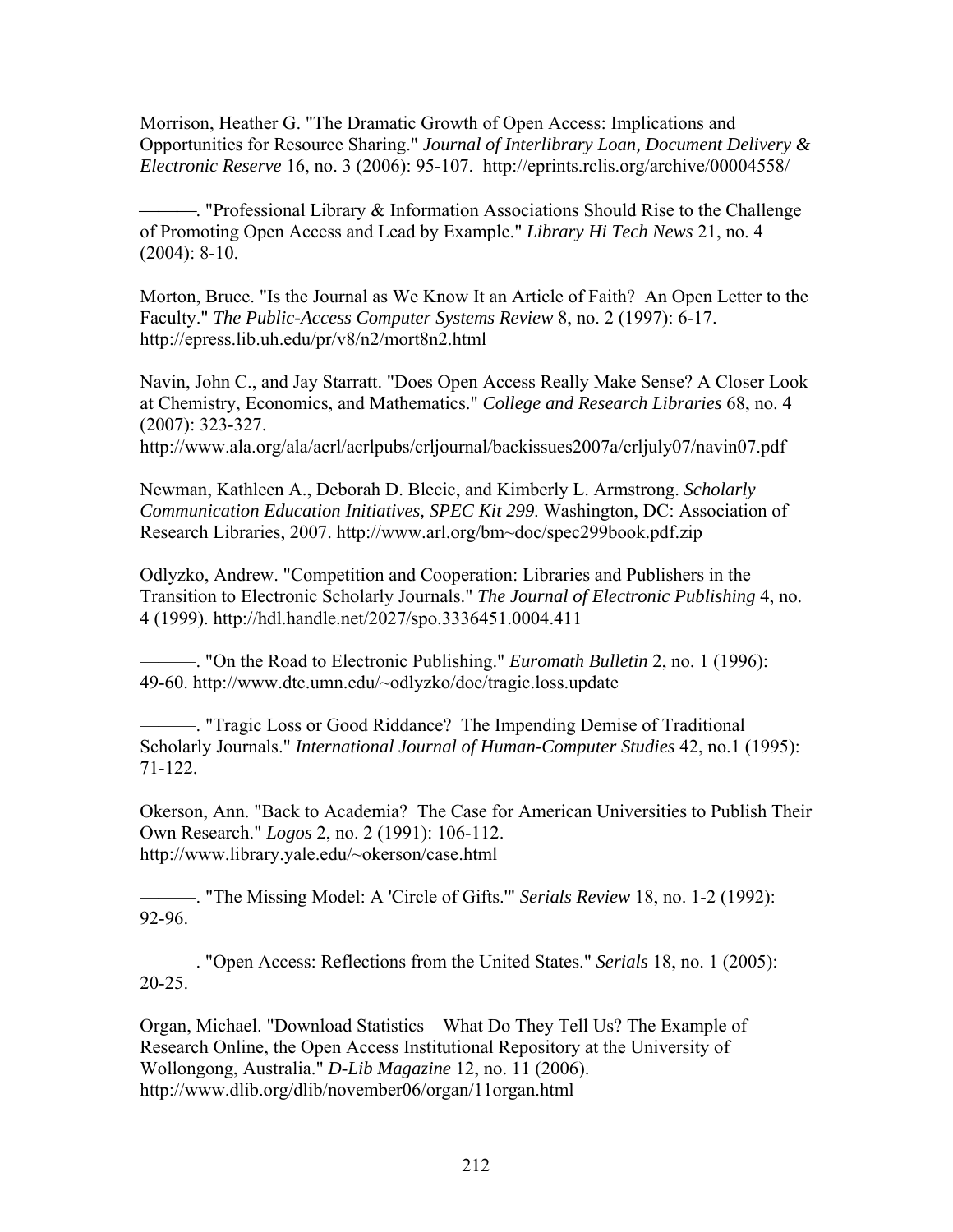Orsdel, Lee C. Van. "The State of Scholarly Communications: An Environmental Scan of Emerging Issues, Pitfalls, and Possibilities." *The Serials Librarian* 52, no. 1/2 (2007): 191-209.

Payne, Doug. "A Revolutionary Idea in Publishing: Economists Plan Online Venture to Challenge Dominance of Academic-Journal Companies." *The Chronicle of Higher Education*, 9 March 2001, A39-A40.

Peters, Paul. "Going All the Way: How Hindawi Became an Open Access Publisher." *Learned Publishing* 20, no. 3 (2007): 191-195. http://www.hindawi.com/going\_all\_the\_way.pdf

———. "Redefining Scholarly Publishing as a Service Industry." *The Journal of Electronic Publishing* 10, no. 3 (2007). http://hdl.handle.net/2027/spo.3336451.0010.309

Peterson, Elaine. "Librarian Publishing Preferences and Open-Access Electronic Journals." *E-JASL: The Electronic Journal of Academic and Special Librarianship* 7, no. 2 (2006). http://southernlibrarianship.icaap.org/content/v07n02/peterson\_e01.htm

Pikowsky, Robert A. "A Snapshot of Electronic Journals, August 1999." *The Serials Librarian* 39, no. 1 (2000): 41-63.

———. "Electronic Journals as a Potential Solution to Escalating Serials Costs." *The Serials Librarian* 32, no. 3/4 (1997): 31-56.

Pinfield, Stephen. "A Mandate to Self Archive? The Role of Open Access Institutional Repositories." *Serials* 18, no. 1 (2005): 30-34. http://eprints.nottingham.ac.uk/152/

Plutchak, T. Scott. "The Impact of Open Access." *Journal of the Medical Library Association* 93, no. 4 (2005): 419-421. http://www.pubmedcentral.gov/articlerender.fcgi?artid=1250314

 ———. "What's a Serial When You're Running on Internet Time?" *The Serials Librarian* 52, no. 1/2 (2007): 79-90.

Pope, Liz. "PubMed Central: A Barrier-Free Repository for the Life Sciences." *The Serials Librarian* 40, no. 1/2 (2001): 183-190.

Prosser, David C. "From Here to There: A Proposed Mechanism for Transforming Journals from Closed to Open Access." *Learned Publishing* 16, no. 3 (2003): 163-166. http://www.ingentaconnect.com/content/alpsp/lp/2003/00000016/00000003/art00001

———. "Information Revolution: Can Institutional Repositories and Open Access Transform Scholarly Communications?" *The ELSO Gazette*, no. 15 (2003): 1-5. http://www.the-elso-gazette.org/magazines/issue15/features/features1.asp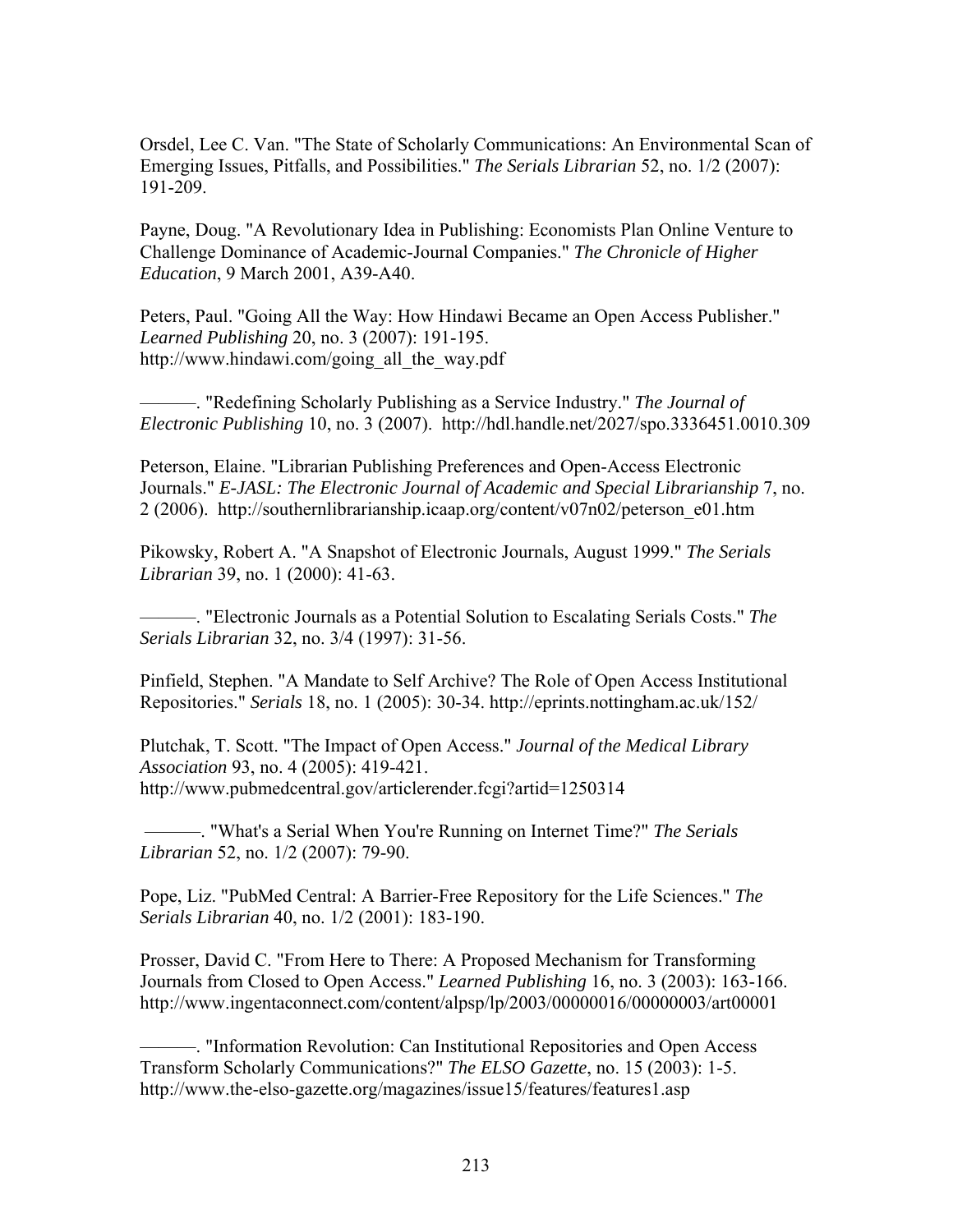———. "The Next Information Revolution—How Open Access Repositories and Journals Will Transform Scholarly Communications." *LIBER Quarterly* 14, no. 1 (2004). http://eprints.rclis.org/archive/00001181/

———. "On the Transition of Journals to Open Access." *ARL: A Bimonthly Report on Research Library Issues and Actions from ARL, CNI, and SPARC*, no. 227 (2003): 1-3. http://www.arl.org/bm~doc/openaccess-2.pdf

———. "Scholarly Communication in the 21st Century—The Impact of New Technologies and Models." *Serials* 16, no. 2 (2003): 163-167. http://eprints.rclis.org/archive/00001180/

———. "Science and Technology Committee Report on Scientific Publications." *High Energy Physics Libraries Webzine*, no. 10 (2004). http://library.cern.ch/HEPLW/10/papers/3/

———. "Science and Technology Committee Report on Scientific Publications—The UK Government's Response." *High Energy Physics Libraries Webzine*, no. 10 (2004). http://library.cern.ch/HEPLW/10/papers/5/

———. "The View from Europe: Creating International Change." *College & Research Libraries News* 65, no. 5 (2004): 265-268. http://www.ala.org/ala/acrl/acrlpubs/crlnews/backissues2004/may04/viewEurope.htm

Quinn, Frank. "A Role for Libraries in Electronic Publication." *EJournal* 4, no. 2 (1994). http://www.ucalgary.ca/ejournal/archive/rachel/v4n2/article.html

Quinn, Frank, and Gail McMillan. "Library Copublication of Electronic Journals." *Serials Review* 21, no. 1 (1995): 80-83.

Rambler, Mark. "Do It Yourself? A New Solution to the Journals Crisis*." The Journal of Electronic Publishing* 4, no. 3 (1999). http://hdl.handle.net/2027/spo.3336451.0004.306

Rawlins, Gregory J. E. "The New Publishing: Technology's Impact on the Publishing Industry over the Next Decade." *The Public-Access Computer Systems Review* 3, no. 8 (1992): 5-63. http://epress.lib.uh.edu/pr/v3/n8/rawlins1.3n8

http://epress.lib.uh.edu/pr/v3/n8/rawlins2.3n8

Reich, Vicky. "Discipline-Specific Literature Bases: A View of the APS Model." *Serials Review* 18, no. 1-2 (1992): 52-54, 65.

Rogers, Sharon J., and Charlene S. Hurt. "How Scholarly Communication Should Work in the 21st Century." *College & Research Libraries* 51 (January 1990): 5-8.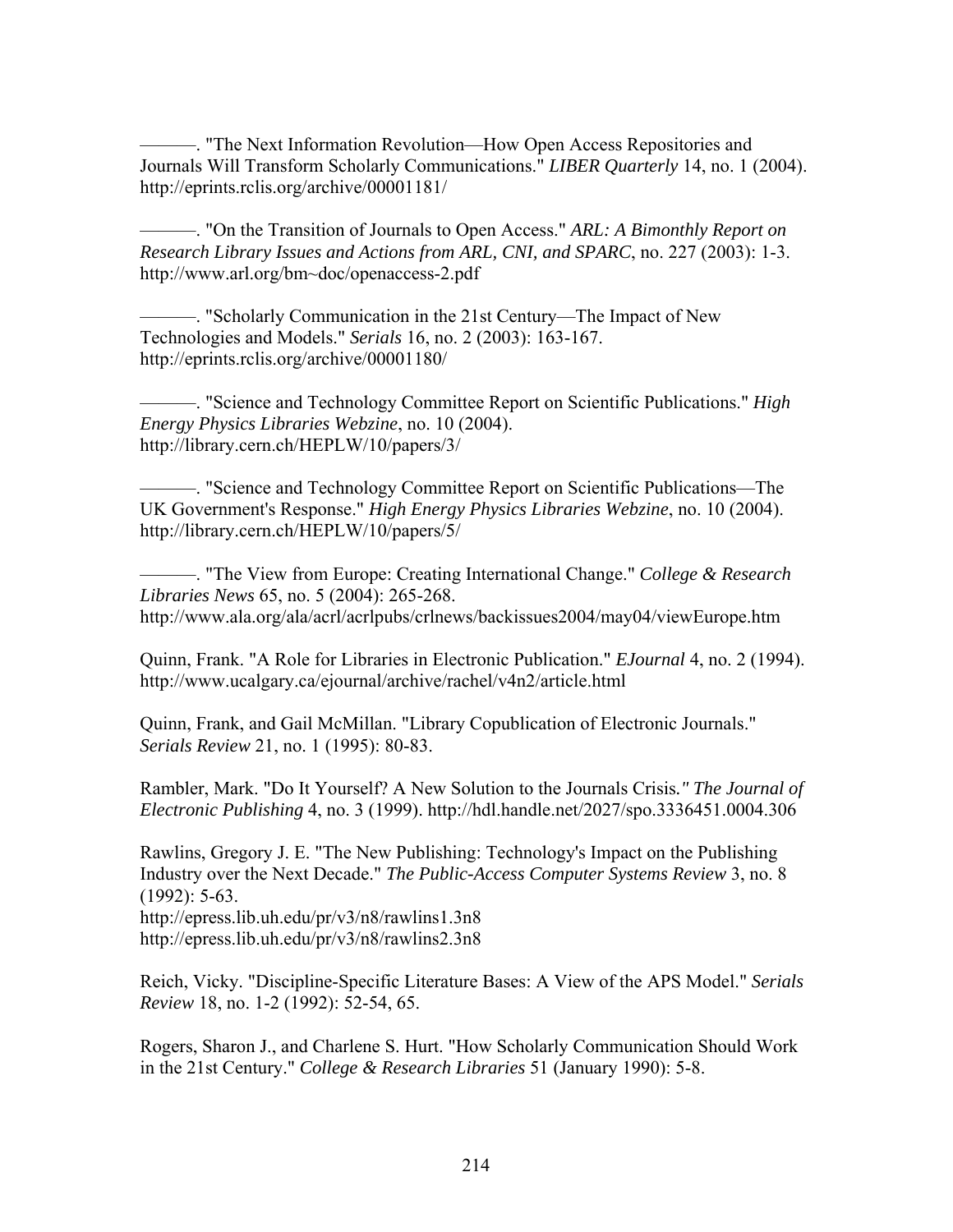Rowland, Fytton. "Electronic Publishing: Non-Commercial Alternatives." *Learned Publishing* 12, no. 3 (1999): 209-216. http://www.ingentaconnect.com/content/alpsp/lp/1999/00000012/00000003/art00007

———. "The Peer-Review Process." *Learned Publishing* 15, no. 4 (2002): 247-258. http://www.ingentaconnect.com/content/alpsp/lp/2002/00000015/00000004/art00002

———. "Print Journals: Fit for the Future?" *Ariadne*, no. 7 (1997). http://www.ariadne.ac.uk/issue7/fytton/

Sack, John. "HighWire Press: Ten Years of Publisher-Driven Innovation." *Learned Publishing* 18, no. 2 (2005): 131-142. http://www.ingentaconnect.com/content/alpsp/lp/2005/00000018/00000002/art00008

Sale, Arthur. "The Patchwork Mandate." *D-Lib Magazine* 13, no. 1/2 (2007). http://www.dlib.org/dlib/january07/sale/01sale.html

Savenije, Bas. "The FIGARO Project: A New Approach towards Academic Publishing." *Learned Publishing* 16, no. 3 (2003): 183-188. http://www.ingentaconnect.com/content/alpsp/lp/2003/00000016/00000003/art00005

Schmidt, Krista D., Pongracz Sennyey, and Timothy V. Carstens. "New Roles for a Changing Environment: Implications of Open Access for Libraries." *College and Research Libraries* 66, no. 5 (2005): 407-416. http://www.ala.org/ala/acrl/acrlpubs/crljournal/backissues2005a/crlsept05/schmidt05.pdf

Schroeder, Robert, and Gretta E. Siegel. "A Cooperative Publishing Model for Sustainable Scholarship." *Journal of Scholarly Publishing* 37, no. 2 (2006): 86-98.

Schultz, T. D. "A World Physics Information System: An Online, Highly Interactive, Discipline-Oriented Facility." *Serials Review* 18, no. 1-2 (1992): 45-48.

Schwartz, Charles A. "Reassessing Prospects for the Open Access Movement." *College & Research Libraries* 66, no. 6 (2005): 488-495. http://www.ala.org/ala/acrl/acrlpubs/crljournal/backissues2005a/crlnov05/schwartz05.pdf

Shao, Xiaorong. "Perceptions of Open Access Publishing among Academic Journal Editors in China." *Serials Review* 33, no. 2 (2007): 114-121.

Shelton, Victoria. "Scientific Research: The Publication Dilemma." *Issues in Science and Technology Librarianship*, no. 42 (2005). http://www.istl.org/05-spring/article1.html

Shulenburger, David. "Improving Access to Publicly Funded Research: What's in It for the Institution? Can We Make the Case?" *ARL: A Bimonthly Report on Research Library Issues and Actions from ARL, CNI, and SPARC*, no. 248 (2006): 1-4. http://www.arl.org/bm~doc/arlbr248institution.pdf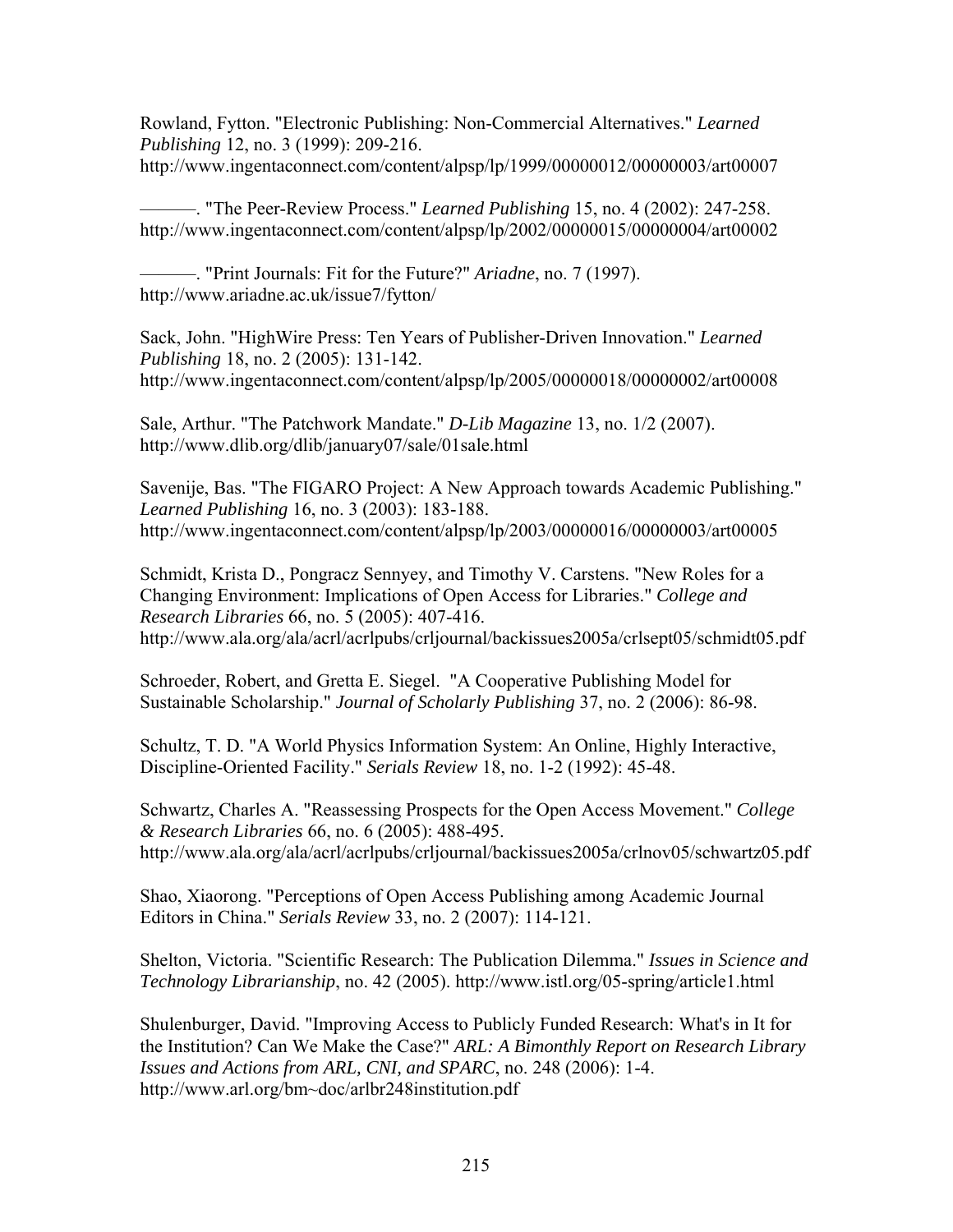———. "Moving with Dispatch to Resolve the Scholarly Communication Crisis: From Here to NEAR." *ARL: A Bimonthly Newsletter of Research Library Issues and Actions*, no. 202 (1999): 2-3. http://www.arl.org/bm~doc/shulenburger.pdf

Singer, Peter. "When Shall We Be Free?" *The Journal of Electronic Publishing* 6 (December 2000). http://hdl.handle.net/2027/spo.3336451.0006.205

Smith, John W. T. "The Deconstructed Journal—A New Model for Academic Publishing." *Learned Publishing* 12, no. 2 (1999): 79-91. http://www.ingentaconnect.com/content/alpsp/lp/1999/00000012/00000002/art00003

———. "The Deconstructed Journal Revisited—A Review of Developments." In *Proceedings of the 7th ICCC/IFIP International Conference on Electronic Publishing*, edited by Sely Maria de Souza Costa, Joao Alvaro Carvalho, Ana Alice Baptista and Ana Cristina Santos Moreira. Braga, Portugal: Universidade do Minho, 2003. http://elpub.scix.net/data/works/att/0314.content.pdf

———. "The Deconstructed (or Distributed) Journal—An Emerging Model?" In *Proceedings of the 28th Online Information Conference*, edited by Jonathon Lewis, 119-126. London: Learned Information Europe Ltd, 2004. http://library.kent.ac.uk/library/papers/jwts/DorDJEM.pdf

———. "Prolegomena to Any Future E-Publishing Model." In *Electronic Publishing '99: Redefining the Information Chain, New Ways and Voices: Proceedings of an ICCC/IFIP Conference Held at the University of Karlskrona/Ronneby, Ronneby, Sweden 10-12 May 1999*, ed. John W. T. Smith, Anders Ardo, and Peter Linde, 293-298. Washington DC: ICCC Press, 1999. http://library.kent.ac.uk/library/papers/jwts/Prolegomena.htm

———. "Reinventing Journal Publishing." *Research Information* (May/June 2005). http://www.researchinformation.info/rimayjun05djmodel.html

Solomon, David J. "Talking Past Each Other: Making Sense of the Debate over Electronic Publication." *First Monday* 7 (August 2002). http://firstmonday.org/issues/issue7\_8/solomon/index.html

Sosteric, Michael. "The International Consortium for the Advancement of Academic Publication—An Idea Whose Time Has Come (Finally!)." *Learned Publishing* 17, no. 4 (2004): 319-325. http://www.ingentaconnect.com/content/alpsp/lp/2004/00000017/00000004/art00010

SPARC and Chemists to Collaborate on New Reduced-Cost Journals*. ARL: A Bimonthly Newsletter of Research Library Issues and Actions*, no. 199 (August 1998): 1-2. http://www.arl.org/bm~doc/acs.pdf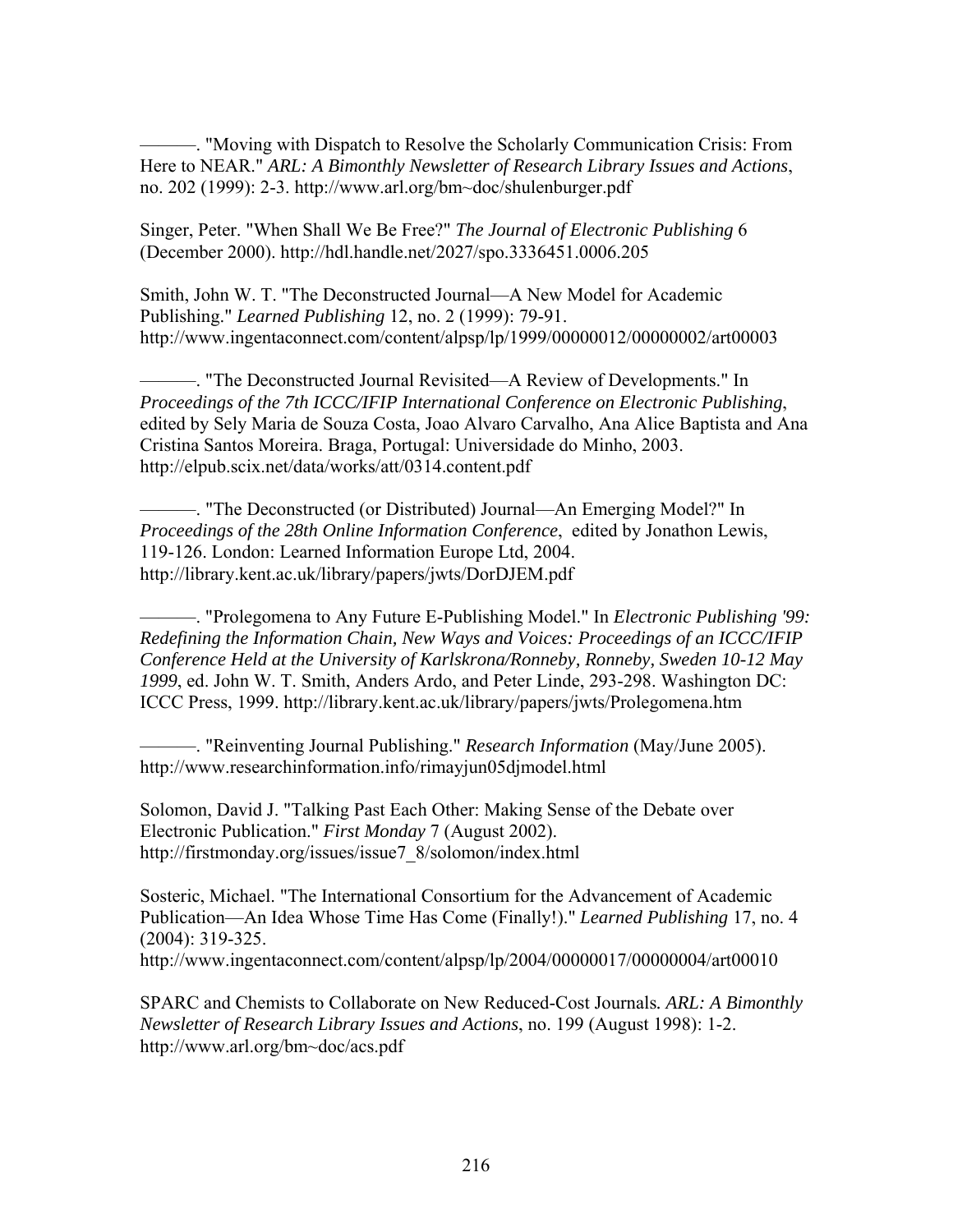Steele, Colin. "Phoenix Rising: New Models for the Research Monograph?" *Learned Publishing* 16, no. 2 (2003): 111-122. http://www.ingentaconnect.com/content/alpsp/lp/2003/00000016/00000002/art00006

Stern, David. "Open Access or Differential Pricing for Journals: The Road Best Traveled?" *ONLINE* 29, no. 2 (2005): 30-35. http://www.infotoday.com/online/mar05/Stern.shtml

Stodolsky, David S. "Consensus Journals: Invitational Journals Based upon Peer Review." *The Information Society* 11, no. 4 (1995): 247-260.

Suber, Peter. "After the November Election." *SPARC Open Access Newsletter*, no. 104 (2006). http://www.earlham.edu/~peters/fos/newsletter/12-02-06.htm#election

⎯⎯⎯. "Another OA Mandate: The Federal Research Public Access Act of 2006." *SPARC Open Access Newsletter*, no. 97 (2006). http://www.earlham.edu/~peters/fos/newsletter/05-02-06.htm#frpaa

-------------. "Creating an Intellectual Commons through Open Access." (2004). http://dlc.dlib.indiana.edu/archive/00001246/

———. "Elsevier Offers Hybrid Journals." *SPARC Open Access Newsletter*, no. 98 (2006). http://www.earlham.edu/~peters/fos/newsletter/06-02-06.htm#elsevier

———. "Flipping a Journal to Open Access." *SPARC Open Access Newsletter*, no. 114 (2007). http://www.earlham.edu/~peters/fos/newsletter/10-02-07.htm#flip

———. "Germany's DFG Adopts an Open Access Policy." *SPARC Open Access Newsletter*, no. 96 (2006). http://www.earlham.edu/~peters/fos/newsletter/04-02-06.htm#dfg

———. "Good Facts, Bad Predictions." *SPARC Open Access Newsletter*, no. 98 (2006). http://www.earlham.edu/~peters/fos/newsletter/06-02-06.htm#facts

———. "How Should We Define 'Open Access'?" *SPARC Open Access Newsletter*, no. 64 (2003). http://www.earlham.edu/~peters/fos/newsletter/08-04-03.htm

———. "The Ides of February in Europe: The European Commission Plan for Open Access." *SPARC Open Access Newsletter*, no. 107 (2007). http://www.earlham.edu/~peters/fos/newsletter/03-02-07.htm#ec

———. "The Ides of February in the US: The National Day of Action and Other Preparation for FRPAA." *SPARC Open Access Newsletter*, no. 107 (2007). http://www.earlham.edu/~peters/fos/newsletter/03-02-07.htm#us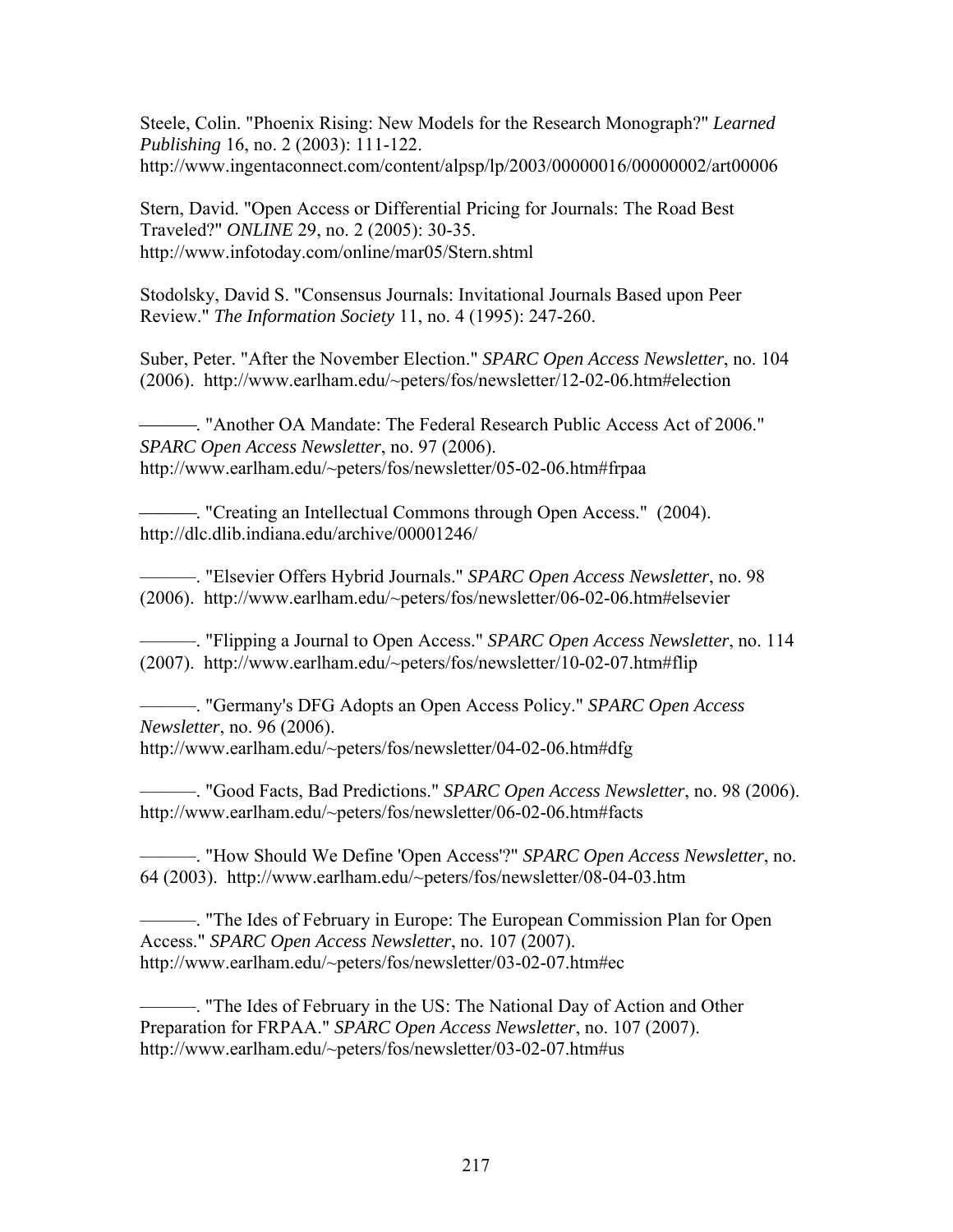———. "Mandate Momentum in 2007." *SPARC Open Access Newsletter*, no. 106 (2007). http://www.earlham.edu/~peters/fos/newsletter/02-02-07.htm#mandate

———. "The Mandates of October." *SPARC Open Access Newsletter*, no. 103 (2006). http://www.earlham.edu/~peters/fos/newsletter/11-02-06.htm#mandates

———. "The Many-Copy Problem and the Many-Copy Solution." *SPARC Open Access Newsletter*, no. 69 (2004).

http://www.earlham.edu/~peters/fos/newsletter/01-02-04.htm#manycopy

———. "Nine Questions for Hybrid Journal Programs." *SPARC Open Access Newsletter*, no. 101 (2006). http://www.earlham.edu/~peters/fos/newsletter/09-02-06.htm#hybrid

———. "OA Wrap-up on the Last Congress." *SPARC Open Access Newsletter*, no. 102 (2006). http://www.earlham.edu/~peters/fos/newsletter/10-02-06.htm#congress

———. "Open Access and Quality." *SPARC Open Access Newsletter*, no. 102 (2006). http://www.earlham.edu/~peters/fos/newsletter/10-02-06.htm#quality

⎯⎯⎯. "Open Access Builds Momentum." *ARL: A Bimonthly Report on Research Library Issues and Actions from ARL, CNI, and SPARC*, no. 232 (2004): 1-3. http://www.arl.org/bm~doc/openaccess.pdf

———. "Open Access in 2006." *SPARC Open Access Newsletter*, no. 105 (2006). http://www.earlham.edu/~peters/fos/newsletter/01-02-07.htm#2006

———. "Open Access Overview: Focusing on Open Access to Peer-Reviewed Research Articles and Their Preprints." http://www.earlham.edu/~peters/fos/overview.htm

———. "Open Access to the Scientific Journal Literature." *Journal of Biology* 1, no. 1 (2002): 3. http://www.earlham.edu/~peters/writing/jbiol.htm

———. "Predictions for 2007." *SPARC Open Access Newsletter*, no. 104 (2006). http://www.earlham.edu/~peters/fos/newsletter/12-02-06.htm#predictions

———. "Predictions for 2008." *SPARC Open Access Newsletter*, no. 116 (2007). http://www.earlham.edu/~peters/fos/newsletter/12-02-07.htm#predictions

———. "A Primer on Open Access to Science and Scholarship." *Against the Grain* 16, no. 3 (2004): 56-59. http://www.earlham.edu/~peters/writing/atg.htm

———. "Removing Barriers to Research: An Introduction to Open Access for Librarians." *College & Research Libraries News* 64, no. 2 (2003): 92-94, 113. http://www.ala.org/ala/acrl/acrlpubs/crlnews/backissues2003/february1/removingbarriers. htm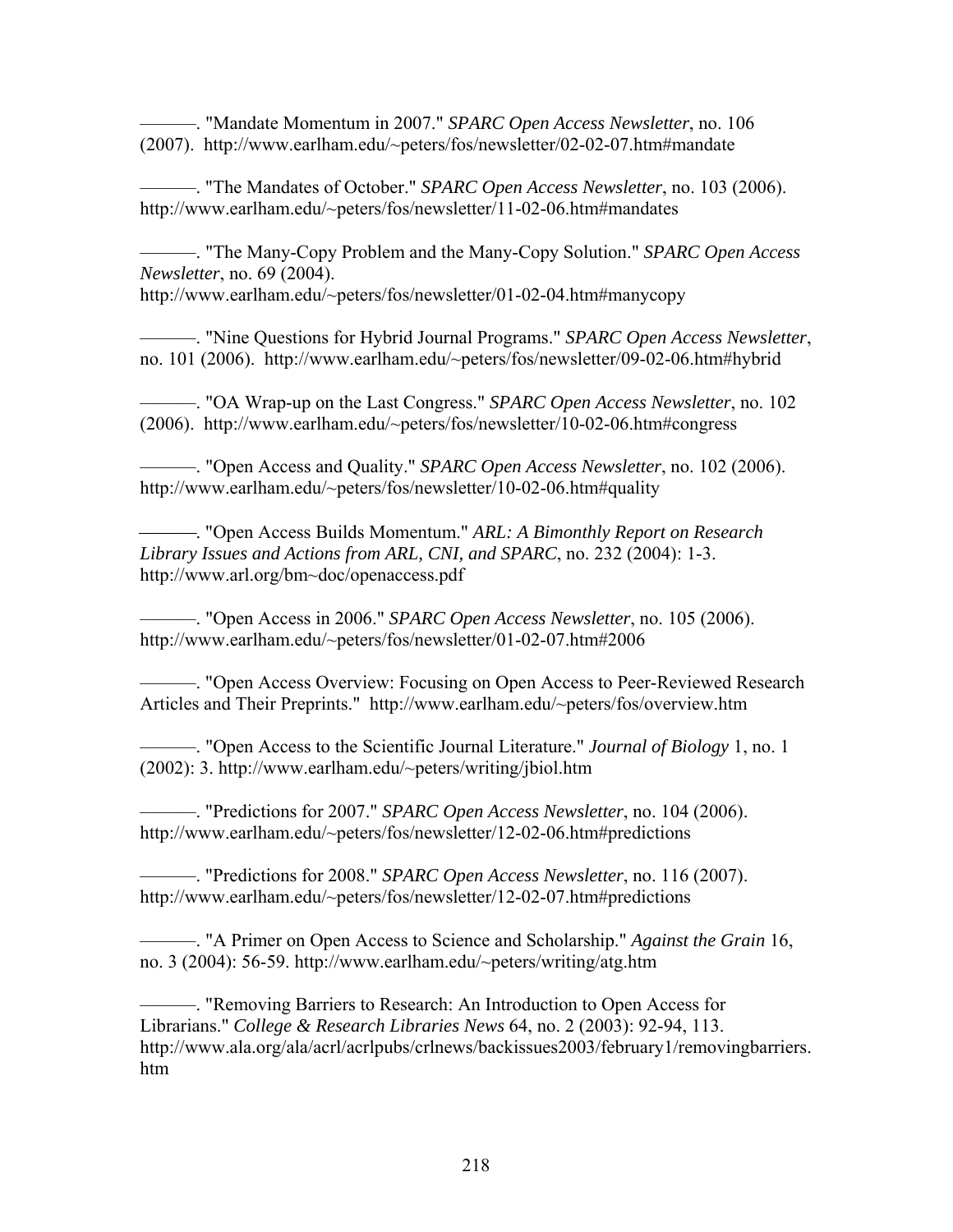———. "Signs of Spring." *SPARC Open Access Newsletter*, no. 110 (2007). http://www.earlham.edu/~peters/fos/newsletter/06-02-07.htm#acronyms

———. "Ten Lessons from the Funding Agency Open Access Policies." *SPARC Open Access Newsletter*, no. 100 (2006). http://www.earlham.edu/~peters/fos/newsletter/08-02-06.htm#lessons

———. "Trends Favoring Open Access." *SPARC Open Access Newsletter*, no. 109 (2007). http://www.earlham.edu/~peters/fos/newsletter/05-02-07.htm#trends

———. "Three Gathering Storms That Could Cause Collateral Damage for Open Access." *SPARC Open Access Newsletter*, no. 95 (2006). http://www.earlham.edu/~peters/fos/newsletter/03-02-06.htm#collateral

———. "Twelve Reminders about FRPAA." *SPARC Open Access Newsletter,*, no. 106 (2007). http://www.earlham.edu/~peters/fos/newsletter/02-02-07.htm#frpaa

———. "Update on the Bill Mandating OA at the NIH." *SPARC Open Access Newsletter*, no. 116 (2007). http://www.earlham.edu/~peters/fos/newsletter/12-02-07.htm#nih

———. "Victory in the Senate: Update on the Bill to Mandate Open Access at the NIH." *SPARC Open Access Newsletter*, no. 115 (2007). http://www.earlham.edu/~peters/fos/newsletter/11-02-07.htm#nih

———. "Where Does the Free Online Scholarship Movement Stand Today?" *ARL: A Bimonthly Report on Research Library Issues and Actions from ARL, CNI, and SPARC*, no. 220 (2002): 1-4. http://www.arl.org/bm~doc/scholar-2.pdf

———. "Will Open Access Undermine Peer Review?" *SPARC Open Access Newsletter*, no. 113 (2007). http://www.earlham.edu/~peters/fos/newsletter/09-02-07.htm#peerreview

Swan, Alma. "Open Access—What Has Been Going On." *High Energy Physics Libraries Webzine*, no. 13 (2006). http://library.cern.ch/HEPLW/13/papers/1/

———. "What Is New in Open Access?" *Liber Quarterly: The Journal of European Research Libraries* 16, no. 3/4 (2006).

Swan, Alma, and Sheridan Brown. "Authors and Open Access Publishing." *Learned Publishing* 17, no. 3 (2004): 219–224. http://www.ingentaconnect.com/content/alpsp/lp/2004/00000017/00000003/art00007

———. *JISC/OSI Journal Authors Survey Report*. London: JISC and the Open Society Institute, 2004. http://www.jisc.ac.uk/uploaded\_documents/JISCOAreport1.pdf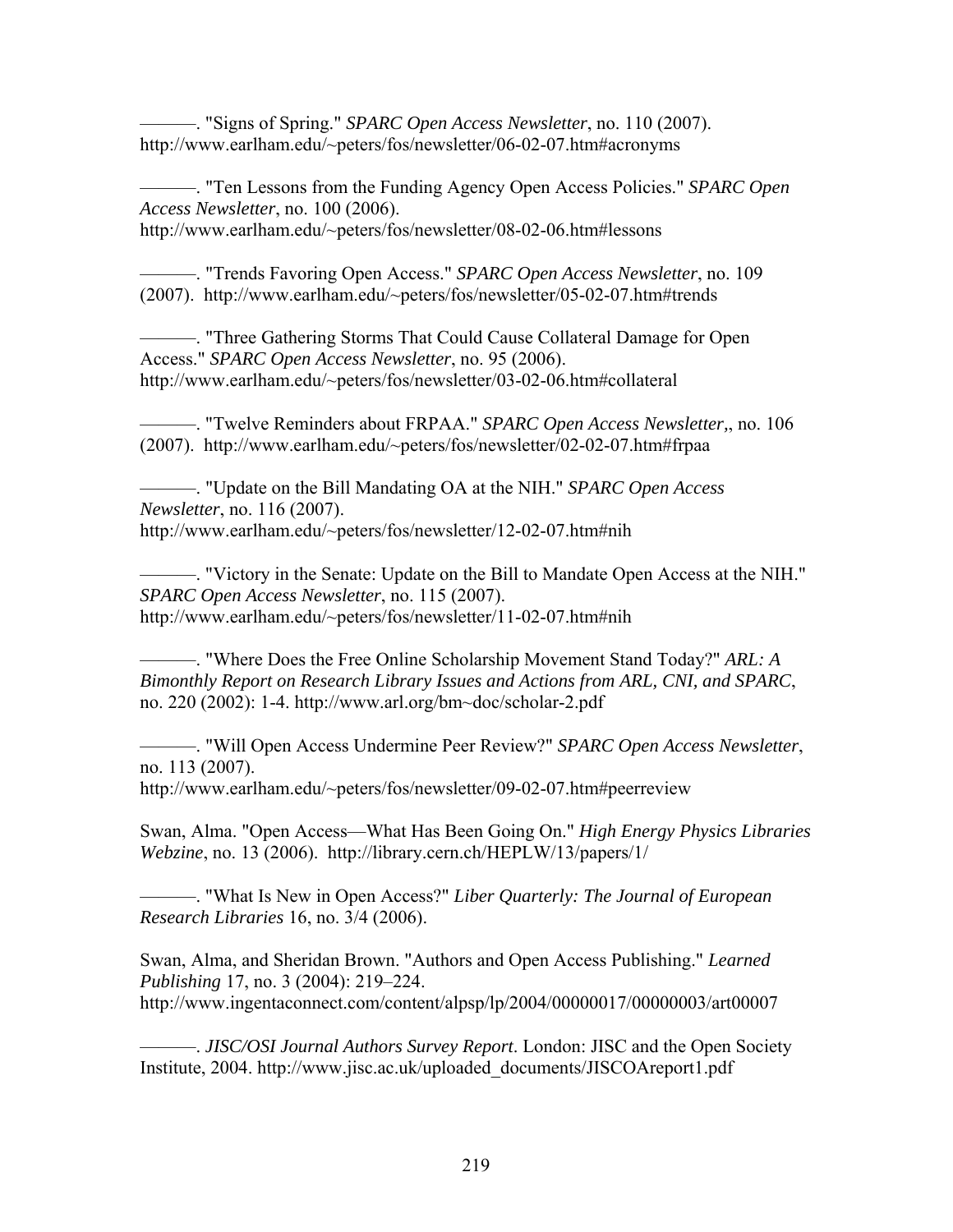Täljedal, Inge-Bert. "How Do We Motivate Our Researchers?" *ScieCom Info*, no. 2 (2005). http://hal.lub.lu.se/ojs/index.php/sciecom/article/view/32

"Task Force Report Looks at Future of Information Services." *Bulletin of the American Physical Society* 36 (April 1991): 1105-1151.

Tenopir, Carol. "Online Journals and Developing Nations." *Library Journal*, 1 November 2000, 34-36.

Thatcher, Sanford G. "Re-engineering Scholarly Communication: A Role for University Presses?" *Journal of Scholarly Publishing* 27 (July 1996): 197-207.

Till, James E. "Success Factors for Open Access." *Journal of Medical Internet Research*  5, no. 1 (2003).

"To Publish and Perish." *Policy Perspectives* 7 (March 1998): 1-12. http://www.thelearningalliance.info/Docs/Jun2003/DOC-2003Jun13.1055537929.pdf

Turk, Ziga, Bo-Christer Björk, and Bob Martens. "Towards Open Scientific Publishing—The SciX Project." *Cultivate Interactive*, no. 7 (2002). http://www.cultivate-int.org/issue7/scix/

Turner, Judith Axler. "PubMed Central: A Good Idea." *The Journal of Electronic Publishing* 5 (March 2000). http://hdl.handle.net/2027/spo.3336451.0005.306

Turtle, Elizabeth C., and Martin P. Courtois. "Scholarly Communication: Science Librarians as Advocates for Change." *Issues in Science & Technology Librarianship*, no. 51 (2007). http://www.istl.org/07-summer/article2.html

Uhlir, Paul F. "Re-Intermediation in the Republic of Science: Moving from Intellectual Property to Intellectual Commons." *Information Services & Use* 23, no. 2-3 (2003): 63-66.

Van de Sompel, Herbert, John Erickson, Sandy Payette, Carl Lagoze, and Simeon Warner. "Rethinking Scholarly Communication: Building the System That Scholars Deserve." *D-Lib Magazine* 10, no. 9 (2004). http://www.dlib.org/dlib/september04/vandesompel/09vandesompel.html

Velterop, Jan. "The Golden Route to Open Access." *ERCIM News*, no. 64 (2006): 19-20. http://www.ercim.org/publication/Ercim\_News/enw64/velterop.html

———. "Open Access: Principle, Practice, Progress." *Serials* 18, no. 1 (2005): 26-29. http://eprints.rclis.org/archive/00003897/

———. "Open Access Publishing." *Information Services & Use* 23, no. 2-3 (2003): 113-115.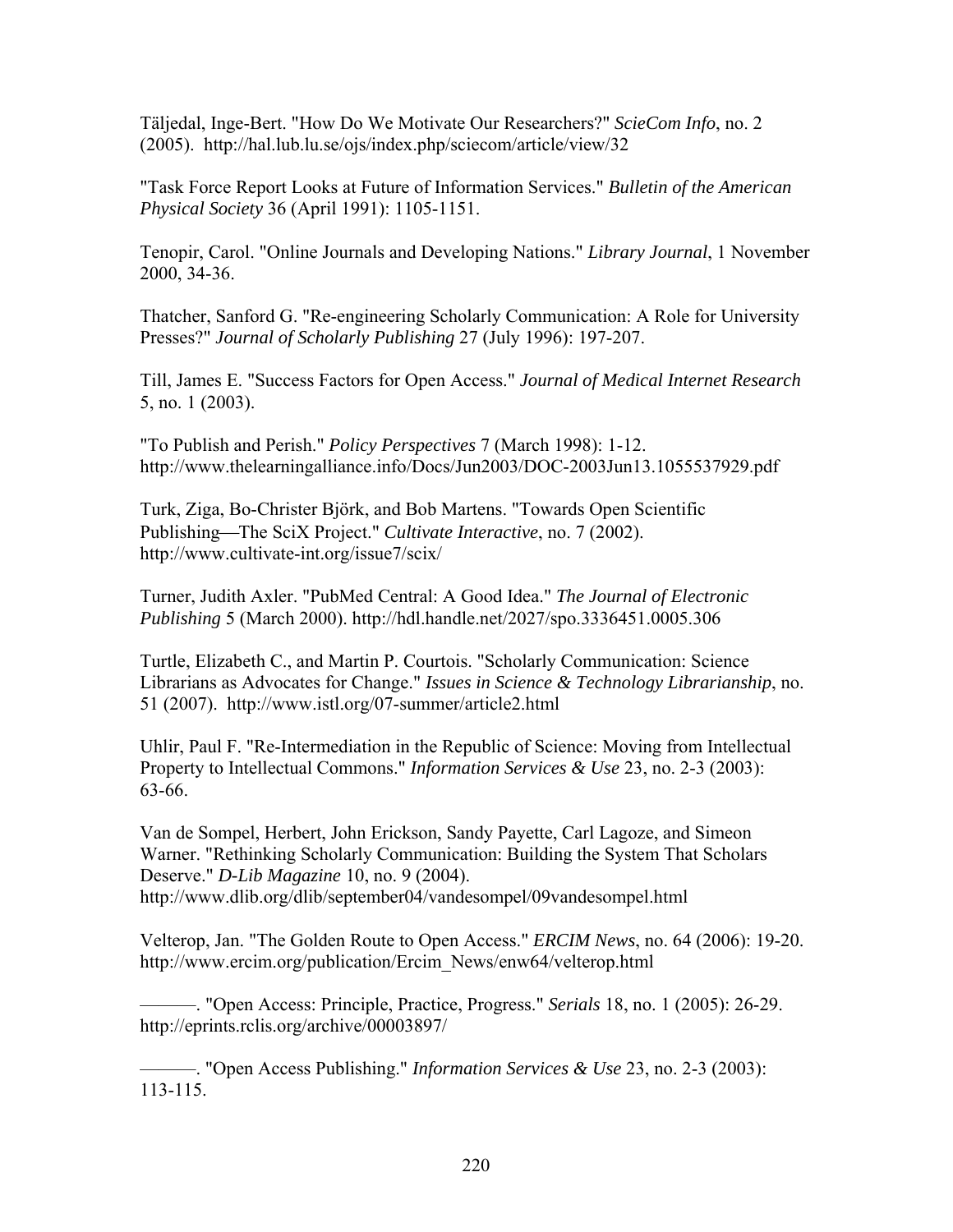———. "Should Scholarly Journals Embrace Open Access (Or Is It the Kiss of Death)?" *Learned Publishing* 16, no. 3 (2003): 167-169.

http://www.ingentaconnect.com/content/alpsp/lp/2003/00000016/00000003/art00002

Walker, Thomas J. "Two Societies Show How to Profit by Providing Free Access." *Learned Publishing* 15, no. 4 (2002): 279-284. http://www.ingentaconnect.com/content/alpsp/lp/2002/00000015/00000004/art00006

Waltham, Mary. "Open Access—The Impact of Legislative Developments." *Learned Publishing* 18, no. 2 (2005): 101-114. http://www.ingentaconnect.com/content/alpsp/lp/2005/00000018/00000002/art00005

Waters, Donald J. "The Metadata Harvesting Initiative of the Mellon Foundation." *ARL: A Bimonthly Report on Research Library Issues and Actions from ARL, CNI, and SPARC*, no. 217 (2001): 10-11. http://www.arl.org/resources/pubs/br/br217/br217waters.shtml

Watkinson, Anthony. "A Publishing View of the SPARC Initiative." *Against the Grain* 12 (December 2000/January 2001): 38, 40.

Watson, Linda A., Ivan S. Login, and Jeffrey M. Burns. "Exploring New Ways of Publishing: A Library-Faculty Partnership." *Journal of the Medical Library Association* 91, no. 2 (2003): 245-247.

http://www.pubmedcentral.gov/picrender.fcgi?action=stream&blobtype=pdf&artid=1531 66

Weller, Ann C. "Electronic Scientific Information, Open Access, and Editorial Peer Review: Changes on the Horizon." *Science & Technology Libraries* 26, no. 1 (2005): 89-108.

Wheeler, David L. "A Scholar Outlines a Plan to Use Electronic Publishing to Change Peer Review." *The Chronicle of Higher Education*, 28 February 1997, A28.

Williams, Karen. "The ACRL Scholarly Communications Toolkit Now Online: A Resource for Administrators, Faculty, and Librarians." *College & Research Libraries News* 66, no. 3 (2005): 199-201.

http://www.ala.org/ala/acrl/acrlpubs/crlnews/backissues2005/march05/scholarlycommtoo lkit.htm

Willinsky, John. *The Access Principle: The Case for Open Access to Research and Scholarship*. Cambridge MA: MIT Press, 2005. http://mitpress.mit.edu/catalog/item/default.asp?tid=10611&ttype=2

———. "Copyright Contradictions in Scholarly Publishing." *First Monday* 7 (November 2002). http://www.firstmonday.dk/issues/issue7\_11/willinsky/index.html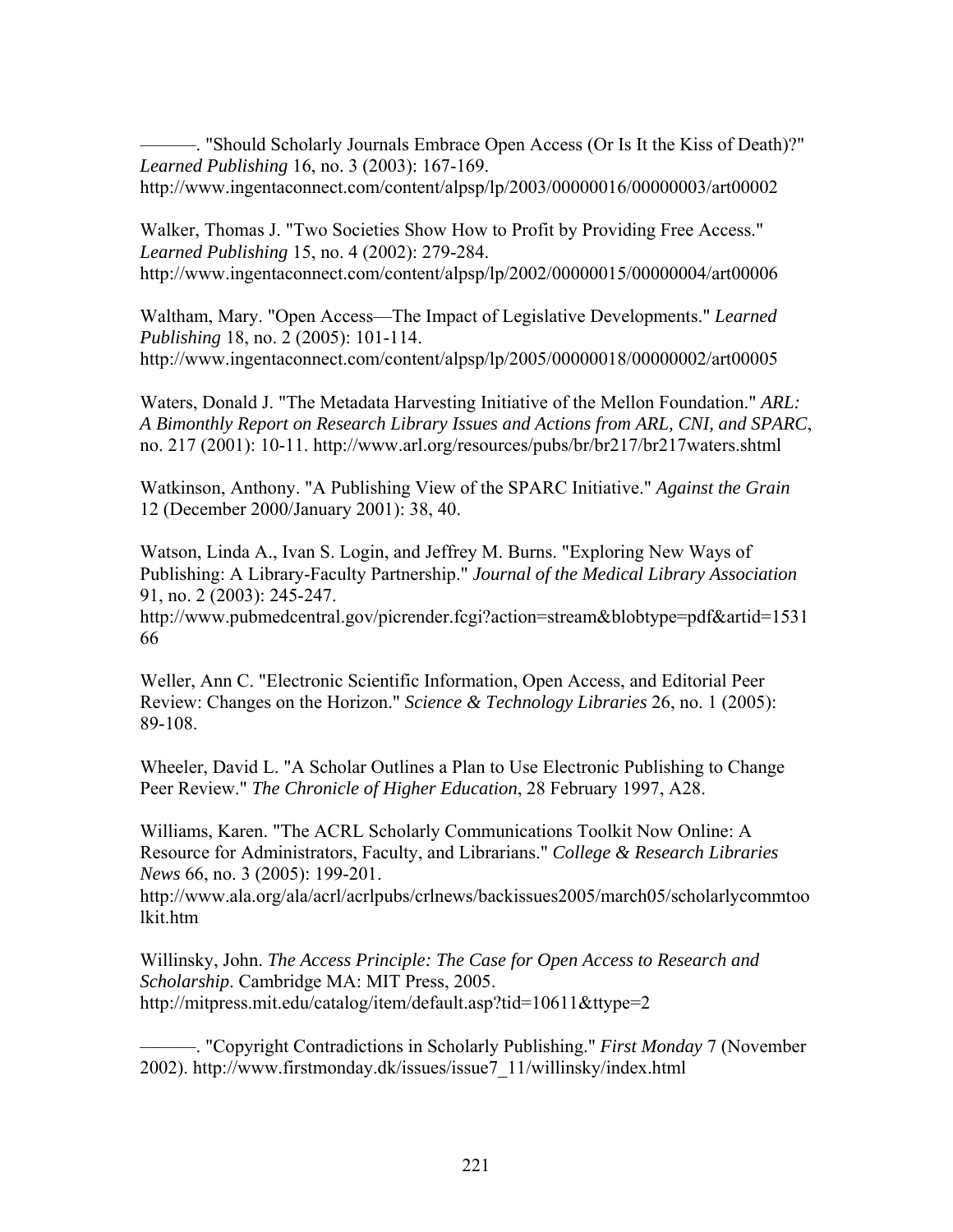———. "The Nine Flavours of Open Access Scholarly Publishing." *The Journal of Postgraduate Medicine* 49, no. 3 (2003): 263-267. http://www.jpgmonline.com/article.asp?issn=0022-3859;year=2003;volume=49;issue=3; spage=263;epage=267;aulast=Willinsky

———. "The Unacknowledged Convergence of Open Source, Open Access, and Open Science." *First Monday* 10, no. 8 (2005). http://firstmonday.org/issues/issue10\_8/willinsky/index.html

Wilson, Robin. "Provosts Push a Radical Plan to Change the Way Faculty Research Is Evaluated." *The Chronicle of Higher Education*, 26 June 1998, A12-A13.

Wittenberg, Kate. "The Electronic Publishing Initiative at Columbia (EPIC): A University-Based Collaboration in Digital Scholarly Communication." *Learned Publishing* 14, no. 1 (2001): 29-32. http://www.ingentaconnect.com/content/alpsp/lp/2001/00000014/00000001/art00005

Yavarkovsky, Jerome. "A University-Based Electronic Publishing Network." *Educom Review* 25 (Fall 1990): 14-20.

Young, Peter R. "National Corporation for Scholarly Publishing: Presentation and Description of the Model." *Serials Review* 18, no. 1-2 (1992): 100-101.

Zariski, Archie. "'Never Ending, Still Beginning': A Defense of Electronic Law Journals from the Perspective of the *E Law* Experience." *First Monday* 2, no. 6 (1997). http://www.firstmonday.dk/issues/issue2\_6/zariski/index.html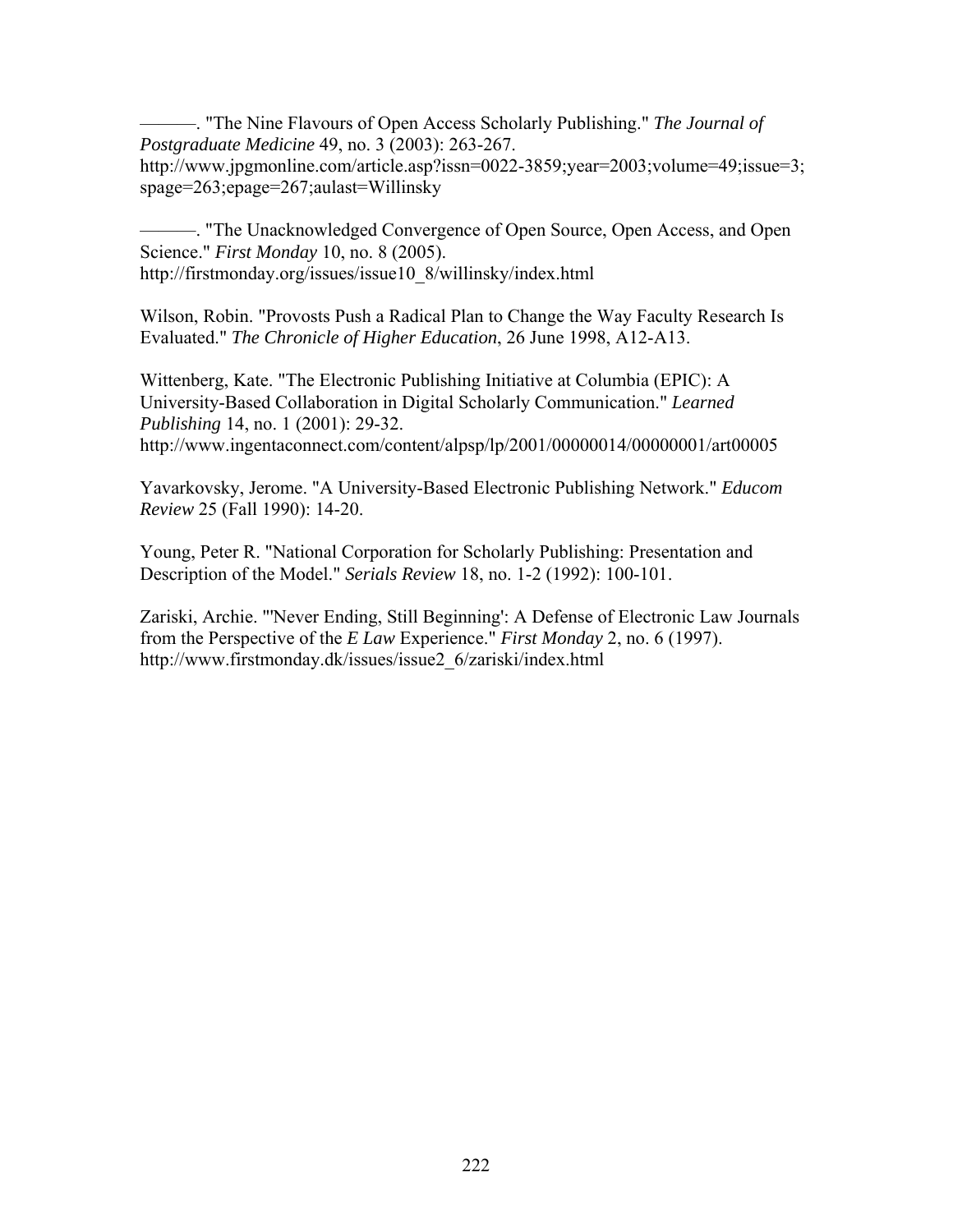## **8 Publisher Issues**

Alexander, Johanna Olson. "Alliance Building in the Information and Online Database Industry." *portal: Libraries and the Academy* 1, no. 4 (2001): 481-507.

Anderson, Kent. "The Useful Archive." *Learned Publishing* 15, no. 2 (April 2002): 85-89.

http://www.ingentaconnect.com/content/alpsp/lp/2002/00000015/00000002/art00002

Ball, Mary Alice. "Libraries and University Presses Can Collaborate to Improve Scholarly Communication or 'Why Can't We All Just Get Along?'" *First Monday* 9, no. 12 (2004). http://www.firstmonday.org/issues/issue9\_12/ball/index.html

Bartlett, Rebecca Ann., Richard Brown, Kathleen Keane, Bruce Wilcox, Ni Pfund, and Thomas Bacher. "University Press Forum: Variations on a Digital Theme (and Other Matters)." *Journal of Scholarly Publishing* 38, no. 4 (2007): 211-228.

Beebe, Linda, and Barbara Meyers. "Digital Workflow: Managing the Process Electronically." *The Journal of Electronic Publishing* 5 (June 2000). http://hdl.handle.net/2027/spo.3336451.0005.403

Bederson, B., and H. Lustig. "Electronic Publishing: The Role of a Large Scientific Society." *Astrophysics and Space Science* 247, no. 1-2 (1997): 41-53.

Bennett, Liz. "Electronic Publishing in the New Millennium." *Learned Publishing* 14, no. 4 (2001): 243-246. http://www.ingentaconnect.com/content/alpsp/lp/2001/00000014/00000004/art00001

Bennett, Scott. "Repositioning University Presses in Scholarly Communication." *Journal of Scholarly Publishing* 25 (July 1994): 243-248.

Bol, Jennifer L. "Online Journal Marketing Strategies." *Learned Publishing* 11, no. 1 (1998): 33-37.

http://www.ingentaconnect.com/content/alpsp/lp/1998/00000011/00000001/art00005

Boyce, P. B. "The AAS Program of Electronic Publication." *Astrophysics and Space Science* 247, no. 1-2 (1997): 55-62.

Brown, Laura, Rebecca Griffiths, and Matthew Rascoff. *University Publishing in a Digital Age*. New York: Ithaka, 2007. http://www.ithaka.org/strategic-services/university-publishing

Bryant, Eric. "Reinventing the University Press." *Library Journal*, 1 September 1994, 147-149.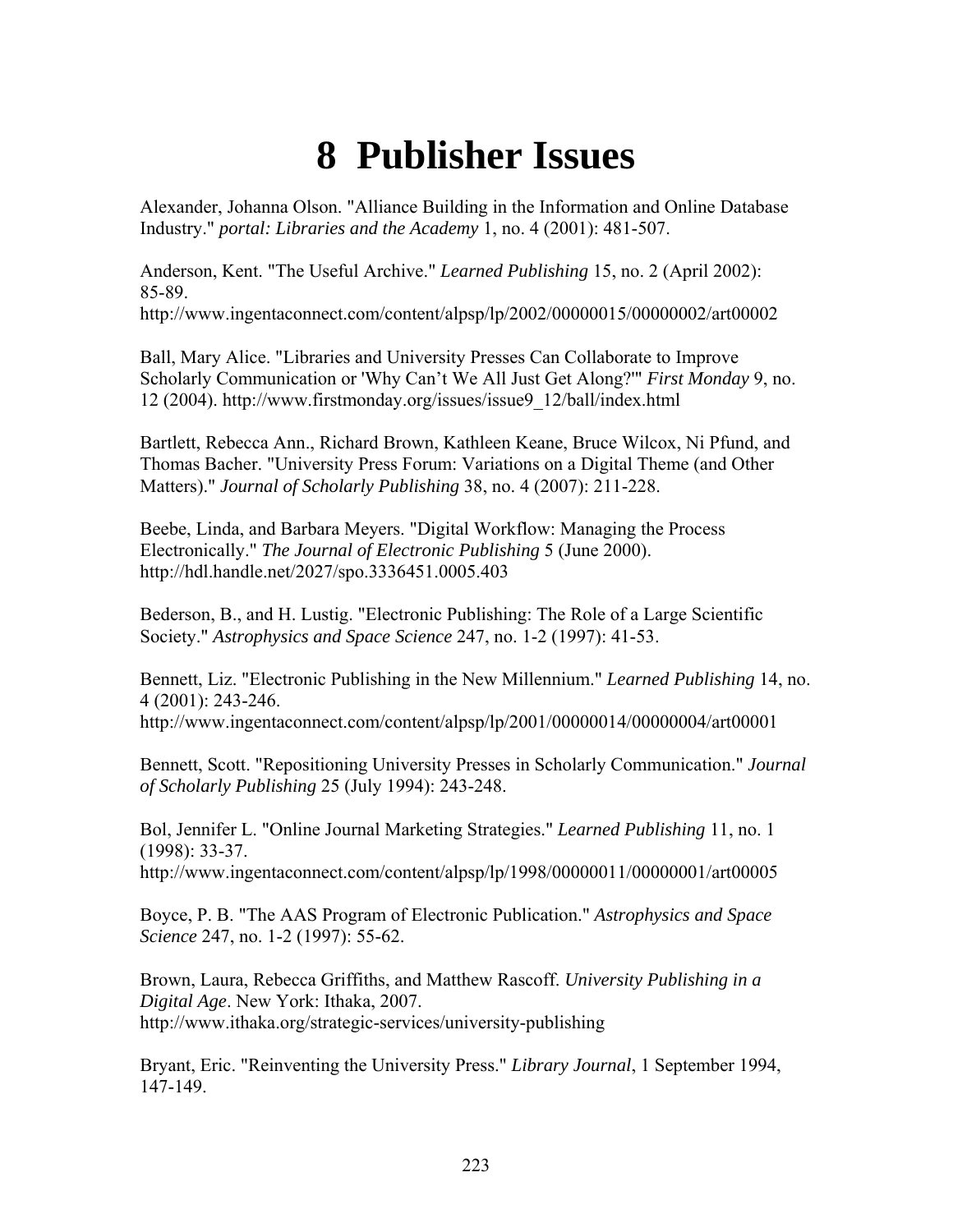Courtney, Keith. "Library/Vendor Relations: An Academic Publisher's Perspective." *Journal of Library Administration* 44, no. 3/4 (2006): 57-68.

Cox, John. "The Changing Economic Model of Scholarly Publishing: Uncertainty, Complexity and Multi-Media Serials." *Against the Grain* 10 (April 1998): 24, 26-27.

———. "Globalization, Consolidation and the Growth of the Giants: Scholarly Communication, the Individual, and the Internet." *The Serials Librarian* 40, no. 1/2 (2001): 105-116.

———. "New Models for Serials: Redefining the Serial and the Licensing Environment." *The Serials Librarian* 42, no. 1/2 (2002): 89-99.

———. "Publisher-Library Relationships in the Digital Environment." *Learned Publishing* 12, no. 3 (1999): 173-178.

http://www.ingentaconnect.com/content/alpsp/lp/1999/00000012/00000003/art00002

———. "Publishers, Publishing and the Internet: How Journal Publishing Will Survive and Prosper in the Electronic Age." *The Electronic Library* 15 (April 1997): 125-131.

———. "The Role of the Paper-Based Journal in an Era of Electronic Information." *The Serials Librarian* 30, no. 3/4 (1997): 41-53.

———. "Valuing and Protecting Our Intellectual Property: The Lifeblood of Our Business." *Learned Publishing* 15, no. 3 (July 2002): 163-164. http://www.ingentaconnect.com/content/alpsp/lp/2002/00000015/00000003/art00001

DeLoughry, Thomas J. "University Presses Try to Ride the Wave of Electronic Publishing." *The Chronicle of Higher Education*, 24 March 1993, A17-A19.

Dixon, A. "Electronic Publishing at Institute of Physics." *Astrophysics and Space Science* 247, no. 1-2 (1997): 221-239.

Doyle, Mark. "Surviving the Transition." *Learned Publishing* 13, no. 3 (2000): 138-140. http://www.ingentaconnect.com/content/alpsp/lp/2000/00000013/00000003/art00001

Donovan, Bernard. "Learned Societies and Electronic Publishing." *Learned Publishing* 11, no. 2 (1998): 91-107.

http://www.ingentaconnect.com/content/alpsp/lp/1998/00000011/00000002/art00003

Dryburgh, Alastair. "A New Framework for Digital Publishing Decisions." *Learned Publishing* 16, no. 2 (2003): 95-101. http://www.ingentaconnect.com/content/alpsp/lp/2003/00000016/00000002/art00004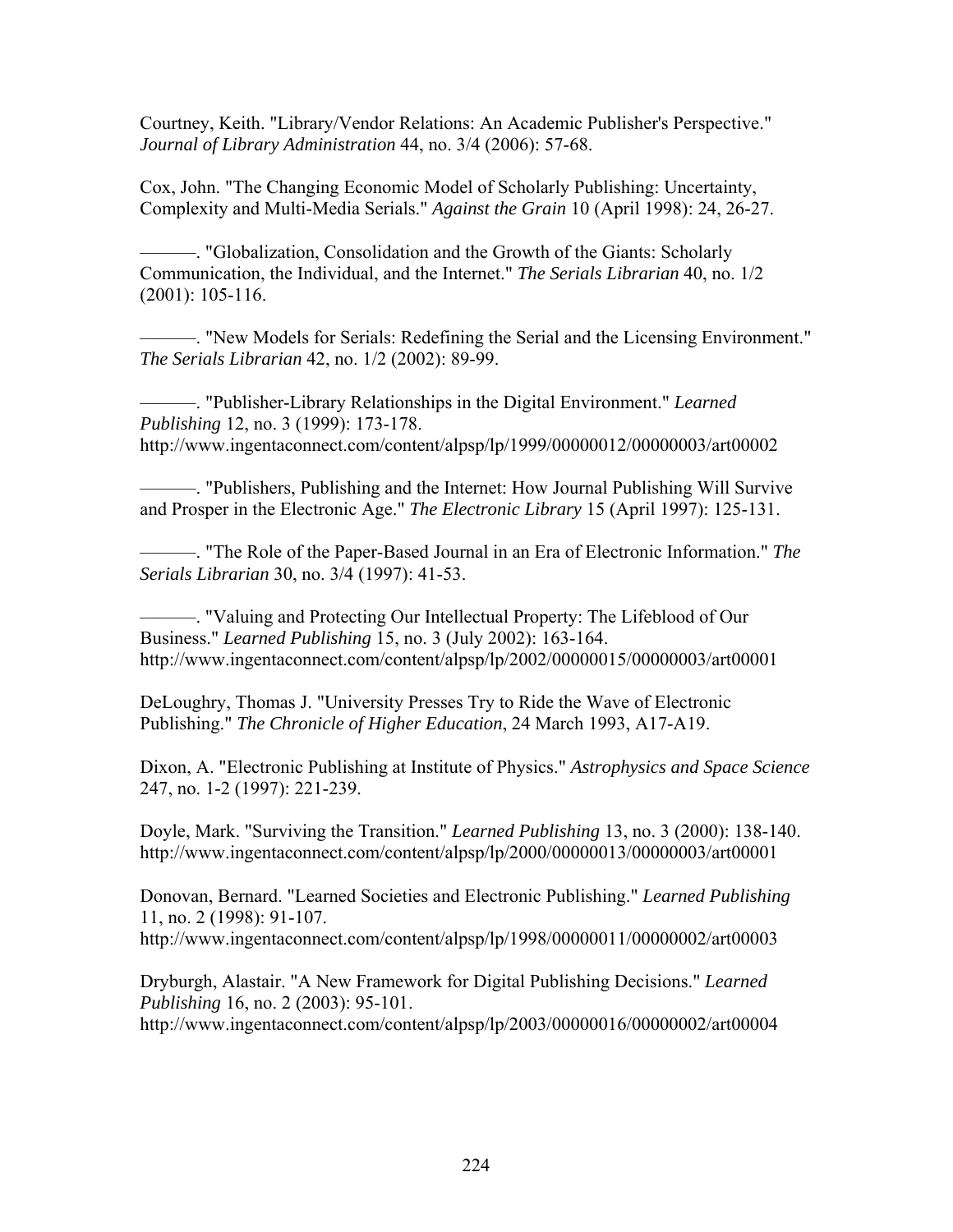Ehling, Terry. "The Development of an Open Source Publishing System at Cornell and Penn State Universities." *ARL: A Bimonthly Report on Research Library Issues and Actions from ARL, CNI, and SPARC*, no. 237 (2004): 6-7. http://www.arl.org/bm~doc/opensource.pdf

Ekman, Richard H. "Technology and the University Press: A New Reality for Scholarly Communication." *Change* 28 (September/October 1996): 34-39.

Fisher, Janet H. "2020: A Publisher's View into the Crystal Ball." *The Serials Librarian* 24, no. 3/4 (1994): 69-72.

Freeman, Lisa. "Big Challenges Face University Presses in the Electronic Age." *The Chronicle of Higher Education*, 28 April 1993, A44.

———. "University Presses and Scholarly Communication: Dilemmas and Prospects in the New Age." *Library Acquisitions: Practice & Theory* 20, no. 3 (1996): 329-339.

Gannon, Frank. "Open Access: Scientists as Paradoxical Consumers." *Learned Publishing* 19, no. 4 (2005): 295-299. http://www.ingentaconnect.com/content/alpsp/lp/2005/00000018/00000004/art00009

Gottwald, Matthias, Henning Nielsen, Roger Brown, and Oliver Renn. "Proposals for Quality Standards for Electronic STM Journals." *Serials* 19, no. 1 (2006): 42-46.

Gotze, Dietrich. "Electronic Journals—Market and Technology." *Publishing Research Quarterly* 11 (Spring 1995): 3-20.

Guernsey, Lisa, and Vincent Kiernan. "Journals See the Internet as a Tool in the Peer Review System." *The Chronicle of Higher Education*, 2 April 1999, A29-A30.

Habing, H. J., and J. Lequeux. "The Project of Electronic Publication of Astronomy and Astrophysics." *Astrophysics and Space Science* 247, no. 1-2 (1997): 63-68.

Harter, Stephen, and Taemin Kim Park. "Impact of Prior Electronic Publication on Manuscript Consideration Policies of Scholarly Journals." *Journal of the American Society for Information Science* 51 (August 2000): 940-948.

Hemingway, Clive. "Successful Journal Publishing on the Internet: Hit or Myth?" *Learned Publishing* 10, no. 2 (1997): 127-131. http://www.ingentaconnect.com/content/alpsp/lp/1997/00000010/00000002/art00007

Hunter, Karen A. "Concerns Carried into the Third Millennium." *Against the Grain* 12 (February 2000): 22, 24.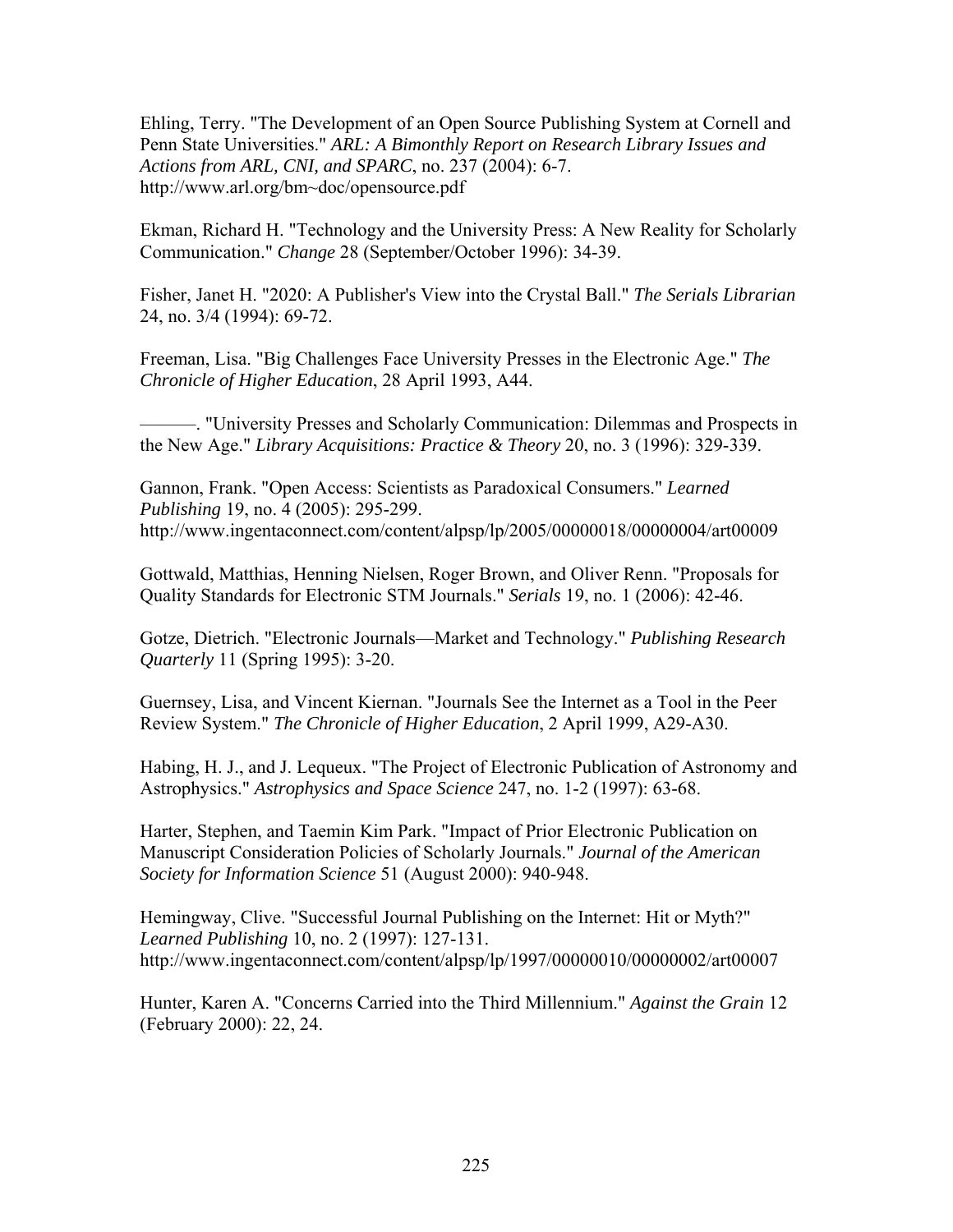———. "Critical Issues in the Development of STM Journal Publishing." *Learned Publishing* 18, no. 1 (2005): 51-55. http://www.ingentaconnect.com/content/alpsp/lp/2005/00000018/00000001/art00007

———. "Electronic Journal Publishing: Observations from Inside." *D-Lib Magazine*  (July/August 1998). http://www.dlib.org/dlib/july98/07hunter.html

———. "Issues and Experiments in Electronic Publishing and Dissemination." *Information Technology and Libraries* 13 (June 1994): 127-132.

———. "Looking Back to Look Forward: 'Chicken Little Redux' or Strategic Lessons Learned." *Information Services & Use* 24, no. 1 (2004): 27–37.

———. "A Publisher's Perspective." *Library Acquisitions: Practice & Theory* 14, no. 1 (1990): 5-13.

———. "Setting Journal Priorities by Listening to Customers." *Journal of Library Administration* 28, no. 4 (1999): 91-103.

———. "Sleepless Nights Redux." *Against the Grain* 10 (February 1998): 29-30, 32.

———. "Surviving Another Year." *Against the Grain* 14 (February 2002): 34, 36.

———. "Things That Keep Me Awake at Night." *Against the Grain* 9 (February 1997): 40-42, 74.

Hunter, Karen, Scott Virkler, and Rafael Sidi. "Disruptive Technologies: Taking STM Publishing into the Next Era." *Serials: The Journal for the Serials Community* 290, no. 1 (2007): 50-53.

Jacobson, Robert L. "Publishers and the Net." *The Chronicle of Higher Education*, 23 June 1995, A17-A18.

Jones, Ruth. "Journals E-Publishing: Outsourced Solutions for Professional, Scholarly and Society Publishers." *Learned Publishing* 15, no. 4 (2002): 313-314. http://www.ingentaconnect.com/content/alpsp/lp/2002/00000015/00000004/art00012

Kaser, Richard T. "If Information Wants to Be Free . . . Then Who's Going to Pay for It?" *D-Lib Magazine* 6 (May 2000). http://www.dlib.org/dlib/may00/kaser/05kaser.html

King, Tim. "Critical Issues for Providers of Network-Accessible Information." *Educom Review* 26 (Summer 1991): 29-33.

———. "The Impact of Electronic and Networking Technologies on the Delivery of Scholarly Information." *The Serials Librarian* 21, no. 2/3 (1991): 5-13.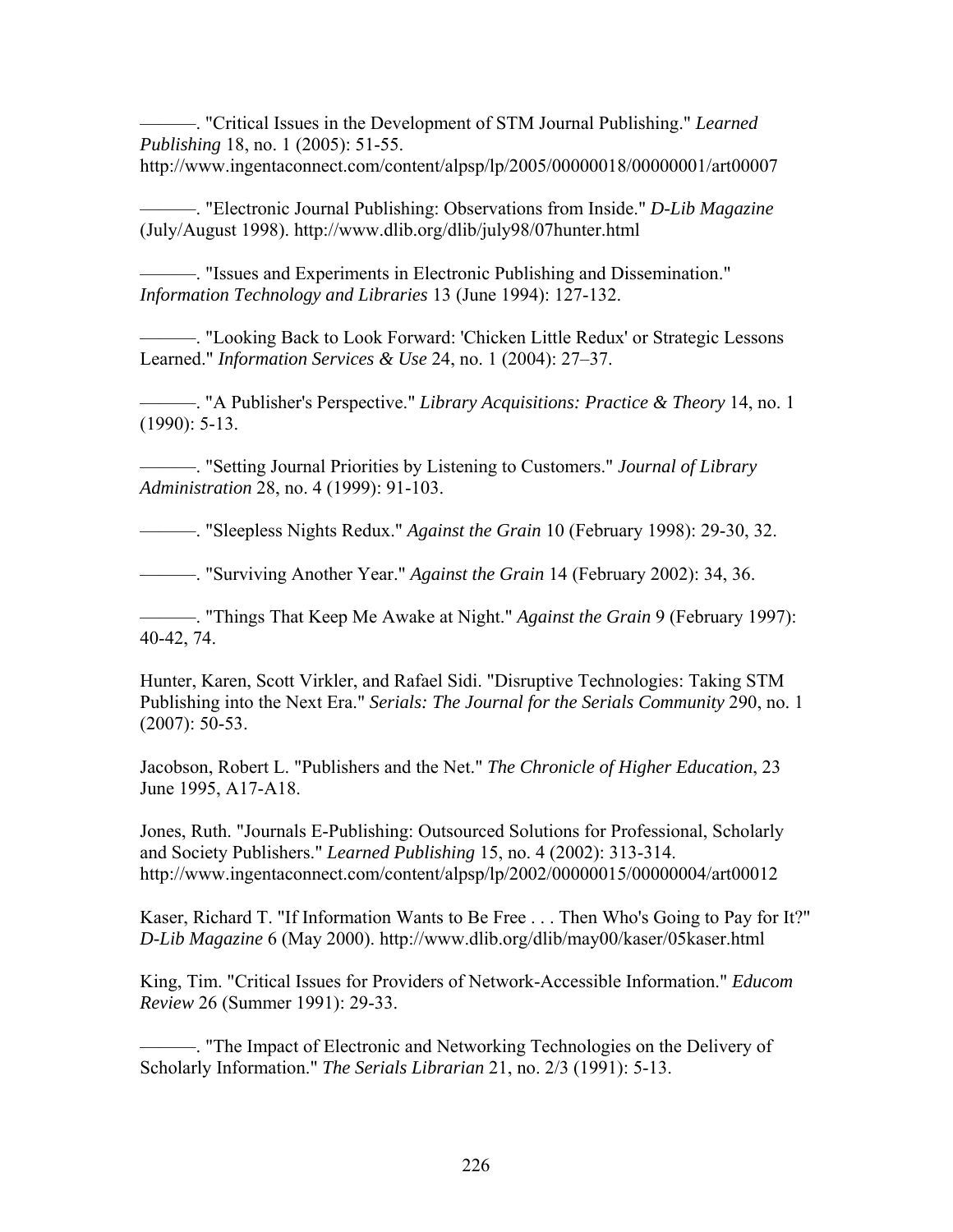Kutz, Myer. "The Scholars' Rebellion Against Scholarly Publishing Practices: Varmus, Vitek, and Venting." *Searcher* 10 (January 2002): 28-43. http://www.infotoday.com/searcher/jan02/kutz.htm

Lamm, Donald S. "Libraries and Publishers: A Partnership at Risk." *Daedalus* 125, no. 4 (1996): 127-146.

Lieb, Thom. "Q.A.: How about a Little Privacy?" *The Journal of Electronic Publishing* 7 (August 2001). http://hdl.handle.net/2027/spo.3336451.0007.106

Litchfield, Malcolm. ". . .But Presses Must Stress Ideas, Not Markets." *The Chronicle of Higher Education*, 28 June 2002, B9-B10.

Lowe, Chrysanne. "A Publisher's View of E-Journal Services." *Serials Review* 24 (Spring 1998): 98-99.

Meyers, Barbara, Bob Bovensculte, and Ann Lowry. "Tossin' and Turnin' All Night: Publishers' Dreams and Nightmares." *Against the Grain* 10 (December 1998-January 1999): 1, 16, 18, 20, 23.

Morris, Sally. "Mapping the Journal Publishing Landscape: How Much Do We Know?" *Learned Publishing* 20, no. 4 (2007): 299-310.

———. "Open Publishing: How Publishers Are Reacting." *Information Services & Use* 23, no. 2-3 (2003): 99-101.

———. "Who Needs Publishers?" *Journal of Information Science* 25, no. 1 (1999): 85-88.

Olivieri, René. "Business, Science and the Common Good." *Journal of Library Administration* 44, no. 3/4 (2006): 173-185.

Prosser, David C. "Between a Rock and a Hard Place: The Big Squeeze for Small Publishers." *Learned Publishing* 17, no. 1 (2004): 17-22. http://www.ingentaconnect.com/content/alpsp/lp/2004/00000017/00000001/art00004

Pullinger, David. "Quality in On-Line Journals." *Learned Publishing* 10, no. 2 (1997): 101-108.

http://www.ingentaconnect.com/content/alpsp/lp/1997/00000010/00000002/art00002

Richardson, Martin. "Open Access: Evidence-Based Policy or Policy-Based Evidence? The University Press Perspective." *Serials* 18, no. 1 (2005): 35-37.

———. "Post-Print Archives: Parasite or Symbiont." *Learned Publishing* 18, no. 3 (2005): 221-223.

http://www.ingentaconnect.com/content/alpsp/lp/2005/00000018/00000003/art00008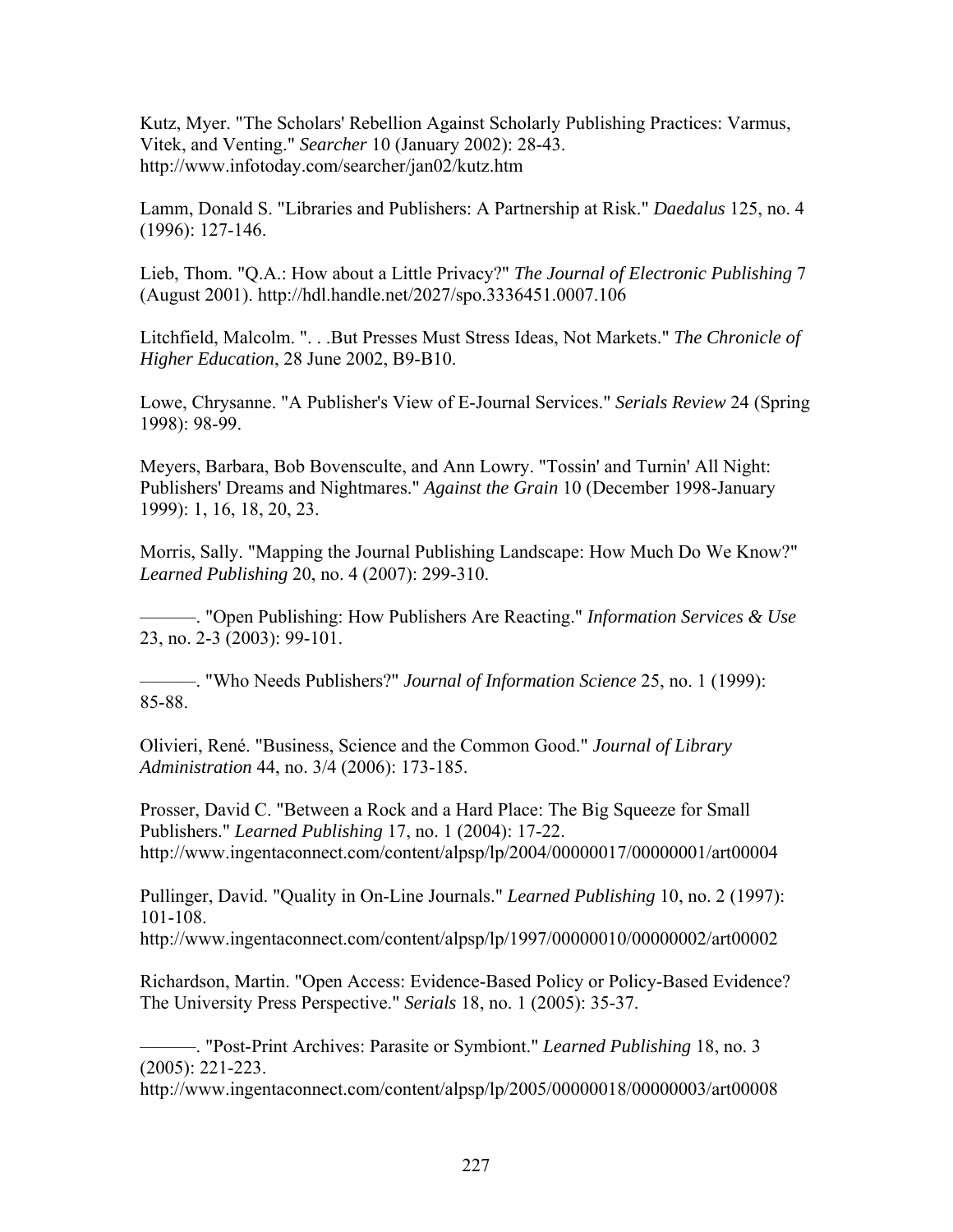Rous, Bernard. " How To Succeed in Online Markets: ACM: A Case Study." *The Journal of Electronic Publishing* 4, no. 4 (1999). http://hdl.handle.net/2027/spo.3336451.0004.409

Rowland, Fytton. "The Royal Society of New Zealand's Journals: How Can They Cope with the Changing Serials Environment?" *Serials* 17, no. 1 (2004): 69-75.

Scupola, Ada. "The Impact of Electronic Commerce on the Publishing Industry: Towards a Business Value Complementarity Framework of Electronic Publishing." *Journal of Information Science* 25, no. 2 (1999): 133-145.

Shaw, D. F. "The ICSU Press Programme on Electronic Publishing in Science." *Astrophysics and Space Science* 247, no. 1-2 (1997): 95-116.

Siler, Jennifer M. "From Gutenberg to Gateway: Electronic Publishing at University Presses." *Journal of Scholarly Publishing* 32 (October 2000): 9-23.

Singleton, Alan. "Open Access and Learned Societies." *Learned Publishing* 18, no. 3 (2005): 223-228.

http://www.ingentaconnect.com/content/alpsp/lp/2005/00000018/00000003/art00009

———. "Opportunities, Threats and Myths in Journals." *Learned Publishing* 12, no. 2 (1999): 97-105.

http://www.ingentaconnect.com/content/alpsp/lp/1999/00000012/00000002/art00005

Slowinski, F. Hill, and Patrick Bernuth. "How 'Free Distribution' Impacts Your Business Model: Is It Really Free?" *Learned Publishing* 14, no. 2 (2001): 144-148. http://www.ingentaconnect.com/content/alpsp/lp/2001/00000014/00000002/art00010

Stankus, Tony. "Electronic Journal Concerns and Strategies of Science Publishers." *Science & Technology Libraries* 18, no. 2/3 (1999): 75-96.

Thatcher, Sanford G. "Towards the Year 2001." *Scholarly Publishing* 24 (October 1992): 25-37.

Waltham, Mary. "Challenges to the Role of Publishers." *Learned Publishing* 16 (January 2003): 7-14.

http://www.ingentaconnect.com/content/alpsp/lp/2003/00000016/00000001/art00003

———. "Learned Society Business Models and Open Access: Overview of a Recent JISC-Funded Study." *Learned Publishing* 19, no. 1 (2006): 15-30. http://www.ingentaconnect.com/content/alpsp/lp/2006/00000019/00000001/art00004

White, Martin. "Electronic Rhetoric or Electronic Reality?" *Serials* 14 (July 2001): 157-161.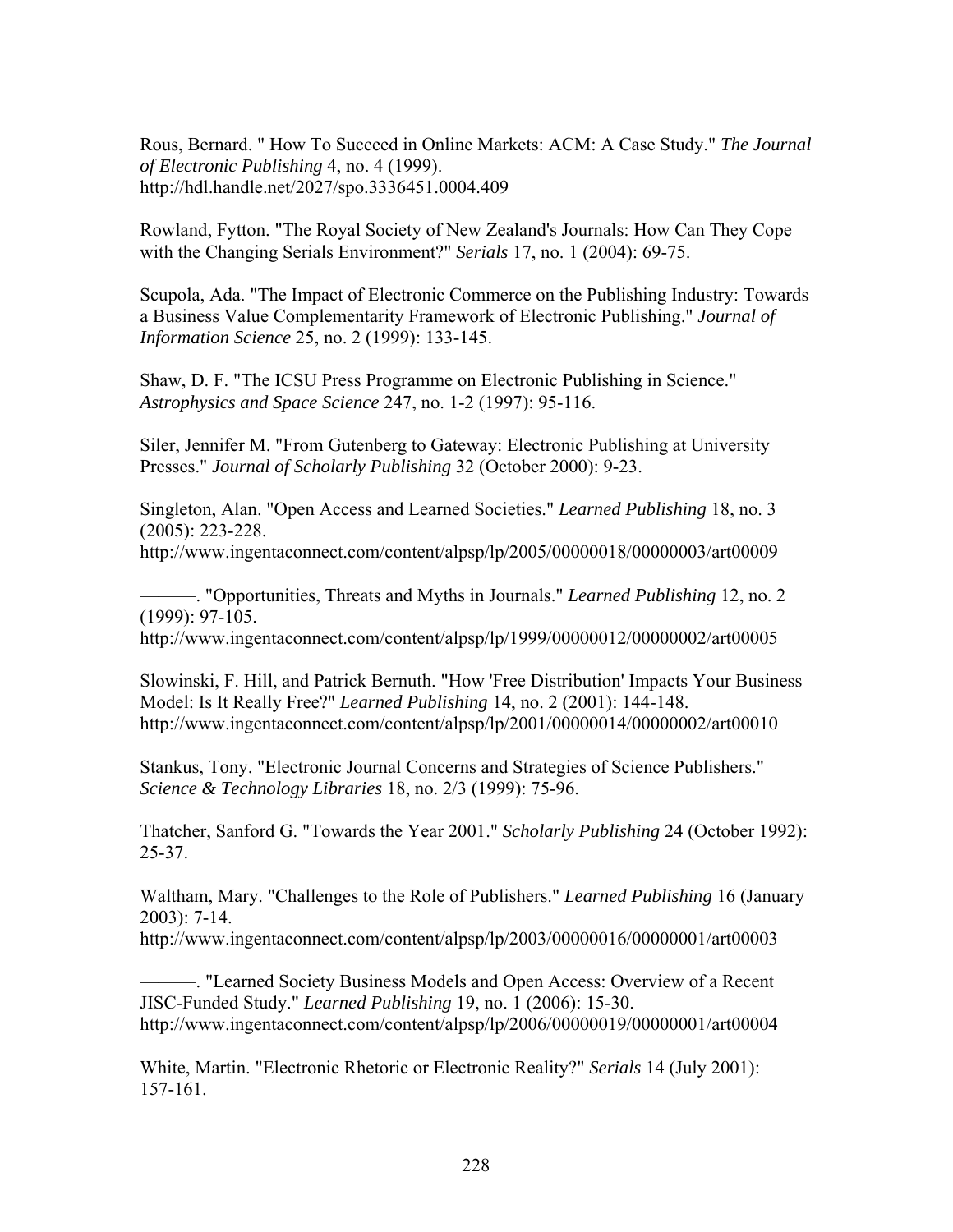Wood, Dee. "Online Peer Review: Perceptions in the Biological Sciences." *Learned Publishing* 13, no. 2 (2000): 95-100. http://www.ingentaconnect.com/content/alpsp/lp/2000/00000013/00000002/art00005

## 8.1 Digital Rights Management

Alrashid, Tareq M., James A. Barker, Brian S. Christian, Steven C. Cox, Michael W. Rabne, Elizabeth A. Slotta, and Luella R. Upthegrove. "Safeguarding Copyrighted Contents: Digital Libraries and Intellectual Property Management: CWRU's Rights Management System." *D-Lib Magazine* (April 1998). http://www.dlib.org/dlib/april98/04barker.html

Arms, William Yeo. "Implementing Policies for Access Management." *D-Lib Magazine* (February 1998). http://www.dlib.org/dlib/february98/arms/02arms.html

Barrow, E. "Protecting Published Science." *Astrophysics and Space Science* 247, no. 1-2 (1997): 145-153.

Berghel, Hal, and Lawrence O'Gorman. "Protecting Ownership Rights through Digital Watermarking." *Computer* 29 (July 1996): 101-103.

Boettcher, Judith V., Robert Brentrup, and John Douglass. "Digital Certificates: Coming of Age." *EDUCAUSE Review* 38 (January/February 2003): 56-57. http://www.educause.edu/ir/library/pdf/erm0317.pdf

Caplan, Priscilla. "DOI or Don't We?" *The Public-Access Computer Systems Review* 9, no 1 (1998): 20-25. http://epress.lib.uh.edu/pr/v9/n1/capl9n1.html

Carvajal, Doreen. "An Electronic Sheriff to Battle Book Rustling." *The New York Times*, 22 September 1997, C1, C9.

Cohen, Julie E. "DRM and Privacy." *Communications of the ACM* 46, no. 4 (2003): 47-49.

Cornish, Graham P. "Electronic Copyright Management Systems: Dream, Nightmare or Reality?" *IFLA Journal* 23, no. 4 (1997): 284-287.

Coyle, Karen. "The 'Rights' in Digital Rights Management." *D-Lib Magazine* 10, no. 9 (2004). http://www.dlib.org/dlib/september04/coyle/09coyle.html

———. "Rights Management and Digital Library Requirements." *Ariadne*, no. 40 (2004). http://www.ariadne.ac.uk/issue40/coyle/

———. "The Role of Digital Rights Management in Library Lending." *INDICARE Monitor* 2, no. 2 (2005). http://www.indicare.org/tiki-read\_article.php?articleId=95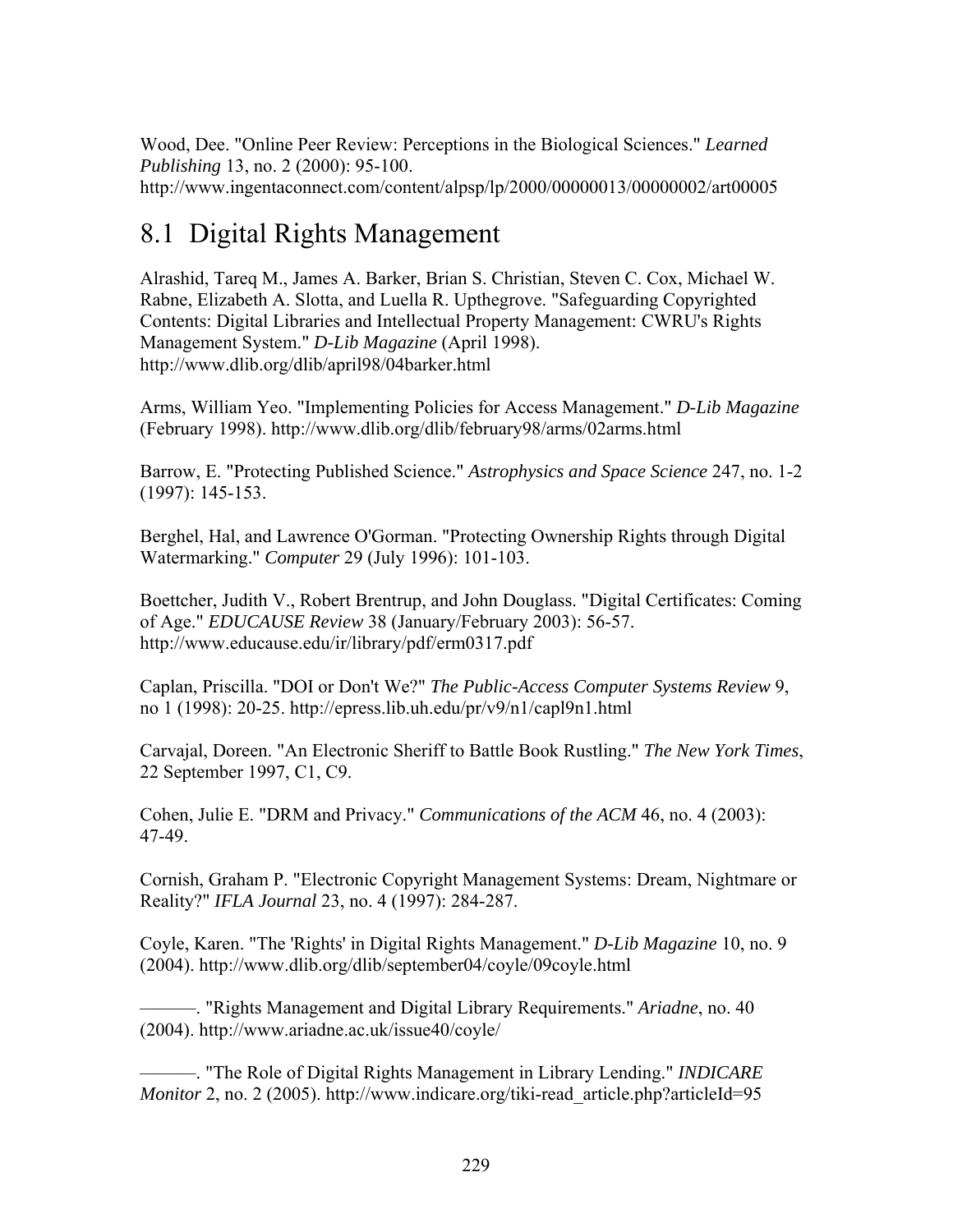Cox, Andrew. "One Password for Everything." *Exploit Interactive*, no. 5 (2000). http://www.exploit-lib.org/issue5/candle/

Cox John. "Digital Rights Management: Old Hat or New Wrinkle?—Ready or Not, DRM is Dramatically Altering Today's Publishing Landscape." *Against the Grain* 14, no. 5 (2002): 22, 24, 26.

Davidson, Lloyd A., and Kimberley Douglas. "Digital Object Identifiers: Promise and Problems for Scholarly Publishing." *The Journal of Electronic Publishing* 4, no. 2 (1998). http://hdl.handle.net/2027/spo.3336451.0004.203

Davis, Denise M., and Tim Lafferty. "Digital Rights Management: Implications for Libraries." *The Bottom Line* 15, no. 1 (2002): 18-23.

Duranceau, Ellen Finnie. "Examining the User Registration Model for E-Journal Access." *Serials Review* 25, no. 3 (1999): 61-65.

Dusollier, Severine. "Fair Use by Design in the European Copyright Directive of 2001." *Communications of the ACM* 46, no. 4 (2003): 51-55.

Erickson, John S. "A Digital Object Approach to Interoperable Rights Management: Fine-Grained Policy Enforcement Enabled by a Digital Object Infrastructure." *D-Lib Magazine* 7 (June 2001). http://www.dlib.org/dlib/june01/erickson/06erickson.html

———. "Fair Use, DRM, and Trusted Computing." *Communications of the ACM* 46, no. 4 (2003): 34-39.

Farmakis, Charalampos, Evangelia Kopanki, and Dracoulis Martakos. "Managing Access to Electronic Subscriptions." *Vine*, no. 110 (1998): 43-47.

Felten, Edward W. "A Skeptical View of DRM and Fair Use." *Communications of the ACM* 46, no. 4 (2003): 57-59.

Fox, Barbara L., and Brian A. LaMacchia. "Encouraging Recognition of Fair Uses in DRM Systems." *Communications of the ACM* 46, no. 4 (2003): 61-63.

Garrett, John R., and Patrice A. Lyons. "Toward an Electronic Copyright Management System." *Journal of the American Society for Information Science* 44 (September 1993): 468-473.

Gervais, Daniel J. "Electronic Rights Management and Digital Identifier Systems." *The Journal of Electronic Publishing* 4, no. 3 (1999). http://hdl.handle.net/2027/spo.3336451.0004.303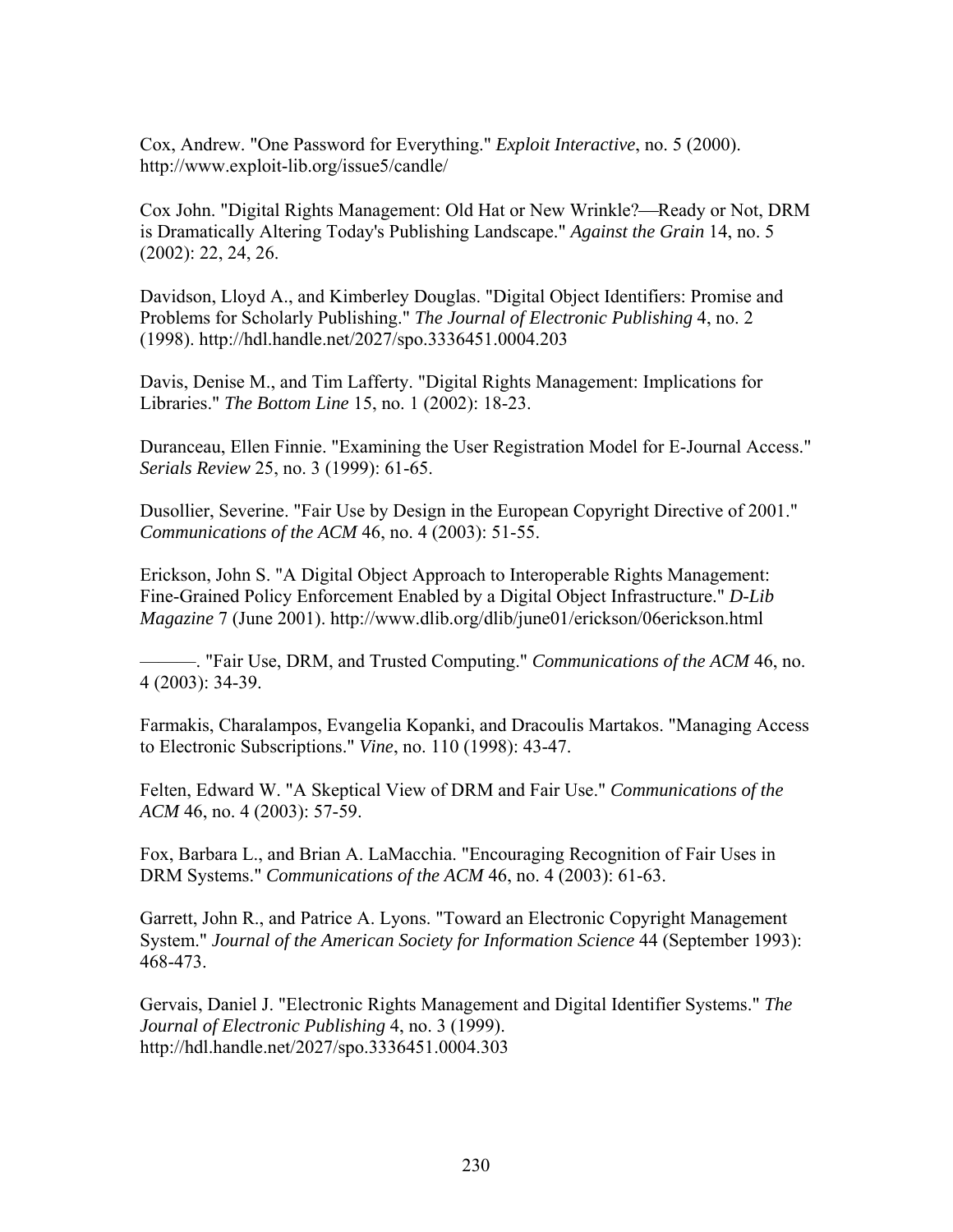Gladney, Henry M. "Safeguarding Digital Library Contents and Users: Document Access Control." *D-Lib Magazine* (June 1997). http://www.dlib.org/dlib/june97/ibm/06gladney.html

———. "Safeguarding Digital Library Contents and Users: Interim Retrospect and Prospects." *D-Lib Magazine* (July/August 1998). http://www.dlib.org/dlib/july98/gladney/07gladney.html

Gladney, H. M., and Arthur Cantu. "Authorization Management for Digital Libraries." *Communications of the ACM* 44 (May 2001): 63-65.

Gladney, H. M., and J. B. Lotspiech. "Safeguarding Digital Library Contents and Users: Assuring Convenient Security and Data Quality." *D-Lib Magazine* (May 1997). http://www.dlib.org/dlib/may97/ibm/05gladney.html

———. "Safeguarding Digital Library Contents and Users: Storing, Sending, Showing, and Honoring Usage Terms and Conditions." *D-Lib Magazine* (May 1998). http://www.dlib.org/dlib/may98/gladney/05gladney.html

Gladney, Henry M., Fred Mintzer, and Fabio Schiattarella. "Safeguarding Digital Library Contents and Users: Digital Images of Treasured Antiquities." *D-Lib Magazine* (July/August 1997). http://www.dlib.org/dlib/july97/vatican/07gladney.html

Godwin, Michael. *Digital Rights Management: A Guide for Librarians*. Washington, DC: Office for Information Technology Policy, American Library Association, 2006. http://www.ala.org/ala/washoff/WOissues/copyrightb/digitalrights/DRMfinal.pdf

Guenther, Kim. "Knock, Knock, Who's There? Authenticating Users." *Computers in Libraries* 21, no. 3 (2001): 54-56.

Herzberg, Amir. "Safeguarding Digital Library Contents: Charging for Online Content." *D-Lib Magazine* (January 1998). http://www.dlib.org/dlib/january98/ibm/01herzberg.html

Hilton, James L. "Digital Asset Management Systems." *EDUCAUSE Review* 38, no. 2 (2003): 52-53. http://www.educause.edu/ir/library/pdf/erm0327.pdf

Hudomalj, Emil, and Avgust Jauk. "Authentication and Authorisation Infrastructure for the Mobility of Users of Academic Libraries: An Overview of Developments." *Program: Electronic Library and Information Systems* 40, no. 1 (2006): 63-73.

Iannella, Renato. "Digital Rights Management (DRM) Architectures." *D-Lib Magazine* 7 (June 2001). http://www.dlib.org/dlib/june01/iannella/06iannella.html

Isaias, Pedro. "Electronic Copyright Management Systems: Aspects to Consider." *Ariadne*, no. 20 (1999). http://www.ariadne.ac.uk/issue20/ecms/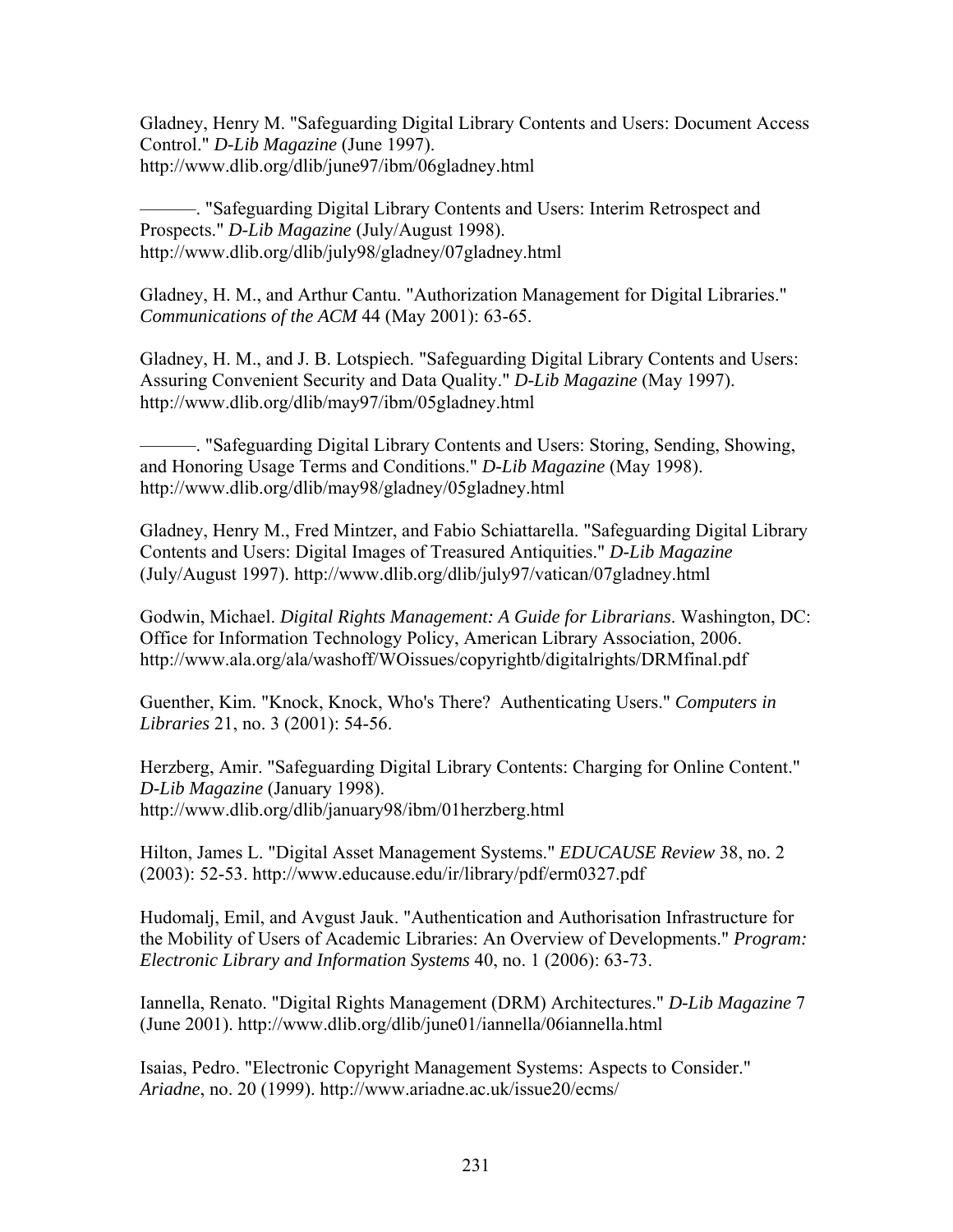———. "Technology Issues and Electronic Copyright Management Systems." *Ariadne*, no. 21 (1999). http://www.ariadne.ac.uk/issue21/ecms/

Kidd, Yvonne. "Intellectual Property Rights Management in the Digital Environment: An Overview of Developments and Initiatives." *Information Standards Quarterly* 8 (July 1996): 1-4.

Knopf, Dominik, and Christoph Sorge. "Model-oriented Analysis of User-Right Holder Relations and Possible Impacts of DRM." *Information Services & Use* 23, no. 4 (2003): 235-239.

Kohl, Ulrich, Jeffrey Lotspiech, and Marc A. Kaplan. "Safeguarding Digital Library Contents and Users: Protecting Documents Rather Than Channels." *D-Lib Magazine* (September 1997). http://www.dlib.org/dlib/september97/ibm/09lotspiech.html

Lichtenberg, James. "Inching toward E-Commerce." *Publishers Weekly*, 8 December 1997, 35-37.

Magnussen, Amanda. "Electronic Rights Management in the United Kingdom." *Library Management* 23, no. 3 (2002): 124-134.

Mann, David. "Digital Rights Management and People with Sight Loss." *INDICARE Monitor* 2, no. 11 (2006). http://www.indicare.org/tiki-read\_article.php?articleId=170

Martin, Mairead, Grace Agnew, David L. Kuhlman, John H. McNair, William A. Rhodes, and Ron Tipton. "Federated Digital Rights Management: A Proposed DRM Solution for Research and Education." *D-Lib Magazine* 8 (July/August 2002). http://www.dlib.org/dlib/july02/martin/07martin.html

May, Christopher. "Digital Rights Management and the Breakdown of Social Norms." *First Monday* 8, no. 11 (2003). http://www.firstmonday.dk/issues/issue8\_11/may/index.html

McLeish, Simon. "Installing Shibboleth." *Ariadne*, no. 43 (2005). http://www.ariadne.ac.uk/issue43/mcleish/

Millman, David. "Cross-Organizational Access Management: A Digital Library Authentication and Authorization Architecture." *D-Lib Magazine* 5 (November 1999). http://www.dlib.org/dlib/november99/millman/11millman.html

Mintzer, Fred, Jeffrey Lotspiech, and Norishige Morimoto. "Safeguarding Digital Library Contents and Users: Digital Watermarking." *D-Lib Magazine* (December 1997). http://www.dlib.org/dlib/december97/ibm/12lotspiech.html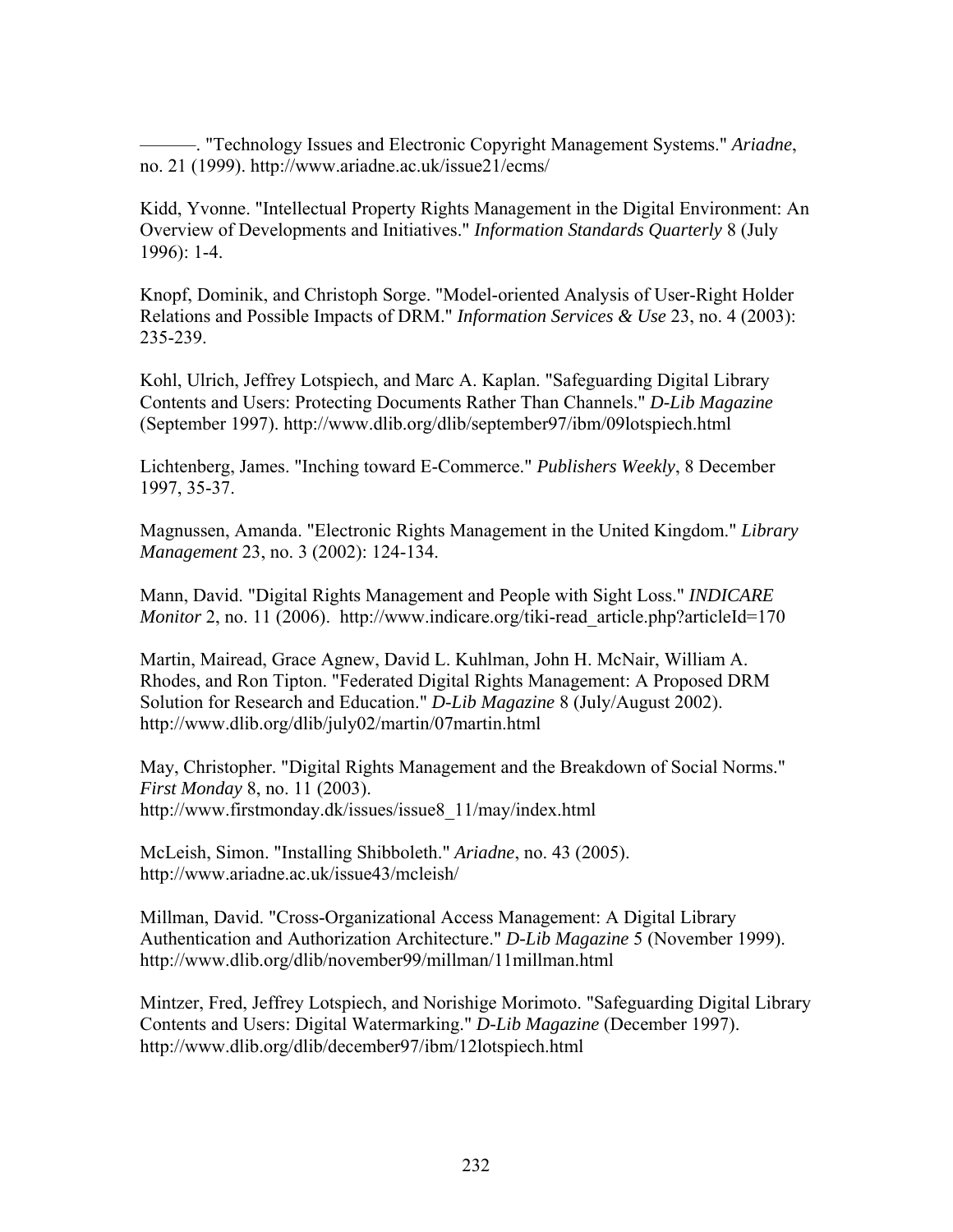Mooney, Stephen. "Interoperability: Digital Rights Management and the Emerging EBook Environment." *D-Lib Magazine* 7 (January 2001). http://www.dlib.org/dlib/january01/mooney/01mooney.html

Morgan, R. L., Scott Cantor, Steven Carmody, Walter Hoehn, and Ken Klingenstein. "Federated Security: The Shibboleth Approach." *EDUCAUSE Quarterly* 27, no. 4 (2004): 4-6. http://www.educause.edu/ir/library/pdf/eqm0442.pdf

Morris, Sally. "Metadata and Rights." *Vine*, no. 117 (1999): 30-34.

Needleman, Mark. "The Shibboleth Authentication/Authorization System." *Serials Review* 30, no. 3 (2004): 252-253.

Neylon, Eamonn. "First Steps in an Information Commerce Economy: Digital Rights Management in the Emerging EBook Environment." *D-Lib Magazine* 7 (January 2001). http://www.dlib.org/dlib/january01/neylon/01neylon.html

Olsen, Florence. "Do 'Digital Certificates' Hold the Key to Colleges' On-Line Activities?" *The Chronicle of Higher Education*, 10 December 1999, A47-A48.

———. "Legal Concerns Delay Publication of Research on 'Digital Watermarks.'" *The Chronicle of Higher Education*, 9 February 2001, A34.

Pack, Thomas. "Digital Rights Management: Can the Technology Provide Long-Term Solutions?" *EContent* 24 (May 2001): 22-27.

Paschoud, John. *Access and Identity Management: Controlling Access to Online Information*. New York: Neal-Schuman Publishers, 2006.

Paskin, Norman. "On Making and Identifying a 'Copy.'" *D-Lib Magazine* 9 (January 2003). http://www.dlib.org/dlib/january03/paskin/01paskin.html

Powell, Andy, and David Recordon. "OpenID: Decentralised Single Sign-on for the Web." *Ariadne*, no. 51 (2007). http://www.ariadne.ac.uk/issue51/powell-recordon/

Poynder, Richard. "The Role of Digital Rights Management in Open Access." *INDICARE Monitor* 2, no. 2 (2005). http://www.indicare.org/tiki-read\_article.php?articleId=93

Ramsden, Anne. "Copyright Management Technologies: The Key to Unlocking Digital Works?" *Ariadne*, no. 10 (1997). http://www.ariadne.ac.uk/issue10/copyright/

Rezmierski, Virginia, and Aline Soules. "Security vs. Anonymity: The Debate over User Authentication and Information Access." *EDUCAUSE Review* 35 (March/April 2000): 22-30. http://www.educause.edu/ir/library/pdf/ERM0022.pdf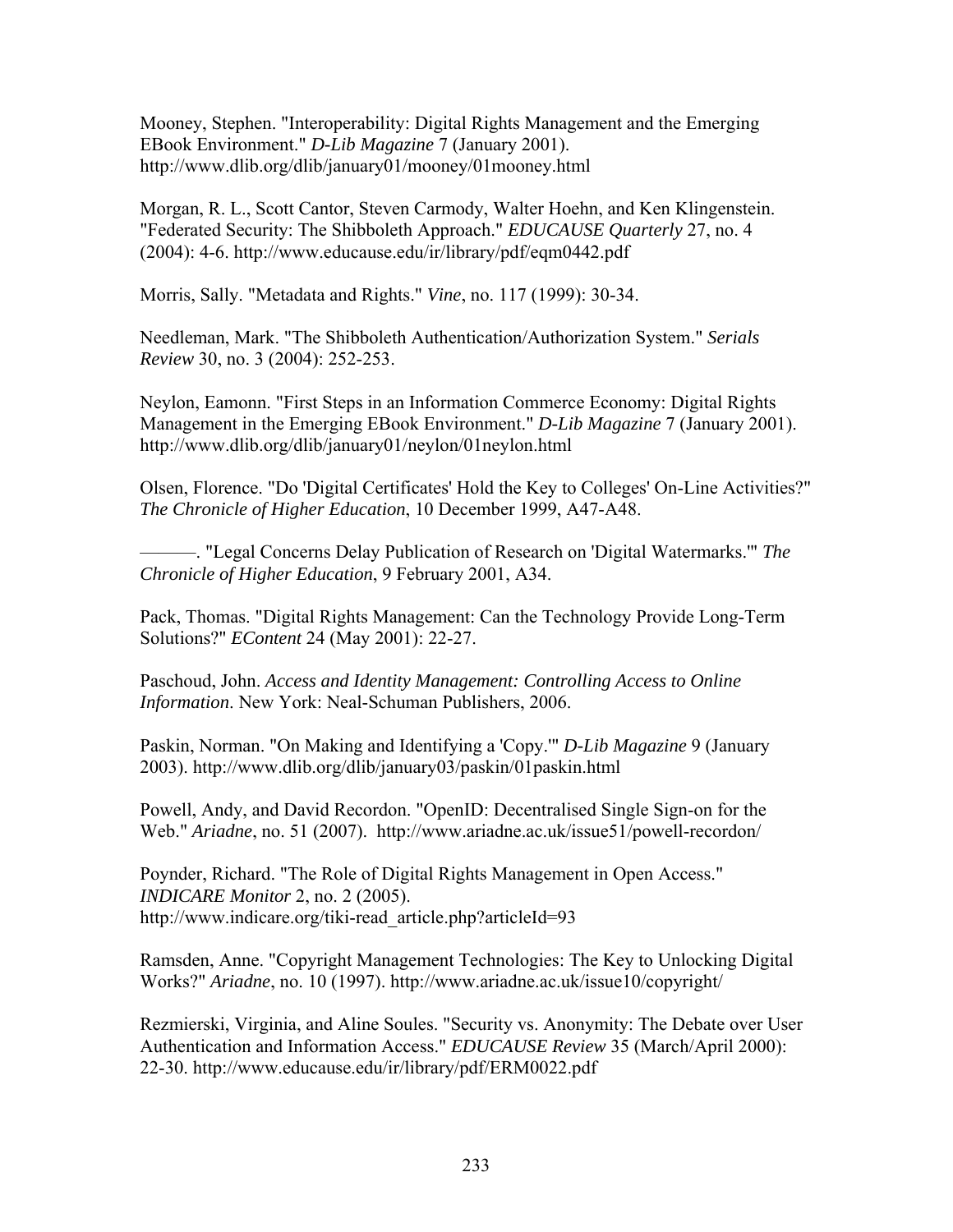Robiette, Alan. "Managing Access to Electronic Information: Progress and Prospects." *Serials* 14 (November 2001): 301-304.

Roos, J. W. "Copyright Protection as Access Barrier for People Who Read Differently: The Case for an International Approach." *IFLA Journal* 31, no. 1 (2005): 52-67. http://ifla.org/V/iflaj/IFLA-Journal-1-2005.pdf

Rosenblatt, Bill. "The Digital Object Identifier: Solving the Dilemma of Copyright Protection Online." *The Journal of Electronic Publishing* 3, no. 2 (1997). http://hdl.handle.net/2027/spo.3336451.0003.204

———. "DRM, Law and Technology: An American Perspective." *Online Information Review* 31, no. 1 (2007): 73-84.

Russell, Carrie. "Fair Use under Fire." *Library Journal*, 15 August 2003, 32-34. http://www.libraryjournal.com/article/CA315183.html

Rust, Godfrey. "Metadata: The Right Approach: An Integrated Model for Descriptive and Rights Metadata in E-Commerce." *D-Lib Magazine* (July/August 1998). http://www.dlib.org/dlib/july98/rust/07rust.html

Sairamesh, J., C. Nikolaou, D. F. Ferguson, and Y. Yemini. "Economic Framework for Pricing and Charging in Digital Libraries." *D-Lib Magazine* (February 1996). http://www.dlib.org/dlib/february96/forth/02sairamesh.html

Samuelson, Pamela. "DRM {and, or, vs.} the Law." *Communications of the ACM* 46, no. 4 (2003): 41-45.

Schutzer, Daniel. "A Need for a Common Infrastructure: Digital Libraries and Electronic Commerce." *D-Lib Magazine* (April 1996). http://www.dlib.org/dlib/april96/04schutzer.html

Sirbu, Marvin A. "Creating an Open Market for Information." *The Journal of Academic Librarianship* 21 (November 1995): 467-471.

Tyrväinen, Pasi. "Fair Use Licensing in Library Context." *INDICARE Monitor* 2, no. 2 (2005). http://www.indicare.org/tiki-read\_article.php?articleId=94

Wiseman, Norman. "Implementing a National Access Management System for Electronic Services: Technology Alone Is Not Enough." *D-Lib Magazine* (March 1998). http://www.dlib.org/dlib/march98/wiseman/03wiseman.html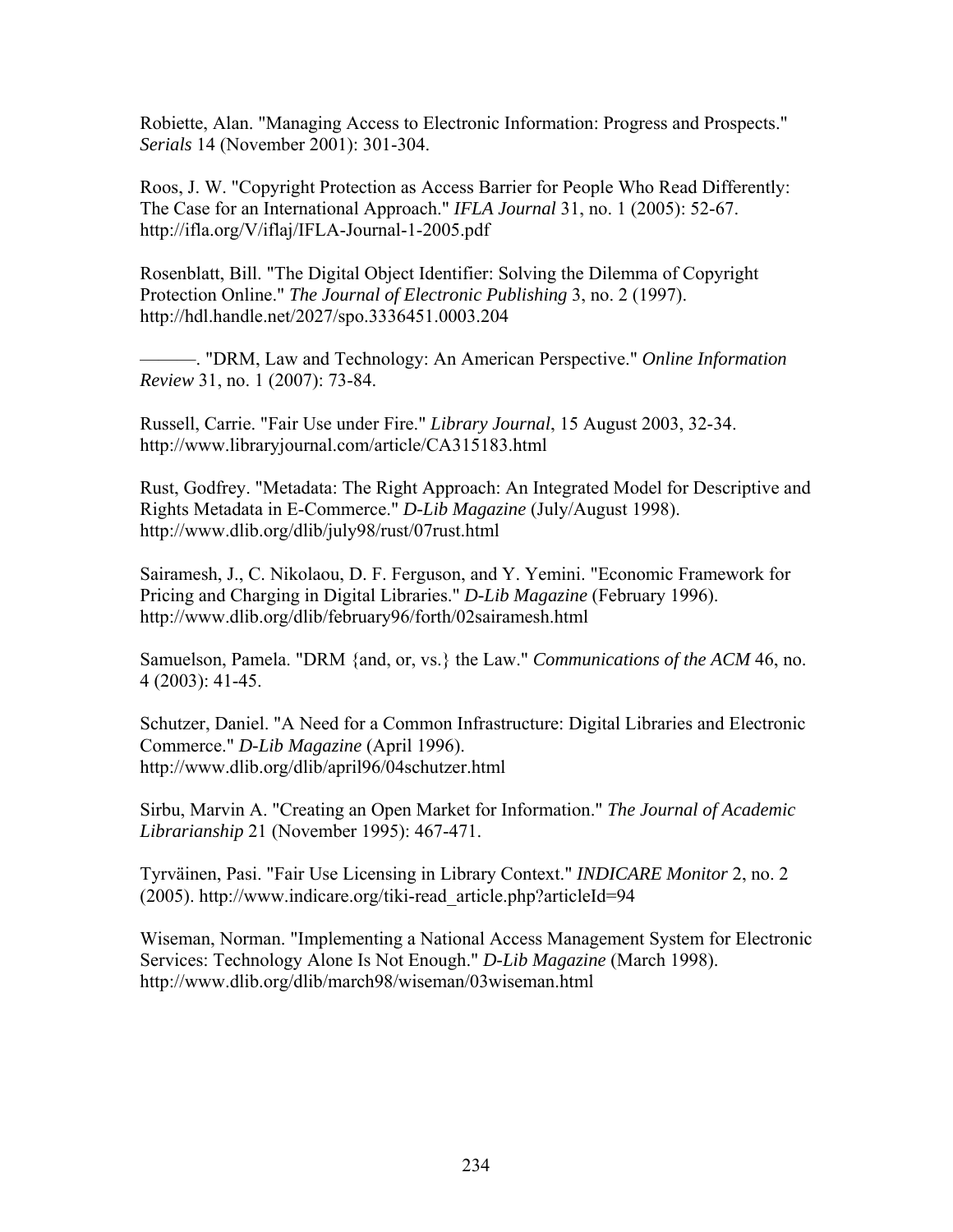## **9 Repositories, E-Prints, and OAI**

Afshari, Fereshteh, and Richard Jones. "Developing an Integrated Institutional Repository at Imperial College London." *Program: Electronic Library and Information Systems* 41, no. 4 (2007): 338-352. http://eprints.imperial.ac.uk/handle/10044/1/493

Alexander, Martha Latika, and J. N. Gautam. "Institutional Repositories for Scholarly Communication: Indian Initiatives." *Serials: The Journal for the Serials Community* 19, no. 3 (2006): 195-201.

Allard, Suzie, Thura R. Mack, and Melanie Feltner-Reichert. "The Librarian's Role in Institutional Repositories: A Content Analysis of the Literature." *Reference Services Review* 33, no. 3 (2005): 325-336.

Allen, James. "Interdisciplinary Differences in Attitudes towards Deposit in Institutional Repositories." Manchester Metropolitan University, 2005. http://eprints.rclis.org/archive/00005180/

Allinson, Julie, and Roddy MacLeod. "Building an Information Infrastructure in the UK." *Research Information* (October/November 2006). http://www.researchinformation.info/rioctnov06digital.html

Anderson, Greg, Rebecca Lasher, and Vicky Reich. "The Computer Science Technical Report (CS-TR) Project: A Pioneering Digital Library Project Viewed from a Library Perspective." *The Public-Access Computer Systems Review* 7, no. 2 (1996): 6-26. http://epress.lib.uh.edu/pr/v7/n2/ande7n2.html

André, Francis, Muriel Foulonneau, Anne-Marie Badolato, and Daniel Charnay. "The Repository Jigsaw." *Research Information* (May/June 2007). http://www.researchinformation.info/features/feature.php?feature\_id=128

Andreoni, Antonella, Maria Bruna Baldacci, Stefania Biagioni, Carlo Carlesi, Donatella Castelli, Pasquale Pagano, Carol Peters, and Serena Pisani. "The ERCIM Technical Reference Digital Library: Meeting the Requirements of a European Community within an International Federation." *D-Lib Magazine* 5 (December 1999). http://www.dlib.org/dlib/december99/peters/12peters.html

Andrew, Theo. "Trends in Self-Posting of Research Material Online by Academic Staff." *Ariadne*, no. 37 (2003). http://www.ariadne.ac.uk/issue37/andrew/

Anscombe, Nadya. "Archive Programmes Gain Momentum." *Research Information* (October/November 2005). http://www.researchinformation.info/rioctnov05repositories.html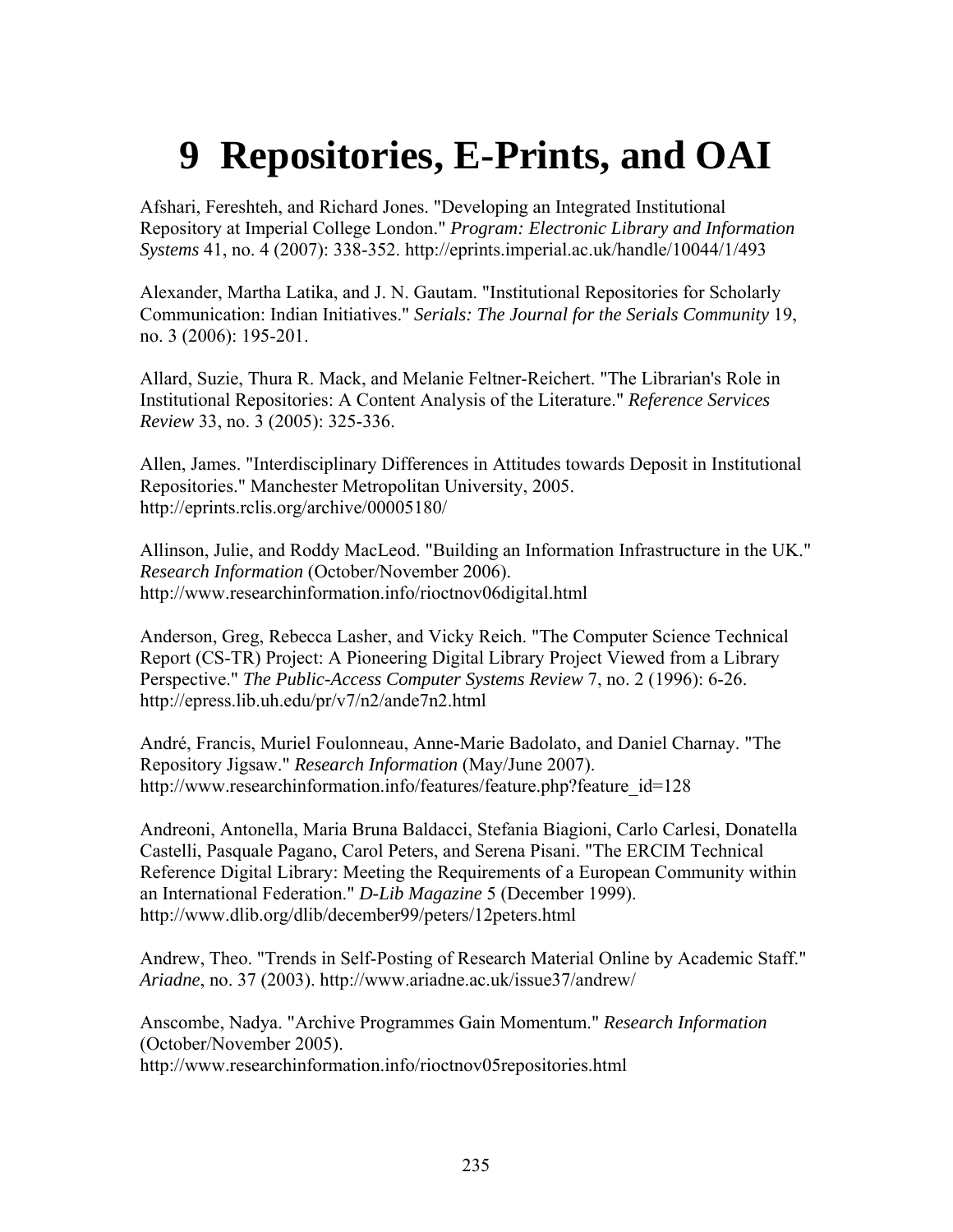Arms, Caroline R. "Available and Useful: OAI and the Library of Congress." *Library Hi Tech* 21, no. 2 (2003): 129-139.

Arms, William Y., Naomi Dushay, Dave Fulker, and Carl Lagoze. "A Case Study in Metadata Harvesting: The NSDL." *Library Hi Tech* 21, no. 2 (2003): 228-237.

Ashworth, Susan, Morag Mackie, and William J. Nixon. "The DAEDALUS Project, Developing Institutional Repositories at Glasgow University: The Story So Far." *Library Review* 53, no. 5 (2004): 259-264. http://eprints.gla.ac.uk/408/

Awre, Chris. "The JISC's FAIR Programme: Disclosing and Sharing Institutional Assets." *Learned Publishing* 17, no. 2 (2004): 151-156. http://www.ingentaconnect.com/content/alpsp/lp/2004/00000017/00000002/art00010

Awre, Chris, and Alma Swan. "Linking Repositories: Scoping the Development of Cross-Institutional User-Oriented Services." *OCLC Systems & Services: International Digital Library Perspectives* 23, no. 4 (2007): 372-381.

Ayris, Paul. "Open Archives: Institutional Issues." *Vine*, no. 125 (2001): 34-37.

Bailey, Charles W., Jr. "The Role of Reference Librarians in Institutional Repositories." *Reference Services Review* 33, no. 3 (2005): 259-267. http://www.digital-scholarship.org/cwb/reflibir.pdf

Bailey, Charles W., Jr., Karen Coombs, Jill Emery, Anne Mitchell, Chris Morris, Spencer Simons, and Robert Wright. *Institutional Repositories. SPEC Kit 292.* Washington, DC: Association of Research Libraries, 2006. http://www.arl.org/bm~doc/spec292web.pdf

Baptista, Ana Alice, and Miguel Ferreira. "Tea for Two: Bringing Informal Communication to Repositories." *D-Lib Magazine* 13, no. 5/6 (2007). http://www.dlib.org/dlib/may07/baptista/05baptista.html

Barton, Mary R. *Creating an Institutional Repository: LEADIRS Workbook*. Cambridge, MA: MIT, 2004. http://dspace.org/implement/leadirs.pdf

Barton, Mary R., and Julie Harford Walker. "Building a Business Plan for DSpace, MIT Libraries' Digital Institutional Repository." *Journal of Digital Information* 4, no. 2 (2003). http://jodi.tamu.edu/Articles/v04/i02/Barton/

Baruch, Pierre. "Open Access Developments in France: The HAL Open Archives System." *Learned Publishing* 20, no. 4 (2007). http://hal.archives-ouvertes.fr/hal-00176428/en/

Barwick, Joanna. "Building an Institutional Repository at Loughborough University: Some Experiences." *Program: Electronic Library and Information Systems* 41, no. 2 (2007): 113-123. http://dspace.lboro.ac.uk/dspace/handle/2134/2640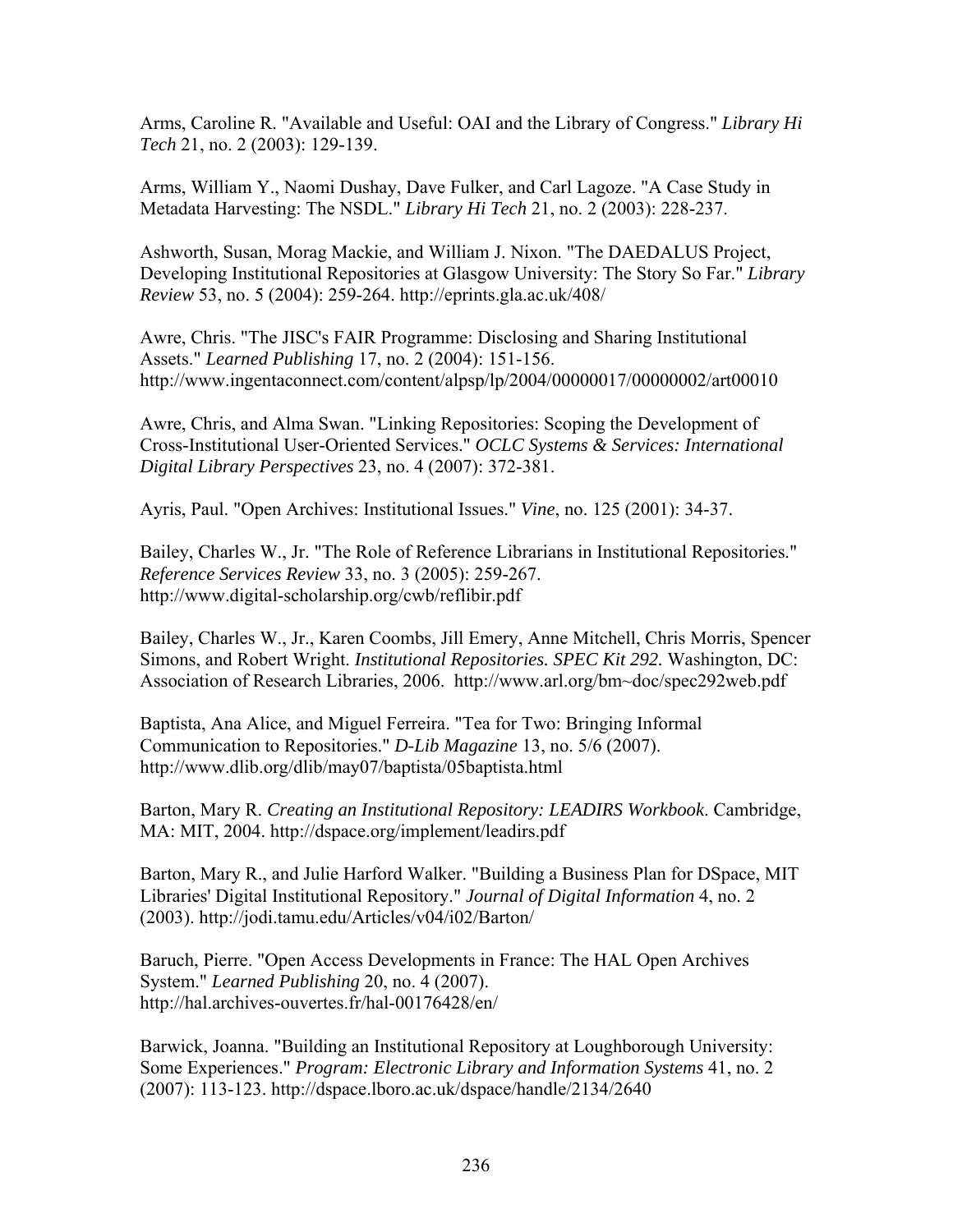Beier, Gerhard, and Theresa Velden. "The eDoc-Server Project: Building an Institutional Repository for the Max Planck Society." *High Energy Physics Libraries Webzine*, no. 9 (2004). http://library.cern.ch/HEPLW/9/papers/4/

Bekaert, Jeroen, Emiel De Kooning, and Herbert van de Sompel. "Representing Digital Assets Using MPEG-21 Digital Item Declaration." *International Journal on Digital Libraries* 6, no. 2 (2006): 159-173. http://arxiv.org/abs/cs.DL/0508065

Bell, Jonathan, and Stuart Lewis. "Using OAI-PMH and METS for Exporting Metadata and Digital Objects between Repositories." *Program: Electronic Library and Information Systems* 40, no. 3 (2006): 268-276.

Bell, Suzanne, Nancy Fried Foster, and Susan Gibbons. "Reference Librarians and the Success of Institutional Repositories." *Reference Services Review* 33, no. 3 (2005): 283-290. https://urresearch.rochester.edu/handle/1802/1965

Benjelloun, Rida. "Archimède: A Canadian Solution for Institutional Repository." *Library Hi Tech* 23, no. 4 (2006): 481-489.

Bevan, Simon J. "Developing an Institutional Repository: Cranfield QUEprints—A Case Study." *OCLC Systems & Services* 23, no. 2 (2007): 170-182.

Blumenstyk, Goldie, and Vincent Kiernan. "Idea of On-Line Archives of Papers Sparks Debate on Future of Journals." *The Chronicle of Higher Education*, 9 July 1999, A25-A27.

Blythe, Erv, and Vinod Chachra. "The Value Proposition in Institutional Repositories." *EDUCAUSE Review* 40, no. 5 (2005): 76–77. http://www.educause.edu/ir/library/pdf/ERM0559.pdf

Boock, Michael. "Improving DSpace@OSU with a Usability Study of the ET/D Submission Process." *Ariadne*, no. 45 (2005). http://www.ariadne.ac.uk/issue45/boock/

Bostanci, Adam. "Biomedical Archive Is First Step towards National Hub." *Research Information* (May/June 2007). http://www.researchinformation.info/features/feature.php?feature\_id=124

Bravo, Blanca Rodríguez, and Ma Luisa Alvite Díez. "E-Science and Open Access Repositories in Spain." *OCLC Systems & Services: International Digital Library Perspectives* 23, no. 4 (2007): 363-371.

Breeding, Marshall. "Understanding the Protocol for Metadata Harvesting of the Open Archives Initiative." *Computers in Libraries* 22, no. 8 (2002): 24-29.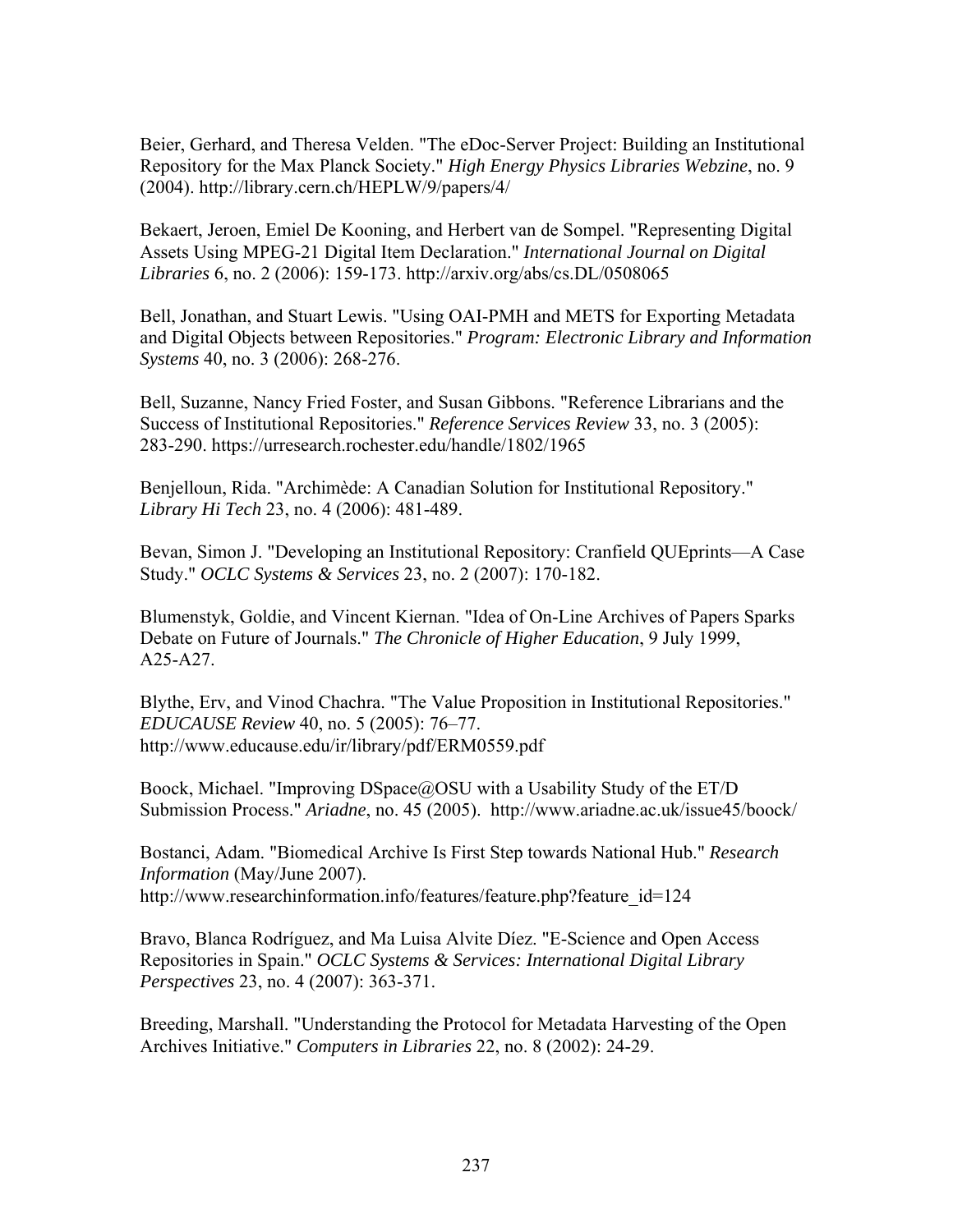Brogan, Martha L. *Contexts and Contributions: Building the Distributed Library*. Washington, DC: Digital Library Federation, 2006. http://www.diglib.org/pubs/dlf106/index.htm

Brown, Cecelia. "The Coming of Age of E-Prints in the Literature of Physics." *Issues in Science and Technology Librarianship* (Summer 2001). http://www.library.ucsb.edu/istl/01-summer/refereed.html

———. "The E-volution of Preprints in the Scholarly Communication of Physicists and Astronomers." *Journal of the American Society for Information Science and Technology* 52, no. 3 (2001): 187-200.

———. "The Role of Electronic Preprints in Chemical Communication: Analysis of Citation, Usage, and Acceptance in the Journal Literature." *Journal of the American Society for Information Science and Technology* 54, no. 5 (2003): 362-371.

Buehler, Marianne A., and Adwoa Boateng. "The Evolving Impact of Institutional Repositories on Reference Librarians." *Reference Services Review* 33, no. 3 (2005): 291-300. https://ritdml.rit.edu/dspace/handle/1850/1369

Buehler, Marianne A., and Marcia S. Trauernicht. "From Digital Library to Institutional Repository: A Brief Look at One Library's Path." *OCLC Systems & Services: International Digital Library Perspectives* 23, no. 4 (2007): 382-394.

Burk, Alan, Muhammad Al-Digeil, Dominic Forest, and Jennifer Whitney. "New Possibilities for Metadata Creation in an Institutional Repository Context." *OCLC Systems & Services: International Digital Library Perspectives* 23, no. 4 (2007): 403-410.

Candee, Catherine H. "The California Digital Library and the eScholarship Program." *Journal of Library Administration* 35, no. 1/2 (2001): 37-59.

Carim, Lara. "Serial Killers: How Great Is the E-Print Threat to Periodicals Publishers?" *Learned Publishing* 15, no. 2 (2002): 153-155. http://www.ingentaconnect.com/content/alpsp/lp/2002/00000015/00000002/art00012

Carr, Les, Steve Hitchcock, Wendy Hall, and Stevan Harnad. "A Usage Based Analysis of CoRR." *Journal of Computer Documentation* 24 (May 2000): 54-59. http://eprints.ecs.soton.ac.uk/2859/

Carriveau, Kenneth L. "A Brief History of E-Prints and the Opportunities They Open for Science Librarians." *Science & Technology Libraries* 20, no. 2/3 (2001): 73-82.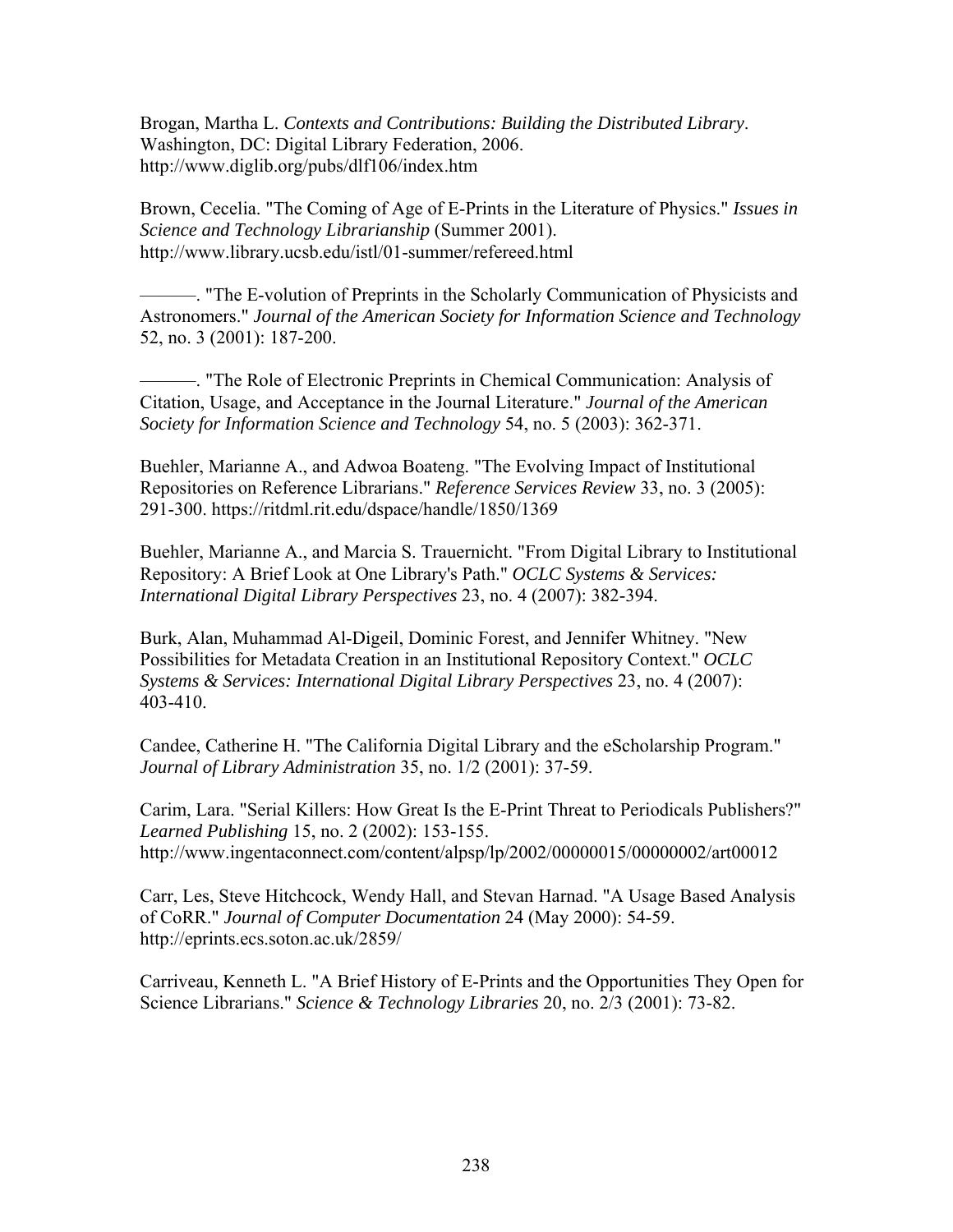Chan, Diana L. H., Catherine S. Y. Kwok, and Steve K. F. Yip. "Changing Roles of Reference Librarians: The Case of the HKUST Institutional Repository." *Reference Services Review* 33, no. 3 (2005): 268-282. http://repository.ust.hk/dspace/handle/1783.1/2039

Chan, Leslie. "Supporting and Enhancing Scholarship in the Digital Age: The Role of Open Access Institutional Repository " *Canadian Journal of Communication* 29, no. 3 (2004). http://eprints.rclis.org/archive/00002590/

Chan, Leslie, and Barbara Kirsop. "Open Archiving Opportunities for Developing Countries: Towards Equitable Distribution of Global Knowledge." *Ariadne*, no. 30 (2001). http://www.ariadne.ac.uk/issue30/oai-chan/

Charnay, Daniel. "The Centre for Direct Scientific Communication." *Information Services & Use* 23, no. 2/3 (2003): 133-137.

Cole, Timothy W. "Using OAI: Innovations in the Sharing of Information." *Library Hi Tech* 21, no. 2 (2003): 115-117.

Cole, Timothy W., and Sarah L. Shreeves. "Search and Discovery Across Collections: The IMLS Digital Collections and Content Project." *Library Hi Tech* 22, no. 3 (2004): 307-322.

Coleman, Anita, Paul Bracke, and S. Karthik. "Integration of Non-OAI Resources for Federated Searching in DLIST, an Eprints Repository." *D-Lib Magazine* 10, no. 7/8 (2004). http://www.dlib.org/dlib/july04/coleman/07coleman.html

Coleman, Anita, and Joseph Roback. "Open Access Federation for Library and Information Science: dLIST and DL-Harvest." *D-Lib Magazine* 11, no. 12 (2005). http://www.dlib.org/dlib/december05/coleman/12coleman.html

Copeland, Susan, Andrew Penman, and Richard Milne. "Electronic Theses: The Turning Point." *Program: Electronic Library & Information Systems* 39, no. 3 (2005): 185-197. https://openair.rgu.ac.uk/handle/10059/40

Correia, Ana Maria Ramalho, and Miguel de Castro Neto. "The Role of Eprint Archives in the Access to, and Dissemination of, Scientific Grey Literature: LIZA—A Case Study by the National Library of Portugal." *Journal of Information Science* 28, no. 3 (2002): 231-241.

Davis, James R. "Creating a Networked Computer Science Technical Report Library." *D-Lib Magazine* (September 1995). http://www.dlib.org/dlib/september95/09davis.html

Davis, James R., and Carl Lagoze. "NCSTRL: Design and Deployment of a Globally Distributed Digital Library." *Journal of the American Society for Information Science* 51, no. 3 (2000): 273-280.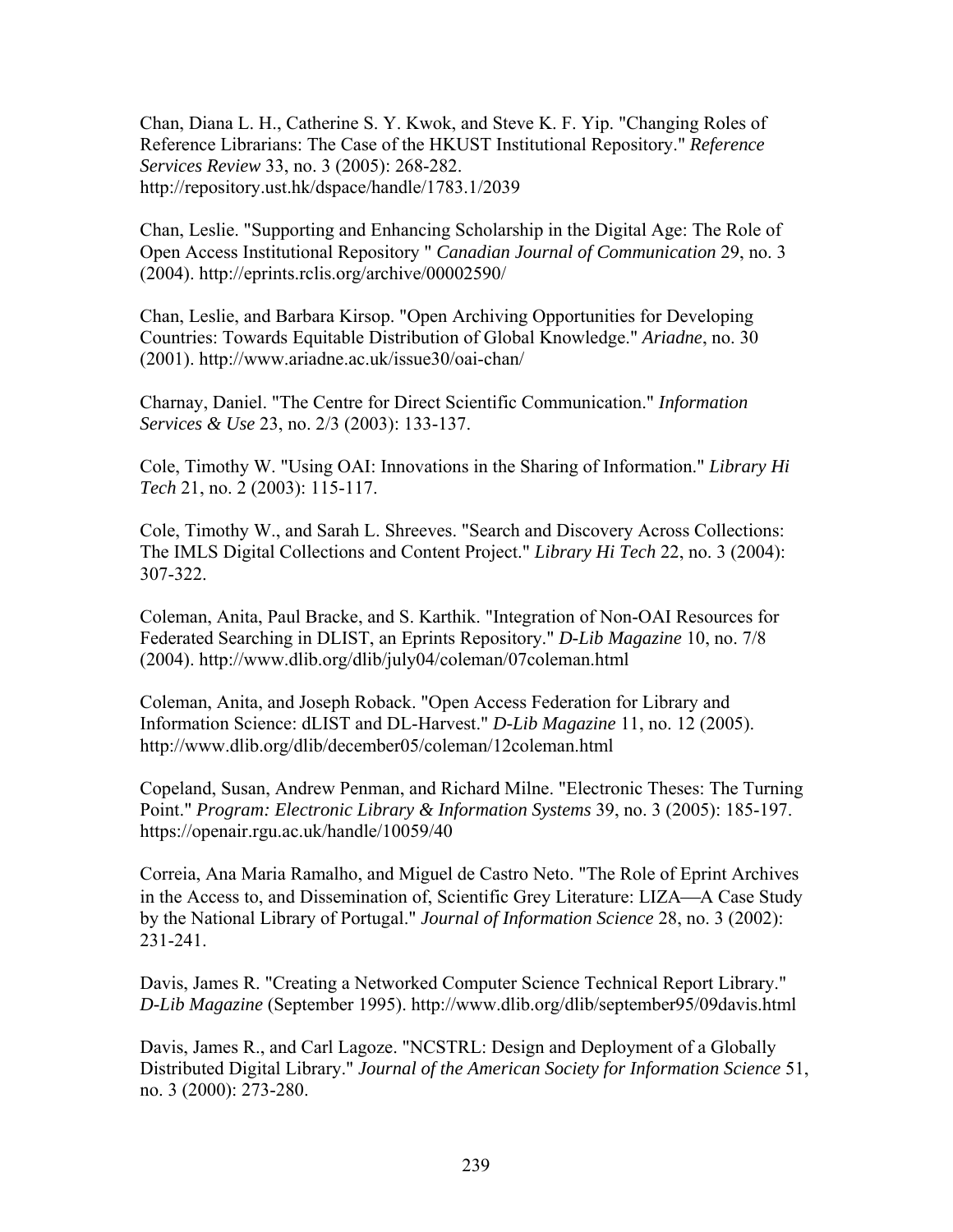Davis, Philip M., and Matthew J. L. Connolly. "Institutional Repositories: Evaluating the Reasons for Non-Use of Cornell University's Installation of DSpace." *D-Lib Magazine* 13, no. 3/4 (2007). http://www.dlib.org/dlib/march07/davis/03davis.html

Devakos, Rea. "Towards User Responsive Institutional Repositories: A Case Study." *Library Hi Tech* 24, no. 2 (2006): 173-182

Dill, Emily, and Kristi L. Palmer. "What's the Big IDeA? Considerations for Implementing an Institutional Repository." *Library Hi Tech News* 22, no. 6 (2005): 11-14. https://idea.iupui.edu/dspace/handle/1805/365

Dobratz, Susanne, and Birgit Matthaei. "Open Archives Activities and Experiences in Europe: An Overview by the Open Archives Forum." *D-Lib Magazine* 9 (January 2003). http://www.dlib.org/dlib/january03/dobratz/01dobratz.html

Dobratz, Susanne, and Frank Scholze. "DINI Institutional Repository Certification and Beyond." *Library Hi Tech* 24, no. 4 (2006): 583-594. http://eprints.rclis.org/archive/00009150/

Drury, Caroline. "Building Institutional Repository Infrastructure in Regional Australia." *OCLC Systems & Services: International Digital Library Perspectives* 23, no. 4 (2007): 395-402.

Estlund, Karen, and Anna Neatrour. "Utah Digital Repository Initiative: Building a Support System for Institutional Repositories." *D-Lib Magazine* 13, no. 11/12 (2007). http://www.dlib.org/dlib/november07/neatrour/11neatrour.html

Fabian, Carole Ann. "UB*digit*: A Repository Infrastructure for Digital Collections at the University at Buffalo." *RLG DigiNews* 10, no. 3 (2006). http://digitalarchive.oclc.org/da/ViewObject.jsp?objid=0000070519&reqid=8514

Feijen, Martin, and Annemiek van der Kuil. "A Recipe for Cream of Science: Special Content Recruitment for Dutch Institutional Repositories." *Ariadne*, no. 45 (2005). http://www.ariadne.ac.uk/issue45/vanderkuil/

Fleming, Dan. "The Garden of Forking Paths—Forms of Scholarship and the 'Formations' Pre-Print System for Cultural Studies and Related Fields." *Computers and the Humanities* 32, no. 4 (1998): 303-322.

Foulonneau, Muriel, Timothy W. Cole, Charles Blair, Peter C. Gorman, Kat Hagedorn, and Jenn Riley. "The CIC Metadata Portal: A Collaborative Effort in the Area of Digital Libraries." *Science & Technology Libraries* 26, no. 3/4 (2006): 111-135.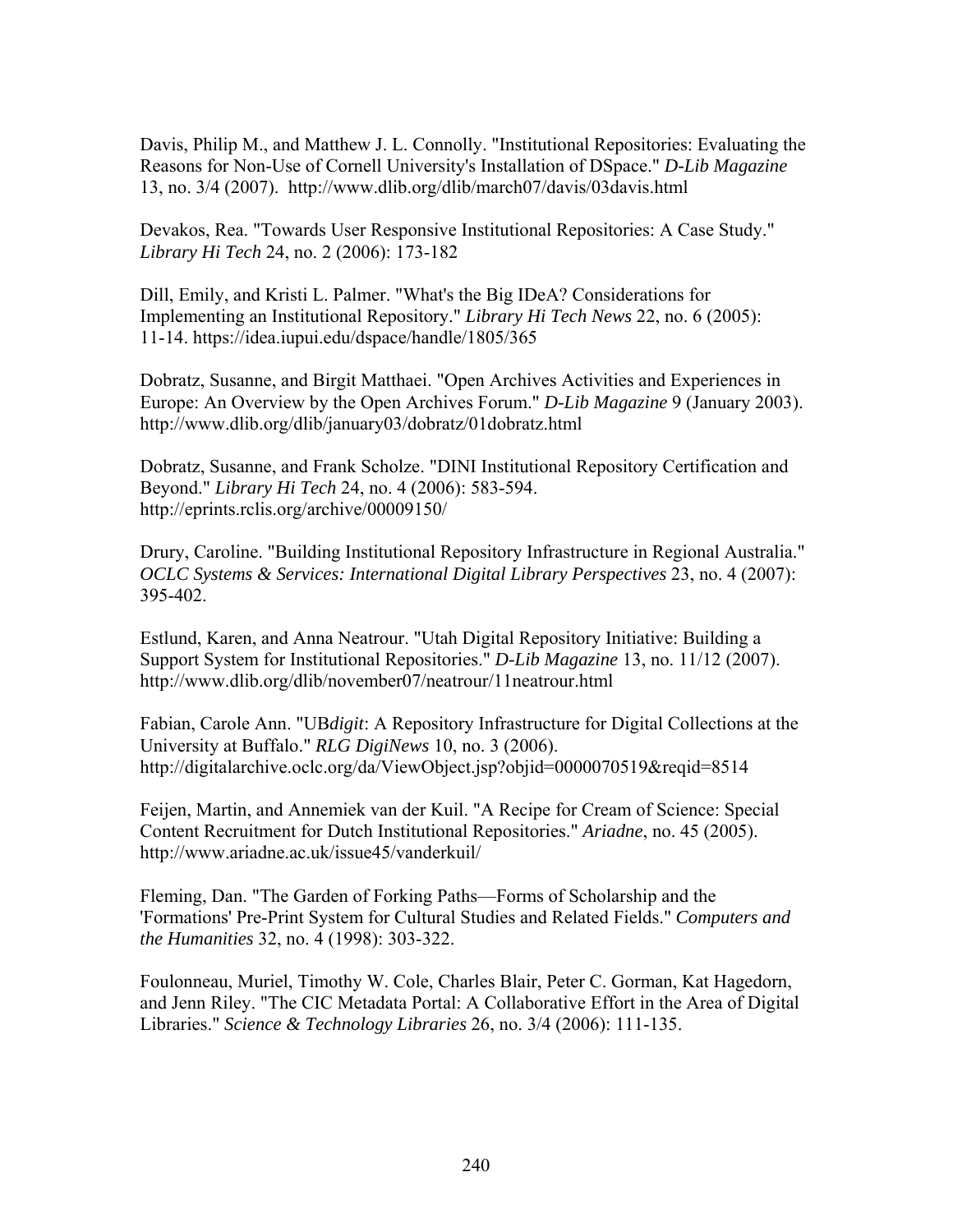Foulonneau, Muriel, Thomas G. Habing, and Timothy W. Cole. "Automated Capture of Thumbnails and Thumbshots for Use by Metadata Aggregation Services." *D-Lib Magazine* 12, no. 1 (2006). http://www.dlib.org/dlib/january06/foulonneau/01foulonneau.html

Foster, Nancy Fried, and Susan Gibbons. "Understanding Faculty to Improve Content Recruitment for Institutional Repositories." *D-Lib Magazine* 11, no. 1 (2005). http://www.dlib.org/dlib/january05/foster/01foster.html

French, James C., Edward A. Fox, Kurt Maly, and Alan L. Selman. "Wide Area Technical Report Service: Technical Reports Online." *Communications of the ACM* 38 (April 1995): 45.

Garner, Jane, Lynne Horwood, Shirley Sullivan. "The Place of Eprints in Scholarly Information Delivery." *Online Information Review* 25, no. 4 (2001): 250-256. http://eprints.infodiv.unimelb.edu.au/archive/00000200/

Genoni, Paul. "Content in Institutional Repositories: A Collection Management Issue." *Library Management* 25, no. 6 (2004): 300-306. http://espace.lis.curtin.edu.au/archive/00000908/

Gierveld, Heleen. "Considering a Marketing and Communications Approach for an Institutional Repository." *Ariadne*, no. 49 (2006). http://www.ariadne.ac.uk/issue49/gierveld/

Ginsparg, Paul. "As We May Read." *The Journal of Neuroscience* 26, no. 38 (2006): 9606-9608. http://www.jneurosci.org/cgi/reprint/26/38/9606

Ginsparg, Paul. "Electronic Research Archives for Physics." In *The Impact of Electronic Publishing on the Academic Community: An International Workshop Organized by the Academia Europaea and the Wenner-Gren Foundation*, ed. I. Butterworth, 32-43. London: Portland Press, 1998.

———. "Winners and Losers in the Global Research Village." *The Serials Librarian* 30, no. 3/4 (1997): 83-95. http://xxx.lanl.gov/blurb/pg96unesco.html

Goodyear, Marilu, and Richard Fyffe. "Institutional Repositories: An Opportunity for CIO Campus Impact." *EDUCAUSE Review* 41, no. 2 (2006): 10–11. http://www.educause.edu/ir/library/pdf/ERM0626.pdf

Graham, John-Bauer, Bethany Latham Skaggs, and Kimberly Weatherford Stevens. "Digitizing a Gap: A State-Wide Institutional Repository Project." *Reference Services Review* 33, no. 3 (2005): 337-345.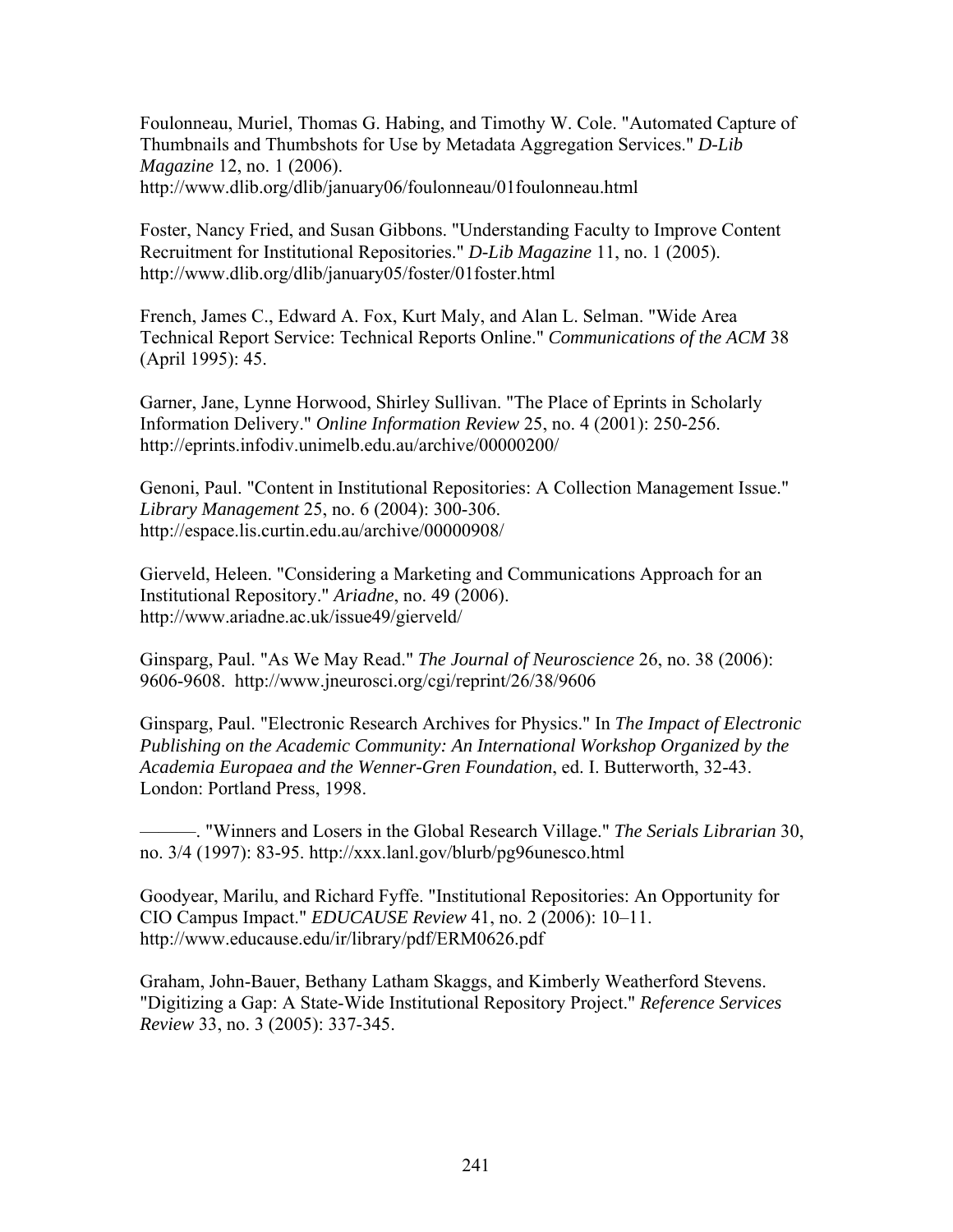Green, Ann G., and Myron P. Gutmann. "Building Partnerships among Social Science Researchers, Institution-Based Repositories and Domain Specific Data Archives." *OCLC Systems & Services* 23, no. 1 (2007): 35-53. http://hdl.handle.net/2027.42/41214

Green, Richard, Ian Dolphin, Chris Awre, and Robert Sherratt. "The RepoMMan project: Automating Workflow and Metadata for an Institutional Repository." *OCLC Systems & Services* 23, no. 2 (2007): 210-215.

Greig, Morag. "Implementing Electronic Theses at the University of Glasgow: Cultural Challenges." *Library Collections, Acquisitions, & Technical Services* 29, no. 3 (2005): 326-335. http://eprints.gla.ac.uk/2295/

Greig, Morag, and William J. Nixon. "DAEDALUS: Delivering the Glasgow ePrints Service." *Ariadne*, no. 45 (2005). http://www.ariadne.ac.uk/issue45/greig-nixon/

Groenewegen, David, and Andrew Treloar. "ARROW and the RQF: Meeting the Needs of the Research Quality Framework Using an Institutional Research Repository." *Ariadne*, no. 52 (2007). http://www.ariadne.ac.uk/issue52/groenewegen-treloar/

Guédon, Jean-Claude. "Open Access Archives: From Scientific Plutocracy to the Republic of Science." *IFLA Journal* 29, no. 2 (2003): 129-140. http://www.ifla.org/V/iflaj/ij-2-2003.pdf

Gunnarsdóttir, Kristrún. "On the Role of Electronic Preprint Exchange in the Distribution of Scientific Literature." *Social Studies of Science* 35, no. 4 (2005): 549-579.

Guy, Marieke, Andy Powell, and Michael Day. "Improving the Quality of Metadata in Eprint Archives." *Ariadne*, no. 38 (2004). http://www.ariadne.ac.uk/issue38/guy/

Hagerdorn, Katerina. "Looking for Pearls." *Research Information* (March/April 2005). http://www.researchinformation.info/rimarapr05oaister.html

———. "OAIster: A 'No Dead Ends' OAI Service Provider." *Library Hi Tech* 21, no. 2 (2003): 170-181.

Halbert, Martin. "The Metascholar Initiative: AmericanSouth.Org and MetaArchive.Org." *Library Hi Tech* 21, no. 2 (2003): 182-198.

Halpern, Joseph Y. "A Computing Research Repository." *D-Lib Magazine* (November 1998). http://www.dlib.org/dlib/november98/11halpern.html

———. "CoRR: A Computing Research Repository." *Journal of Computer Documentation* 24 (May 2000): 41-48. http://arxiv.org/abs/cs.DL/0005003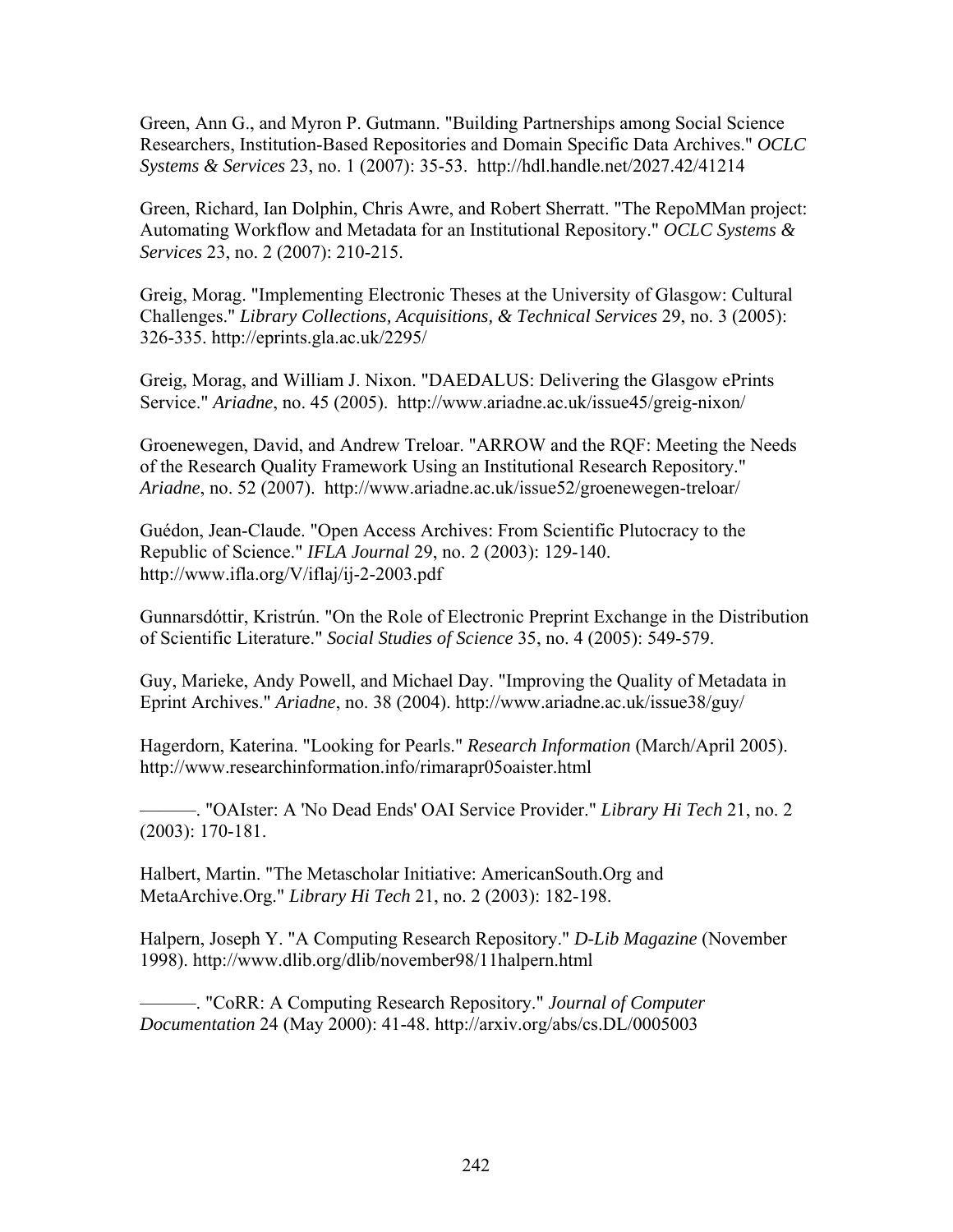Hamb, Christopher P., Matthew A. Cordial, and Thomas G. Habing. "Design and Implementation of a Custom OAI Search and Discovery Service." *Science & Technology Libraries* 26, no. 3/4 (2006): 95-109.

Harnad, Stevan, Les Carr, Tim Brody, and Charles Oppenheim. "Mandated Online RAE CVs Linked to University Eprint Archives: Enhancing UK Research Impact and Assessment." *Ariadne*, no. 35 (2003). http://www.ariadne.ac.uk/issue35/harnad/

Harris, Evan. "Institutional Repositories: Is the Open Access Door Half Open or Half Shut?" *Learned Publishing* 18, no. 2 (2005): 85-90. http://www.ingentaconnect.com/content/alpsp/lp/2005/00000018/00000002/art00002

Henneken, Edwin A., Michael J. Kurtz, Guenther Eichhorn, Alberto Accomazzi, Carolyn Grant, Donna Thompson, and Stephen S. Murray. "Effect of E-Printing on Citation Rates in Astronomy and Physics." *Journal of Electronic Publishing* 9, no. 2 (2006). http://hdl.handle.net/2027/spo.3336451.0009.202

Henty, Margaret. "Ten Major Issues in Providing a Repository Service in Australian Universities." *D-Lib Magazine* 13, no. 5/6 (2007). http://www.dlib.org/dlib/may07/henty/05henty.html

Hey, Jessie. "Targeting Academic Research with Southampton's Institutional Repository." *Ariadne*, no. 40 (2004). http://www.ariadne.ac.uk/issue40/hey/

Hey, Tony, and Jessie Hey. "e-Science and Its Implications for the Library Community." *Library Hi Tech* 24, no. 4 (2006): 515-528. http://eprints.rclis.org/archive/00009155/

Hilton, Chris, and Dave Thompson. "Collecting Born Digital Archives at the Wellcome Library." *Ariadne*, no. 50 (2007). http://www.ariadne.ac.uk/issue50/hilton-thompson/

Hulse, Bruce, Joan F. Cheverie, and Claire T. Dygert. "ALADIN Research Commons: A Consortial Institutional Repository." *OCLC Systems & Services* 23, no. 2 (2007): 158-169.

Hunter, Philip, and Marieke Guy. "Metadata for Harvesting: The Open Archives Initiative, and How to Find Things on the Web." *The Electronic Library* 22, no. 2 (2004): 168-174.

Hutchinson, Alvin. "Federal Repositories: Comparative Advantage in Open Access?" *Issues in Science and Technology Librarianship*, no. 44 (2005). http://www.istl.org/05-fall/viewpoints.html

Huwe, Terence K. "Social Sciences E-Prints Come of Age: The California Digital Library's Working Paper Repository." *ONLINE* 26 (September/October 2002): 38-42.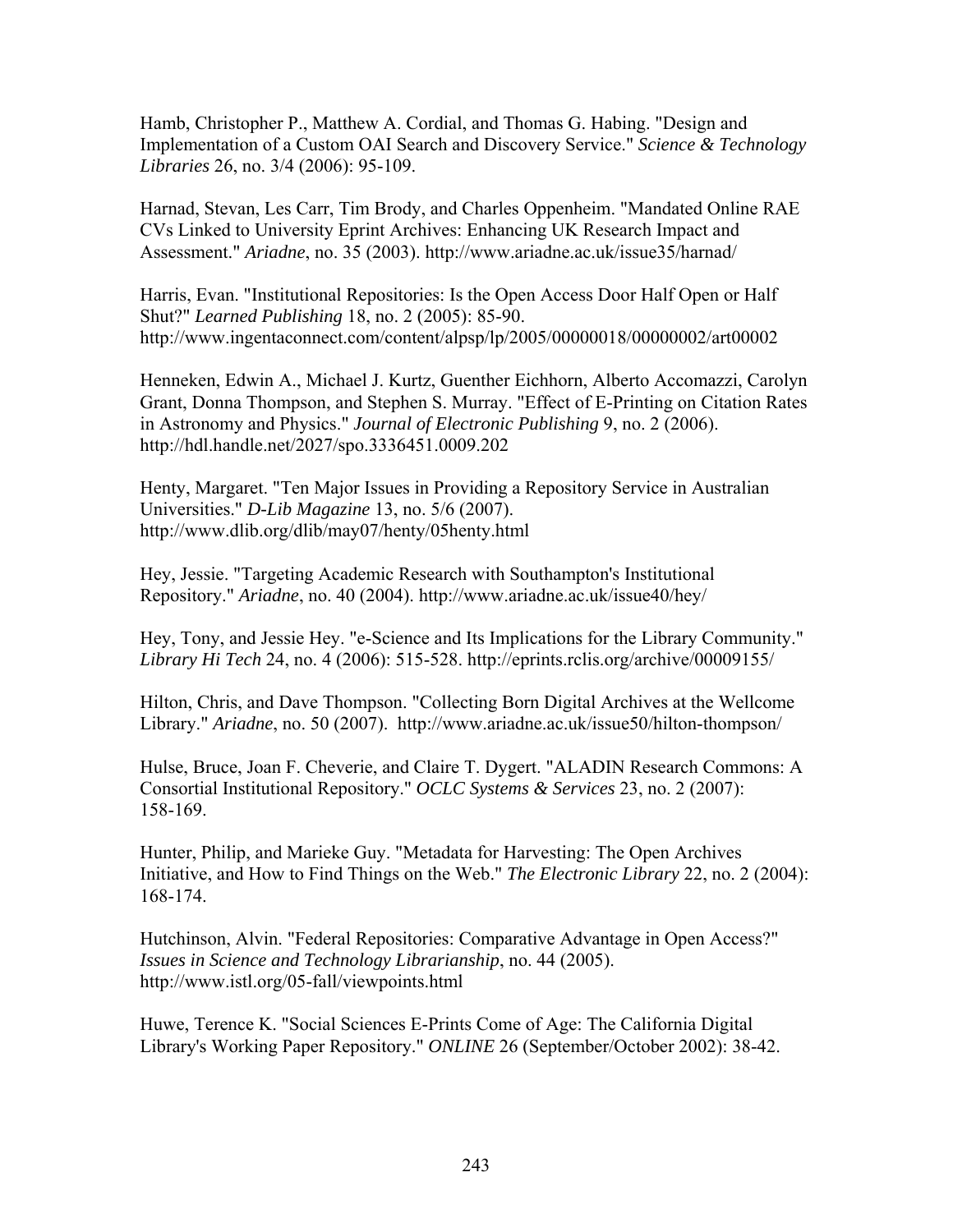Hyatt, Shirley, and Jeffrey A. Young. "OCLC Research Publications Repository." *D-Lib Magazine* 11, no. 3 (2005). http://www.dlib.org/dlib/march05/hyatt/03hyatt.html

Intner, Sheila S., Susan I. Lazinger, and Jean Weihs. "The Acquisition of Open Access Research Articles." *First Monday* 11, no. 10 (2006). http://www.firstmonday.org/issues/issue11\_10/sale/index.html

Jackson, Allyn. "From Preprints to E-Prints: The Rise of Electronic Preprint Servers in Mathematics." *Notices of the American Mathematical Society* 49 (January 2002): 23-31. http://www.ams.org/notices/200201/fea-preprints.pdf

Jacobs, Neil. "Digital Repositories in UK Universities and Colleges." *FreePrint*, no. 200 (2006). http://www.freepint.com/issues/160206.htm#feature

Jantz, Ronald. "Public Opinion Polls and Digital Preservation: An Application of the Fedora Digital Object Repository System." *D-Lib Magazine* 9, no. 11 (2003). http://www.dlib.org/dlib/november03/jantz/11jantz.html

Jantz, Ronald, and Michael Giarlo. "Digital Archiving and Preservation: Technologies and Processes for a Trusted Repository." *Journal of Archival Organization* 4, no. 1/2 (2006): 193-213.

Jenkins, Barbara, Elizabeth Breakstone, and Carol Hixson. "Content In, Content Out: The Dual Roles of the Reference Librarian in Institutional Repositories." *Reference Services Review* 33, no. 3 (2005): 312-324. https://scholarsbank.uoregon.edu/dspace/handle/1794/704

Jerez, Henry, Giridhar Manepalli, Christophe Blanchi, and Laurence W. Lannom. "ADL-R: The First Instance of a CORDRA Registry." *D-Lib Magazine* 12, no. 2 (2006). http://www.dlib.org/dlib/february06/jerez/02jerez.html

Jewell, Christine, William Oldfield, and Sharon Reeves. "University of Waterloo Electronic Theses: Issues and Partnerships." *Library Hi Tech* 24, no. 2 (2006): 183-196.

Johnson, Richard K. "Institutional Repositories: Partnering with Faculty to Enhance Scholarly Communication." *D-Lib Magazine* 8 (November 2002). http://www.dlib.org/dlib/november02/johnson/11johnson.html

Johnston, Leslie. "Development and Assessment of a Public Discovery and Delivery Interface for a Fedora Repository." *D-Lib Magazine* 11, no. 10 (2005). http://www.dlib.org/dlib/october05/johnston/10johnston.html

———. "An Overview of Digital Library Repository Development at the University of Virginia Library." *OCLC Systems & Services* 20, no. 4 (2004): 170-173.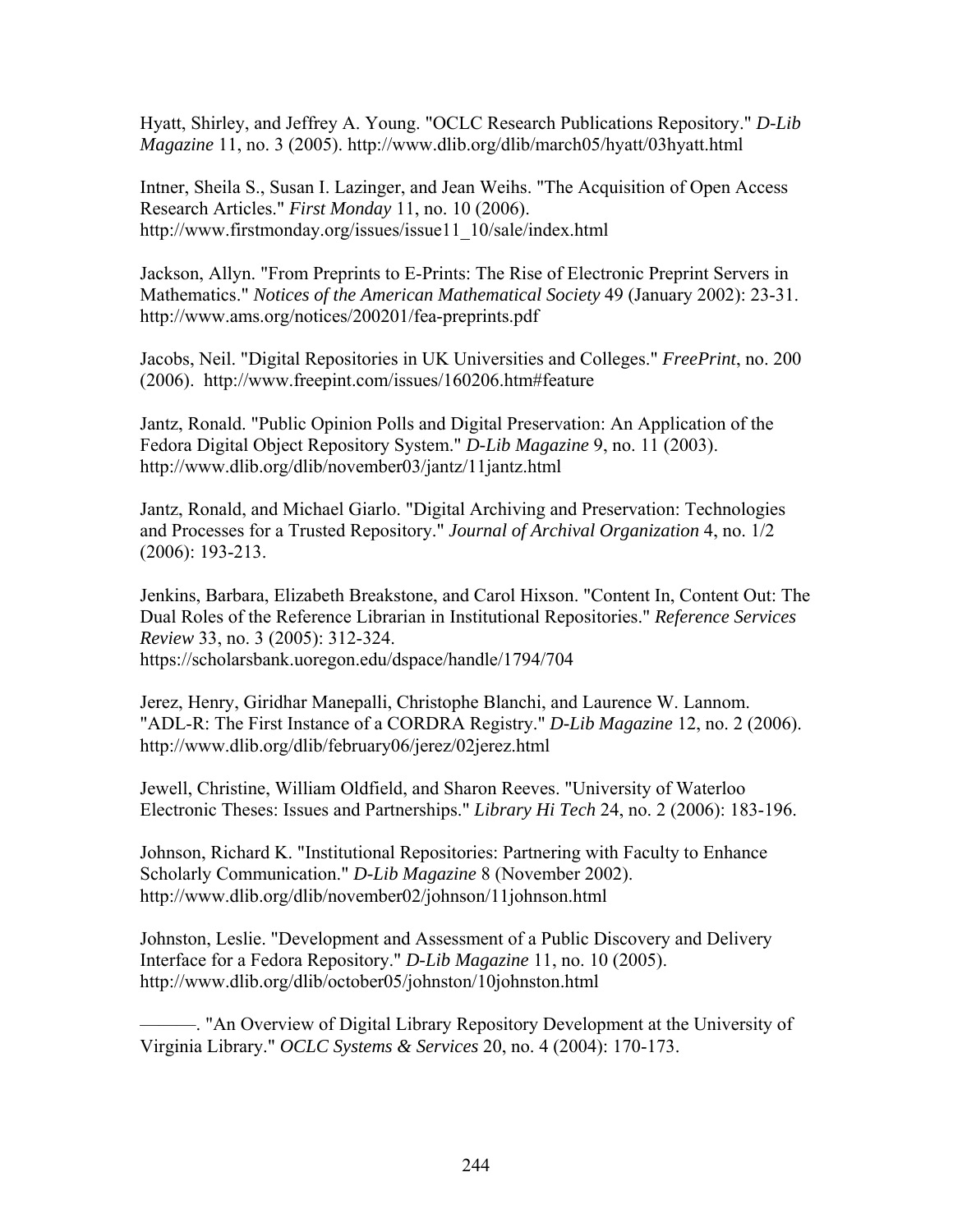Joint, Nicholas. "Institutional Repositories, Self-Archiving and the Role of the Library." *Library Review* 55, no. 2 (2006): 81-84. http://eprints.cdlr.strath.ac.uk/2367/

Joki, Sverre Magnus Elvenes. "PEPIA: A Norwegian Collaborative Effort for Institutional Repositories." *OCLC Systems & Services* 23, no. 2 (2007): 204-209.

Jones, Catherine. "Collecting Research Output." *Research Information* (December 2006/January 2007). http://www.researchinformation.info/ridec06jan07repositories.html

———. *Institutional Repositories: Content and Culture in an Open Access Environment*. Oxford: Chandos Publishing, 2007.

Jones, Richard. "DSpace vs. ETD-Db: Choosing Software to Manage Electronic Theses and Dissertations." *Ariadne*, no. 38 (2004). http://www.ariadne.ac.uk/issue38/jones/

———. "The Tapir: Adding E-Theses Functionality to DSpace." *Ariadne*, no. 41 (2004). http://www.ariadne.ac.uk/issue41/jones/

Jones, Richard, and Theo Andrew. "Open Access, Open Source and E-Theses: The Development of the Edinburgh Research Archive." *Program: Electronic Library & Information Systems* 39, no. 3 (2005): 198-212. http://www.era.lib.ed.ac.uk/handle/1842/811

Jones, Richard, Theo Andrew, and John MacColl. *The Institutional Repository*. Oxford: Chandos Publishing, 2006.

Jordan, Mark. "The CARL Metadata Harvester and Search Service." *Library Hi Tech* 24, no. 2 (2006): 197-210. http://ir.lib.sfu.ca/handle/1892/2613

Kaczmarek, Joanne, Patricia Hswe, Janet Eke, and Thomas G. Habing. "Using the *Audit Checklist for the Certification of a Trusted Digital Repository* as a Framework for Evaluating Repository Software Applications." *D-Lib Magazine* 12, no. 12 (2006). http://www.dlib.org/dlib/december06/kaczmarek/12kaczmarek.html

Kelly, John C. "Creating an Institutional Repository at a Challenged Institution." *OCLC Systems & Services* 23, no. 2 (2007): 142-147.

Kennan, Mary Anne, and Concepción Wilson. "Institutional Repositories: Review and an Information Systems Perspective." *Library Management* 27, no. 4/5 (2006): 236-248. http://dlist.sir.arizona.edu/1200/

Kiernan, Vincent. "'Open Archives' Project Promises Alternative to Costly Journals." *The Chronicle of Higher Education*, 3 December 1999, A43-A44.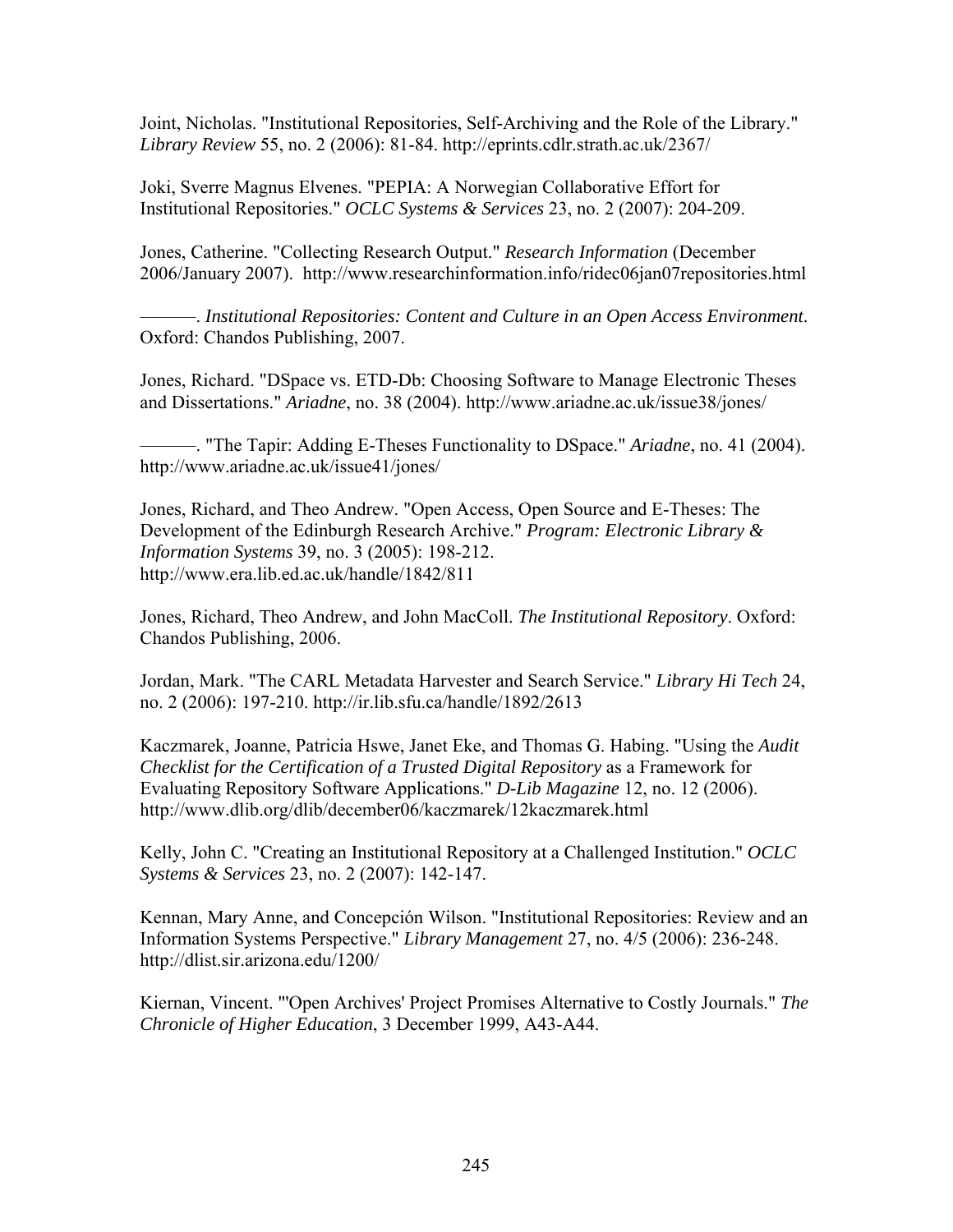Kling, Rob, Lisa Spector, and Geoff McKim. "Locally Controlled Scholarly Publishing via the Internet: The Guild Model." *The Journal of Electronic Publishing* 8 (August 2002). http://hdl.handle.net/2027/spo.3336451.0008.101

Krevit, Leah, and Linda Crays. "Herding Cats: Designing DigitalCommons @ The Texas Medical Center, a Multi-institutional Repository." *OCLC Systems & Services* 23, no. 2 (2007): 116-124.

Lagoze, Carl, and James R. Davis. "Dienst: An Architecture for Distributed Document Libraries." *Communications of the ACM* 38 (April 1995): 47.

Lagoze, Carl, Sandy Payette, Edwin Shin, and Chris Wilper. "Fedora: An Architecture for Complex Objects and Their Relationships." *International Journal on Digital Libraries* 6, no. 2 (2006): 124-138. http://arxiv.org/abs/cs.DL/0501012

Lawal, Ibironke. "Scholarly Communication: The Use and Non-Use of E-Print Archives for the Dissemination of Scientific Information." *Issues in Science and Technology Librarianship* (Fall 2002). http://www.istl.org/02-fall/article3.html

Leiner, Barry M. "The NCSTRL Approach to Open Architecture for the Confederated Digital Library." *D-Lib Magazine* (December 1998). http://www.dlib.org/dlib/december98/leiner/12leiner.html

Lim, Edward. "Preprint Servers: A New Model for Scholarly Publishing?" *Australian Academic & Research Libraries* 27 (March 1996): 21-30.

Linde, Peter. "Bottom(s) Up to a Top Down Approach." *ScieCom Info*, no. 1 (2006). http://hal.lub.lu.se/ojs/index.php/sciecom/article/view/43

Liu, Xiaoming, Tim Brody, Stevan Harnad, Les Carr, Kurt Maly, Mohammad Zubair, and Michael L. Nelson. "A Scalable Architecture for Harvest-Based Digital Libraries: The ODU/Southampton Experiments." *D-Lib Magazine* 8 (November 2002). http://www.dlib.org/dlib/november02/liu/11liu.html

Liu, Xiaoming, Kurt Maly, Michael L. Nelson, and Mohammad Zubair. "Lessons Learned with Arc, an OAI-PMH Service Provider." *Library Trends* 53, no. 4 (2005): 590-603. http://www.ideals.uiuc.edu/handle/2142/1752

Luce, Richard E. "E-Prints Intersect the Digital Library: Inside the Los Alamos arXiv." *Issues in Science and Technology Librarianship* (Winter 2001). http://www.library.ucsb.edu/istl/01-winter/article3.html

———. "The Open Archives Initiative: Interoperable, Interdisciplinary Author Self-Archiving Comes of Age." *The Serials Librarian* 40, no. 1/2 (2001): 173-181.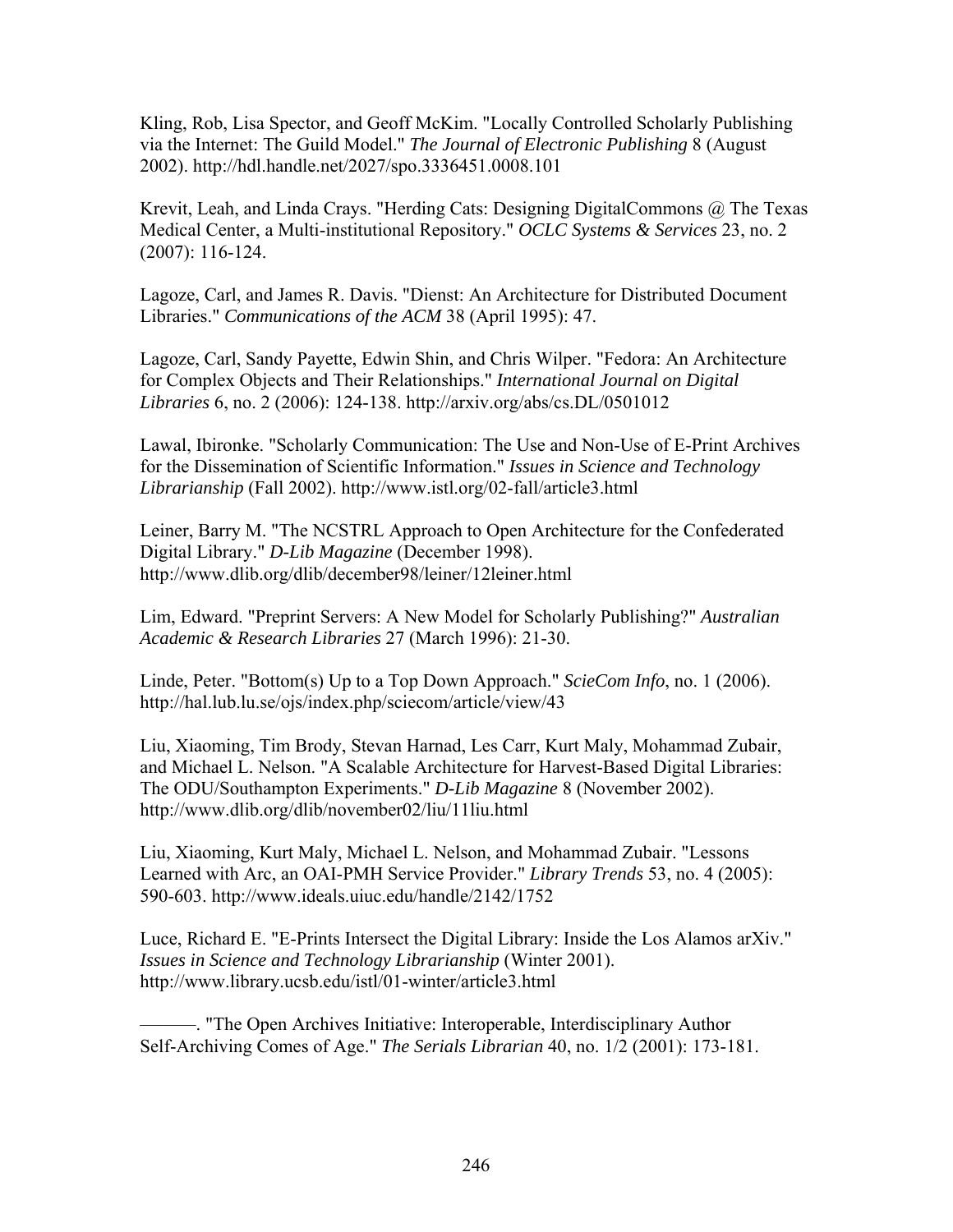Lynch, Clifford A. "Institutional Repositories: Essential Infrastructure for Scholarship in the Digital Age." *portal: Libraries and the Academy* 3, no. 2 (2003): 327-336.

———. "Metadata Harvesting and the Open Archives Initiative." *ARL: A Bimonthly Report on Research Library Issues and Actions from ARL, CNI, and SPARC*, no. 217 (2001): 1-9. http://www.arl.org/resources/pubs/br/br217/br217mhp.shtml

Lynch, Clifford A., and Joan K. Lippincott. "Institutional Repository Deployment in the United States as of Early 2005." *D-Lib Magazine* 11, no. 9 (2005). http://www.dlib.org/dlib/september05/lynch/09lynch.html

MacColl, John, and Stephen Pinfield. "Climbing the Scholarly Publishing Mountain with SHERPA." *Ariadne*, no. 33 (2002). http://www.ariadne.ac.uk/issue33/sherpa/

Mackie, Morag. "Filling Institutional Repositories: Practical Strategies from the DAEDALUS Project." *Ariadne*, no. 39 (2004). http://www.ariadne.ac.uk/issue39/mackie/

Manepalli, Giridhar, Henry Jerez, and Michael L. Nelson. "FeDCOR: An Institutional CORDRA Registry " *D-Lib Magazine* 12, no. 2 (2006). http://www.dlib.org/dlib/february06/manepalli/02manepalli.html

Manuel, Kate. "The Place of E-Prints in the Publication Patterns of Physical Scientists." *Science & Technology Libraries* 20, no. 1 (2001): 59-85.

Marcondes, Carlos Henrique, and Luis Fernando Sayao. "The SciELO Brazilian Scientific Journal Gateway and Open Archives: A Report on the Development of the SciELO-Open Archives Data Provider Server." *D-LIB Magazine* 9, no. 3 (2003). http://www.dlib.org/dlib/march03/marcondes/03marcondes.html

Markey, Karen, Soo Young Rieh, Beth St. Jean, Jihyun Kim, and Elizabeth Yakel. *Census of Institutional Repositories in the United States: MIRACLE Project Research Findings.* Washington, DC: Council on Library and Information Resources, 2007. http://www.clir.org/pubs/abstract/pub140abst.html

Markey, Karen, Beth St. Jean, Soo Young Rieh, Elizabeth Yakel, Jihyun Kim, and Yong-Mi Kim. "Nationwide Census of Institutional Repositories: Preliminary Findings." *Journal of Digital Information* 8, no. 2 (2007). http://journals.tdl.org/jodi/article/view/194/170

Martin Feijen, Wolfram Horstmann, Paolo Manghi, Mary Robinson, and Rosemary Russell. "DRIVER: Building the Network for Accessing Digital Repositories across Europe." *Ariadne*, no. 53 (2007). http://www.ariadne.ac.uk/issue53/feijen-et-al/

Martin, Kristin E. "Moving into the Digital Age: A Conceptual Model for a Publications Repository." *Internet Reference Services Quarterly* 11, no. 2 (2006): 27-47.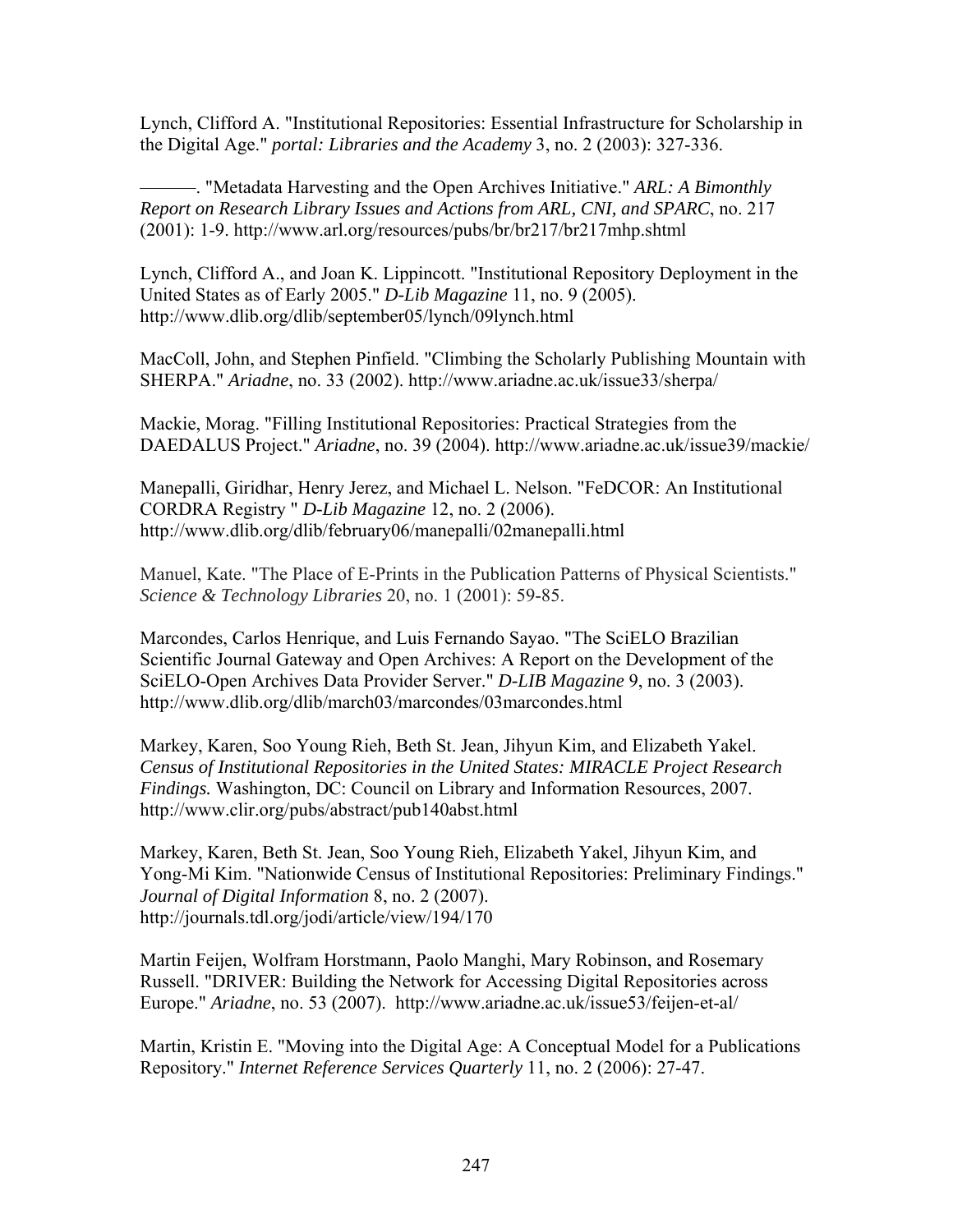Martin, Ruth. "ePrints UK: Developing a National E-Prints Archive." *Ariadne*, no. 35 (2003). http://www.ariadne.ac.uk/issue35/martin/

Masako, Suzuki, and Sugita Shigeki. "From Nought to a Thousand: The HUSCAP Project." *Ariadne*, no. 49 (2006). http://www.ariadne.ac.uk/issue49/suzuki-sugita/

McDowell, Cat S. "Evaluating Institutional Repository Deployment in American Academe Since Early 2005: Repositories by the Numbers, Part 2." *D-Lib Magazine* 13, no. 9/10 (2007). http://www.dlib.org/dlib/september07/mcdowell/09mcdowell.html

McDonald, John. "A Recipe for a Successful Digital Archive: Collection Development for Digital Archives." *Against the Grain* 15, no. 1 (2003): 22-24.

McKay, Dana. "Institutional Repositories and Their 'Other' Users: Usability Beyond Authors." *Ariadne*, no. 52 (2007). http://www.ariadne.ac.uk/issue52/mckay/

McKiernan, Gerry. "arXiv.org: The Los Alamos National Laboratory E-Print Server." *The International Journal on Grey Literature* 1, no. 3 (2000): 127-138.

———. "Open Archives Initiative Data Providers. Part I: General." *Library Hi Tech News* 21, no. 3 (2004): 11-19.

———. "Open Archives Data Providers Part II: Science and Technology." *Library Hi Tech News* 21, no. 5 (2004): 22-30.

———. "Open Archives Initiative Service Providers. Part I: Science and Technology." *Library Hi Tech News* 20, no. 9 (2003): 30-38.

———. "Open Archives Initiative Service Providers. Part II: Social Sciences and Humanities." *Library Hi Tech News* 20, no. 10 (2003): 24-31.

———. "Open Archives Initiative Service Providers. Part III: General." *Library Hi Tech News* 21, no. 1 (2004): 38-46.

Medeiros, Norm. "E-Prints, Institutional Archives, and Metadata: Disseminating Scholarly Literature to the Masses." *OCLC Systems & Services* 19, no. 2 (2003): 51-53.

Mercer, Holly, Brian Rosenblum, and Ada Emmett. "A Multifaceted Approach to Promote a University Repository: The University of Kansas' Experience." *OCLC Systems & Services* 23, no. 2 (2007): 190-203. http://kuscholarworks.ku.edu/dspace/handle/1808/1625

Misek, Marla. "Escholars of the World, Unite! The University of California Revolutionizes Publishing Paradigm." *EContent* 27, no. 3 (2004): 36-40.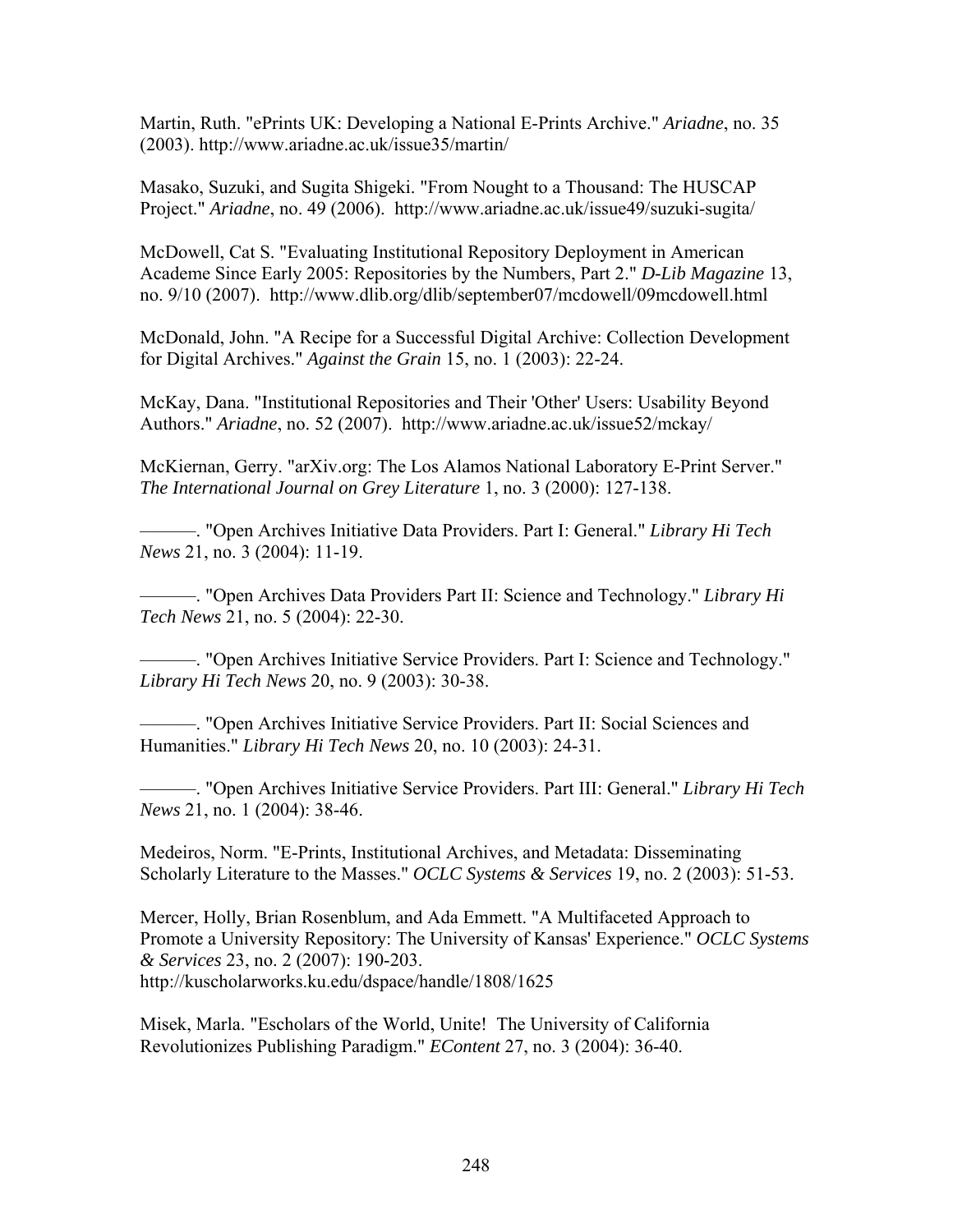Moed, Henk F. "The Effect of 'Open Access' on Citation Impact: An Analysis of ArXiv's Condensed Matter Section." *Journal of the American Society for Information Science and Technology* 58, no. 13 (2007): 2047-2054. http://arxiv.org/abs/cs.DL/0611060

Mongin, Larry, Yueyu Fu, and Javed Mostafa. "Open Archives Data Service Prototype and Automated Subject Indexing Using D-Lib Archive Content as a Testbed." *D-Lib Magazine* 9, no. 12 (2003). http://www.dlib.org/dlib/december03/mongin/12mongin.html

Morris, Sally. "Will the Parasite Kill the Host? Are Institutional Repositories a Fact of Life—and Does It Matter?" *Serials: The Journal for the Serials Community* 20, no. 3 (2007): 172-179.

Moyle, Martin, Rebecca Stockley, and Suzanne Tonkin. "SHERPA-LEAP: A Consortial Model for the Creation and Support of Academic Institutional Repositories." *OCLC Systems & Services* 23, no. 2 (2007): 125-132. http://eprints.ucl.ac.uk/2663/

Mullen, Laura Bowering, and Karen A. Hartman. "Google Scholar and the Library Web Site: The Early Response by ARL Libraries." *College & Research Libraries* 67, no. 2 (2006): 106-122.

http://www.ala.org/ala/acrl/acrlpubs/crljournal/backissues2006a/marcha/Mullen06.pdf

Müller, Eva. "E-Theses and the Nordic E-Theses Initiative. The Impact of the Joint Work on the Role of the Library." *Liber Quarterly: The Journal of European Research Libraries* 16, no. 3/4 (2006). http://liber.library.uu.nl/publish/issues/2006-3\_4/index.html?000191

———. "Open Access, the Next Steps at Uppsala University." *ScieCom Info*, no. 1 (2006). http://hal.lub.lu.se/ojs/index.php/sciecom/article/view/44

Müller, Eva, Uwe Klosa, Stefan Andersson, and Peter Hansson. "The DiVA Project—Development of an Electronic Publishing System." *D-Lib Magazine* 9, no. 11 (2003). http://www.dlib.org/dlib/november03/muller/11muller.html

Needham, Paul. "MAGIC—Shining a New Light on a Grey Area." *Serials* 15, no. 3 (2002): 201-206.

Needleman, Mark. "The Open Archives Initiative." *Serials Review* 28, no. 2 (2002): 156-158.

Nelson, Michael L., JoAnne Rocker, and Terry L. Harrison. "OAI and NASA's Scientific and Technical Information." *Library Hi Tech* 21, no. 2 (2003): 140-150.

Nentwich, Michael. "The European Research Papers Archive: Quality Filters in Electronic Publishing." *The Journal of Electronic Publishing* 5 (September 1999). http://hdl.handle.net/2027/spo.3336451.0005.109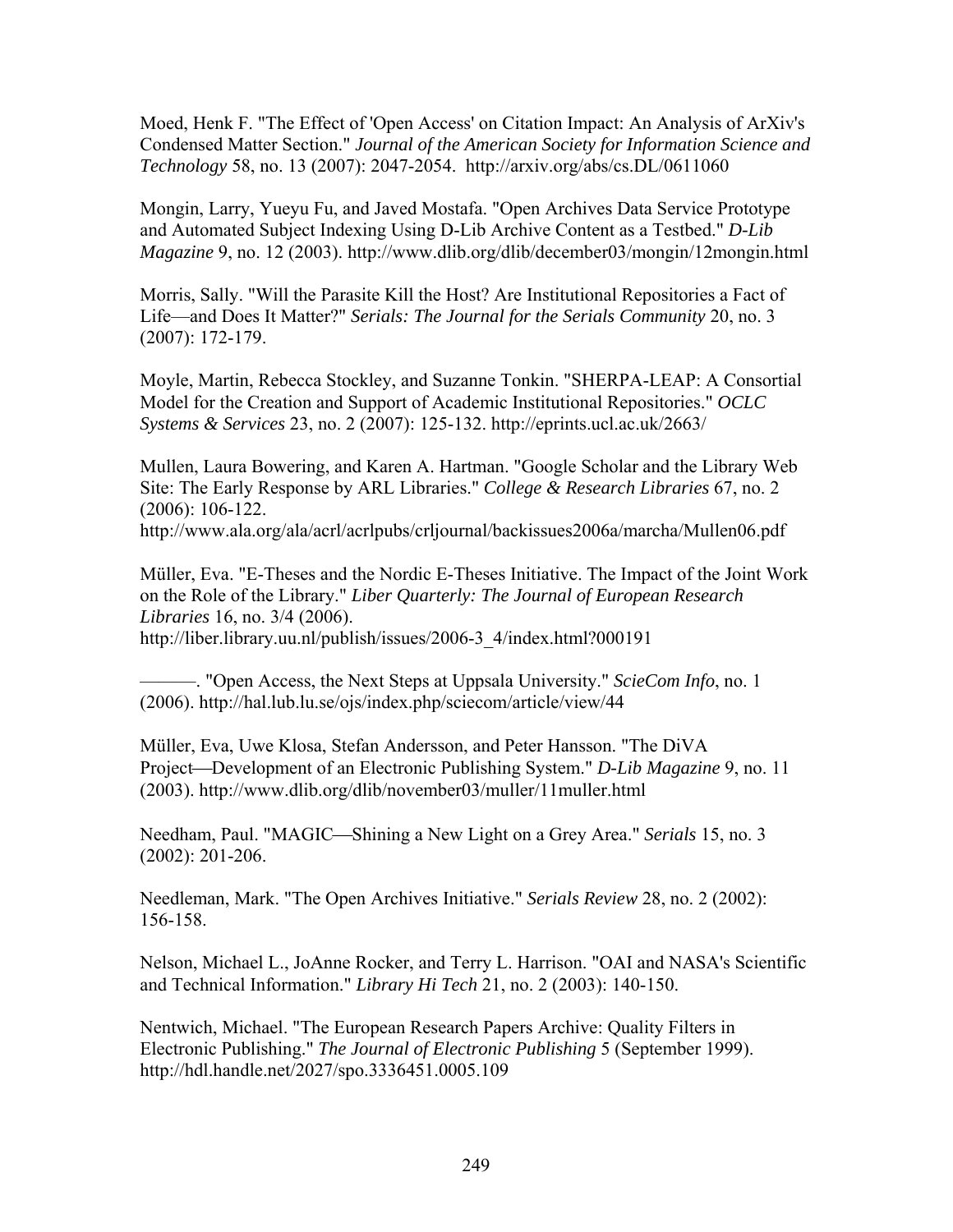Neuhaus, Chris, Ellen Neuhaus, Alan Asher, and Clint Wrede. "The Depth and Breadth of Google Scholar: An Empirical Study." *portal: Libraries and the Academy* 6, no. 2 (2006): 127-141.

Nixon, William J. "DAEDALUS: Freeing Scholarly Communication at the University of Glasgow." *Ariadne*, no. 34 (2003). http://www.ariadne.ac.uk/issue34/nixon/

———. "DAEDALUS: Initial Experiences with EPrints and DSpace at the University of Glasgow." *Ariadne*, no. 37 (2003). http://www.ariadne.ac.uk/issue37/nixon/

———. "The Evolution of an Institutional E-Prints Archive at the University Of Glasgow." *Ariadne*, no. 32 (2002). http://www.ariadne.ac.uk/issue32/eprint-archives/

Nolan, Christopher W., and Jane Costanza. "Promoting and Archiving Student Work through an Institutional Repository: Trinity University, LASR, and the Digital Commons." *Serials Review* 32, no. 2 (2006): 92-98. http://dspace.nitle.org/handle/10090/502

O'Connell, Heath B. " Physicists Thriving with Paperless Publishing." *High Energy Physics Libraries Webzine* (March 2002). http://library.cern.ch/HEPLW/6/papers/3/

Okerson, Ann Shumelda, and James J. O'Donnell, eds. *Scholarly Journals at the Crossroads: A Subversive Proposal for Electronic Publishing*. Washington, DC: Office of Scientific and Academic Publishing, Association of Research Libraries, 1995. http://www.arl.org/bm~doc/subversive.pdf

Organ, Michael, and Helen Mandl. "Outsourcing Open Access: Digital Commons at the University of Wollongong, Australia." *OCLC Systems & Services: International Digital Library Perspectives* 23, no. 4 (2007): 353-362. http://ro.uow.edu.au/asdpapers/65/

Park, Eun G., Young-joon Nam, and Sanghee Oh. "Integrated Framework for Electronic Theses and Dissertations in Korean Contexts." *The Journal of Academic Librarianship* 33, no. 3 (2007): 338-346.

Parnell, Staffan, and Aina Svensson. "Stick or Carrot—How to Fill an Institutional Repository." *ScieCom Info*, no. 1 (2006). http://hal.lub.lu.se/ojs/index.php/sciecom/article/view/45

Paterson, Moira, David Lindsay, Ann Monotti, and Anne Chin. "DART: A New Missile in Australia's E-Research Strategy." *Online Information Review* 31, no. 2 (2007): 116-134.

Peters, Thomas A. "Digital Repositories: Individual, Discipline-Based, Institutional, Consortial, or National?" *The Journal of Academic Librarianship* 28, no. 6 (2002): 414-417.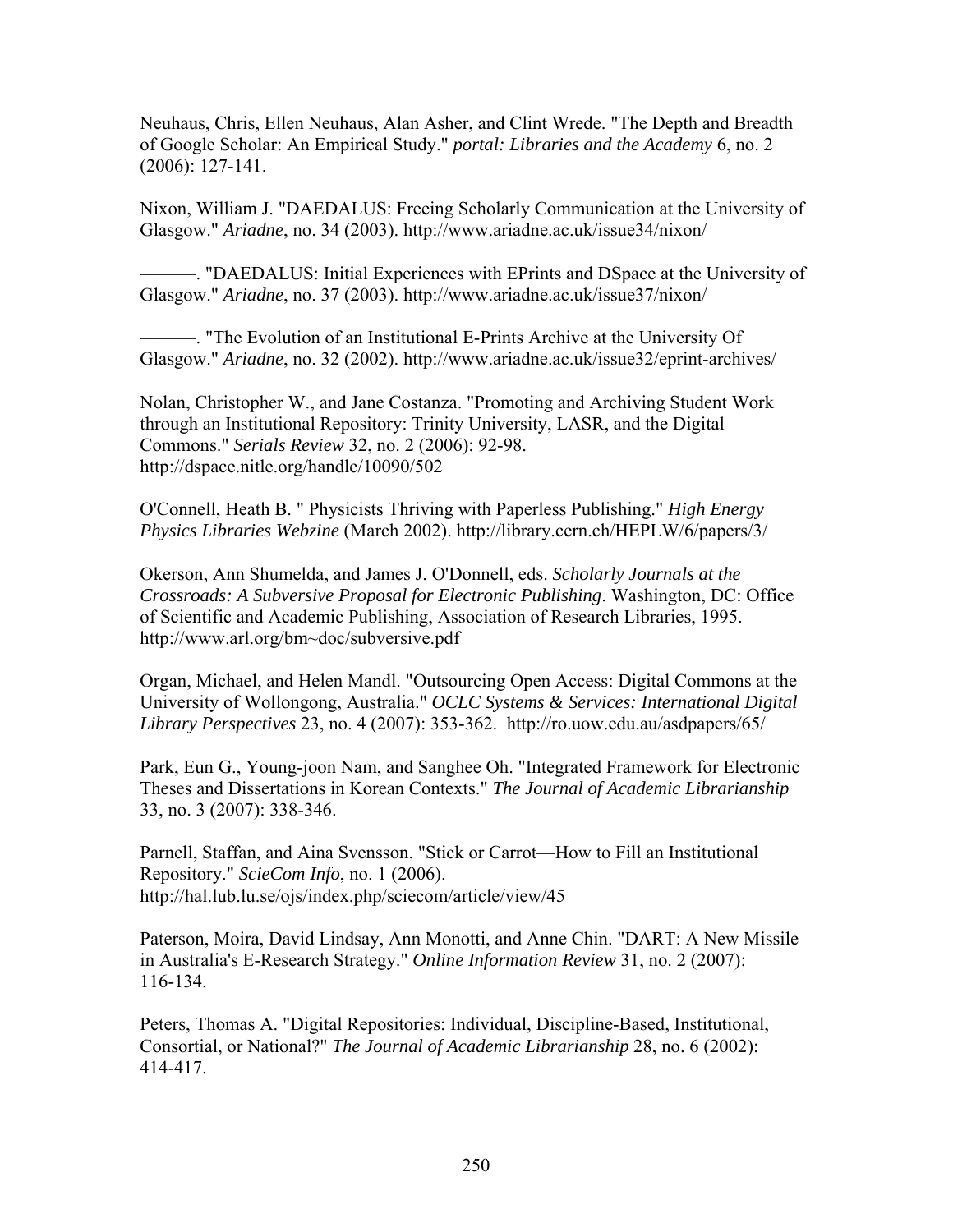Phillips, Holly, Richard Carr, and Janis Teal. "Leading Roles for Reference Librarians in Institutional Repositories: One Library's Experience." *Reference Services Review* 33, no. 3 (2005): 301 - 311.

Pieper, Dirk, and Friedrich Summann. "Bielefeld Academic Search Engine (BASE): An End-User Oriented Institutional Repository Search Service." *Library Hi Tech* 24, no. 4 (2006): 614-619. http://eprints.rclis.org/archive/00009160/

Pinfield, Stephen. "Can Open Access Repositories and Peer-Reviewed Journals Coexist?" *Serials: The Journal for the Serials Community* 20, no. 3 (2007): 163-171. http://eprints.nottingham.ac.uk/706/

———. "Creating Institutional E-Print Repositories." *Serials* 15, no. 3 (2002): 261-264. http://eprints.nottingham.ac.uk/64/

———. "How Do Physicists Use an E-Print Archive? Implications for Institutional E-Print Services." *D-Lib Magazine* 7 (December 2001). http://www.dlib.org/dlib/december01/pinfield/12pinfield.html

———. "Open Archives and UK Institutions: An Overview." *D-LIB Magazine* 9, no. 3 (2003). http://www.dlib.org/dlib/march03/pinfield/03pinfield.html

Pinfield, Stephen, Mike Gardner, and John MacColl. "Setting Up an Institutional E-Print Archive." *Ariadne*, no. 31 (2002). http://www.ariadne.ac.uk/issue31/eprint-archives/

Piorun, Mary E., Lisa A. Palmer, and Jim Comes. "Challenges and Lessons Learned: Moving from Image Database to Institutional Repository." *OCLC Systems & Services* 23, no. 2 (2007): 148-157.

Polydoratou, Panayiota. "Use of Digital Repositories by Chemistry Researchers: Results of a Survey." *Program: Electronic Library and Information Systems* 41, no. 4 (2007): 386-399.

Powell, Andy. "A Brief Overview of the OAI Protocol and It's Potential Impact." *Information Services & Use* 23, no. 2/3 (2003): 103-104.

Probets, Steve, and Celia Jenkins. "Documentation for Institutional Repositories." *Learned Publishing* 19, no. 1 (2006): 57-71. http://www.ingentaconnect.com/content/alpsp/lp/2006/00000019/00000001/art00006

Prom, Christopher J. "Reengineering Archival Access through the OAI Protocols." *Library Hi Tech* 21, no. 2 (2003): 199-209.

Prosser, David. "Institutional Repositories and Open Access: The Future of Scholarly Communication." *Information Services & Use* 23, no. 2-3 (2003): 167-170.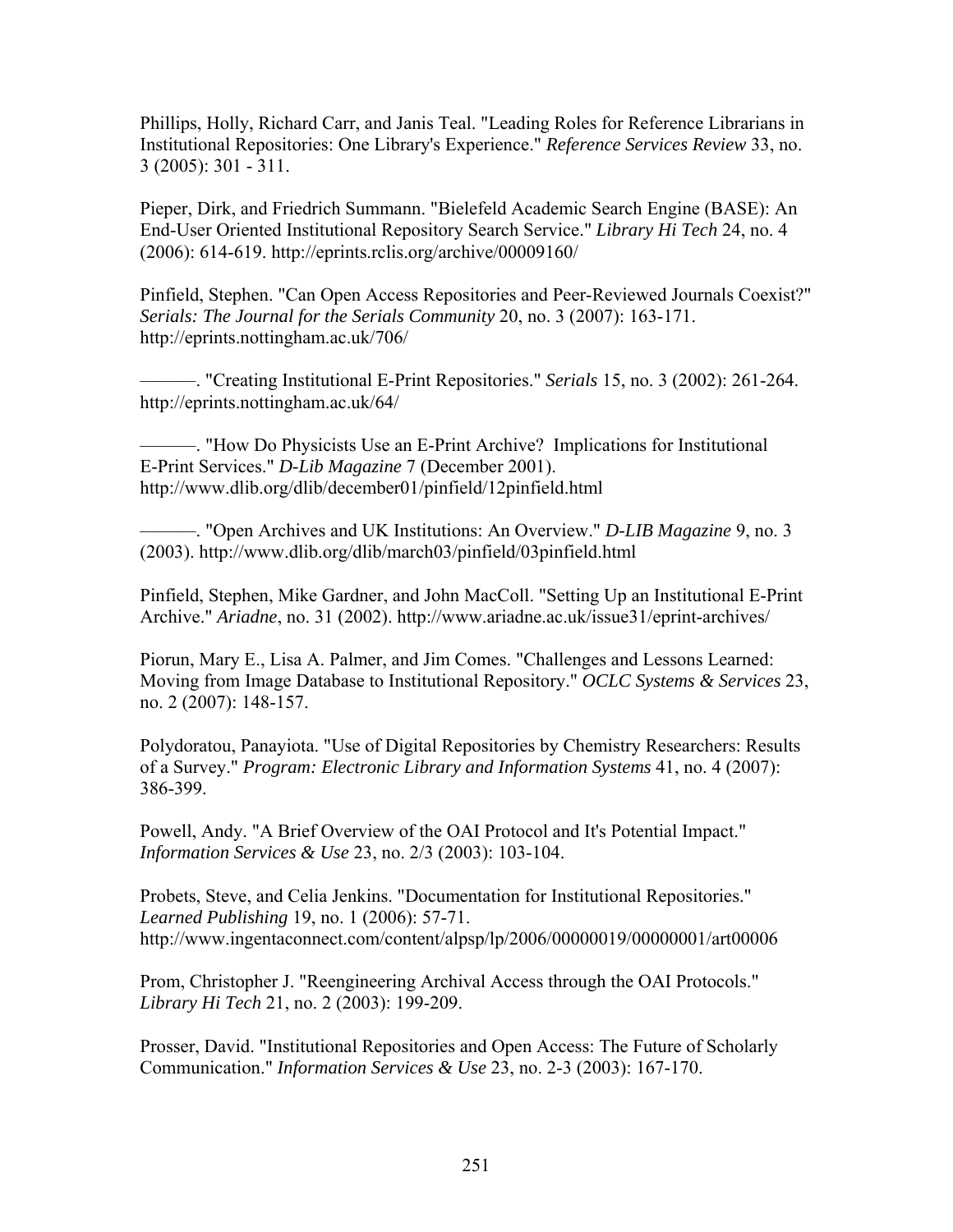Proudman, Vanessa. "The Nereus International Subject-based Repository: Meeting the Needs of Both Libraries and Economists." *Library Hi Tech* 24, no. 4 (2006): 620-631.

Prudlo, Marion. "E-Archiving: An Overview of Some Repository Management Software Tools." *Ariadne*, no. 43 (2005). http://www.ariadne.ac.uk/issue43/prudlo/

Pryor, Graham. "Attitudes and Aspirations in a Diverse World: The Project StORe Perspective on Scientific Repositories." *International Journal of Digital Curation* 2, no. 1 (2007). http://www.ijdc.net/ijdc/article/view/32

———. "Project StORe: Making the Connections for Research." *OCLC Systems & Services* 23, no. 1 (2007): 70-78.

Rieh, Soo Young, Karen Markey, Beth St. Jean, Elizabeth Yakel, and Jihyun Kim. "Census of Institutional Repositories in the U.S.: A Comparison Across Institutions at Different Stages of IR Development." *D-Lib Magazine* 13, no. 11/12 (2007). http://www.dlib.org/dlib/november07/rieh/11rieh.html

Rockman, Ilene F. "Distinct and Expanded Roles for Reference Librarians." *Reference Services Review* 33, no. 3 (2005): 257-258.

Rodriguez, Marko A., Johan Bollen, and Herbert van de Sompel. "The Convergence of Digital Libraries and the Peer-Review Process." *Journal of Information Science* 32, no. 2 (2006): 149-159.

Rogers, Sally A. "Developing an Institutional Knowledge Bank at Ohio State University: From Concept to Action Plan." *portal: Libraries and the Academy* 3, no. 1 (2003): 125-136.

Roosendaal, Hans E. "Driving Change in the Research and HE Information Market." *Learned Publishing* 17, no. 1 (2004): 11-16. http://www.ingentaconnect.com/content/alpsp/lp/2004/00000017/00000001/art00003

Royster, Paul. "The Institutional Repository at the University of Nebraska-Lincoln: Its First Year of Operations." *OCLC Systems & Services* 23, no. 2 (2007): 183-189. http://digitalcommons.unl.edu/libraryscience/58/

Rusch-Feja, Diann. "The Open Archives Initiative and the OAI Protocol for Metadata Harvesting: Rapidly Forming a New Tier in the Scholarly Communication Infrastructure." *Learned Publishing* 15, no. 3 (2002): 179-186. http://www.ingentaconnect.com/content/alpsp/lp/2002/00000015/00000003/art00004

Russell, Jill. "EThOSnet: Building a UK e-Theses Community." *Ariadne*, no. 52 (2007). http://www.ariadne.ac.uk/issue52/russell/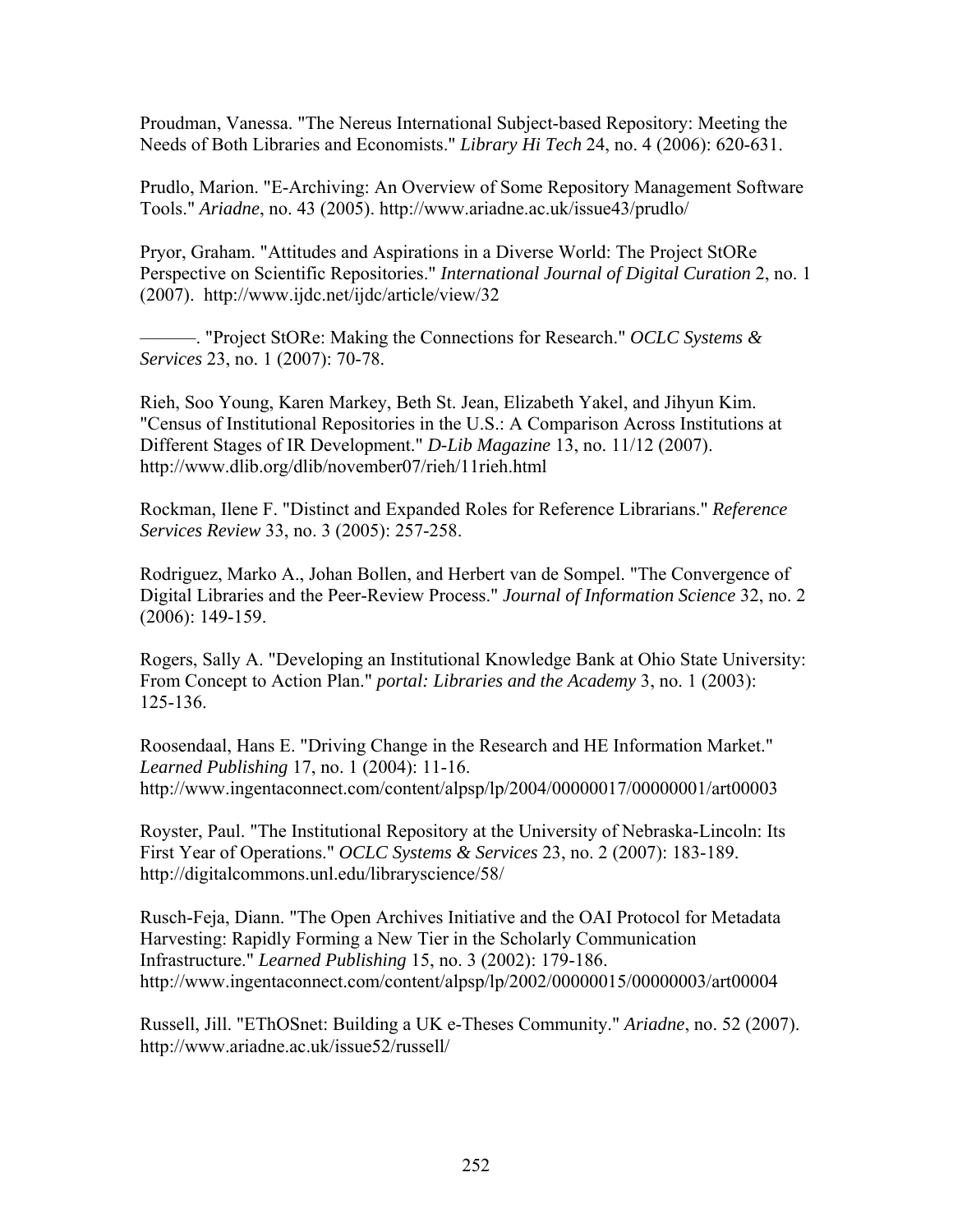———. "EThOS: Progress towards an Electronic Thesis Service for the UK." *Serials* 19, no. 1 (2006): 32-36. http://eprints.bham.ac.uk/6/

Sadeh, Tamar. "Google Scholar versus Metasearch Systems." *High Energy Physics Libraries Webzine*, no. 12 (2006). http://library.cern.ch/HEPLW/12/papers/1/

Sale, Arthur. "Comparison of Content Policies for Institutional Repositories in Australia." *First Monday* 11, no. 4 (2006). http://www.firstmonday.org/issues/issue11\_4/sale/index.html

- "De-Unifying a Digital Library." *First Monday* 10, no. 5 (2005). http://firstmonday.org/issues/issue10\_5/sale/

Shearer, Kathleen. "The CARL Institutional Repositories Project: A Collaborative Approach to Addressing the Challenges of IRs in Canada." *Library Hi Tech* 24, no. 2 (2006): 165-172.

Shin, Eun-Ja. "Implementing a Collaborative Digital Repository: The dCollection Experience in South Korea." *Interlending & Document Supply* 34, no. 4 (2006): 160-163.

Shreeves, Sarah L., Thomas G. Habing, Kat Hagedorn, and Jeffrey A. Young. "Current Developments and Future Trends for the OAI Protocol for Metadata Harvesting." *Library Trends* 53, no. 4 (2005): 576-589. https://www.ideals.uiuc.edu/handle/2142/609

Shreeves, Sarah L., Joanne S. Kaczmarek, and Timothy W. Cole. "Harvesting Cultural Heritage Metadata Using the OAI Protocol." *Library Hi Tech* 21, no. 2 (2003): 159-169.

Simeoni, Fabio. "The Case for Metadata Harvesting." *Library Review* 53, no. 5 (2004): 255-258.

Simons, Gary, and Steven Bird. "Building an Open Language Archives Community on the OAI Foundation." *Library Hi Tech* 21, no. 2 (2003): 210-218. http://arxiv.org/abs/cs/0302021

Simpson, Pauline, and Jessie Hey. "Repositories for Research: Southampton's Evolving Role in the Knowledge Cycle." *Program: Electronic Library and Information Systems* 40, no. 3 (2006): 224-231. http://eprints.soton.ac.uk/41240/

Sitas, Anestis. "CDSware (CERN Document Server Software)." *Library Hi Tech* 24, no. 3 (2006): 420-429.

Smith, Arthur P. "The Journal as an Overlay on Preprint Databases." *Learned Publishing*  13, no. 1 (2000): 43-48.

http://www.ingentaconnect.com/content/alpsp/lp/2000/00000013/00000001/art00006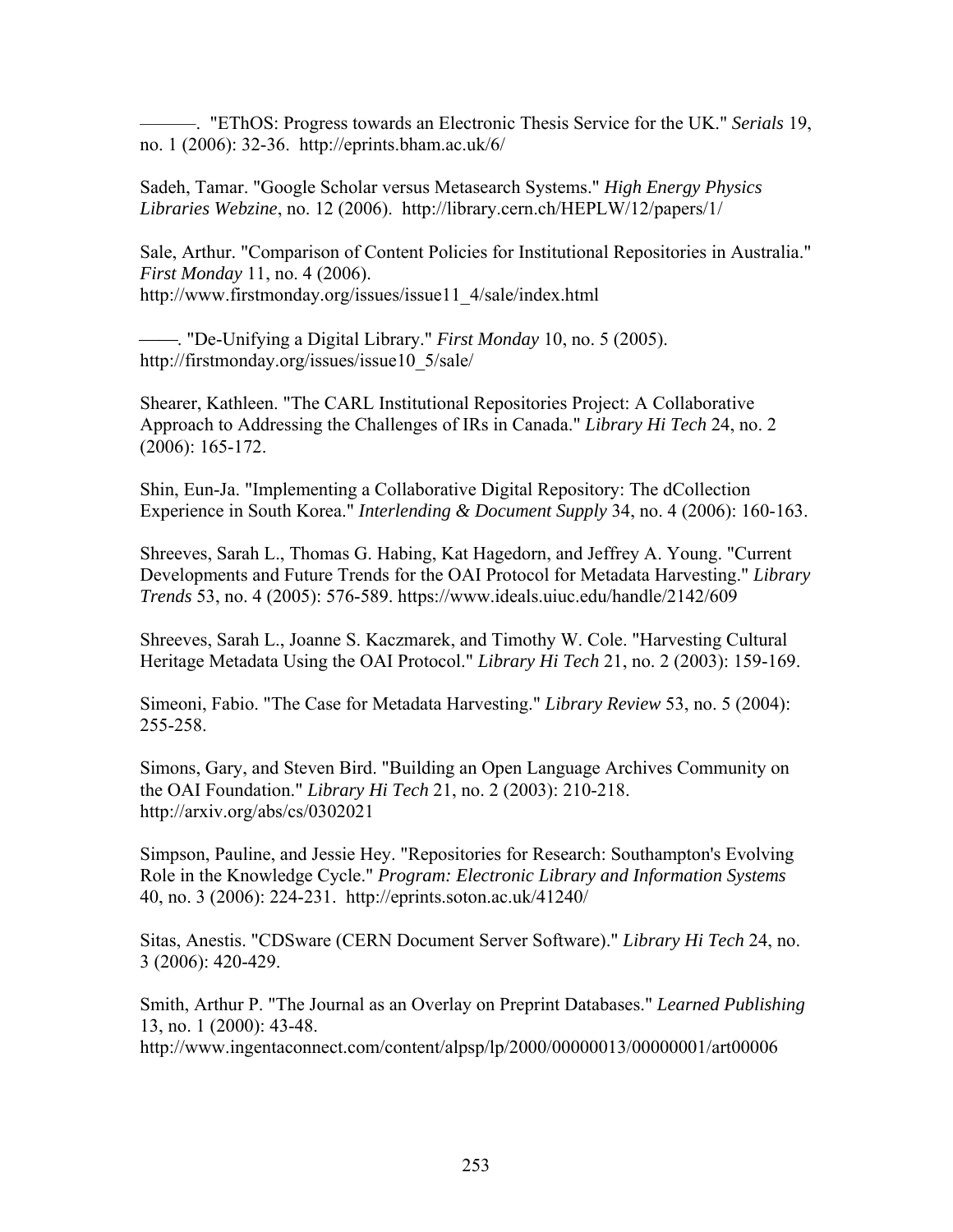Smith, MacKenzie. "DSpace for E-Print Archives." *High Energy Physics Libraries Webzine*, no. 9 (2004). http://library.cern.ch/HEPLW/9/papers/3/

Smith, MacKenzie, Mary Barton, Mick Bass, Margret Branschofsky, Greg McClellan, Dave Stuve, Robert Tansley, and Julie Harford Walker. "DSpace: An Open Source Dynamic Digital Repository." *D-Lib Magazine* 9 (January 2003). http://www.dlib.org/dlib/january03/smith/01smith.html

Solla, Leah. "Building Digital Archives for Scientific Information." *Issues in Science and Technology* Librarianship (Fall 2002). http://www.istl.org/02-fall/article2.html

Spedding, Vanessa. "The Infrastructure Is There: Time to Populate." *Research Information* (July/August 2005). http://www.researchinformation.info/special2005selfarchiving.html

Stanger, Nigel, and Graham McGregor. "EPrints Makes Its Mark." *OCLC Systems & Services* 23, no. 2 (2007): 133-141.

Sugita, Shigeki, Kunie Horikoshi, Masako Suzuki, Shin Kataoka, E. S. Hellman, and Keiji Suzuki. "Linking Service to Open Access Repositories." *D-Lib Magazine* 13, no. 3/4 (2007). http://www.dlib.org/dlib/march07/sugita/03sugita.html

Suleman, Hussein, and Edward A. Fox. "Leveraging OAI Harvesting to Disseminate Theses." *Library Hi Tech* 21, no. 2 (2003): 219-227. http://pubs.cs.uct.ac.za/archive/00000018/

———. "The Open Archives Initiative: Realizing Simple and Effective Digital Library Interoperability." *Journal of Library Administration* 35, no. 1/2 (2001): 125-145.

Summers, Ed. "Building OAI-PMH Harvesters with Net::OAI::Harvester." *Ariadne*, no. 38 (2004). http://www.ariadne.ac.uk/issue38/summers/

Sutradhar, B. "Design and Development of an Institutional Repository at the Indian Institute of Technology Kharagpur." *Program: Electronic Library and Information Systems* 40, no. 3 (2006): 244-255.

Swan, Alma, and Sheridan Brown. *Open Access Self-Archiving: An Author Study*. Truro, UK: Key Perspectives Limited, 2005. http://cogprints.org/4385/01/jisc2.pdf

Swan, Alma, Paul Needham, Steve Probets, Adrienne Muir, Charles Oppenheim, Ann O'Brien, Rachel Hardy, Fytton Rowland, and Sheridan Brown. "Developing a Model for E-Prints and Open Access Journal Content in UK Further and Higher Education." *Learned Publishing* 18, no. 1 (2005): 25-40. http://www.ingentaconnect.com/content/alpsp/lp/2005/00000018/00000001/art00005

Taubes, Gary. "APS Starts Electronic Preprint Service." *Science*, 19 July 1996, 304.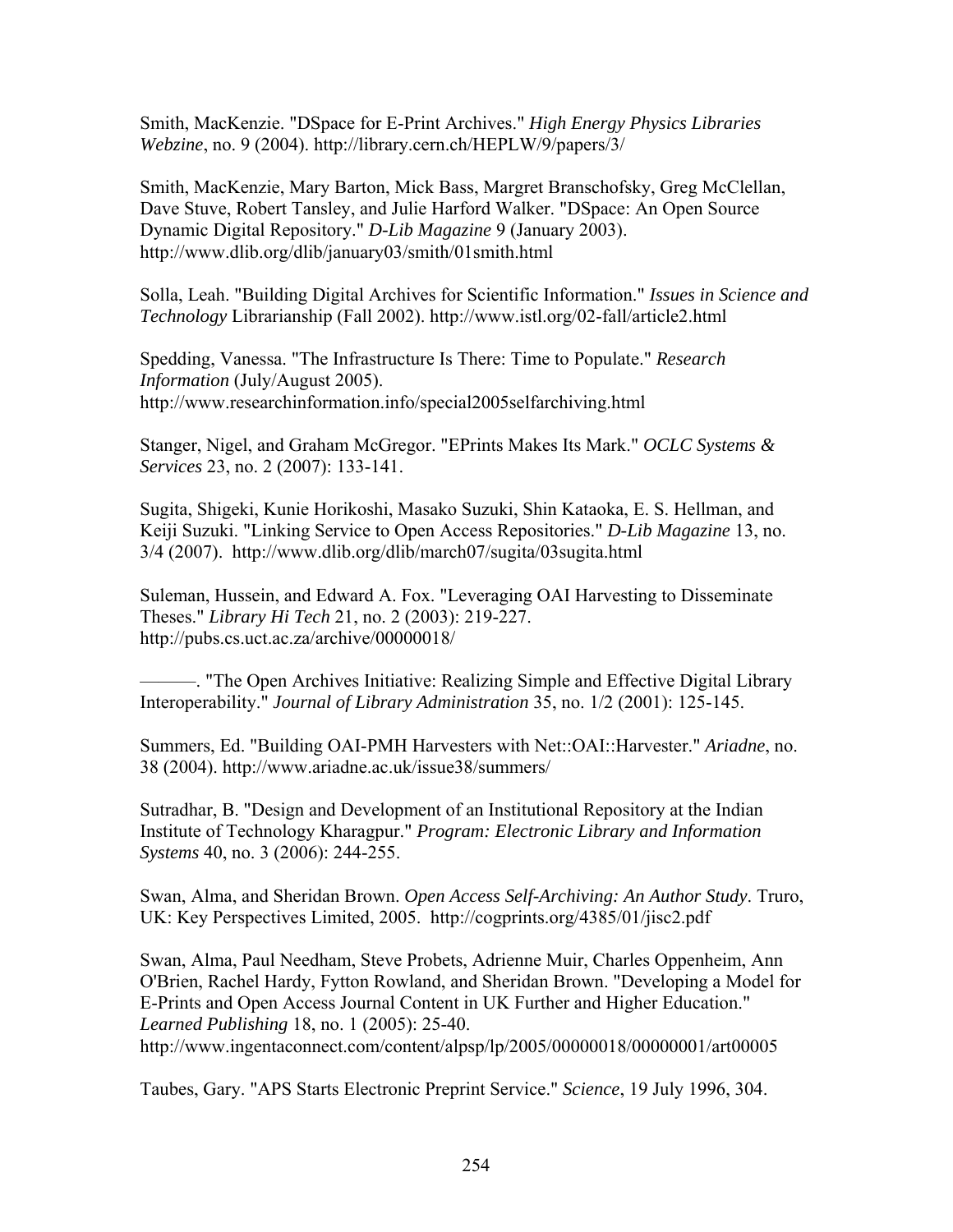———. "Publication by Electronic Mail Takes Physics by Storm." *Science*, 26 February 1993, 1246-1248.

Thomas, Amber, and Andrew Rothery. "Online Repositories for Learning Materials: The User Perspective." *Ariadne*, no. 45 (2005). http://www.ariadne.ac.uk/issue45/thomas-rothery/

Thomas, Chuck, and Robert H. McDonald. "Measuring and Comparing Participation Patterns in Digital Repositories: Repositories by the Numbers, Part 1." *D-Lib Magazine* 13, no. 9/10 (2007). http://www.dlib.org/dlib/september07/mcdonald/09mcdonald.html

Till, James E. "Predecessors of Preprint Servers." *Learned Publishing* 14, no. 1 (2001): 7-13.

http://www.ingentaconnect.com/content/alpsp/lp/2001/00000014/00000001/art00002

Traylor, Terry Dennis. "The PrePRINT Network: A New Dynamic in Information Access from the U.S. Department of Energy." *Journal of Government Information* 28, no. 3 (2001): 249-266.

Treloar, Andrew, and David Groenewegen. "ARROW, DART and ARCHER: A Quiver Full of Research Repository and Related Projects." *Ariadne*, no. 51 (2007). http://www.ariadne.ac.uk/issue51/treloar-groenewegen/

Treloar, Andrew, David Groenewegen, and Cathrine Harboe-Ree. "The Data Curation Continuum: Managing Data Objects in Institutional Repositories." *D-Lib Magazine* 13, no. 9/10 (2007). http://www.dlib.org/dlib/september07/treloar/09treloar.html

Troman, Anthony, Neil Jacobs, and Susan Copeland. "A New Electronic Service for UK Theses: Access Transformed by EThOS." *Interlending & Document Supply* 35, no. 3 (2007): 157-163.

Van de Sompel, Herbert, Thomas Krichel, Michael L. Nelson, Patrick Hochstenbach, Victor M. Lyapunov, Kurt Maly, Mohammad Zubair, Mohamed Kholief, Xiaoming Liu, and Heath O'Connell. "The UPS Prototype: An Experimental End-User Service across E-Print Archives." *D-Lib Magazine* 6 (February 2000). http://www.dlib.org/dlib/february00/vandesompel-ups/02vandesompel-ups.html

Van de Sompel, Herbert, and Carl Lagoze. "Interoperability for the Discovery, Use, and Re-Use of Units of Scholarly Communication." *CTWatch Quarterly* 3, no. 3 (2007). http://www.ctwatch.org/quarterly/print.php?p=84

———. "The Santa Fe Convention of the Open Archives Initiative." *D-Lib Magazine* 6 (February 2000).

http://www.dlib.org/dlib/february00/vandesompel-oai/02vandesompel-oai.html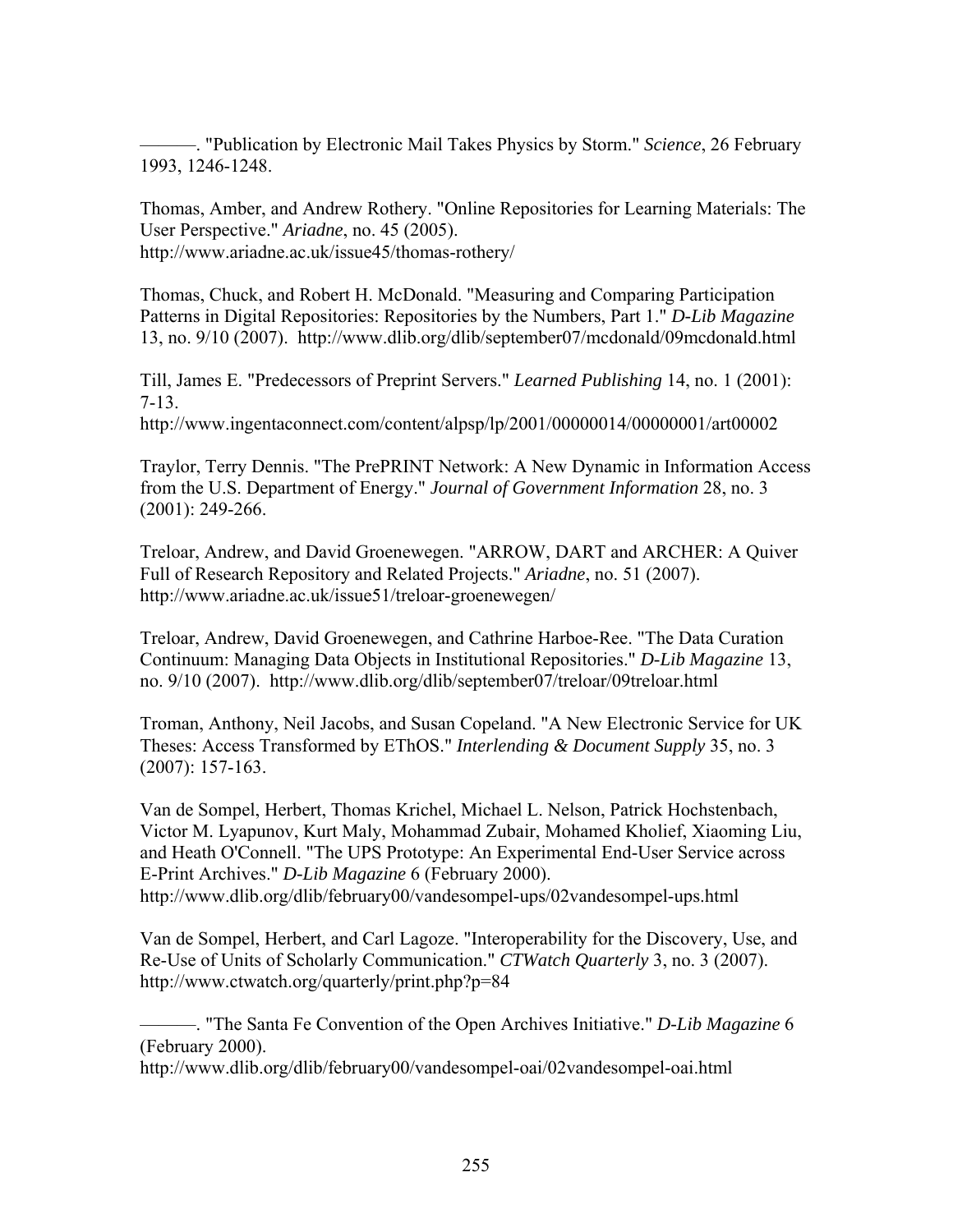Van de Sompel, Herbert, Carl Lagoze, Jeroen Bekaert, Xiaoming Liu, Sandy Payette, and Simeon Warner. "An Interoperable Fabric for Scholarly Value Chains." *D-Lib Magazine* 12, no. 10 (2006). http://www.dlib.org/dlib/october06/vandesompel/10vandesompel.html

Van de Sompel, Herbert, Michael L. Nelson, Carl Lagoze, and Simeon Warner. "Resource Harvesting within the OAI-PMH Framework." *D-Lib Magazine* 10, no. 12 (2004). http://www.dlib.org/dlib/december04/vandesompel/12vandesompel.html

Van de Sompel, Herbert, Jeffrey A. Young, and Thomas B. Hickey. "Using the OAI-PMH . . . Differently." *D-Lib Magazine* 9, no. 7/8 (2003). http://www.dlib.org/dlib/july03/young/07young.html

Van der Graaf, Maurits. "DRIVER: Seven Items on a European Agenda for Digital Repositories." *Ariadne*, no. 52 (2007). http://www.ariadne.ac.uk/issue52/vandergraf/

Van der Kuil, Annemiek, and Martin Feijen. "The Dawning of the Dutch Network of Digital Academic REpositories (DARE): A Shared Experience." *Ariadne*, no. 41 (2004). http://www.ariadne.ac.uk/issue41/vanderkuil/

Van Westrienen, Gerard, and Clifford A. Lynch. "Academic Institutional Repositories: Deployment Status in 13 Nations as of Mid 2005." *D-Lib Magazine* 11, no. 9 (2005). http://www.dlib.org/dlib/september05/westrienen/09westrienen.html

Vijayakumar, J. K., T. A. V. Murthy, and M. T. M. Khan. "Electronic Theses and Dissertations and Academia: A Preliminary Study From India." *The Journal of Academic Librarianship* 33, no. 3 (2007): 417-421.

Waaijers, Leo. "The DARE Chronicle: Open Access to Research Results and Teaching Material in the Netherlands." *Ariadne*, no. 53 (2007). http://www.ariadne.ac.uk/issue53/waaijers/

Walters, Tyler O. "Reinventing the Library—How Repositories Are Causing Librarians to Rethink Their Professional Roles." *portal: Libraries and the Academy* 7, no. 2 (2007): 213-225. http://smartech.gatech.edu/handle/1853/14421

———. "Strategies and Frameworks for Institutional Repositories and the New Support Infrastructure for Scholarly Communications." *D-Lib Magazine* 12, no. 10 (2006). http://www.dlib.org/dlib/october06/walters/10walters.html

Ward, Jewel. "Unqualified Dublin Core Usage in OAI-PMH Data Providers." *OCLC Systems & Services* 20, no. 1 (2004): 40-47.

Ware, Mark. "Institutional Repositories and Scholarly Publishing." *Learned Publishing* 17, no. 2 (2004): 115-124.

http://www.ingentaconnect.com/content/alpsp/lp/2004/00000017/00000002/art00006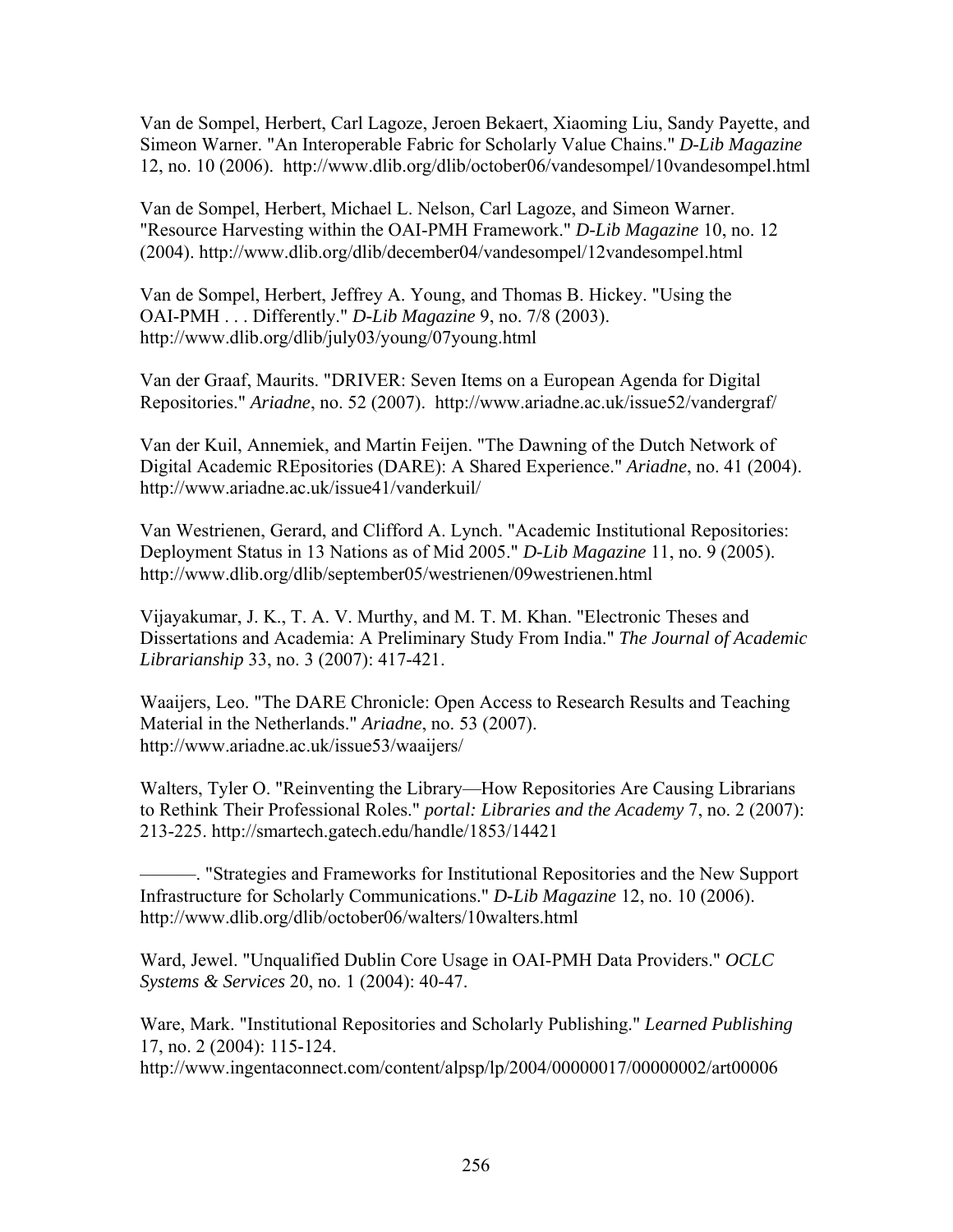Warner, Simeon. "E-Prints and the Open Archives Initiative." *Library Hi Tech* 21, no. 2 (2003): 151-158.

Watson, Sarah. "Authors' Attitudes to, and Awareness and Use of, a University Institutional Repository." *Serials: The Journal for the Serials Community* 20, no. 3 (2007): 225-230. https://dspace.lib.cranfield.ac.uk/handle/1826/2017

Westell, Mary. "Institutional Repositories: Proposed Indicators of Success." *Library Hi Tech* 24, no. 2 (2006): 211-226.

Winterbottom, Anna, and James North. "Building an Open Access African Studies Repository Using Web 2.0 Principles." *First Monday* 12, no. 4 (2007). http://www.firstmonday.org/issues/issue12\_4/winterbottom/index.html

Witten, Ian H., David Bainbridge, Robert Tansley, Chi-Yu Huang, and Katherine J. Don. "StoneD: A Bridge between Greenstone and DSpace." *D-Lib Magazine* 11, no. 9 (2005). http://www.dlib.org/dlib/september05/witten/09witten.h

Wheatley, Paul. *Institutional Repositories in the Context of Digital Preservation*, *DPC Technology Watch Series Report*. London: Digital Preservation Coalition, 2004. 04-02. http://www.dpconline.org/docs/DPCTWf4word.pdf

Wise, Marie, Lisa Spiro, Geneva Henry, and Sidney Byrd. "Expanding Roles for the Institutional Repository." *OCLC Systems & Services* 23, no. 2 (2007): 216-223.

Wleklinski, Joann M. "Studying Google Scholar: Wall to Wall Coverage?" *ONLINE* 29, no. 3 (2005): 22-26.

Wojciechowska, Anna. "Analysis of the Use of Open Archives in the Fields of Mathematics and Computer Science." *OCLC Systems & Services* 23, no. 1 (2007): 54-69. http://archivesic.ccsd.cnrs.fr/sic\_00131187/en/

Xia, Jingfeng. "Disciplinary Repositories in the Social Sciences." *Aslib Proceedings: New Information Perspectives* 59, no. 6 (2007): 489-511.

———. "Personal Name Identification in the Practice of Digital Repositories." *Program: Electronic Library and Information Systems* 40, no. 3 (2006): 256-267.

Xia, Jingfeng, and Li Sun. "Assessment of Self-Archiving in Institutional Repositories: Depositorship and Full-Text Availability." *Serials Review* 22, no. 1 (2007): 14-21. http://dlist.sir.arizona.edu/1829/

———. "Factors to Assess Self-Archiving in Institutional Repositories." *Serials Review* 33, no. 2 (2007): 73-80.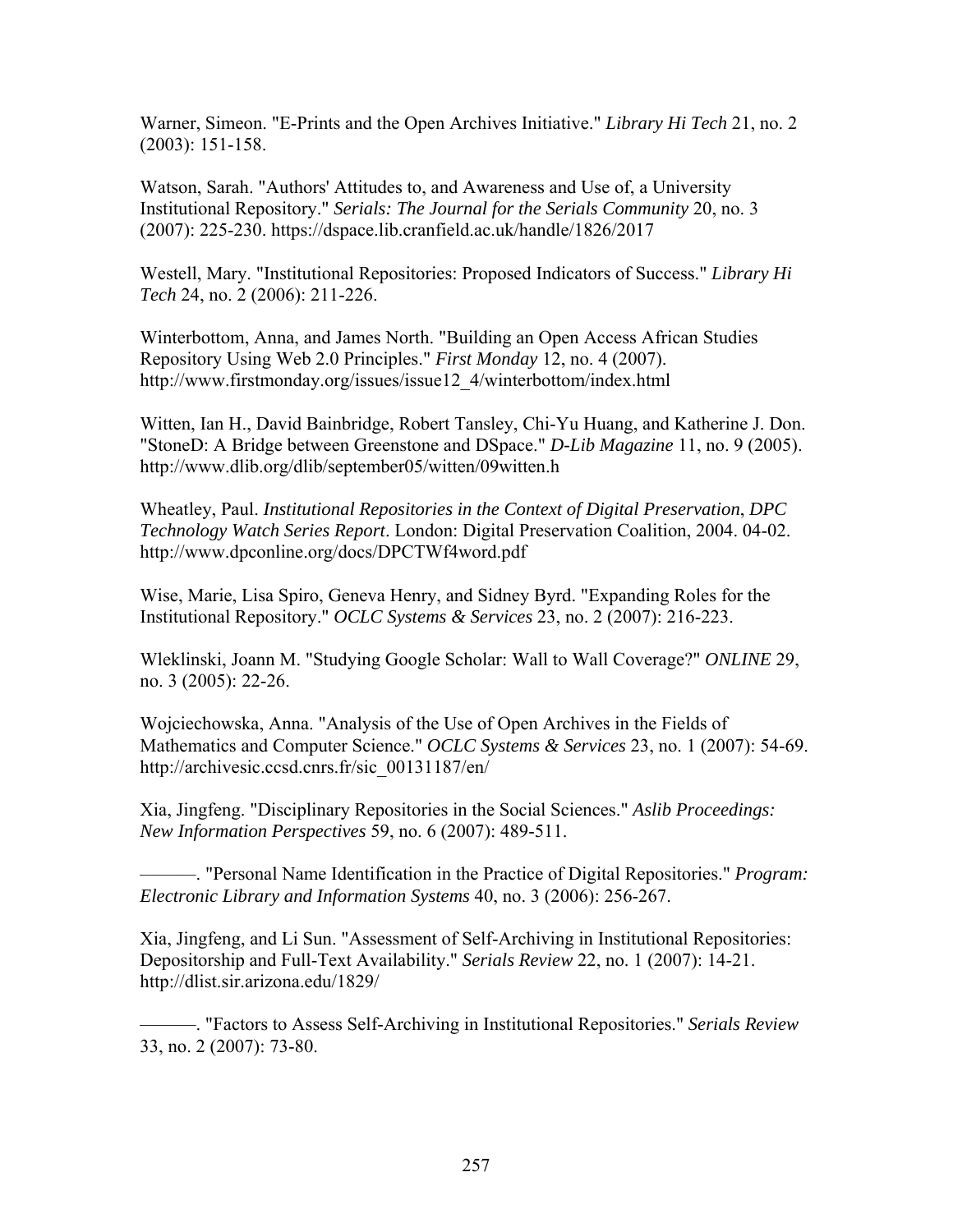Xiang, Xiaorong, and Eric Lease Morgan. "Exploiting 'Light-Weight' Protocols and Open Source Tools to Implement Digital Library Collections and Services." *D-Lib Magazine* 11, no. 10 (2005). http://www.dlib.org/dlib/october05/morgan/10morgan.html

Yakel, Elizabeth. "Digital Assets for the Next Millennium." *OCLC Systems & Services* 20, no. 3 (2004): 102-105.

Yeomans, Joanne. "CERN's Open Access E-print Coverage in 2006: Three Quarters Full and Counting." *High Energy Physics Libraries Webzine*, no. 12 (2006). http://library.cern.ch/HEPLW/12/papers/2/

Yu, Shien-Chiang, Hsueh-hua Chen, and Huai-wen Chang. "Building an Open Archive Union Catalog for Digital Archives." *The Electronic Library* 23, no. 4 (2005): 410-418.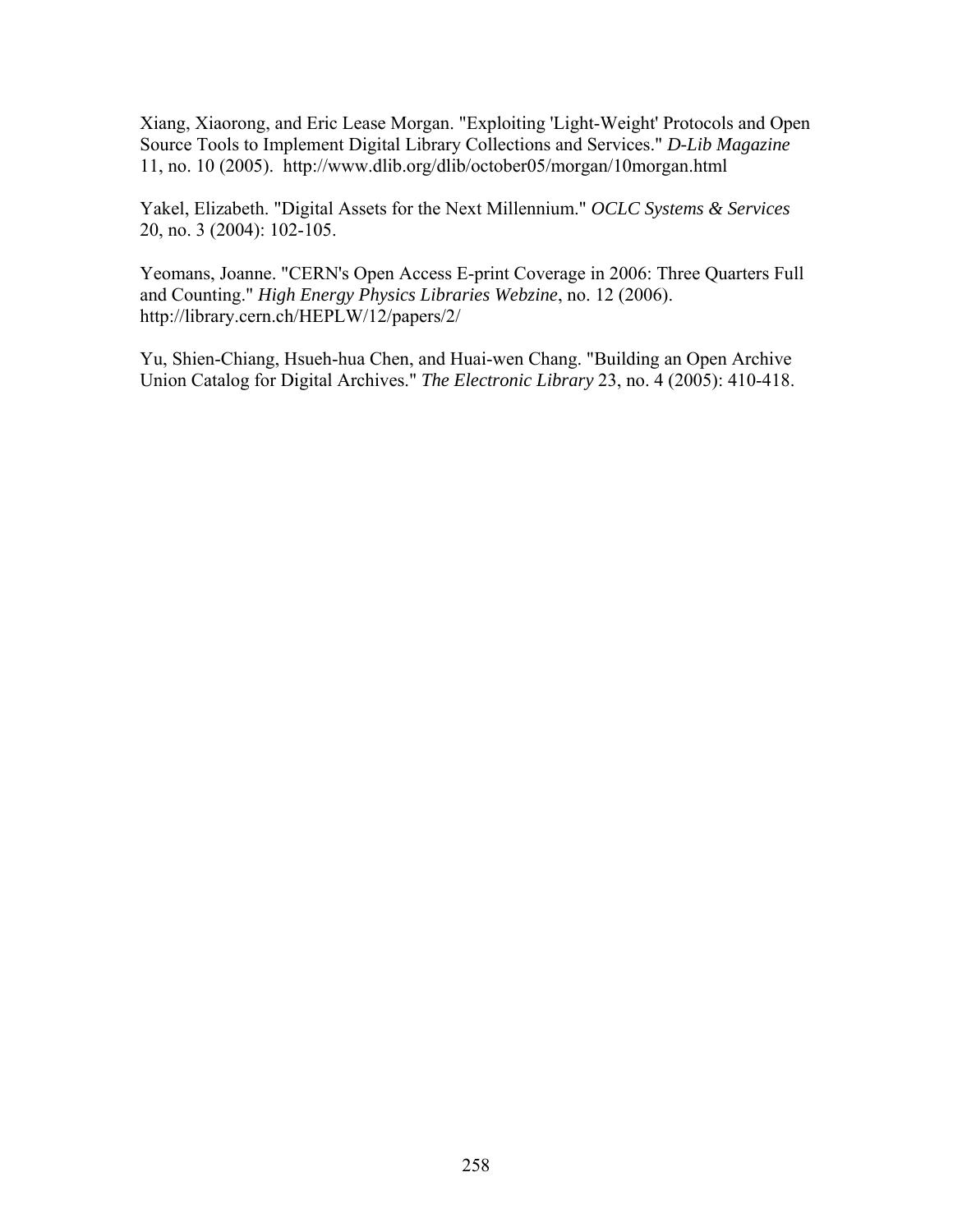## **Appendix A. Related Bibliographies**

The *Scholarly Electronic Publishing Bibliography* builds on the following three works, and it provides limited coverage of the material included in the fourth work:

Bailey, Charles W., Jr. "Electronic Publishing on Networks: A Selective Bibliography of Recent Works." *The Public-Access Computer Systems Review* 3, no. 2 (1992): 13-20. http://epress.lib.uh.edu/pr/v3/n2/bailey.3n2

———. "Electronic Publishing on Networks: Part II of a Selective Bibliography." *The Public-Access Computer Systems Review* 5, no. 2 (1994): 5-14. http://epress.lib.uh.edu/pr/v5/n2/bailey.5n2

———. "Network-Based Electronic Publishing of Scholarly Works: A Selective Bibliography." *The Public-Access Computer Systems Review* 6, no. 1 (1995): 5-21. http://epress.lib.uh.edu/pr/v6/n1/bail6n1.html

———. *Open Access Bibliography: Liberating Scholarly Literature with E-Prints and Open Access Journals*. Washington, DC: Association of Research Libraries, 2005. http://www.digital-scholarship.org/oab/oab.htm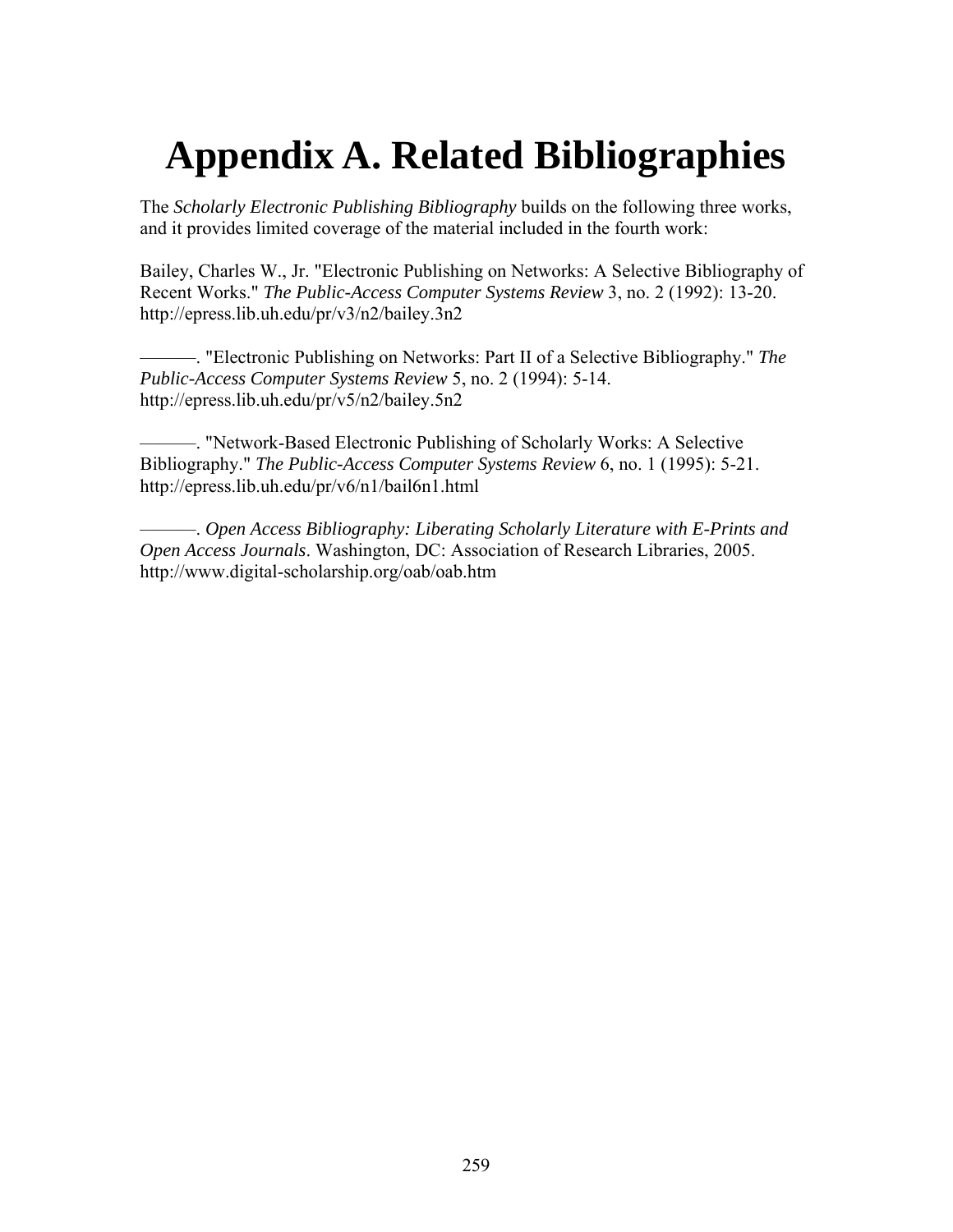## **Appendix B. About the Author**

Charles W. Bailey, Jr. is the publisher of Digital Scholarship. From 2004 to 2007, he was the Assistant Dean for Digital Library Planning and Development at the University of Houston Libraries. From 1987 to 2003, he served as Assistant Dean for Systems at the University of Houston Libraries. Previously, he served as the head of the systems department at an academic medical library, a systems librarian at a research library, a technical writer at a bibliographic utility, and a media librarian at an academic media center. He holds master's degrees in information and library science and instructional media and technology.

In 1989, Bailey established PACS-L, a mailing list about public-access computers in libraries, and *The Public-Access Computer Systems Review*, one of the first freely available scholarly electronic journals published on the Internet. He served as PACS-L Moderator until November 1991 and as Editor-in-Chief of *The Public-Access Computer Systems Review* until the end of 1996.

In 1990, Bailey and Dana Rooks established *Public-Access Computer Systems News*, an electronic newsletter, and Bailey co-edited this publication until 1992.

In 1992, he founded the PACS-P mailing list for announcing the publication of selected e-serials, and he moderated this list until 2006.

In recognition of his early electronic publishing efforts, Bailey was given a Network Citizen Award by the Apple Library in 1992 and the first LITA/Library Hi Tech Award for Outstanding Achievement in Communicating to Educate Practitioners within the Library Field in Library and Information Technology in 1993.

In 1996, he established the *Scholarly Electronic Publishing Bibliography* (*SEPB*), a free electronic book that has been updated over 70 times.

In 1997, he added *Scholarly Electronic Publishing Resources*, a directory of Websites relevant to scholarly electronic publishing, to *SEPB*.

In 2001, he added the *Scholarly Electronic Publishing Weblog*, which announces new publications of interest between *SEPB* versions, to the bibliography.

In 2001, he was selected as an team member of *Current Cites*, and he has subsequently been a frequent contributor of reviews to this monthly e-serial.

Bailey was profiled in the *Movers & Shakers 2003: The People Who Are Shaping the Future of Libraries* supplement to the March 15, 2003 issue of *Library Journal*.